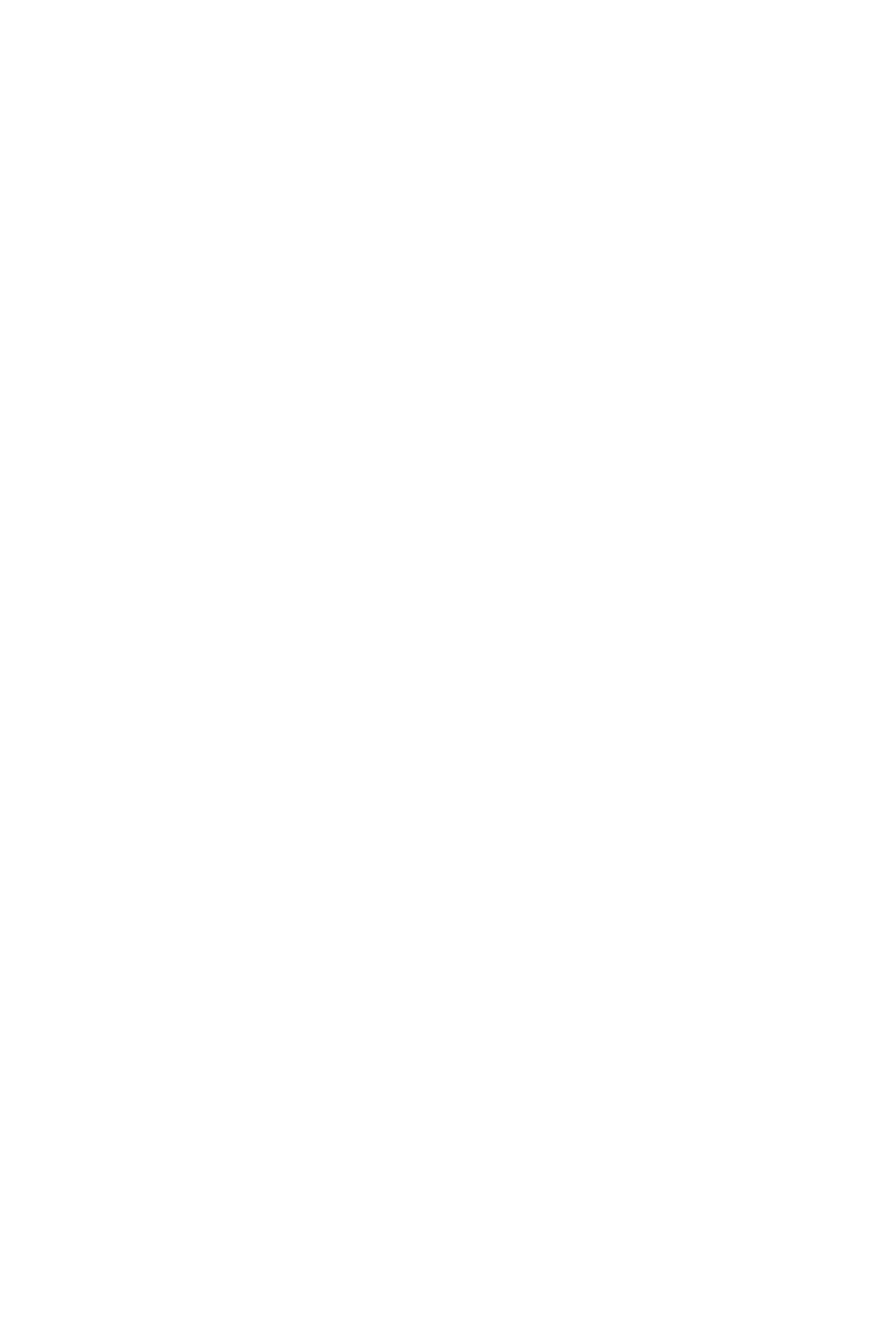## **[Contents](#page-68-0)**

| III: Of the Four Sanctions or Sources of Pain and Pleasure  27 |     |
|----------------------------------------------------------------|-----|
| IV: Value of a Lot of Pleasure or Pain, How to be Measured  31 |     |
|                                                                |     |
|                                                                |     |
|                                                                |     |
|                                                                |     |
|                                                                |     |
|                                                                |     |
|                                                                |     |
| XII: Of the Consequences of a Mischievous Act  121             |     |
|                                                                |     |
| XIV: Of the Proportion between Punishments and Offences 140    |     |
| XV: Of the Properties to be Given to a Lot of Punishment  147  |     |
|                                                                | 158 |
| XVII: Of the Limits of the Penal Branch of Jurisprudence  224  |     |
|                                                                |     |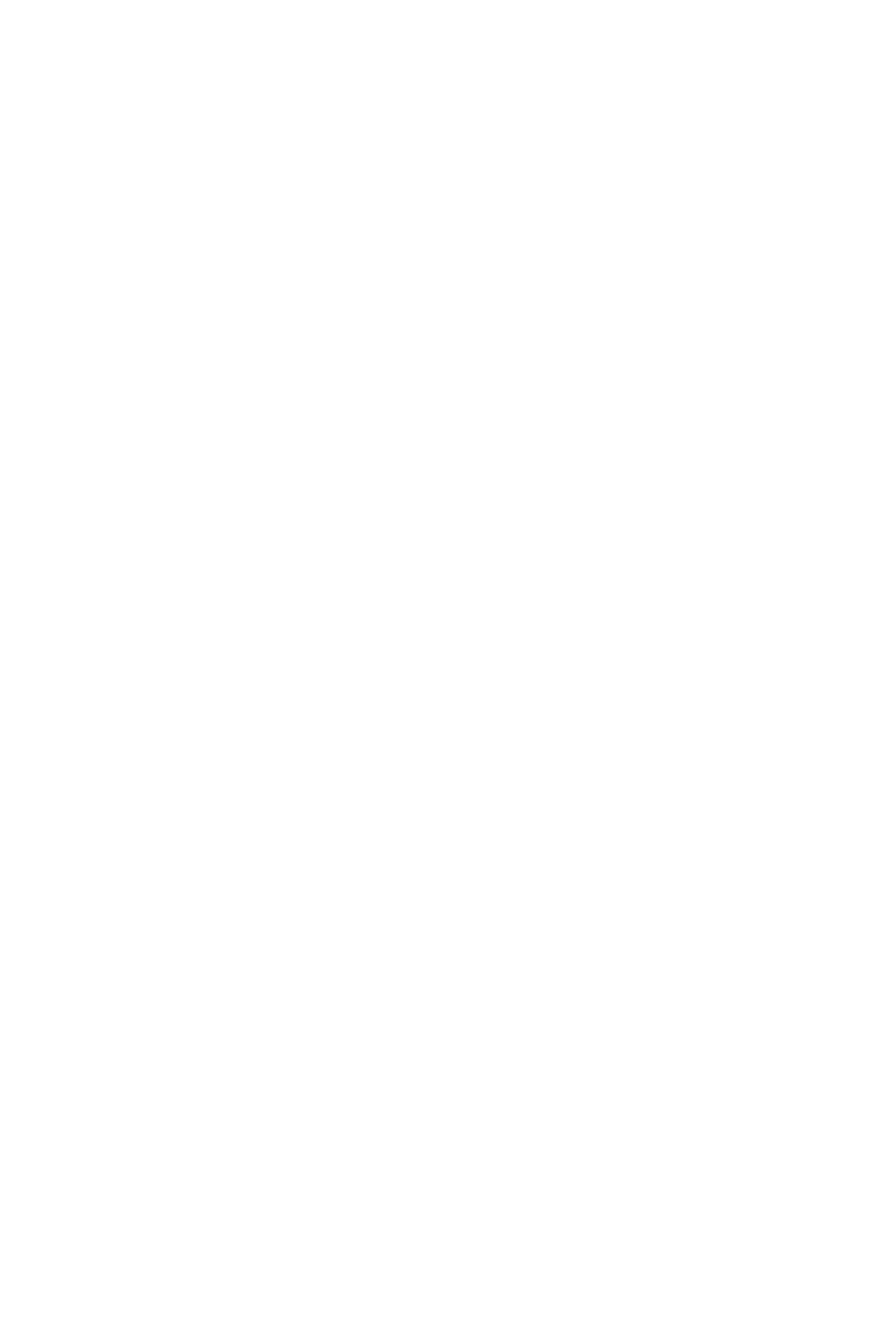## Preface

The following sheets were, as the note on the opposite page expresses, printed so long ago as the year 1780. The design, in pursuance of which they were written, was not so extensive as that announced by the present title. They had at that time no other destination than that of serving as an introduction to a plan of a penal code in terminus, designed to follow them, in the same volume.

The body of the work had received its completion according to the then present extent of the author's views, when, in the investigation of some flaws he had discovered, he found himself unexpectedly entangled in an unsuspected corner of the metaphysical maze. A suspension, at first not apprehended to be more than a temporary one, necessarily ensued: suspension brought on coolness, and coolness, aided by other concurrent causes, ripened into disgust.

Imperfections pervading the whole mass had already been pointed out by the sincerity of severe and discerning friends; and conscience had certified the justness of their censure. The inordinate length of some of the chapters, the apparent inutility of others, and the dry and metaphysical turn of the whole, suggested an apprehension, that, if published in its present form, the work would contend under great disadvantages for any chance, it might on other accounts possess, of being read, and consequently of being of use.

But, though in this manner the idea of completing the present work slid insensibly aside, that was not by any means the case with the considerations which had led him to engage in it. Every opening, which promised to afford the lights he stood in need of, was still pursued: as occasion arose the several departments connected with that in which he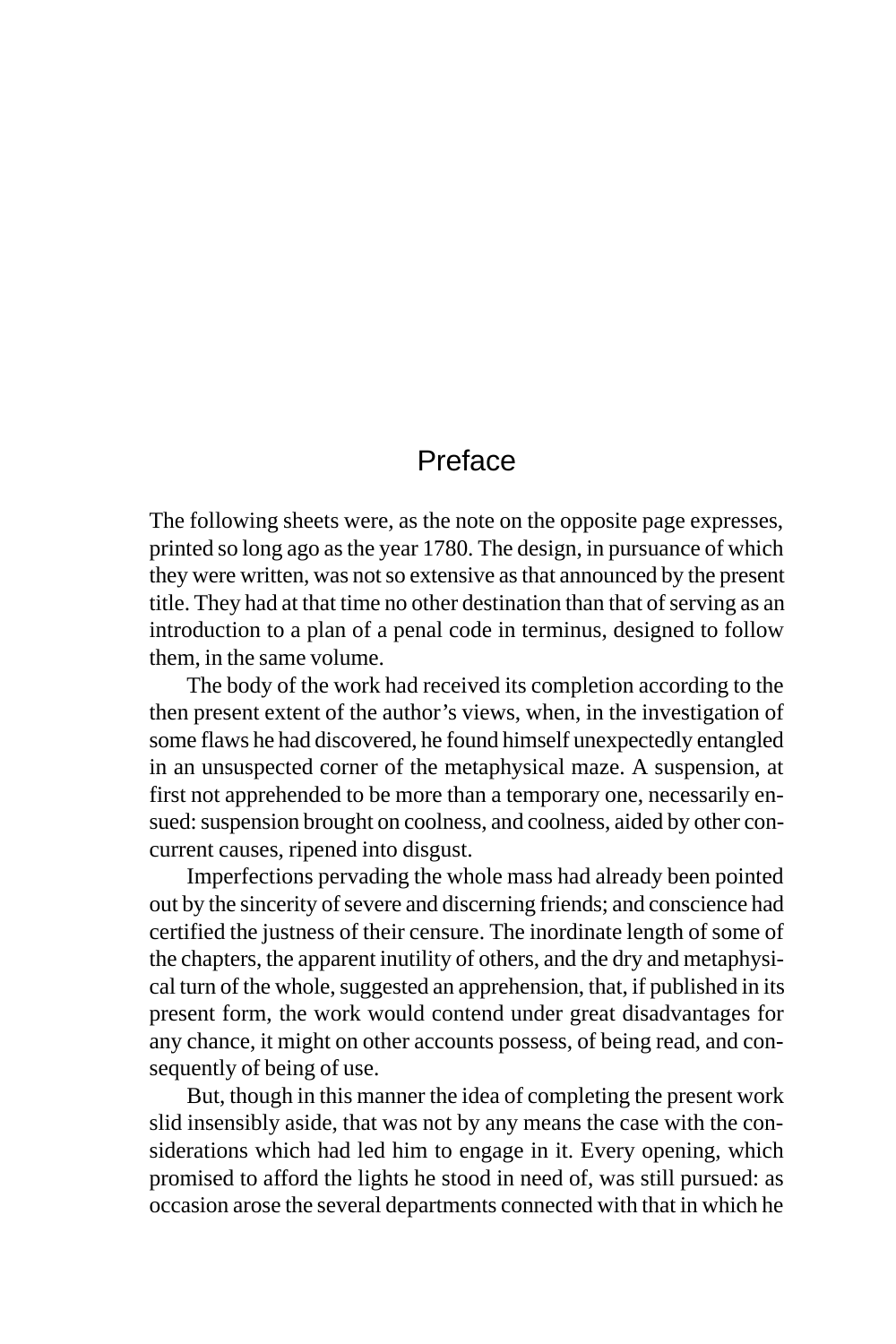had at first engaged, were successively explored; insomuch that, in one branch or other of the pursuit, his researches have nearly embraced the whole field of legislation.

Several causes have conspired at present to bring to light, under this new title, a work which under its original one had been imperceptibly, but as it had seemed irrevocably, doomed to oblivion. In the course of eight years, materials for various works, corresponding to the different branches of the subject of legislation, had been produced, and some nearly reduced to shape: and, in every one of those works, the principles exhibited in the present publication had been found so necessary, that, either to transcribe them piece-meal, or to exhibit them somewhere where they could be referred to in the lump, was found unavoidable. The former course would have occasioned repetitions too bulky to be employed without necessity in the execution of a plan unavoidably so voluminous: the latter was therefore indisputably the preferable one.

To publish the materials in the form in which they were already printed, or to work them up into a new one, was therefore the only alternative: the latter had all along been his wish, and, had time and the requisite degree of alacrity been at command, it would as certainly have been realised. Cogent considerations, however, concur, with the irksomeness of the task, in placing the accomplishment of it at present at an unfathomable distance.

Another consideration is, that the suppression of the present work, had it been ever so decidedly wished, is no longer altogether in his power. In the course of so long an interval, various incidents have introduced copies into various hands, from some of which they have been transferred by deaths and other accidents, into others that are unknown to him. Detached, but considerable extracts, have even been published, without any dishonourable views (for the name of the author was very honestly subjoined to them), but without his privity, and in publications undertaken without his knowledge.

It may perhaps be necessary to add, to complete his excuse for offering to the public a work pervaded by blemishes, which have not escaped even the author's partial eye, that the censure, so justly bestowed upon the form, did not extend itself to the matter.

In sending it thus abroad into the world with all its imperfections upon its head, he thinks it may be of assistance to the few readers he can expect, to receive a short intimation of the chief particulars, in respect of which it fails of corresponding with his maturer views. It will thence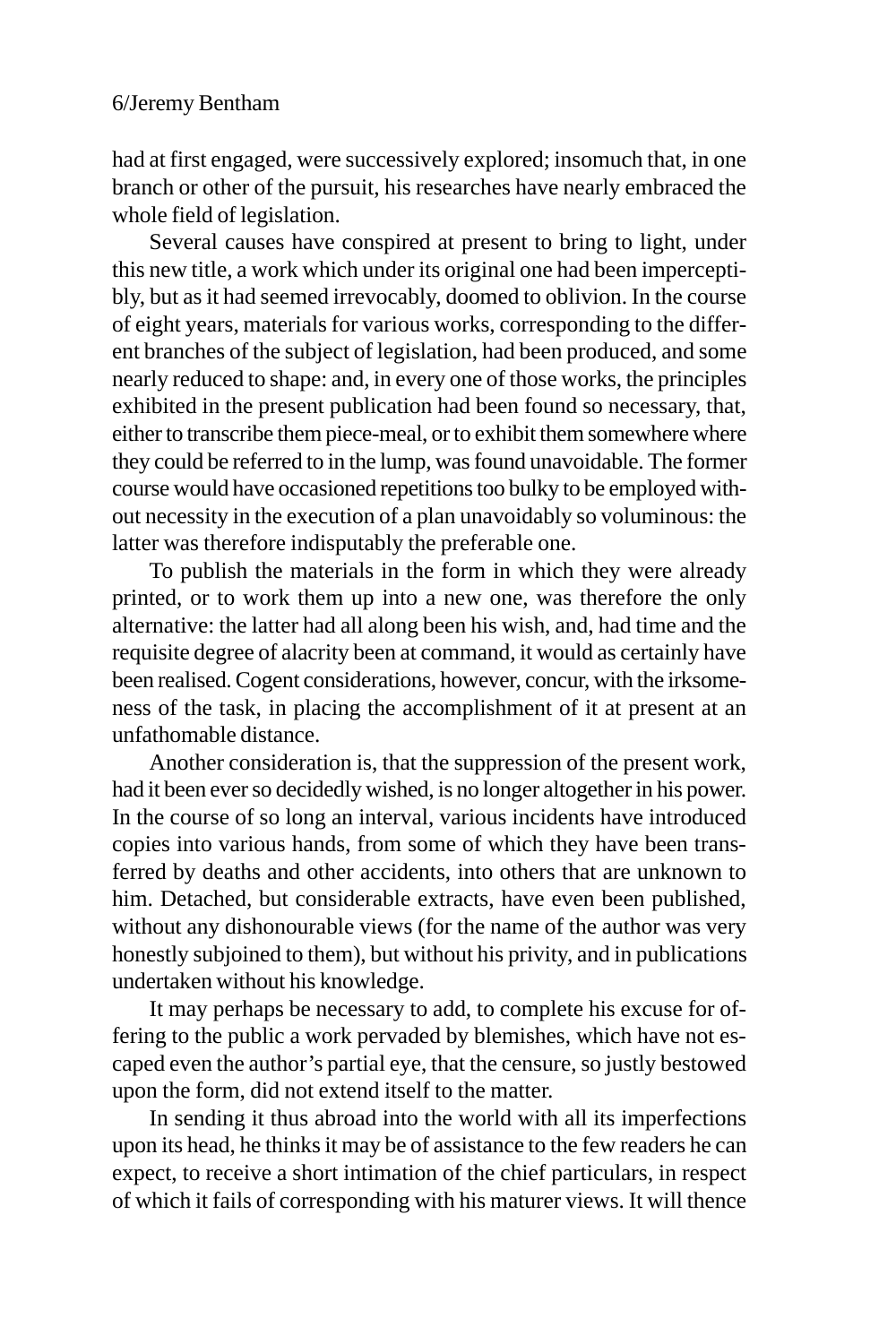be observed how in some respects it fails of quadrating with the design announced by its original title, as in others it does with that announced by the one it bears at present.

An introduction to a work which takes for its subject the totality of any science, ought to contain all such matters, and such matters only, as belong in common to every particular branch of that science, or at least to more branches of it than one. Compared with its present title, the present work fails in both ways of being conformable to that rule.

As an introduction to the principles of *morals*, in addition to the analysis it contains of the extensive ideas signified by the terms *pleasure*, *pain*, *motive*, and *disposition*, it ought to have given a similar analysis of the not less extensive, though much less determinate, ideas annexed to the terms *emotion*, *passion*, *appetite*, *virtue*, *vice*, and some others, including the names of the particular *virtues* and *vices*. But as the true, and, if he conceives right, the only true ground-work for the development of the latter set of terms, has been laid by the explanation of the former, the completion of such a dictionary, so to style it, would, in comparison of the commencement, be little more than a mechanical operation.

 Again, as an introduction to the principles of *legislation in general*, it ought rather to have included matters belonging exclusively to the *civil* branch, than matters more particularly applicable to the *penal*: the latter being but a means of compassing the ends proposed by the former. In preference therefore, or at least in priority, to the several chapters which will be found relative to *punishment*, it ought to have exhibited a set of propositions which have since presented themselves to him as affording a standard for the operations performed by government, in the creation and distribution of proprietary and other civil rights. He means certain axioms of what may be termed *mental pathology*, expressive of the connection betwixt the feelings of the parties concerned, and the several classes of incidents, which either call for, or are produced by, operations of the nature above mentioned.<sup>1</sup>

The consideration of the division of offences, and every thing else that belongs to offences, ought, besides, to have preceded the consideration of punishment: for the idea of *punishment* presupposes the idea of *offence*: punishment, as such, not being inflicted but in consideration of offence.

Lastly, the analytical discussions relative to the classification of offences would, according to his present views, be transferred to a sepa-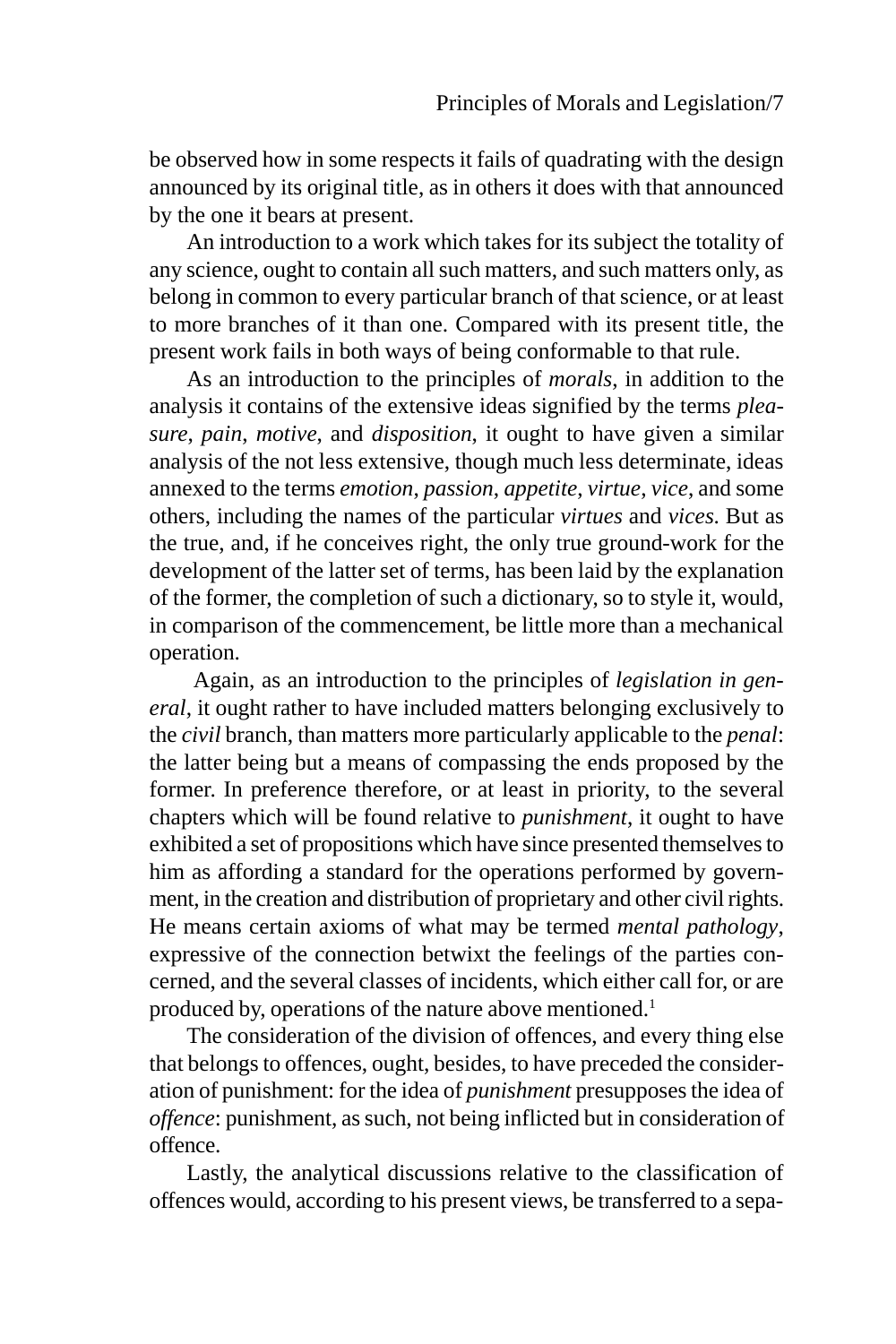rate treatise, in which the system of legislation is considered solely in respect of its form: in other words, in respect of its *method* and *terminology*.

In these respects the performance fails of coming up to the author's own ideas of what should have been exhibited in a work, bearing the title he has now given it. viz., that of an *Introduction to the Principles of Morals and Legislation*. He knows however of no other that would be less unsuitable: nor in particular would so adequate an intimation of its actual contents have been given, by a title corresponding to the more limited design, with which it was written: viz., that of serving as an *introduction to a penal code*.

 Yet more. Dry and tedious as a great part of the discussions it contains must unavoidably be found by the bulk of readers, he knows not how to regret the having written them, nor even the having made them public. Under every head, the practical uses, to which the discussions contained under that head appeared applicable, are indicated: nor is there, he believes, a single proposition that he has not found occasion to build upon in the penning of some article or other of those provisions of detail, of which a body of law, authoritative or unauthoritative, must be composed. He will venture to specify particularly, in this view, the several chapters shortly characterized by the words *Sensibility*, *Actions*, *Intentionality*, *Consciousness*, *Motives*, *Dispositions*, *Consequences*. Even in the enormous chapter on the division of offenses, which, notwithstanding the forced compression the plan has undergone in several of its parts, in manner there mentioned, occupies no fewer than one hundred and four closely printed quarto pages, the ten concluding ones are employed in a statement of the practical advantages that may be reaped from the plan of classification which it exhibits. Those in whose sight the *Defence of Usury* has been fortunate enough to find favour, may reckon as one instance of those advantages the discovery of the principles developed in that little treatise. In the preface to an anonymous tract published so long ago as in  $1776$ <sup>2</sup> he had hinted at the utility of a natural classification of offenses, in the character of a test for distinguishing genuine from spurious ones. The case of usury is one among a number of instances of the truth of that observation. A note at the end of Sect. xxxv. chap. xvi. of the present publication, may serve to show how the opinions, developed in that tract, owed their origin to the difficulty experienced in the attempt to find a place in his system for that imaginary offense. To some readers, as a means of helping them to sup-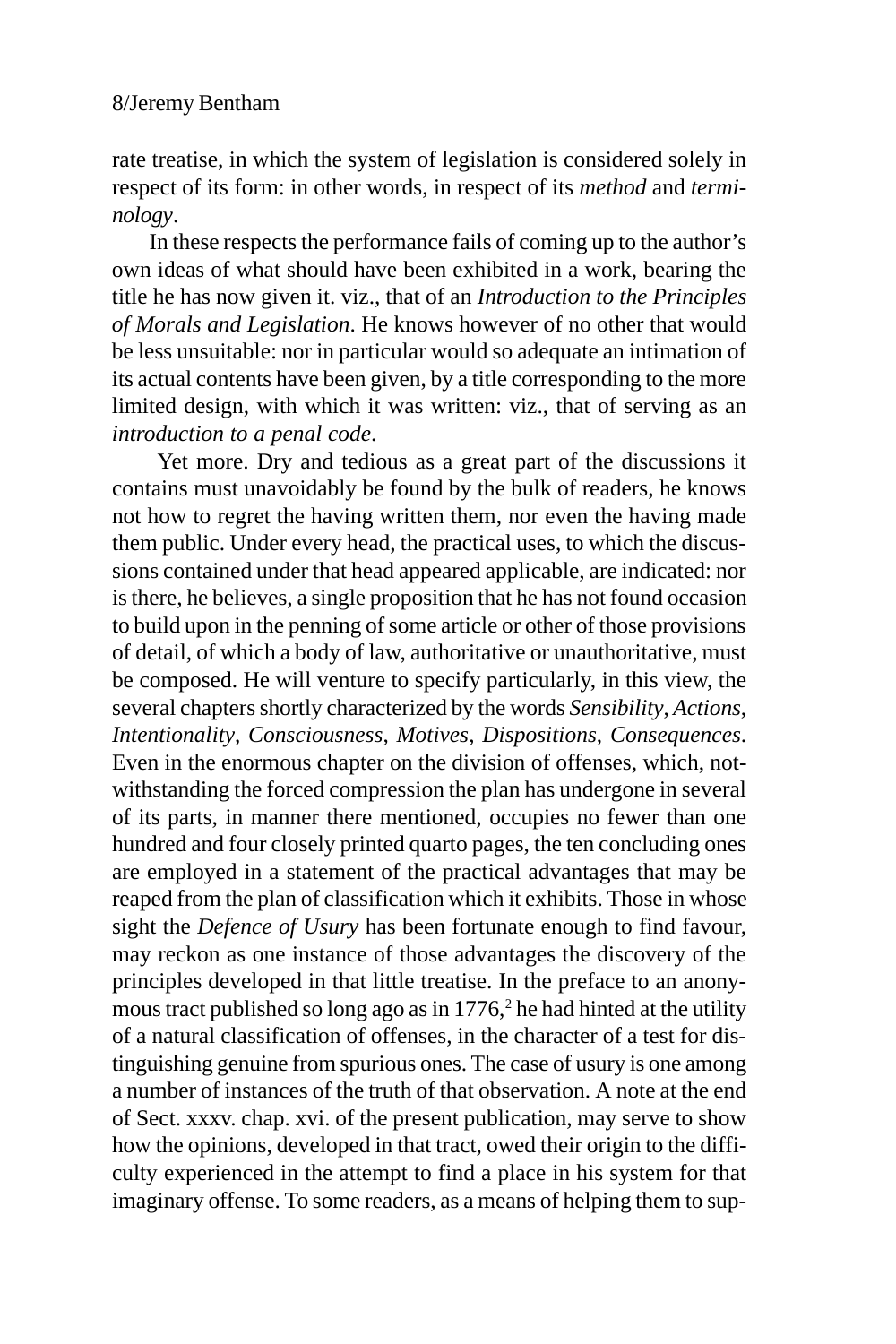port the fatigue of wading through an analysis of such enormous length, he would almost recommend the beginning with those ten concluding pages.

One good at least may result from the present publication; viz., that the more he has trespassed on the patience of the reader on this occasion, the less need he will have so to do on future ones: so that this may do to those, the office which is done, by books of pure mathematics, to books of mixed mathematics and natural philosophy. The narrower the circle of readers is, within which the present work may be condemned to confine itself, the less limited may be the number of those to whom the fruits of his succeeding labours may be found accessible. He may therefore in this respect find himself in the condition of those philosophers of antiquity, who are represented as having held two bodies of doctrine, a popular and an occult one: but, with this difference, that in his instance the occult and the popular will, he hopes, be found as consistent as in those they were contradictory; and that in his production whatever there is of occultness has been the pure result of sad necessity, and in no respect of choice.

Having, in the course of this advertisement, had such frequent occasion to allude to different arrangements, as having been suggested by more extensive and maturer views, it may perhaps contribute to the satisfaction of the reader, to receive a short intimation of their nature: the rather, as, without such explanation, references, made here and there to unpublished works, might be productive of perplexity and mistake. The following then are the titles of the works by the publication of which his present designs would be completed. They are exhibited in the order which seemed to him best fitted for apprehension, and in which they would stand disposed, were the whole assemblage ready to come out at once: but the order, in which they will eventually appear, may probably enough be influenced in some degree by collateral and temporary considerations.

Part the 1st. Principles of legislation in matters of *civil*, more distinctively termed *private distributive*, or for shortness, *distributive*, law.

Part the 2nd. Principles of legislation in matters of *penal law*.

Part the 3rd. Principles of legislation in matters of *procedure*: uniting in one view the *criminal* and *civil* branches, between which no line can be drawn, but a very indistinct one, and that continually liable to variation.

Part the 4th. Principles of legislation in matters of *reward*.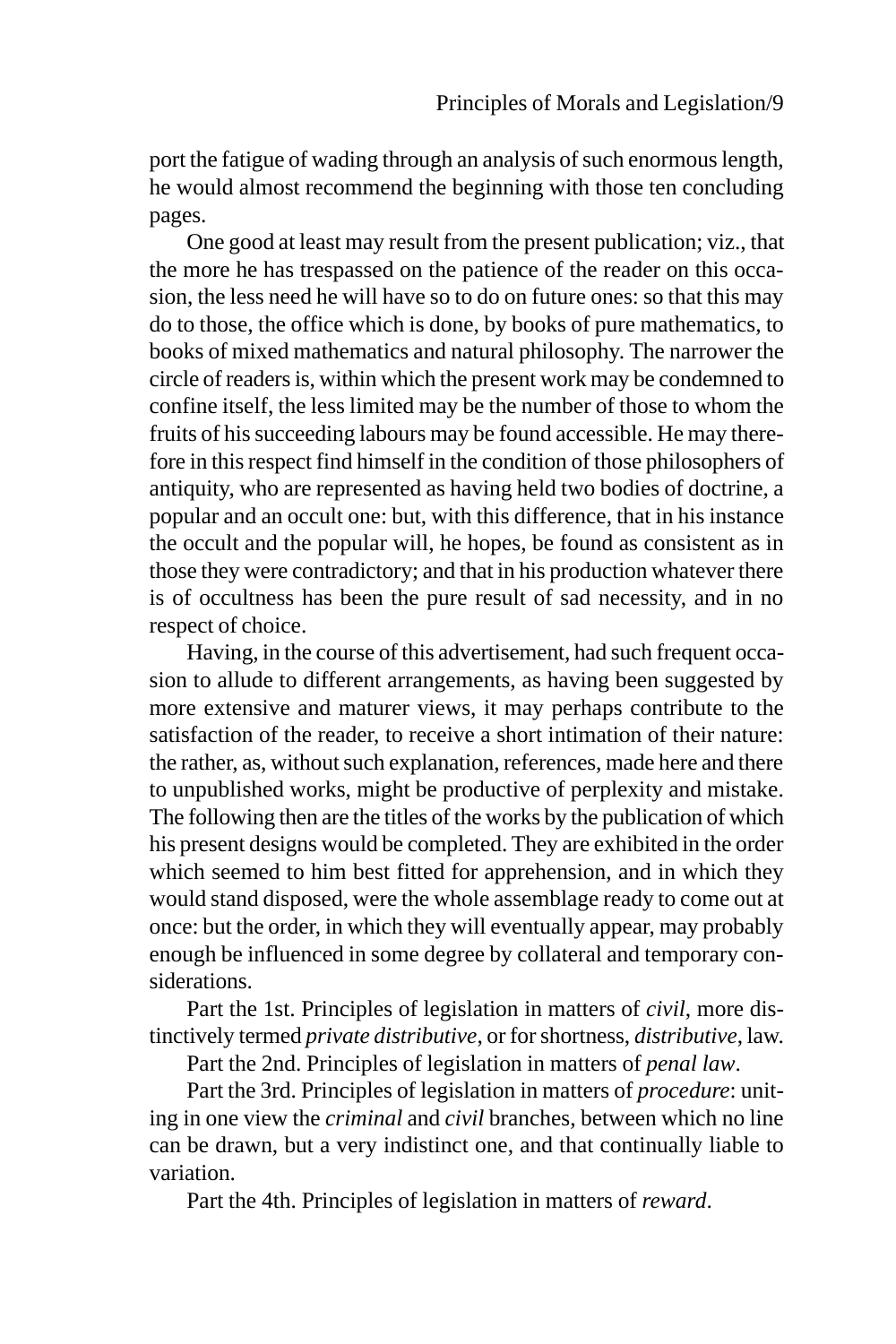Part the 5th. Principles of legislation in matters of *public distributive*, more concisely as well as familiarly termed *constitutional*, law.

Part the 6th. Principles of legislation in matters of *political tactics*: or of the art of maintaining *order* in the proceedings of political assemblies, so as to direct them to the end of their institution: viz., by a system of rules, which are to the constitutional branch, in some respects, what the law of procedure is to the civil and the penal.

Part the 7th. Principles of legislation in matters betwixt nation and nation, or, to use a new though not inexpressive appellation, in matters of *international* law.

Part the 8th. Principles of legislation in matters of *finance*.

Part the 9th. Principles of legislation in matters of *political economy*.

Part the 10th. Plan of a body of law, complete in all its branches, considered in respect of its *form*; in other words, in respect of its method and terminology; including a view of the origination and connexion of the ideas expressed by the short list of terms, the exposition of which contains all that can be said with propriety to belong to the head of *universal jurisprudence*. 3

The use of the principles laid down under the above several heads is to prepare the way for the body of law itself exhibited *in terminis*; and which to be complete, with reference to any political state, must consequently be calculated for the meridian, and adapted to the circumstances, of some one such state in particular.

Had he an unlimited power of drawing upon *time*, and every other condition necessary, it would be his wish to postpone the publication of each part to the completion of the whole. In particular, the use of the ten parts, which exhibit what appear to him the dictates of utility in every line, being no other than to furnish reasons for the several corresponding provisions contained in the body of law itself, the exact truth of the former can never be precisely ascertained, till the provisions, to which they are destined to apply, are themselves ascertained, and that *in terminis*. But as the infirmity of human nature renders all plans precarious in the execution, in proportion as they are extensive in the design, and as he has already made considerable advances in several branches of the theory, without having made correspondent advances in the practical applications, he deems it more than probable, that the eventual order of publication will not correspond exactly with that which, had it been equally practicable, would have appeared most eligible. Of this irregularity the unavoidable result will be, a multitude of imperfections,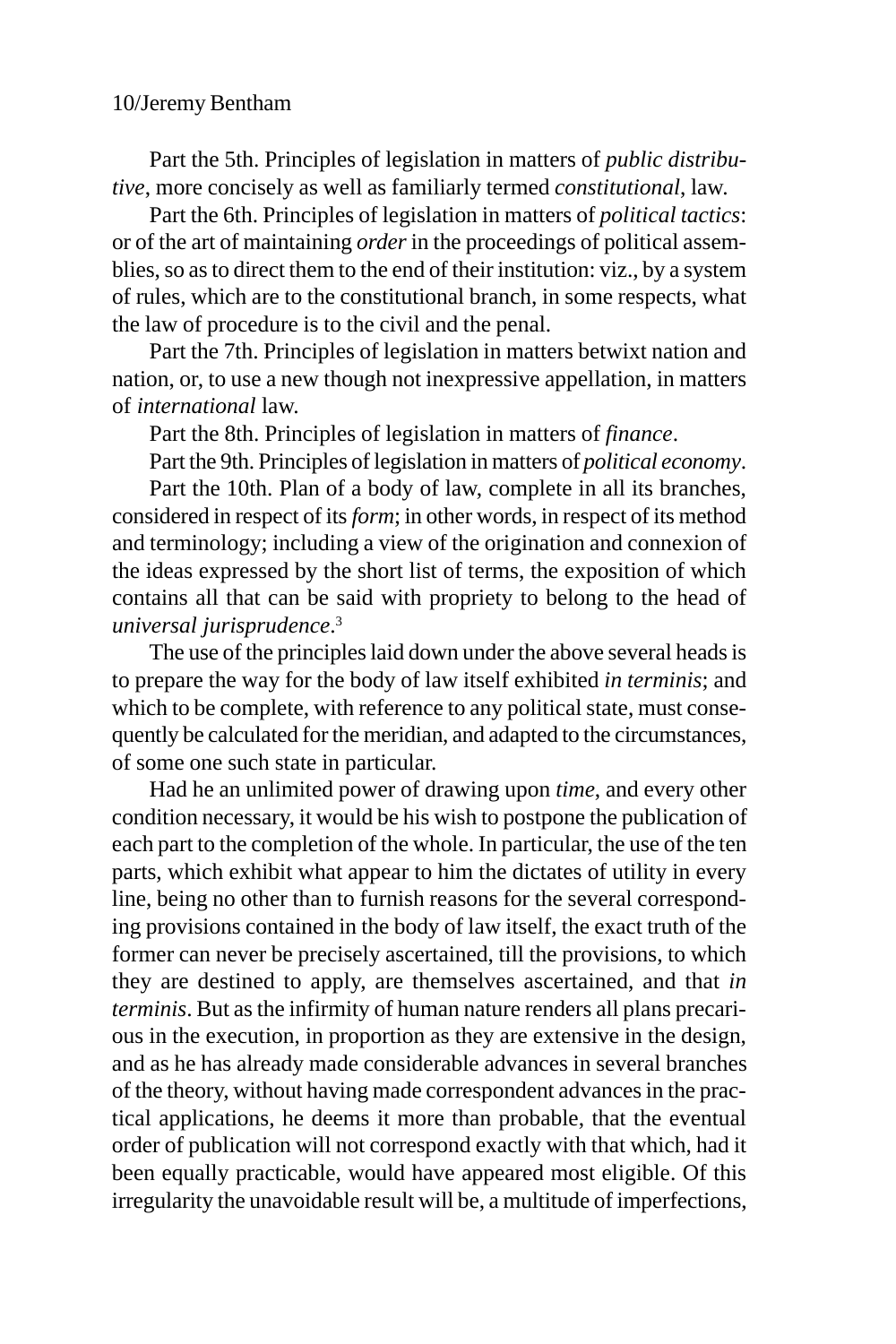which, if the execution of the body of law *in terminis* had kept pace with the development of the principles, so that each part had been adjusted and corrected by the other, might have been avoided. His conduct however will be the less swayed by this inconvenience, from his suspecting it to be of the number of those in which the personal vanity of the author is much more concerned, than the instruction of the public: since whatever amendments may be suggested in the detail of the principles, by the literal fixation of the provisions to which they are relative, may easily be made in a corrected edition of the former, succeeding upon the publication of the latter.

In the course of the ensuing pages, references will be found, as already intimated, some to the plan of a penal code to which this work was meant as an introduction, some to other branches of the abovementioned general plan, under titles somewhat different from those, by which they have been mentioned here. The giving this warning is all which it is in the author's power to do, to save the reader from the perplexity of looking out for what has not as yet any existence. The recollection of the change of plan will in like manner account for several similar incongruities not worth particularizing.

Allusion was made, at the outset of this advertisement, to some unspecified difficulties, as the causes of the original suspension, and unfinished complexion, of the present work. Ashamed of his defeat, and unable to dissemble it, he knows not how to reface himself the benefit of such an apology as a slight sketch of the nature of those difficulties may afford..

The discovery of them was produced by the attempt to solve the questions that will be found at the conclusion of the volume: *Wherein consisted the identity and* completeness *of a law*? *What the distinction, and where the separation, between a* penal *and a* civil *law*? *What the distinction, and where the separation, between the* penal *and* other branches *of* the law?

To give a complete and correct answer to these questions, it is but too evident that the relations and dependencies of every part of the legislative system, with respect to every other, must have been comprehended and ascertained. But it is only upon a view of these parts themselves, that such an operation could have been performed. To the accuracy of such a survey one necessary condition would therefore be, the complete existence of the fabric to be surveyed. To the performance of this condition no example is as yet to be met with any where. *Common*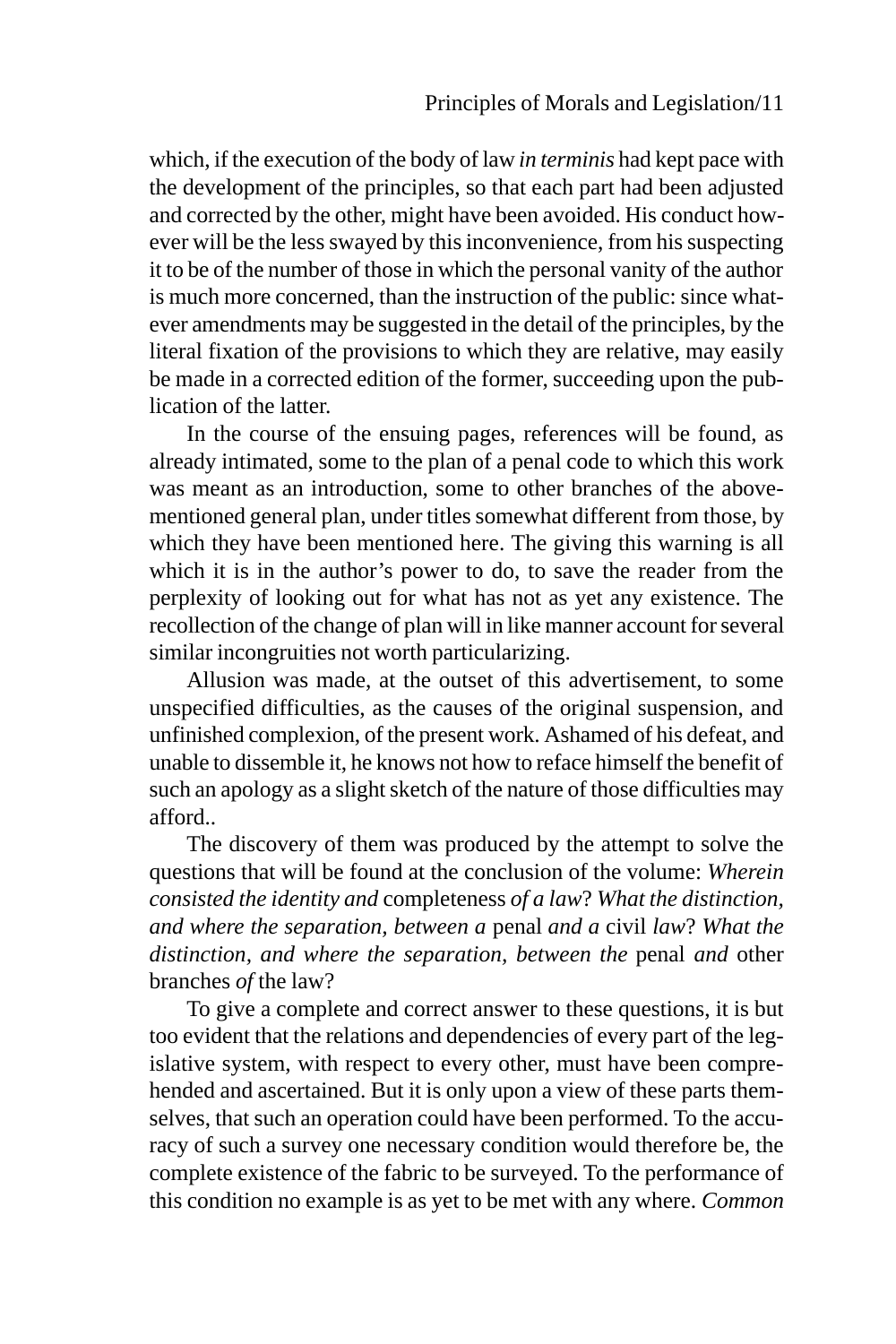law, as it styles itself in England, *judiciary* law as it might aptly be styled every where. that fictitious composition which has no known person for its author, no known assemblage of words for its substance, forms every where the main body of the legal fabric: like that fancied ether, which, in default of sensible matter, fills up the measure of the universe. Shreds and scraps of real law, stuck on upon that imaginary ground, compose the furniture of every national code. What follows? that he who, for the purpose just mentioned or for any other, wants an example of a complete body of law to refer to, must begin with making one.

There is, or rather there ought to be. a *logic* of the *will*. as well as of the *understanding*: the operations of the former faculty, are neither less susceptible, nor less worthy, then those of the latter, of being delineated by rules. Of these two branches of that recondite art, Aristotle saw only the latter: succeeding logicians, treading in the steps of their great founder, have concurred in seeing with no other eyes. Yet so far as a difference can be assigned between branches so intimately connected, whatever difference there is, in point of importance, is in favour of the logic of the will. Since it is only by their capacity of directing the operations of this faculty, that the operations of the understanding are of any consequence.

Of this logic of the will, the science of *law*, considered in respect of its *form*, is the most considerable branch,—the most important application. It is, to the art of legislation, what the science of anatomy is to the art of medicine: with this difference, that the subject of it is what the artist has to work *with*, instead of being what he has to operate *upon*. Nor is the body politic less in danger from a want of acquaintance with the one science, than the body natural from ignorance in the other. One example, amongst a thousand that might be adduced in proof of this assertion, may be seen in the note which terminates this volume.

Such then were the difficulties: such the preliminaries:—an unexampled work to achieve, and then a new science to create: a new branch to add to one of the most abstruse of sciences.

Yet more: a body of proposed law, how complete soever, would be comparatively useless and uninstructive, unless explained and justified, and that in every tittle, by a continued accompaniment, a perpetual commentary of reasons: which reasons, that the comparative value of such as point in opposite directions may be estimated, and the conjunct force, of such as point in the same direction may be felt. must be marshalled, and put under subordination to such extensive and leading ones as are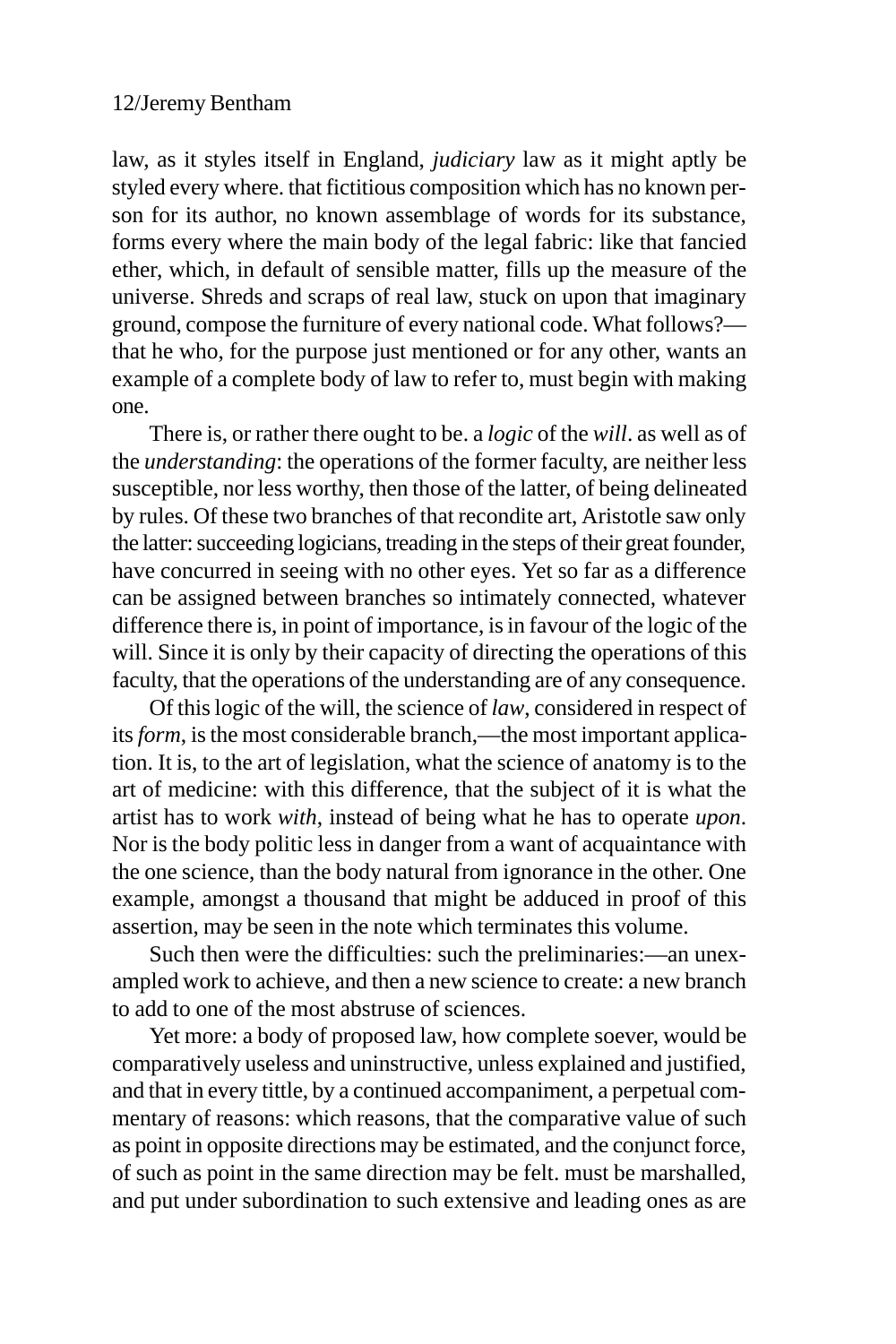termed *principles*. There must be therefore, not one system only, but two parallel and connected systems, running on together. the one of legislative provisions, the other of political reasons, each affording to the other correction and support.

Are enterprises like these achievable? He knows not. This only he knows, that they have been undertaken, proceeded in, and that some progress has been made in all of them. He will venture to add, if at all achievable, never at least by one, to whom the fatigue of attending to discussions, as arid as those which occupy the ensuing pages, would either appear useless, or feel intolerable. He will repeat it boldly (for it has been said before him), truths that form the basis of political and moral science are not to be discovered but by investigations as severe as mathematical ones, and beyond all comparison more intricate and extensive. The familiarity of the terms is a presumption, but is a most fallacious one, of the facility of the matter. Truths in general have been called stubborn things: the truths just mentioned are so in their own way. They are not to be forced into detached and general propositions, unincumbered with explanations and exceptions. They will not compress themselves into epigrams. They recoil from the tongue and the pen of the declaimer. They flourish not in the same soil with sentiment. They grow among thorns; and are not to be plucked, like daisies, by infants as they run. Labour, the inevitable lot of humanity, is in no track more inevitable than here. In vain would an Alexander bespeak a peculiar road for royal vanity, or a Ptolemy, a smoother one, for royal indolence. There is no *King's Road*, no *Stadtholder's Gate*, to legislative, any more than to mathematic science.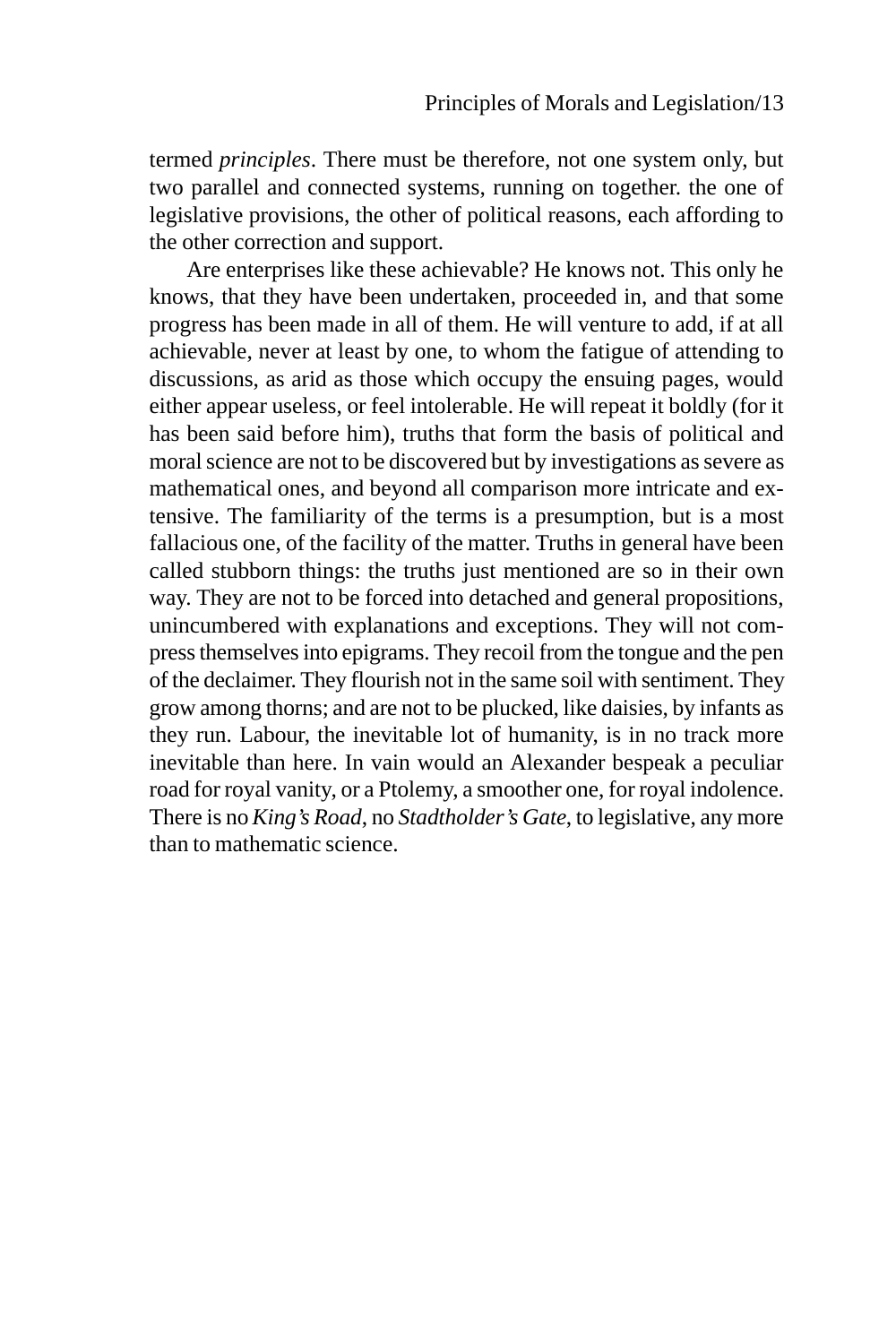## Chapter I: Of The Principle of Utility

I. Nature has placed mankind under the governance of two sovereign masters, *pain* and *pleasure*. It is for them alone to point out what we ought to do, as well as to determine what we shall do. On the one hand the standard of right and wrong, on the other the chain of causes and effects, are fastened to their throne. They govern us in all we do, in all we say, in all we think: every effort we can make to throw off our subjection, will serve but to demonstrate and confirm it. In words a man may pretend to abjure their empire: but in reality he will remain. subject to it all the while. The *principle of utility* recognizes this subjection, and assumes it for the foundation of that system, the object of which is to rear the fabric of felicity by the hands of reason and of law. Systems which attempt to question it, deal in sounds instead of sense, in caprice instead of reason, in darkness instead of light.

But enough of metaphor and declamation: it is not by such means that moral science is to be improved.

II. The principle of utility is the foundation of the present work: it will be proper therefore at the outset to give an explicit and determinate account of what is meant by it. By the principle of utility is meant that principle which approves or disapproves of every action whatsoever. according to the tendency it appears to have to augment or diminish the happiness of the party whose interest is in question: or, what is the same thing in other words to promote or to oppose that happiness. I say of every action whatsoever, and therefore not only of every action of a private individual, but of every measure of government.

III. By utility is meant that property in any object, whereby it tends to produce benefit, advantage, pleasure, good, or happiness, (all this in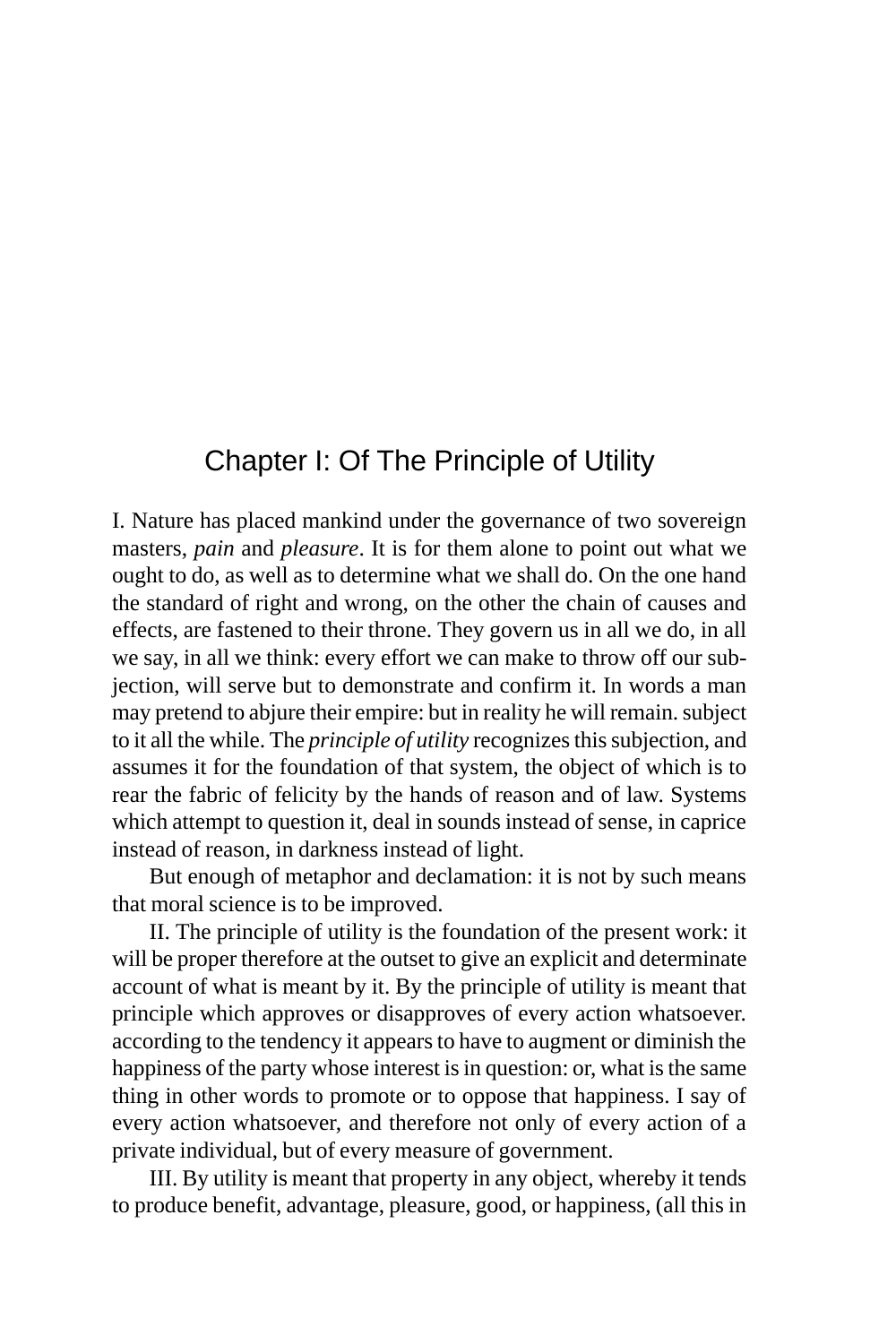the present case comes to the same thing) or (what comes again to the same thing) to prevent the happening of mischief, pain, evil, or unhappiness to the party whose interest is considered: if that party be the community in general, then the happiness of the community: if a particular individual, then the happiness of that individual.

IV. The interest of the community is one of the most general expressions that can occur in the phraseology of morals: no wonder that the meaning of it is often lost. When it has a meaning, it is this. The community is a fictitious *body*, composed of the individual persons who are considered as constituting as it were its *members*. The interest of the community then is, what is it?—the sum of the interests of the several members who compose it.

V. It is in vain to talk of the interest of the community, without understanding what is the interest of the individual. A thing is said to promote the interest, or to be *for* the interest, of an individual, when it tends to add to the sum total of his pleasures: or, what comes to the same thing, to diminish the sum total of his pains.

VI. An action then may be said to be conformable to then principle of utility, or, for shortness sake, to utility, (meaning with respect to the community at large) when the tendency it has to augment the happiness of the community is greater than any it has to diminish it.

VII. A measure of government (which is but a particular kind of action, performed by a particular person or persons) may be said to be conformable to or dictated by the principle of utility, when in like manner the tendency which it has to augment the happiness of the community is greater than any which it has to diminish it.

VIII. When an action, or in particular a measure of government, is supposed by a man to be conformable to the principle of utility, it may be convenient, for the purposes of discourse, to imagine a kind of law or dictate, called a law or dictate of utility: and to speak of the action in question, as being conformable to such law or dictate.

IX. A man may be said to be a partizan of the principle of utility, when the approbation or disapprobation he annexes to any action, or to any measure, is determined by and proportioned to the tendency which he conceives it to have to augment or to diminish the happiness of the community: or in other words, to its conformity or unconformity to the laws or dictates of utility.

X. Of an action that is conformable to the principle of utility one may always say either that it is one that ought to be done, or at least that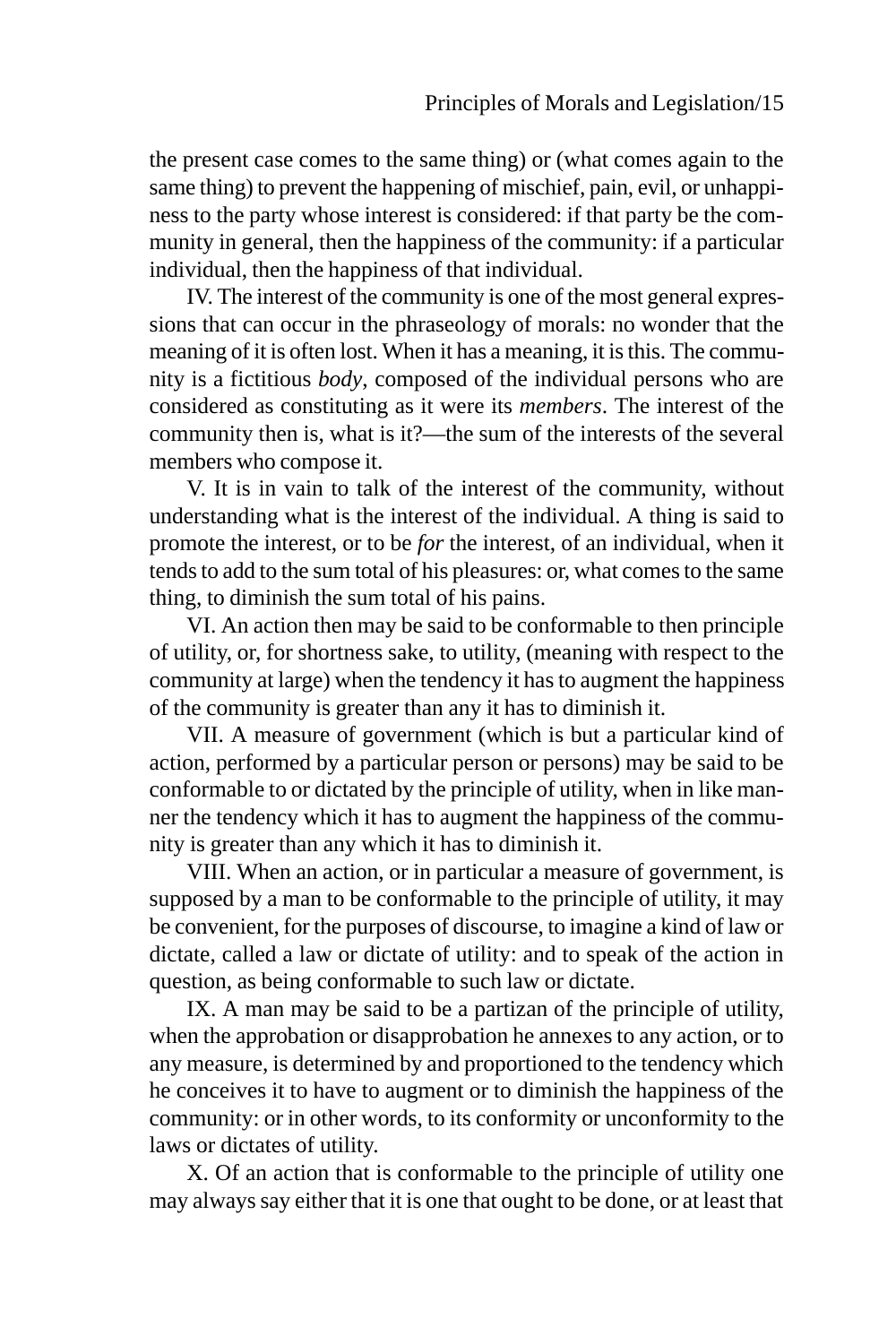it is not one that ought not to be done. One may say also, that it is right it should be done; at least that it is not wrong it should be done: that it is a right action; at least that it is not a wrong action. When thus interpreted, the words *ought*, and *right* and *wrong* and others of that stamp, have a meaning: when otherwise, they have none.

XI. Has the rectitude of this principle been ever formally contested? It should seem that it had, by those who have not known what they have been meaning. Is it susceptible of any direct proof? it should seem not: for that which is used to prove every thing else, cannot itself be proved: a chain of proofs must have their commencement somewhere. To give such proof is as impossible as it is needless.

XII. Not that there is or ever has been that human creature at breathing, however stupid or perverse, who has not on many, perhaps on most occasions of his life, deferred to it. By the natural constitution of the human frame, on most occasions of their lives men in general embrace this principle, without thinking of it: if not for the ordering of their own actions, yet for the trying of their own actions, as well as of those of other men. There have been, at the same time, not many perhaps, even of the most intelligent, who have been disposed to embrace it purely and without reserve. There are even few who have not taken some occasion or other to quarrel with it, either on account of their not understanding always how to apply it, or on account of some prejudice or other which they were afraid to examine into, or could not bear to part with. For such is the stuff that man is made of: in principle and in practice, in a right track and in a wrong one, the rarest of all human qualities is consistency.

XIII. When a man attempts to combat the principle of utility, it is with reasons drawn, without his being aware of it, from that very principle itself. His arguments, if they prove any thing, prove not that the principle is *wrong*, but that, according to the applications he supposes to be made of it, it is *misapplied*. Is it possible for a man to move the earth? Yes; but he must first find out another earth to stand upon.

XIV. To disprove the propriety of it by arguments is impossible; but, from the causes that have been mentioned, or from some confused or partial view of it, a man may happen to be disposed not to relish it. Where this is the case, if he thinks the settling of his opinions on such a subject worth the trouble, let him take the following steps, and at length, perhaps, he may come to reconcile himself to it.

1. Let him settle with himself, whether he would wish to discard this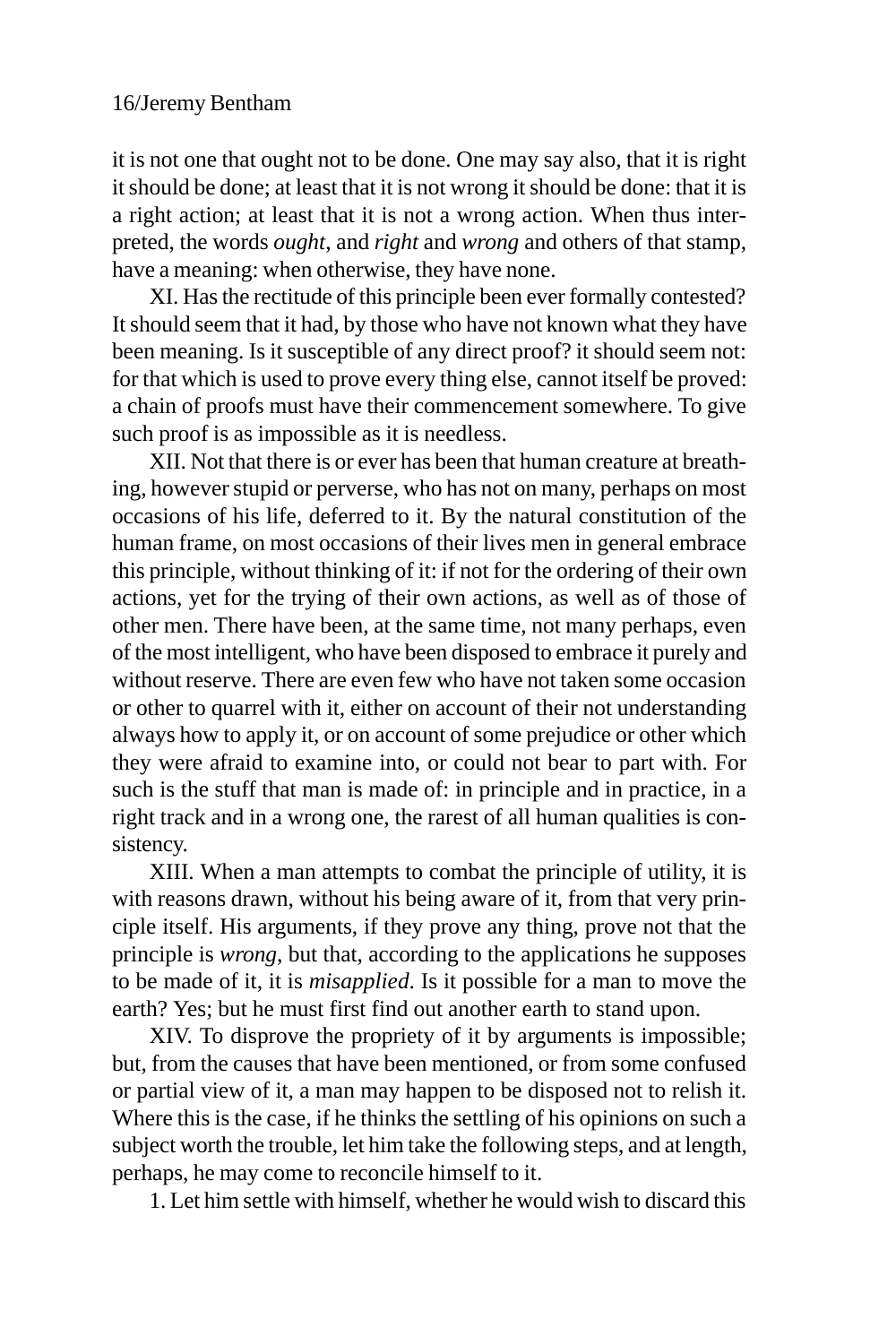principle altogether; if so, let him consider what it is that all his reasonings (in matters of politics especially) can amount to?

2. If he would, let him settle with himself, whether he would judge and act without any principle, or whether there is any other he would judge an act by?

3. If there be, let him examine and satisfy himself whether the principle he thinks he has found is really any separate intelligible principle; or whether it be not a mere principle in words, a kind of phrase, which at bottom expresses neither more nor less than the mere averment of his own unfounded sentiments; that is, what in another person he might be apt to call caprice?

4. If he is inclined to think that his own approbation or disapprobation, annexed to the idea of an act, without any regard to its consequences, is a sufficient foundation for him to judge and act upon, let him ask himself whether his sentiment is to be a standard of right and wrong, with respect to every other man, or whether every man's sentiment has the same privilege of being a standard to itself?

5. In the first case, let him ask himself whether his principle is not despotical, and hostile to all the rest of human race?

6. In the second case, whether it is not anarchial, and whether at this rate there are not as many different standards of right and wrong as there are men? and whether even to the same man, the same thing, which is right to-day, may not (without the least change in its nature) be wrong to-morrow? and whether the same thing is not right and wrong in the same place at the same time? and in either case, whether all argument is not at an end? and whether, when two men have said, "I like this," and "I don't like it," they can (upon such a principle) have any thing more to say?

7. If he should have said to himself, No: for that the sentiment which he proposes as a standard must be grounded on reflection, let him say on what particulars the reflection is to turn? if on particulars having relation to the utility of the act, then let him say whether this is not deserting his own principle, and borrowing assistance from that very one in opposition to which he sets it up: or if not on those particulars, on what other particulars?

8. If he should be for compounding the matter, and adopting his own principle in part, and the principle of utility in part, let him say how far he will adopt it?

9. When he has settled with himself where he will stop, then let him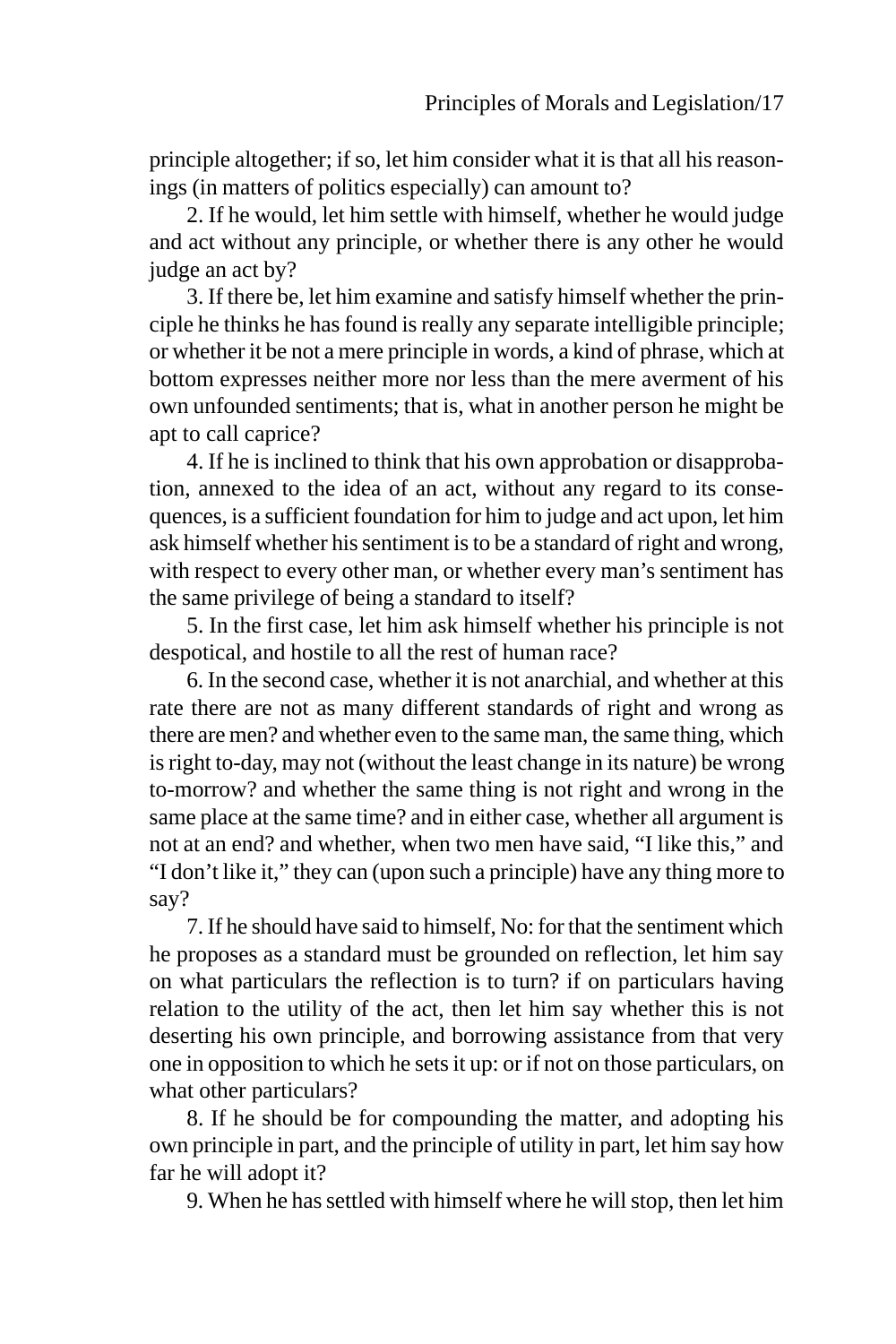ask himself how he justifies to himself the adopting it so far? and why he will not adopt it any farther?

10. Admitting any other principle than the principle of utility to be a right principle, a principle that it is right for a man to pursue; admitting (what is not true) that the word *right* can have a meaning without reference to utility, let him say whether there is any such thing as a *motive* that a man can have to pursue the dictates of it: if there is, let him say what that motive is, and how it is to be distinguished from those which enforce the dictates of utility: if not, then lastly let him say what it is this other principle can be good for?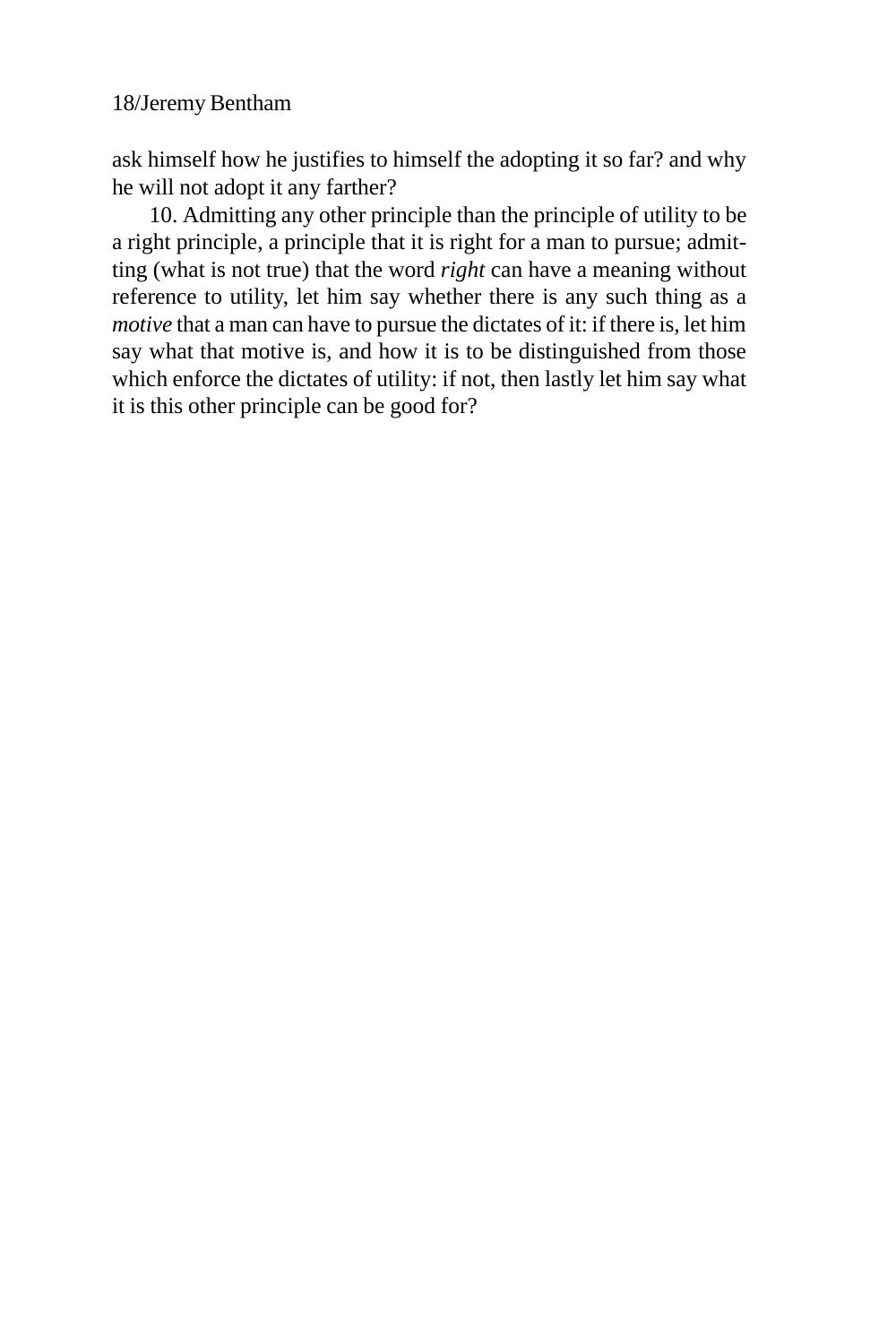## Chapter II: Of Principles Adverse to that of Utility

I. If the principle of utility be a right principle to be governed by, and that in all cases, it follows from what has been just observed, that whatever principle differs from it in any case must necessarily be a wrong one. To prove any other principle, therefore, to be a wrong one, there needs no more than just to show it to be what it is, a principle of which the dictates are in some point or other different from those of the principle of utility: to state it is to confute it.

II. A principle may be different from that of utility in two ways: 1. By being constantly opposed to it: this is the case with a principle which may be termed the principle of *asceticism*. 2. By being sometimes opposed to it, and sometimes not, as it may happen: this is the case with another, which may be termed the principle of *sympathy* and *antipathy*.

III. By the principle of asceticism I mean that principle, which, like the principle of utility, approves or disapproves of any action, according to the tendency which it appears to have to augment or diminish the happiness of the party whose interest is in question; but in an inverse manner: approving of actions in as far as they tend to diminish his happiness; disapproving of them in as far as they tend to augment it.

IV. It is evident that any one who reprobates any the least particle of pleasure, as such, from whatever source derived, is *pro tanto* a partizan of the principle of asceticism. It is only upon that principles and not from the principle of utility, that the most abominable pleasure which the vilest of malefactors ever reaped from his crime would be to be reprobated, if it stood alone. The case is, that it never does stand alone; but is necessarily followed by such a quantity of pain (or, what comes to the same thing, such a chance for a certain quantity of pain) that, the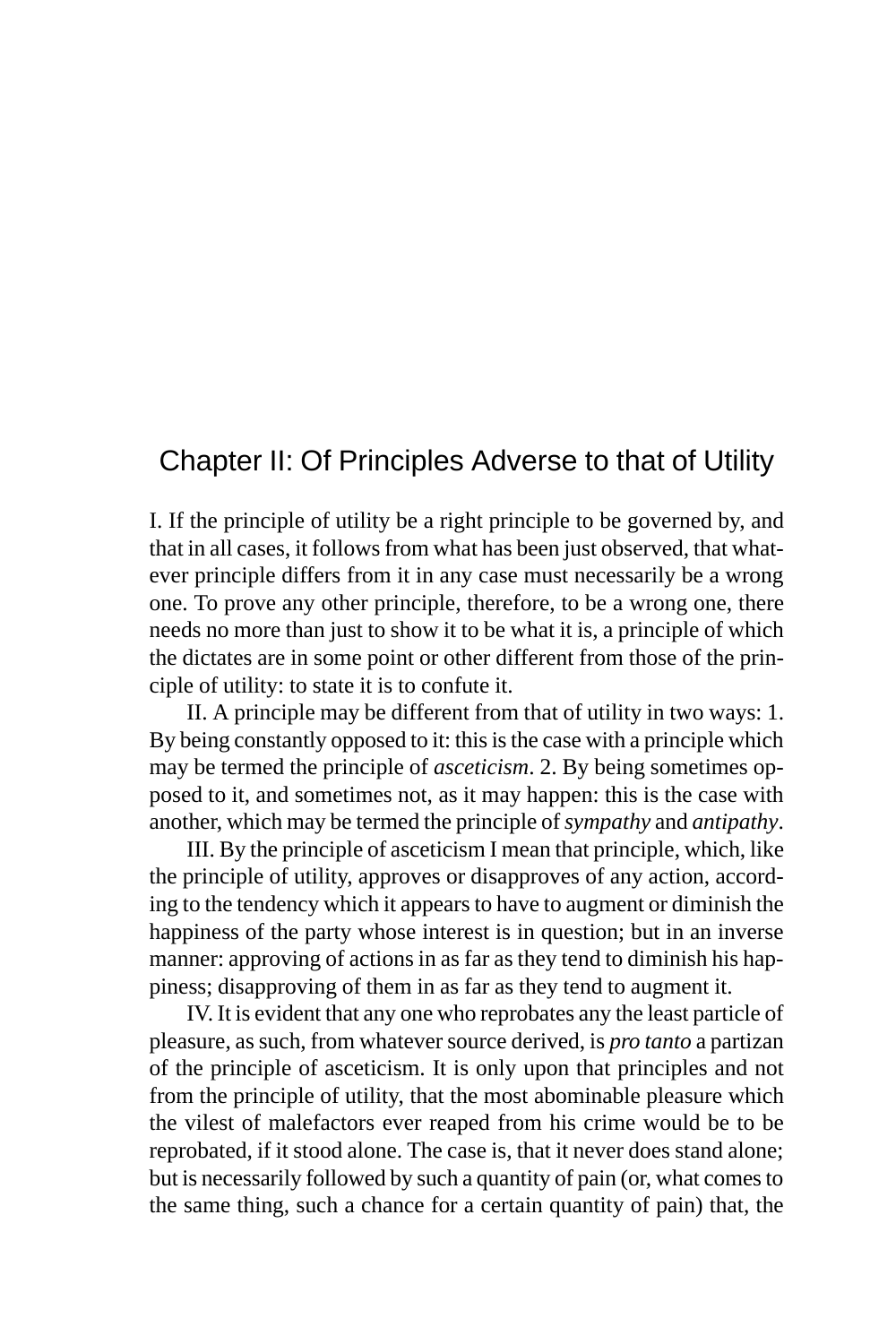pleasure in comparison of it, is as nothing: and this is the true and sole, but perfectly sufficient, reason for making it a ground for punishment.

V. There are two classes of men of very different complexions, by whom the principle of asceticism appears to have been embraced; the one a set of moralists, the other a set of religionists. Different accordingly have been the motives which appears to have recommended it to the notice of these different parties. Hope, that is the prospect of pleasure, seems to have animated the former: hope, the aliment of philosophic pride: the hope of honour and reputation at the hands of men. Fear, that is the prospect of pain, the latter: fear, the offspring of superstitious fancy: the fear of future punishment at the hands of a splenetic and revengeful Deity. I say in this case fear: for of the invisible future, fear is more powerful than hope. These circumstances characterize the two different parties among the partisans of the principle of asceticism; the parties and their motives different, the principle the same.

VI. The religious party, however, appear to have carried it farther than the philosophical: they have acted more consistently and less wisely. The philosophical party have scarcely gone farther than to reprobate pleasure: the religious party have frequently gone so far as to make it a matter of merit and of duty to court pain. The philosophical party have hardly gone farther than the making pain a matter of indifference. It is no evil, they have said: they have not said, it is a good. They have not so much as reprobated all pleasure in the lump. They have discarded only what they have called the gross; that is, such as are organical, or of which the origin is easily traced up to such as are organical: they have even cherished and magnified the refined. Yet this, however, not under the name of pleasure: to cleanse itself from the sordes of its impure original, it was necessary it should change its name: the honourable, the glorious, the reputable, the becoming, the *honestum*, the *decorum* it was to be called: in short, any thing but pleasure.

VII. From these two sources have flowed the doctrines from it which the sentiments of the bulk of mankind have all along received a tincture of this principle; some from the philosophical, some from the religious, some from both. Men of education more frequently from the philosophical, as more suited to the elevation of their sentiments: the vulgar more frequently from the superstitious, as more suited to the narrowness of their intellect, undilated by knowledge and to the abjectness of their condition, continually open to the attacks of fear. The tinctures, however, derived from the two sources, would naturally intermingle, insomuch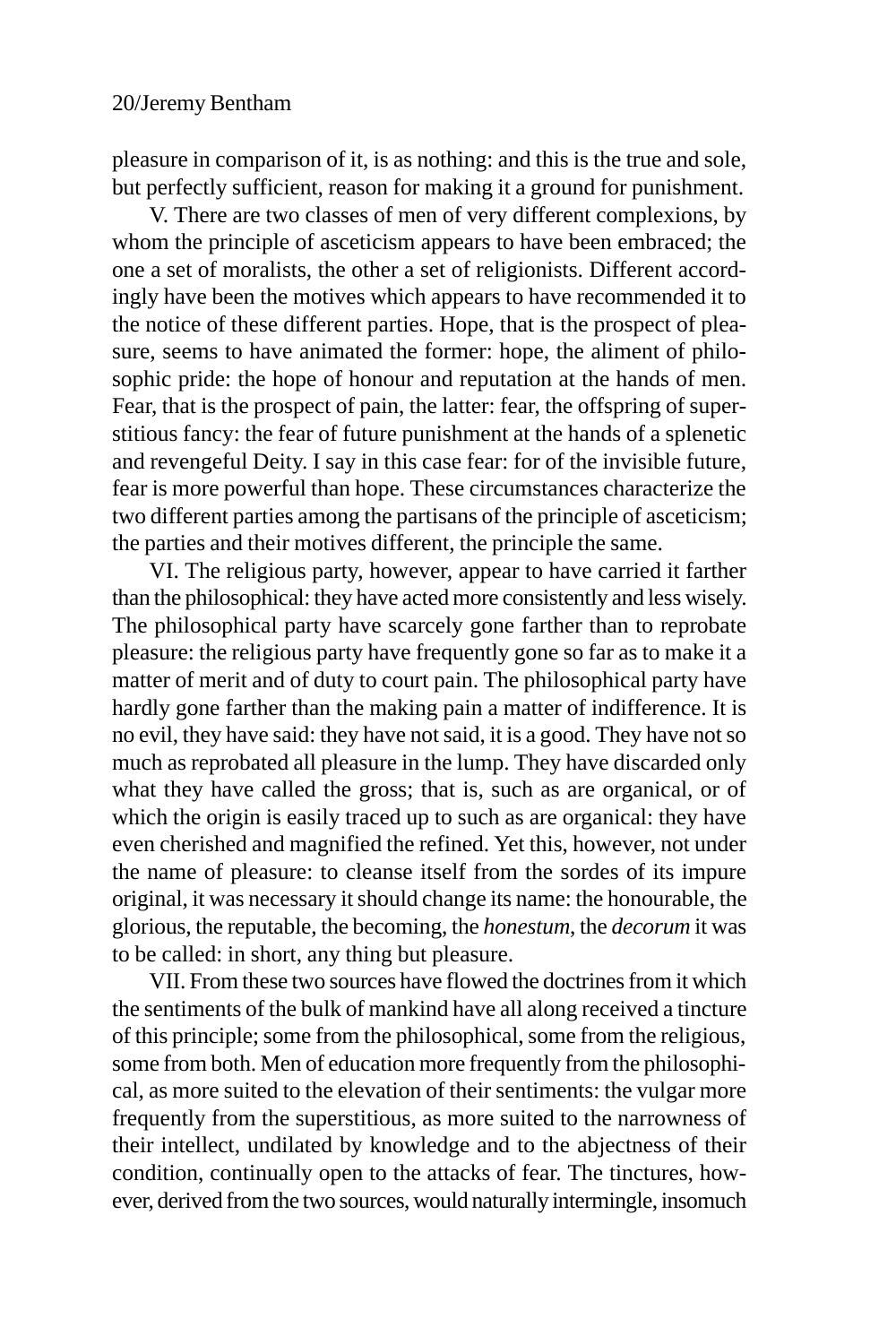that a man would not always know by which of them he was most influenced: and they would often serve to corroborate and enliven one another. It was this conformity that made a kind of alliance between parties of a complexion otherwise so dissimilar: and disposed them to unite upon various occasions against the common enemy, the partizan of the principle of utility, whom they joined in branding with the odious name of Epicurean.

VIII. The principle of asceticism, however, with whatever warmth it may have been embraced by its partizans as a rule of Private conduct, seems not to have been carried to any considerable length, when applied to the business of government. In a few instances it has been carried a little way by the philosophical party: witness the Spartan regimen. Though then, perhaps, it maybe considered as having been a measure of security: and an application, though a precipitate and perverse application, of the principle of utility. Scarcely in any instances, to any considerable length, by the religious: for the various monastic orders, and the societies of the Quakers, Dumplers, Moravians, and other religionists, have been free societies, whose regimen no man has been astricted to without the intervention of his own consent. Whatever merit a man may have thought there would be in making himself miserable, no such notion seems ever to have occurred to any of them, that it may be a merit, much less a duty, to make others miserable: although it should seem, that if a certain quantity of misery were a thing so desirable, it would not matter much whether it were brought by each man upon himself, or by one man upon another. It is true, that from the same source from whence, among the religionists, the attachment to the principle of asceticism took its rise, flowed other doctrines and practices, from which misery in abundance was produced in one man by the instrumentality of another: witness the holy wars, and the persecutions for religion. But the passion for producing misery in these cases proceeded upon some special ground: the exercise of it was confined to persons of particular descriptions: they were tormented, not as men, but as heretics and infidels. To have inflicted the same miseries on their fellow believers and fellow-sectaries, would have been as blameable in the eyes even of these religionists, as in those of a partizan of the principle of utility. For a man to give himself a certain number of stripes was indeed meritorious: but to give the same number of stripes to another man, not consenting, would have been a sin. We read of saints, who for the good of their souls, and the mortification of their bodies, have voluntarily yielded themselves a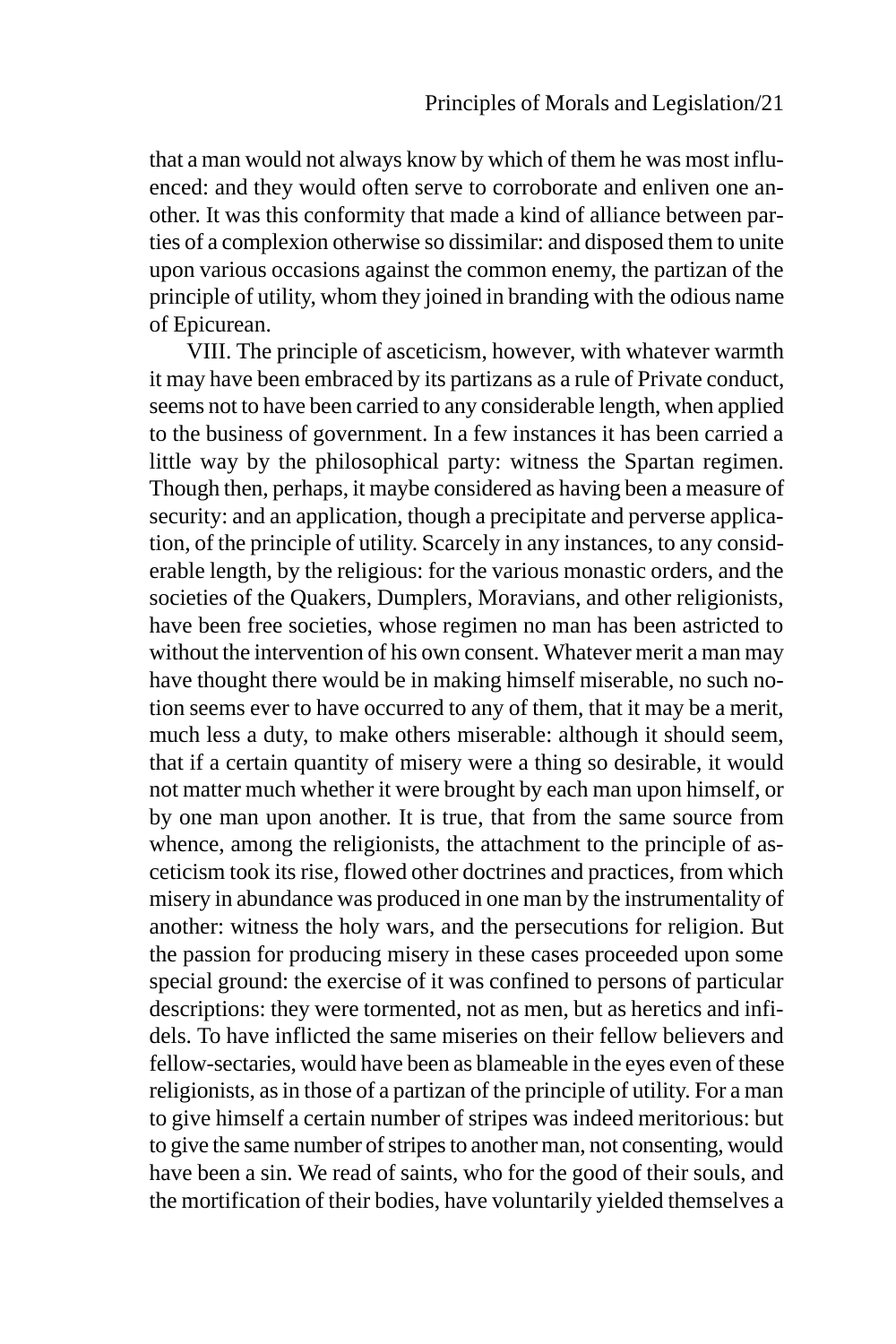prey to vermin: but though many persons of this class have wielded the reins of empire, we read of none who have set themselves to work, and made laws on purpose, with a view of stocking the body politic with the breed of highwaymen, housebreakers, or incendiaries. If at any time they have suffered the nation to be preyed upon by swarms of idle pensioners, or useless placemen, it has rather been from negligence and imbecility, than from any settled plan for oppressing and plundering of the people. If at any time they have sapped the sources of national wealth, by cramping commerce, and driving the inhabitants into emigration, it has been with other views, and in pursuit of other ends. If they have declaimed against the pursuit of pleasure, and the use of wealth, they have commonly stopped at declamation: they have not, like Lycurgus, made express ordinances for the purpose of banishing the precious metals. If they have established idleness by a law, it has been not because idleness, the mother of vice and misery, is itself a virtue, but because idleness (say they) is the road to holiness. If under the notion of fasting, they have joined in the plan of confining their subjects to a diet, thought by some to be of the most nourishing and prolific nature, it has been not for the sake of making them tributaries to the nations by whom that diet was to be supplied, but for the sake of manifesting their own power, and exercising the obedience of the people. If they have established, or suffered to be established, punishments for the breach of celibacy, they have done no more than comply with the petitions of those deluded rigorists, who, dupes to the ambitious and deep-laid policy of their rulers, first laid themselves under that idle obligation by a vow.

IX. The principle of asceticism seems originally to have been the reverie of certain hasty speculators, who having perceived, or fancied, that certain pleasures, when reaped in certain circumstances, have, at the long run, been attended with pains more than equivalent to them, took occasion to quarrel with every thing that offered itself under the name of pleasure. Having then got thus far, and having forgot the point which they set out from, they pushed on, and went so much further as to think it meritorious to fall in love with pain. Even this, we see, is at bottom but the principle of utility misapplied.

X. The principle of utility is capable of being consistently pursued; and it is but tautology to say, that the more consistently it is pursued, the better it must ever be for human-kind. The principle of asceticism never was, nor ever can be, consistently pursued by any living creature. Let but one tenth part of the inhabitants of this earth pursue it consistently,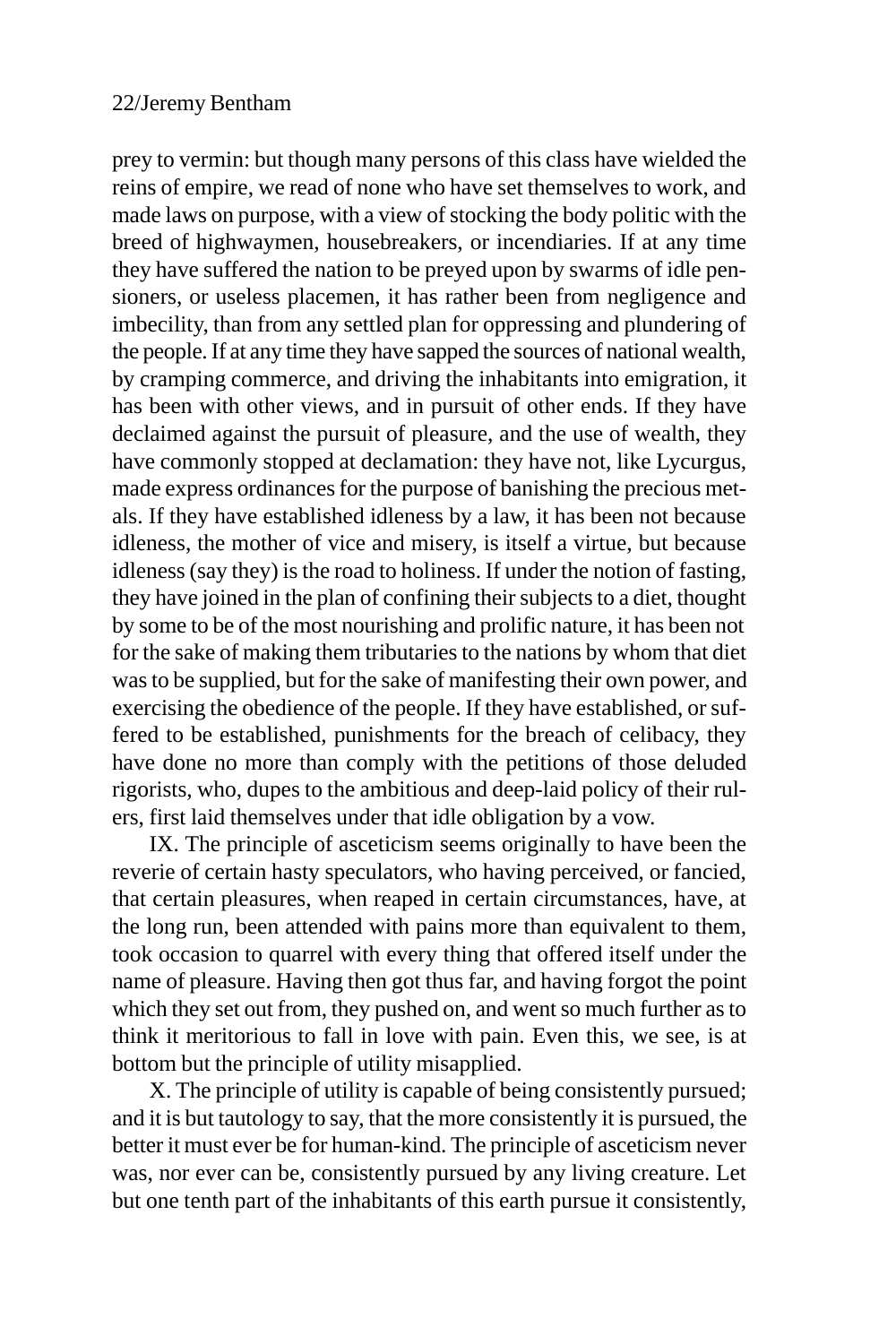and in a day's time they will have turned it into a hell.

XI. Among principles adverse to that of utility, that which at this day seems to have most influence in matters of government, is what may be called the principle of sympathy and antipathy. By the principle of sympathy and antipathy, I mean that principle which approves or disapproves of certain actions, not on account of their tending to augment the happiness, nor yet on account of their tending to diminish the happiness of the party whose interest is in question, but merely because a man finds himself disposed to approve or disapprove of them: holding up that approbation or disapprobation as a sufficient reason for itself, and disclaiming the necessity of looking out for any extrinsic ground. Thus far in the general department of morals: and in the particular department of politics, measuring out the quantum (as well as determining the ground) of punishment, by the degree of the disapprobation.

XII. It is manifest, that this is rather a principle in name than in reality: it is not a positive principle of itself, so much as a term employed to signify the negation of all principle. What one expects to find in a principle is something that points out some external consideration, as a means of warranting and guiding the internal sentiments of approbation and disapprobation: this expectation is but ill fulfilled by a proposition, which does neither more nor less than hold up each of those sentiments as a ground and standard for itself.

XIII. In looking over the catalogue of human actions (says a partizan of this principle) in order to determine which of them are to be marked with the seal of disapprobation, you need but to take counsel of your own feelings: whatever you find in yourself a propensity to condemn, is wrong for that very reason. For the same reason it is also meet for punishment: in what proportion it is adverse to utility, or whether it be adverse to utility at all, is a matter that makes no difference. In that same *proportion* also is it meet for punishment: if you hate much, punish much: if you hate little, punish little: punish as you hate. If you hate not at all, punish not at all: the fine feelings of the soul are not to be overborne and tyrannized by the harsh and rugged dictates of political utility.

XIV. The various systems that have been formed concerning the standard of right may all be reduced to the principle of sympathy and antipathy. One account may serve to for all of them. They consist all of them in so many contrivances for avoiding the obligation of appealing to any external standard, and for prevailing upon the reader to accept of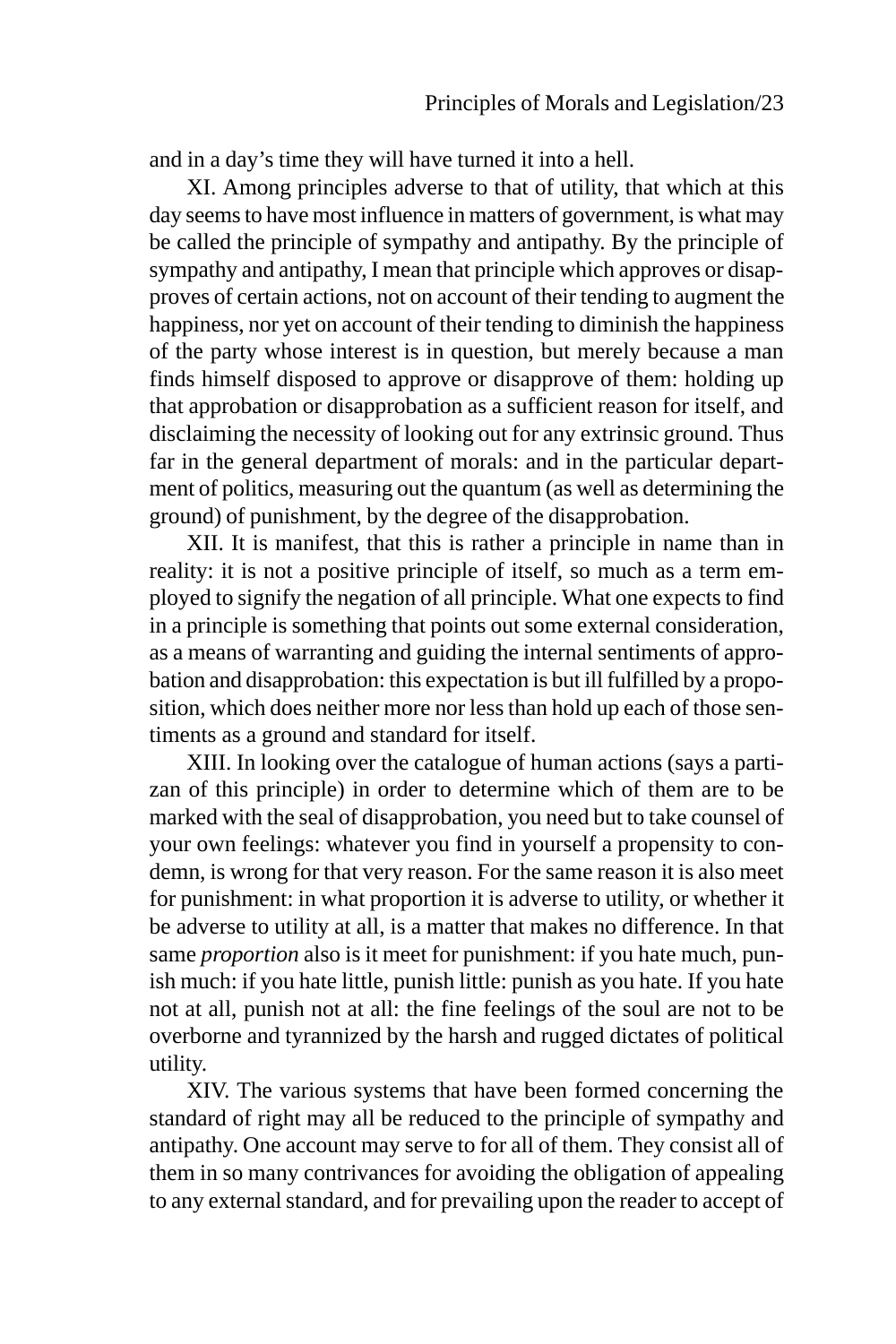the author's sentiment or opinion as a reason for itself. The phrases different, but the principle the same.

XV. It is manifest, that the dictates of this principle will frequently coincide with those of utility, though perhaps without intending any such thing. Probably more frequently than not: and hence it is that the business of penal justice is carried upon that tolerable sort of footing upon which we see it carried on in common at this day. For what more natural or more general ground of hatred to a practice can there be, than the mischievousness of such practice? What all men are exposed to suffer by, all men will be disposed to hate. It is far yet, however, from being a constant ground: for when a man suffers, it is not always that he knows what it is he suffers by. A man may suffer grievously, for instance, by a new tax, without being able to trace up the cause of his sufferings to the injustice of some neighbour, who has eluded the payment of an old one.

XVI. The principle of sympathy and antipathy is most apt to err on the side of severity. It is for applying punishment in many cases which deserve none: in many cases which deserve some, it is for applying more than they deserve. There is no incident imaginable, be it ever so trivial, and so remote from mischief, from which this principle may not extract a ground of punishment. Any difference in taste: any difference in opinion: upon one subject as well as upon another. No disagreement so trifling which perseverance and altercation will not render serious. Each becomes in the other's eyes an enemy, and, if laws permit, a criminal. This is one of the circumstances by which the human race is distinguished (not much indeed to its advantage) from the brute creation.

XVII. It is not, however, by any means unexampled for this principle to err on the side of lenity. A near and perceptible mischief moves antipathy. A remote and imperceptible mischief, though not less real, has no effect. Instances in proof of this will occur in numbers in the course of the work.4 It would be breaking in upon the order of it to give them here.

XVIII. It may be wondered, perhaps, that in all this no mention has been made of the *theological* principle; meaning that principal which professes to recur for the standard of right and wrong to the will of God. But the case is, this is not in fact a distinct principle. It is never any thing more or less than one or other of the three before-mentioned principles presenting itself under another shape. The *will* of God here meant cannot be his revealed will, as contained in the sacred writings: for that is a system which nobody ever thinks of recurring to at this time of day,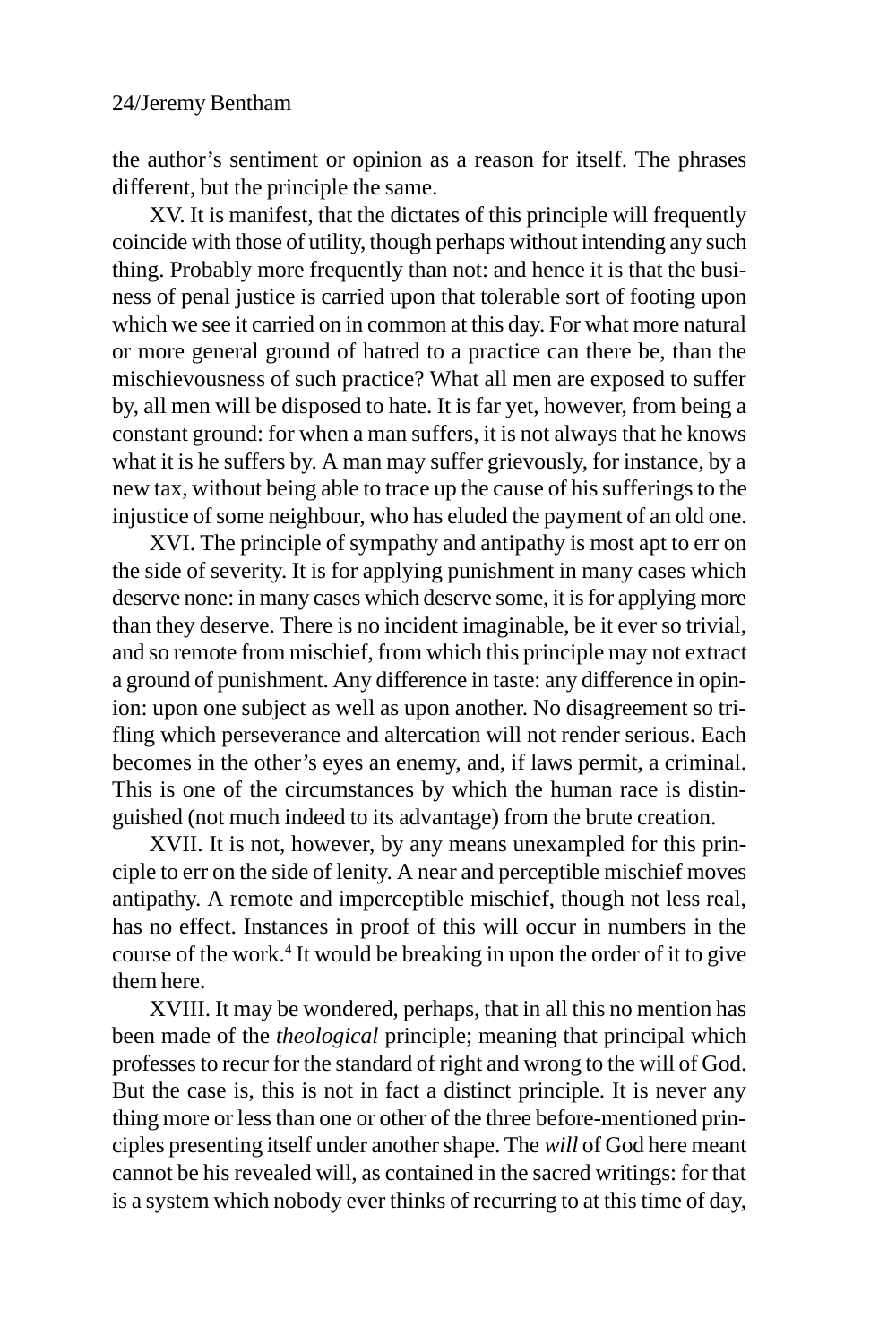for the details of political administration: and even before it can be applied to the details of private conduct, it is universally allowed, by the most eminent divines of all persuasions, to stand in need of pretty ample interpretations; else to what use are the works of those divines? And for the guidance of these interpretations, it is also allowed, that some other standard must be assumed. The will then which is meant on this occasion, is that which may be called the *presumptive* will: that is to say, that which is presumed to be his will by virtue of the conformity of its dictates to those of some other principle. What then may be this other principle? it must be one or other of the three mentioned above: for there cannot, as we have seen, be any more. It is plain, therefore, that, setting revelation out of the question, no light can ever be thrown upon the standard of right and wrong, by any thing that can be said upon the question, what is God's will. We may be perfectly sure, indeed, that whatever is right is conformable to the will of God: but so far is that from answering the purpose of showing us what is right, that it is necessary to know first whether a thing is right, in order to know from thence whether it be conformable to the will of God.

XIX. There are two things which are very apt to be confounded, but which it imports us carefully to distinguish:—the motive or cause, which, by operating on the mind of an individual, is productive of any act: and the ground or reason which warrants a legislator, or other by-stander, in regarding that act with an eye of approbation. When the act happens, in the particular instance in question, to be productive of effects which we approve of, much more if we happen to observe that the same motive may frequently be productive, in other instances, of the like effects, we are apt to transfer our approbation to the motive itself, and to assume, as the just ground for the approbation we bestow on the act, the circumstance of its originating from that motive. It is in this way that the sentiment of antipathy has often been considered as a just ground of action. Antipathy, for instance, in such or such a case, is the cause of an action which is attended with good effects: but this does not make it a right ground of action in that case, any more than in any other. Still farther. Not only the effects are good, but the agent sees beforehand that they will be so. This may make the action indeed a perfectly right action: but it does not make antipathy a right ground of action. For the same sentiment of antipathy, if implicitly deferred to, may be, and very frequently is, productive of the very worst effects. Antipathy, therefore, can never be a right ground of action. No more, therefore, can resentment, which,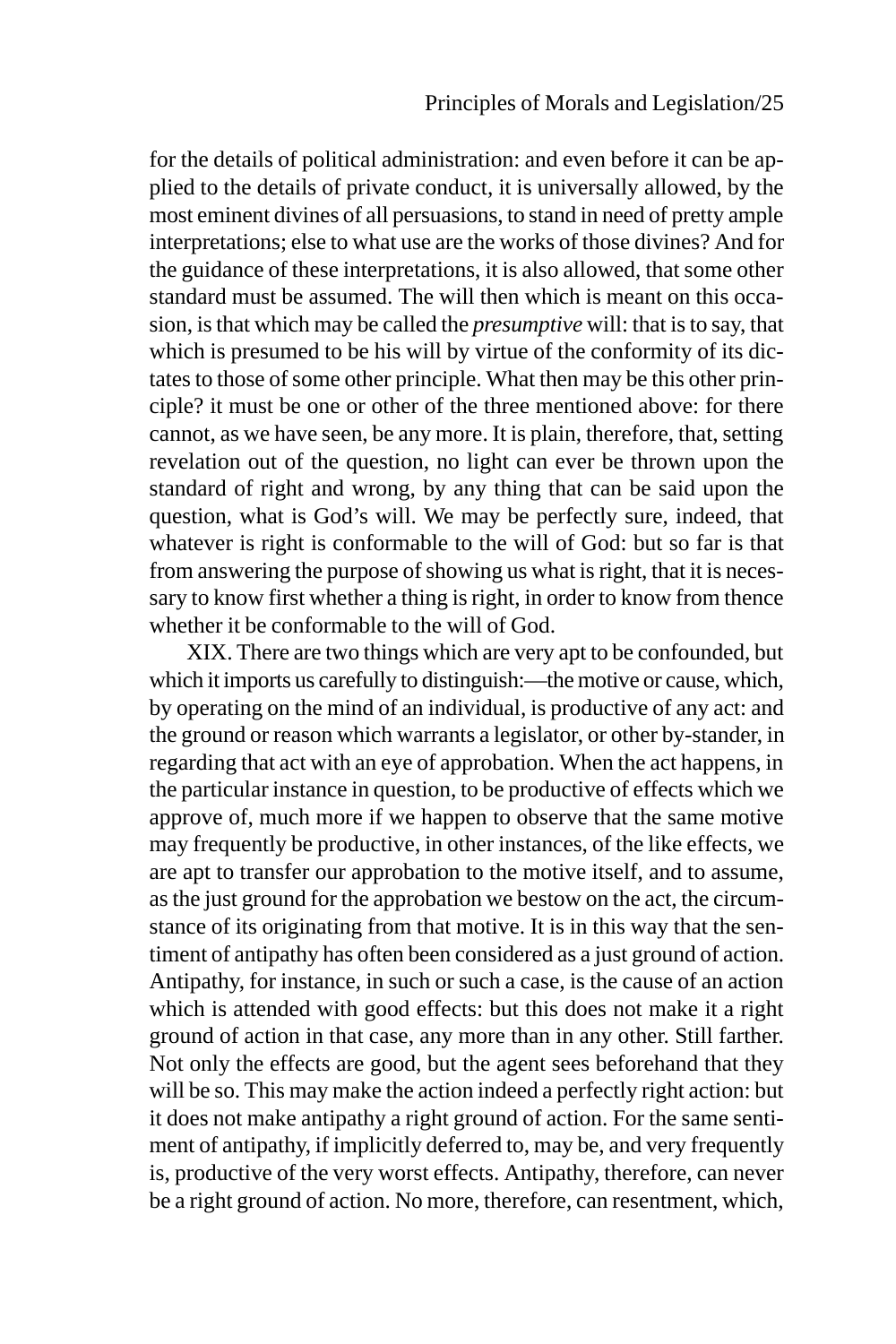as will be seen more particularly hereafter, is but a modification of antipathy. The only right ground of action, that can possibly subsist, is, after all, the consideration of utility which, if it is a right principle of actions and of approbation any one case, is so in every other. Other principles in abundance, that is, other motives, may be the reasons why such and such an act *has* been done: that is, the reasons or causes of its being done: but it is this alone that can be the reason why it might or ought to have been done. Antipathy or resentment requires always to be regulated, to prevent it doing mischief: to be regulated what? always by the principle of utility. The principle of utility neither requires nor admits of any another regulator than itself.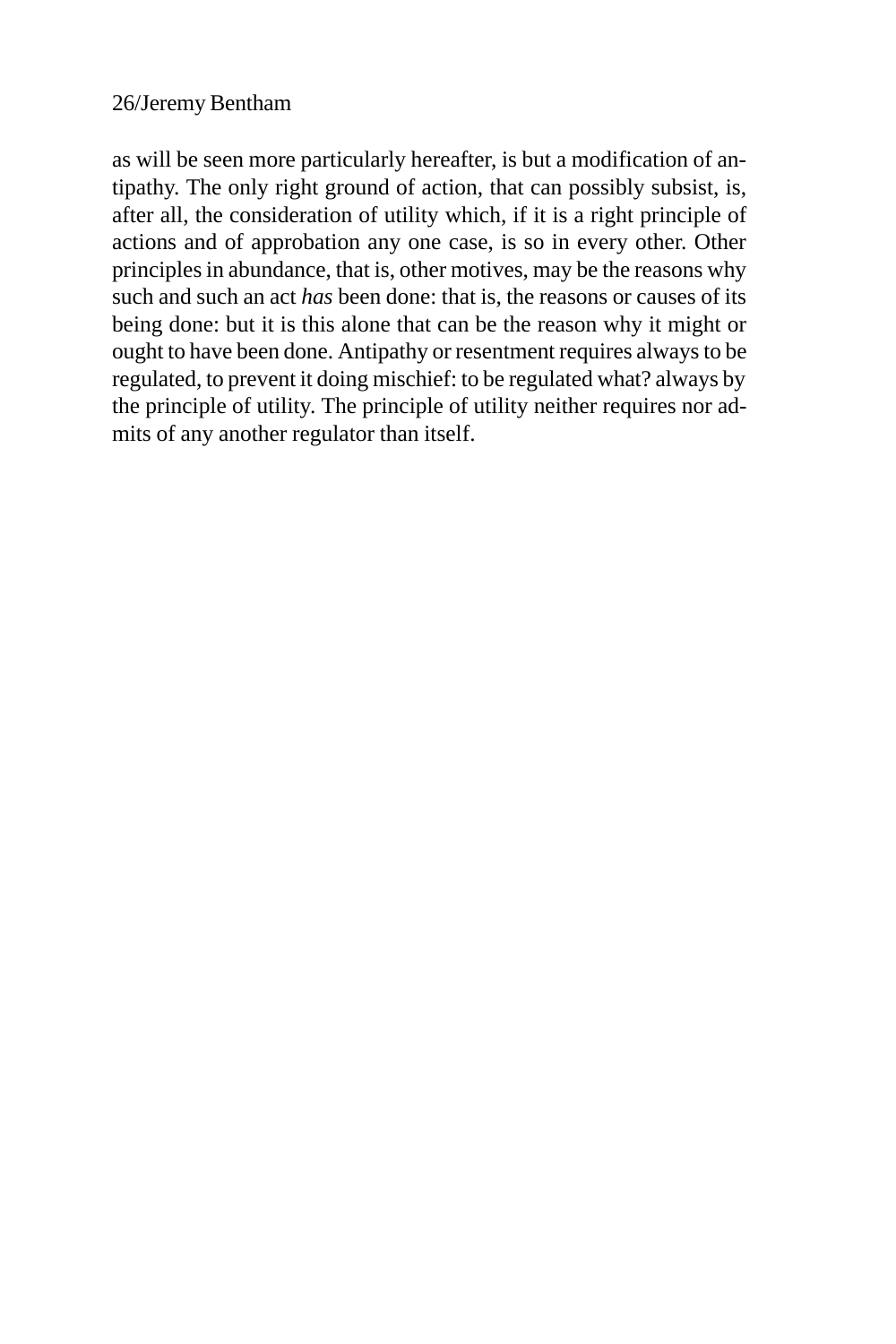## Chapter III: Of the Four Sanctions or Sources of Pain and Pleasure

I. It has been shown that the happiness of the individuals, of whom a community is composed, that is their pleasures and their security, is the end and the sole end which the legislator ought to have in view: the sole standard, in conformity to which each individual ought, as far as depends upon the legislator, to be *made* to fashion his behaviour. But whether it be this or any thing else that is to be *done*, there is nothing by which a man can ultimately be *made* to do it, but either pain or pleasure. Having taken a general view of these two grand objects (*viz*., pleasure, and what comes to the same thing, immunity from pain) in the character of *final* causes; it will be necessary to take a view of pleasure and pain itself, in the character of *efficient* causes or means.

II. There are four distinguishable sources from which pleasure and pain are in use to flow: considered separately they may be termed the *physical*, the *political*, the *moral* and the *religious*: and inasmuch as the pleasures and pains belonging to each of them are capable of giving a binding force to any law or rule of conduct, they may all of them termed *sanctions*.

III. If it be in the present life, and from the ordinary coursed of nature, not purposely modified by the interposition of these will of any human being, nor by any extraordinary interposition of any superior invisible being, that the pleasure or the pain takes place or is expected, it may be said to issue from or to belong to the *physical sanction*.

IV. If at the hands of a *particular* person or set of persons in the community, who under names correspondent to that of *judge*, are chosen for the particular purpose of dispensing it, according to the will of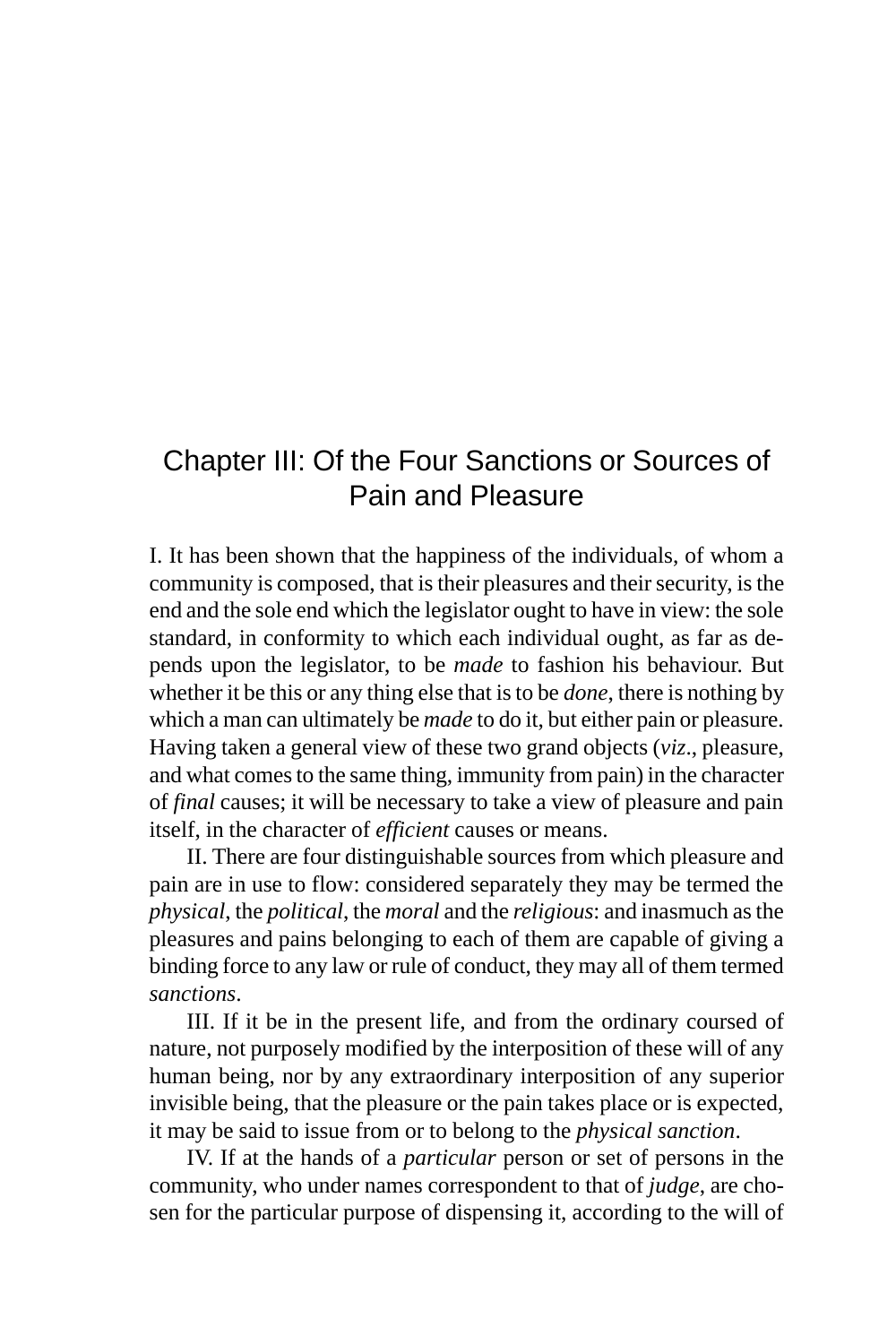the sovereign or supreme ruling power in the state, it may be said to issue from the *political sanction*.

V. If at the hands of such chance persons in the community, as the party in question may happen in the course of his life to have concerns with, according to each man's spontaneous disposition, and not according to any settled or concerted rule, it may be said to issue from the *moral* or *popular sanction*.

VI. If from the immediate hand of a superior invisible being, either in the present life, or in a future, it may be said to issue from the *religious sanction*.

VII. Pleasures or pains which may be expected to issue from the *physical*, *political*, or *moral* sanctions, must all of them be expected to be experienced, if ever, in the *present* life: those which may be expected to issue from the *religious* sanction, may be expected to be experienced either in the *present* life or in a *future*.

VIII. Those which can be experienced in the present life, can of course be no others than such as human nature in the course of the present life is susceptible of: and from each of these sources may flow all the pleasures or pains of which, in the course of the present life, human nature is susceptible. With regard to these then (with which alone we have in this place any concern) those of them which belong to any one of those sanctions, differ not ultimately in kind from those which belong to any one of the other three: the only difference there is among them lies in the circumstances that accompany their production. A suffering which befalls a man in the natural and spontaneous course of things, shall be styled, for instance, a *calamity*; in which case, if it be supposed to befall him through any imprudence of his, it may be styled a punishment issuing from the physical sanction. Now this same suffering, if inflicted by the law, will be what is commonly called a *punishment*; if incurred for want of any friendly assistance, which the misconduct, or supposed misconduct, of the sufferer has occasioned to be withholden, a punishment issuing from the *moral* sanction; if through the immediate interposition of a particular providence, a punishment issuing from the religious sanction.

IX. A man's goods, or his person, are consumed by fire. If this happened to him by what is called an accident, it was a calamity: if by reason of his own imprudence (for instance, from his neglecting to put his candle out) it may be styled a punishment of the physical sanction: if it happened to him by the sentence of the political magistrate, a punish-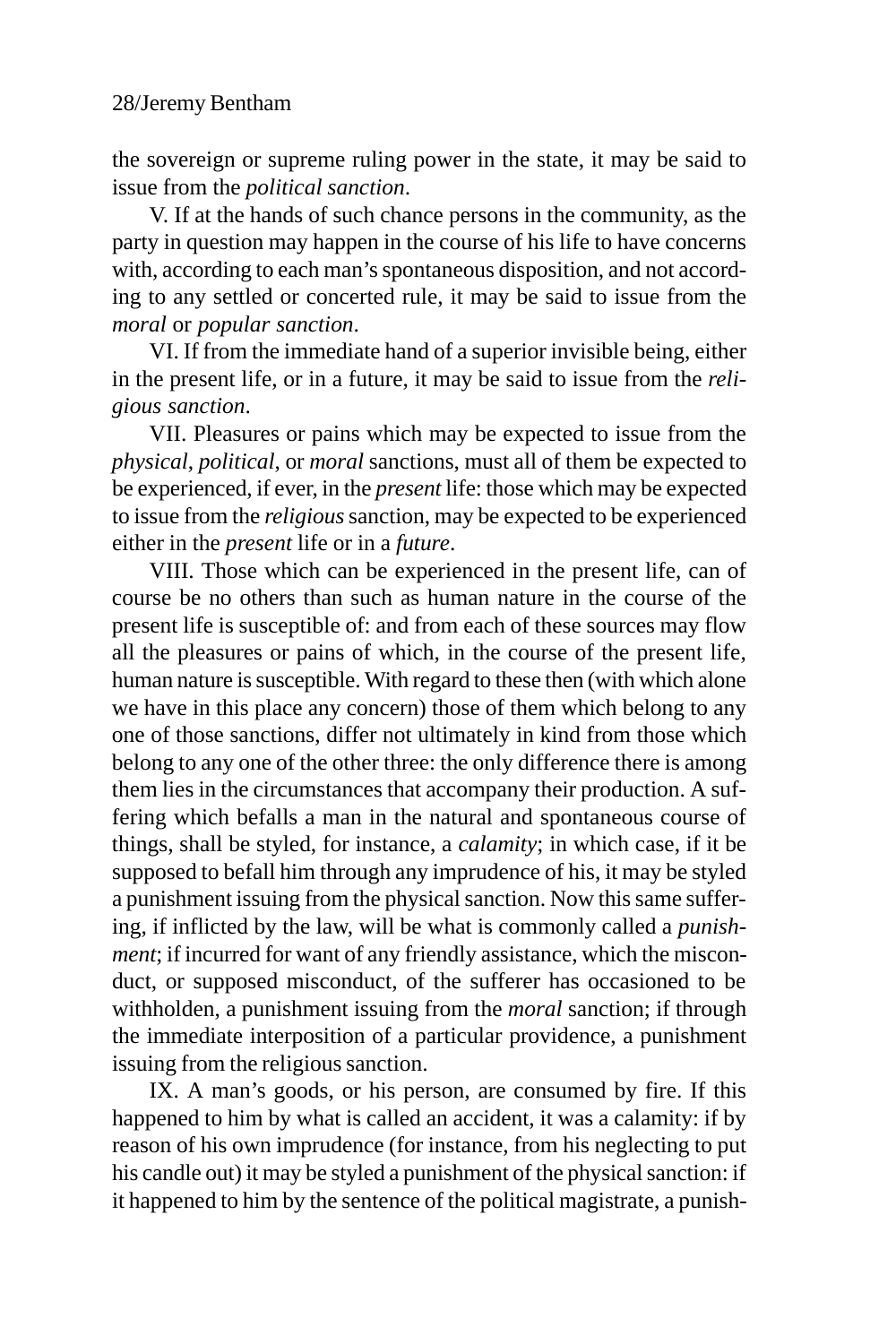ment belonging to the political sanction; that is, what is commonly called a punishment: if for want of any assistance which his *neighbour* withheld from him out of some dislike to his *moral* character, a punishment of the *moral* sanction: if by an immediate act of *God's* displeasure, manifested on account of some *sin* committed by him, or through any distraction of mind, occasioned by the dread of such displeasure, a punishment of the *religious* sanction.

X. As to such of the pleasures and pains belonging to the religious sanction, as regard a future life, of what kind these may be we cannot know. These lie not open to our observation. During the present life they are matter only of expectation: and, whether that expectation be derived from natural or revealed religion, the particular kind of pleasure or pain, if it be different from all those which he open to our observation, is what we can have no idea of. The best ideas we can obtain of such pains and pleasures are altogether unliquidated in point of quality. In what other respects our ideas of them *may* be liquidated will be considered in another place.

XI. Of these four sanctions the physical is altogether, we may observe, the ground-work of the political and the moral: so is it also of the religious, in as far as the latter bears relation to the present life. It is included in each of those other three. This may operate in any case, (that is, any of the pains or pleasures belonging to it may operate) independently of *them*: none of *them* can operate but by means of this. In a word, the powers of nature may operate of themselves; but neither the magistrate, nor men at large, *can* operate, nor is God in the case in question *supposed* to operate, but through the powers of nature.

XII. For these four objects, which in their nature have so much in common, it seemed of use to find a common name. It seemed of use, in the first place, for the convenience of giving a name to certain pleasures and pains, for which a name equally characteristic could hardly otherwise have been found: in the second place, for the sake of holding up the efficacy of certain moral forces, the influence of which is apt not to be sufficiently attended to. Does the political sanction exert an influence over the conduct of mankind? The moral, the religious sanctions do so too. In every inch of his career are the operations of the political magistrate liable to be aided or impeded by these two foreign powers: who, one or other of them, or both, are sure to be either his rivals or his allies. Does it happen to him to leave them out in his calculations? he will be sure almost to find himself mistaken in the result. Of all this we shall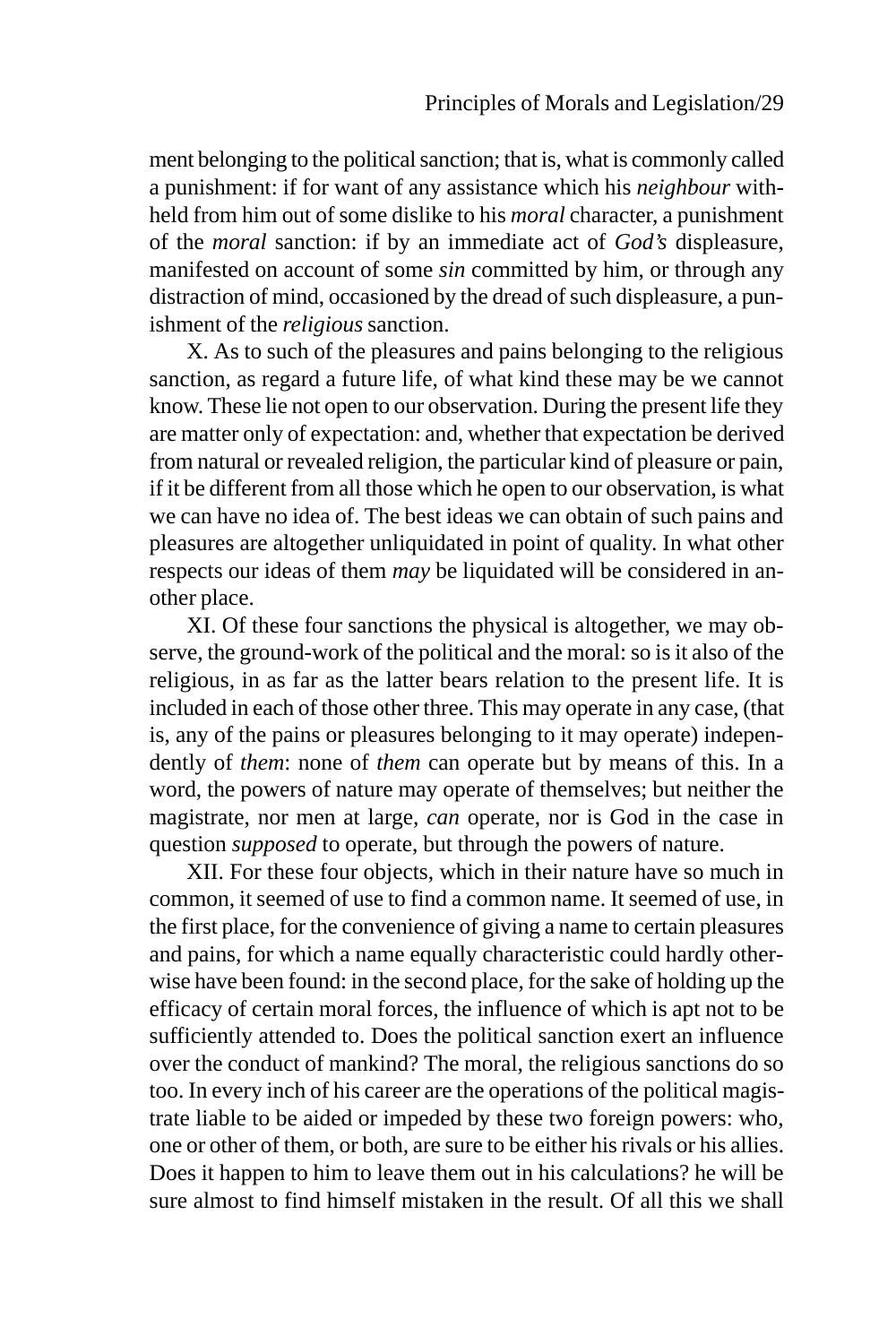find abundant proofs in the sequel of this work. It behoves him, therefore, to have them continually before his eyes; and that under such a name as exhibits the relation they bear to his own purposes and designs.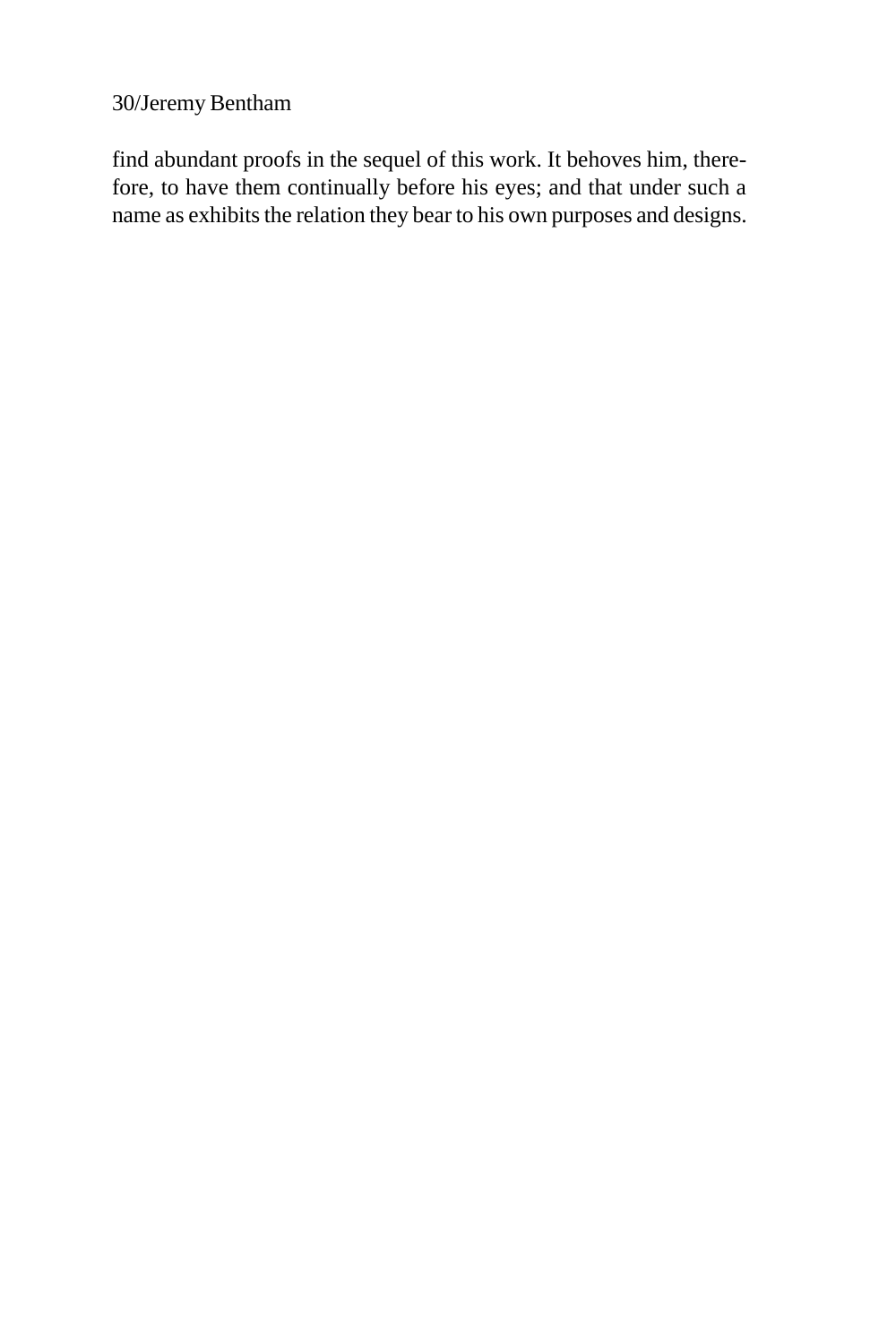## Chapter IV: Value of a Lot of Pleasure or Pain, How to be Measured

I. Pleasures then, and the avoidance of pains, are the *ends* that the legislator has in view; it behoves him therefore to understand their *value*. Pleasures and pains are the instruments he has to work with: it behoves him therefore to understand their force, which is again, in other words, their value.

II. To a person considered by *himself*, the value of a pleasure or pain considered *by itself*, will be greater or less, according to the four following *circumstances*:

1. Its *intensity*.

2. Its *duration*.

3. Its *certainty* or *uncertainty*.

4. Its *propinquity* or *remoteness*.

III. These are the circumstances which are to be considered in estimating a pleasure or a pain considered each of them by itself. But when the value of any pleasure or pain is considered for the purpose of estimating the tendency of any *act* by which it is produced, there are two other circumstances to be taken into the account; these are,

5. Its *fecundity*, or the chance it has of being followed by sensations of the *same* kind: that is, pleasures, if it be a pleasure: pains, if it be a pain.

6. Its *purity*, or the chance it has of not being followed by sensations of the *opposite* kind: that is, pains, if it be a pleasure: pleasures, if it be a pain.

These two last, however, are in strictness scarcely to be deemed properties of the pleasure or the pain itself; they are not, therefore, in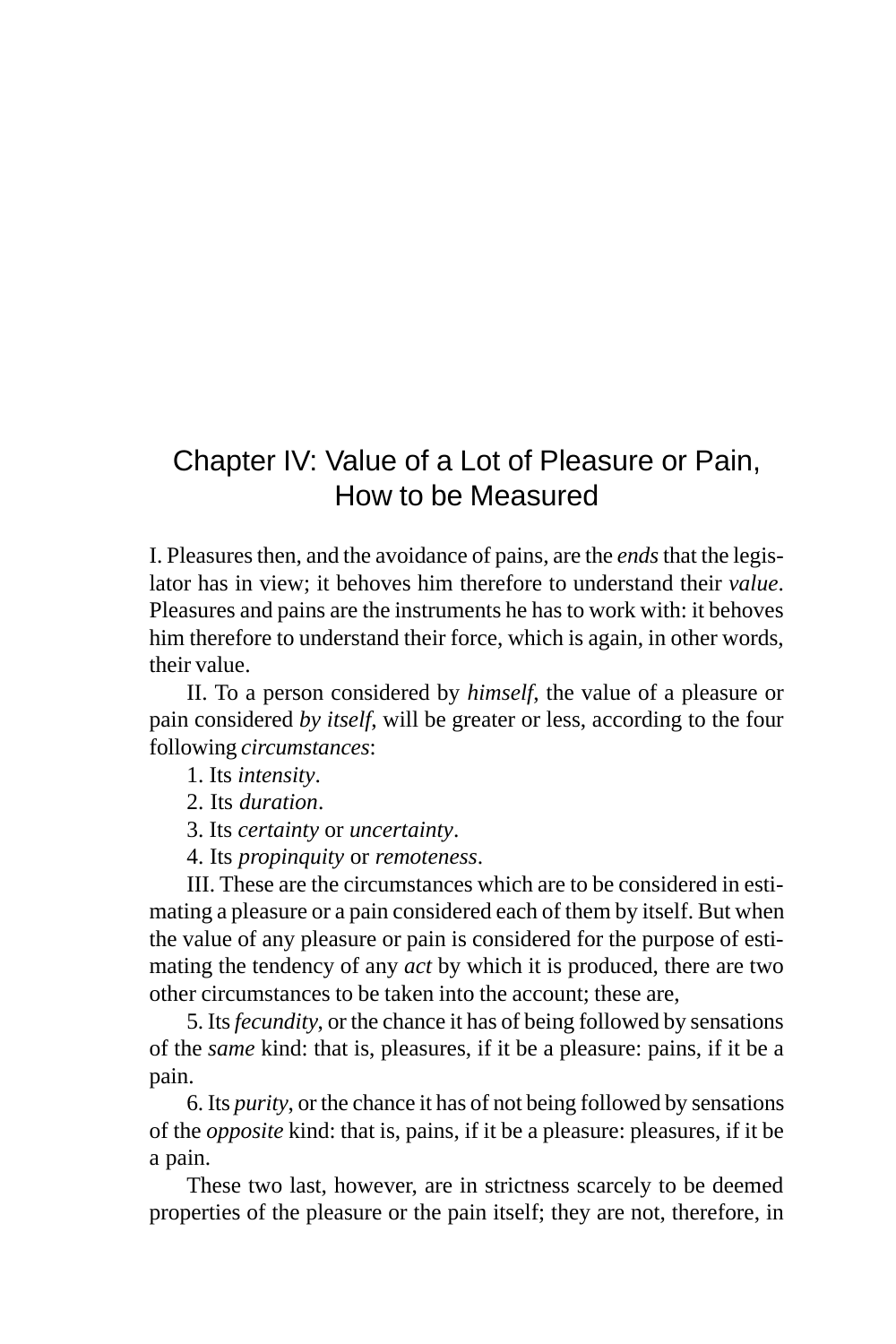strictness to be taken into the account of the value of that pleasure or that pain. They are in strictness to be deemed properties only of the act, or other event, by which such pleasure or pain has been produced; and accordingly are only to be taken into the account of the tendency of such act or such event.

IV. To a *number* of persons, with reference to each of whom to the value of a pleasure or a pain is considered, it will be greater or less, according to seven circumstances: to wit, the six preceding ones; viz.,

1. Its *intensity*.

2. Its *duration*.

3. Its *certainty* or *uncertainty*.

4. Its *propinquity* or *remoteness*.

5. Its *fecundity*.

6. Its *purity*.

And one other; to wit:

7. Its *extent*; that is, the number of persons to whom it *extends*; or (in other words) who are affected by it.

V. To take an exact account then of the general tendency of any act, by which the interests of a community are affected, proceed as follows. Begin with any one person of those whose interests seem most immediately to be affected by it: and take an account,

1. Of the value of each distinguishable *pleasure* which appears to be produced by it in the *first* instance.

2. Of the value of each *pain* which appears to be produced by it in the *first* instance.

3. Of the value of each pleasure which appears to be produced by it *after* the first. This constitutes the *fecundity* of the first *pleasure* and the *impurity* of the first *pain*.

4. Of the value of each *pain* which appears to be produced by it after the first. This constitutes the *fecundity* of the first *pain*, and the *impurity* of the first pleasure.

5. Sum up all the values of all the *pleasures* on the one side, and those of all the pains on the other. The balance, if it be on the side of pleasure, will give the *good* tendency of the act upon the whole, with respect to the interests of that *individual* person; if on the side of pain, the *bad* tendency of it upon the whole.

6. Take an account of the *number* of persons whose interests appear to be concerned; and repeat the above process with respect to each. *Sum up* the numbers expressive of the degrees of *good* tendency, which the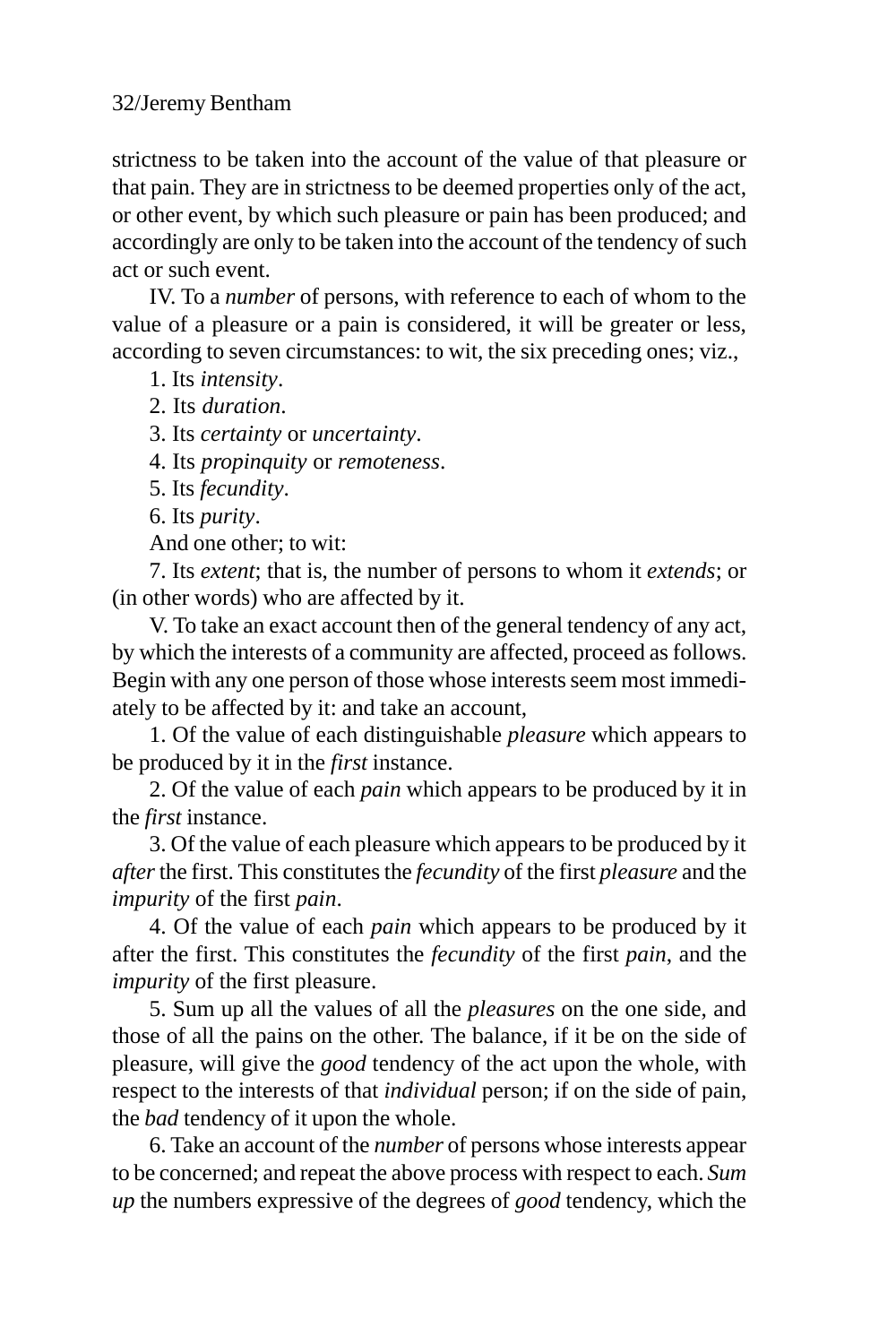act has, with respect to each individual, in regard to whom the tendency of it is *good* upon the whole: do this again with respect to each individual, in regard to whom the tendency of it is *good* upon the whole: do this again with respect to each individual, in regard to whom the tendency of it is *bad* upon the whole. Take the *balance* which if on the side of *pleasure*, will give the general *good tendency* of the act, with respect to the total number or community of individuals concerned; if on the side of pain,the general *evil tendency*, with respect to the same community.

VI. It is not to be expected that this process should be strictly pursued previously to every moral judgment, or to every legislative or judicial operation. It may, however, be always kept in view: and as near as the process actually pursued on these occasions approaches to it, so near will such process approach to the character of an exact one.

VII. The same process is alike applicable to pleasure and pain, in whatever shape they appear: and by whatever denomination they are distinguished: to pleasure, whether it be called *good* (which is properly the cause or instrument of pleasure) or *profit* (which is distant pleasure, or the cause or instrument of, distant pleasure,) or *convenience*, or *advantage*, *benefit*, *emolument*, *happiness*, and so forth: to pain, whether it be called *evil*, (which corresponds to *good*) or *mischief*, or *inconvenience*. or *disadvantage*, or *loss*, or *unhappiness*, and so forth.

VIII. Nor is this a novel and unwarranted, any more than it is a useless theory. In all this there is nothing but what the practice of mankind, wheresoever they have a clear view of their own interest, is perfectly conformable to. An article of property, an estate in land, for instance, is valuable, on what account? On account of the pleasures of all kinds which it enables a man to produce, and what comes to the same thing the pains of all kinds which it enables him to avert. But the value of such an article of property is universally understood to rise or fall according to the length or shortness of the time which a man has in it: the certainty or uncertainty of its coming into possession: and the nearness or remoteness of the time at which, if at all, it is to come into possession. As to the *intensity* of the pleasures which a man may derive from it, this is never thought of, because it depends upon the use which each particular person may come to make of it; which cannot be estimated till the particular pleasures he may come to derive from it, or the particular pains he may come to exclude by means of it, are brought to view. For the same reason, neither does he think of the *fecundity* or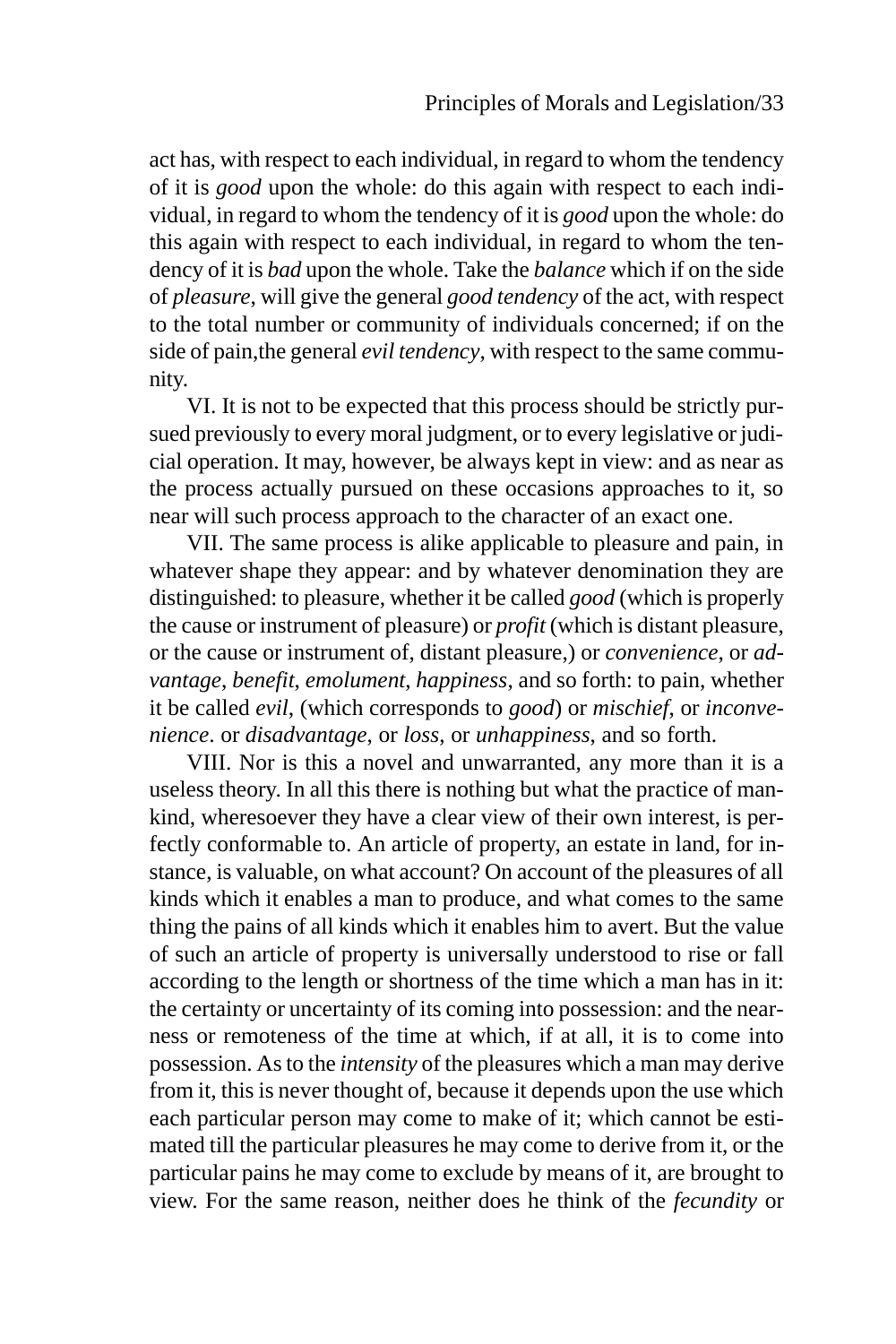*purity* of those pleasures.

Thus much for pleasure and pain, happiness and unhappiness, in *general*. We come now to consider the several particular kinds of pain and pleasure.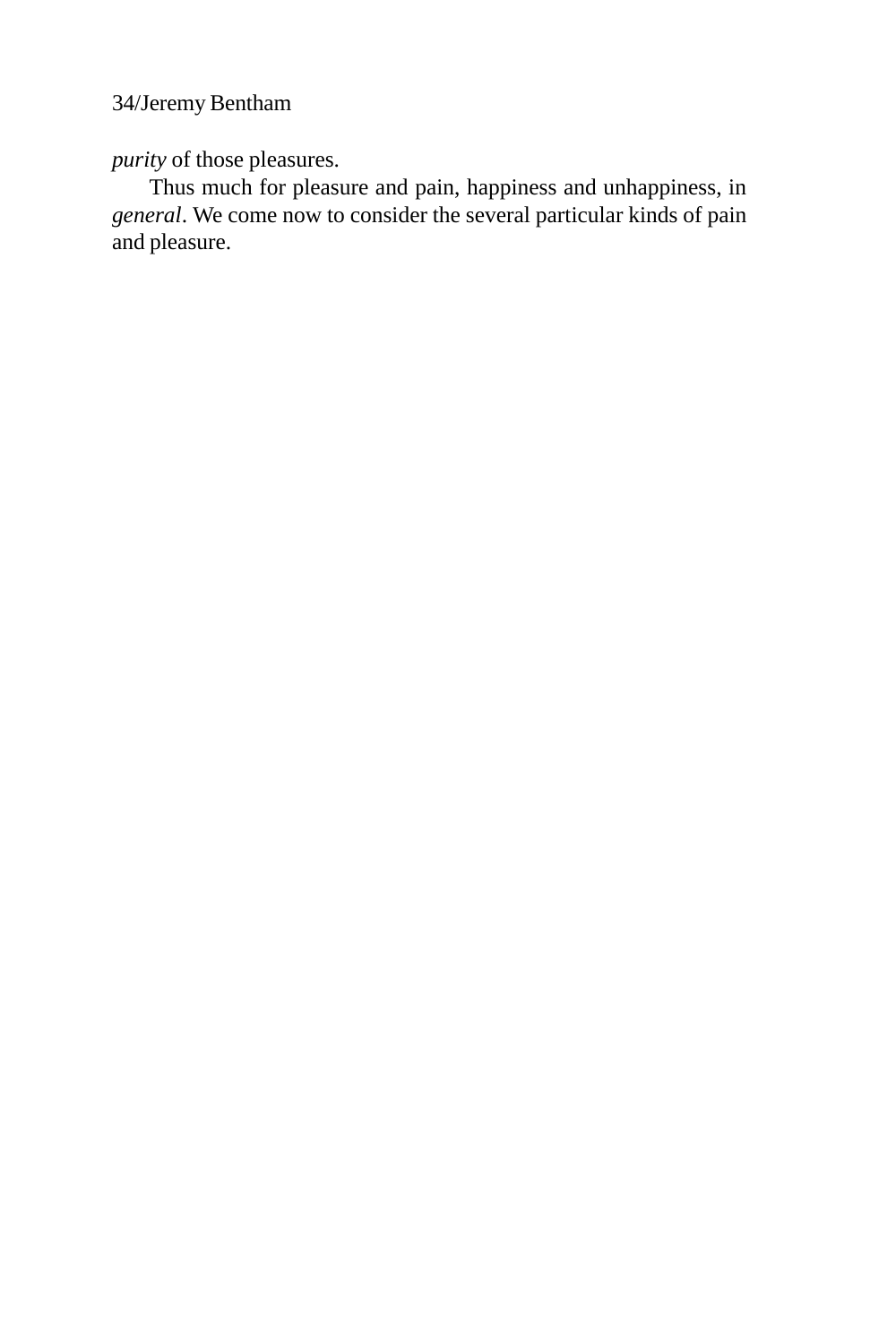## Chapter V: Pleasures and Pains, Their Kinds

I. Having represented what belongs to all sorts of pleasures and pains alike, we come now to exhibit, each by itself, the several sorts of pains and pleasures. Pains and pleasures may be called by one general word, interesting perceptions. Interesting perceptions are either simple or complex. The simple ones are those which cannot any one of them be resolved into more: complex are those which are resolvable into divers simple ones. A complex interesting perception may accordingly be composed either, 1. Of pleasures alone: 2. Of pains alone: or, 3. Of a pleasure or pleasures, and a pain or pains together. What determines a lot of pleasure, for example, to be regarded as one complex pleasure, rather than as divers simple ones, is the nature of the exciting cause. Whatever pleasures are excited all at once by the action of the same cause, are apt to be looked upon as constituting all together but one pleasure.

II. The several simple pleasures of which human nature is susceptible, seem to be as follows: 1. The pleasures of sense. 2. The pleasures of wealth. 3. The pleasures of skill. 4. The pleasures of amity. 5. The pleasures of a good name. 6. The pleasures of power. 7. The pleasures of piety. 8. The pleasures of benevolence. 9. The pleasures of malevolence. 10. The pleasures of memory. 11. The pleasures of imagination. 12. The pleasures of expectation. 13. The pleasures dependent on association. 14. The pleasures of relief.

III. The several simple pains seem to be as follows: 1. The pains of privation. 2. The pains of the senses. 3. The pains of awkwardness. 4. The pains of enmity. 5. The pains of an ill name. 6. The pains of piety. 7. The pains of benevolence. 8. The pains of malevolence. 9. The pains of the memory. 10. The pains of the imagination. 11. The pains of ex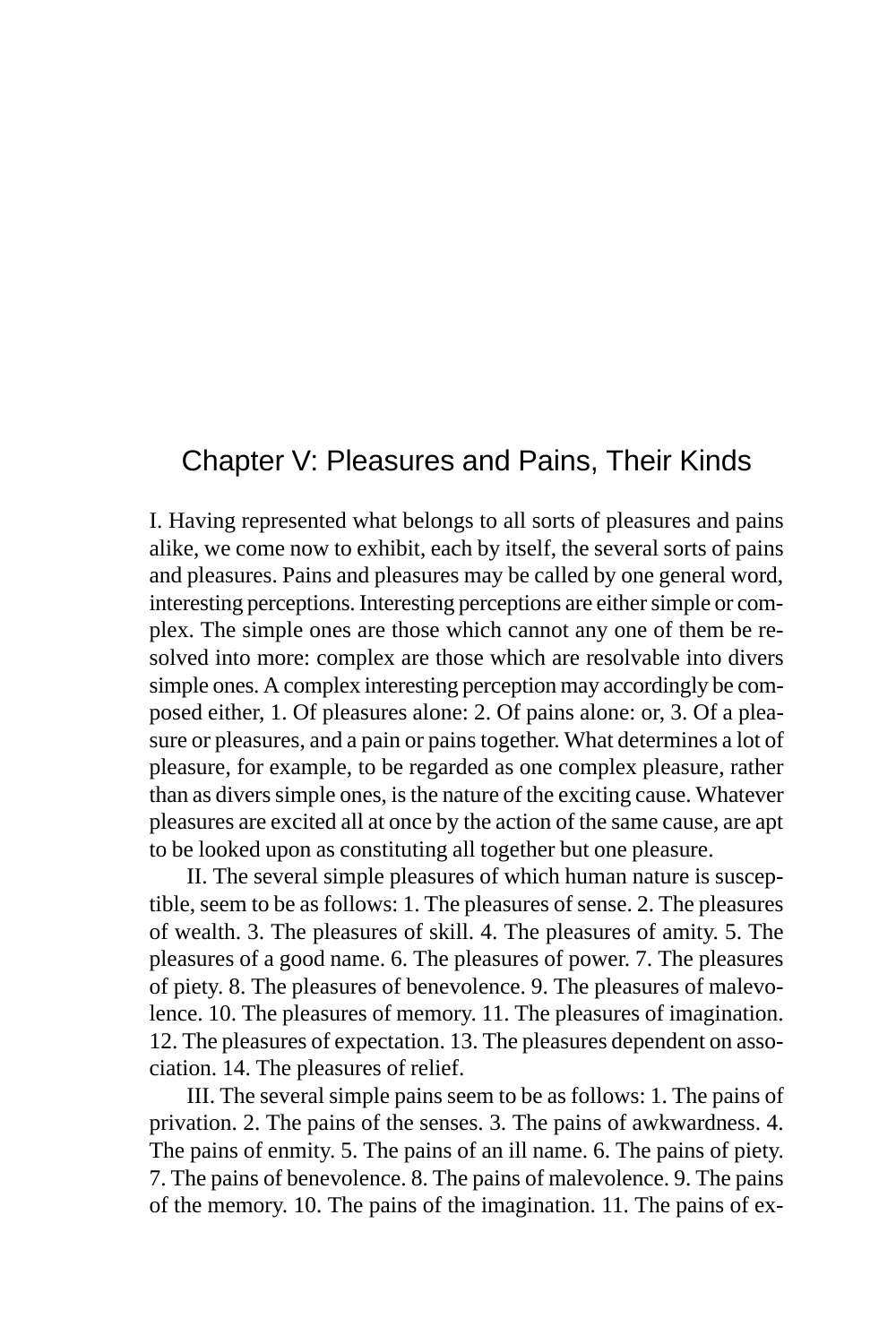pectation. 12. The pains dependent on association.

IV. 1. The pleasures of sense seem to be as follows: 1. The pleasures of the taste or palate; including whatever pleasures are experienced in satisfying the appetites of hunger and thirst. 2. The pleasure of intoxication. 3. The pleasures of the organ of smelling. 4. The pleasures of the touch. 5. The simple pleasures of the ear; independent of association. 6. The simple pleasures of the eye; independent of association. 7. The pleasure of the sexual sense. 8. The pleasure of health: or, the internal pleasureable feeling or flow of spirits (as it is called), which accompanies a state of full health and vigour; especially at times of moderate bodily exertion. 9. The pleasures of novelty: or, the pleasures derived from the gratification of the appetite of curiosity, by the application of new objects to any of the senses.

V. 2. By the pleasures of wealth may be meant those pleasures which a man is apt to derive from the consciousness of possessing any article or articles which stand in the list of instruments of enjoyment or security, and more particularly at the time of his first acquiring them; at which time the pleasure may be styled a pleasure of gain or a pleasure of acquisition: at other times a pleasure of possession.

3. The pleasures of skill, as exercised upon particular objects, are those which accompany the application of such particular instruments of enjoyment to their uses, as cannot be so applied without a greater or less share of difficulty or exertion.

VI. 4. The pleasures of amity, or self-recommendation, are the pleasures that may accompany the persuasion of a man's being in the acquisition or the possession of the good-will of such or such assignable person or persons in particular: or, as the phrase is, of being upon good terms with him or them: and as a fruit of it, of his being in a way to have the benefit of their spontaneous and gratuitous services.

VII. 5. The pleasures of a good name are the pleasures that accompany the persuasion of a man's being in the acquisition or the possession of the good-will of the world about him; that is, of such members of society as he is likely to have concerns with; and as a means of it, either their love or their esteem, or both: and as a fruit of it, of his being in the way to have the benefit of their spontaneous and gratuitous services. These may likewise be called the pleasures of good repute, the pleasures of honour, or the pleasures of the moral sanction.

VIII. 6. The pleasures of power are the pleasures that accompany the persuasion of a man's being in a condition to dispose people, by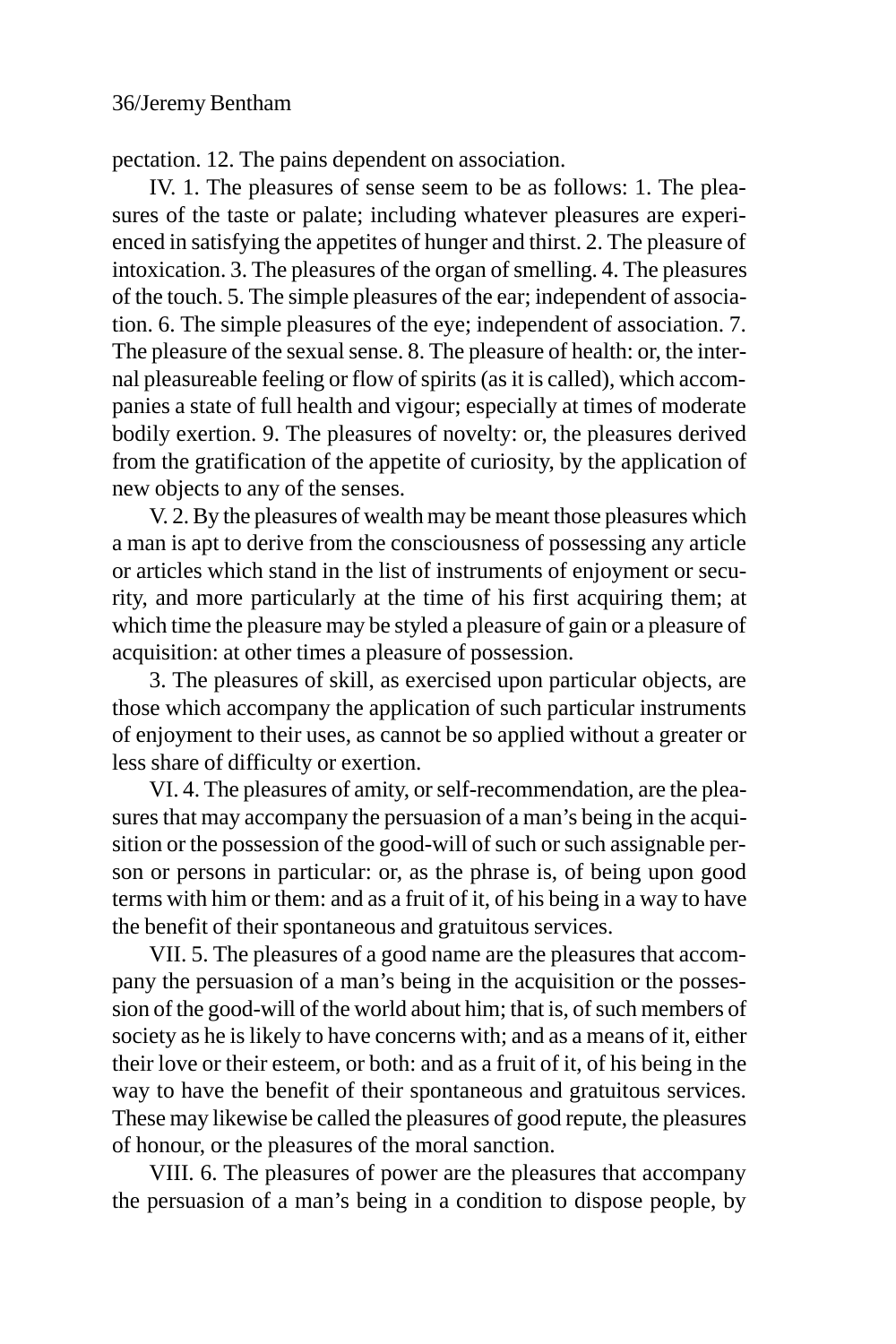means of their hopes and fears, to give him the benefit of their services: that is, by the hope of some service, or by the fear of some disservice, that he may be in the way to render them.

IX. 7. The pleasures of piety are the pleasures that accompany the belief of a man's being in the acquisition or in possession of the goodwill or favour of the Supreme Being: and as a fruit of it, of his being in a way of enjoying pleasures to be received by God's special appointment, either in this life, or in a life to come. These may also be called the pleasures of religion, the pleasures of a religious disposition, or the pleasures of the religious sanction.

X. 8. The pleasures of benevolence are the pleasures resulting from the view of any pleasures supposed to be possessed by the beings who may be the objects of benevolence; to wit, the sensitive beings we are acquainted with; under which are commonly included, 1. The Supreme Being. 2. Human beings. 3. Other animals. These may also be called the pleasures of good-will, the pleasures of sympathy, or the pleasures of the benevolent or social affections.

XI. 9. The pleasures of malevolence are the pleasures resulting from the view of any pain supposed to be suffered by the beings who may become the objects of malevolence: to wit, 1. Human beings. 2. Other animals. These may also be styled the pleasures of ill-will, the pleasures of the irascible appetite, the pleasures of antipathy, or the pleasures of the malevolent or dissocial affections.

XII. 10. The pleasures of the memory are the pleasures which, after having enjoyed such and such pleasures, or even in some case after having suffered such and such pains, a man will now and then experience, at recollecting them exactly in the order and in the circumstances in which they were actually enjoyed or suffered. These derivative pleasures may of course be distinguished into as many species as there are of original perceptions, from whence they may be copied. They may also be styled pleasures of simple recollection.

XIII. 11. The pleasures of the imagination are the pleasures which may be derived from the contemplation of any such pleasures as may happen to be suggested by the memory, but in a different order, and accompanied by different groups of circumstances. These may accordingly be referred to any one of the three cardinal points of time, present, past, or future. It is evident they may admit of as many distinctions as those of the former class.

XIV. 12. The pleasures of expectation are the pleasures that result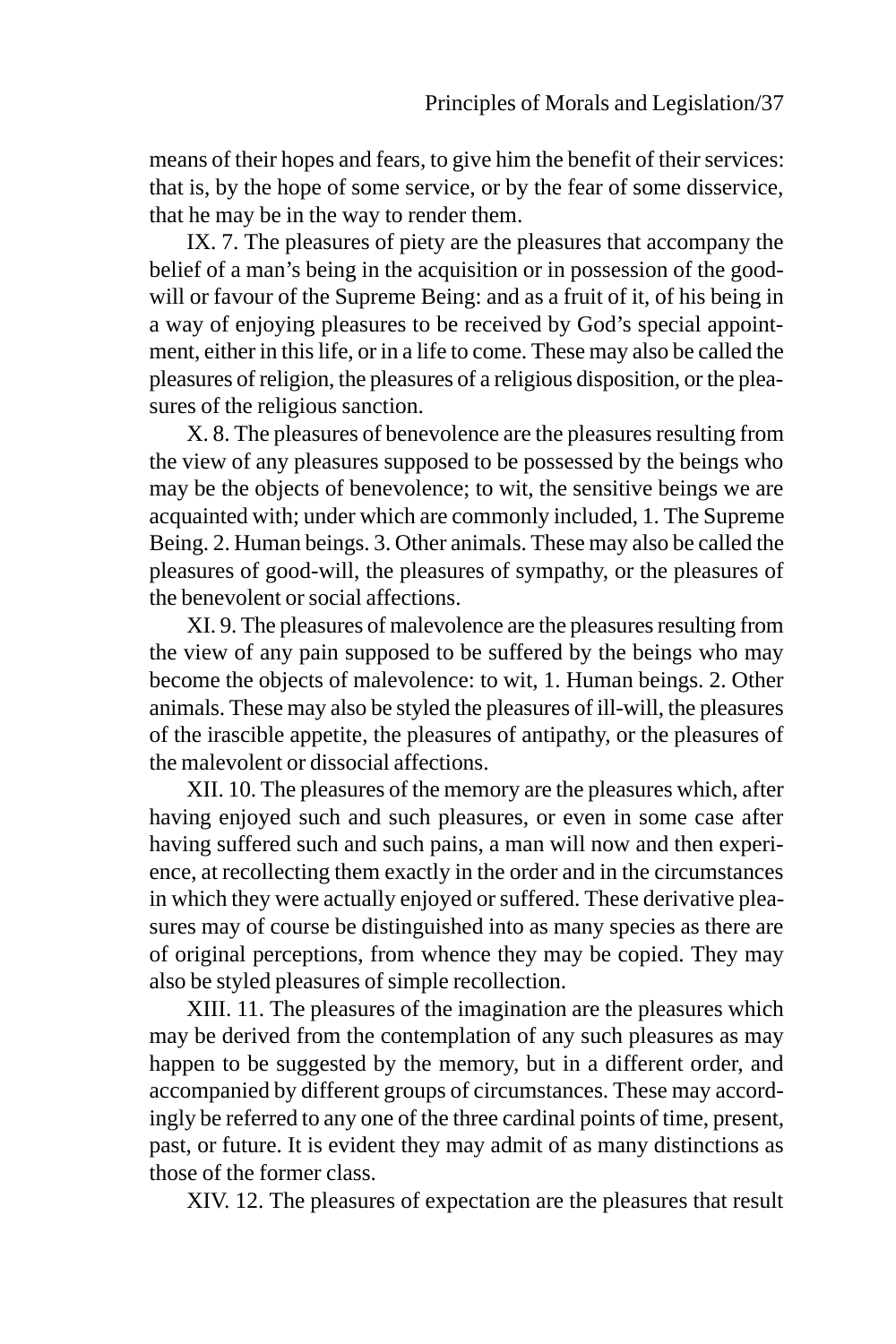from the contemplation of any sort of pleasure, referred to time *future*, and accompanied with the sentiment of *belief*. These also may admit of the same distinctions.

XV. 13. The pleasures of association are the pleasures which certain objects or incidents may happen to afford, not of themselves, but merely in virtue of some association they have contracted in the mind with certain objects or incidents which are in themselves pleasurable. Such is the case, for instance, with the pleasure of skill, when afforded by such a set of incidents as compose a game of chess. This derives its pleasurable quality from its association partly with the pleasures of skill, as exercised in the production of incidents pleasurable of themselves: partly from its association with the pleasures of power. Such is the case also with the pleasure of good luck, when afforded by such incidents as compose the game of hazard, or any other game of chance, when played at for nothing. This derives its pleasurable quality from its association with one of the pleasures of wealth; to wit, with the pleasure of acquiring it.

XVI. 14. Farther on we shall see pains grounded upon pleasures; in like manner may we now see pleasures grounded upon pains. To the catalogue of pleasures may accordingly be added the pleasures of *relief*: or, the pleasures which a man experiences when, after he has been enduring a pain of any kind for a certain time, it comes to cease, or to abate. These may of course be distinguished into as many species as there are of pains: and may give rise to so many pleasures of memory, of imagination, and of expectation.

XVII. 1. Pains of privation are the pains that may results from the thought of not possessing in the time present any of the several kinds of pleasures. Pains of privation may accordingly be resolved into as many kinds as there are of pleasures to which they may correspond, and from the absence whereof they may be derived.

XVIII. There are three sorts of pains which are only so many modifications of the several pains of privation. When the enjoyment of any particular pleasure happens to be particularly desired, but without any expectation approaching to assurance, the pain of privation which thereupon results takes a particular name, and is called the pain of *desire*, or of unsatisfied desire.

XIX. Where the enjoyment happens to have been looked for with a degree of expectation approaching to assurance, and that expectation is made suddenly to cease, it is called a pain of disappointment.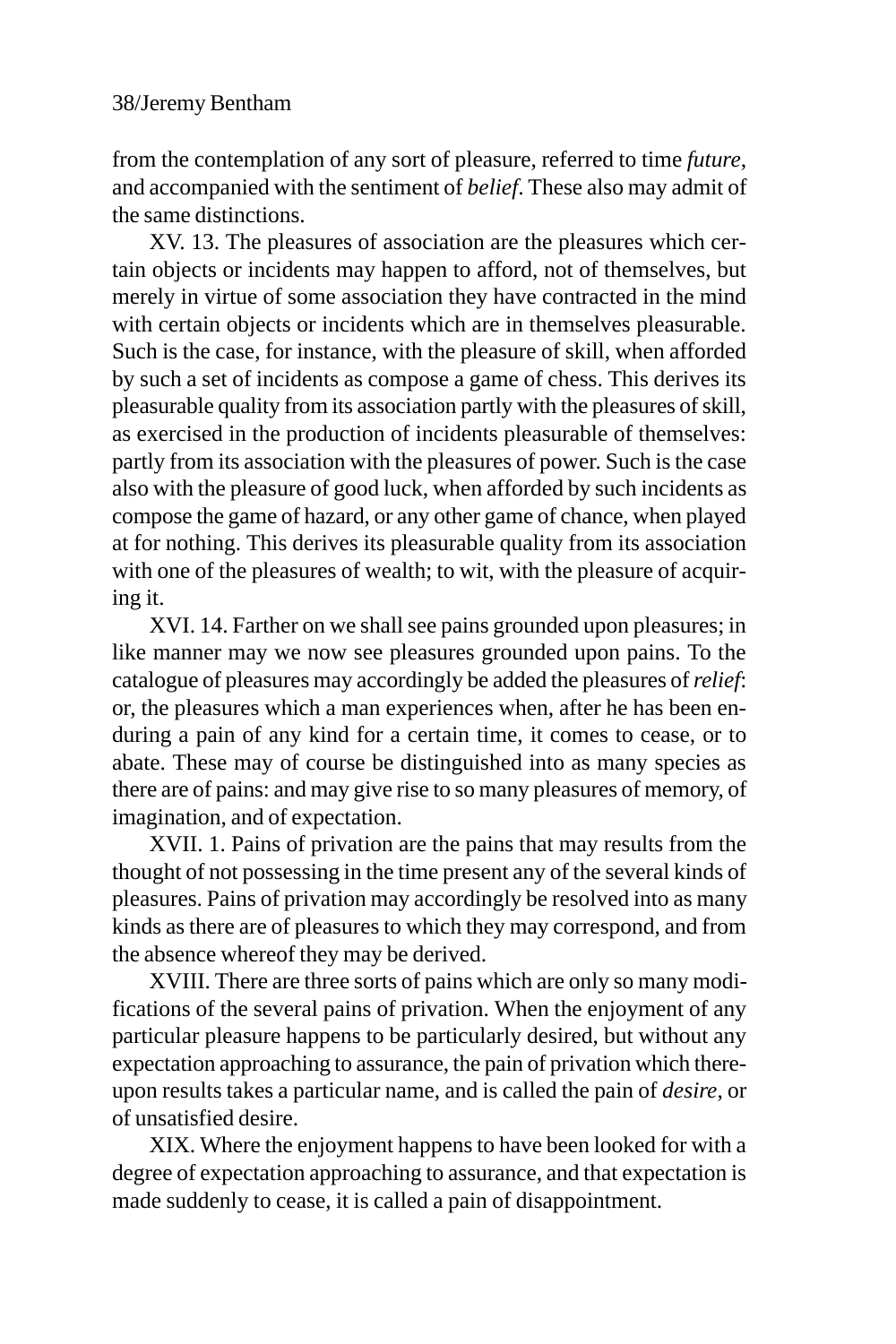XX. A pain of privation takes the name of a pain of regret in two cases: 1. Where it is grounded on the memory of a pleasure, which having been once enjoyed, appears not likely to be enjoyed again: 2. Where it is grounded on the idea of a pleasure, which was never actually enjoyed, nor perhaps so much as expected, but which might have been enjoyed (it is supposed,) had such or such a contingency happened, which, in fact, did not happen.

XXI. 2. The several pains of the senses seem to be as follows: 1. The pains of hunger and thirst: or the disagreeable sensations produced by the want of suitable substances which need at times to be applied to the alimentary canal. 2. The pains of the taste: or the disagreeable sensations produced by the application of various substances to the palate, and other superior parts of the same canal. 3. The pains of the organ of smell: or the disagreeable sensations produced by the effluvia of various substances when applied to that organ. 4. The pains of the touch: or the disagreeable sensations produced by the application of various substances to the skin. 5. The simple pains of the hearing: or the disagreeable sensations excited in the organ of that sense by various kinds of sounds: independently (as before,) of association. 6. The simple pains of the sight: or the disagreeable sensations if any such there be, that may be excited in the organ of that sense by visible images, independent of the principle of association. 7. The pains resulting from excessive heat or cold, unless these be referable to the touch. 8. The pains of disease: or the acute and uneasy sensations resulting from the several diseases and indispositions to which human nature is liable. 9. The pain of exertion, whether bodily or mental: or the uneasy sensation which is apt to accompany any intense effort, whether of mind or body.

XXII. 3. The pains of awkwardness are the pains which sometimes result from the unsuccessful endeavour to apply any particular instruments of enjoyment or security to their uses, or from the difficulty a man experiences in applying them.

XXIII. 4. The pains of enmity are the pains that may accompany the persuasion of a man's being obnoxious to the ill-will of such or such an assignable person or persons in particular: or, as the phrase is, of being upon ill terms with him or them: and, in consequence, of being obnoxious to certain pains of some sort or other, of which he may be the cause.

XXIV. 5. The pains of an ill-name, are the pains that accompany the persuasion of a man's being obnoxious, or in a way to be obnoxious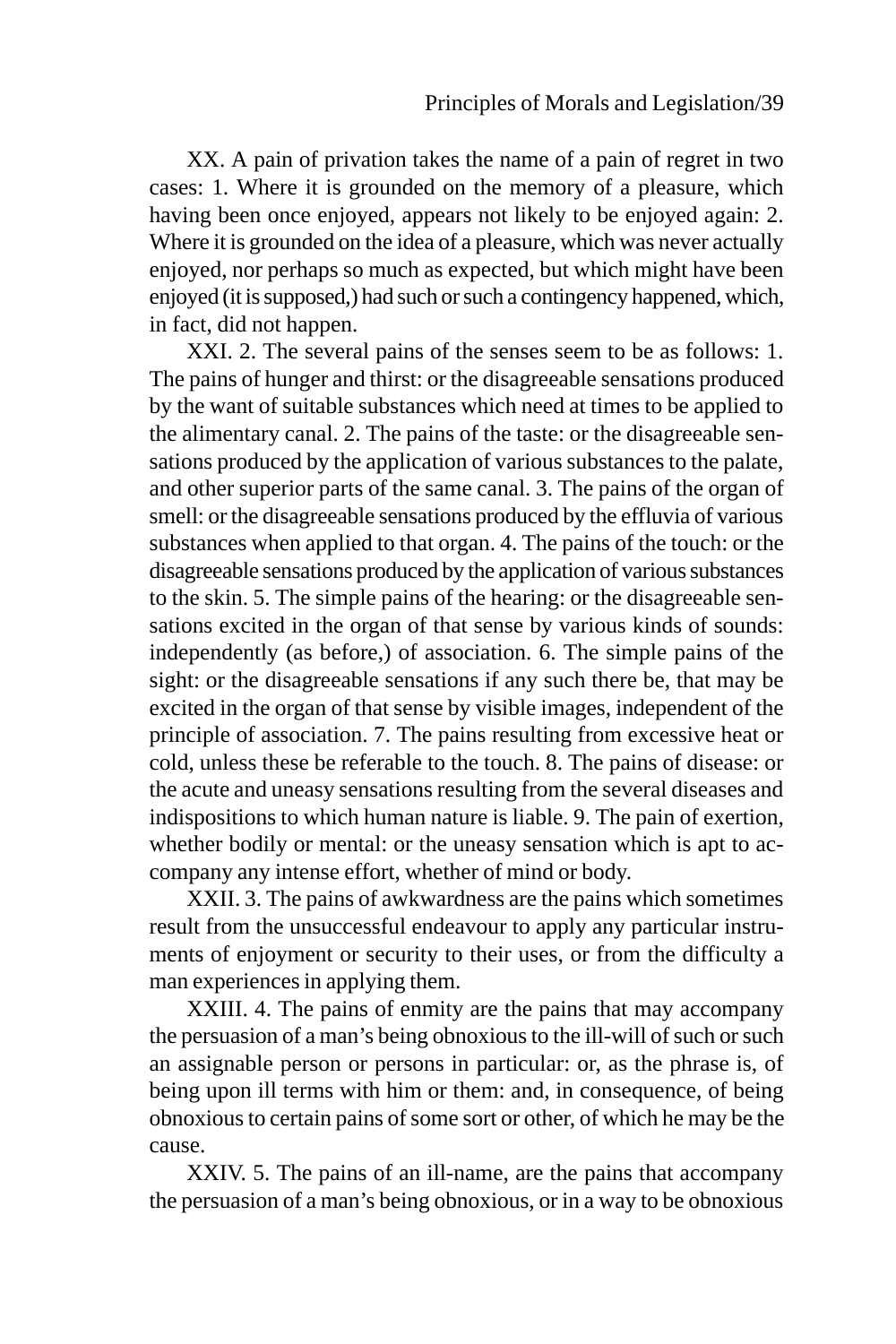to the ill-will of the world about him. These may likewise be called the pains of ill-repute, the pains of dishonour, or the pains of the moral sanction.

XXV. 6. The pains of piety are the pains that accompany the belief of a man's being obnoxious to the displeasure of the Supreme Being: and in consequence to certain pains to be inflicted by his especial appointment, either in this life or in a life to come. These may also be called the pains of religion; the pains of a religious disposition; or the pains of the religious sanction. When the belief is looked upon as wellgrounded, these pains are commonly called religious terrors; when looked upon as ill-grounded, superstitious terrors.

XXVI. 7. The pains of benevolence are the pains resulting from the view of any pains supposed to be endured by other beings. These may also be called the pains of good-will, of sympathy, or the pains of the benevolent or social affections.

XXVII. 8. The pains of malevolence are the pains resulting from the view of any pleasures supposed to be enjoyed by any beings who happen to be the objects of a man's displeasure. These may also be styled the pains of ill-will, of antipathy, or the pains of the malevolent or dissocial affections.

XXVIII. 9. The pains of the memory may be grounded on every one of the above kinds, as well of pains of privation as of positive pains. These correspond exactly to the pleasures of the memory.

XXIX. 10. The pains of the imagination may also be grounded on any one of the above kinds, as well of pains of privation as of positive pains: in other respects they correspond exactly to the pleasures of the imagination.

XXX. 11. The pains of expectation may be grounded on each one of the above kinds, as well of pains of privation as of positive pains. These may be also termed pains of apprehension.

XXXI. 12. The pains of association correspond exactly to the pleasures of association.

XXXII. Of the above list there are certain pleasures and pains which suppose the existence of some pleasure or pain, of some other person, to which the pleasure or pain of the person in question has regard: such pleasures and pains may be termed *extra-regarding*. Others do not suppose any such thing: these may be termed *self-regarding*. The only pleasures and pains of the extra-regarding class are those of benevolence and those of malevolence: all the rest are self-regarding.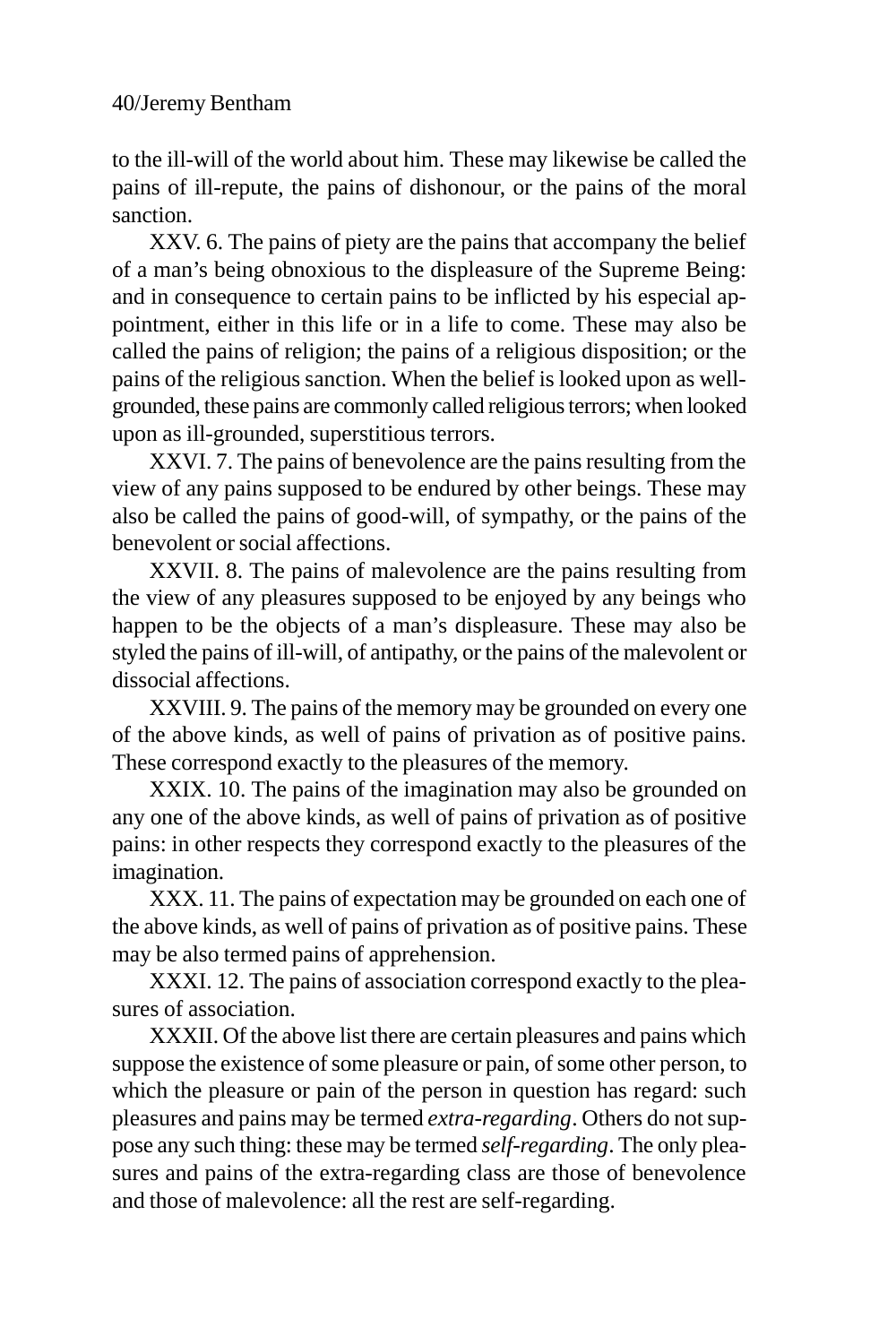XXXIII. Of all these several sorts of pleasures and pains, there is scarce any one which is not liable, on more accounts than one, to come under the consideration of the law. Is an offense committed? It is the tendency which it has to destroy, in such or such persons, some of these pleasures, or to produce some of these pains, that constitutes the mischief of it, and the ground for punishing it. It is the prospect of some of these pleasures, or of security from some of these pains, that constitutes the motive or temptation, it is the attainment of them that constitutes the profit of the offense. Is the offender to be punished? It can be only by the production of one or more of these pains, that the punishment can be inflicted.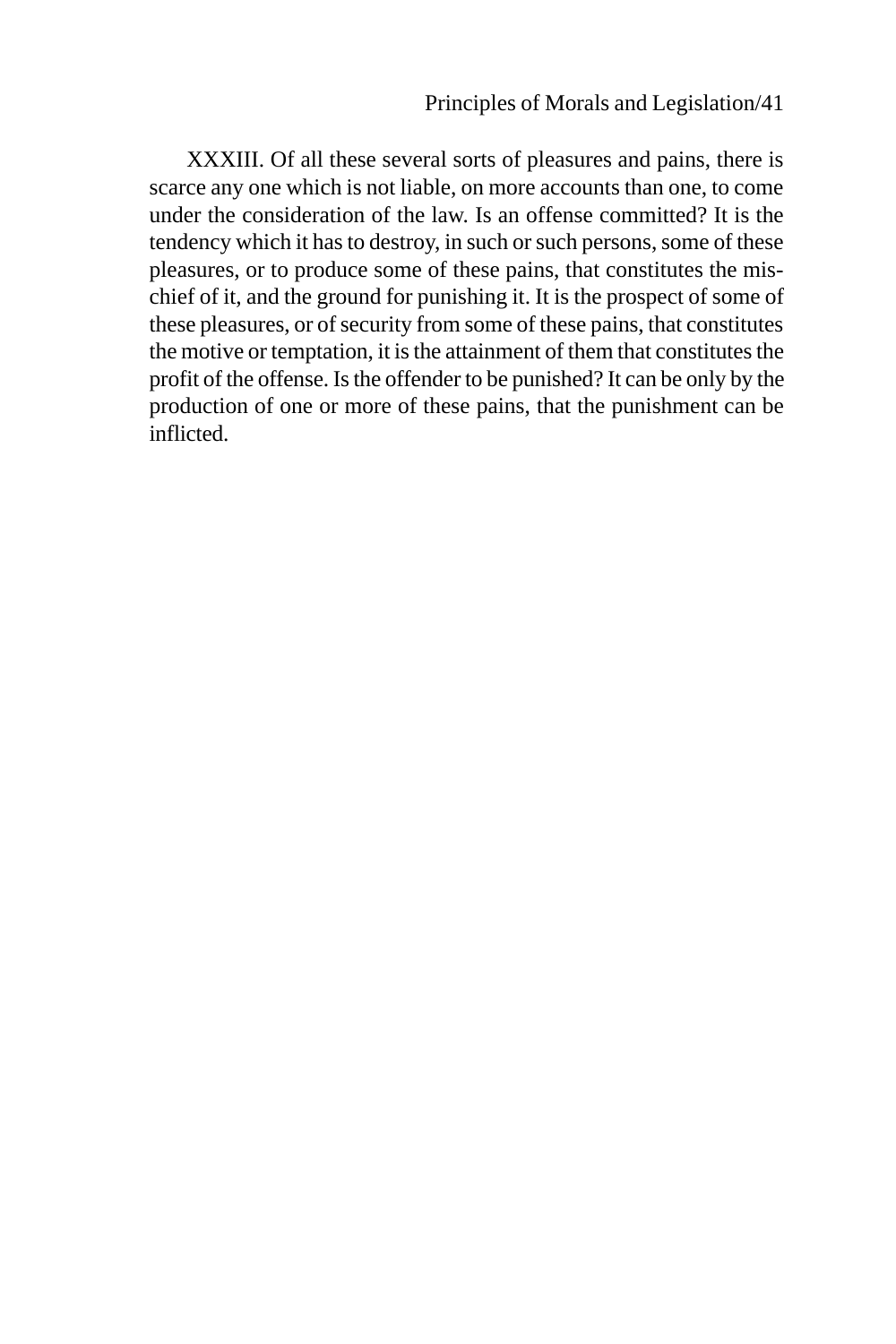# Chapter VI: Of Circumstances Influencing **Sensibility**

I. Pain and pleasure are produced in men's minds by the action of certain causes. But the quantity of pleasure and pain runs not uniformly in proportion to the cause; in other words, to the quantity of force exerted by such cause. The truth of this observation rests not upon any metaphysical nicety in the import given to the terms *cause*, *quantity*, and *force*: it will be equally true in whatsoever manner such force be measured.

II. The disposition which any one has to feel such or such a quantity of pleasure or pain, upon the application of a cause of given force, is what we term the degree or *quantum* of his sensibility. This may be either *general* referring to the sum of the causes that act upon him during a given period: or *particular*, referring to the action of any one particular cause, or sort of cause.

III. But in the same mind such and such causes of pain or pleasure will produce more pain or pleasure than such or such other causes of pain or pleasure: and this proportion will in different minds be different. The disposition which any one has to have the proportion in which he is affected by two such causes, different from that in which another man is affected by the same two causes, may be termed the quality or *bias* of his sensibility. One man, for instance, may be most affected by the pleasures of the taste; another by those of the ear. So also, if there be a difference in the nature or proportion of two pains or pleasures which they respectively experience from the same cause; a case not so frequent as the former. From the same injury, for instance, one man may feel the same quantity of grief and resentment together as another man: but one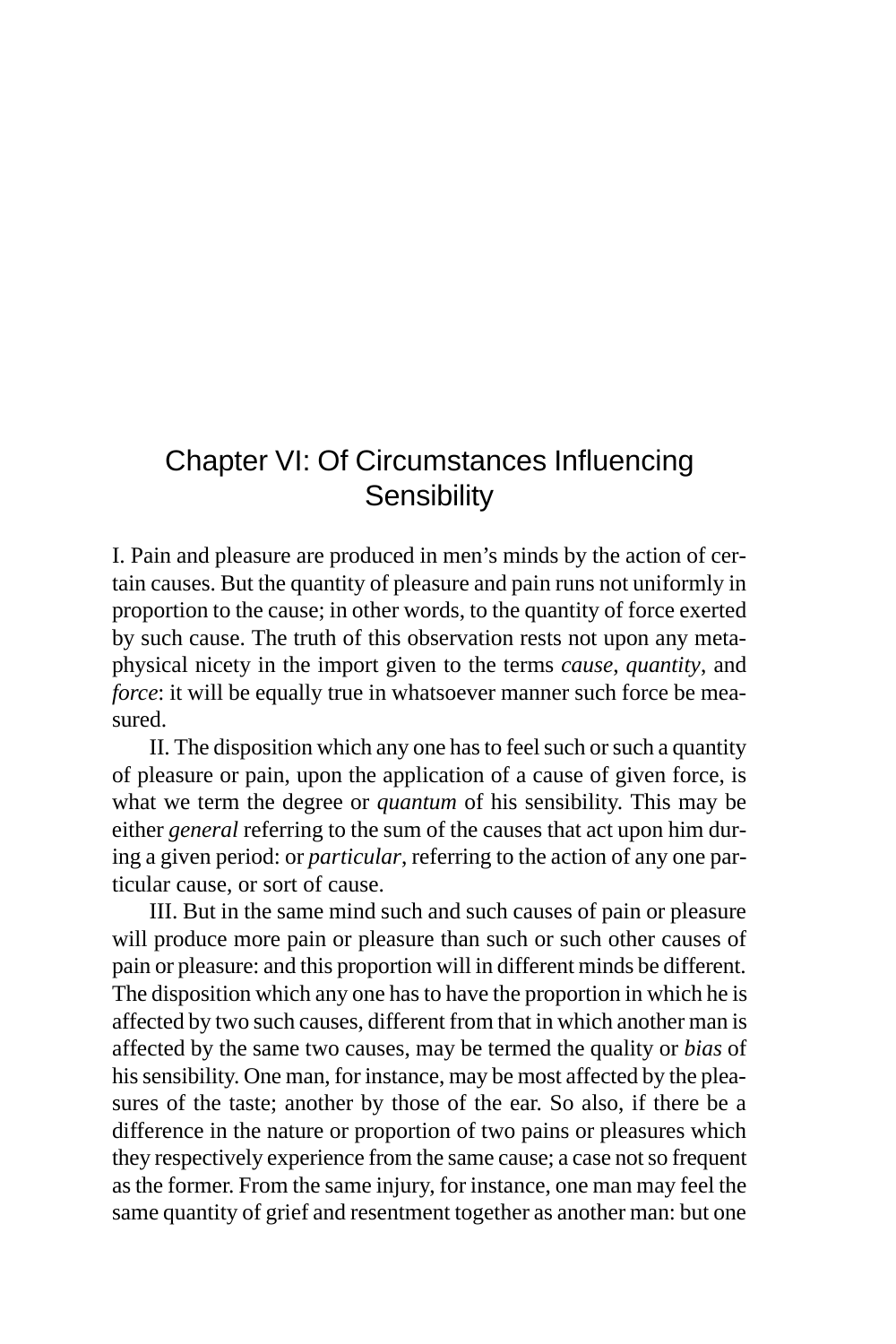of them shall feel a greater share of grief than of resentment: the other, a greater share of resentment than of grief.

IV. Any incident which serves as a cause, either of pleasure or of pain, may be termed an *exciting* cause: if of pleasure, a pleasurable cause: if of pain, a painful, afflictive, or dolorific cause.

V. Now the quantity of pleasure, or of pain, which a man is liable to experience upon the application of an exciting cause, since they will not depend altogether upon that cause, will depend in some measure upon some other circumstance or circumstances: these circumstances, whatsoever they be, maybe termed circumstances influencing sensibility.

VI. These circumstances will apply differently to different exciting causes; insomuch that to a certain exciting cause, a certain circumstance shall not apply at all, which shall apply with great force to another exciting cause. But without entering for the present into these distinctions, it may be of use to sum up all the circumstances which can be found to influence the effect of any exciting cause. These, as on a former occasion, it may be as well first to sum up together in the concisest manner possible, and afterwards to allot a few words to the separate explanation of each article. They seem to be as follows: 1. Health. 2. Strength. 3. Hardiness. 4. Bodily imperfection. 5. Quantity and quality of knowledge. 6. Strength of intellectual powers. 7. Firmness of mind. 8. Steadiness of mind. 9. Bent of inclination. 10. Moral sensibility. 11. Moral biases. 12. Religious sensibility. 13. Religious biases. 14. Sympathetic sensibility. 15. Sympathetic biases. 16. Antipathetic sensibility. 17. Antipathetic biases 18. Insanity. 19. Habitual occupations. 20. Pecuniary circumstances. 21. Connexions in the way of sympathy. 22. Connexions in the way of antipathy. 23. Radical frame of body. 24. Radical frame of mind. 25. Sex. 26. Age. 27. Rank. 28. Education. 29. Climate. 30. Lineage. 31. Government. 32. Religious profession.

VII. 1. Health is the absence of disease, and consequently of all those kinds of pain which are among the symptoms of disease. A man may be said to be in a state of health when he is not conscious of any uneasy sensations, the primary seat of which can be perceived to be anywhere in his body. In point of general sensibility, a man who is under the pressure of any bodily indisposition, or, as the phrase is, is in an ill state of health, is less sensible to the influence of any pleasurable cause, and more so to that of any afflictive one, than if he were *well*.

VIII. 2. The circumstance of strength, though in point of causality closely connected with that of health, is perfectly distinguishable from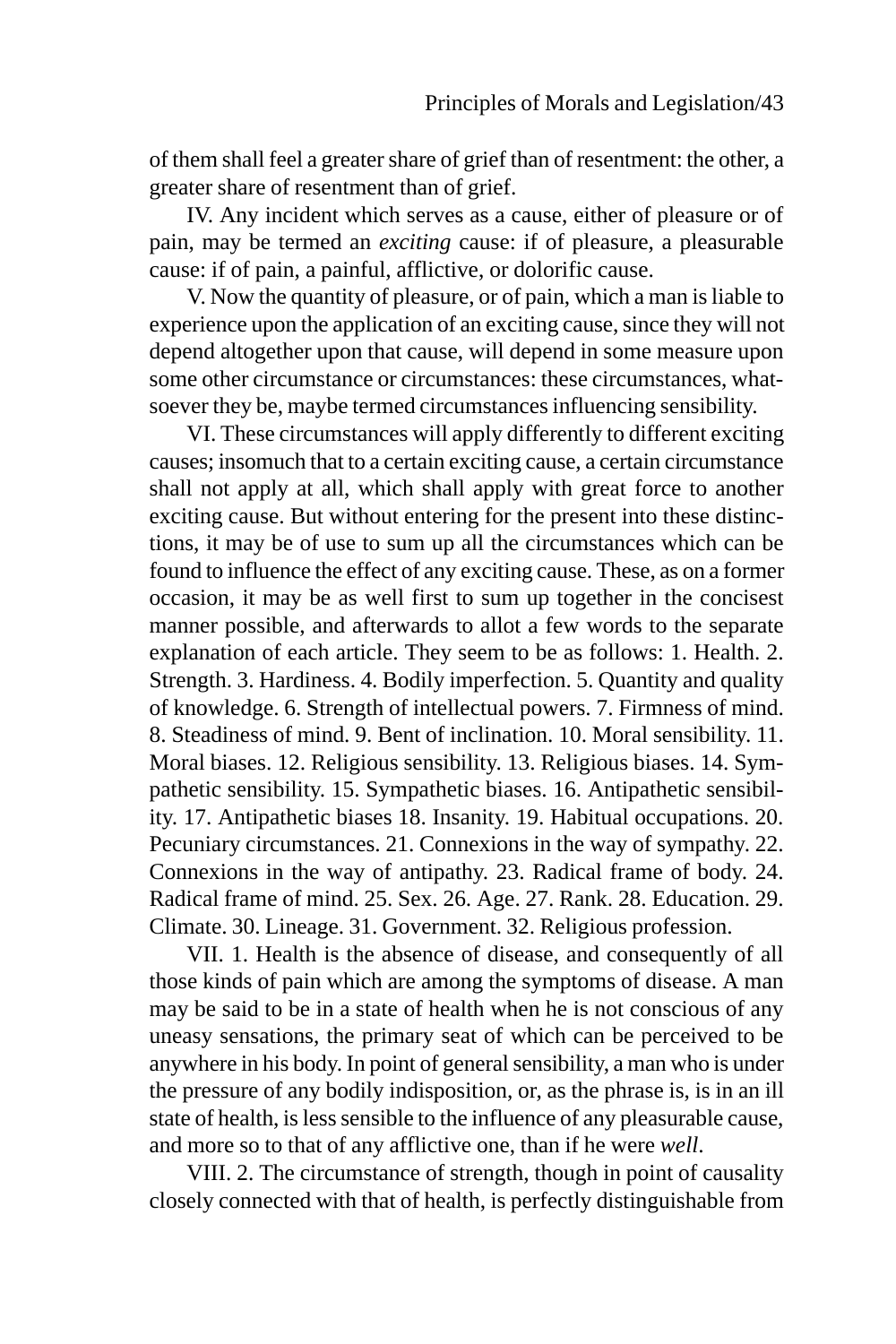it. The same man will indeed generally be stronger in a good state of health than in a bad one. But one man, even in a bad state of health, may be stronger than another even in a good one. Weakness is a common concomitant of disease: but in consequence of his radical frame of body, a man may be weak all his life long, without experiencing any disease. Health, as we have observed, is principally a negative circumstance: strength a positive one. The degree of a man's strength can be measured with tolerable accuracy.

IX. 3. Hardiness is a circumstance which, though closely connected with that of strength, is distinguishable from it. Hardiness is the absence of irritability. Irritability respects either pain, resulting from the action of mechanical causes; or disease, resulting from the action of causes purely physiological. Irritability, in the former sense, is the disposition to undergo a greater or less degree of pain upon the application of a mechanical cause; such as are most of those applications by which simple afflictive punishments are inflicted, as whipping, beating, and the like. In the latter sense, it is the disposition to contract disease with greater or less facility, upon the application of any instrument acting on the body by its physiological properties; as in the case of fevers, or of colds, or other inflammatory diseases, produced by the application of damp air: or to experience immediate uneasiness, as in the case of relaxation or chilliness produced by an over or under proportion of the matter of heat.

 Hardiness, even in the sense in which it is opposed to the action of mechanical causes, is distinguishable from strength. The external indications of strength are the abundance and firmness of no the muscular fibres: those of hardiness, in this sense, are the firmness of the muscular fibres, and the callosity of the skin. Strength is more peculiarly the gift of nature: hardiness, of education. Of two persons who have had, the one the education of a gentleman, the other, that of a common sailor, the first may be the stronger, at the same time that the other is the hardier.

X. 4. By bodily imperfection may be understood that condition which a person is in, who either stands distinguished by any remarkable deformity, or wants any of those parts or faculties, which the ordinary run of persons of the same sex and age are furnished with: who, for instance, has a hare-lip, is deaf, or has lost a hand. This circumstance, like that of ill-health, tends in general to diminish more or less the effect of any pleasurable circumstance, and to increase that of any afflictive one. The effect of this circumstance, however, admits of great variety: inasmuch as there are a great variety of ways in which a man may suffer in his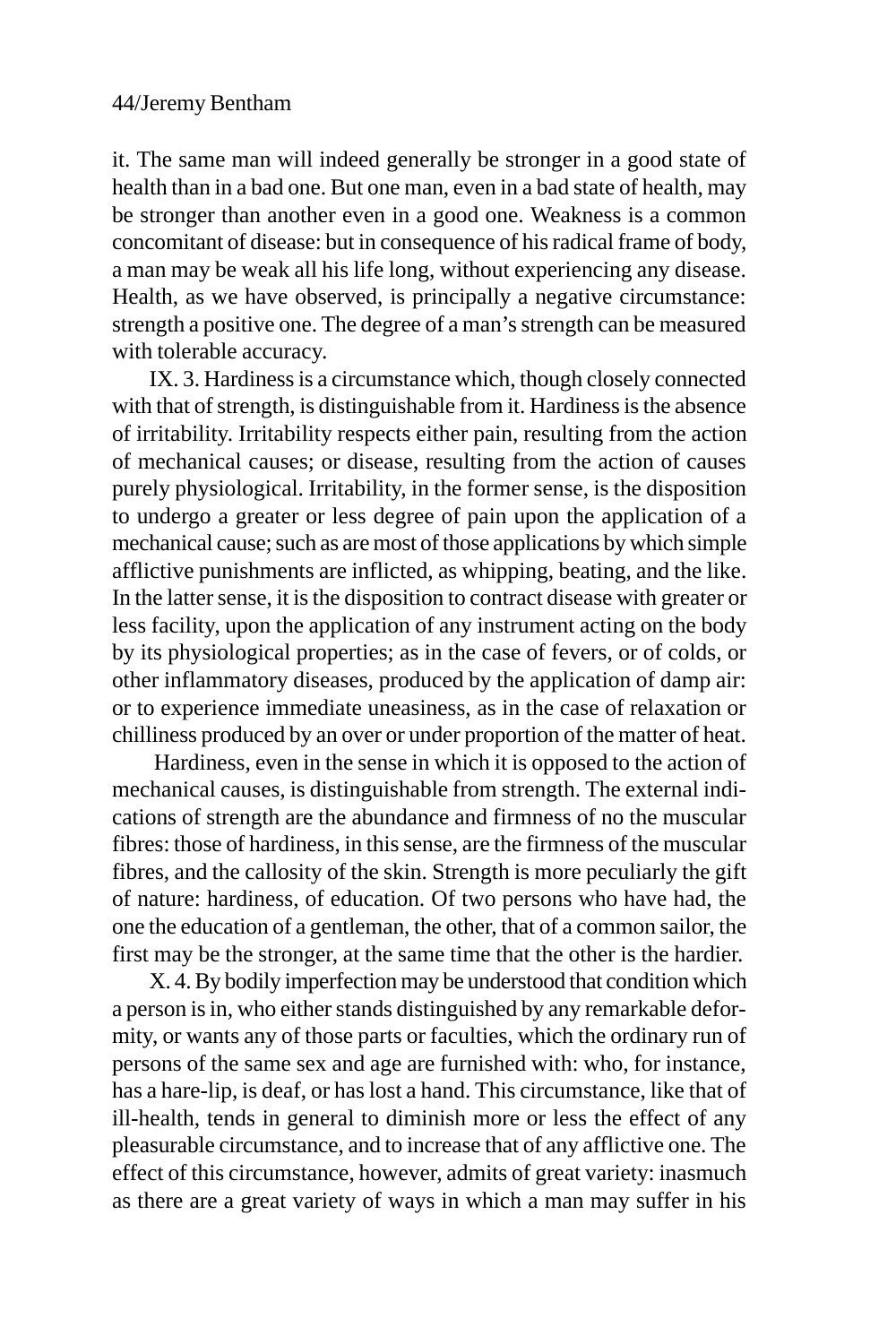personal appearance, and in his bodily organs and faculties: all which differences will be taken notice of in their proper places.

XI. 5. So much for circumstances belonging to the condition of the body: we come now to those which concern the condition of the mind: the use of mentioning these will be seen hereafter. In the first place may be reckoned the quantity and quality of the knowledge the person in question happens to possess: that is, of the ideas which he has actually in stores ready upon occasion to call to mind: meaning such ideas as are in some way or other of an interesting nature: that is, of a nature in some way or other to influence his happiness, or that of other men. When these ideas are many, and of importance, a man is said to be a man of knowledge; when few, or not of importance, *ignorant*.

XII. 6. By strength of intellectual powers may be understood the degree of facility which a man experiences in his endeavours to call to mind as well such ideas as have been already aggregated to his stock of knowledge, as any others, which, upon any occasion that may happen, he may conceive a desire to place there. It seems to be on some such occasion as this that the words *parts* and *talents* are commonly employed. To this head may be referred the several qualities of readiness of apprehension, accuracy and tenacity of memory, strength of attention, clearness of discernment, amplitude of comprehension, vividity and rapidity of imagination. Strength of intellectual powers, in general, seems to correspond pretty exactly to general strength of body: as any of these qualities in particular does to particular strength.

XIII. 7. Firmness of mind on the one hand, and irritability on the other, regard the proportion between the degrees of efficacy with which a man is acted upon by an exciting cause, of which the value lies chiefly in magnitude, and one of which the value lies chiefly in propinquity. A man may be said to be of a firm mind, when small pleasures or pains, which are present or near, do not affect him, in a greater proportion to their value, than greater pleasures or pains, which are uncertain or remote; Of an irritable mind, when the contrary is the case.

XIV. 8. Steadiness regards the time during which a given exciting cause of a given value continues to affect a man in nearly the same manner and degree as at first, no assignable external event or change of circumstances intervening to make an alteration in its force.

XV. 9. By the bent of a man's inclinations may be understood the propensity he has to expect pleasure or pain from certain objects, rather than from others. A man's inclinations may be said to have such or such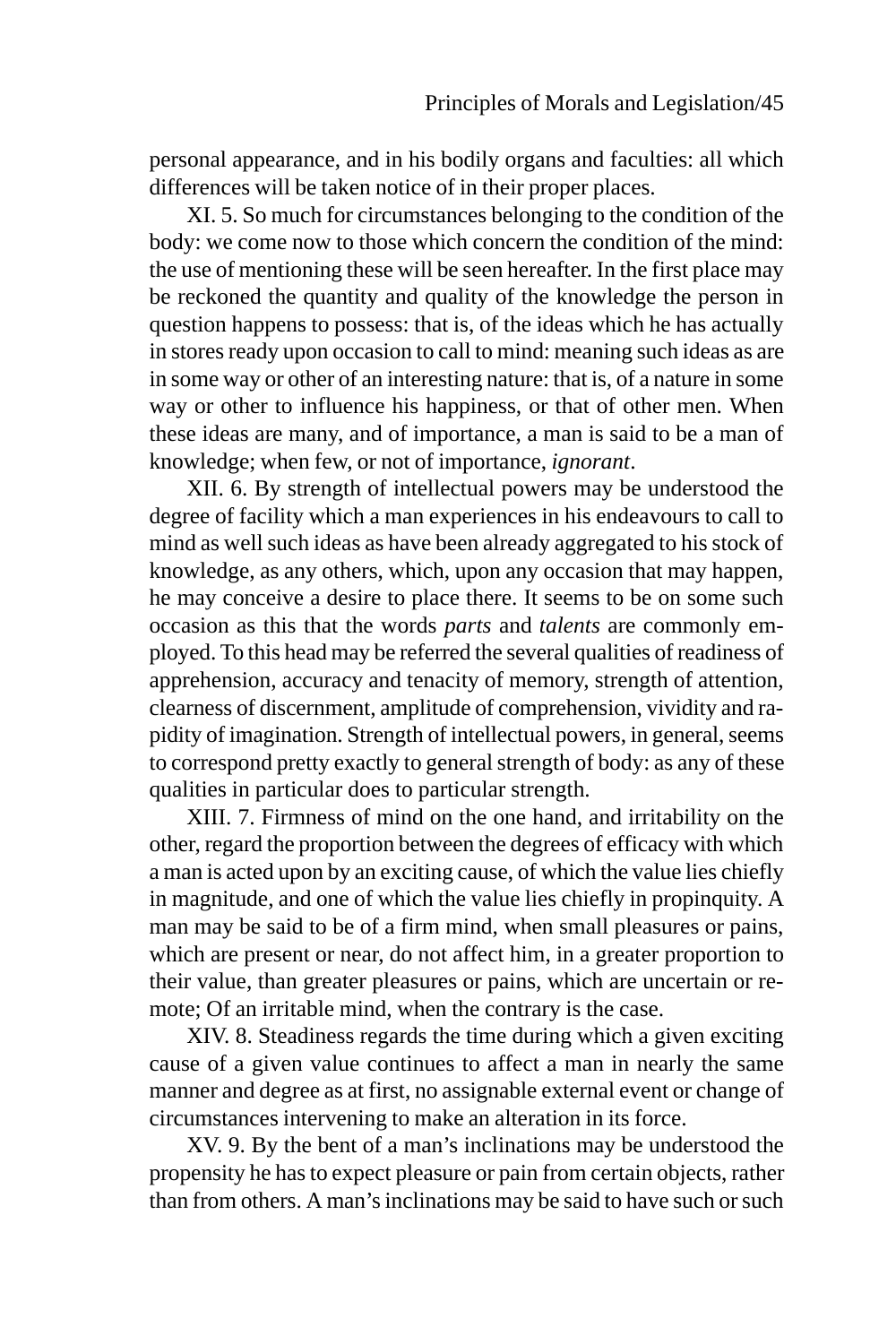a bent, when, amongst the several sorts of objects which afford pleasure in some degree to all men, he is apt to expect more pleasure from one particular sort, than from another particular sort, or more from any given particular sort, than another man would expect from that sort; or when, amongst the several sorts of objects, which to one man afford pleasure, whilst to another they afford none, he is apt to expect, or not to expect, pleasure from an object of such or such a sort: so also with regard to pains. This circumstance, though intimately connected with that of the bias of a man's sensibility, is not undistinguishable from it. The quantity of pleasure or pain, which on any given occasion a man may experience from an application of any sort, may be greatly influenced by the expectations he has been used to entertain of pleasure or pain from that quarter; but it will not be absolutely determined by them: for pleasure or pain may come upon him from a quarter from which he was not accustomed to expect it.

XVI. 10. The circumstances of *moral*, *religious*, *sympathetic*, and *antipathetic* sensibility, when closely considered, will appear to be included in some sort under that of *bent of inclination*. On account of their particular importance they may, however, be worth mentioning apart. A man's moral sensibility may be said to be strong, when the pains and pleasures of the moral sanction show greater in his eyes, in comparison with other pleasures and pains (and consequently exert a stronger influence) than in the eyes of the persons he is compared with; in other words, when he is acted on with more than ordinary efficacy by the sense of honour: it may be said to be weak, when the contrary is the case.

XVII. 11. Moral sensibility seems to regard the average effect or influence of the pains and pleasures of the moral sanction, upon all sorts of occasions to which it is applicable, or happens to be applied. It regards the average force or *quantity* of the impulses the mind receives from that source during a given period. Moral *bias* regards the particular acts on which, upon so many particular occasions, the force of that sanction is looked upon as attaching. It regards the *quality* or direction of those impulses. It admits of as many varieties, therefore, as there are dictates which the moral sanction may be conceived to issue forth. A man may be said to have such or such a *moral bias*, or to have a moral bias in favour of such or such an action, when he looks upon it as being of the number of those of which the performance is dictated by the moral sanction.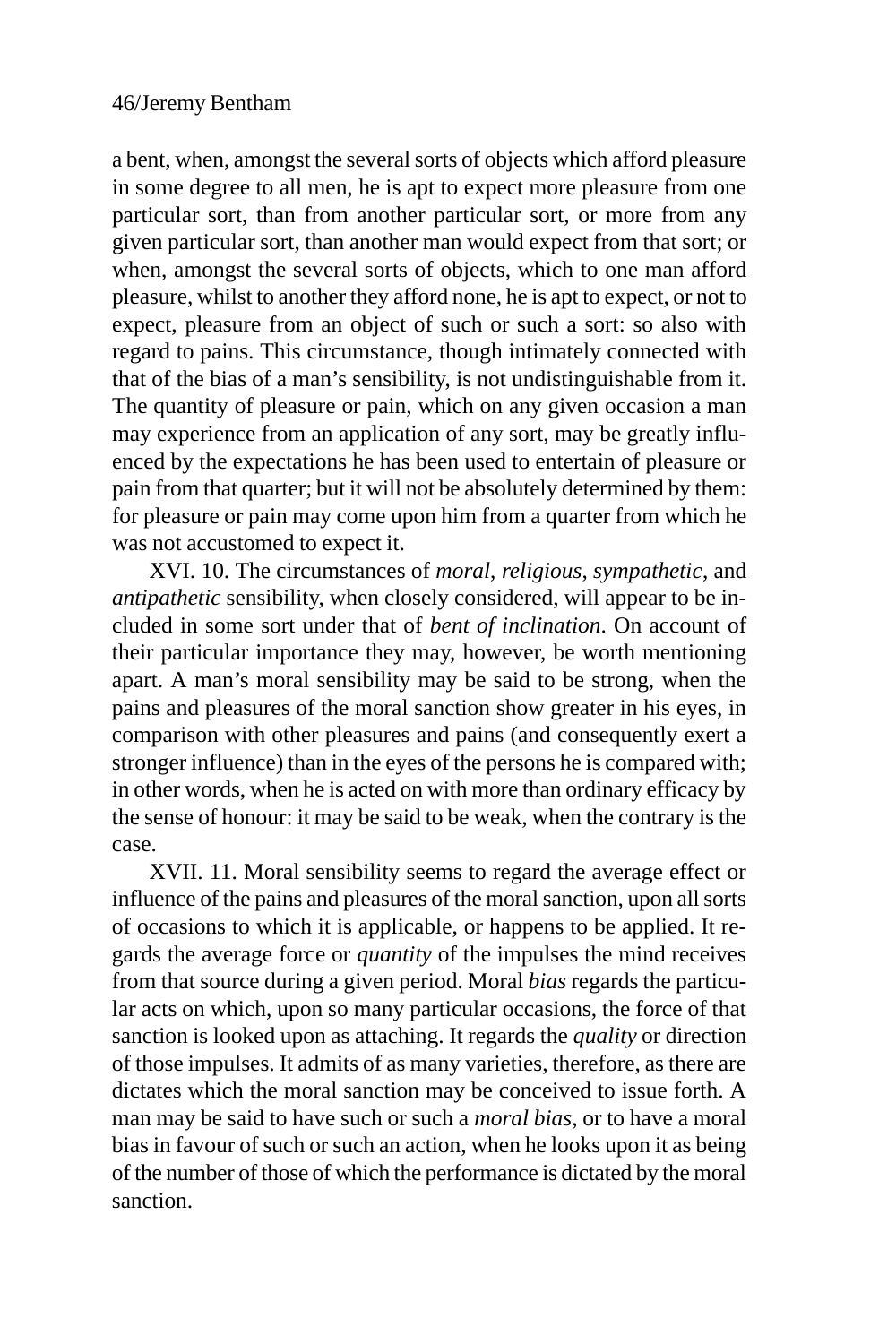XVIII. 12. What has been said with regard to moral sensibility, may be applied, *mutatis mutandis*, to religious.

XIX. 13. What has been said with regard to moral biases, may also be applied, *mutatis mutandis*, to religious biases.

XX. 14. By sympathetic sensibility is to be understood the propensity that a man has to derive pleasure from the happiness, and pain from the unhappiness, of other sensitive beings. It is the stronger, the greater the ratio of the pleasure or pain he feels on their account is to that of the pleasure or pain which (according to what appears to him) they feel for themselves.

XXI. 15. Sympathetic bias regards the description of the parties who are the objects of a man's sympathy: and of the acts or other circumstances of or belonging to those persons, by which the sympathy is excited. These parties may be, 1. Certain individuals. 2. Any subordinate class of individuals. 3. The whole nation. 4. Human kind in general. 5. The whole sensitive creation. According as these objects of sympathy are more numerous, the *affection*, by which the man is biased, may be said to be the more *enlarged*.

XXII. 16, 17. Antipathetic sensibility and antipathetic biases are just the reverse of sympathetic sensibility and sympathetic biases. By antipathetic sensibility is to be understood the propensity that a man has to derive pain from the happiness, and pleasure from the unhappiness, of other sensitive beings.

XXIII. 18. The circumstance of insanity of mind corresponds to that of bodily imperfection. It admits, however, of much less variety, inasmuch as the soul is (for aught we can perceive) one indivisible thing, not distinguishable, like the body, into parts. What lesser degrees of imperfection the mind may be susceptible of, seem to be comprisable under the already-mentioned heads of ignorance, weakness of mind, irritability, or unsteadiness; or under such others as are reducible to them. Those which are here in view are those extraordinary species and degrees of mental imperfection, which, wherever they take place, are as conspicuous and as unquestionable as lameness or blindness in the body: operating partly, it should seem, by inducing an extraordinary degree of the imperfections above mentioned, partly by giving an extraordinary and preposterous bent to the inclinations.

XXIV. 19. Under the head of a man's habitual occupations, are to be understood, on this occasion, as well those which he pursues for the sake of profit, as those which he pursues for the sake of present plea-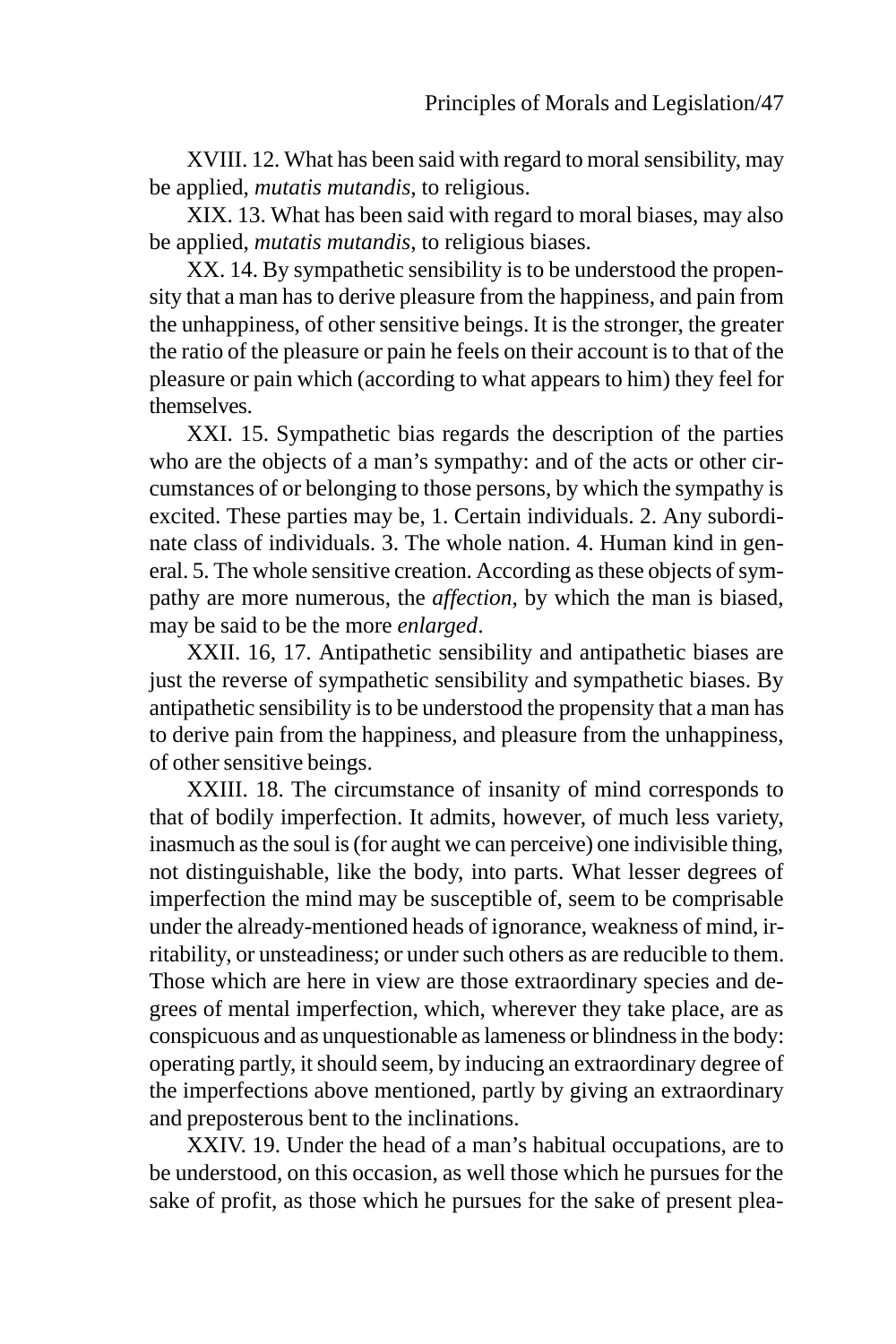sure. The consideration of the profit itself belongs to the head of a man's pecuniary circumstances. It is evident, that if by any means a punishment, or any other exciting cause, has the effect of putting it out of his power to continue in the pursuit of any such occupation, it must on that account be much the more distressing. A man's habitual occupations, though intimately connected in point of causality with the bent of his inclinations, are not to be looked upon as precisely the same circumstance. An amusement, or channel of profit, may be the object of a man's *inclinations*, which has never been the subject of his *habitual occupations*: for it may be, that though he wished to betake himself to it, he never did, it not being in his power: a circumstance which may make a good deal of difference in the effect of any incident by which he happens to be debarred from it.

XXV. 20. Under the head of pecuniary circumstances, I mean to bring to view the proportion which a man's means bear to his wants: the sum total of his means of every kind, to the sum total of his wants of every kind. A man's means depend upon three circumstances: 1. His property. 2. The profit of his labour. 3. His connexions in the way of support. His wants seem to depend upon four circumstances. 1. His habits of expense. 2. His connexions in the way of burthen. 3. Any present casual demand he may have. 4. The strength of his expectation. By a man's property is to be understood, whatever he has in store independent of his labour. By the profit of his labour is to be understood the growing profit. As to labour, it may be either of the body principally, or of the mind principally, or of both indifferently: nor does it matter in what manner, nor on what subject, it be applied, so it produce a profit. By a man's connexions in the way of support, are to be understood the pecuniary assistances, of whatever kind, which he is in a way of receiving from any persons who, on whatever account, and in whatever proportion, he has reason to expect should contribute *gratis* to his maintenance: such as his parents, patrons, and relations. It seems manifest, that a man can have no other means than these. What he uses, he must have either of his own, or from other people: if from other people, either *gratis* or for a price. As to habits of expense, it is well known, that a man's desires are governed in a great degree by his habits. Many are the cases in which desire (and consequently the pain of privation connected with it) would not even subsist at all, but for previous enjoyment. By a man's connexions in the way of burthen, are to be understood whatever expense he has reason to look upon himself as bound to be at in the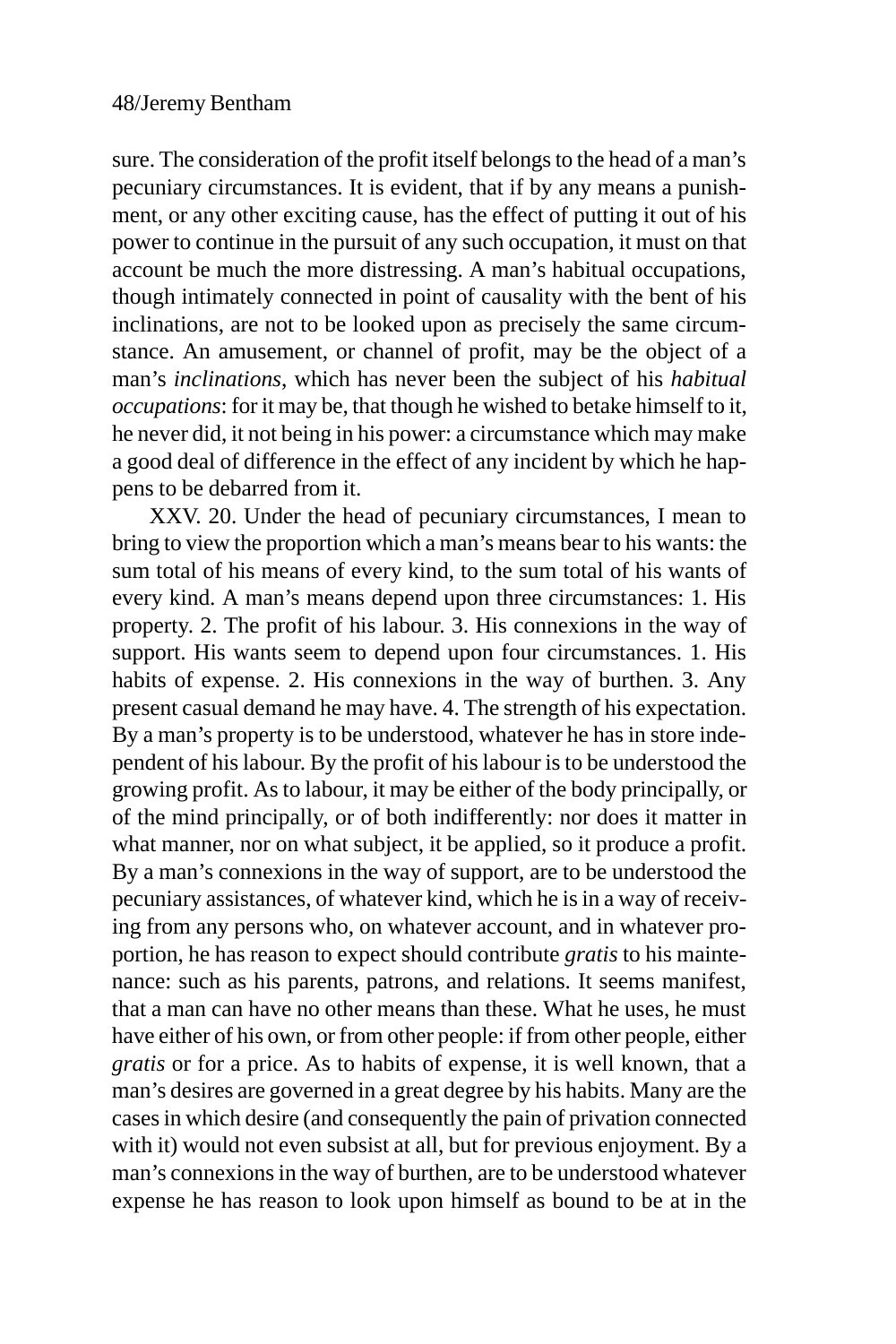support of those who by law, or the customs of the world, are warranted in looking up to him for assistance; such as children, poor relations, superannuated servants, and any other dependents whatsoever. As to present casual demand, it is manifest, that there are occasions on which a given sum will be worth infinitely more to a man than the same sum would at another time: where, for example, in a case of extremity, a man stands in need of extraordinary medical assistance: or wants money to carry on a law-suit, on which his all depends: or has got a livelihood waiting for him in a distant country, and wants money for the charges of conveyance. In such cases, any piece of good or ill fortune, in the pecuniary way, might have a very different effect from what it would have at any other time. With regard to strength of expectation; when one man expects to gain or to keep a thing which another does not, it is plain the circumstance of not having it will affect the former very differently from the latter; who, indeed, commonly will not be affected by it at all.

XXVI. 21. Under the head of a man's connexions in the way of sympathy, I would bring to view the number and description of the persons in whose welfare he takes such a concern, as that the idea of their happiness should be productive of pleasure, and that of their unhappiness of pain to him: for instance, a man's wife, his children, his parents, his near relations, and intimate friends. This class of persons, it is obvious, will for the most part include the two classes by which his pecuniary circumstances are affected: those, to wit, from whose means he may expect support, and those whose wants operate on him as a burthen. But it is obvious, that besides these, it may very well include others, with whom he has no such pecuniary connexion: and even with regard to these, it is evident that the pecuniary dependence, and the union of affections, are circumstances perfectly distinguishable. Accordingly, the connexions here in question, independently of any influence they may have on a man's pecuniary circumstances, have an influence on the effect of any exciting causes whatsoever. The tendency of them is to increase a man's general sensibility; to increase, on the one hand, the pleasure produced by all pleasurable causes; on the other, the pain produced by all afflictive ones. When any pleasurable incident happens to a man, he naturally, in the first moment, thinks of the pleasure it will afford immediately to himself: presently afterwards, however (except in a few cases, which is not worth while here to insist on) he begins to think of the pleasure which his friends will feel upon their coming to know of it: and this secondary pleasure is commonly no mean addition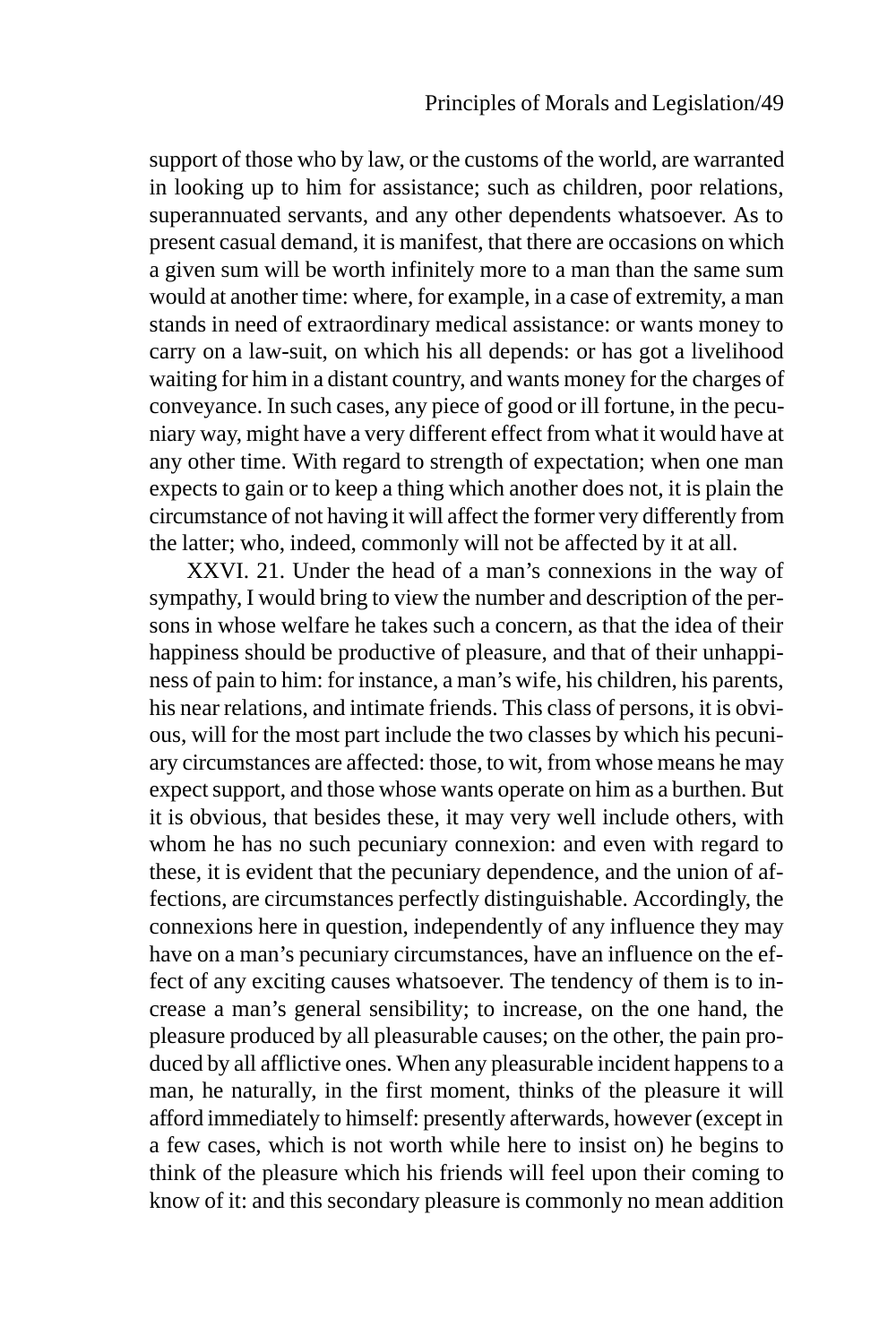to the primary one. First comes the self-regarding pleasure: then comes the idea of the pleasure of sympathy, which you suppose that pleasure of yours will give birth to in the bosom of your friend: and this idea excites again in yours a new pleasure of sympathy, grounded upon his. The first plea- sure issuing from your own bosom, as it were from a radiant point, illuminates the bosom of your friend: reverberated from thence, it is reflected with augmented warmth to the point from whence it first proceeded: and so it is with pains.

Nor does this effect depend wholly upon affection. Among near relations, although there should be no kindness, the pleasures and pains of the moral sanction are quickly propagated by a peculiar kind of sympathy: no article, either of honour or disgrace, can well fall upon a man, without extending to a certain distance within the circle of his family. What reflects honour upon the father, reflects honour upon the son: what reflects disgrace, disgrace. The *cause* of this singular and seemingly unreasonable circumstance (that is, its analogy to the rest of the phenomena of the human mind,) belongs not to the present purpose. It is sufficient if the effect be beyond dispute.

XXVII. 22. Of a man's connexions in the way of antipathy, there needs not any thing very particular to be observed. Happily there is no primeval and constant source of antipathy in a human nature, as there is of sympathy. There are no permanent sets of persons who are naturally and of course the objects of antipathy to a man, as there are who are the objects of the contrary affection. Sources, however, but too many, of antipathy, are apt to spring up upon various occasions during the course of a man's life: and whenever they do, this circumstance may have a very considerable influence on the effects of various exciting causes. As on the one hand, a punishment, for instance, which tends to separate a man from those with whom he is connected in the way of sympathy, so on the other hand, one which tends to force him into the company of those with whom he is connected in the way of antipathy, will, on that account, be so much the more distressing. It is to be observed, that sympathy itself multiplies the sources of antipathy. Sympathy for your friend gives birth to antipathy on *your* part against all those who are objects of antipathy, as well as to sympathy for those who are objects of sympathy to *him*. In the same manner does antipathy multiply the sources of sympathy; though commonly perhaps with rather a less degree of efficacy. Antipathy against your enemy is apt to give birth to sympathy on *your* part towards those who are objects of antipathy, as well as to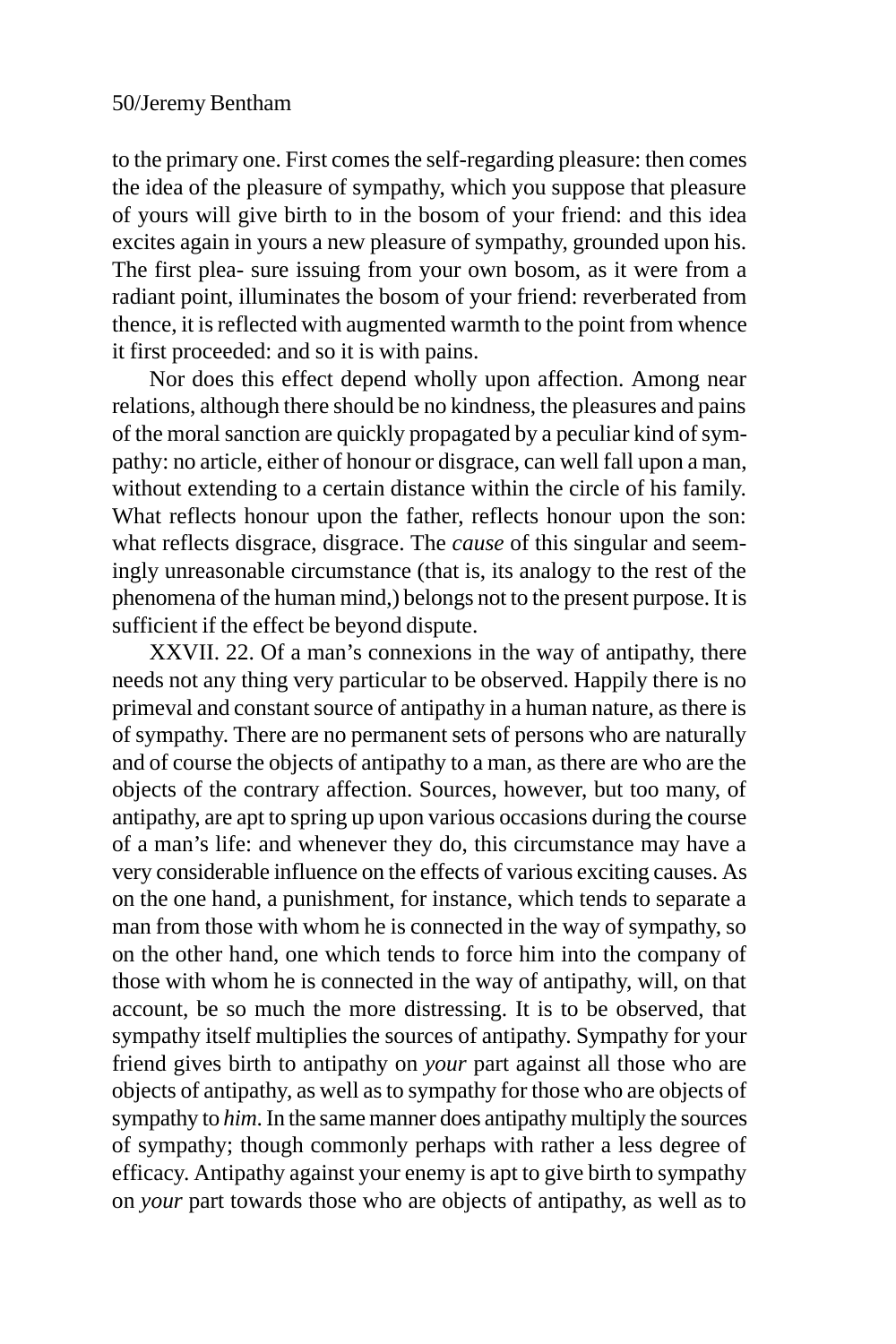antipathy against those who are objects of sympathy, to *him*.

XXVIII. 23. Thus much for the circumstances by which the effect of any exciting cause may be influenced, when applied upon any given occasion, at any given period. But besides these supervening incidents, there are other circumstances relative to a man, that may have their influence, and which are co-eval to his birth. In the first place, it seems to be universally agreed, that in the original frame or texture of every man's body, there is a something which, independently of all subsequently intervening circumstances, renders him liable to be affected by causes producing bodily pleasure or pain, in a manner different from that in which another man would be affected by the same causes. To the catalogue of circumstances influencing a man's sensibility, we may therefore add his original or radical frame, texture, constitution, or temperament of body.

XXIX. 24. In the next place, it seems to be pretty well agreed, that there is something also in the original frame or texture of every man's mind, which, independently of all exterior and subsequently intervening circumstances, and even of his radical frame of body, makes him liable to be differently affected by the same exciting causes, from what another man would be. To the catalogue of circumstances influencing a man's sensibility, we may therefore further add his original or radical frame, texture, constitution or temperament of mind.

XXX. It seems pretty certain, all this while, that a man's sensibility to causes producing pleasure or pain, even of mind, may depend in a considerable degree upon his original and acquired frame of body. But we have no reason to think that it can depend altogether upon that frame: since, on the one hand, we see persons whose frame of body is as much alike as can be conceived, differing very considerably in respect of their mental frame: and, on the other hand, persons whose frame of mind is as much alike as can be conceived, differing very conspicuously in regard to their bodily frame.

XXXI. It seems indisputable also, that the different sets of a external occurrences that may befall a man in the course of his life, will make great differences in the subsequent texture of his mind at any given period: yet still those differences are not solely to be attributed to such occurrences. Equally far from the truth seems that opinion to be (if any such be maintained) which attributes all to nature, and that which attributes all to education. The two circumstances will therefore still remain distinct, as well from one another, as from all others.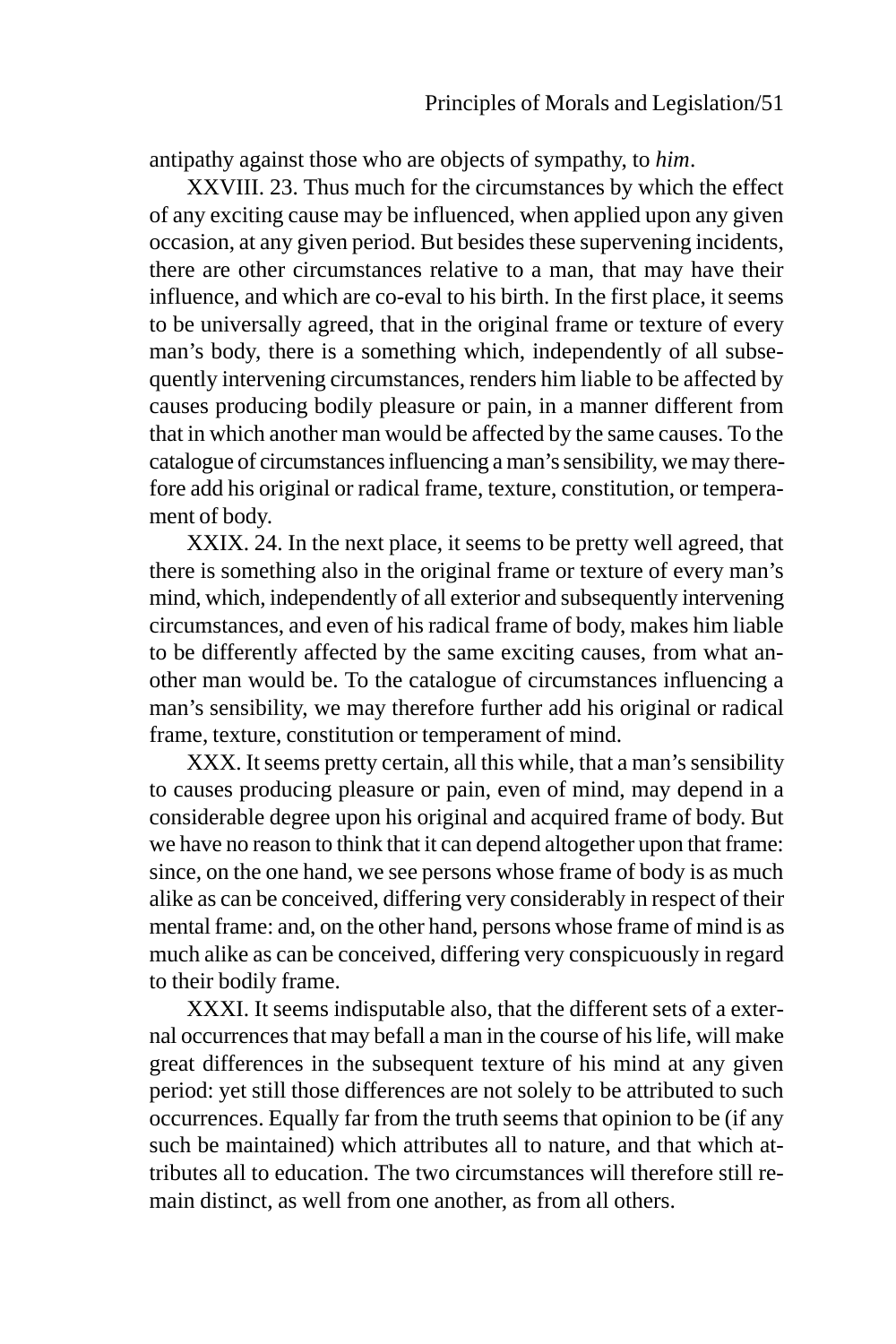XXXII. Distinct however as they are, it is manifest, that at no period in the active part of a man's life can they either of them make their appearance by themselves. All they do is to constitute the latent groundwork which the other supervening circumstances have to work upon and whatever influence those original principles may have, is so changed and modified, and covered over, as it were, by those other circumstances, as never to be separately discernible. The effects of the one influence are indistinguishably blended with those of the other.

XXXIII. The emotions of the body are received, and with reason, as probable indications of the temperature of the mind. But they are far enough from conclusive. A man may exhibit, for instance, the exterior appearances of grief, without really grieving at all, or at least in any thing near the proportion in which he appears to grieve. Oliver Cromwell, whose conduct indicated a heart more than ordinarily callous, was as remarkably profuse in tears.5 Many men can command the external appearances of sensibility with very little real feeling. The female sex commonly with greater facility than the male: hence the proverbial expression of a woman's tears. To have this kind of command over one's self, was the characteristic excellence of the orator of ancient times, and is still that of the player in our own.

XXXIV. The remaining circumstances may, with reference to those already mentioned, be termed *secondary* influencing circumstances. These have an influence, it is true, on the quantum or bias of a man's sensibility, but it is only by means of the other primary ones. The manner in which these two sets of circumstances are concerned, is such that the primary ones do the business, while the secondary ones lie most open to observation. The secondary ones, therefore, are those which are most heard of; on which account it will be necessary to take notice of them: at the same time that it is only by means of the primary ones that their influence can be explained; whereas the influence of the primary ones will be apparent enough, without any mention of the secondary ones.

XXXV. 25. Among such of the primitive modifications of the corporeal frame as may appear to influence the quantum and bias of sensibility, the most obvious and conspicuous are those which constitute the sex. In point of quantity, the sensibility of the female sex appears in general to be greater than that of the male. The health of the female is more delicate than that of the male: in point of strength and hardiness of body, in point of quantity and quality of knowledge, in point of strength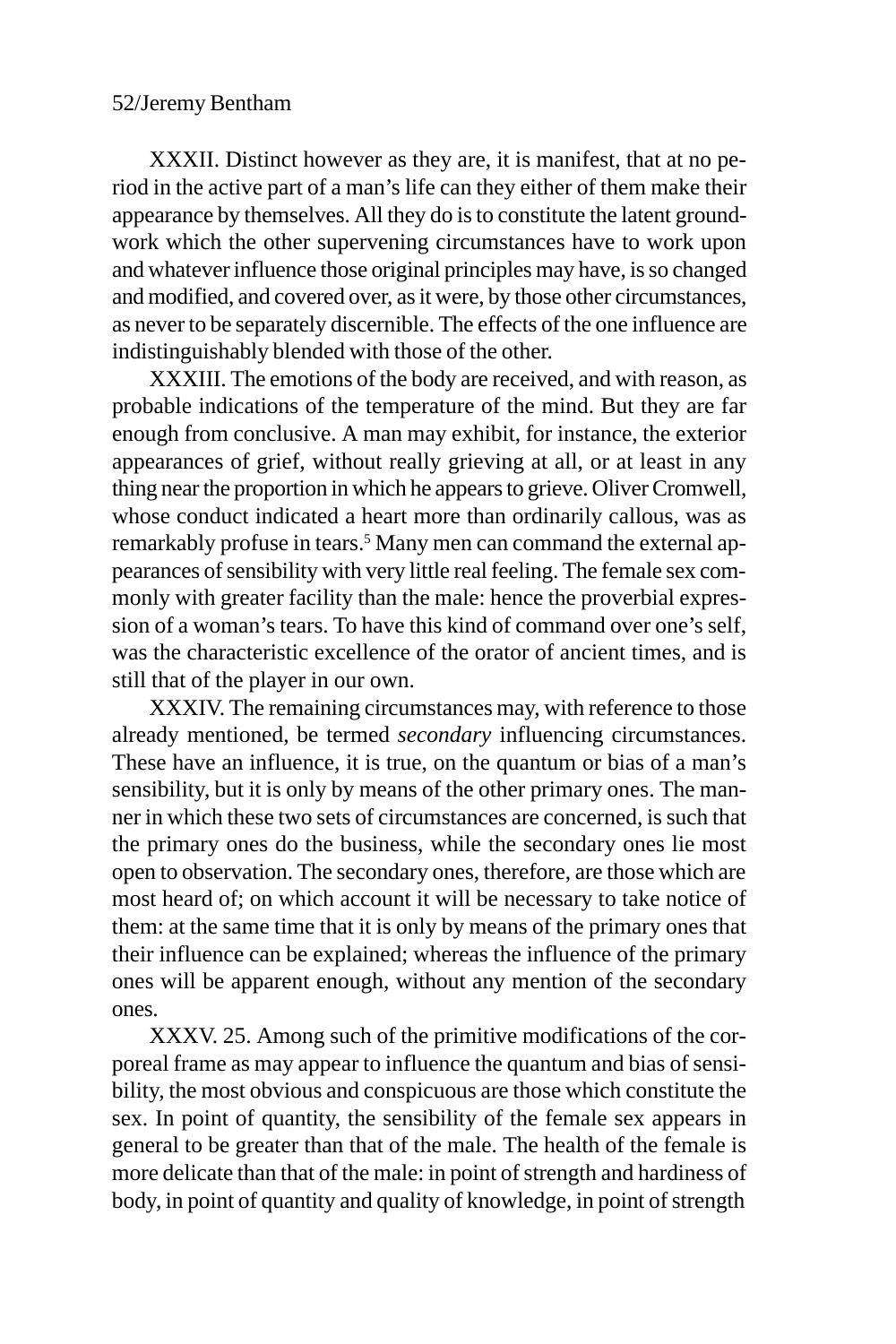of intellectual powers, and firmness of mind, she is commonly inferior: moral, religious, sympathetic, and antipathetic sensibility are commonly stronger in her than in the male. The quality of her knowledge, and the bent of her inclinations, are commonly in many respects different. Her moral biases are also, in certain respects, remarkably different: chastity, modesty, and delicacy, for instance, are prized more than courage in a woman: courage, more than any of those qualities, in a man. The religious biases in the two sexes are not apt to be remarkably different; except that the female is rather more inclined than the male to superstition; that is, to observances not dictated by the principle of utility; a difference that may be pretty well accounted for by some of the beforementioned circumstances. Her sympathetic biases are in many respects different; for her own offspring all their lives long, and for children in general while young, her affection is commonly stronger than that of the male. Her affections are apt to be less enlarged: seldom expanding themselves so much as to take in the welfare of her country in general, much less that of mankind, or the whole sensitive creation: seldom embracing any extensive class or division, even of her own countrymen, unless it be in virtue of her sympathy for some particular individuals that belong to it. In general, her antipathetic, as well as sympathetic biases are apt to be less conformable to the principle of utility than those of the male; owing chiefly to some deficiency in point of knowledge, discernment, and comprehension. Her habitual occupations of the amusing kind are apt to be in many respects different from those of the male. With regard to her connexions in the way of sympathy, there can be no difference. In point of pecuniary circumstances, according to the customs of perhaps all countries, she is in general less independent.

XXXVI. 26. Age is of course divided into divers periods, of which the number and limits are by no means uniformly ascertained. One might distinguish it, for the present purpose, into, 1. Infancy. 2. Adolescence. 3. Youth. 4. Maturity. 5. Decline. 6. Decrepitude. It were lost time to stop on the present occasion to examine it at each period, and to observe the indications it gives, with respect to the several primary circumstances just reviewed. Infancy and decrepitude are commonly inferior to the other periods, in point of health, strength, hardiness, and so forth. In infancy, on the part of the female, the imperfections of that sex are enhanced: on the part of the male, imperfections take place mostly similar in quality, but greater in quantity, to those attending the states of adolescence, youth, and maturity in the female. In the stage of decrepi-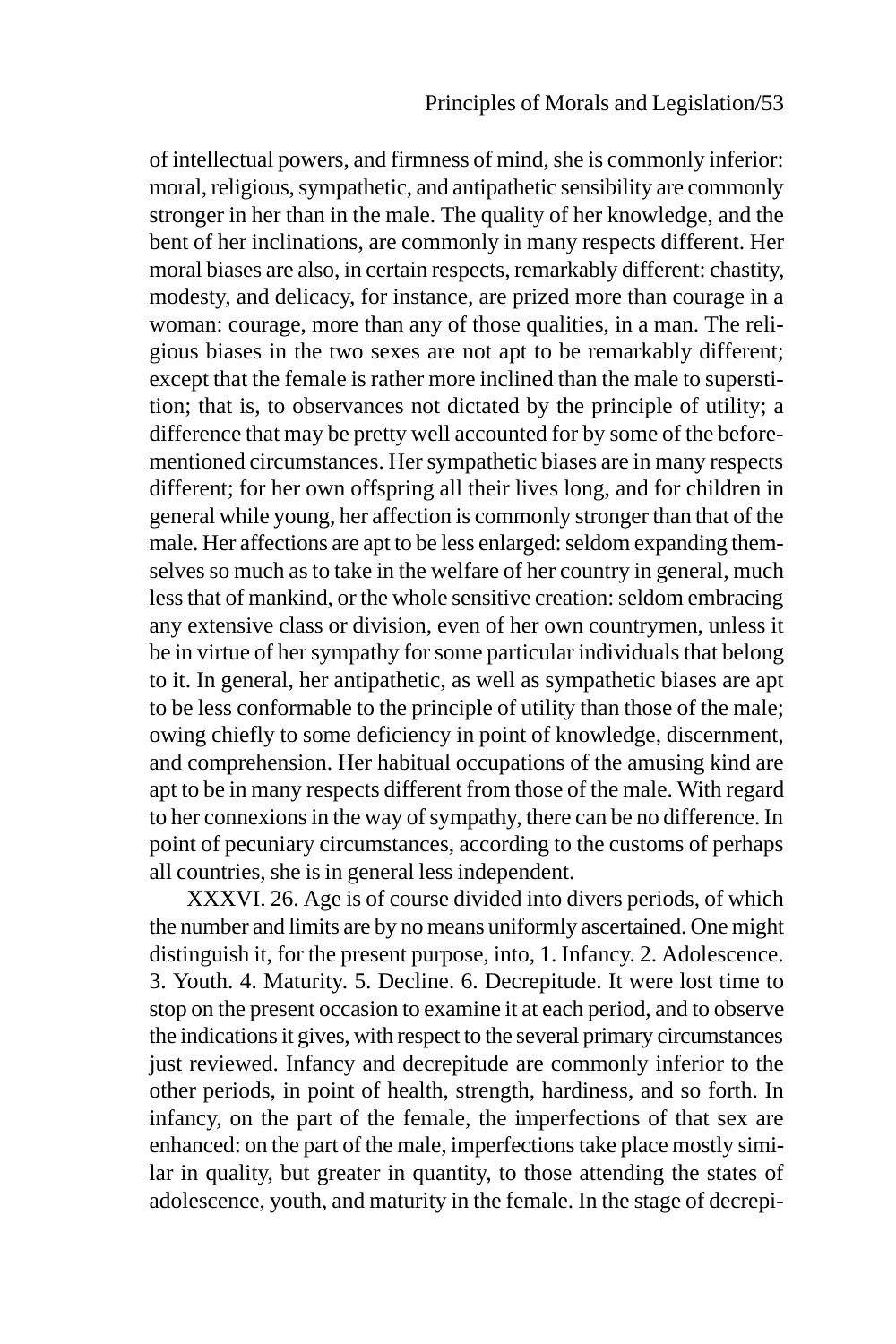tude both sexes relapse into many of the imperfections of infancy. The generality of these observations may easily be corrected upon a particular review.

XXXVII. 27. Station, or rank in life, is a circumstance, that, among a civilized people, will commonly undergo a multiplicity of variations. *Cæteris Paribus*, the quantum of sensibility appears to be greater in the higher ranks of men than in the lower. The primary circumstances in respect of which this secondary circumstance is apt to induce or indicate a difference, seem principally to be as follows: 1. Quantity and Quality of knowledge. 2. Strength of mind. 3. Bent of inclination. 4. Moral sensibility. 5. Moral biases. 6. Religious sensibility. 7. Religious biases. 8. Sympathetic sensibility. 9. Sympathetic biases. 10. Antipathetic sensibility. 11. Antipathetic biases. 12. Habitual occupations. 13. Nature and productiveness of a man's means of livelihood. 14. Connexions importing profit. 15. Habit of expense. 16. Connexions importing burthen. A man of a certain rank will frequently have a number of dependents besides those whose dependency is the result of natural relationship. As to health, strength, and hardiness, if rank has any influence on these circumstances, it is but in a remote way chiefly by the influence it may have on its habitual occupations.

XXXVIII. 28. The influence of education is still more extensive. Education stands upon a footing somewhat different from that of the circumstances of age, sex, and rank. These words, though the influence of the circumstances they respectively denote exerts itself principally, if not entirely, through the medium of certain of the primary circumstances before mentioned, present, however, each of them a circumstance which has a separate existence of itself. This is not the case with the word education: which means nothing any farther than as it serves to call up to view some one or more of those primary circumstances. Education may be distinguished into physical and mental; the education of the body and that of the mind: mental, again, into intellectual and moral; the culture of the understanding, and the culture of the affections. The education a man receives, is given to him partly by others, partly by himself. By education then nothing more can be expressed than the condition a man is in in respect of those primary circumstances, as resulting partly from the management and contrivance of others, principally of those who in the early periods of his life have had dominion over him, partly from his own. To the physical part of his education, belong the circumstances of health, strength, and hardiness: sometimes, by acci-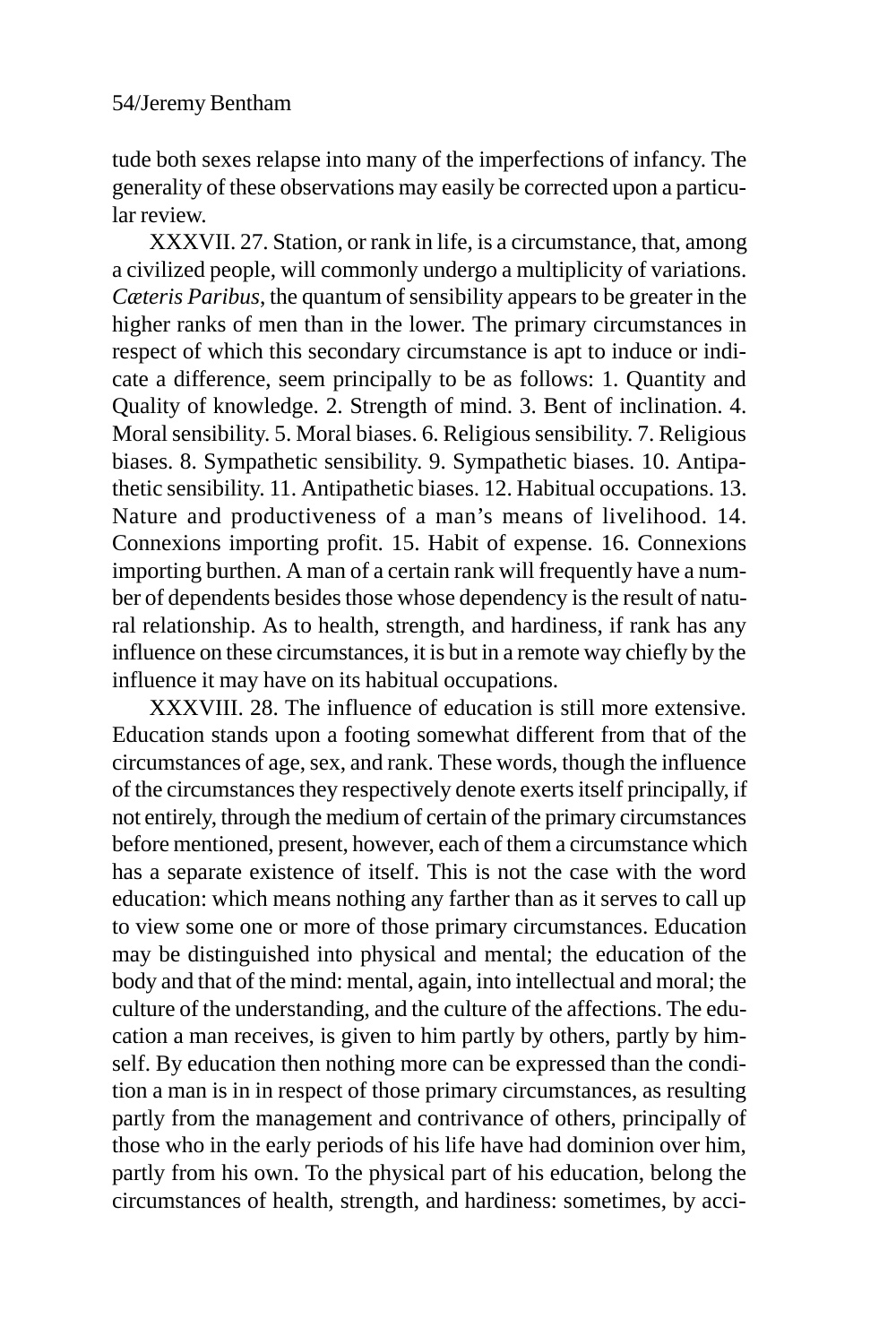dent, that of bodily imperfection; as where by intemperance or negligence an irreparable mischief happens to his person. To the intellectual part, those of quantity and quality of knowledge, and in some measure perhaps those of firmness of mind and steadiness. To the moral part, the bent of his inclinations, the quantity and quality of his moral, religious, sympathetic, and antipathetic sensibility: to all three branches indiscriminately, but under the superior control of external occurrences, his habitual recreations, his property, his means of livelihood, his connexions in the way of profit and of burthen, and his habits of expense. With respect indeed to all these points, the influence of education is modified, in a manner more or less apparent, by that of exterior occurrences; and in a manner scarcely at all apparent, and altogether out of the reach of calculation, by the original texture and constitution as well of his body as of his mind.

XXXIX. 29. Among the external circumstances by which the influence of education is modified, the principal are those which come under the head of *climate*. This circumstance places itself in front, and demands a separate denomination, not merely on account of the magnitude of its influence, but also on account of its being conspicuous to every body, and of its applying indiscriminately to great numbers at a time. This circumstance depends for its *essence* upon the situation of that part of the earth which is in question, with respect to the course taken by the whole planet in its revolution round the sun: but for its *influence* it depends upon the condition of the bodies which compose the earth's surface at that part, principally upon the quantities of sensible heat at different periods, and upon the density, and purity, and dryness or moisture of the circumambient air. Of the so often mentioned primary circumstances, there are few of which the production is not influenced by this secondary one; partly by its manifest effects upon the body; partly by its less perceptible effects upon the mind. In hot climates men's health is apt to be more precarious than in cold: their strength and hardiness less: their vigour, firmness, and steadiness of mind less: and thence indirectly their quantity of knowledge: the bent of their inclinations different: most remarkably so in respect of their superior propensity to sexual enjoyments, and in respect of the earliness of the period at which that propensity begins to manifest itself: their sensibilities of all kinds more intense: their habitual occupations savouring more of sloth than of activity: their radical frame of body less strong, probably, and less hardy: their radical frame of mind less vigorous, less firm, less steady.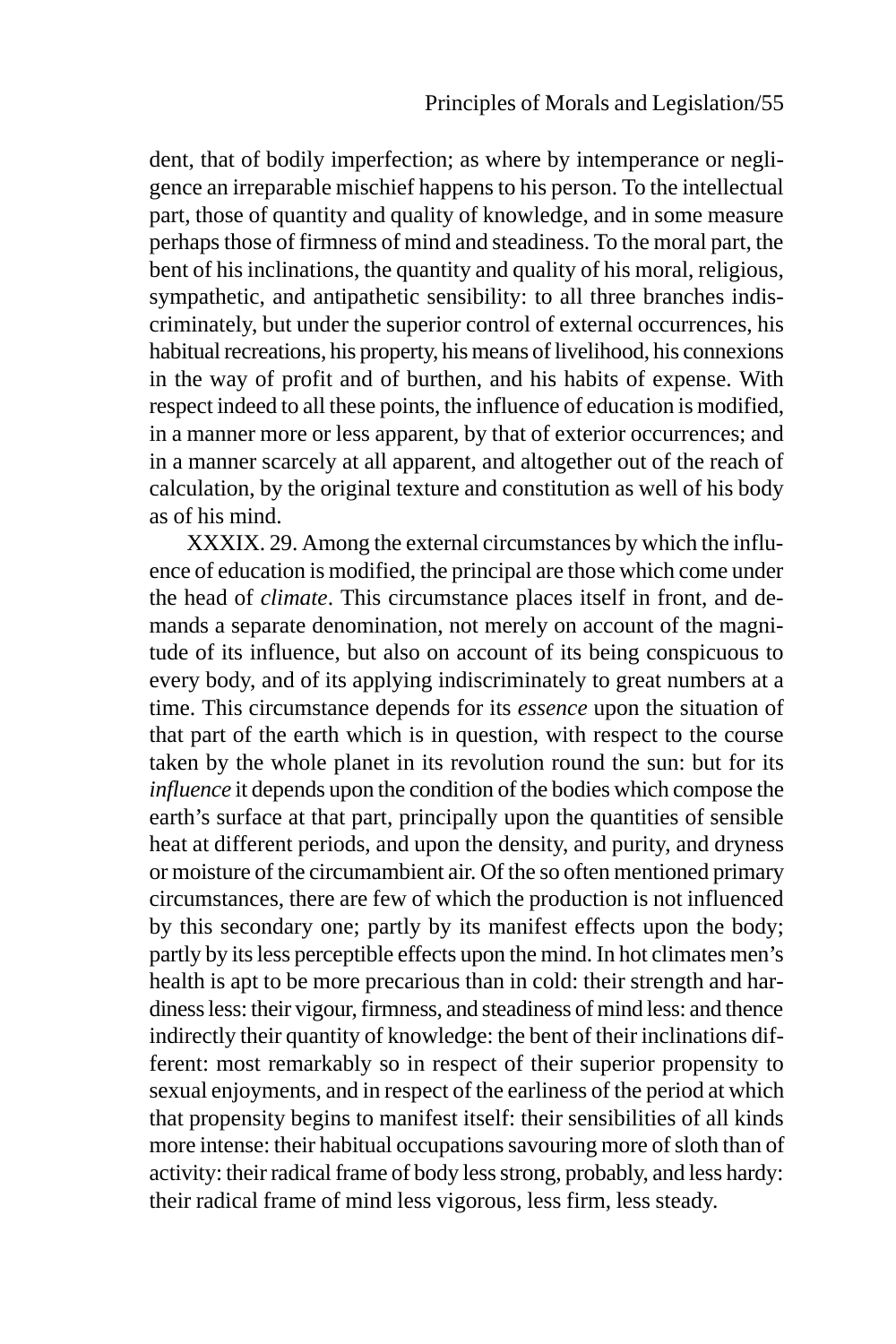XL. 30. Another article in the catalogue of secondary circumstances, is that of *race* or *lineage*: the national race or lineage a man issues from. This circumstance, independently of that of climate, will commonly make some difference in point of radical frame of mind and body. A man of negro race, born in France or England, is a very different being, in many respects, from a man of French or English race. A man of Spanish race, born in Mexico or Peru, is at the hour of his birth a different sort of being, in many respects, from a man of the original Mexican or Peruvian race. This circumstance, as far as it is distinct from climate, rank, and education, and from the two just mentioned, operates chiefly through the medium of moral, religious, sympathetic, and antipathetic biases.

XLI. 31. The last circumstance but one, is that of government: the government a man lives under at the time in question; or rather that under which he has been accustomed most to live. This circumstance operates principally through the medium of education: the magistrate operating in the character of a tutor upon all the members of the state, by the direction he gives to their hopes and to their fears. Indeed under a solicitous and attentive government, the ordinary preceptor, nay even the parent himself, is but a deputy, as it were, to the magistrate: whose controlling influence, different in this respect from that of the ordinary preceptor, dwells with a man to his life's end. The effects of the peculiar power of the magistrate are seen more particularly in the influence it exerts over the quantum and bias of men's moral, religious, sympathetic, and antipathetic sensibilities. Under a well-constituted, or even under a well-administered though ill-constituted government, men's moral sensibility is commonly stronger, and their moral biases more conformable to the dictates of utility: their religious sensibility frequently weaker, but their religious biases less unconformable to the dictates of utility: their sympathetic affections more enlarged, directed to the magistrate more than to small parties or to individuals, and more to the whole community than to either: their antipathetic sensibilities less violent, as being more obsequious to the influence of well-directed moral biases, and less apt to be excited by that of ill-directed religious ones: their antipathetic biases more conformable to well-directed moral ones, more apt (in proportion) to be grounded on enlarged and sympathetic than on narrow and self-regarding affections, and accordingly, upon the whole, more conformable to the dictates of utility.

XLII. 32. The last circumstance is that of religious profession: the religious profession a man is of: the religious fraternity of which he is a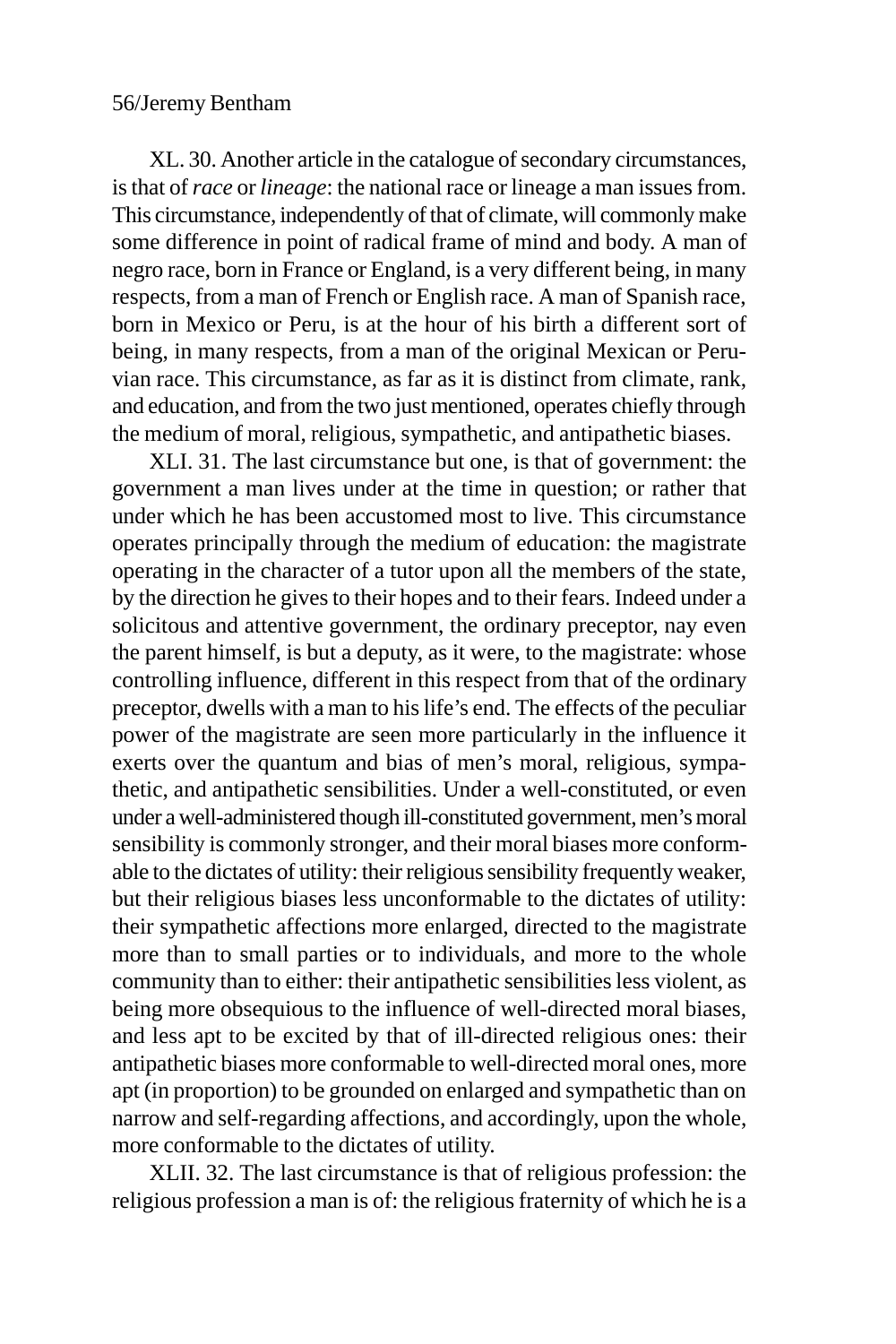member. This circumstance operates principally through the medium of religious sensibility and religious biases. It operates, however, as an indication more or less conclusive, with respect to several other circumstances. With respect to some, scarcely but through the medium of the two just mentioned: this is the case with regard to the quantum and bias of a man's moral, sympathetic, and antipathetic sensibility: perhaps in some cases with regard to quantity and quality of knowledge, strength of intellectual powers, and bent of inclination. With respect to others, it may operate immediately of itself: this seems to be the case with regard to a man's habitual occupations, pecuniary circumstances, and connexions in the way of sympathy and antipathy. A man who pays very little inward regard to the dictates of the religion which he finds it necessary to profess, may find it difficult to avoid joining in the ceremonies of it, and bearing a part in the pecuniary burthens it imposes. By the force of habit and example he may even be led to entertain a partiality for persons of the same profession, and a proportionable antipathy against those of a rival one. In particular, the antipathy against persons of different persuasions is one of the last points of religion which men part with. Lastly, it is obvious, that the religious profession a man is of cannot but have a considerable influence on his education. But, considering the import of the term education, to say this is perhaps no more than saying in other words what has been said already.

XLIII. These circumstances, all or many of them, will need to be attended to as often as upon any occasion any account is taken of any quantity of pain or pleasure, as resulting from any cause. Has any person sustained an injury? they will need to be considered in estimating the mischief of the offense.. Is satisfaction to be made to him? they will need to be attended to in adjusting the *quantum* of that satisfaction. Is the injurer to be punished? they will need to be attended to in estimating the force of the impression that will be made on him by any given punishment.

XLIV. It is to be observed, that though they seem all of them, on some account or other, to merit a place in the catalogue, they are not all of equal use in practice. Different articles among them are applicable to different exciting causes. Of those that may influence the effect of the same exciting cause, some apply indiscriminately to whole classes of persons together; being applicable to all, without any remarkable difference in degree: these may be directly and pretty fully provided for by the legislator. This is the case, for instance, with the primary circumstances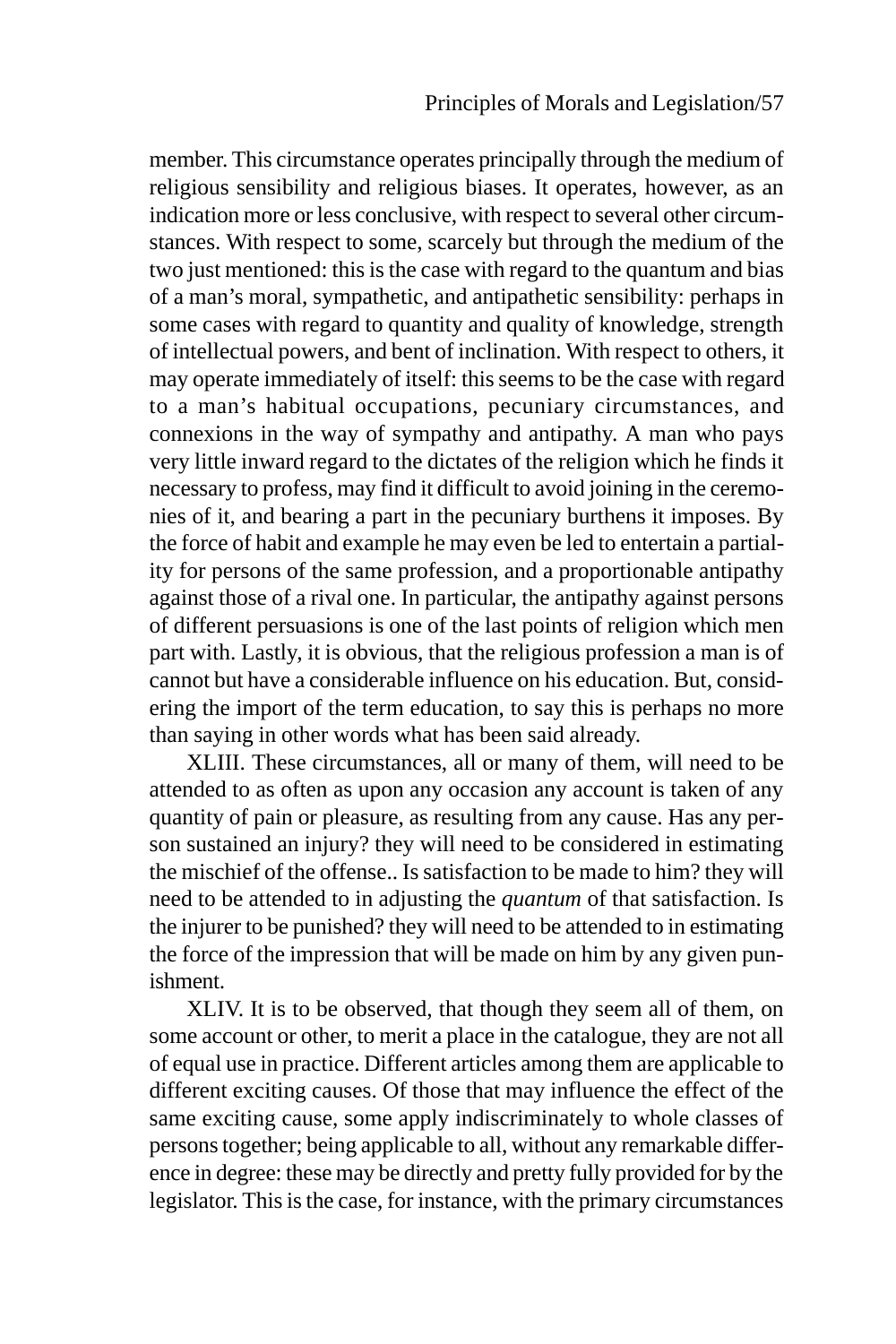of bodily imperfection, and insanity: with the secondary circumstance of sex: perhaps with that of age: at any rate with those of rank, of climate, of lineage, and of religious profession. Others, however they may apply to whole classes of persons, yet in their application to different individuals are susceptible of perhaps an indefinite variety of degrees. These cannot be fully provided for by the legislator; but, as the existence of them, in every sort of case, is capable of being ascertained, and the degree in which they take place is capable of being measured, provision may be made for them by the judge, or other executive magistrate, to whom the several individuals that happen to be concerned may be made known. This is the case, 1. With the circumstance of health. 2. In some sort with that of strength. 3. Scarcely with that of hardiness: still less with those of quantity and quality of knowledge, strength of intellectual powers, firmness or steadiness of mind; except in as far as a man's condition, in respect of those circumstances, maybe indicated by the secondary circumstances of sex, age, or rank: hardly with that of bent of inclination, except in as far as that latent circumstance is indicated by the more manifest one of habitual occupations: hardly with that of a man's moral sensibility or biases, except in as far as they may be indicated by his sex, age, rank, and education: not at all with his religious sensibility and religious biases, except in as far as they may be indicated by the religious profession he belongs to: not at all with the quantity or quality of his sympathetic or antipathetic sensibilities, except in as far as they may be presumed from his sex, age, rank, education, lineage, or religious profession. It is the case, however, with his habitual occupations, with his pecuniary circumstances, and with his connexions in the way of sympathy. Of others, again, either the existence cannot be ascertained, or the degree cannot be measured. These, therefore, cannot be taken into account, either by the legislator or the executive magistrate. Accordingly, they would have no claim to be taken notice of, were it not for those secondary circumstances by which they are indicated, and whose influence could not well be understood without them. What these are has been already mentioned.

XLV. It has already been observed, that different articles in this list of circumstances apply to different exciting causes: the circumstance of bodily strength, for instance, has scarcely any influence of itself (whatever it may have in a roundabout way, and by accident) on the effect of an incident which should increase or diminish the quantum of a man's property. It remains to be considered, what the exciting causes are with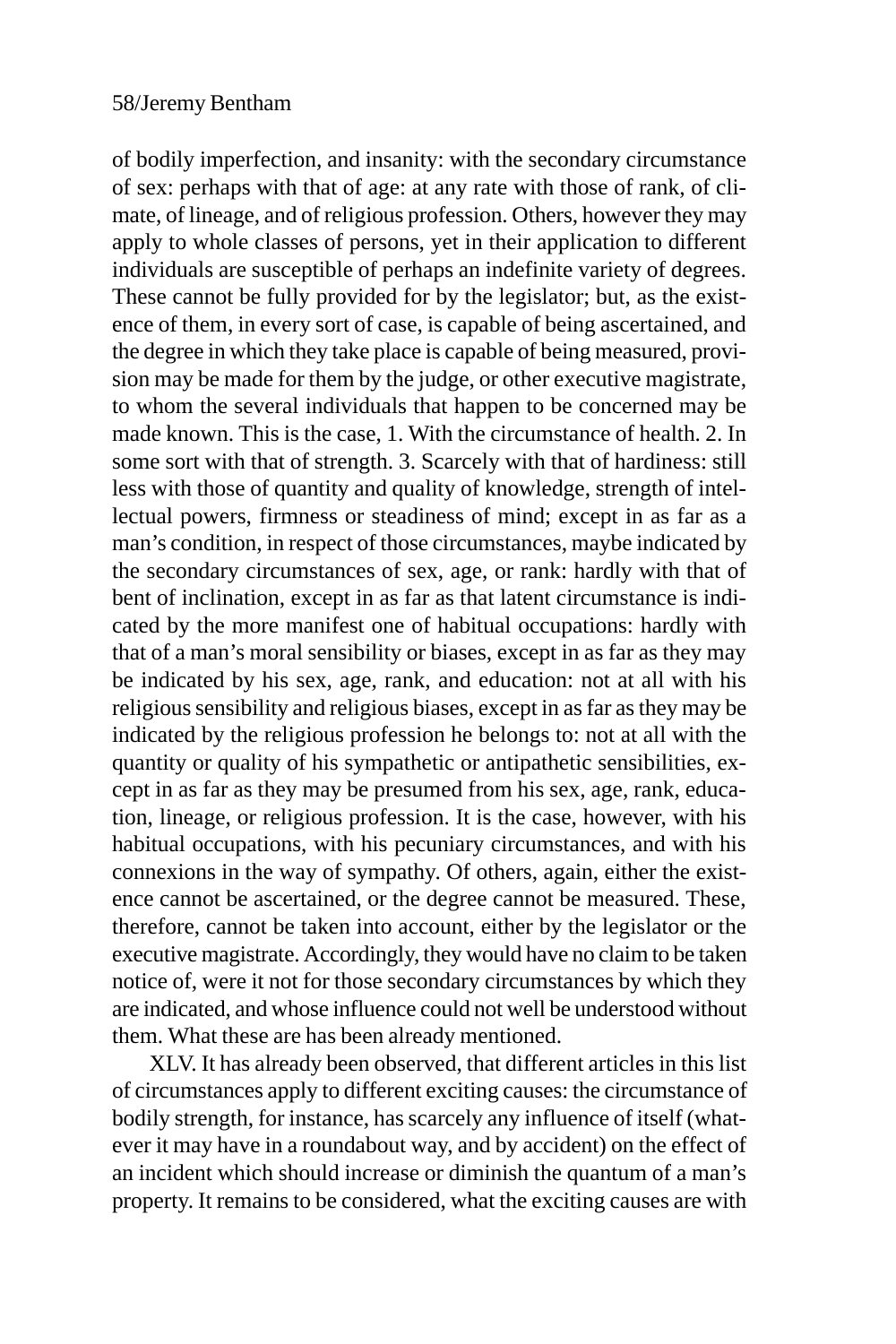which the legislator has to do. These may, by some accident or other, be any whatsoever: but those which he has principally to do, are those of the painful or afflictive kind. With pleasurable ones he has little to do, except now and then by accident: the reasons of which may be easily enough perceived, at the same time that it would take up too much room to unfold them here. The exciting causes with which he has principally to do, are, on the one hand, the mischievous acts, which it is his business to prevent; on the other hand, the punishments, by the terror of which it is his endeavour to prevent them. Now of these two sets of exciting causes, the latter only is of his production: being produced partly by his own special appointment, partly in conformity to his general appointment, by the special appointment of the judge. For the legislator, therefore, as well as for the judge, it is necessary (if they would know what it is they are doing when they are appointing punishment) to have an eye to all these circumstances. For the legislator, lest, meaning to apply a certain quantity of punishment to all persons who shall put themselves in a given predicament, he should unawares apply to some of those persons much more or much less than he himself intended; for the judge, lest, in applying to a particular person a particular measure of punishment, he should apply much more or much less than was intended, perhaps by himself, and at any rate by the legislator. They ought each of them, therefore, to have before him, on the one hand, a list of the several circumstances by which sensibility may be influenced; on the other hand, a list of the several species and degrees of punishment which they purpose to make use of: and then, by making a comparison between the two, to form a detailed estimate of the influence of each of the circumstances in question, upon the effect of each species and degree of punishment.

There are two plans or orders of distribution, either of which might be pursued in the drawing up this estimate. The one is to make the name of the circumstance take the lead, and under it to represent the different influences it exerts over the effects of the several modes of punishment: the other is to make the name of the punishment take the lead, and under it to represent the different influences which are exerted over the effects of it by the several circumstances above mentioned. Now of these two sorts of objects, the punishment is that to which the intention of the legislator is directed in the first instance. This is of his own creation, and will be whatsoever he thinks fit to make it: the influencing circumstance exists independently of him, and is what it is whether he will or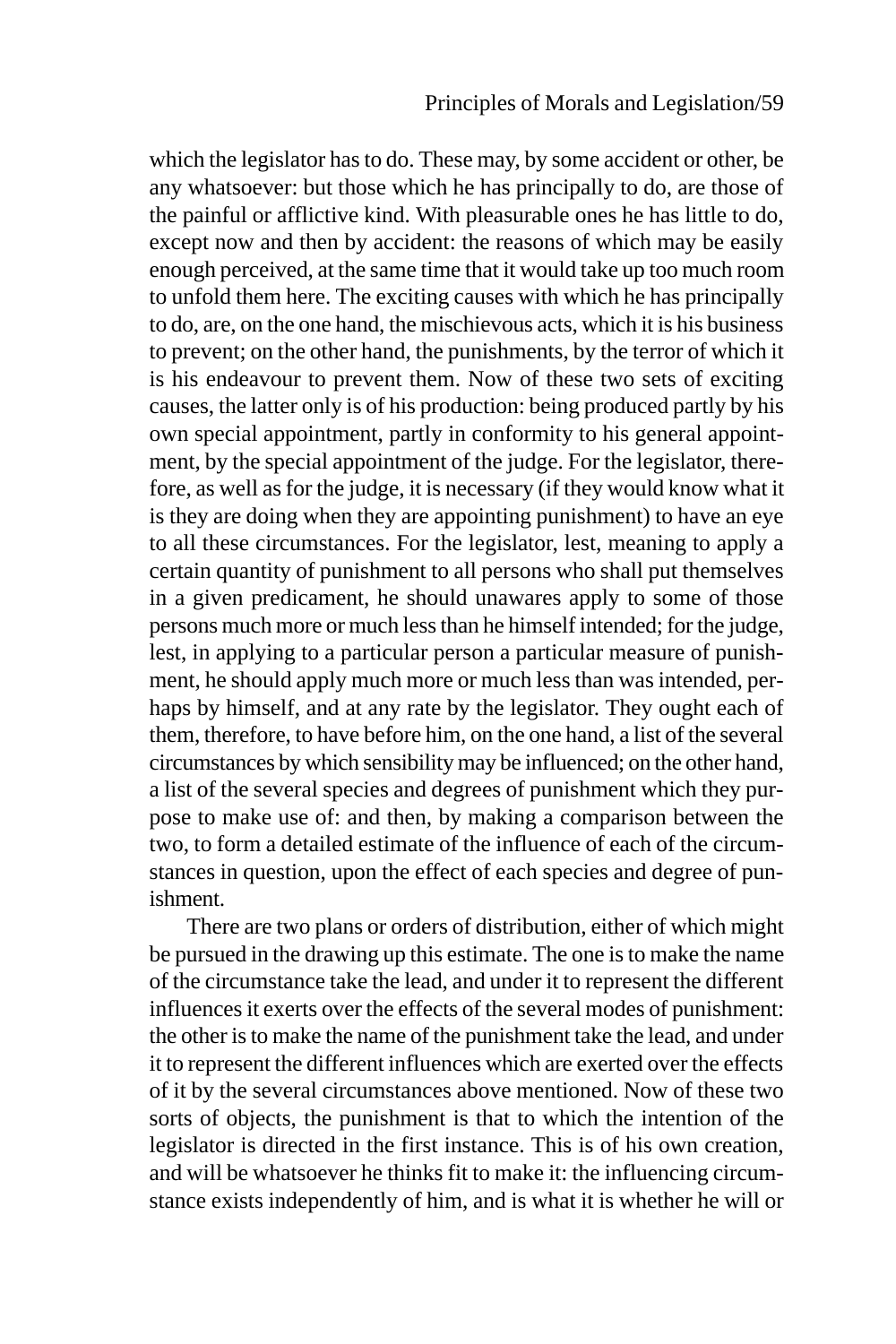no. What he has occasion to do is to establish a certain species and degree of punishment: and it is only with reference to that punishment that he has occasion to make any inquiry concerning any of the circumstances here in question. The latter of the two plans therefore is that which appears by far the most useful and commodious. But neither upon the one nor the other plan can any such estimate be delivered here.

XLVI. Of the several circumstances contained in this catalogue, it may be of use to give some sort of analytic view; in order that it may be the more easily discovered if any which ought to have been inserted are omitted; and that, with regard to those which are inserted, it may be seen how they differ and agree.

In the first place, they may be distinguished into *primary* and *secondary*: those may be termed primary, which operate immediately of themselves: those secondary, which operate not but by the medium of the former. To this latter head belong the circumstances of sex, age, station in life, education, climate, lineage, government, and religious profession: the rest are primary. These again are either *connate* or *adventitious*: those which are connate, are radical frame of body and radical frame of mind. Those which are adventitious, are either *personal*, or *exterior*. The personal, again, concern either a man's *dispositions*, or his *actions*. Those which concern his dispositions, concern either his *body* or his *mind*. Those which concern his body are health, strength, hardiness, and bodily imperfection. Those which concern his mind, again, concern either his *understanding* or his *affections*. To the former head belong the circumstances of quantity and quality of knowledge, strength of understanding, and insanity. To the latter belong the circumstances of firmness of mind, steadiness, bent of inclination, moral sensibility, moral biases, religious sensibility, religious biases, sympathetic sensibility, sympathetic biases, antipathetic sensibility, and antipathetic biases. Those which regard his actions, are his habitual occupations. Those which are exterior to him, regard either the *things* or the *persons* which he is concerned with; under the former head come his pecuniary circumstances; under the latter, his connexions in the way of sympathy and antipathy.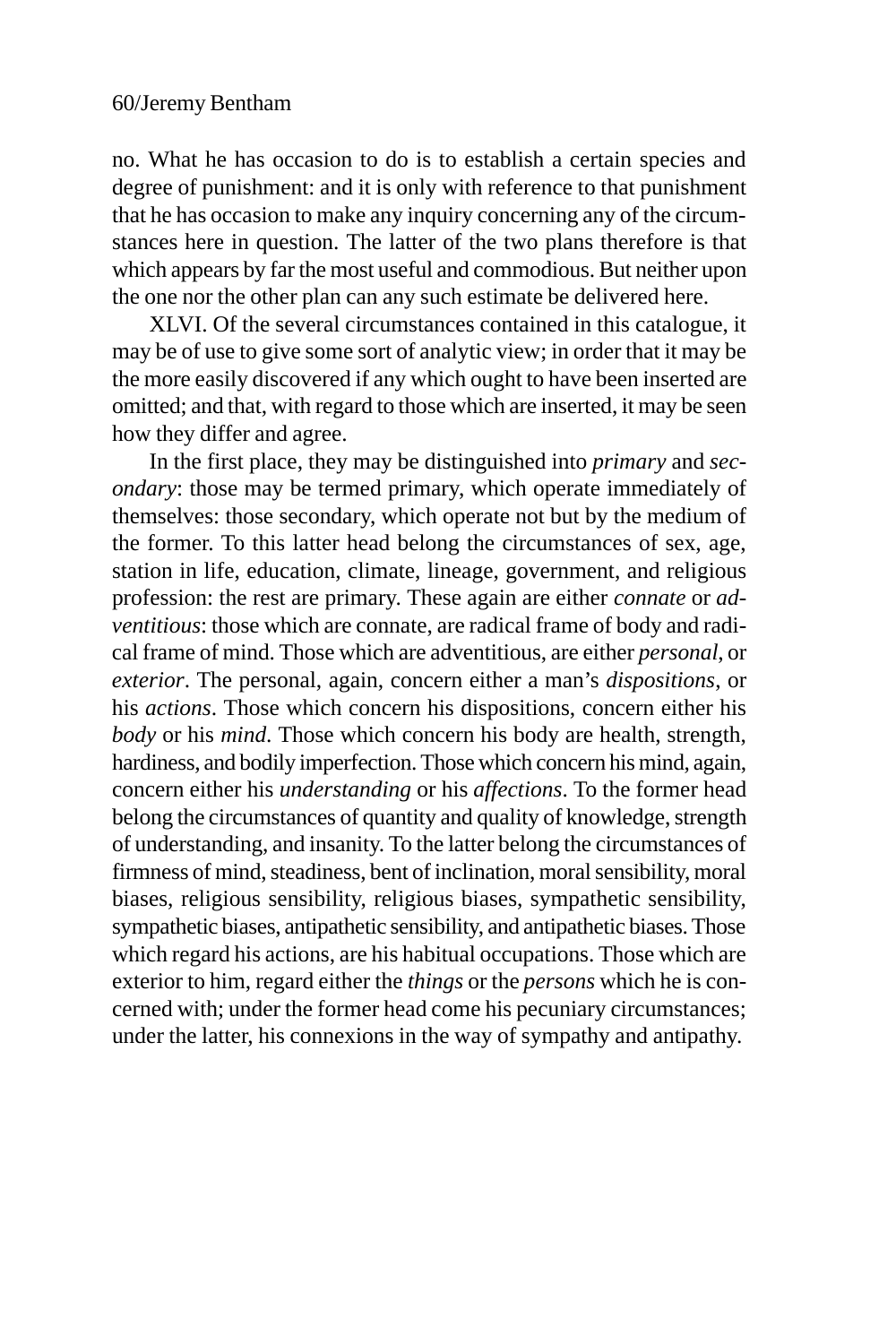## Chapter VII: Of Human Actions in General

I. The business of government is to promote the happiness of the society, by punishing and rewarding. That part of its business which consists in punishing, is more particularly the subject of penal law. In proportion as an act tends to disturb that happiness, in proportion as the tendency of it is pernicious, will be the demand it creates for punishment. What happiness consists of we have already seen: enjoyment of pleasures, security from pains.

II. The general tendency of an act is more or less pernicious, according to the sum total of its consequences: that is, according to the difference between the sum of such as are good, and the sum of such as are evil.

III. It is to be observed, that here, as well as henceforward, wherever consequences are spoken of, such only are meant as are *material*. Of the consequences of any act, the multitude and variety must needs be infinite: but such of them only as are material are worth regarding. Now among the consequences of an act, be they what they may, such only, by one who views them in the capacity of a legislator, can be said to be material (or *of importance*) as either consist of pain or pleasure, or have an influence in the production of pain or pleasure.

IV. It is also to be observed, that into the account of the consequences of the act, are to be taken not such only as might have ensued, were intention out of the question, but such also as depend upon the connexion there may be between these first-mentioned consequences and the intention. The connexion there is between the intention and certain consequences is, as we shall see hereafter, a means of producing other consequences. In this lies the difference between rational agency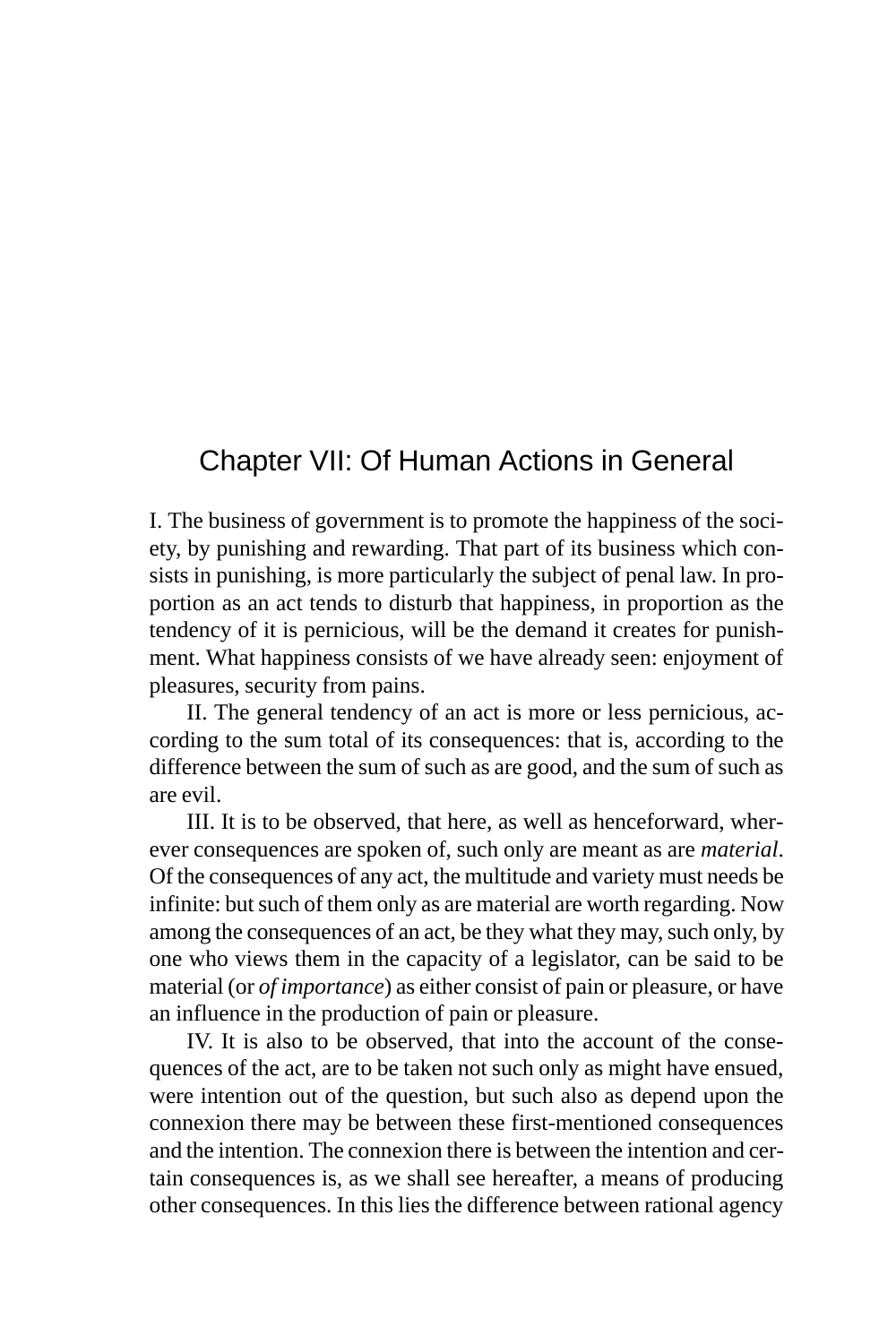and irrational.

V. Now the intention, with regard to the consequences of an act, will depend upon two things: 1. The state of the will or intention, with respect to the act itself. And, 2. The state of the understanding, or perceptive faculties, with regard to the circumstances which it is, or may appear to be, accompanied with. Now with respect to these circumstances, the perceptive faculty is susceptible of three states: consciousness, unconsciousness, and false consciousness. Consciousness, when the party believes precisely those circumstances, and no others, to subsist, which really do subsist: unconsciousness, when he fails of perceiving certain circumstances to subsist, which, however, do subsist: false consciousness, when he believes or imagines certain circumstances to subsist, which in truth do not subsist.

VI. In every transaction, therefore, which is examined with a view to punishment, there are four articles to be considered: 1. The *act* itself, which is done. 2. The *circumstances* in which it is done. 3. The *intentionality* that may have accompanied it. 4. The *consciousness*, unconsciousness, or false consciousness, that may have accompanied it.

What regards the act and the circumstances will be the subject of the present chapter: what regards intention and consciousness, that of the two succeeding.

VII. There are also two other articles on which the general tendency of an act depends: and on that, as well as on other accounts, the demand which it creates for punishment. These are, 1. The particular *motive* or motives which gave birth to it. 2. The general *disposition* which it indicates. These articles will be the subject of two other chapters.

VIII. Acts may be distinguished in several ways, for several purposes.

They may be distinguished, in the first place, into *positive and negative*. By positive are meant such as consist in motion or exertion: by negative, such as consist in keeping at rest; that is, in forbearing to move or exert one's self in such and such circumstances. thus, to strike is a positive act: not to strike on a certain occasion, a negative one. Positive acts are styled also acts of commission; negative, acts of omission or forbearance.

IX. Such acts, again, as are negative, may either be *absolutely* so, or *relatively*: absolutely, when they import the negation of all positive agency whatsoever; for instance, not to strike at all: relatively, when they import the negation of such or such a particular mode of agency;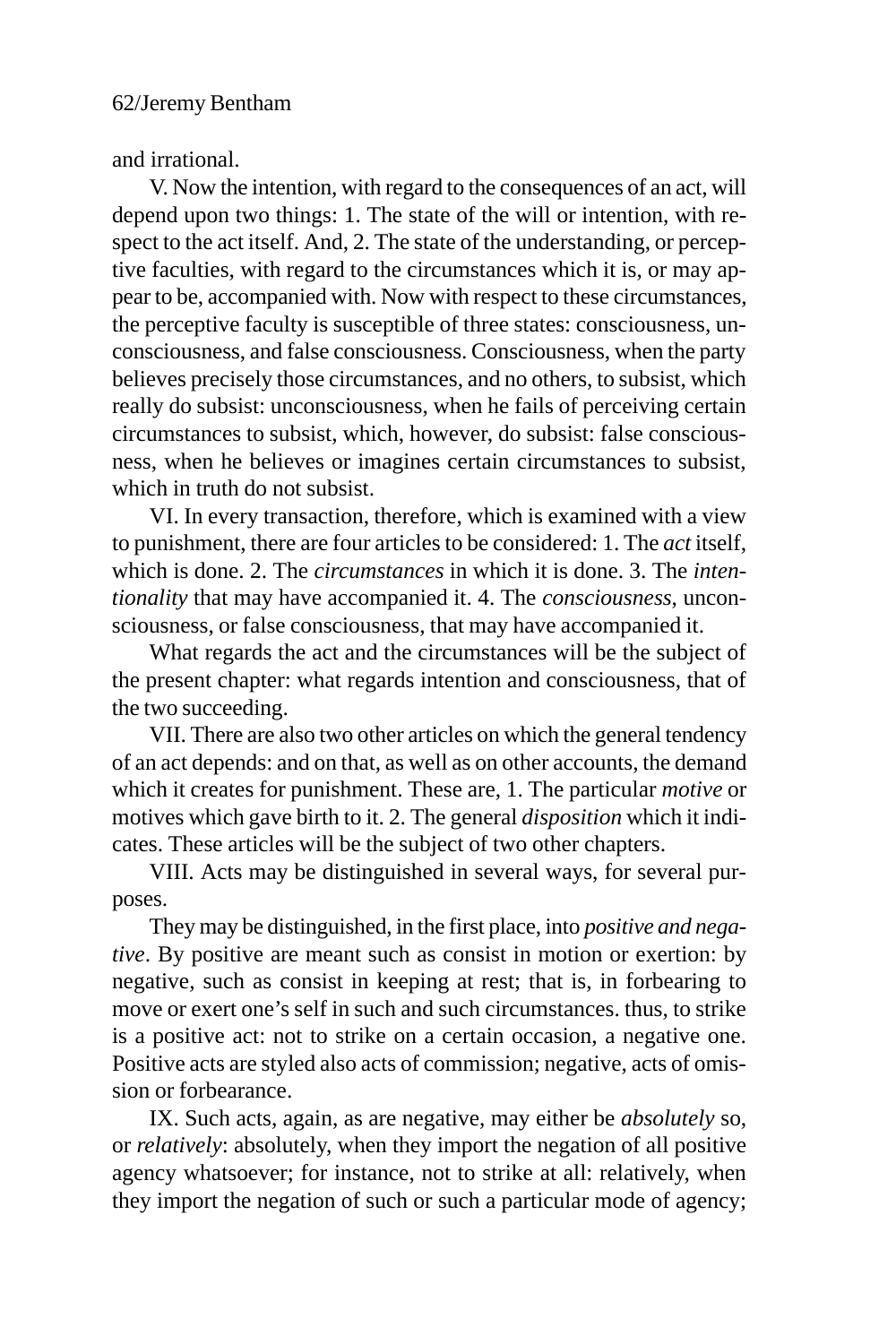for instance, not to strike such a person or such a thing, or in such a direction.

X. It is to be observed, that the nature of the act, whether positive or negative, is not to be determined immediately by the form of the discourse made use of to express it. An act which is positive in its nature may be characterized by a negative expression: thus, not to be at rest, is as much as to say to move. So also an act, which is negative in its nature, may be characterized by a positive expression: thus, to forbear or omit to bring food to a person in certain circumstances, is signified by the single and positive term *to starve*.

XI. In the second place, acts may be distinguished into *external* and *internal*. By external, are meant corporal acts; acts of the body: by internal, mental acts; acts of the mind. Thus, to strike is an external or exterior act: to intend to strike, an internal or interior one.

XII. Acts of *discourse* are a sort of mixture of the two: external acts, which are no ways material, nor attended with any consequences, any farther than as they serve to express the existence of internal ones. To speak to another to strike, to write to him to strike, to make signs to him to strike, are all so many acts of discourse.

XIII. Third, acts that are external may be distinguished into *transitive* and *intransitive*. Acts may be called transitive, when the motion is communicated from the person of the agent to some foreign body: that is, to such a foreign body on which the effects of it are considered as being *material*; as where a man runs against you, or throws water in your face. Acts may be called intransitive, when the motion is communicated to no other body, on which the effects of it are regarded as material, than some part of the same person in whom it originated, as where a man runs, or washes himself.

XIV. An act of the transitive kind may be said to be in its *commencement*, or in the *first* stage of its progress, while the motion is confined to the person of the agent, and has not yet been communicated to any foreign body, on which the effects of it can be material. It may be said to be in its *termination*, or to be in the last stage of its progress, as soon as the motion or impulse has been communicated to some such foreign body. It may be said to be in the *middle* or intermediate stage or stages of its progress, while the motion, having passed from the person of the agent, has not yet been communicated to any such foreign body. Thus, as soon as a man has lifted up his hand to strike, the act he performs in striking you is in its commencement: as soon as his hand has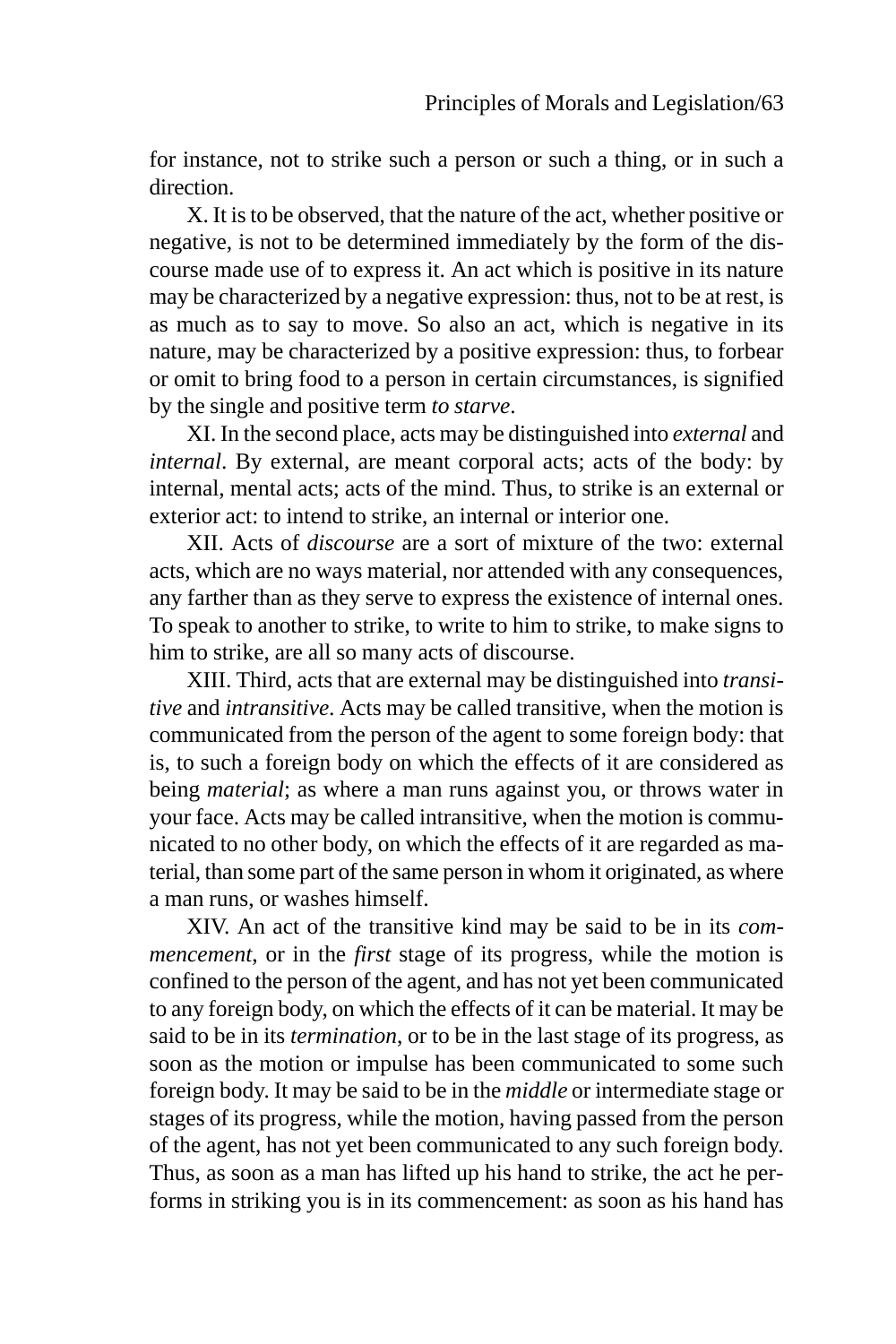reached you, it is in its termination. If the act be the motion of a body which is separated from the person of the agent before it reaches the object, it may be said, during that interval, to be in its intermediate progress, or in *gradu mediativo*: as in the case where a man throws a stone or fires a bullet at you.

XV. An act of the intransitive kind may be said to be in its commencement, when the motion or impulse is as yet confined to the member or organ in which it originated; and has not yet been communicated to any member or organ that is distinguishable from the former. It may be said to be in its termination, as soon as it has been applied to any other part of the same person. Thus, where a man poisons himself, while he is lifting up the poison to his mouth, the act is in its commencement: as soon as it has reached his lips, it is in its termination.

XVI. In the third place, acts may be distinguished into *transient* and *continued*. Thus, to strike is a transient act: to lean, a continued one. To buy, a transient act: to keep in one's possession, a continued one.

XVII. In strictness of speech there is a difference between a *continued* act and a *repetition* of acts. It is a repetition of acts, when there are intervals filled up by acts of different natures: a continued act, when there are no such intervals. Thus, to lean, is continued act: to keep striking, a repetition of acts.

XVIII. There is a difference, again, between a *repetition* of acts, and a *habit* or *practice*. The term repetition of acts may be employed, let the acts in question be separated by ever such short intervals, and let the sum total of them occupy ever so short a space of time. The term habit is not employed but when the acts in question are supposed to be separated by long-continued intervals, and the sum total of them to occupy a considerable space of time. It is not (for instance) the drinking ever so many times, nor ever so much at a time, in the course of the same sitting, that will constitute a habit of drunkenness: it is necessary that such sittings themselves be frequently repeated. Every habit is a repetition of acts; or, to speak more strictly, when a man has frequently repeated such and such acts after considerable intervals, he is said to have persevered in or contracted a habit: but every repetition of acts is not a habit.

XIX. Fourth, acts may be distinguished into *indivisible* and *divisible*. Indivisible acts are merely imaginary: they may be easily conceived, but can never be known to be exemplified. Such as are divisible may be so, with regard either to matter or to to motion. An act indivisible with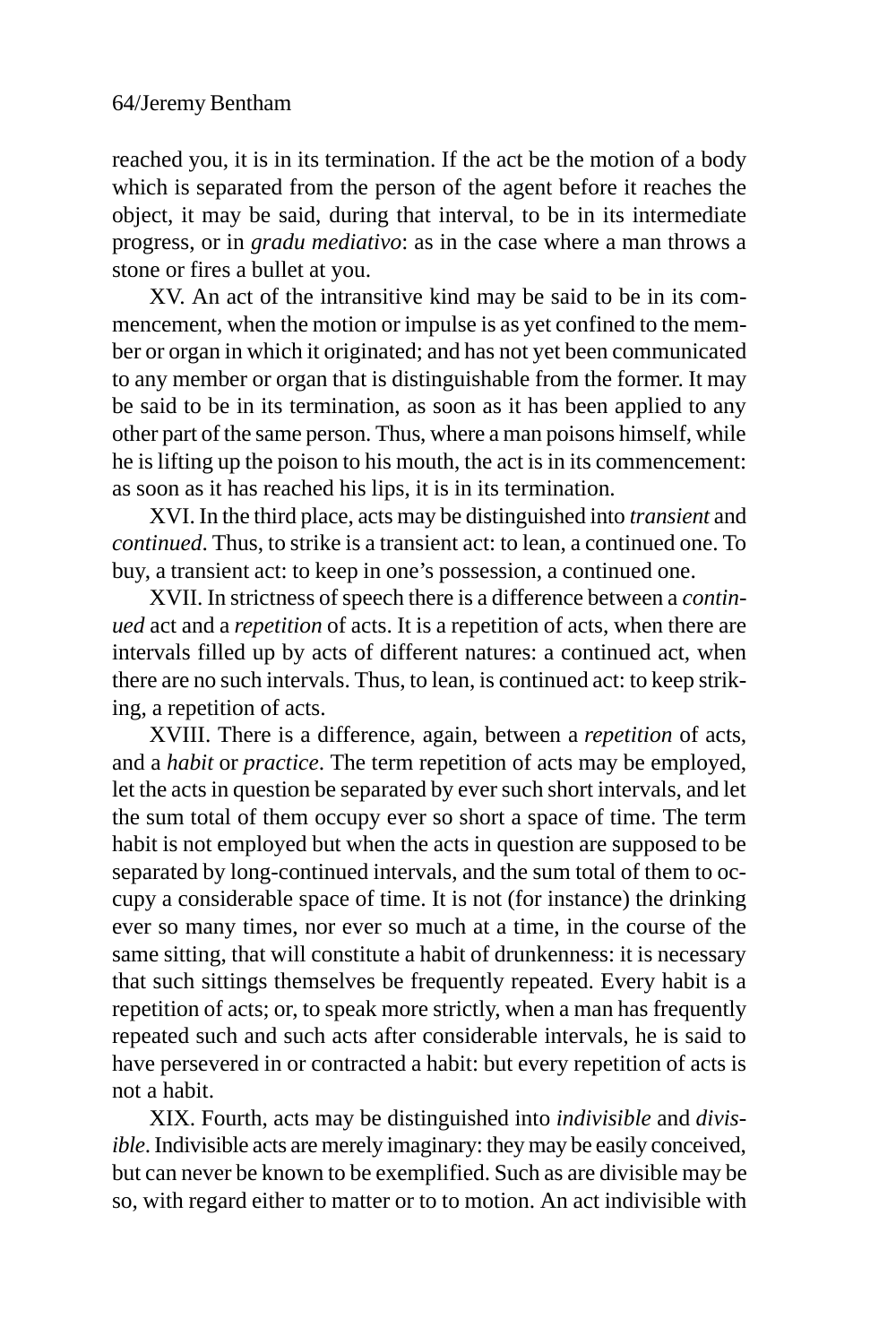regard to matter, is the motion or rest of one single atom of matter. An act indivisible, with regard to motion, is the motion of any body, from one single atom of space to the next to it.

Fifth, acts may be distinguished into *simple* and *complex*: simple, such as the act of striking, the act of leaning, or the act of drinking, above instanced: complex, consisting each of a multitude of simple acts, which, though numerous and heterogeneous, derive a sort of unity from the relation they bear to some common design or end; such as the act of giving a dinner, the act of maintaining a child, the act of exhibiting a triumph, the act of bearing arms, the act of holding a court, and so forth.

XX. It has been every now and then made a question, what it is in such a case that constitutes one act: where one act has ended, and another act has begun: whether what has happened has been one act or many. These questions, it is now evident, may frequently be answered, with equal propriety, in opposite ways: and if there be any occasions on which they can be answered only in one way, the answer will depend upon the nature of the occasion, and the purpose for which the question is proposed. A man is wounded in two fingers at one stroke,—Is it one wound or several? A man is beaten at 12 o'clock, and again at 8 minutes after 12.—Is it one beating or several? You beat one man, and instantly in the same breath you beat another.—Is this one beating or several? In any of these cases it may be one, perhaps, as to some purposes, and several as to others. These examples are given, that men may be aware of the ambiguity of language: and neither harass themselves with unsolvable doubts, nor one another with interminable disputes.

XXI. So much with regard to acts considered in themselves: we come now to speak of the *circumstances* with which they may have been accompanied. These must necessarily be taken into the account before any thing can be determined relative to the consequences. What the consequences of an act may be upon the whole can never otherwise be ascertained: it can never be known whether it is beneficial, or indifferent, or mischievous. In some circumstances even to kill a man may be a beneficial act: in others, to set food before him may be a pernicious one.

XXII. Now the circumstances of an act, are, what? Any objects (or entities) whatsoever. Take any act whatsoever, there is nothing in the nature of things that excludes any imaginable object from being a circumstance to it. Any given object may be a circumstance to any other.

XXIII. We have already had occasion to make mention for a moment of the *consequences* of an act: these were distinguished into mate-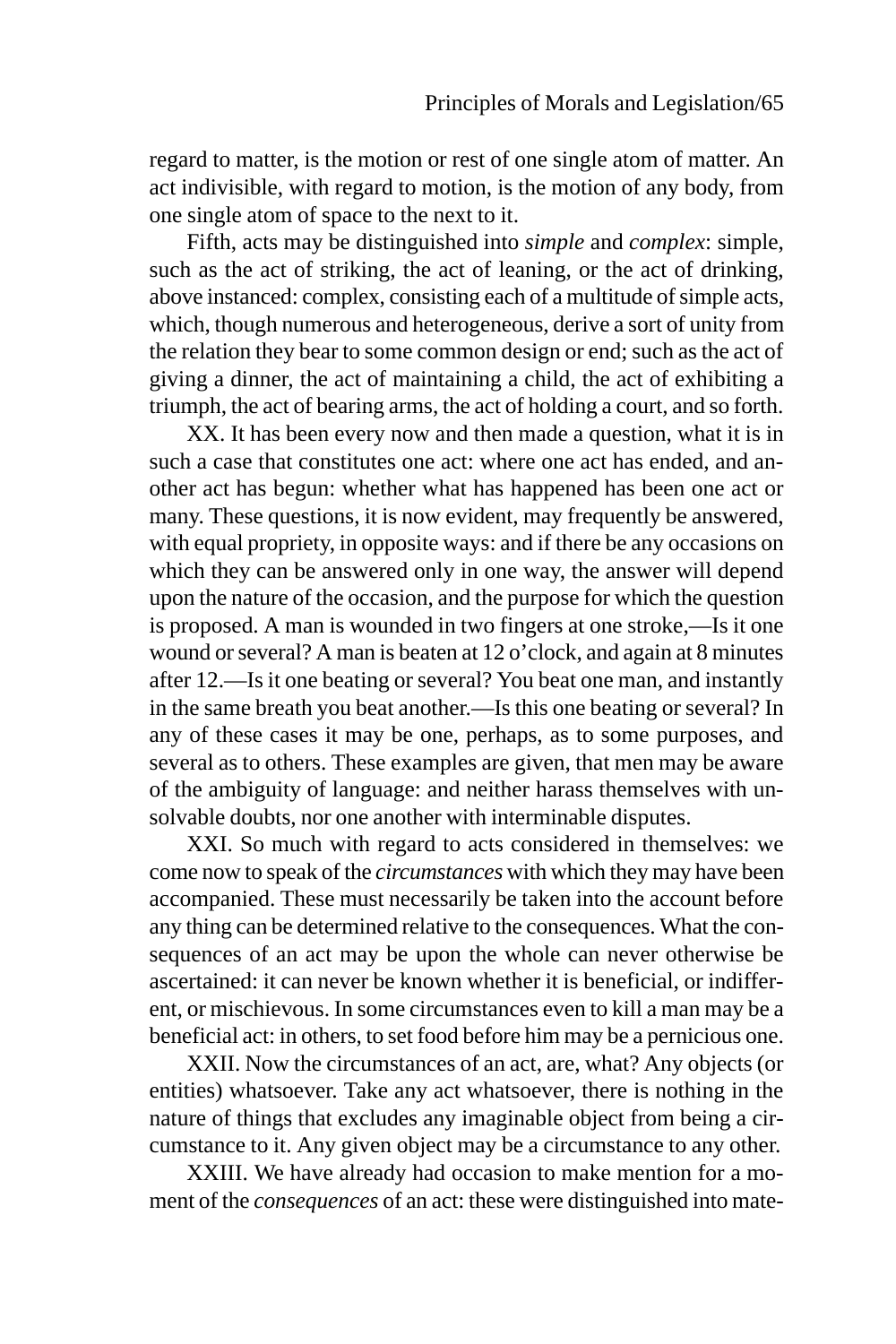rial and immaterial. In like manner may the circumstances of it be distinguished. Now *materiality* is a relative term: applied to the consequences of an act, it bore relation to pain and pleasure: applied to the circumstances, it bears relation to the consequences. A circumstance may be said to be material, when it bears a visible relation in point of causality to the consequences: immaterial, when it bears no such visible relation.

XXIV. The consequences of an act are events. A circumstance may be related to an event in point of causality in any be one of four ways: 1. In the way of causation or production. 2. In the way of derivation. 3. In the way of collateral condition. 4. In the way of conjunct influence. It may be said to be related to the event in the way of causation. when it is of the number of those that contribute to the production of such event: in the way of derivation, when it is of the number of the events to the production of which that in question has been contributory: in the way of collateral connexion, where the circumstance in question, and the event in question, without being either of them instrumental in the production of the other, are related, each of them, to some common object, which has been concerned in the production of them both: in the way of conjunct influence, when, whether related in any other way or not, they have both of them concurred in the production of some common consequence.

XXV. An example may be of use. In the year 1628, Villiers, Duke of Buckingham, favourite and minister of Charles I. of England, received a wound and died. The man who gave it him was one Felton, who, exasperated at the maladministration of which that minister was accused, went down from London to Portsmouth, where Buckingham happened then to be, made his way into his anti-chamber, and finding him busily engaged in conversation with a number of people round him, got close to him, drew a knife and stabbed him. In the effort, the assassin's hat fell off, which was found soon after, and, upon searching him, the bloody knife. In the crown of the hat were found scraps of paper, with sentences expressive of the purpose he was come upon. Here then, suppose the event in question is the wound received by Buckingham: Felton's drawing out his knife, his making his way into the chamber, his going down to Portsmouth, his conceiving an indignation at the idea of Buckingham's administration, that administration itself, Charles's appointing such a minister, and so on, higher and higher without end, are so many circumstances, related to the event of Buckingham's receiving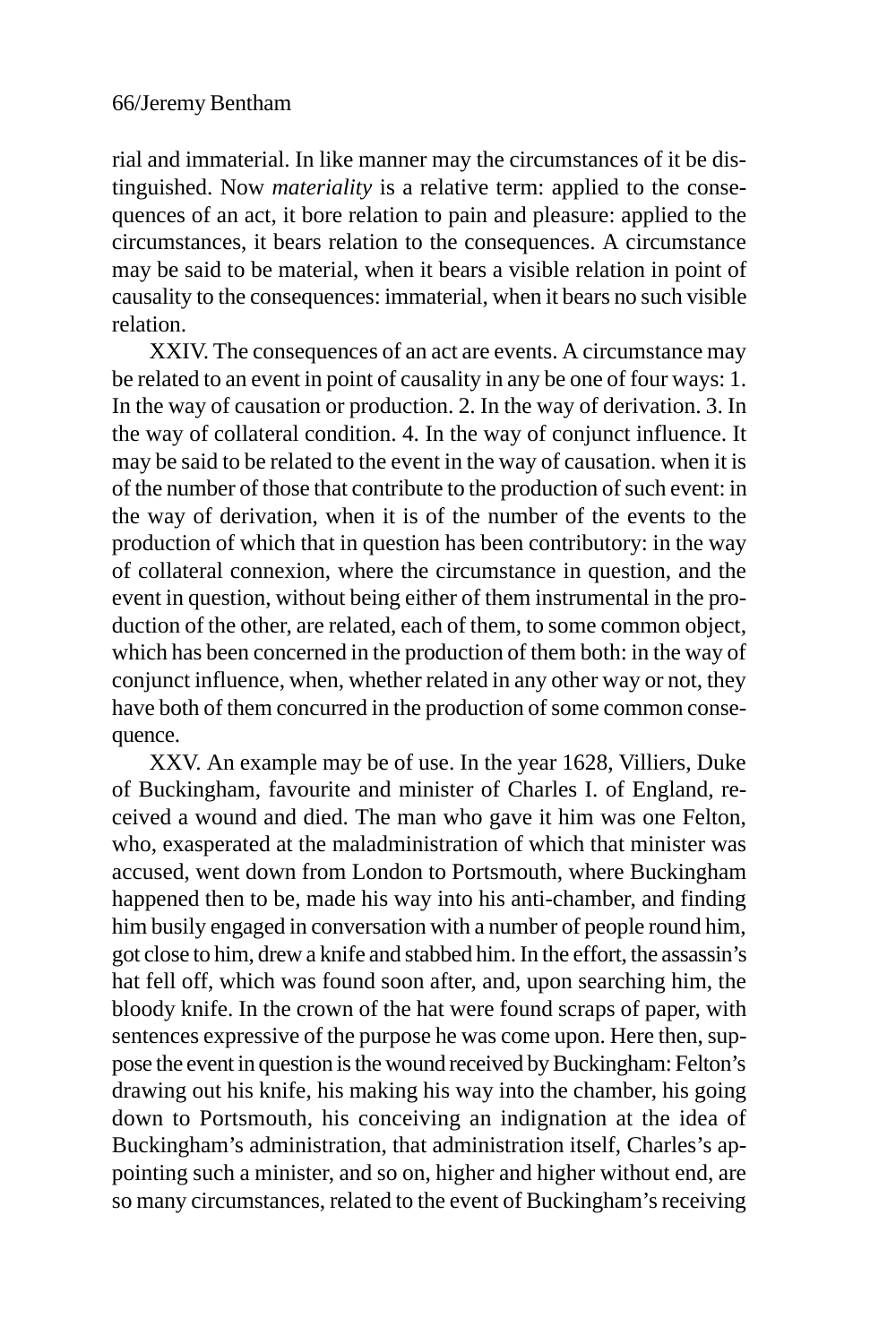the wound, in the way of causation or production: the bloodiness of the knife, a circumstance related to the same event in the way of derivation: the finding of the hat upon the ground, the finding the sentences in the hat, and the writing them, so many circumstances related to it in the way of collateral connexion: and the situation and conversations of the people about Buckingham, were circumstances related to the circumstances of Felton's making his way into the room, going down to Portsmouth, and so forth, in the way of conjunct influence; inasmuch as they contributed in common to the event of Buckingham's receiving the wound, by preventing him from putting himself upon his guard upon the first appearance of the intruder.

XXVI. These several relations do not all of them attach upon an event with equal certainty. In the first place, it is plain, indeed, that every event must have some circumstance or other, and in truth, an indefinite multitude of circumstances, related to it in the way of production: it must of course have a still greater multitude of circumstances related to it in the way of collateral connexion. But it does not appear necessary that every event should have circumstances related to it in the way of derivation: nor therefore that it should have any related to it in the way of conjunct influence. But of the circumstances of all kinds which actually do attach upon an event, it is only a very small number that can be discovered by the utmost exertion of the human faculties: it is a still smaller number that ever actually do attract our notice: when occasion happens, more or fewer of them will be discovered by a man in proportion to the strength, partly of his intellectual powers, partly of his inclination. It appears therefore that the multitude and description of such of the circumstances belonging to an act, as may appear to be material, will be determined by two considerations: 1. By the nature of things themselves. 2. By the strength or weakness of the faculties of those who happen to consider them.

XXVII. Thus much it seemed necessary to premise in general concerning acts, and their circumstances, previously to the consideration of the particular sorts of acts with their particular circumstances, with which we shall have to do in the body of the work. An act of some sort or other is necessarily included in the notion of every offense. Together with this act, under the notion of the same offense, are included certain circumstances: which circumstances enter into the essence of the offense, contribute by their conjunct influence to the production of its consequences, and in conjunction with the act are brought into view by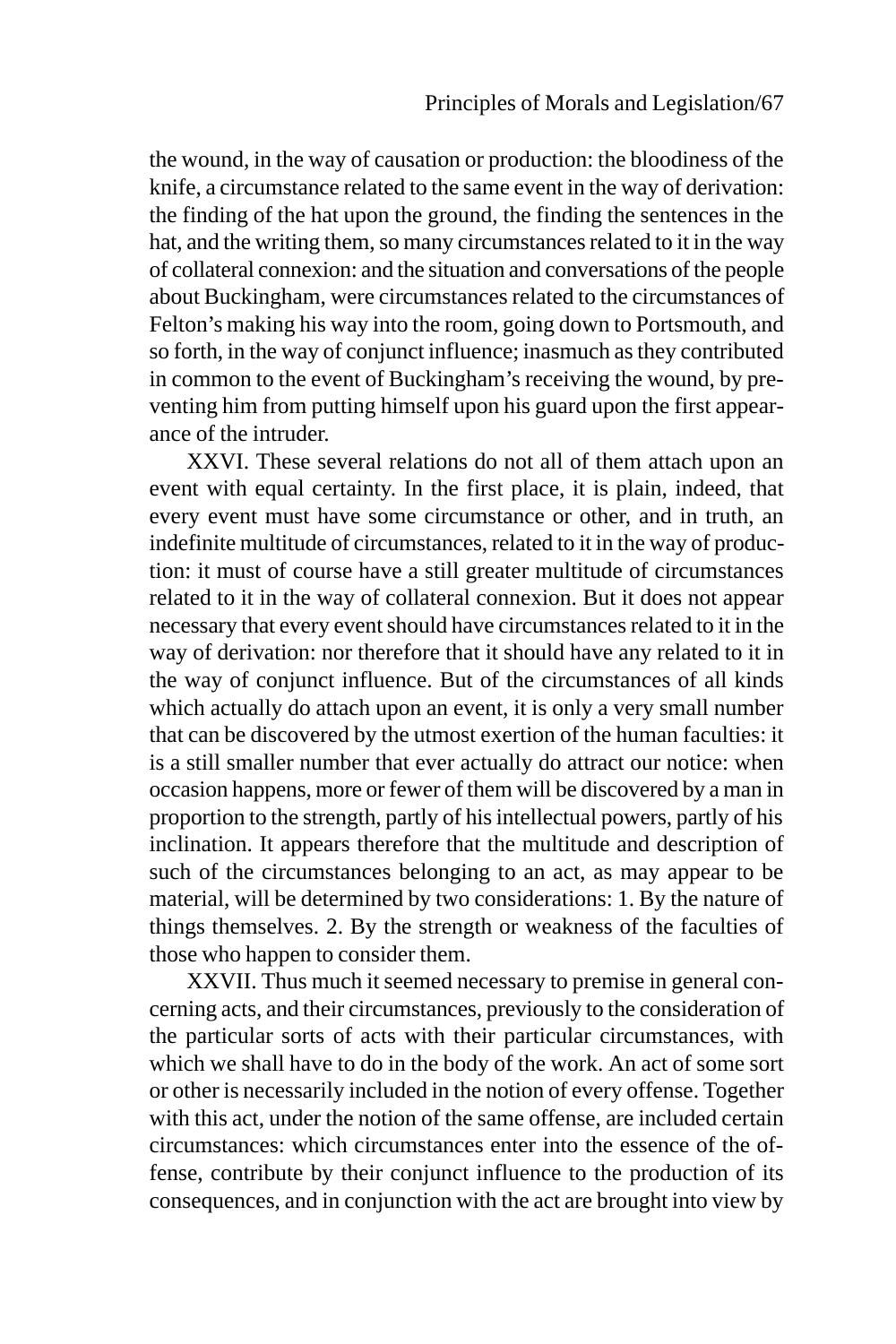the name by which it stands distinguished. These we shall have occasion to distinguish hereafter by the name of *criminative* circumstances. Other circumstances again entering into combination with the act and the former set of circumstances, are productive of still farther consequences. These additional consequences, if they are of the beneficial kind, bestow, according to the value they bear in that capacity, upon the circumstances to which they owe their birth the appellation of *exculpative* or *extenuative* circumstances: if of the mischievous kind, they bestow on them the appellation of *aggravative* circumstances. Of all these different sets of circumstances, the criminative are connected with the consequences of the original offence, in the way of production; with the act, and with one another, in the way of conjunct influence: the consequences of the original offense with them, and with the act respectively, in the way of derivation: the consequences of the modified offense, with the criminative, exculpative, and extenuative circumstances respectively, in the way also of derivation: these different sets of circumstances, with the consequences of the modified act or offense, in the way of production: and with one another (in respect of the consequences of the modified act or offense) in the way of conjunct influence. Lastly, whatever circumstances can be seen to be connected with the consequences of the offense, whether directly in the way of derivation, or obliquely in the way of collateral affinity (to wit, in virtue of its being connected, in the way of derivation, with some of the circumstances with which they stand connected in the same manner) bear a *material* relation to the offense in the way of evidence, they may accordingly be styled *evidentiary* circumstances, and may become of use, by being held forth upon occasion as so many proofs, indications, or evidences of its having been committed.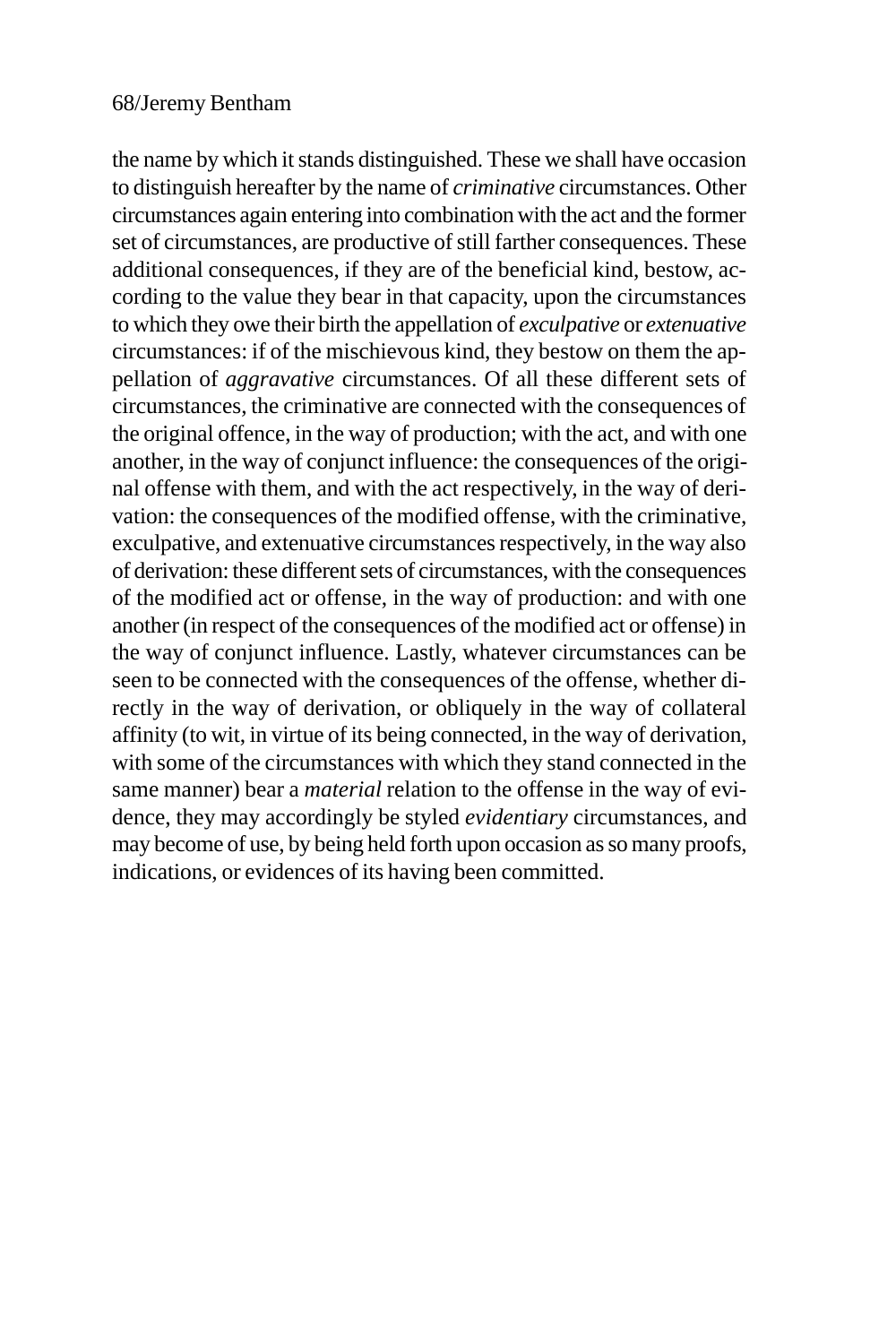## Chapter VIII: Of Intentionality

I. So much with regard to the two first of the articles upon which the evil tendency of an action may depend: viz., the act itself, and the general assemblage of the circumstances with which it may have been accompanied. We come now to consider the ways in which the particular circumstance of intention may be concerned in it.

II. First, then, the intention or will may regard either of two objects: 1. The act itself: or, 2. Its consequences. Of these objects, that which the intention regards may be styled *intentional*. If it regards the act, then the act may be said to be intentional: if the consequences, so also then may the consequences. If it regards both the act and consequences, the whole *action* may be said to be intentional. Whichever of those articles is not the object of the intention, may of course be said to be *unintentional*.

III. The act may very easily be intentional without the consequences; and often is so. Thus, you may intend to touch a man without intending to hurt him: and yet, as the consequences turn out, you may chance to hurt him.

IV. The consequences of an act may also be intentional, without the act's being intentional throughout; that is, without its being intentional in every stage of it: but this is not so frequent a case as the former. You intend to hurt a man, suppose, by running against him, and pushing him down: and you run towards him accordingly: but a second man coming in on a sudden between you and the first man, before you can stop yourself, you run against the second man, and by him push down the first.

V. But the consequences of an act cannot be intentional, without the act's being itself intentional in at least the first, stage. If the act be not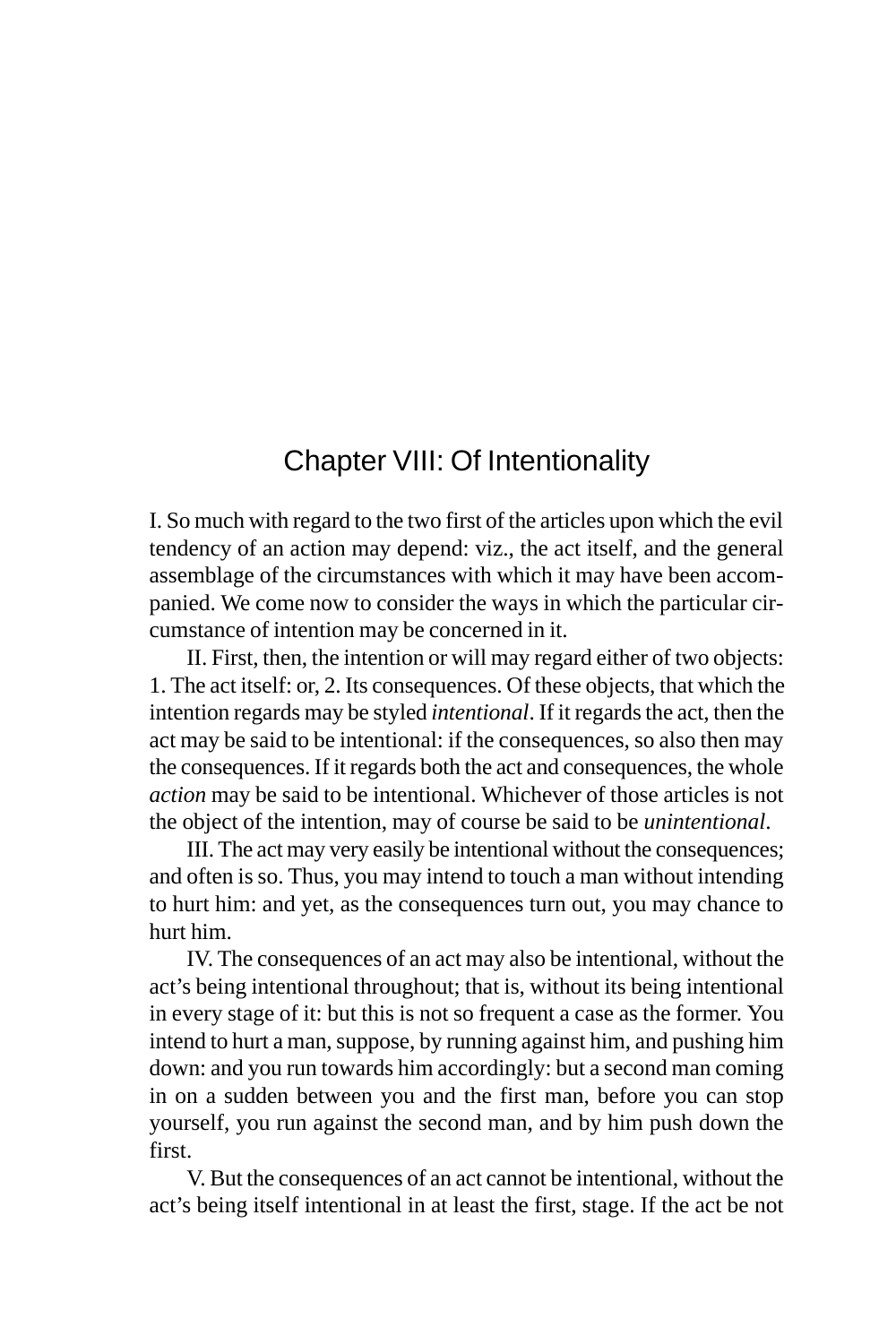intentional in the first stage, it is no act of yours: there is accordingly no intention on your part to produce the consequences: that is to say, the individual consequences. All there can have been on your part is a distant intention to produce other consequences, of the same nature, by some act of yours, at a future time: or else, without any intention, a bare *wish* to see such event take place. The second man, suppose, runs of his own accord against the first, and pushes him down. You had intentions of doing a thing of the same nature: *viz*., To run against him, and push him down yourself; but you had done nothing in pursuance of those intentions: the individual consequences therefore of the act, which the second man performed in pushing down the first, cannot be said to have been on your part intentional.

VI. Second. A consequence, when it is intentional, may either be *directly* so, or only *obliquely*. It may be said to be directly or lineally intentional, when the prospect of producing it constituted one of the links in the chain of causes by which the person was determined to do the act. It may be said to be obliquely or collaterally intentional, when, although the consequence was in contemplation, and appeared likely to ensue in case of the act's being performed, yet the prospect of producing such consequence did not constitute a link in the aforesaid chain.

VII. Third. An incident, which is directly intentional, may or either be *ultimately* so, or only *mediately*. It may be said to be ultimately intentional, when it stands last of all exterior events in the aforesaid chain of motives; insomuch that the prospect of the production of such incident, could there be a certainty of its taking place, would be sufficient to determine the will, without the prospect of its producing any other. It may be said to be mediately intentional, and no more, when there is some other incident, the prospect of producing which forms a subsequent link in the same chain: insomuch that the prospect of producing the former would not have operated as a motive, but for the tendency which it seemed to have towards the production of the latter.

VIII. Fourth. When an incident is directly intentional, it may either be *exclusively* so, or *inexclusively*. It may be said to be exclusively intentional, when no other but that very individual incident would have answered the purpose, insomuch that no other incident had any share in determining the will to the act in question. It may be said to have been inexclusively (or concurrently) intentional, when there was some other incident, the prospect of which was acting upon the will at the same time.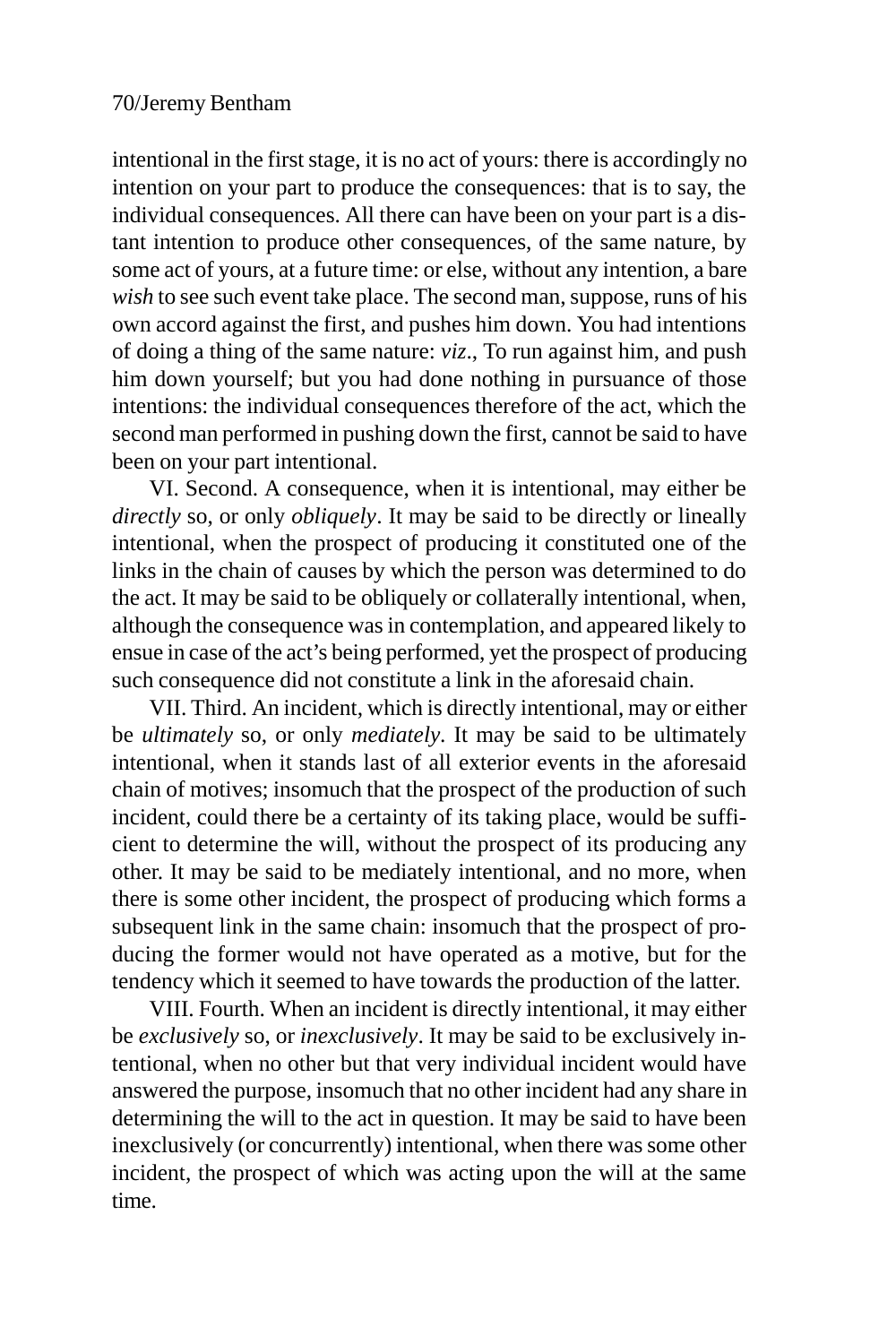IX. Fifth. When an incident is inexclusively intentional, it may be either *con*junctively so, *dis*junctively, or *indiscriminately*. It may be said to be conjunctively intentional with regard to such other incident, when the intention is to produce both: disjunctively, when the intention is to produce either the one or the other indifferently, but not both: indiscriminately, when the intention is indifferently to produce either the one or the other, or both, as it may happen.

X. Sixth. When two incidents are disjunctively intentional, they may be so with or without *preference*. They may be said to be so with preference, when the intention is, that one of them in particular should happen rather than the other: without preference, when the intention is equally fulfilled, whichever of them happens.

XI. One example will make all this clear. William II. king of England, being out a stag-hunting, received from Sir Walter Tyrrel a wound, of which he died .6 Let us take this case, and diversify it with a variety of suppositions, correspondent to the distinctions just laid down.

I. First then, Tyrrel did not so much as entertain a thought of the king's death; or, if he did, looked upon it as an event of which there was no danger. In either of these cases the incident of his killing the king was altogether unintentional.

2. He saw a stag running that way, and he saw the king riding that way at the same time: what he aimed at was to kill the stag: he did not wish to kill the king: at the same time he saw, that if he shot, it was as likely he should kill the king as the stag: yet for all that he shot, and killed the king accordingly. In this case the incident of his killing the king was intentional, but obliquely so.

3. He killed the king on account of the hatred he bore him, and for no other reason than the pleasure of destroying him. In this case the incident of the king's death was not only directly but ultimately intentional.

4. He killed the king, intending fully so to do; not for any hatred he bore him, but for the sake of plundering him when dead. In this case the incident of the king's death was directly intentional, but not ultimately: it was mediately intentional.

5. He intended neither more nor less than to kill the king. He had no other aim nor wish. In this case it was exclusively as well as directly intentional: exclusively, to wit, with regard to every other material incident.

6. Sir Walter shot the king in the right leg, as he was plucking a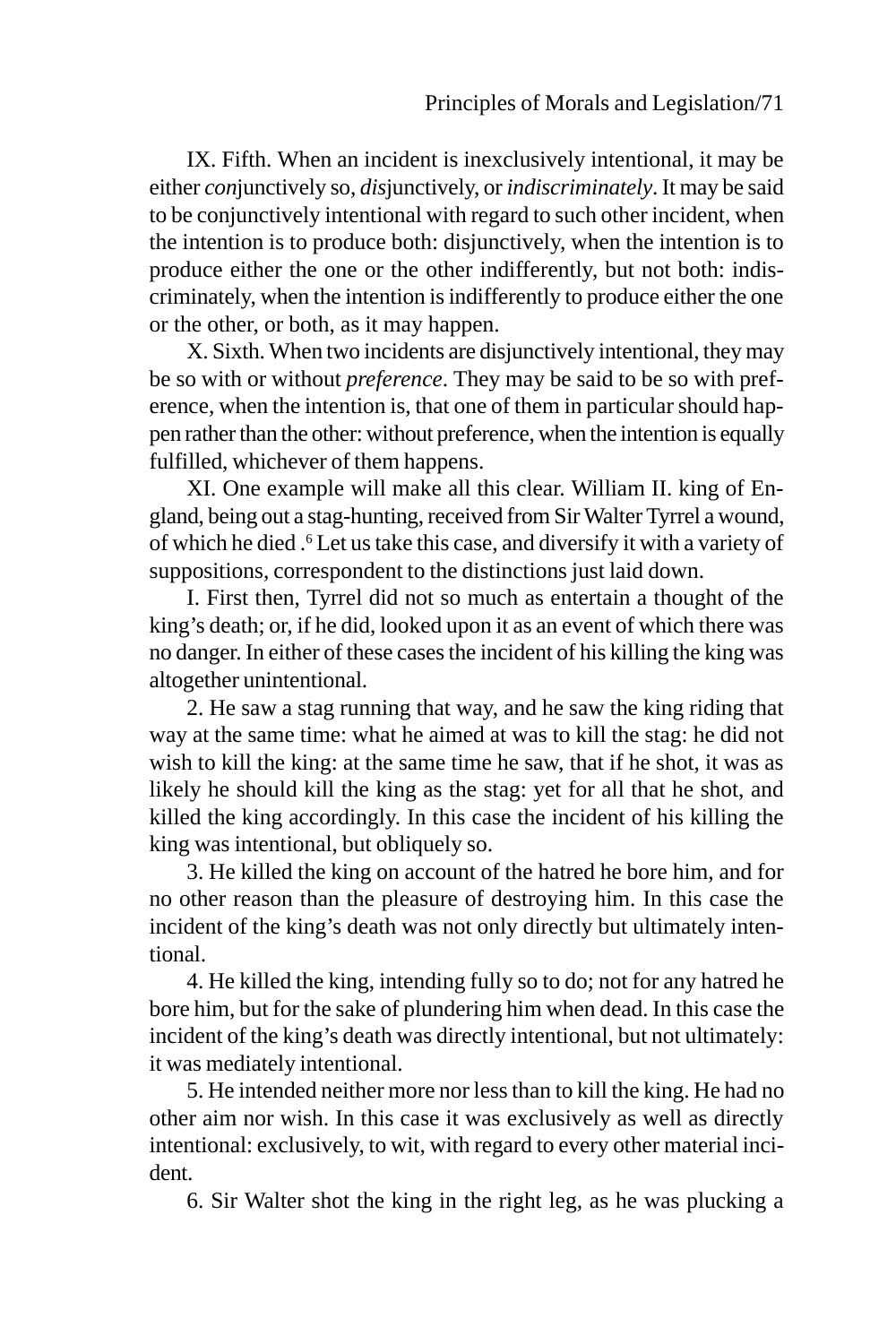thorn out of it with his left hand. His intention was, by shooting the arrow into his leg through his hand, to cripple him in both those limbs at the same time. In this case the incident of the king's being shot in the leg was intentional: and that conjunctively with another which did not happen; *viz*., his being shot in the hand.

7. The intention of Tyrrel was to shoot the king either in the hand or in the leg, but not in both; and rather in the hand than in the leg. In this case the intention of shooting in the hand was disjunctively concurrent, with regard to the other incident, and that with preference.

8. His intention was to shoot the king either in the leg or the hand, whichever might happen: but not in both. In this case the intention was inexclusive, but disjunctively so: yet that, however, without preference.

9. His intention was to shoot the king either in the leg or the hand, or in both, as it might happen. In this case the intention was indiscriminately concurrent, with respect to the two incidents.

XII. It is to be observed, that an act may be unintentional in any stage or stages of it, though intentional in the preceding: and, on the other hand, it may be intentional in any stage or stages of it, and yet unintentional in the succeeding. But whether it be intentional or no in any preceding stage, is immaterial, with respect to the consequences, so it be unintentional in the last. The only point, with respect to which it is material, is the proof. The more stages the act is unintentional in, the more apparent it will commonly be, that it was unintentional with respect to the last. If a man, intending to strike you on the cheek, strikes you in the eye, and puts it out, it will probably be difficult for him to prove that it was not his intention to strike you in the eye. It will probably be easier, if his intention was really not to strike you, or even not to strike at all.

XIII. It is frequent to hear men speak of a good intention, of a bad intention; of the goodness and badness of a man's intention: a circumstance on which great stress is generally laid. It is indeed of no small importance, when properly understood: but the import of it is to the last degree ambiguous and obscure. Strictly speaking, nothing can be said to be good or bad, but either in itself; which is the case only with pain or pleasure: or on account of its effects; which the case only with things that are the causes or preventives of pain and pleasure. But in a figurative and less proper way of speech, a thing may also be styled good or bad, in consideration of its cause. Now the effects of an intention to do such or such an act, are the same objects which we have been speaking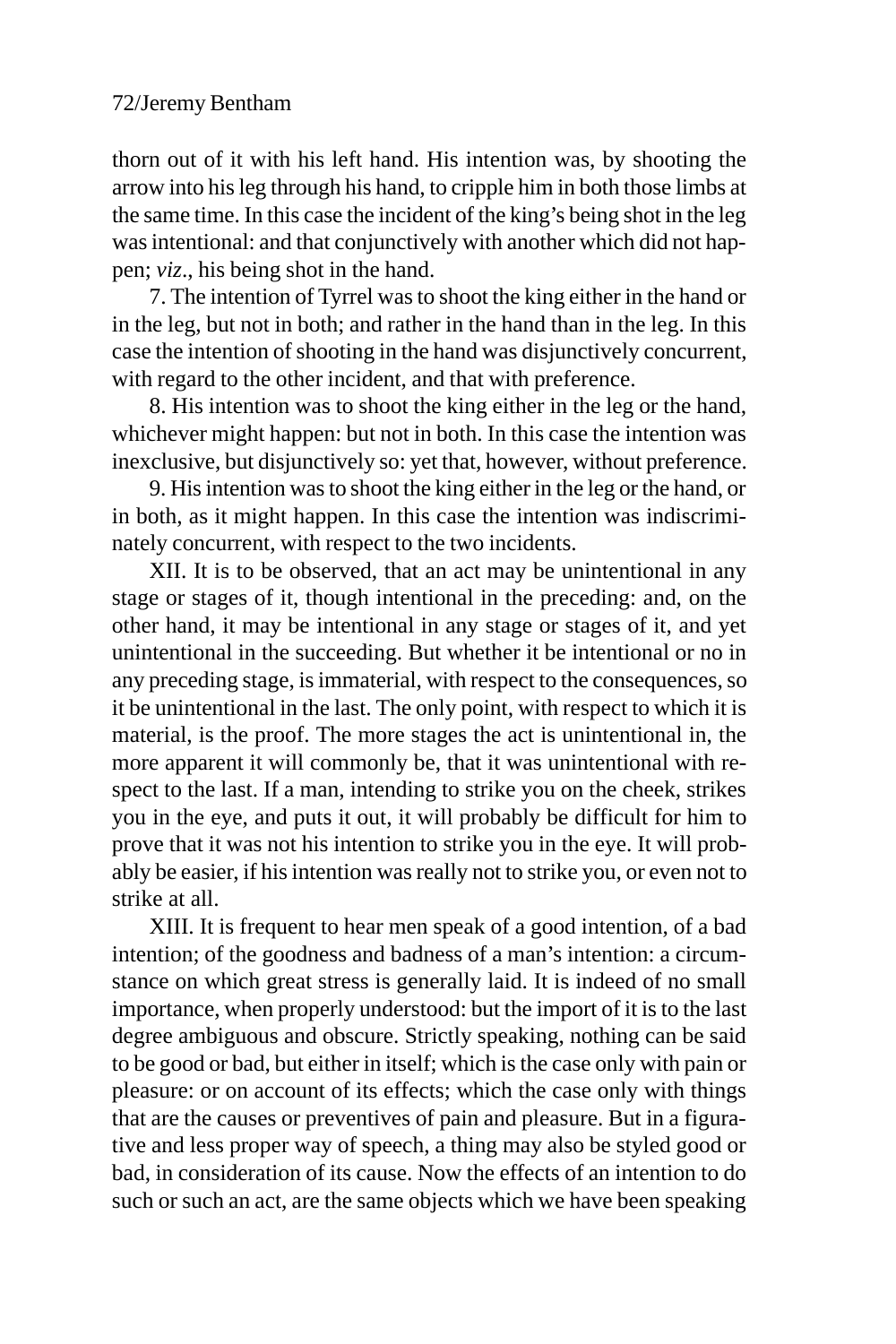of under the appellation of its *consequences*: and the causes of intention are called *motives*. A man's intention then on any occasion may be styled good or bad, with reference either to the consequences of the act, or with reference to his motives. If it be deemed good or bad in any sense, it must be either because it is deemed to be productive of good or of bad consequences, or because it is deemed to originate from a good or from a bad motive. But the goodness or badness of the consequences depend upon the circumstances. Now the circumstances are no objects of the intention. A man intends the act: and by his intention produces the act: but as to the circumstances, he does not intend *them*: he does not, inasmuch as they are circumstances of it, produce them. If by accident there be a few which he has been instrumental in producing, it has been by former intentions, directed to former acts, productive of those circumstances as the consequences: at the time in question he takes them as he finds them. Acts, with their consequences, are objects of the will as well as of the understanding: circumstances, as such, are objects of the understanding only. All he can do with these, as such, is to know or not to know them: in other words, to be conscious of them, or not conscious. To the title of Consciousness belongs what is to be said of the goodness or badness of a man's intention, as resulting from the consequences of the act: and to the head of Motives, what is to be said of his intention, as resulting from the motive.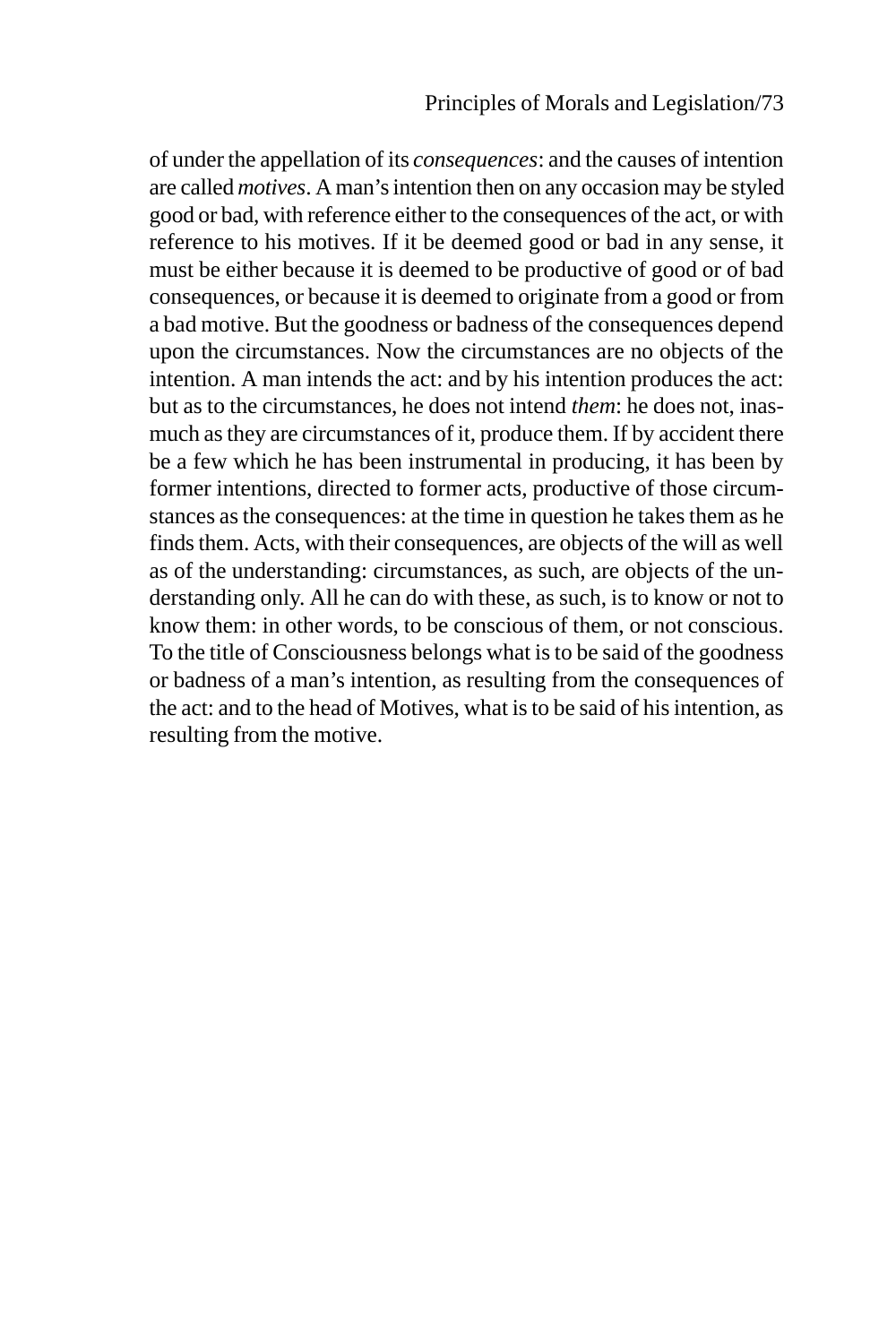# Chapter IX: Of Consciousness

I. So far with regard to the ways in which the will or intention may be concerned in the production of any incident: we come now to consider the part which the understanding or perceptive faculty may have borne, with relation to such incident.

II. A certain act has been done, and that intentionally: that act was attended with certain circumstances: upon these circumstances depended certain of its consequences; and amongst the rest, all those which were of a nature purely physical. Now then, take any one of these circumstances, it is plain, that a man, at the time of doing the act from whence such consequences ensued, may have been either conscious, with respect to this circumstance, or unconscious. In other words, he may either have been aware of the circumstance, or not aware: it may either have been present to his mind, or not present. In the first case, the act may be said to have been an *advised* act, with respect to that circumstance: in the other case, an *unadvised* one.

III. There are two points, with regard to which an act may have been advised or unadvised: 1. The *existence* of the circumstance itself. 2. The *materiality* of it.

IV. It is manifest, that with reference to the time of the act, such circumstance may have been either *present*, *past*, or *future*.

V. An act which is unadvised, is either *heedless*, or not heedless. It is termed heedless, when the case is thought to be such, that a person of ordinary prudence, if prompted by an ordinary share of benevolence, would have been likely to have bestowed such and so much attention and reflection upon the material circumstances, as would have effectually disposed him to prevent the mischievous incident from taking place: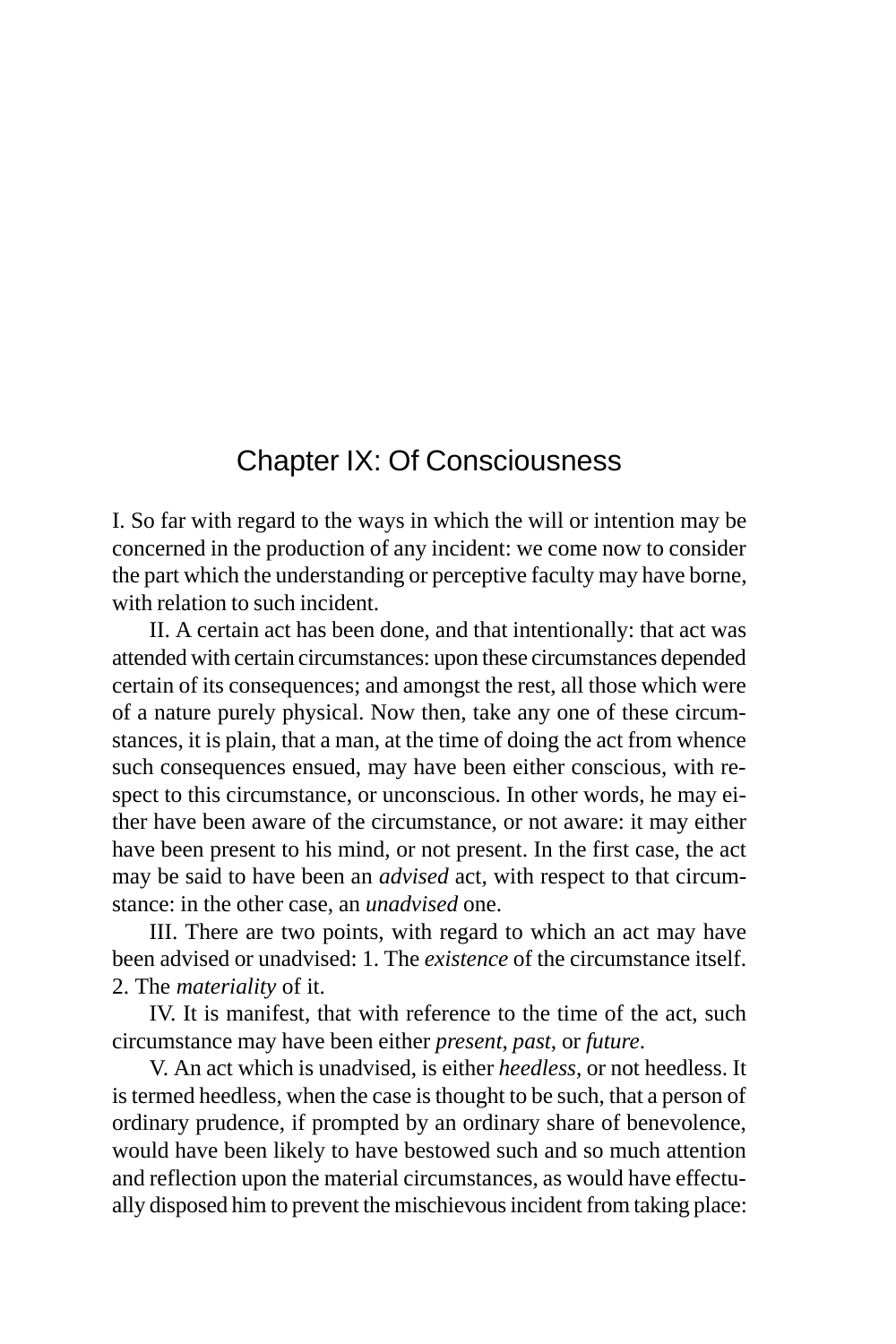not heedless, when the case is not thought to be such as above mentioned.

VI. Again. Whether a man did or did not suppose the existence or materiality of a given circumstance, it may be that he *did* suppose the existence and materiality of some circumstance, which either did not exist, or which, though existing, was not material. In such case the act may be said to be *mis-advised*, with respect to such imagined circumstance: and it maybe said, that there has been an erroneous supposition, or a *mis-supposal* in the case.

VII. Now a circumstance, the existence of which is thus erroneously supposed, may be material either, 1. In the way of prevention: or, 2. In that of compensation. It may be said to be material in the way of prevention, when its effect or tendency, had it existed, would have been to prevent the obnoxious consequences: in the way of compensation, when that effect or tendency would have been to produce other consequences, the beneficialness of which would have out-weighed the mischievousness of the others.

VIII. It is manifest that, with reference to the time of the act, such imaginary circumstance may in either case have been supposed either to be *present*, *past*, or *future*.

IX. To return to the example exhibited in the preceding chapter.

10. Tyrrel intended to shoot in the direction in which he shot; but he did not know that the king was riding so near that way. In this case the act he performed in shooting, the act of shooting, was *unadvised*, with respect to the existence of the circumstance of the king's being so near riding that way.

11. He knew that the king was riding that way: but at the distance at which the king was, he knew not of the probability there was that the arrow would reach him. In this case the act was unadvised, with respect to the *materiality* of the circumstance.

12. Somebody had dipped the arrow in poison, without Tyrrel's knowing of it. In this case the act was unadvised, with respect to the existence of a *past* circumstance.

13. At the very instant that Tyrrel drew the bow, the king being screened from his view by the foliage of some bushes, was riding furiously, in such manner as to meet the arrow in a direct line: which circumstance was also more than Tyrrel knew of. In this case the act was unadvised, with respect to the existence of a *present* circumstance.

14. The king being at a distance from court, could get nobody to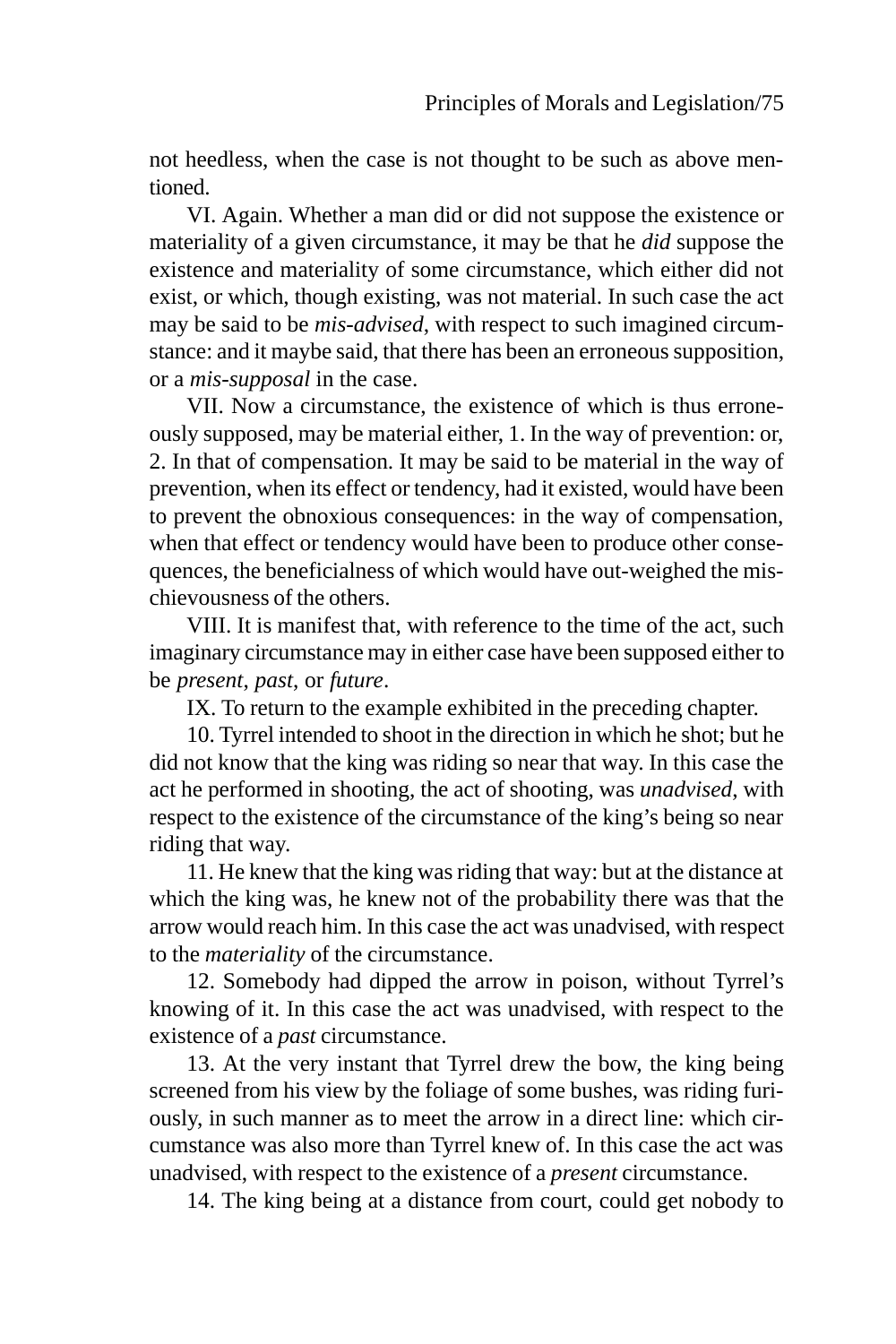dress his wound till the next day; of which circumstance Tyrrel was not aware. In this case the act was unadvised, with respect to what was then *future* circumstance.

15. Tyrrel knew of the king's being riding that way, of his being so near, and so forth; but being deceived by the foliage of the bushes, he thought he saw a bank between the spot from which he shot, and that to which the king was riding. In this case the act was *mis-advised*, proceeding on the *mis-supposal* of a *preventive* circumstance.

16. Tyrrel knew that every thing was as above, nor was he deceived by the supposition of any preventive circumstance. But he believed the king to be an usurper: and supposed he was coming up to attack a person whom Tyrrel believed to be the rightful king, and who was riding by Tyrrel's side. In this case the act was also mis-advised, but proceeded on the mis-supposal of a *compensative* circumstance.

X. Let us observe the connexion there is between intentionality and consciousness. When the act itself is intentional, and with respect to the existence of all the circumstances *advised*, as also with respect to the materiality of those circumstances, in relation to a given consequence, and there is no mis-supposal with regard to any preventive circumstance, that consequence must also be intentional: in other words; advisedness, with respect to the circumstances, if clear from the mis-supposal of any preventive circumstance, extends the intentionality from the act to the consequences. Those consequences may be either directly intentional, or only obliquely so: but at any rate they cannot but be intentional.

XI. To go on with the example. If Tyrrel intended to shoot in the direction in which the king was riding up, and knew that the king was coming to meet the arrow, and knew the probability there was of his being shot in that same part in which he was shot, or in another as dangerous, and with that same degree of force, and so forth, and was not misled by the erroneous supposition of a circumstance by which the shot would have been prevented from taking place, or any such other preventive circumstance, it is plain he could not but have intended the king's death. Perhaps he did not positively wish it; but for all that, in a certain sense he intended it.

XII. What heedlessness is in the case of an unadvised act, rashness is in the case of a misadvised one. A misadvised act then may be either rash or not rash. It may be termed rash, when the case is thought to be such, that a person of ordinary prudence, if prompted by an ordinary share of benevolence, would have employed such and so much attention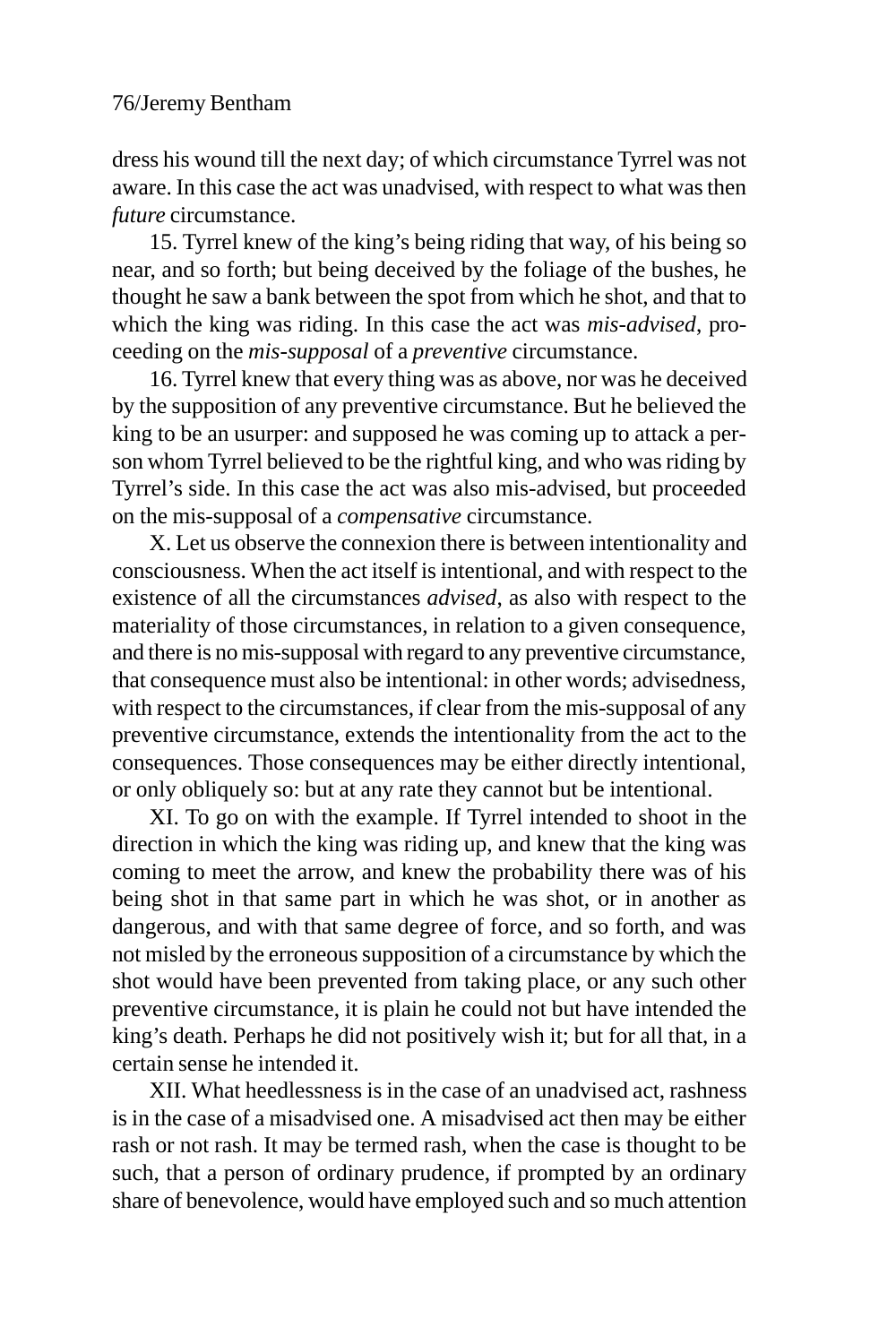and reflection to the imagined circumstance, as, by discovering to him the nonexistence, improbability, or immateriality of it, would have effectually disposed him to prevent the mischievous incident from taking place.

XIII. In ordinary discourse, when a man does an act of which the consequences prove mischievous, it is a common thing to speak of him as having acted with a good intention or, with a bad intention, of his intention's being a good one or a bad one. The epithets good and bad are all this while applied, we see, to the intention: but the application of them is most commonly governed by a supposition formed with regard to the nature of the motive. The act, though eventually it prove mischievous, is said to be done with a good intention, when it is supposed to issue from a motive which is looked upon as a good motive: with a bad intention, when it is supposed to be the result of a motive which is looked upon as a bad motive. But the nature of the consequences intended, and the nature of the motive which gave birth to the intention, are objects which, though intimately connected, are perfectly distinguishable. The intention might therefore with perfect propriety be styled a good one, whatever were the motive. It might be styled a good one, when not only the consequences of the act *prove* mischievous, but the motive which gave birth to it *was* what is called a bad one. To warrant the speaking of the intention as being a good one, it is sufficient if the consequences of the act, had they proved what to the agent they seemed likely to be, *would* have been of a beneficial nature. And in the same manner the intention may be bad, when not only the consequences of the act prove beneficial, but the motive which gave birth to it was a good one.

XIV. Now, when a man has a mind to speak of your intention as being good or bad, with reference to the consequences, if he speaks of it at all he must use the word intention, for there is no other. But if a man means to speak of the *motive* from which your intention originated, as being a good or a bad one, he is certainly not obliged to use the word intention: it is at least as well to use the word motive. By the supposition he means the motive; and very likely he may *not* mean the intention. For what is true of the one is very often not true of the other. The motive may be good when the intention is bad: the intention may be good when the motive is bad: whether they are both good or both bad, or the one good and the other bad, makes, as we shall see hereafter, a very essential difference with regard to the consequences. It is therefore much better, when motive is meant, never to say intention.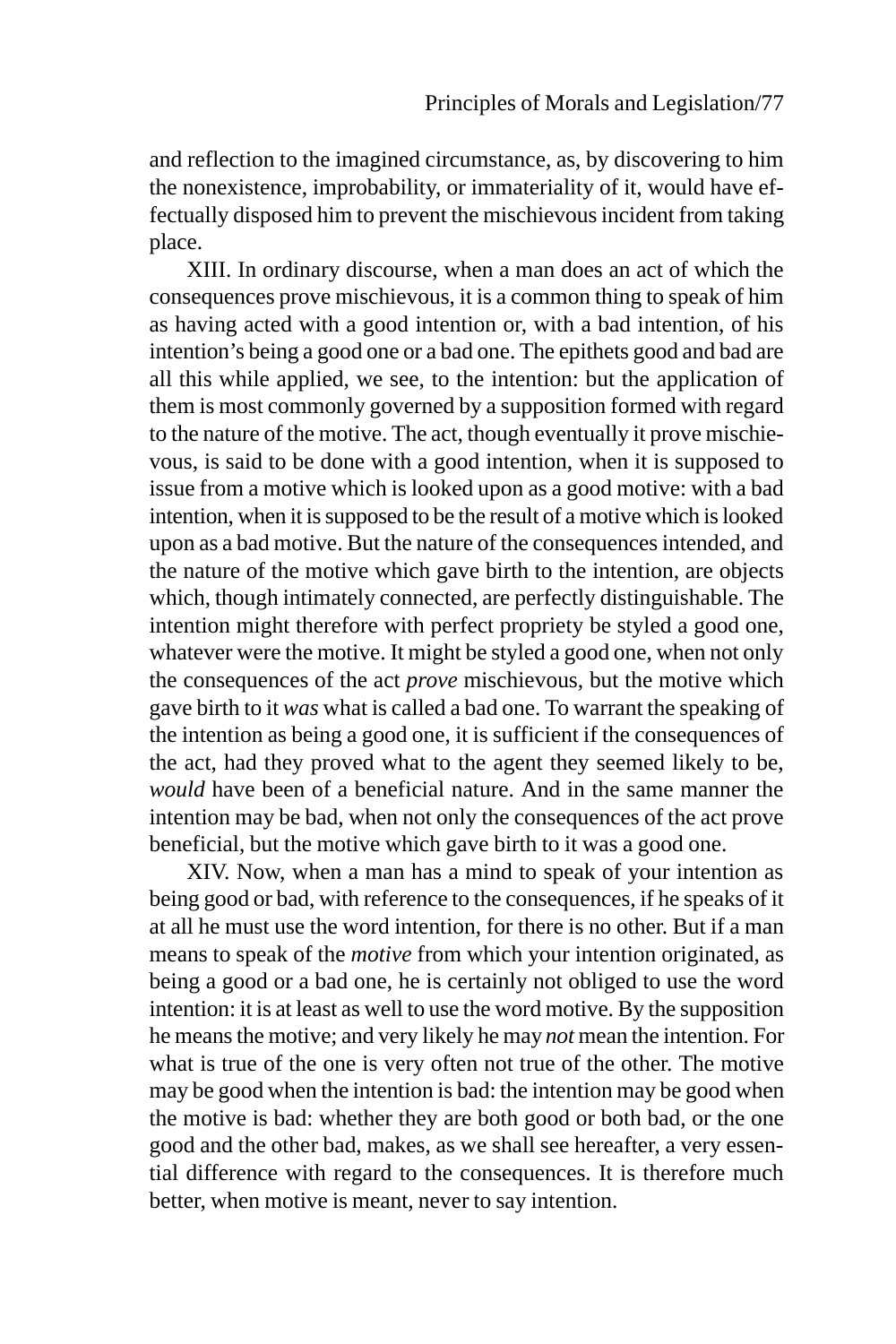XV. An example will make this clear. Out of malice a man prosecutes you for a crime of which he believes you to be guilty, but of which in fact you are not guilty. Here the *consequences* of his conduct are mischievous: for they are mischievous to you at any rate, in virtue of the shame and anxiety which you are made to suffer while the prosecution is depending: to which is to be added, in case of your being convicted, the evil of the punishment. To you therefore they are mischievous; nor is there any one to whom they are beneficial. The man's *motive* was also what is called a bad one: for malice will be allowed by every body to be a bad motive. However, the *consequences* of his conduct, had they proved such as he believed them likely to be, would have been good: for in them would have been included the punishment of a criminal, which is a benefit to all who are exposed to suffer by a crime of the like nature. The *Intention* therefore, in this case, though not in a common way of speaking the motive, might be styled a *good* one. But of motives more particularly in the next chapter.

XVI. In the same sense the intention, whether it be positively good or no, so long as it is not bad, may be termed innocent. Accordingly, let the consequences have proved mischievous, and let the motive have been what it will, the intention may be termed innocent in either of two cases: 1. In the case of *un*-advisedness with respect to any of the circumstances on which the mischievousness of the consequences depended: 2. In the case of *mis*-advisedness with respect to any circumstance, which, had it been what it appeared to be, would have served either to prevent or to outweigh the mischief.

XVII. A few words for the purpose of applying what has been said to the Roman law. Unintentionality, and innocence of intention, seem both to be included in the case of *infortunium*, where there is neither *dolus* nor *culpa*. Unadvisedness coupled with heedlessness, and misadvisedness coupled with rashness, correspond to the *culpa sine dolo*. Direct intentionality corresponds to *dolus*. Oblique intentionality seems hardly to have been distinguished from direct; were it to occur, it would probably be deemed also to correspond to *dolus*. The division into *culpa*, *lata*, *levis*, and *levissima*, is such as nothing certain can correspond to. What is it that it expresses? A distinction, not in the case itself, but only in the sentiments which any person (a judge, for instance) may find himself disposed to entertain with relation to it: supposing it already distinguished into three subordinate cases by other means.

The word *dolus* seems ill enough contrived: the word *culpa* as in-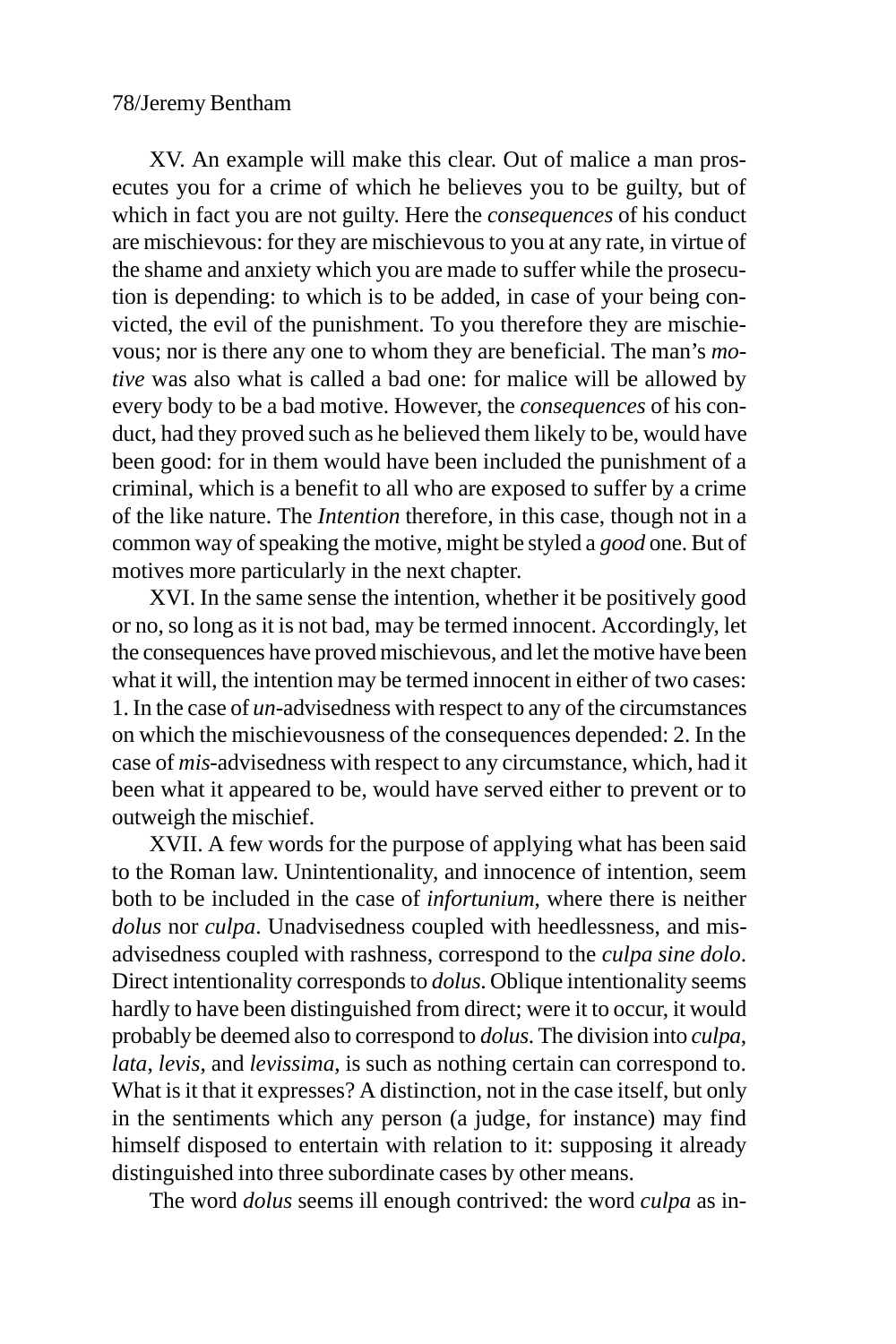differently. *Dolus*, upon any other occasion, would be understood to imply deceit, concealments, clandestinity: but here it is extended to open force. *Culpa*, upon any other occasion, would be understood to extend to blame of every kind. It would therefore include dolus.

XVIII. The above-mentioned definitions and distinctions are far from being mere matters of speculation. They are capable of the most extensive and constant application, as well to moral discourse as to legislative practice. Upon the degree and bias of a man's intention, upon the absence or presence of consciousness or mis-supposal, depend a great part of the good and bad, more especially of the bad consequences of an act; and on this, as well as other grounds, a great part of the demand for punishment. The presence of intention with regard to such or such a consequence, and of consciousness with regard to such or such a circumstance, of the act, will form so many eliminative circumstances, or essential ingredients in the composition of this or that offence: applied to other circumstances, consciousness will form a ground of aggravation, annexable to the like offence. In almost all cases, the absence of intention with regard to certain consequences and the absence of consciousness, or the presence of mis-supposal, with regard to certain circumstances, will constitute so many grounds of extenuation.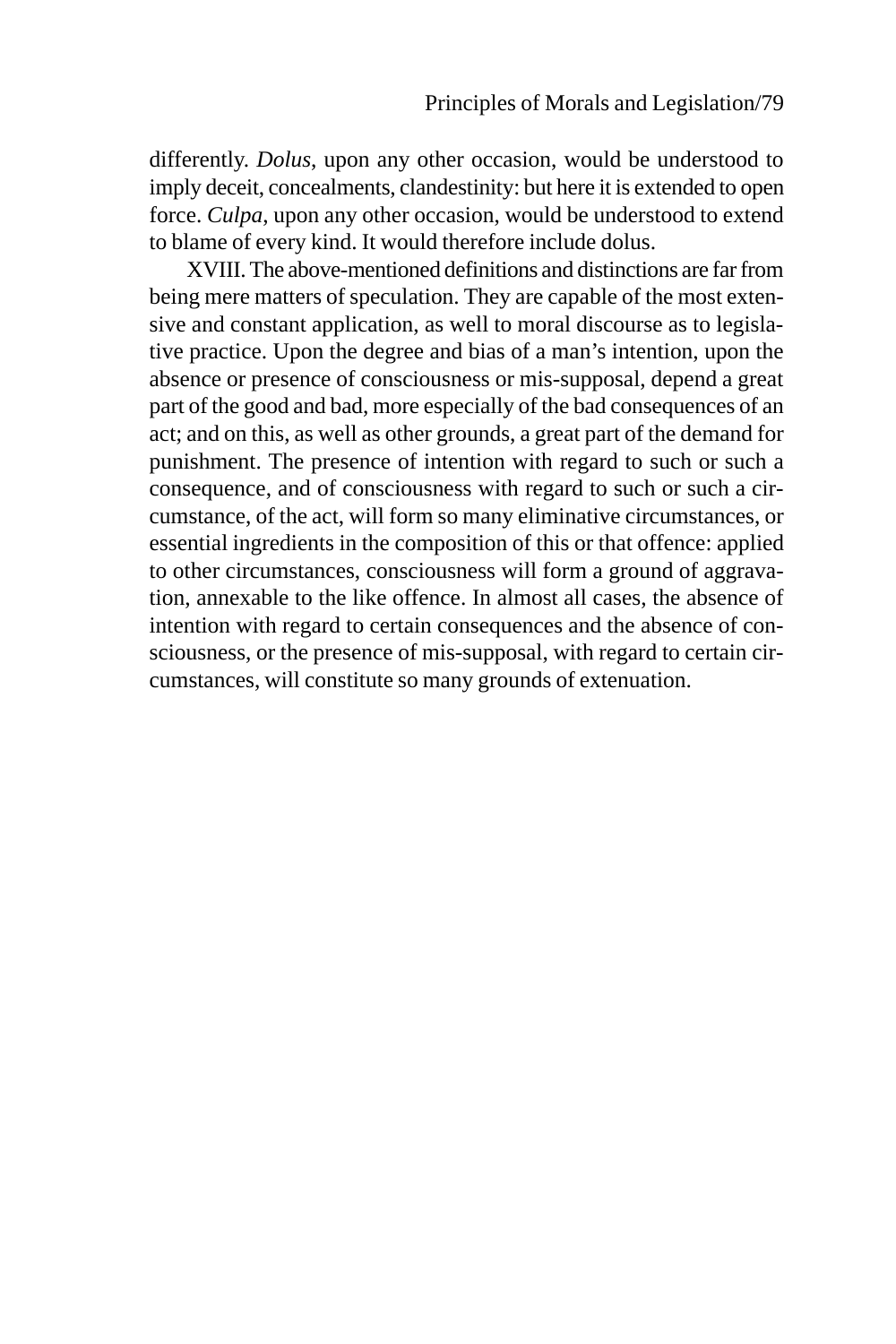# Chapter X: Of Motives

### § 1. Different senses of the word motive

I. It is an acknowledged truth, that every kind of act whatever, and consequently every kind of offense, is apt to assume a different character, and be attended with different effects, according to the nature of the *motive* which gives birth to it. This makes it requisite to take a view of the several motives by which human conduct is liable to be influenced.

II. By a motive, in the most extensive sense in which the word is ever used with reference to a thinking being, is meant any thing that can contribute to give birth to, or even to prevent, any kind of action. Now the actions of a thinking being is the act either of the body, or only of the mind: and an act of the mind is an act either of the intellectual faculty, or of the will. Acts of the intellectual faculty will sometimes rest in the understanding merely, without exerting any influence in the production of any acts of the will. Motives, which are not of a nature to influence any other acts than those, may be styled purely *speculative* motives, or motives resting in speculation. But as to these acts, neither do they exercise any influence over external acts, or over their consequences, nor consequently over any pain or any pleasure that may be in the number of such consequences. Now it is only on account of their tendency to produce either pain or pleasure, that any acts can be material. With acts, therefore, that rest purely in the understanding, we have not here any concern: nor therefore with any object, if any such there be, which, in the character of a motive, can have no influence on any other acts than those.

III. The motives with which alone we have any concern are such as are of a nature to act upon the will. By a motive then, in this sense of the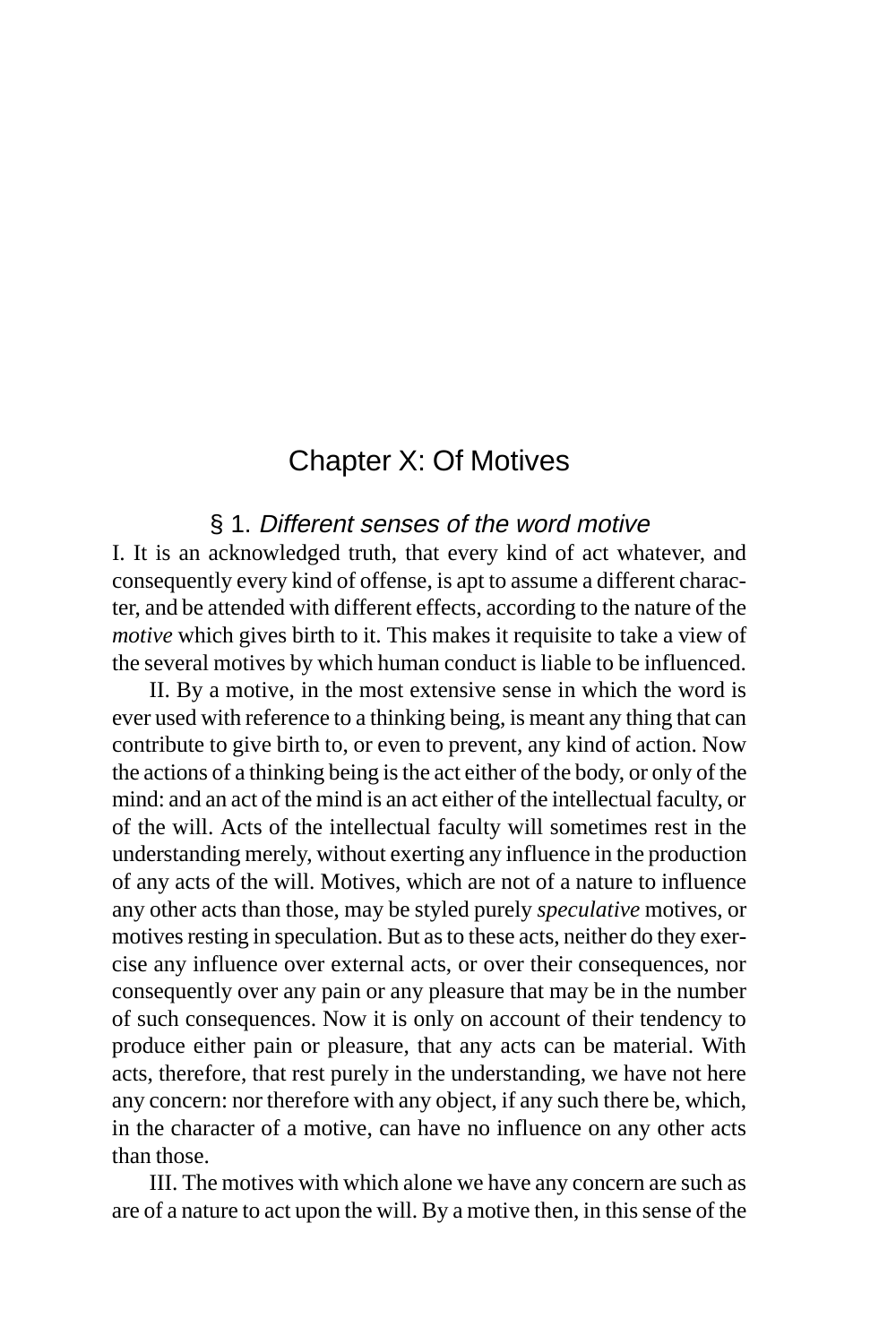word, ls to be understood any thing whatsoever, which, by influencing the will of a sensitive being, is supposed to serve as a means of determining him to act, or voluntarily to forbear to act, upon any occasion. Motives of this sort, in contradistinction to the former, may be styled *practical* motives, or motives applying to practice.

IV. Owing to the poverty and unsettled state of language, the word *motive* is employed indiscriminately to denote two kinds of objects, which, for the better understanding of the subject, it is necessary should be distinguished. On some occasions it is employed to denote any of those really existing incidents from whence the act in question is supposed to take its rise. The sense it bears on these occasions may be styled its literal or *unfigurative* sense. On other occasions it is employed to denote a certain fictitious entity, a passion, an affection of the mind, an ideal being which upon the happening of any such incident is considered as operating upon the mind, and prompting it to take that course, towards which it is impelled by the influence of such incident. Motives of this class are Avarice, Indolence, Benevolence, and so forth; as we shall see more particularly farther on. This latter may be styled the *figurative* sense of the term *motive*.

V. As to the real incidents to which the name of motive is also given, these too are of two very different kinds. They may be either, 1. The *internal* perception of any individual lot of pleasure or pain, the expectation of which is looked upon as calculated to determine you to act in such or such a manner; as the pleasure of acquiring such a sum of money, the pain of exerting yourself on such an occasion, and so forth: or, 2. Any *external* event, the happening whereof is regarded as having a tendency to bring about the perception of such pleasure or such pain; for instance, the coming up of a lottery ticket, by which the possession of the money devolves to you; or the breaking out of a fire in the house you are in, which makes it necessary for you to quit it. The former kind of motives may be termed interior, or internal: the latter exterior, or external.

VI. Two other senses of the term *motive* need also to be distinguished. Motive refers necessarily to action. It is a pleasure, pain, or other event, that prompts to action. Motive then, in one sense of the word, must be previous to such event. But, for a man to be governed by any motive, he must in every case look beyond that event which is called his action; he must look to the consequences of it: and it is only in this way that the idea of pleasure, of pain, or of any other event, can give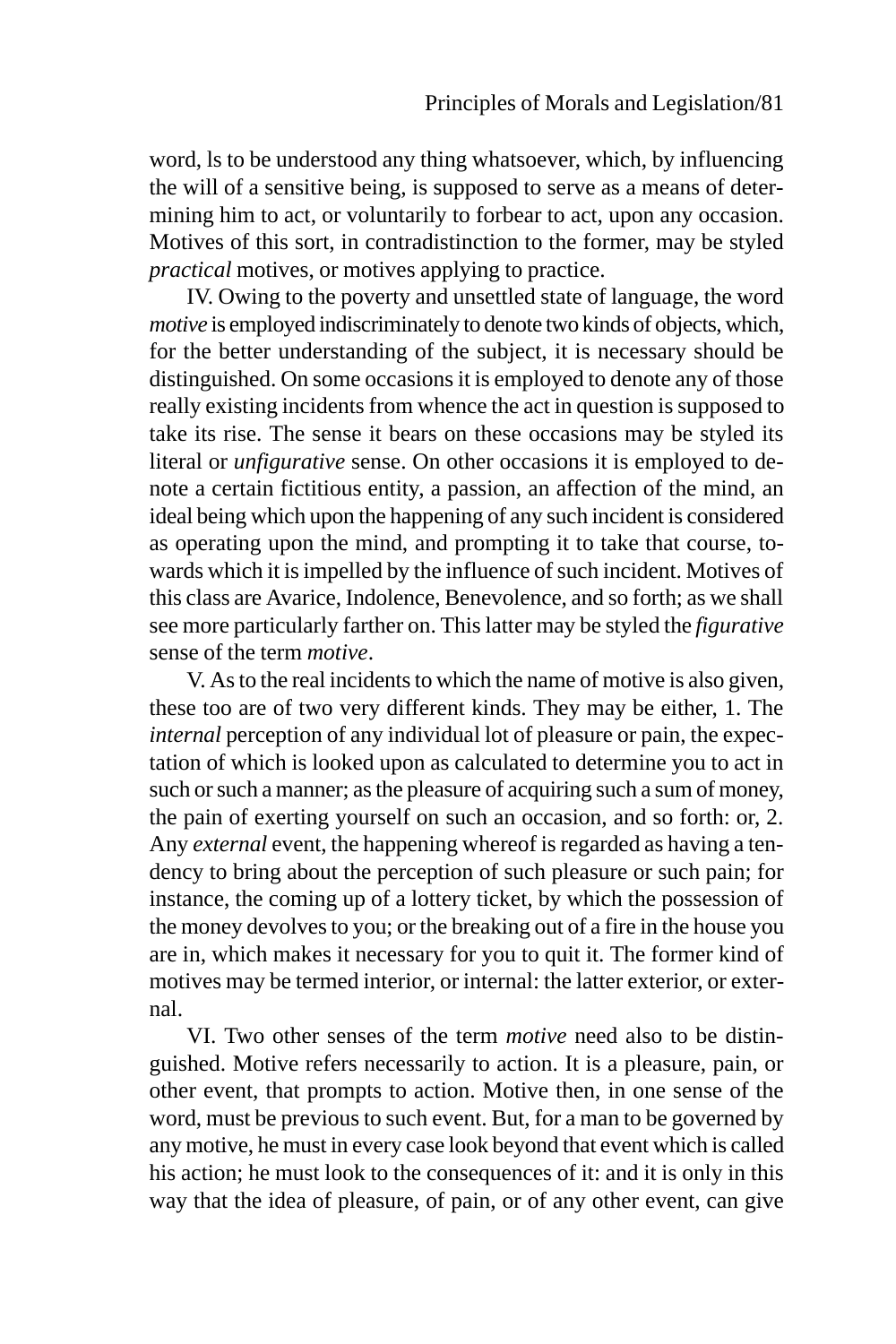birth to it. He must look, therefore, in every case, to some event posterior to the act in contemplation: an event which as yet exists not, but stands only in prospect. Now, as it is in all cases difficult, and in most cases unnecessary, to distinguish between objects so intimately connected, as the posterior possible object which is thug looked forward to, and the present existing object or event which takes place upon a man's looking forward to the other, they are both of them spoken of under the same appellation, *motive*. To distinguish them, the one first mentioned may be termed a motive in *prospect*, the other a motive in *esse*: and under each of these denominations will come as well exterior as internal motives. A fire breaks out in your neighbour's house: you are under apprehension of its extending to your own: you are apprehensive, that if you stay in it, you will be burnt: you accordingly run out of it. This then is the act: the others are all motives to it. The event of the fire's breaking out in your neighbour's house is an external motive, and that in *esse*: the idea or belief of the probability of the fire's extending to your own house, that of your being burnt if you continue, and the pain you feel at the thought of such a catastrophe, are all so many internal events, but still in *esse*: the event of the fire's actually extending to your own house, and that of your being actually burnt by it, external motives in prospect: the pain you would feel at seeing your house a burning, and the pain you would feel while you yourself were burning, internal motives in prospect: which events, according as the matter turns out, may come to be in *esse*: but then of course they will cease to act as motives.

VII. Of all these motives, which stand nearest to the act, to the production of which they all contribute, is that internal motive in *esse* which consists in the expectation of the internal motive in prospect: the pain or uneasiness you feel at the thoughts of being burnt. All other motives are more or less remote: the motives in prospect, in proportion as the period at which they are expected to happen is more distant from the period at which the act takes place, and consequently later in point of time: the motives in esse, in proportion as they also are more distant from that period, and consequently earlier in point of time.

VIII. It has already been observed, that with motives of which the influence terminates altogether in the understanding, we have nothing here to do. If then, amongst objects that are spoken of as motives with reference to the understanding, there be any which concern us here, it is only in as far as such objects may, through the medium of the understanding, exercise an influence over the will. It is in this way, and in this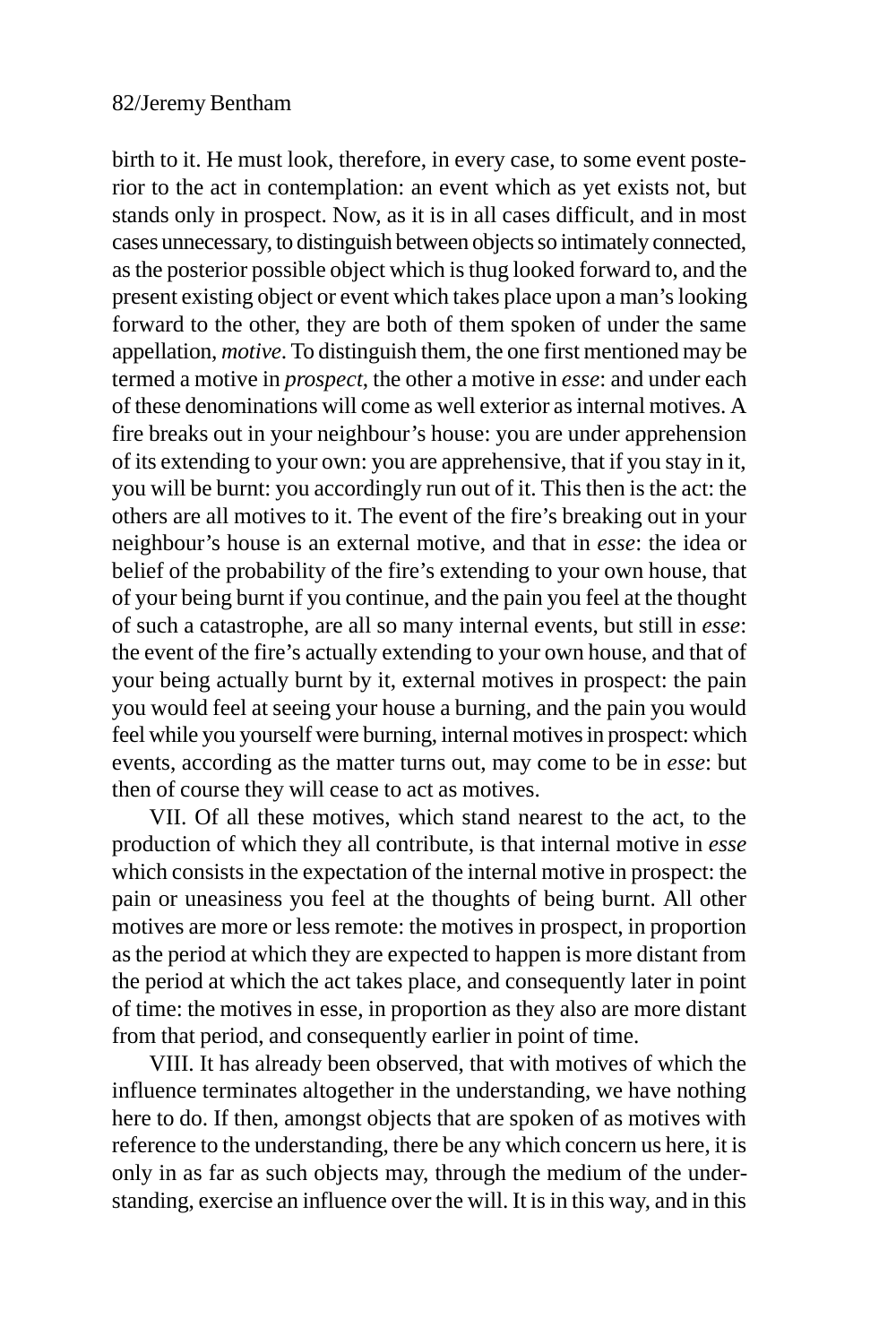way only, that any objects, in virtue of any tendency they may have to influence the sentiment of belief, may in a practical sense act in the character of motives. Any objects, by tending to induce a belief concerning the existence, actual, or probable, of a practical motive; that is, concerning the probability of a motive in prospect, or the existence of a motive in *esse*; may exercise an influence on the will, and rank with those other motives that have been placed under the name of practical. The pointing out of motives such as these, is what we frequently mean when we talk of giving *reasons*. Your neighbour's house is on fire as before. I observe to you, that at the lower part of your neighbour's house is some wood-work, which joins on to yours; that the flames have caught this wood-work,and so forth; which I do in order to dispose you to believe as I believe, that if you stay in your house much longer you will be burnt. In doing this, then, I suggest motives to your understanding; which motives, by the tendency they have to give birth to or strengthen a pain, which operates upon you in the character of an internal motive in *esse*, join their force, and act as motives upon the will.

### § 2. No motives either constantly good or constantly bad.

IX. In all this chain of motives, the principal or original link seems to be the last internal motive in prospect: it is to this that all the other motives in prospect owe their materiality: and the immediately acting motive its existence. This motive in prospect, we see, is always some pleasure, or some pain; some pleasure, which the act in question is expected to be a means of continuing or producing: some pain which it is expected to be a means of discontinuing or preventing. A motive is substantially nothing more than pleasure or pain, operating in a certain manner.

X. Now, pleasure is in *itself* a good: nay, even setting aside immunity from pain, the only good: pain is in itself an evil; and, indeed, without exception, the only evil; or else the words good and evil have no meaning. And this is alike true of every sort of pain, and of every sort of pleasure. It follows, therefore, immediately and incontestibly, that *there is no such thing as any sort of motive that is in itself a bad one*.

XI. It is common, however, to speak of actions as proceeding from *good* or *bad* motives: in which case the motives meant are such as are internal. The expression is far from being an accurate one; and as it is apt to occur in the consideration of most every kind of offence, it will be requisite to settle the precise meaning of it, and observe how far it quadrates with the truth of things.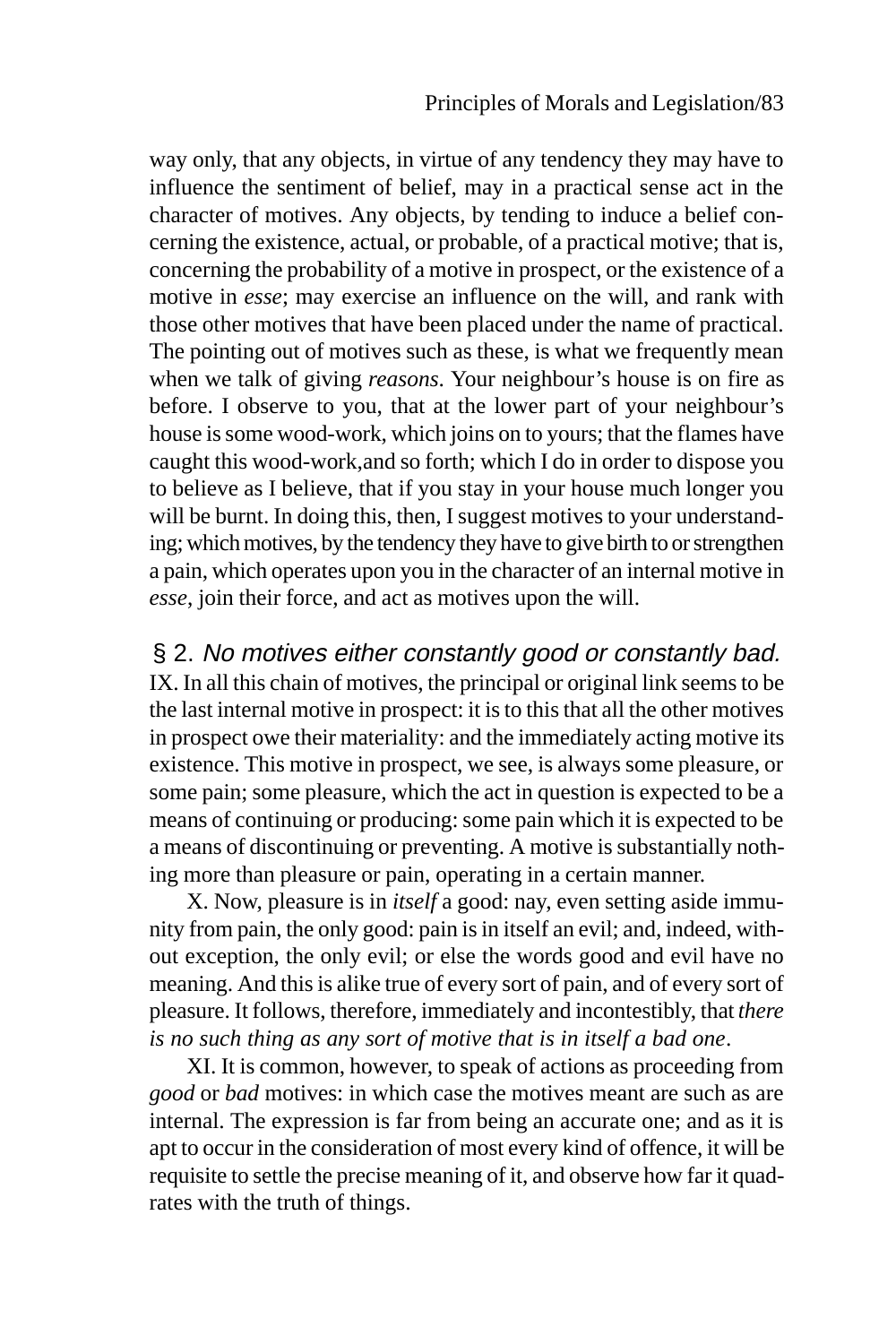XII. With respect to goodness and badness, as it is with very thing else that is not itself either pain or pleasure, so is it with motives. If they are good or bad, it is only on account of their effects: good, on account of their tendency to produce pleasure, or avert pain: bad, on account of their tendency to produce pain, or avert pleasure. Now the case is, that from one and the same motive, and from every kind of motive, may proceed actions that are good, others that are bad, and others that are indifferent. This we shall proceed to show with respect to all the different kinds of motives, as determined by the various kinds of pleasures and pains.

XIII. Such an analysis, useful as it is, will be found to be a matter of no small difficulty owing, in great measure, to a certain perversity of structure which prevails more or less throughout all languages. To speak of motives, as of anything else, one must call them by their names. But the misfortune is, that it is rare to meet with a motive of which the name expresses that and nothing more. Commonly along with the very name of the motive, is tacitly involved a proposition imputing to it a certain quality; a quality which, in many cases, will appear to include that very goodness or badness, concerning which we are here inquiring whether, properly speaking, it be or be not imputable to motives. To use the common phrase, in most cases, the name of the motive is a word which is employed either only in a *good sense*, or else only in a *bad sense*. Now, when a word is spoken of as being used in a good sense, all that is necessarily meant is this: that in conjunction with the idea of the object it is put to signify, it conveys an idea of *approbation*: that is, of a pleasure or satisfaction, entertained by the person who employs the term at the thoughts of such object. In like manner, when a word is spoken of as being used in a bad sense, all that is necessarily meant is this: that, in conjunction with the idea of the object it is put to signify, it conveys an idea of *disapprobation*: that is, of a displeasure entertained by the person who employs the term at the thoughts of such object. Now, the circumstance on which such approbation is grounded will, as naturally as any other, be the opinion of the *goodness* of the object in question, as above explained: such, at least, it must be, upon the principle of utility: so, on the other hand, the circumstance on which any such disapprobation is grounded, will, as naturally as any other, be the opinion of the *badness* of the object: such, at least, it must be, in as far as the principle of utility is taken for the standard.

Now there are certain motives which, unless in a few particular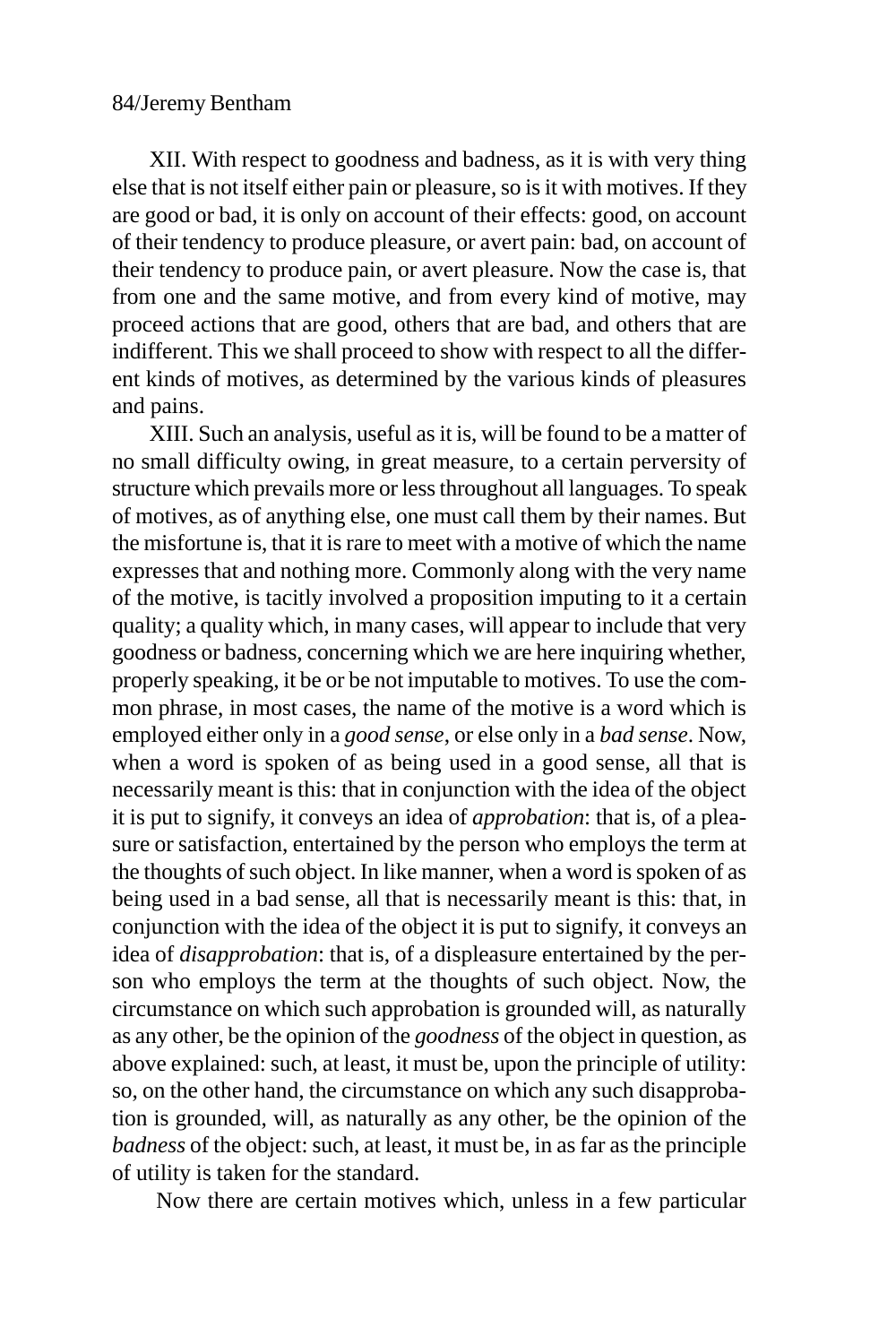cases, have scarcely any other name to be expressed by but such a word as is used only in a good sense. This is the case, for example, with the motives of piety and honour. The consequence of this is, that if, in speaking of such a motive, a man should have occasion to apply the epithet bad to any actions which he mentions as apt to result from it, he must appear to be guilty of a contradiction in terms. But the names of motives which have scarcely any other name to be expressed by, but such a word as is used only in a bad sense, are many more.7 This is the case, for example, with the motives of lust and avarice. And accordingly, if in speaking of any such motive, a man should have occasion to apply the epithets good or indifferent to any actions which he mentions as apt to result from it, he must here also appear to be guilty of a similar contradiction.

This perverse association of ideas cannot, it is evident, but throw great difficulties in the way of the inquiry now before us. Confining himself to the language most in use, a man can scarce avoid running, in appearance, into perpetual contradictions. His propositions will appear, on the one hand, repugnant to truth; and on the other hand, adverse to utility. As paradoxes, they will excite contempt: as mischievous paradoxes, indignation. For the truths he labours to convey, however important, and however salutary, his reader is never the better: and he himself is much the worse. To obviate this inconvenience, completely, he has but this one unpleasant remedy; to lay aside the old phraseology and invent a new one. Happy the man whose language is ductile enough to permit him this resource. To palliate the inconvenience, where that method of obviating it is impracticable, he has nothing left for it but to enter into a long discussion, to state the whole matter at large, to confess, that for the sake of promoting the purposes, he has violated the established laws of language, and to throw himself upon the mercy of his readers.

## § 3. Catalogue of motives corresponding to that of Pleasures and Pains.

XIV. From the pleasures of the senses, considered in the gross, results the motive which, in a neutral sense, maybe termed physical desire: in a bad sense, it is termed sensuality. Name used in a good sense it has none. Of this, nothing can be determined, till it be considered separately, with reference to the several species of pleasures to which it corresponds.

XV. In particular, then, to the pleasures of the taste or palate corresponds a motive, which in a neutral sense having received no name that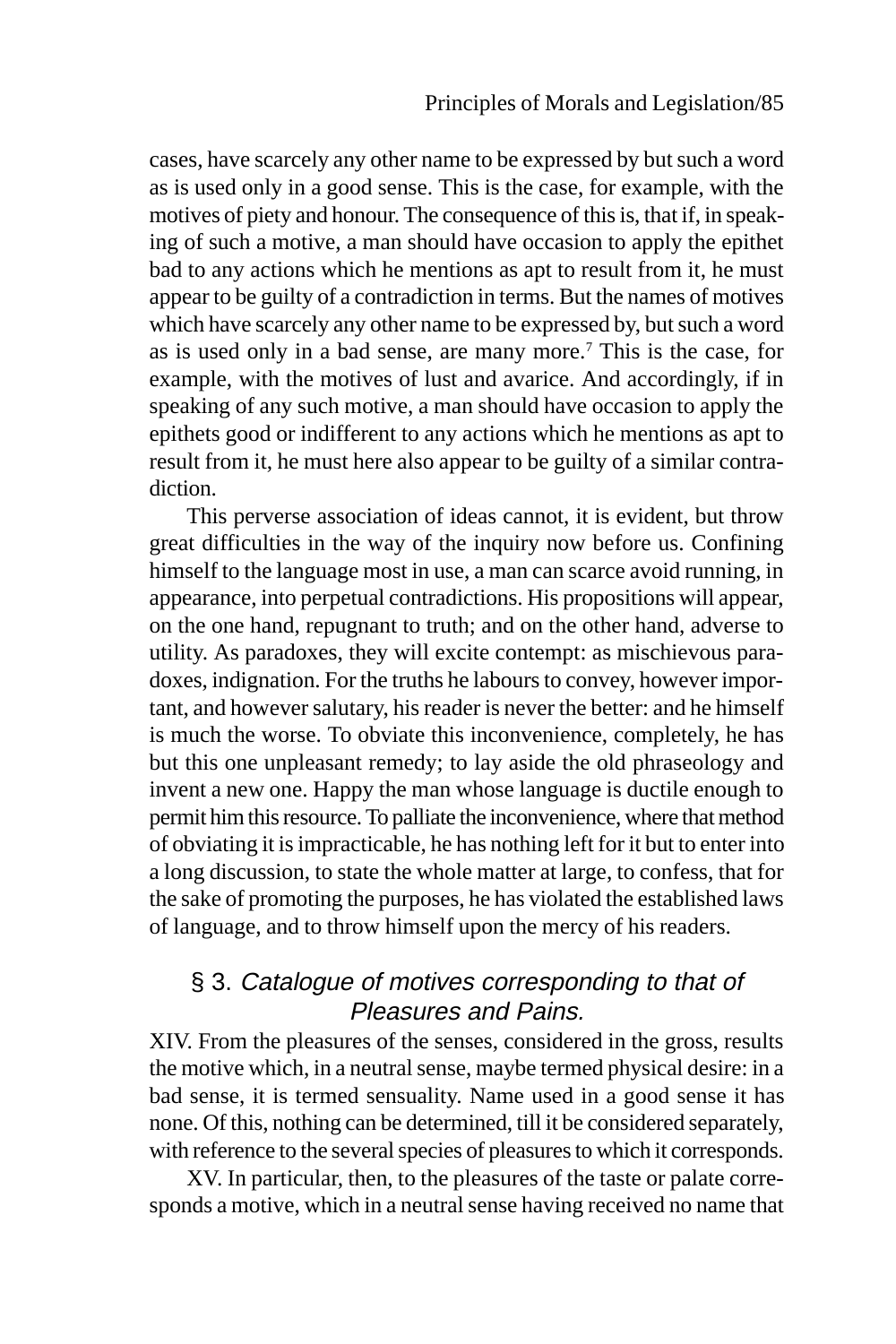can serve to express it in all cases, can only be termed, by circumlocution, the love of the pleasures of the palate. In particular cases it is styled hunger: in others, thirst. The love of good cheer expresses this motive, but seems to go beyond: intimating, that the pleasure is to be partaken of in company, and involving a kind of sympathy. In a bad sense, it is styled in some cases greediness, voraciousness, gluttony: in others, principally when applied to children, lickerishness. It may in some cases also be represented by the word daintiness. Name used in a good sense it has none. 1. A boy, who does not want for victuals, steals a cake out of a pastry-cook's shop, and eats it. In this case his motive will be universally deemed a bad one: and if it be asked what it is, it may be answered, perhaps, lickerishness. 2. A boy buys a cake out of a pastry-cook's shop, and eats it. In this case his motive can scarcely be looked upon as either good or bad, unless his master should be out of humour with him; and then perhaps he may call it lickerishness, as before. In both cases, however, his motive is the same. It is neither more nor less than the motive corresponding to the pleasures of the palate.

XVI. To the pleasures of the sexual sense corresponds the motive which, in a neutral sense, may be termed sexual desire. In a bad sense, it is spoken of under the name of lasciviousness, and a variety of other names of reprobation. Name used in a good sense it has none.

1. A man ravishes a virgin. In this case the motive is, without scruple, termed by the name of lust, lasciviousness, and so forth; and is universally looked upon as a bad one. 2. The same man, at another time, exercises the rights of marriage with his wife. In this case the motive is accounted, perhaps, a good one, or at least indifferent: and here people would scruple to call it by any of those names. In both cases, however, the motive may be precisely the same. In both cases it may be neither more nor less than sexual desire.

XVII. To the pleasures of curiosity corresponds the motive known by the same name: and which may be otherwise called the love of novelty, or the love of experiment; and, on particular occasions, sport, and sometimes play.

1. A boy, in order to divert himself, reads an improving book: the motive is accounted, perhaps, a good one: at any rate not a bad one. 2. He sets his top a spinning: the motive is deemed, at any rate, not a bad one. 3. He sets loose a mad ox among a crowd; his motive is now, perhaps, termed an abominable one. Yet in all three cases the motive may be the very same: it may be neither more nor less than curiosity.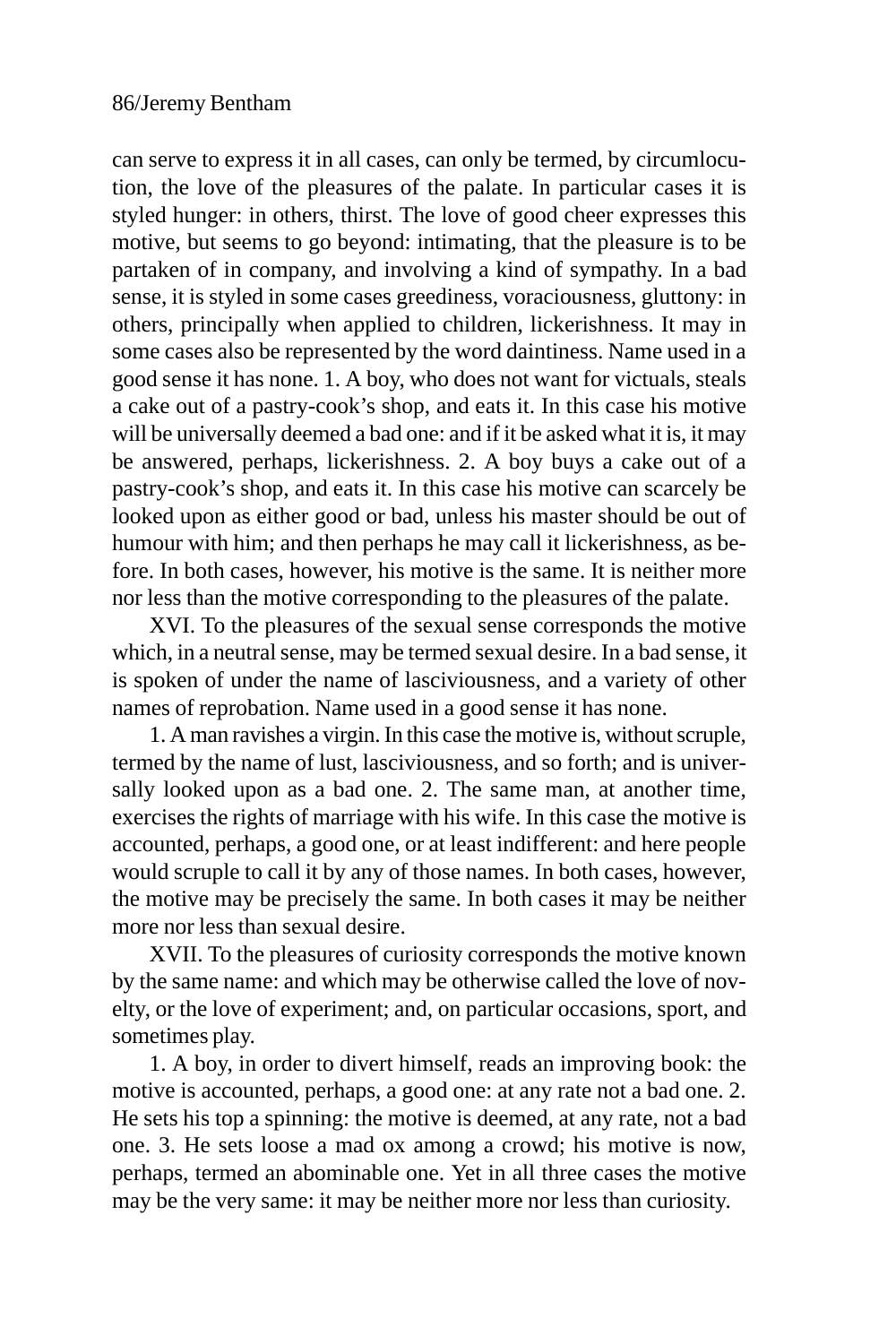XVIII. As to the other pleasures of sense they are of too little consequence to have given any separate denominations to the corresponding motives.

XIX. To the pleasures of wealth corresponds the sort of motive which, in a neutral sense, may be termed pecuniary interest: in a bad sense, it is termed, in some cases, avarice, covetousness, rapacity, or lucre: in other cases, niggardliness: in a good sense, but only in particular cases, economy and frugality; and in some cases the word industry may be applied to it: in a sense nearly indifferent, but rather bad than otherwise, it is styled, though only in particular cases, parsimony.

1. For money you gratify a man's hatred, by putting his adversary to death. 2. For money you plough his field for him.—In the first case your motive is termed lucre, and is accounted corrupt and abominable: and in the second, for want of a proper appellation, it is styled industry; and is looked upon as innocent at least, if not meritorious. Yet the motive is in both cases precisely the same: it is neither more nor less than pecuniary interest.

XX. The pleasures of skill are neither distinct enough, nor of consequence enough, to have given any name to the corresponding motive.

XXI. To the pleasures of amity corresponds a motive which, in a neutral sense, may be termed the desire of ingratiating one's self. In a bad sense it is in certain cases styled servility: in a good sense it has no name that is peculiar to it: in the cases in which it has been looked on with a favourable eye, it has seldom been distinguished from the motive of sympathy or benevolence, with which, in such cases, it is commonly associated.

1. To acquire the affections of a woman before marriage, to preserve them afterwards, you do every thing, that is consistent with other duties, to make her happy: in this case your motive is looked upon as laudable, though there is no name for it. 2. For the same purpose, you poison a woman with whom she is at enmity: in this case your motive is looked upon as abominable, though still there is no name for it. 3. To acquire or preserve the favour of a man who is richer or more powerful than yourself, you make yourself subservient to his pleasures. Let them even be lawful pleasures, if people choose to attribute your behaviour to this motive, you will not get them to find any other name for it than servility. Yet in all three cases the motive is the same: it is neither more nor less than the desire of ingratiating yourself.

XXII. To the pleasures of the moral sanction, or, as they may other-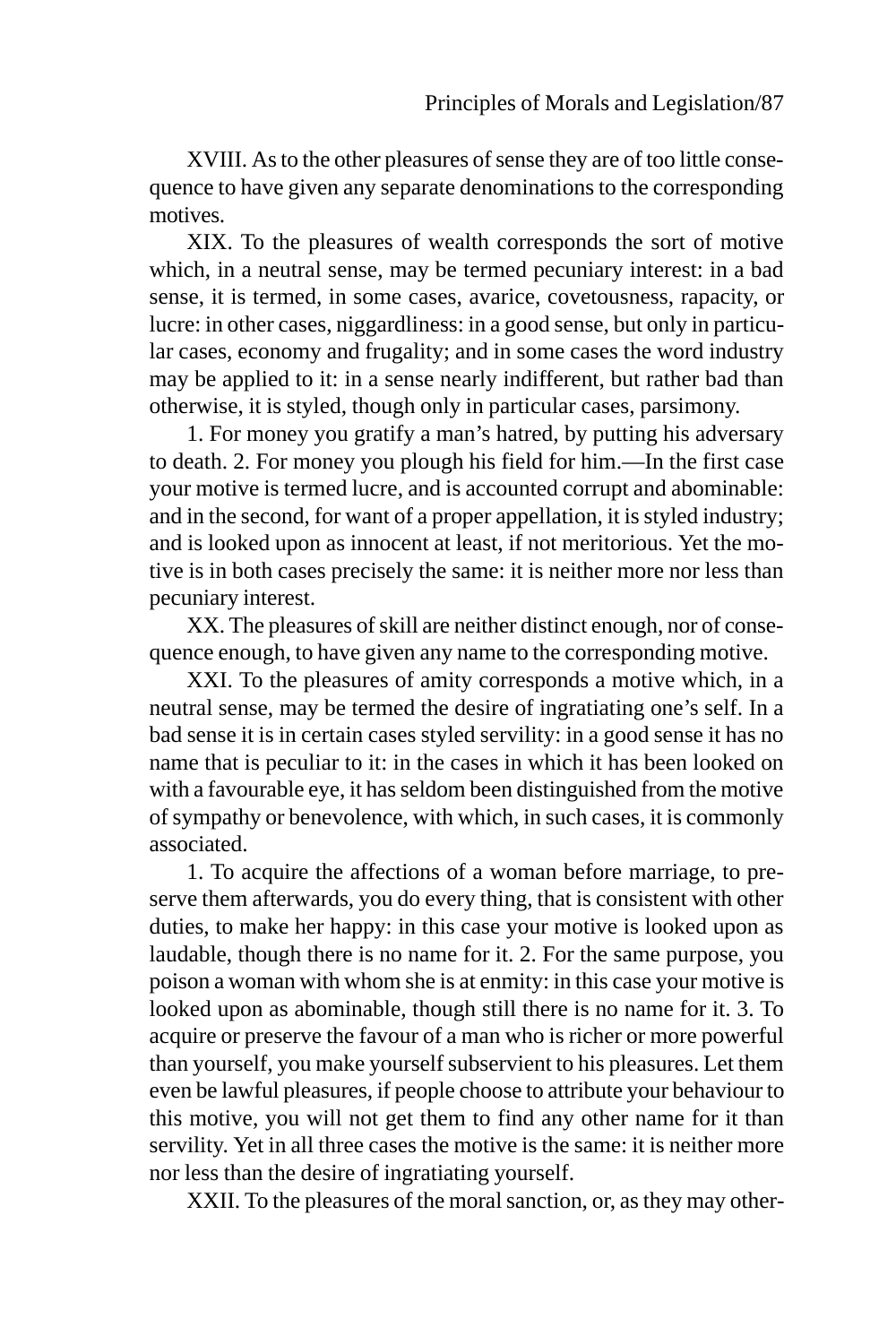wise be called, the pleasures of a good name, corresponds a motive which, in a neutral sense, has scarcely yet obtained any adequate appellative. It may be styled, the love of reputation. It is nearly related to the motive last preceding: being neither more nor less than the desire of ingratiating one's self with, or, as in this case we should rather say, of recommending one's self to, the world at large. In a good sense, it is termed honour, or the sense of honour: or rather, the word honour is introduced somehow or other upon the occasion of its being brought to view: for in strictness the word honour is put rather to signify that imaginary object, which a man is spoken of as possessing upon the occasion of his obtaining a conspicuous share of the pleasures that are in question. In particular cases, it is styled the love of glory. In a bad sense, it is styled, in some cases, false honour; in others, pride; in others, vanity. In a sense not decidedly bad, but rather bad than otherwise, ambition. In an indifferent sense, in some cases, the love of fame: in others, the sense of shame. And, as the pleasures belonging to the moral sanction run undistinguishably into the pains derived from the same source, it may also be styled, in some cases, the fear of dishonour, the fear of disgrace, the fear of infamy, the fear of ignominy, or the fear of shame.

1. You have received an affront from a man: according to the custom of the country, in order, on the one hand, to save yourself from the shame of being thought to bear it patiently; on the other hand, to obtain the reputation of courage; you challenge him to fight with mortal weapons. In this case your motive will by some people be accounted laudable, and styled honour: by others it will be accounted blameable, and these, if they call it honour, will prefix an epithet of improbation to it, and call it false honour. 2. In order to obtain a post of rank and dignity, and thereby to increase the respects paid you by the public, you bribe the electors who are to confer it, or the judge before whom the title to it is in dispute. In this case your motive is commonly accounted corrupt and abominable, and is styled, perhaps, by some such name as dishonest or corrupt ambition, as there is no single name for it. 3. In order to obtain the good-will of the public, you bestow a large sum in works of private charity or public utility. In this case people will be apt not to agree about your motive. Your enemies will put a bad colour upon it, and call it ostentation: your friends, to save you from this reproach, will choose to impute your conduct not to this motive but to some other: such as that of charity (the denomination in this case given to private sympathy) or that of public spirit. 4. A king, for the sake of gaining the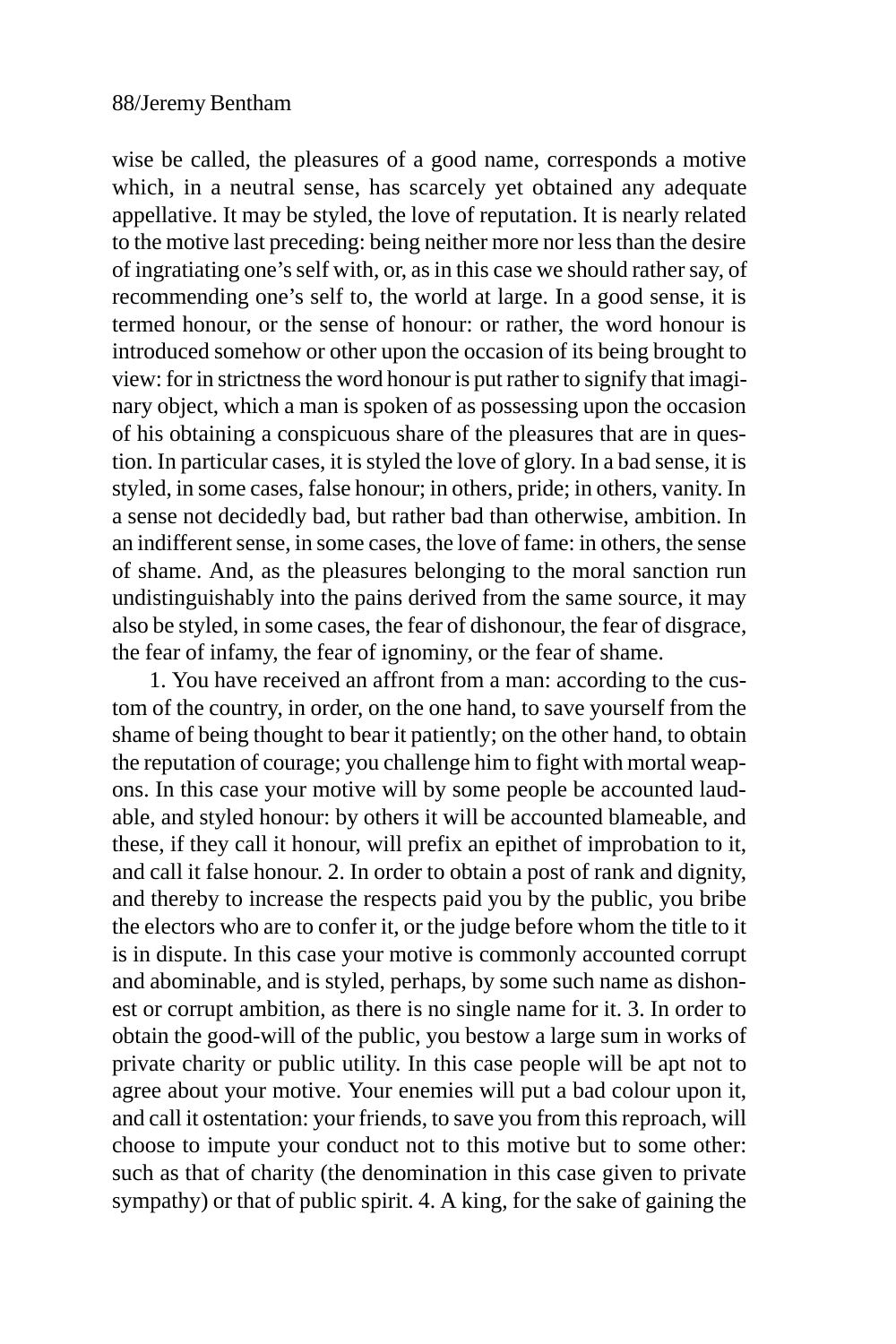admiration annexed to the name of conqueror (we will suppose power and resentment out of the question) engages his kingdom in a bloody war. His motive, by the multitude (whose sympathy for millions is easily overborne by the pleasure which their imagination finds in gaping at any novelty they observe in the conduct of a single person) is deemed an admirable one. Men of feeling and reflection, who disapprove of the dominion exercised by this motive on this occasion, without always perceiving that it is the same motive which in other instances meets with their approbation, deem it an abominable one; and because the multitude, who are the manufacturers of language, have not given them a simple name to call it by, they will call it by some such compound name as the love of false glory or false ambition. Yet in all four cases the motive is the same: it is neither more nor less than the love of reputation.

XXIII. To the pleasures of power corresponds the motive which, in a neutral sense, may be termed the love of power. People, who are out of humour with it sometimes, call it the lust of power. In a good sense, it is scarcely provided with a name. In certain cases this motive, as well as the love of reputation, are confounded under the same name, ambition. This is not to be wondered at, considering the intimate connexion there is between the two motives in many cases: since it commonly happens, that the same object which affords the one sort of pleasure, affords the other sort at the same time: for instance, offices, which are at once posts of honour and places of trust: and since at any rate reputation is the road to power.

1. If, in order to gain a place in administration, you poison the man who occupies it. 2. If, in the same view, you propose a salutary plan for the advancement of the public welfare; your motive is in both cases the same. Yet in the first case it is accounted criminal and abominable: in the second case allowable, and even laudable.

XXIV. To the pleasures as well as to the pains of the religious sanction corresponds a motive which has, strictly speaking, no perfectly neutral name applicable to all cases, unless the s, word religion be admitted in this character: though the word religion, strictly speaking, seems to mean not so much the motive itself, as a kind of fictitious personage, by whom the motive is supposed to be created, or an assemblage of acts, supposed to be dictated by that personage: nor does it seem to be completely settled into a neutral sense. In the same sense it is also, in some cases, styled religious zeal: in other cases, the fear of God. The love of God, though commonly contrasted with the fear of God, does not come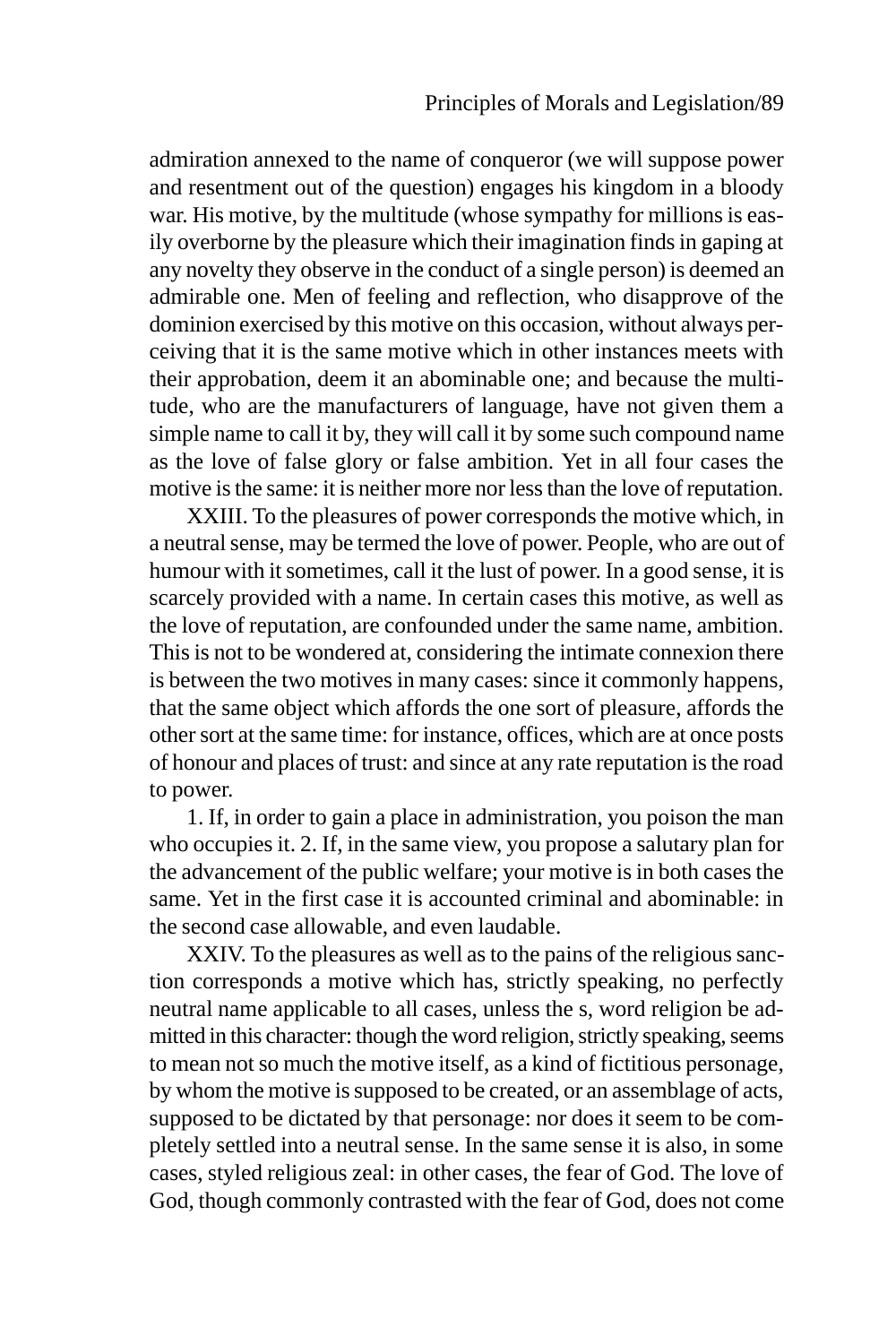strictly under this head. It coincides properly with a motive of a different denomination; viz., a kind of sympathy or good-will, which has the Deity for its object. In a good sense, it is styled devotion, piety, and pious zeal. In a bad sense, it is styled, in some cases, superstition, or superstitious zeal: in other cases, fanaticism, or fanatic zeal: in a sense not decidedly bad, because not appropriated to this motive, enthusiasm, or enthusiastic zeal.

 1. In order to obtain the favour of the Supreme Being, a man assassinates his lawful sovereign. In this case the motive is now almost universally looked upon as abominable, and is termed fanaticism: formerly it was by great numbers accounted laudable, and was by them called pious zeal. 2. In the same view, a man lashes himself with thongs. In this case, in yonder house, the motive is accounted laudable, and is called pious zeal: in the next house it is deemed contemptible, and called superstition. 3. In the same view, a man eats a piece of bread (or at least what to external appearance is a piece of bread) with certain ceremonies. In this case, in yonder house, his motive is looked upon as laudable, and is styled piety and devotion: in the next house it is deemed abominable, and styled superstition, as before: perhaps even it is absurdly styled impiety. 4. In the same view, a man holds a cow by the tail while he is dying. On the Thames the motive would in this case be deemed contemptible, and called superstition. On the Ganges it is deemed meritorious, and called piety. 5. In the same view, a man bestows a large sum in works of charity, or public utility. In this case the motive is styled laudable, by those at least to whom the works in question appear to come under this description: and by these at least it would be styled piety. Yet in all these cases the motive is precisely the same: it is neither more nor less than the motive belonging to the religious sanction.

XXV. To the pleasures of sympathy corresponds the motive which, in a neutral sense, is termed good-will. The word sympathy may also be used on this occasion: though the sense of it seems to be rather more extensive. In a good sense, it is styled benevolence: and in certain cases, philanthropy; and, in a figurative way, brotherly love; in others, humanity; in others, charity; in others, pity and compassion; in others, mercy; in others, gratitude; in others, tenderness; in others, patriotism; in others, public spirit. Love is also employed in this as in so many other senses. In a bad sense, it has no name applicable to it in all cases: in particular cases it is styled partiality. The word zeal, with certain epithets prefixed to it, might also be employed sometimes on this occasion,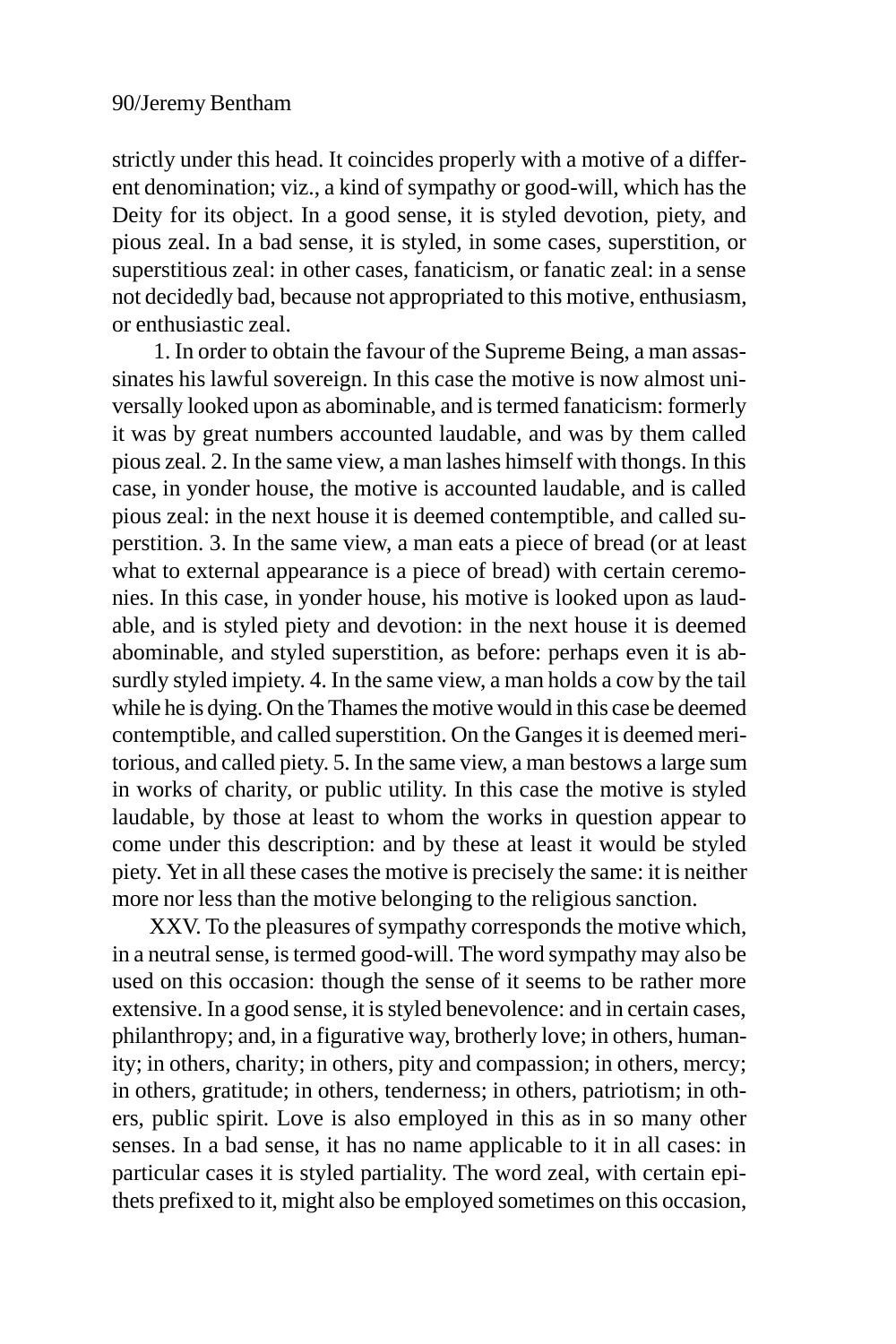though the sense of it be more extensive; applying sometimes to ill as well as to good will. It is thus we speak of party zeal, national zeal, and public zeal. The word attachment is also used with the like epithets: we also say family-attachment. The French expression, *esprit de corps*, for which as yet there seems to be scarcely any name in English, might be rendered, in some cases, though rather inadequately, by the terms corporation spirit, corporation attachment, or corporation zeal.

1. A man who has set a town on fire is apprehended and committed: out of regard or compassion for him, you help him to break prison. In this case the generality of people will probably scarcely know whether to condemn your motive or to applaud it: those who condemn your conduct, will be disposed rather to impute it to some other motive: if they style it benevolence or compassion, they will be for prefixing an epithet, and calling it false benevolence or false compassion. 2. The man is taken again, and is put upon his trial: to save him you swear falsely in his favour. People, who would not call your motive a bad one before, will perhaps call it so now. 3. A man is at law with you about an estate: he has no right to it: the judge knows this, yet, having an esteem or affection for your adversary, adjudges it to him. In this case the motive is by every body deemed abominable, and is termed injustice and partiality. 4. You detect a statesman in receiving bribes: out of regard to the public interest, you give information of it, and prosecute him. In this case, by all who acknowledge your conduct to have originated from this motive, your motive will be deemed a laudable one, and styled public spirit. But his friends and adherents will not choose to account for your conduct in any such manner: they will rather attribute it to party enmity. 5. You find a man on the point of starving: you relieve him; and save his life. In this case your motive will by every body be accounted laudable, and it will be termed compassion, pity, charity, benevolence. Yet in all these cases the motive is the same: it is neither more nor less than the motive of good-will.

XXVI. To the pleasures of malevolence, or antipathy, corresponds the motive which, in a neutral sense, is termed antipathy or displeasure: and, in particular cases, dislike, aversion, abhorrence, and indignation: in a neutral sense, or perhaps a sense leaning a little to the bad side, illwill: and, in particular cases, anger, wrath, and enmity. In a bad sense it is styled, in different cases, wrath, spleen, ill-humour, hatred, malice, rancour, rage, fury, cruelty, tyranny, envy, jealousy, revenge, misanthropy, and by other names, which it is hardly worth while to endeavour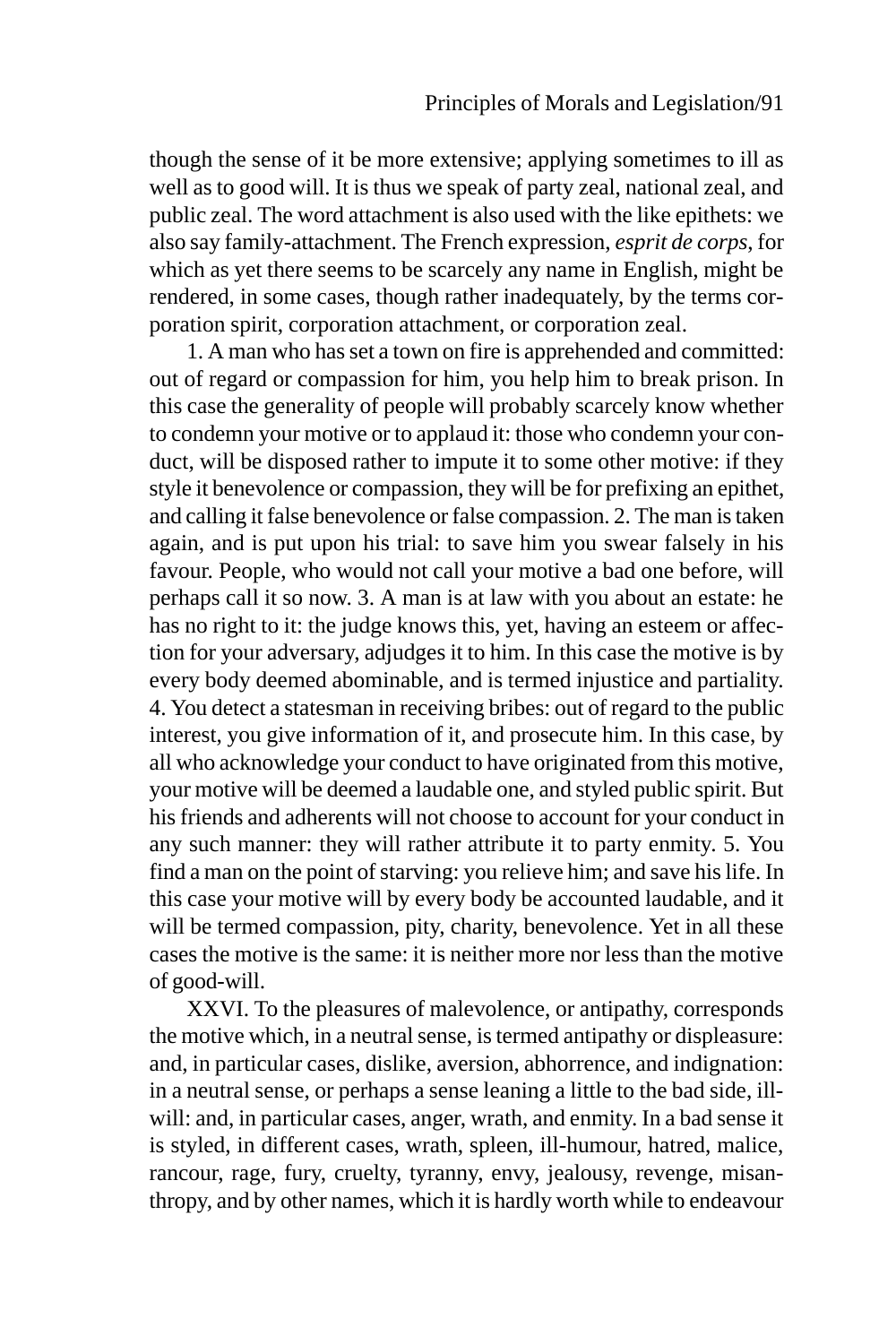to collect. Like good-will, it is used with epithets expressive of the persons who are the objects of the affection. Hence we hear of party enmity, party rage, and so forth. In a good sense there seems to be no single name for it. In compound expressions it may be spoken of in such a sense, by epithets, such as *just* and *laudable*, prefixed to words that are used in a neutral or nearly neutral sense.

1. You rob a man: he prosecutes you, and gets you punished: out of resentment you set upon him, and hang him with your own hands. In this case your motive will universally be deemed detestable, and will be called malice, cruelty, revenge, and so forth. 2. A man has stolen a little money from you: out of resentment you prosecute him, and get him hanged by course of law. In this case people will probably be a little divided in their opinions about your motive: your friends will deem it a laudable one, and call it a just or laudable resentment: your enemies will perhaps be disposed to deem it blameable, and call it cruelty, malice, revenge, and so forth: to obviate which, your friends will try perhaps to change the motive, and call it public spirit. 3. A man has murdered your father: out of resentment you prosecute him, and get him put to death in course of law. In this case your motive will be universally deemed a laudable one, and styled, as before, a just or laudable resentment: and your friends, in order to bring forward the more amiable principle from which the malevolent one, which was your immediate motive, took its rise, will be for keeping the latter out of sight, speaking of the former only, under some such name as filial piety. Yet in all these cases the motive is the same: it is neither more nor less than the motive of ill-will.

XXVII. To the several sorts of pains, or at least to all such of them as are conceived to subsist in an intense degree, and to death, which, as far as we can perceive, is the termination of all the pleasures, as well as all the pains we are acquainted with, corresponds the motive, which in a neutral sense is styled, in general, self-preservation: the desire of preserving one's self from the pain or evil in question. Now in many instances the desire of pleasure, and the sense of pain, run into one another undistinguishably. Self-preservation, therefore, where the degree of the pain which it corresponds to is but slight will scarcely be distinguishable, by any precise line, from the motives corresponding to the several sorts of pleasures. Thus in the case of the pains of hunger and thirst: physical want will in many cases be scarcely distinguishable from physical desire. In some cases it is styled, still in a neutral sense, selfdefence. Between the pleasures and the pains of the moral and religious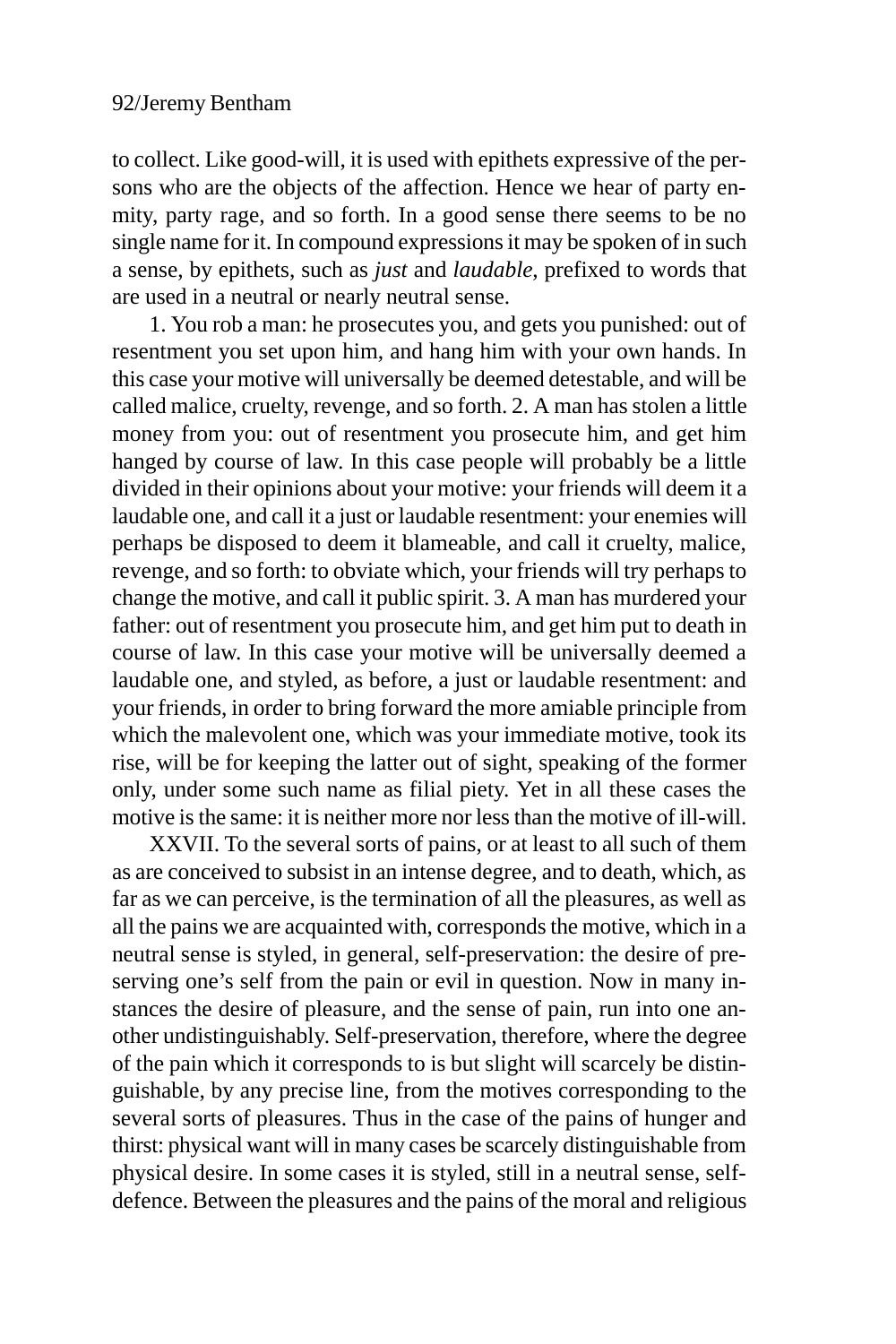sanctions, and consequently of the motives that correspond to them, as likewise between the pleasures of amity, and the pains of enmity, this want of boundaries has already been taken notice of. The case is the same between the pleasures of wealth, and the pains of privation corresponding to those pleasures. There are many cases, therefore, in which it will be difficult to distinguish the motive of self-preservation from pecuniary interest, from the desire of ingratiating one's self, from the love of reputation, and from religious hope: in which cases, those more specific and explicit names will naturally be preferred to this general and inexplicit one. There are also a multitude of compound names, which either are already in use, or might be devised, to distinguish the specific branches of the motive of self-preservation from those several motives of a pleasurable origin: such as the fear of poverty, the fear of losing such or such a man's regard, the fear of shame, and the fear of God. Moreover, to the evil of death corresponds, in a neutral sense, the love of life; in a bad sense, cowardice: which corresponds also to the pains of the senses, at least when considered as subsisting in an acute degree. There seems to be no name for the love of life that has a good sense; unless it be the vague and general name of prudence.

1. To save yourself from being hanged, pilloried, imprisoned, or fined, you poison the only person who can give evidence against you. In this case your motive will universally be styled abominable: but as the term self-preservation has no bad sense, people will not care to make this use of it: they will be apt rather to change the motive, and call it malice. 2. A woman, having been just delivered of an illegitimate child, in order to save herself from shame, destroys the child, or abandons it. In this case, also, people will call the motive a bad one, and, not caring to speak of it under a neutral name, they will be apt to change the motive, and call it by some such name as cruelty. 3. To save the expense of a halfpenny, you suffer a man, whom you could preserve at that expense, to perish with want, before your eyes. In this case your motive will be universally deemed an abominable one; and, to avoid calling it by so indulgent a name as self-preservation, people will be apt to call it avarice and niggardliness, with which indeed in this case it indistinguishably coincides: for the sake of finding a more reproachful appellation, they will be apt likewise to change the motive, and term it cruelty. 4. To put an end to the pain of hunger, you steal a loaf of bread. In this case your motive will scarcely, perhaps, be deemed a very bad one; and, in order to express more indulgence for it, people will be apt to find a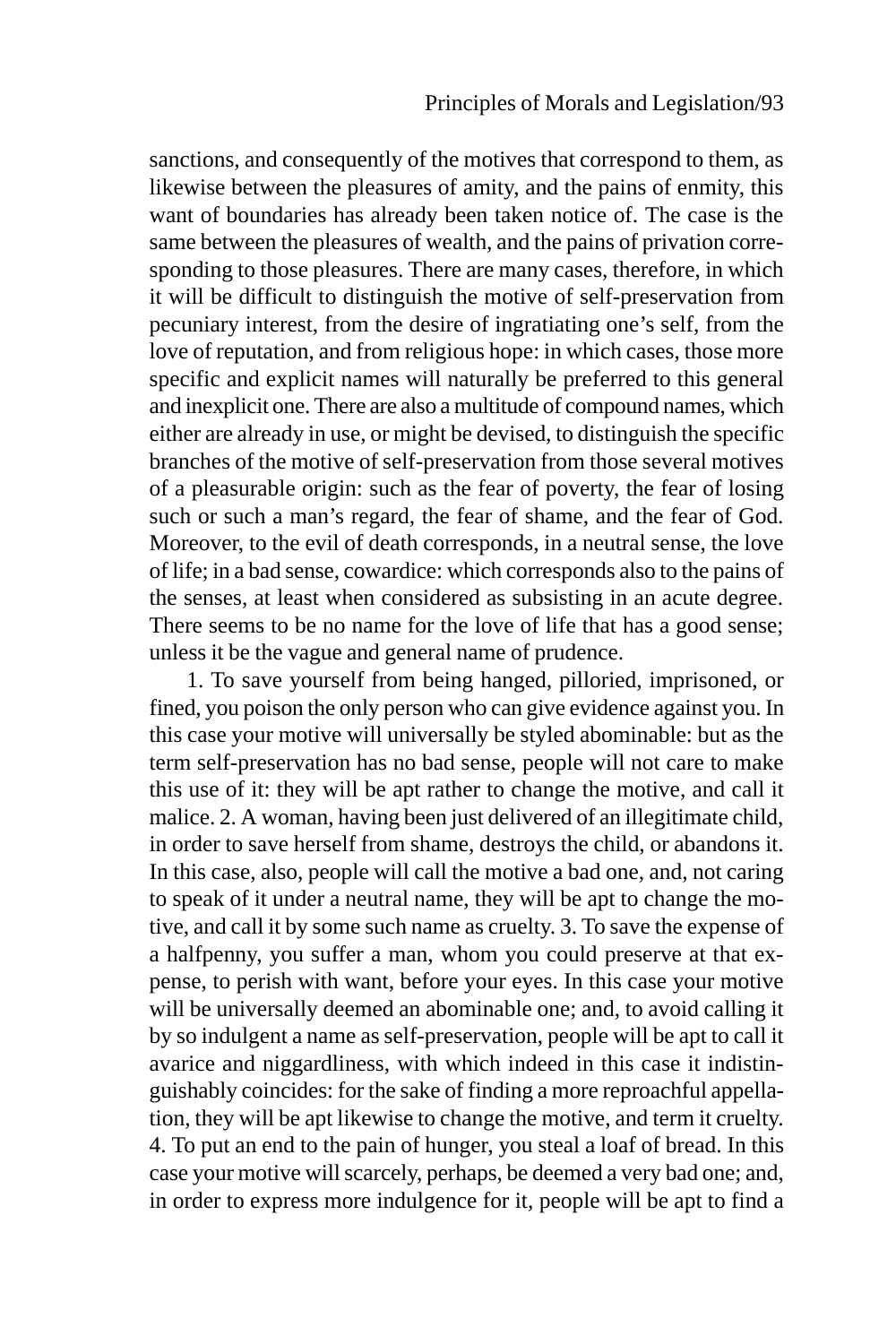stronger name for it than self-preservation, terming it *necessity*. 5. To save yourself from drowning, you beat off an innocent man who has got hold of the same plank. In this case your motive will in general be deemed neither good nor bad, and it will be termed self-preservation, or necessity, or the love of life. 6. To save your life from a gang of robbers, you kill them in the conflict. In this case the motive may, perhaps, be deemed rather laudable than otherwise, and, besides self-preservation, is styled also self-defence. 7. A soldier is sent out upon a party against a weaker party of the enemy: before he gets up with them, to save his life, he runs away. In this case the motive will universally be deemed a contemptible one, and will be called cowardice. Yet in all these various cases, the motive is still the same. It is neither more nor less than self-preservation.

XXVIII. In particular, to the pains of exertion corresponds the motive, which, in a neutral sense, may be termed the love of ease, or by a longer circumlocution, the desire of avoiding trouble. In a bad sense, it is termed indolence. It seems to have no name that carries with it a good sense.

1. To save the trouble of taking care of it, a parent leaves his child to perish. In this case the motive will be deemed an abominable one, and, because indolence will seem too mild a name for it, the motive will, perhaps, be changed, and spoken of under some such term as cruelty. 2. To save yourself from an illegal slavery, you make your escape. In this case the motive will be deemed certainly not a bad one: and, because indolence, or even the love of ease, will be thought too unfavourable a name for it, it will, perhaps, be styled the love of liberty. 3. A mechanic, in order to save his labour, makes an improvement in his machinery. In this case, people will look upon his motive as a good one; and finding no name for it that carries a good sense, they will be disposed to keep the motive out of sight: they will speak rather of his ingenuity, than of the motive which was the means of his manifesting that quality. Yet in all these cases the motive is the same: it is neither more nor less than the love of ease.

XXIX. It appears then that there is no such thing as any sort of motive which is a bead one in itself: nor, consequently, any such thing as a sort of motive, which in itself is exclusively a good one. And as to their effects, it appears too that these are sometimes bad, at other times either indifferent or good: and this appears to be the case with every sort of motive. *If any sort of motive then is either good or bad on the score*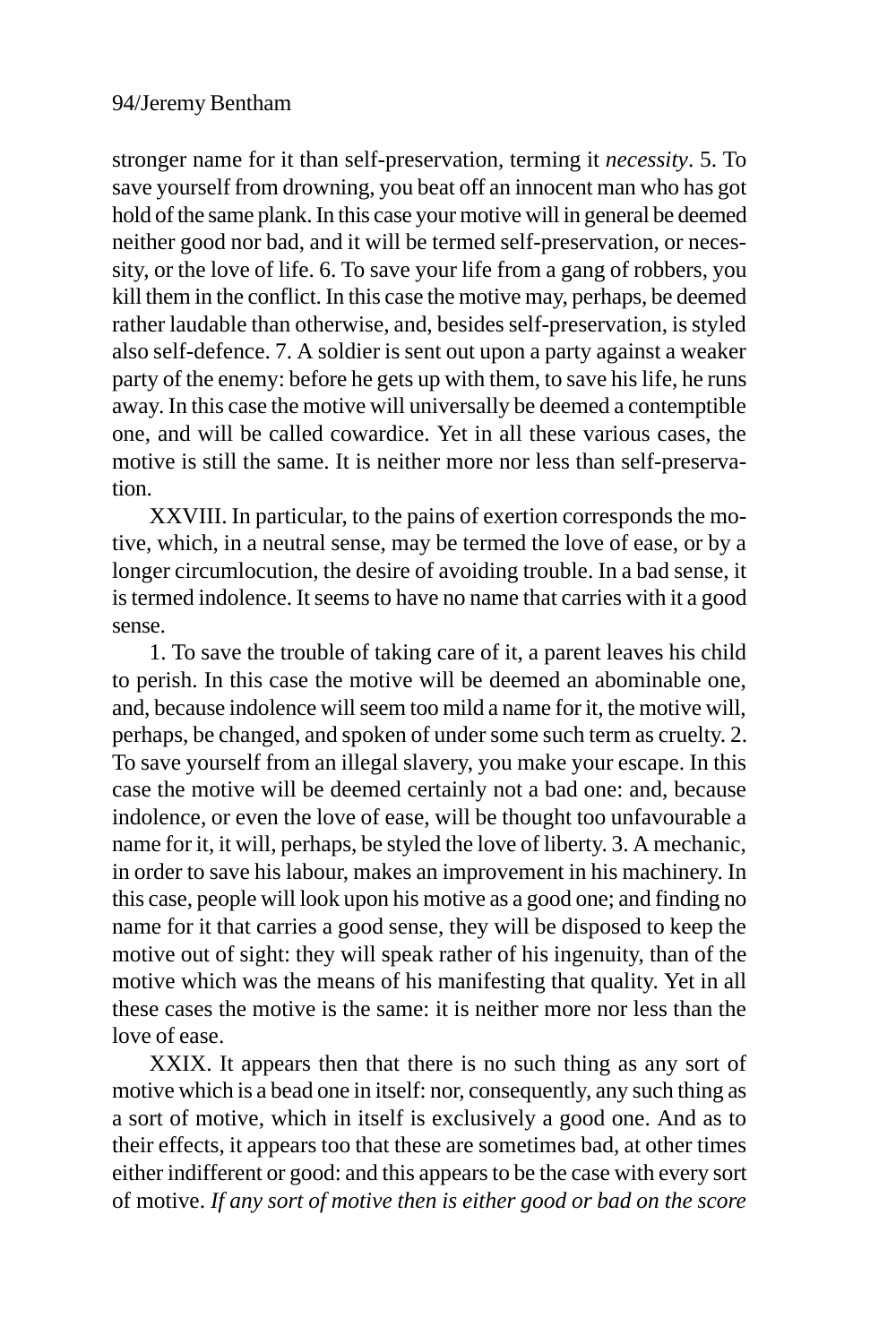*of its effects, this is the case only on individual occasions, and with individual motives*; and this is the case with one sort of motive as well as with another. *If any sort of motive then can, in consideration of its effects, be termed with any propriety a bad one*, it can only be with reference to the balance of all the effects it may have had of both kinds within a given period, that is, of its most usual tendency.

XXX. What then? (it will be said) are not lust, cruelty, avarice, bad motives? Is there so much as any one individual e occasion, in which motives like these can be otherwise than bad? No, certainly: and yet the proposition, that there is no one *sort* of motive but what will on many occasions be a good one, is nevertheless true. The fact is, that these are names which, if properly applied, are never applied but in the cases where the motives they signify happen to be bad. The names of those motives, considered apart from their effects, are sexual desire, displeasure, and pecuniary interest. To sexual desire, when the effects of it are looked upon as bad, is given the name of lust. Now lust is always a bad motive. Why? Because if the case be such, that the effects of the motive are not bad, it does not go, or at least ought not to go, by the name of lust. The case is, then, that when I say, "Lust is a bad motive," it is a proposition that merely concerns the import of the word lust; and which would be false if transferred to the other word used for the same motive, sexual desire. Hence we see the emptiness of all those rhapsodies of common-place morality, which consist in the taking of such names as lust, cruelty, and avarice, and branding them with marks of reprobation: applied to the *thing*, they are false; applied to the *name*, they are true indeed, but nugatory. Would you do a real service to mankind, show them the cases in which sexual desire *merits* the name of lust; displeasure, that of cruelty; and pecuniary interest, that of avarice.

XXXI. If it were necessary to apply such denominations as good, bad, and indifferent to motives, they might be classed in the following manner, in consideration of the most frequent complexion of their effects. In the class of good motives might begs placed the articles of, 1. Good-will. 2. Love of reputation. 3. Desire of amity. And, 4. Religion. In the class of bad motives, 5. Displeasure. In the class of neutral or indifferent motives, 6. Physical desire. 7. Pecuniary interest. 8. Love of power. 9. Self-preservation; as including the fear of the pains of the senses, the love of ease, and the love of life.

XXXII. This method of arrangement, however, cannot but be imperfect; and the nomenclature belonging to it is in danger of being falla-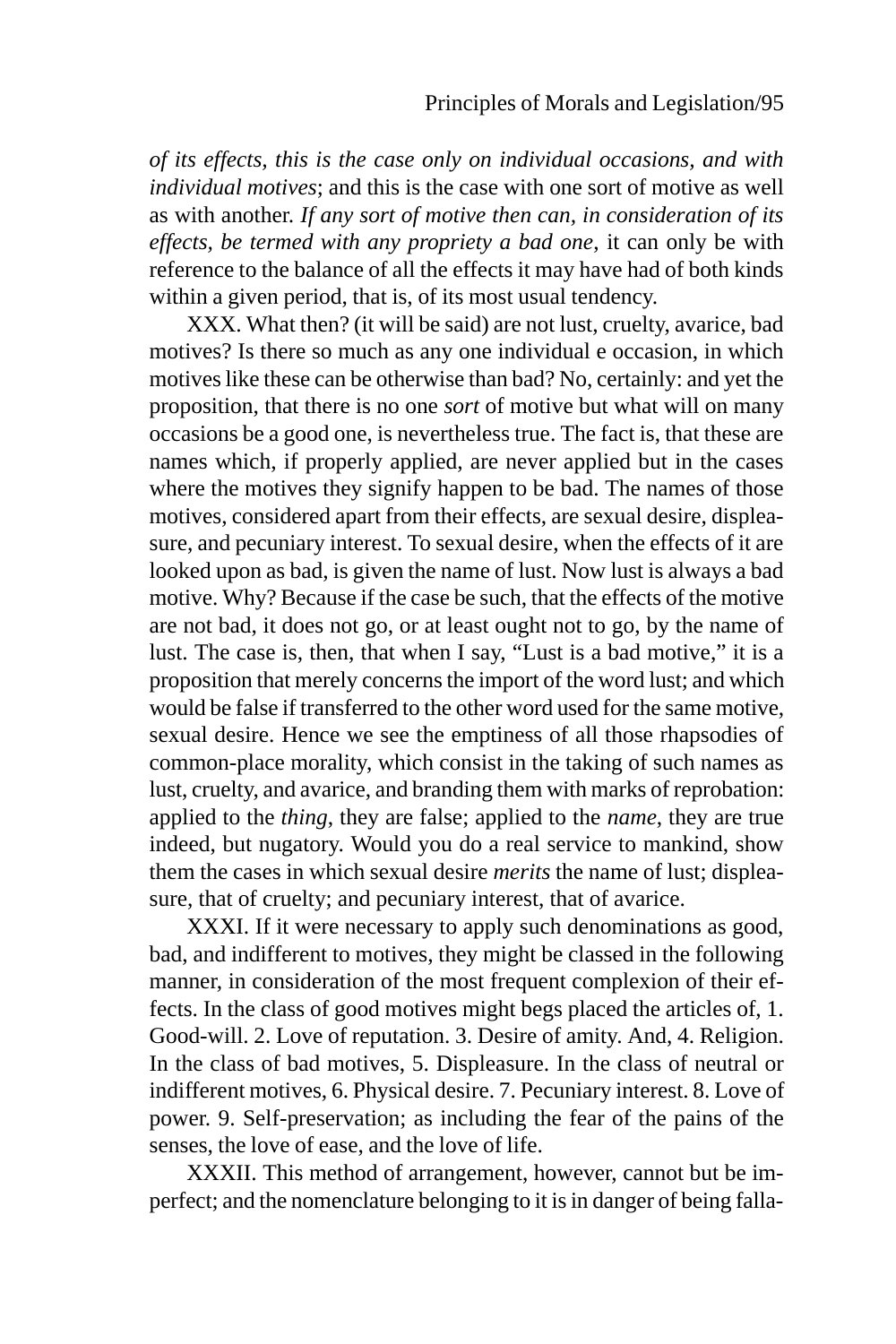cious. For by what method of investigation can a man be assured, that with regard to the motives ranked under the name of good, the good effects they have had, from the beginning of the world, have, in each of the four species comprised under this name, been superior to the bad? still more difficulty would a man find in assuring himself, that with regard to those which are ranked under the name of neutral or indifferent, the effects they have had have exactly balanced each other, the value of the good being neither greater nor less than that of the bad. It is to be considered, that the interests of the person himself can no more be left out of the estimate, than those of the rest of the community. For what would become of the species, if it were not for the motives of hunger and thirst, sexual desire, the fear of pain, and the love of life? Nor in the actual constitution of human nature is the motive of displeasure less necessary, perhaps, than any of the others: although a system, in which the business of life might be carried on without it, might possibly be conceived. It seems, therefore, that they could scarcely, without great danger of mistakes, be distinguished in this manner even with reference to each other.

XXXIII. The only way, it should seem, in which a motive can with safety and propriety be styled good or bad, is with reference to its effects in each individual instance; and principally from the intention it gives birth to: from which arise, as will be shown hereafter, the most material part of its effects. A motive is good, when the intention it gives birth to is a good one; bad, when the intention is a bad one: and an intention is good or bad, according to the material consequences that are the objects of it. So far is it from the goodness of the intention's being to be known only from the species of the motive. But from one and the same motive, as we have seen, may result intentions of every sort of complexion whatsoever. This circumstance, therefore, can afford no clue for the arrangement of the several sorts of motives.

XXXIV. A more commodious method, therefore, it should seem, would be to distribute them according to the influence which they appear to have on the interests of the other members of the community, laying those of the party himself out of the question: to wit, according to the tendency which they appear to have to unite, or disunite, his interests and theirs. On this plan they may be distinguished into *social*, *dissocial*, and *self-regarding*. In the social class may be reckoned, 1. Good-will. 2. Love of reputation. 3. Desire of amity. 4. Religion. In the dissocial may be placed, 5. Displeasure. In the self-regarding class, 6.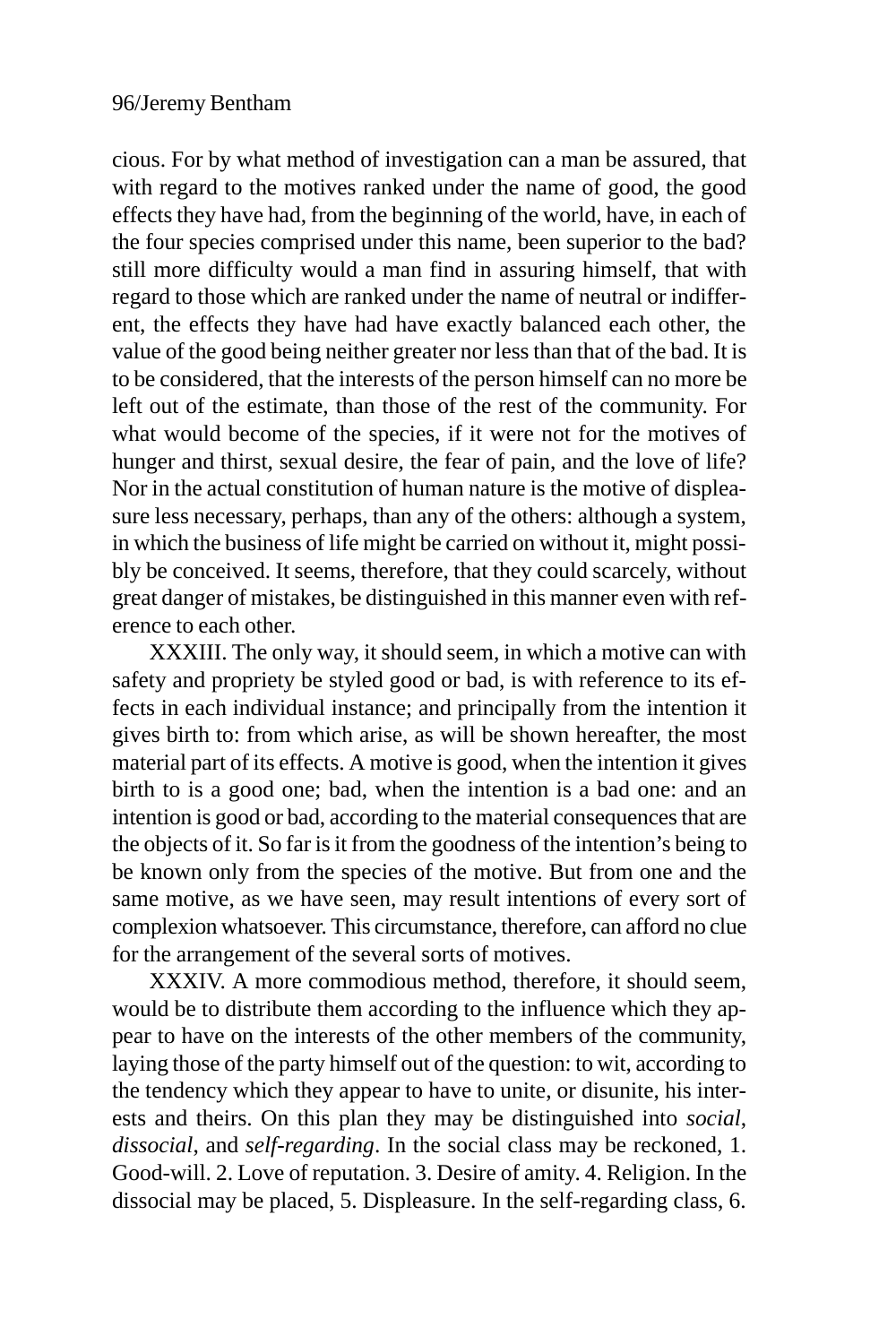Physical desire. 7. Pecuniary interest. 8. Love of power. 9. Self-preservation; as including the fear of the pains of the senses, the love of ease, and the love of life.

XXXV. With respect to the motives that have been termed social, if any farther distinction should be of use, to that of good-will alone may be applied the epithet of *purely-social*; while the love of reputation, the desire of amity, and the motive of religion, may together be comprised under the division of *semi-social*: the social tendency being much more constant and unequivocal in the former than in any of the three latter. Indeed these last, social as they may be termed, are self-regarding at the same time.

### § 4. Order of pre-eminence among motives.

XXXVI. Of all these sorts of motives, good-will is that of which the dictates, taken in a general view, are surest of coinciding with those of the principle of utility. For the dictates of utility are neither nor less than the dictates of the most extensive8 and enlightened (that is *well-advised*) benevolence. The dictates of the other motives may be conformable to those of utility, or repugnant, as it may happen.

XXXVII. In this, however, it is taken for granted, that in the case in question the dictates of benevolence are not contradicted by those of a more extensive, that is enlarged, benevolence. Now when the dictates of benevolence, as respecting the interests of a certain set of persons, are repugnant to the dictates of the same motive, as respecting the more important (or valuable) interests of another set of persons, the former dictates, it is evident, are repealed, as it were, by the latter: and a man, were he to be governed by the former, could scarcely, with propriety, be said to be governed by the dictates of benevolence. On this account were the motives on both sides sure to be alike present to a man's mind, the case of such a repugnancy would hardly be worth distinguishing, since the partial benevolence might be considered as swallowed up in the more extensive: if the former prevailed, and governed the action, it must be considered as not owing its birth to benevolence, but to some other motive: if the latter prevailed, the former might be considered as having no effect. But the case is, that a partial benevolence may govern the action, without entering into any direct competition with the more extensive benevolence, which would forbid it; because the interests of the less numerous assemblage of persons may be present to a man's mind, at a time when those of the more numerous are either not present, or, if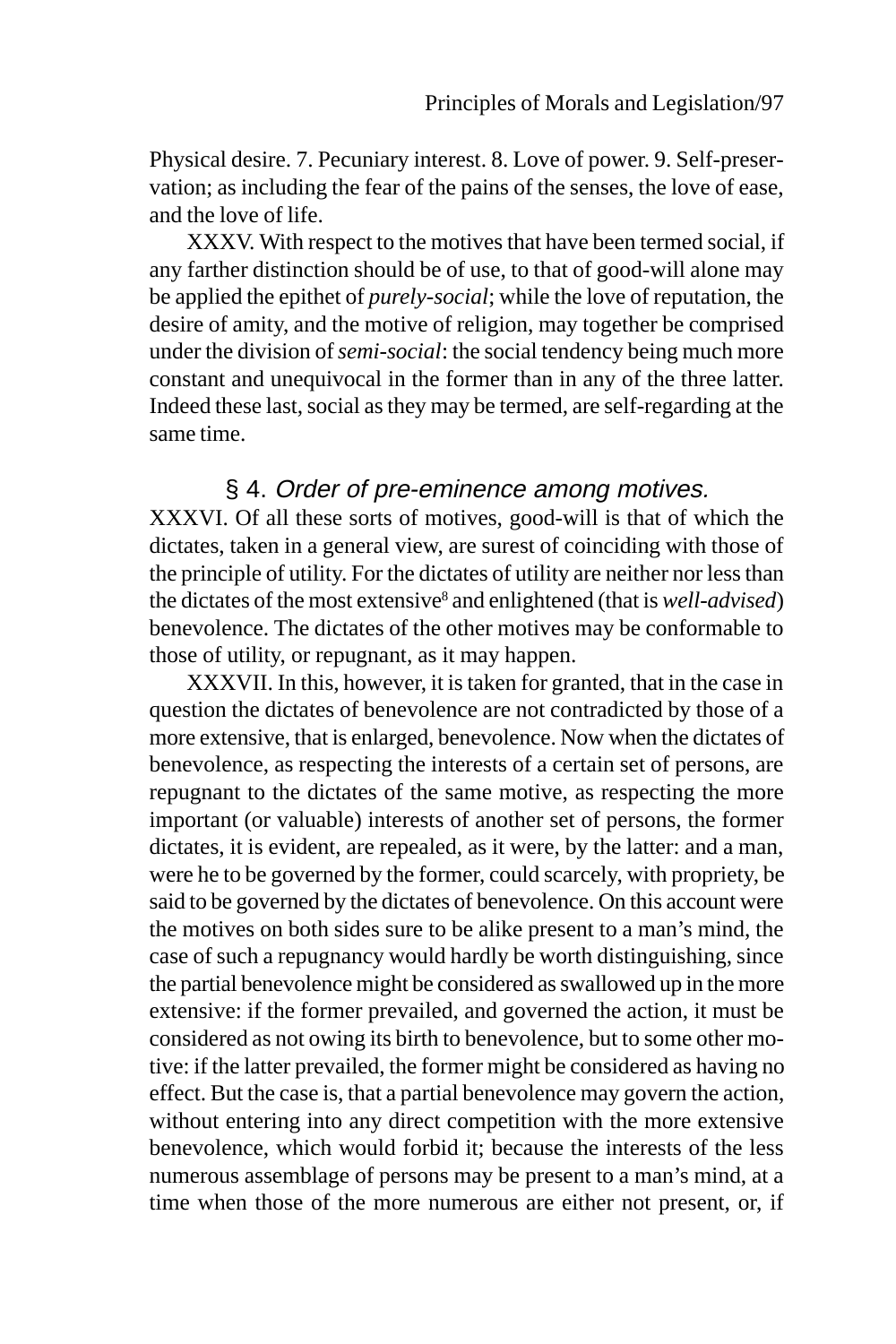present, make no impression. It is in this way that the dictates of this motive may be repugnant to utility, yet still be the dictates of benevolence. What makes those of private benevolence conformable upon the whole to the principle of utility, is, that in general they stand unopposed by those of public: if they are repugnant to them, it is only by accident. What makes them the more conformable, is, that in a civilized society, in most of the cases in which they would of themselves be apt to run counter to those of public benevolence, they find themselves opposed by stronger motives of the self-regarding class, which are played off against them by the laws; and that it is only in cases where they stand unopposed by the other more salutary dictates, that they are left free. An act of injustice or cruelty, committed by a man for the sake of his father or his son, is punished, and with reason, as much as if it were committed for his own.

XXXVIII. After good-will, the motive of which the dictates seem to have the next best chance for coinciding with those of utility, is that of the love of reputation. There is but one circumstance which prevents the dictates of this motive from coinciding in all cases with those of the former. This is, that men in their likings and dislikings, in the dispositions they manifest to annex to any mode of conduct their approbation or their disapprobation, and in consequence to the person who appears to practice it, their good or their ill will, do not govern themselves exclusively by the principle of utility. sometimes it is the principle of asceticism they are guided by: sometimes the principle of sympathy and antipathy. There is another circumstance, which diminishes, not their conformity to the principle of utility, but only their efficacy in comparison with the dictates of the motive of benevolence. The dictates of this motive will operate as strongly in secret as in public: whether it appears likely that the conduct which they recommend will be known or not: those of the love of reputation will coincide with those of benevolence only in proportion as a man's conduct seems likely to be known. This circumstance, however, does not make so much difference as at first sight might appear. Acts, in proportion as they are material, are apt to become known: and in point of reputation, the slightest suspicion often serves for proof. Besides, if an act be a disreputable one, it is not any assurance a man can have of the secrecy of the particular act in question, that will of course surmount the objections he may have against engaging in it. Though the act in question should remain secret, it will go towards forming a habit, which may give birth to other acts, that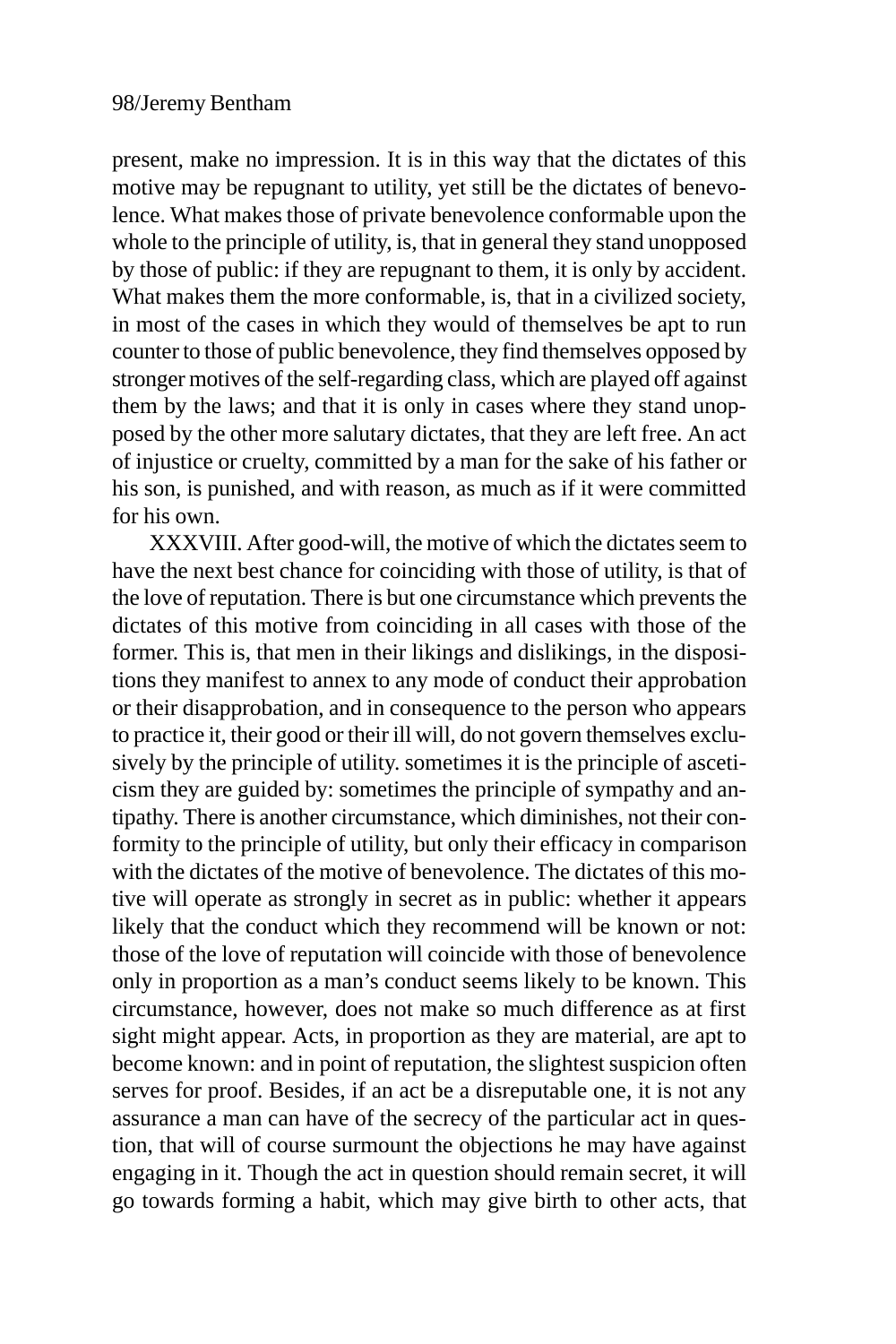may not meet with the same good fortune. There is no human being, perhaps, who is at years of discretion, on whom considerations of this sort have not some weight: and they have the more weight upon a man, in proportion to the strength of his intellectual powers, and the firmness of his mind. Add to this, the influence which habit itself, when once formed, has in restraining a man from acts towards which, from the view of the disrepute annexed to them, as well as from any other cause, he has contracted an aversion. The influence of habit, in such cases, is a matter of fact, which, though not readily accounted for, is acknowledged and indubitable.

XXXIX. After the dictates of the love of reputation come, as it should seem, those of the desire of amity. The former are disposed to coincide with those of utility, inasmuch as they are disposed to coincide with those of benevolence. Now those of the desire of amity are apt also to coincide, in a certain sort, with those of benevolence. But the sort of benevolence with the dictates of which the love of reputation coincides, is the more extensive; that with which those of the desire of amity coincide, the less extensive. Those of the love of amity have still, however, the advantage of those of the self-regarding motives. The former, at one period or other of his life, dispose a man to contribute to the happiness of a considerable number of persons: the latter, from the beginning of life to the end of it, confine themselves to the care of that single individual. The dictates of the desire of amity, it is plain, will approach nearer to a coincidence with those of the love of reputation, and thence with those of utility, in proportion, *cæteris paribas*, to the number of the persons whose amity a man has occasion to desire: and hence it is, for example, that an English member of parliament, with all his own weaknesses, and all the follies of the people whose amity he has to cultivate, is probably, in general, a better character than the secretary of a visier at Constantinople, or of a naib in Indostan.

XL. The dictates of religion are, under the infinite diversity of religions, so extremely variable, that it is difficult to know what general account to give of them, or in what rank to place the motive they belong to. Upon the mention of religion, people's first thoughts turn naturally to the religion they themselves profess. This is a great source of miscalculation, and has a tendency to place this sort of motive in a higher rank than it deserves. The dictates of religion would coincide, in all cases, with those of utility, were the Being, who is the object of religion, universally supposed to be as benevolent as he is supposed to be wise and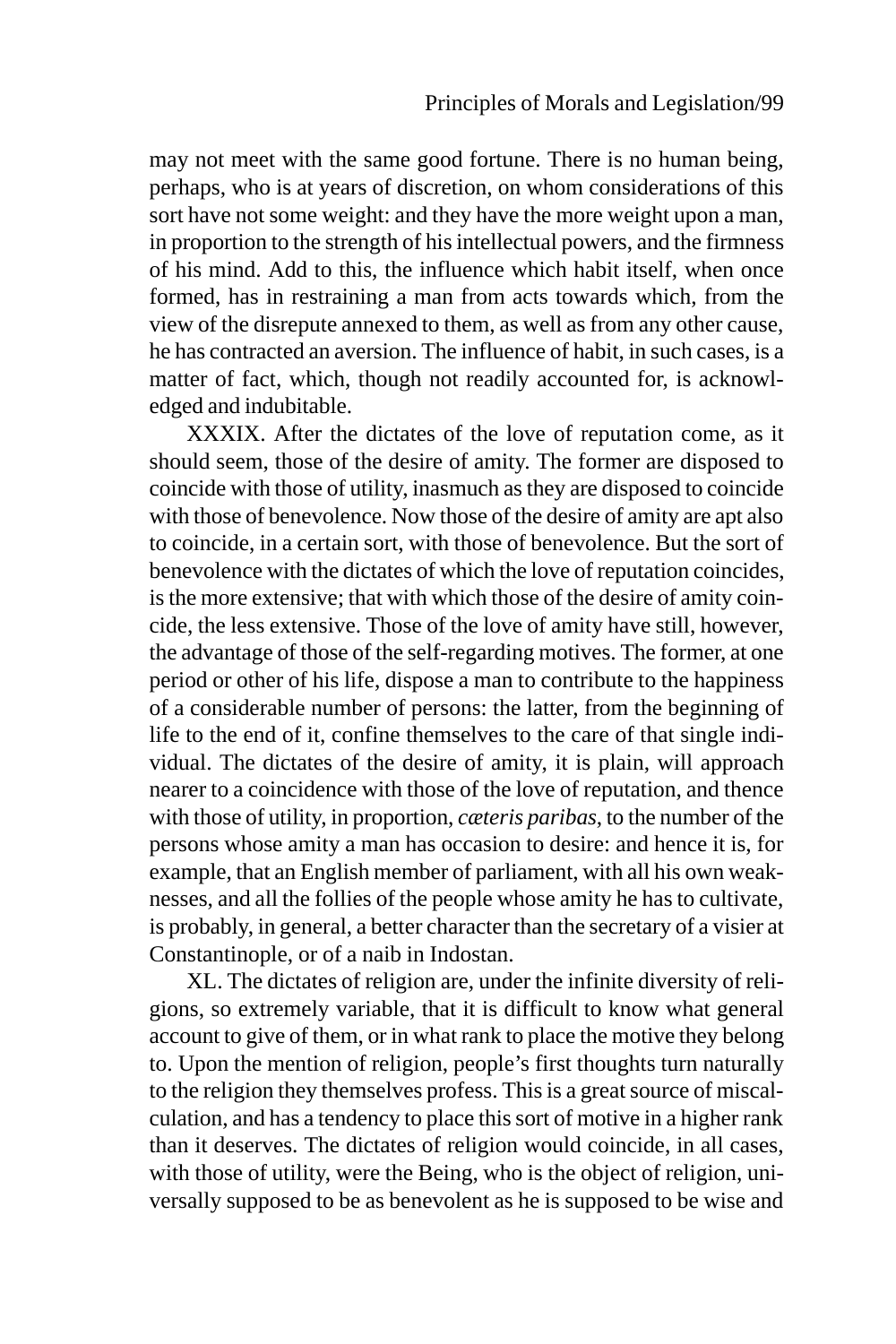powerful; and were the notions entertained of his benevolence, at the same time, as correct as those which are entertained of his wisdom and his power. Unhappily, however, neither of these is the case. He is universally supposed to be all-powerful: for by the Deity, what else does any man mean than the Being, whatever he be, by whom every thing is done. And as to knowledge, by the same rule that he should know one thing he should know another. These notions seem to be as correct, for all material purposes, as they are universal. But among the votaries of religion (of which number the multifarious fraternity of Christians is but a small part) there seem to be but few (I will not say how few) who are real believers in his benevolence. They call him benevolent in words, but they do not mean that he is so in reality. They do not mean, that he is benevolent as man is conceived to be benevolent: they do not mean that he is benevolent in the only sense in which benevolence has a meaning. For if they did, they would recognize that the dictates of religion could be neither more nor less than the dictates of utility: not a tittle different: not a tittle less or more. But the case is, that on a thousand occasions they turn their backs on the principle of utility. They go astray after the strange principles its antagonists: sometimes it is the principle of asceticism: sometimes the principle of sympathy and antipathy. Accordingly, the idea they bear in their minds, on such occasions, is but too often the idea of malevolence; to which idea, stripping it of its own proper name, they bestow the specious appellation of the social motive. The dictates of religion, in short, are no other than the dictates of that principle which has been already mentioned under the name of the theological principle. These, as has been observed, are just as it may happen, according to the biases of the person in question, copies of the dictates of one or other of the three original principles: sometimes, indeed, of the dictates of utility: but frequently of those of asceticism, or those of sympathy and antipathy. In this respect they are only on a par with the dictates of the love of reputation: in another they are below it. The dictates of religion are in all places intermixed more or less with dictates unconformable to those of utility, deduced from tests, well or ill interpreted, of the writings held for sacred by each sect: unconformable, by imposing practices sometimes inconvenient to a man's self, sometimes pernicious to the rest of the community. The sufferings of uncalled martyrs, the calamities of holy wars and religious persecutions, the mischiefs of intolerant laws, (objects which can here only be glanced at, not detailed) are so many additional mischiefs over and above the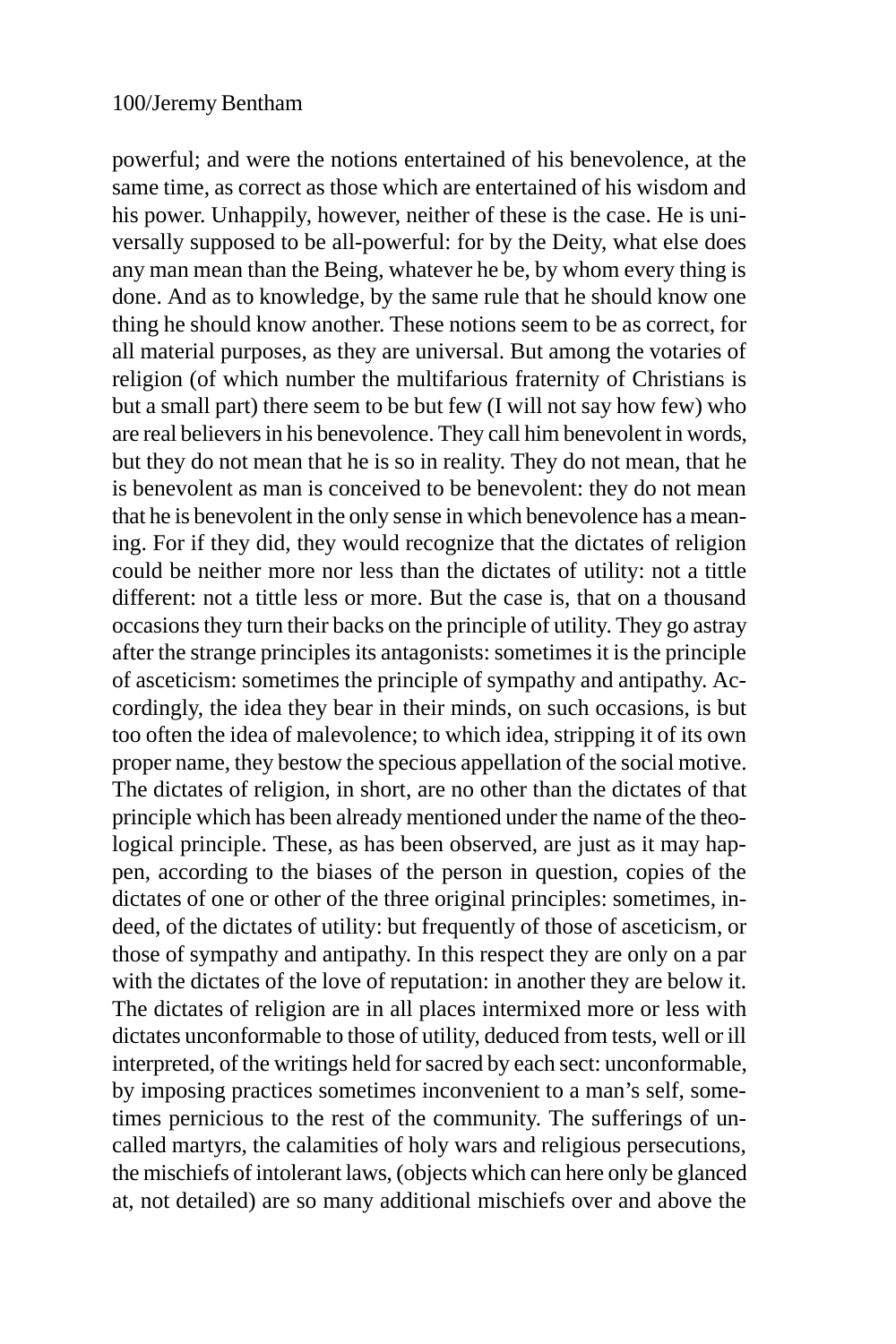number of those which were ever brought into the world by the love of reputation. On the other hand, it is manifest, that with respect to the power of operating in secret, the dictates of religion have the same advantage over those of the love of reputation, and the desire of amity, as is possessed by the dictates of benevolence.

XLI. Happily, the dictates of religion seem to approach nearer and nearer to a coincidence with those of utility every day. But why? Because the dictates of the moral sanction do so: and those coincide with or are influenced by these. Men of the worst religions, influenced by the voice and practice of the surrounding world, borrow continually a new and a new leaf out of the book of utility: and with these, in order not to break with their religion, they endeavour, sometimes with violence enough, to patch together and adorn the repositories of their faith.

XLII. As to the self-regarding and dissocial motives, the order that takes place among these, and the preceding one, in point of extra-regarding influence, is too evident to need insisting on. As to the order that takes place among the motives, of the self-regarding class, considered in comparison with one another, there seems to be no difference which on this occasion would be worth mentioning. With respect to the dissocial motive, it makes a difference (with regard to its extra-regarding effects) from which of two sources it originates; whether from self-regarding or from social considerations. The displeasure you conceive against a man may be founded either on some act which offends you in the first instance, or on an act which offends you no otherwise than because you look upon it as being prejudicial to some other party on whose behalf you interest yourself: which other party may be of course either a determinate individual, or any assemblage of individuals, determinate or indeterminate. It is obvious enough, that a motive, though in itself dissocial, may, by issuing from a social origin, possess a social tendency; and that its tendency, in this case, is likely to be the more social, the more enlarged the description is of the persons whose interests you espouse. Displeasure, venting itself against a man, on account of a mischief supposed to be done by him to the public, may be more social in its effects than any good-will, the exertions of which are confined to an individual.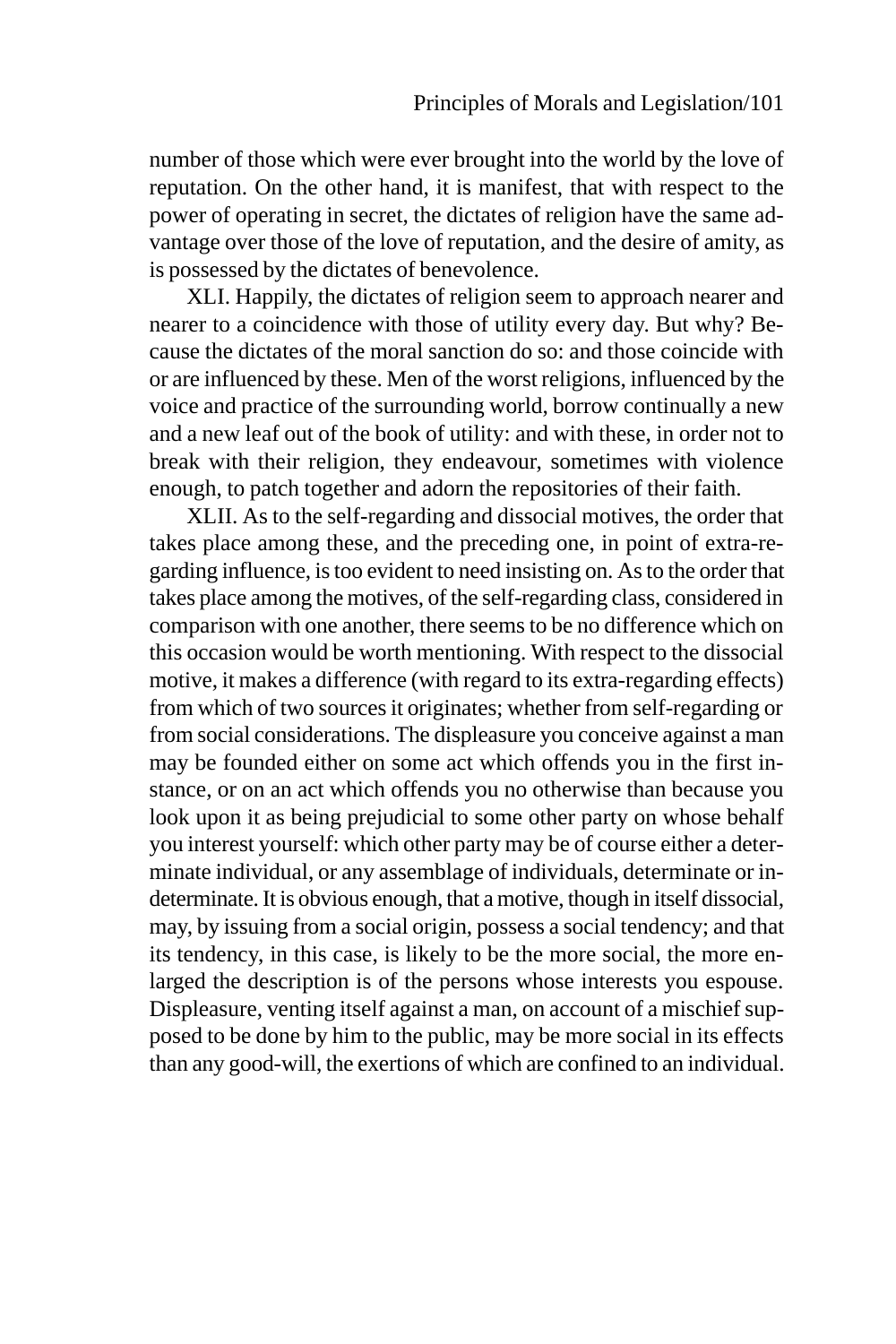# § 5. Conflict among motives.

XLIII. When a man has it in contemplation to engage in any action, he is frequently acted upon at the same time by the force of divers motives: one motive, or set of motives, acting in one direction; another motive, or set of motives, acting as it were in an opposite direction. The motives on one side disposing him to engage in the action: those on the other, disposing him not to engage in it. Now, any motive, the influence of which tends to dispose him to engage in the action in question, may be termed an *impelling motive*: any motive, the influence of which tends to dispose him not to engage in it, a *restraining* motive. But these appellations may of course be interchanged, according as the act is of the positive kind, or the negative.

XLIV. It has been shown, that there is no sort of motive but may give birth to any sort of action. It follows, therefore, that there are no two motives but may come to be opposed to one another. Where the tendency of the act is bad, the most common case is for it to have been dictated by a motive either of the self-regarding, or of the dissocial class. In such case the motive of benevolence has commonly been acting, though ineffectually, in the character of a restraining motive.

XLV. An example may be of use, to show the variety of contending motives, by which a man may be acted upon at the same time. Crillon, a Catholic (at a time when it was generally thought meritorious among Catholics to extirpate Protestants), was ordered by his king, Charles IX. of France, to fall privately upon Coligny, a Protestant, and assassinate him: his answer was, "Excuse me, Sire; but I'll fight him with all my heart." Here, then, were all the three forces above mentioned, including that of the political sanction, acting upon him at once. By the political sanction, or at least so much of the force of it as such a mandate, from such a sovereign, issued on such an occasion, might be supposed to carry with it, he was enjoined to put Coligny to death in the way of assassination: by the religious sanction, that is, by the dictates of religious zeal, he was enjoined to put him to death in any way: by the moral sanction, or in other words, by the dictates of honour, that is, of the love of reputation, he was permitted (which permission,when coupled with the mandates of his sovereign, operated, he conceived, as an injunction) to fight the adversary upon equal terms: by the dictates of enlarged benevolence (supposing the mandate to be unjustifiable) he was enjoined not to attempt his life in any way, but to remain at peace with him: supposing the mandate to be unjustifiable, by the dictates of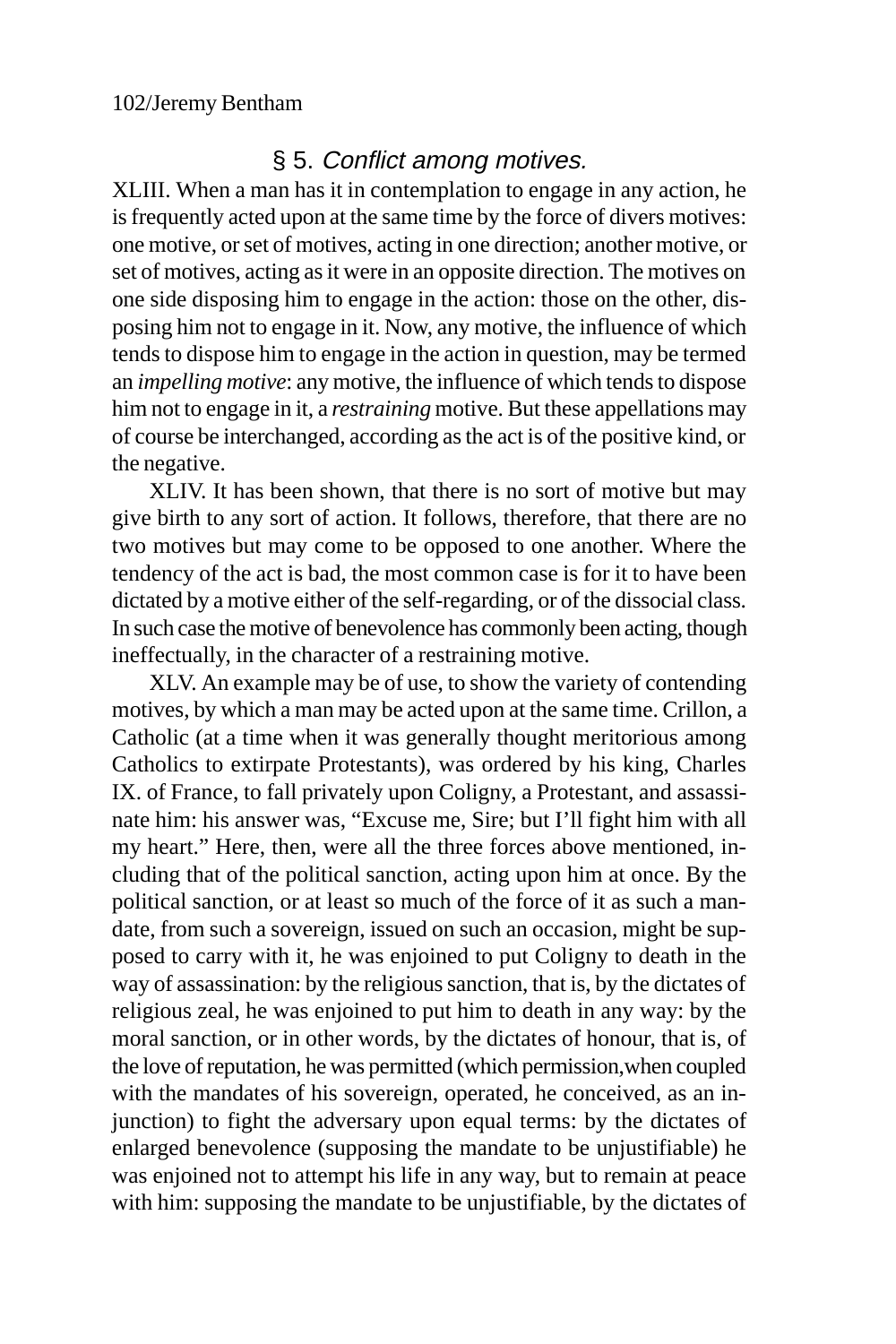private benevolence he was enjoined not to meddle with him at any rate. Among this confusion of repugnant dictates, Crillon, it seems, gave the preference, in the first place, to those of honour: in the next place, to those of benevolence. He would have fought, had his offer been accepted; as it was not, he remained at peace.

Here a multitude of questions might arise. Supposing the dictates of the political sanction to follow the mandate of the sovereign, of what kind were the motives which they afforded him for compliance? The answer is, of the self-regarding kind at any rate: inasmuch as, by the supposition, it was in the power of the sovereign to punish him for noncompliance, or reward him for compliance. Did they afford him the motive of religion (I mean independently of the circumstance of heresy above mentioned) the answer is, Yes, if his notion was, that it was God's pleasure he should comply with them; No, if it was not. Did they afford him the motive of the love of reputation? Yes, if it was his notion that the world would expect and require that he should comply with them: No, if it was not. Did they afford him that of benevolence? Yes, if it was his notion that the community would upon the whole be the better for his complying with them: No, if it was not. But did the dictates of the political sanction, in the case in question, actually follow the mandates of the sovereign: in other words, was such a mandate legal? This we see is a mere question of local jurisprudence, altogether foreign to the present purpose.

XLVI. What is here said about the goodness and badness of motives, is far from being a mere matter of words. There will be occasion to make use of it hereafter for various important purposes. I shall have need of it for the sake of dissipating various prejudices, which are of disservice to the community, sometimes by cherishing the flame of civil dissensions, at other times, by obstructing the course of justice. It will be shown, that in the case of many offences, the consideration of the motive is a most material one: for that in the first place it makes a very material difference in the magnitude of the mischief: in the next place, that it is easy to be ascertained; and thence may be made a ground for a difference in the demand for punishment: but that in other cases it is altogether incapable of being ascertained; and that, were it capable of being ever so well ascertained, good or bad, it could make no difference in the demand for punishment: that in all cases, the motive that may happen to govern a prosecutor, is a consideration totally immaterial: whence maybe seen the mischievousness of the prejudice that is so apt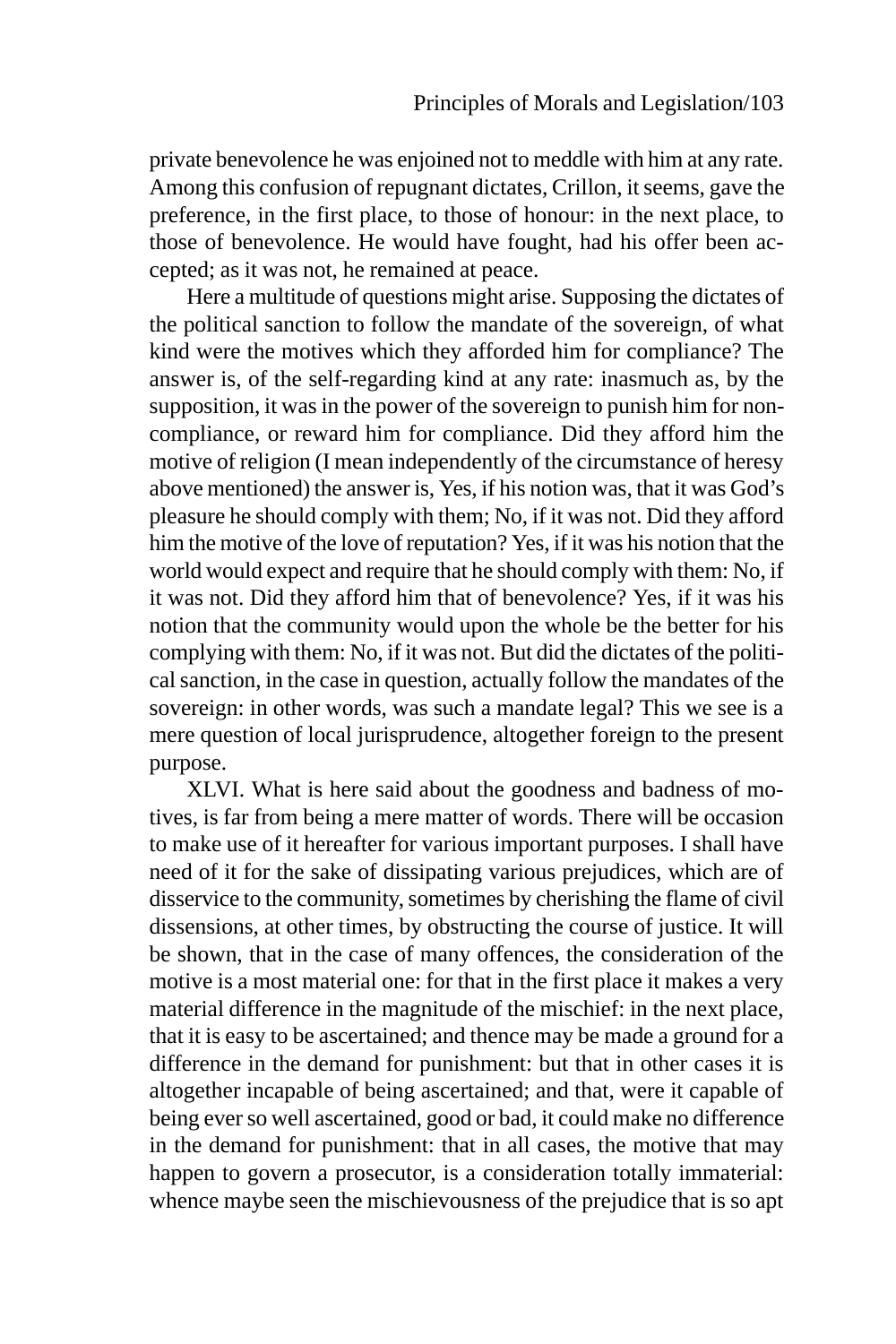to be entertained against informers; and the consequence it is of that the judge, in particular, should be proof against the influence of such delusions.

Lastly, The subject of motives is one with which it is necessary to be acquainted, in order to pass a judgment on any means that may be proposed for combating offenses in their source.

But before the theoretical foundation for these practical observations can be completely laid, it is necessary we should say something on the subject of *disposition*: which, accordingly, will furnish matter for the ensuing chapter.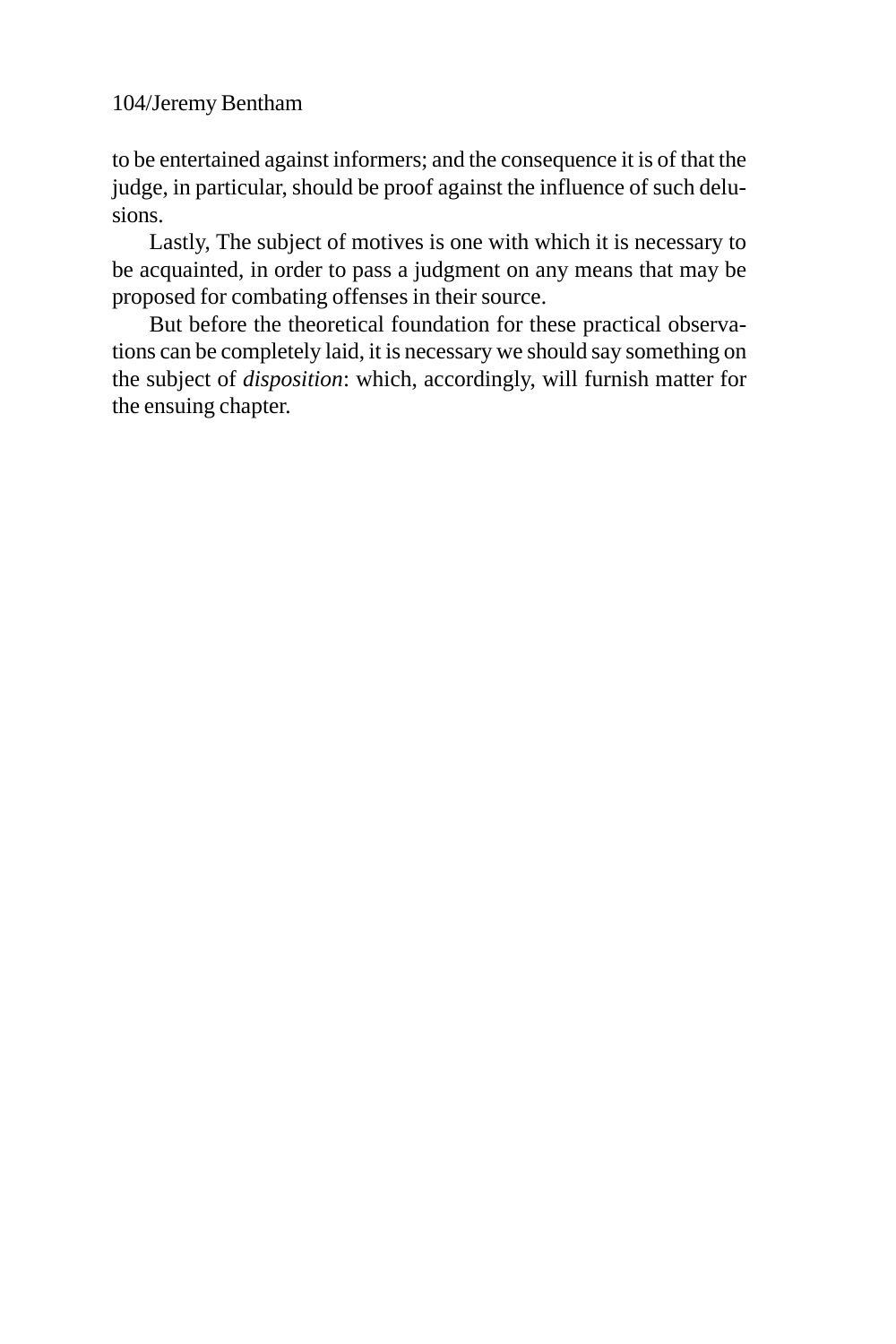## Chapter XI: Human Dispositions in General

I. In the foregoing chapter it has been shown at large. that goodness or badness can not, with any propriety, be predicated of motives. Is there nothing then about a man that may properly be termed good or bad, when, on such or such an occasion; he suffers himself to be governed by such or such a motive. Yes, certainly: his *disposition*. Now disposition is a kind of fictitious entity, feigned for the convenience of discourse, in order to express what there is supposed to be *permanent* in a man's frame of mind, where, on such or such an occasion, he has been influenced by sued or such a motive, to engage in an act, which, as it appeared to him, was of such or such a tendency.

II. It is with disposition as with every thing else: it will be good or bad according to its effects: according to the effects it has in augmenting or diminishing the happiness of the community. A man's disposition may accordingly be considered in two points of view: according to the influence it has, either, 1. on his own happiness: or, 2. on the happiness of others. Viewed in both these lights together, or in either of them indiscriminately, it may be termed, on the one hand, good; on the other, bad; or, in flagrant cases, depraved. Viewed in the former of these lights, it has scarcely any peculiar name, which has as yet been appropriated to it. It might be termed, though but, inexpressively, frail or infirm, on the one hand: sound or firm, on the other. Viewed in the other light, it might be termed beneficent, or meritorious, on the one hand: pernicious or mischievous, on the other. Now of that branch of a man's disposition, the effects of which regard in the first instance only himself, there needs not much to be said here. To reform it when bad, is the business rather of the moralist than the legislator: nor is it susceptible of those various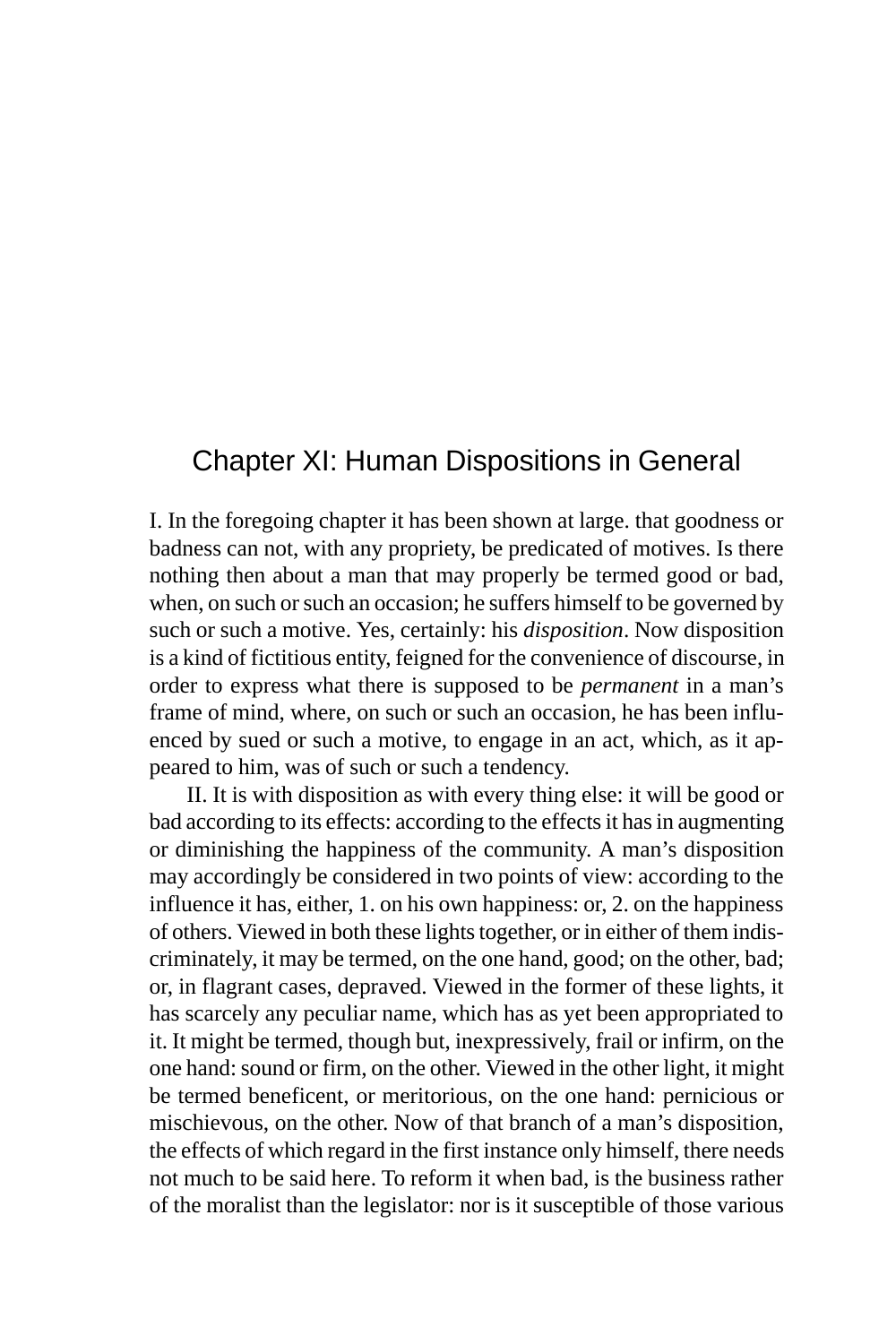modifications which make so material difference in the effects of the other. Again, with respect to that part of it, the effects whereof regard others in the first instance, it is only in as far as it is of a mischievous nature that the penal branch of law has any immediate concern with it: in as far as it may be of a beneficent nature, it belongs to a hitherto but little cultivated, and as yet unnamed branch of law, which might be styled the remuneratory.

III. A man then is said to be of a mischievous disposition, when, by the influence of no matter what motives, he is *presumed* to be more apt to engage, or form intentions of engaging, in acts which are *apparently* of a pernicious tendency, than in such as are apparently of a beneficial tendency: of a meritorious or beneficent disposition in the opposite case.

IV. I say presumed: for, by the supposition, all that appears is one single action, attended with one single train of circumstances: but from that degree of consistency and uniformity which experience has shown to be observable in the different actions of the same person, the probable existence (past or future) of a number of acts of a similar nature, is naturally and justly inferred from the observation of one single one. Under such circumstances, such as the motive proves to be in one instance, such is the disposition to be presumed to be in others.

V. I say *apparently* mischievous: that is, apparently with regard to him: such as to him appear to possess that tendency: for from the mere event, independent of what to him it appears beforehand likely to be, nothing can be inferred on either side. If to him it appears likely to be mischievous, in such case, though in the upshot it should prove innocent, or even beneficial, it makes no difference; there is not the less reason for presuming his disposition to be a bad one: if to him it appears likely to be beneficial or innocent, in such case, though in the upshot it should prove pernicious, there is not the more reason on that account for presuming his disposition to be a good one. And here we see the importance of the circumstances of intentionality, consciousness, unconsciousness, and mis-supposal.

VI. The truth of these positions depends upon two others, both of them sufficiently verified by experience: The one is, that in the ordinary course of things the consequences of actions commonly turn out conformable to intentions. A man who sets up a butcher's shop, and deals in beef, when he intends to knock down an ox, commonly does knock down an ox; though by some unlucky accident he may chance to miss his blow and knock down a man: he who sets up a grocer's shop, and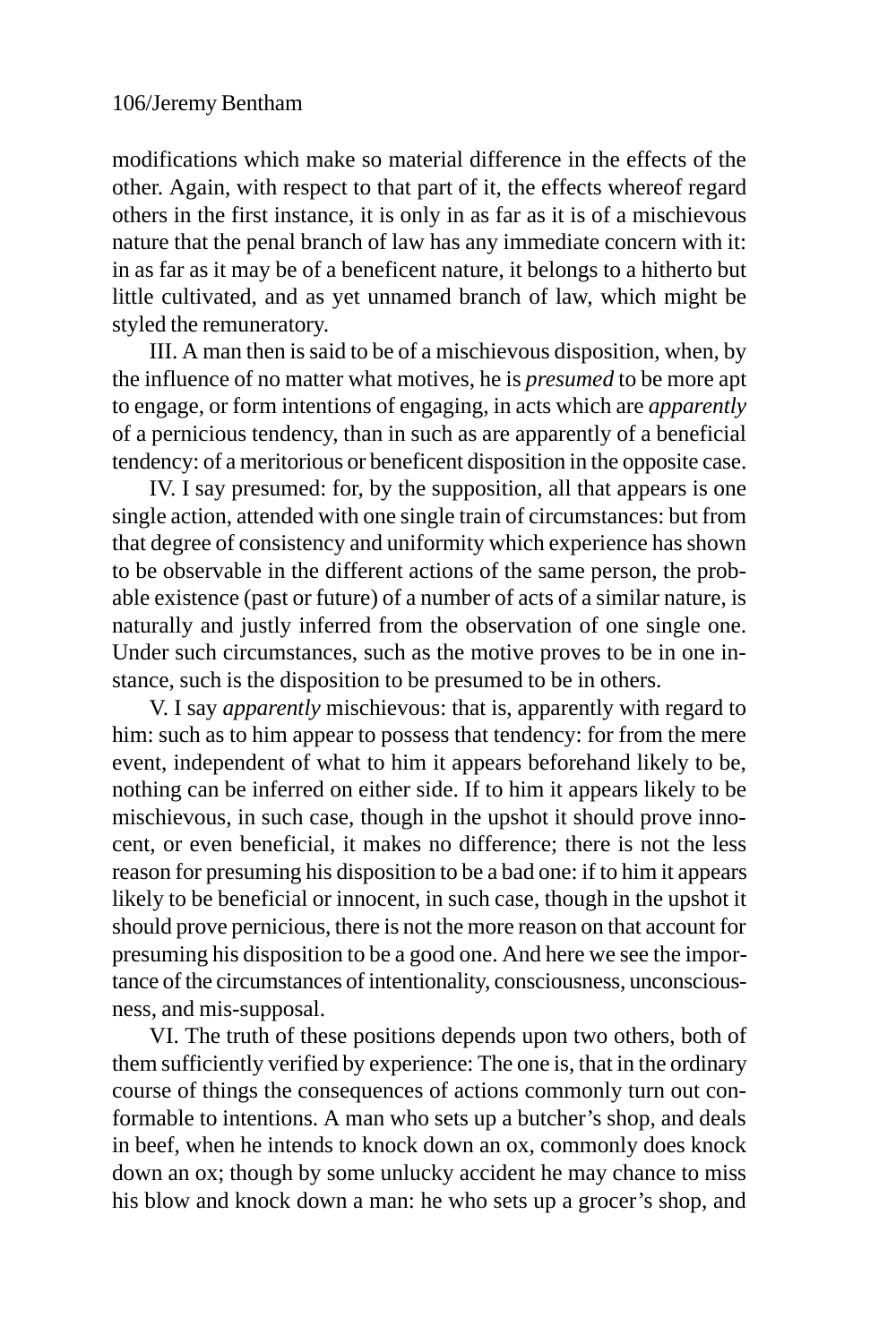deals sugar, when he intends to sell sugar, commonly does sell sugar: though by some unlucky accident he may chance to sell arsenic in the room of it.

VII. The other is, that a man who entertains intentions of doing mischief at one time is apt to entertain the like intentions at another.

VIII. There are two circumstances upon which the nature of the disposition, as indicated by any act, is liable to depend: 1. The apparent tendency of the act: 2. The nature of the motive which gave birth to it. This dependency is subject to different rules, according to the nature of the motive. In stating them, I suppose all along the apparent tendency of the act to be, as it commonly is, the same as the real.

IX. 1. Where the tendency of the act is *good*, and the motive is of the *self-regarding* kind. In this case the motive affords no inference on either side. It affords no indication of a good disposition: but neither does it afford any indication of a bad one.

A baker sells his bread to a hungry man who asks for it. This, we see, is one of those acts of which, in ordinary cases, the tendency is unquestionably good. The baker's motive is the ordinary commercial motive of pecuniary interest. It is plain, that there is nothing in the transaction, thus stated, that can afford the least ground for presuming that the baker is a better or a worse man than any of his neighbours.

X. 2. Where the tendency of the act is bad, and the motive, as before, is of the self-regarding kind. In this case the disposition indicated is a mischievous one.

A man steals bread out of a baker's shop: this is one of those of which the tendency will readily be acknowledged to be bad. Why, and in what respects it is so, will be stated farther on. His motive, we will say, is that of pecuniary interest; the desire of getting the value of the bread for nothing. His disposition, accordingly, appears to be a bad one: for every one will allow a thievish disposition to be a bad one.

XI. 3. Where the tendency of the act is *good*, and the motive is the purely social one of *good-will*. In this case the disposition indicated is a beneficent one.

A baker gives a poor man a loaf of bread. His motive is compassion; a name given to the motive of benevolence, in particular cases of its operation. The disposition indicated by the baker, in this case, is such as every man will be ready enough to acknowledge to be a good one.

XII. 4. Where the tendency of the act is *bad*, and the motive is the purely social one of good-will. Even in this case the disposition which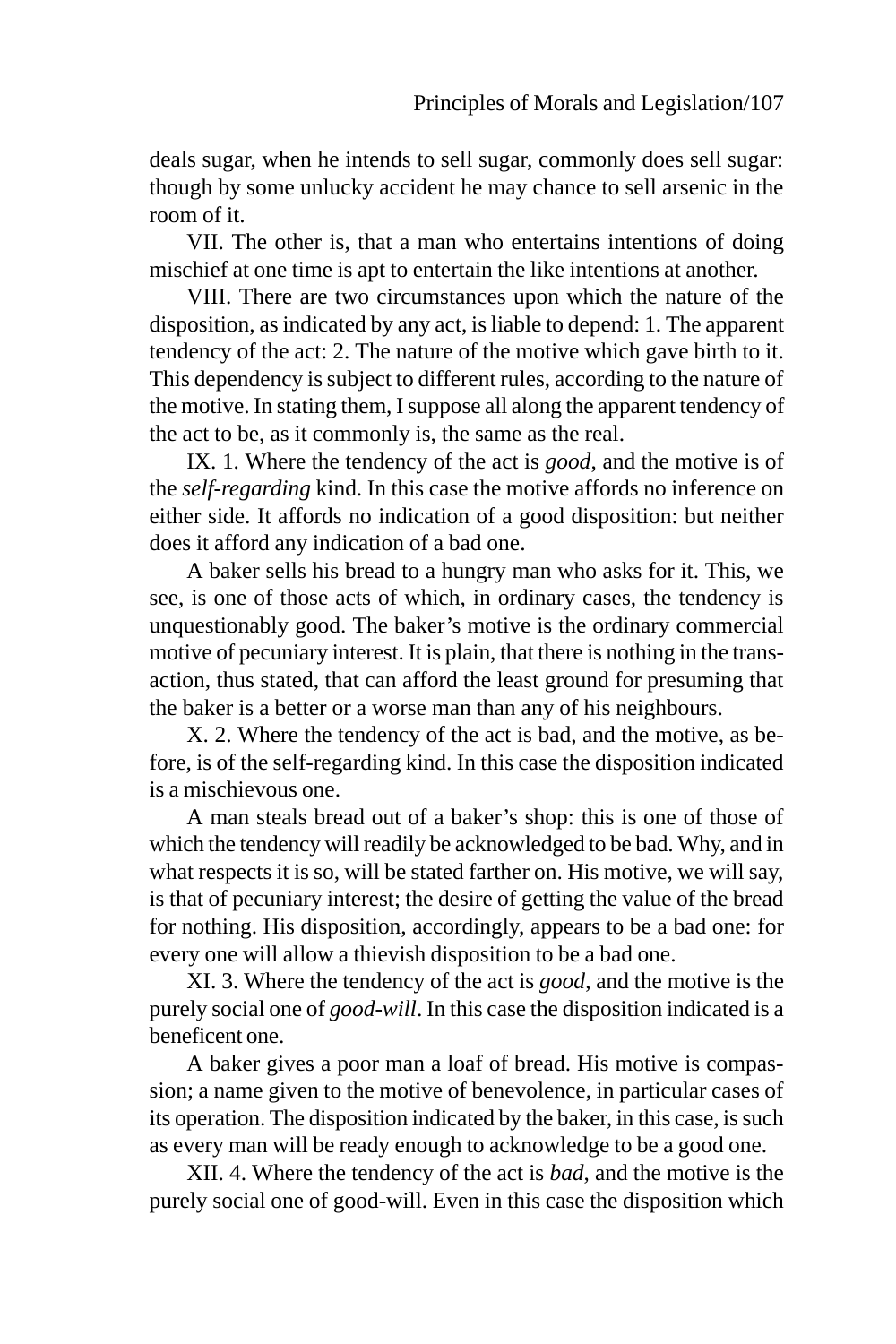the motive indicates is dubious: it may be a mischievous or a meritorious one, as it happens; according as the mischievousness of the act is more or less apparent.

XIII. It may be thought, that a case of this sort cannot exist; and that to suppose it, is a contradiction in terms. For the act is one, which, by the supposition, the agent knows to be a mischievous one. How then can it be, that good-will, that is, the desire of doing good, could have been the motive that led him into it? To reconcile this, we must advert to the distinction between enlarged benevolence and confined. The motive that led him into it, was that of confined benevolence. Had he followed the dictates of enlarged benevolence, he would not have done what he did. Now, although he followed the dictates of that branch of benevolence, which in any single instance of its exertion is mischievous, when opposed to the other, yet, as the cases which call for the exertion of the former are, beyond comparison, more numerous than those which call for the exertion of the latter, the disposition indicated by him, in following the impulse of the former, will often be such as in a man, of the common run of men, may be allowed to be a good one upon the whole.

XIV. A man with a numerous family of children, on the point of starving, goes into a baker's shop, steals a loaf, divides it all among the children, reserving none of it for himself. It will be hard to infer that that man's disposition is a mischievous one upon the whole. Alter the case, give him but one child, and that hungry perhaps, but in no imminent danger of starving: and now let the man set fire to a house full of people, for the sake of stealing money out of it to buy the bread with. The disposition here indicated will hardly be looked upon as a good one.

XV. Another case will appear more difficult to decide than either. Ravaillac assassinated one of the best and wisest of sovereigns, at a time when a good and wise sovereign, a blessing at all times so valuable to a state, was particularly precious: and that to the inhabitants of a populous and extensive empire. He is taken, and doomed to the most excruciating tortures. His son, well persuaded of his being a sincere penitent, and that mankind, in case of his being at large, would have nothing more to fear from him, effectuates his escape. Is this then a sign of a good disposition in the son, or of a bad one? Perhaps some will answer, of a bad one; for, besides the interest which the nation has in the sufferings of such a criminal, on the score of the example, the future good behaviour of such a criminal is more than any one can have sufficient ground to be persuaded of.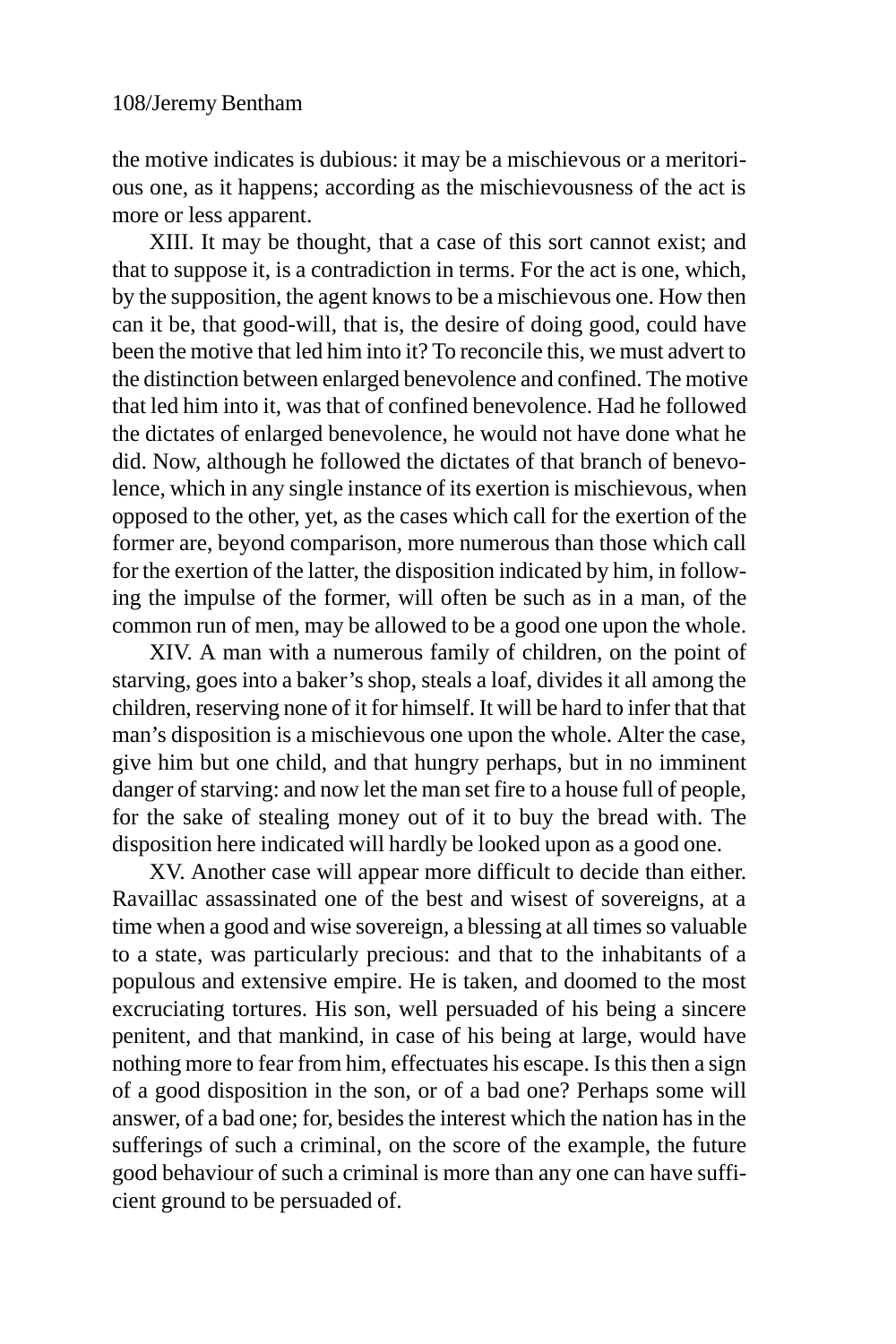XVI. Well then, let Ravaillac, the son, not facilitate his father's escape; but content himself with conveying poison to him, that at the price of an easier death he may escape his torments. The decision will now, perhaps, be more difficult. The act is a wrong one, let it be allowed, and such as ought by all means to be punished: but is the disposition manifested by it a bad one? Because the young man breaks the laws in this one instance, is it probable, that if let alone, he would break the laws in ordinary instances, for the satisfaction of any inordinate desires of his own? The answer of most men would probably be in the negative.

XVII. 5. Where the tendency of the act is *good*, and the motive is a semi-social one, the *love of reputation*. In this case the disposition indicated is a good one.

 In a time of scarcity, a baker, for the sake of gaining the esteem of the neighbourhood, distributes bread *gratis* among the industrious poor. Let this be taken for granted: and let it be allowed to be a matter of uncertainty, whether he had any real feeling for the sufferings of those whom he has relieved, or no. His disposition, for all that, cannot, with any pretence of reason, be termed otherwise than a good and beneficent one. It can only be in consequence of some very idle prejudice, if it receives a different name.

XVIII. 6. Where the tendency of the act is *bad*, and the motive, as before, is a semi-social one, the love of reputation. In this case, the disposition which it indicates is more or less good or bad: in the first place, according as the tendency of the act is more or less mischievous: in the next place according as the dictates of the moral sanction, in the society in question, approach more or less to a coincidence with those of utility. It does not seem probable, that in any nation, which is in a state of tolerable civilization, in short, in any nation in which such rules as these can come to be consulted, the dictates of the moral sanction will so far recede from a coincidence with those of utility (that is, of enlightened benevolence) that the disposition indicated in this case can be otherwise than a good one upon the whole.

XIX. An Indian receives an injury, real or imaginary, from an Indian of another tribe. He revenges it upon the person of his antagonist with the most excruciating torments: the case being, that cruelties inflicted on such an occasion, gain him reputation in his own tribe. The disposition manifested in such a case can never be deemed a good one, among a people ever so few degrees advanced, in point of civilization,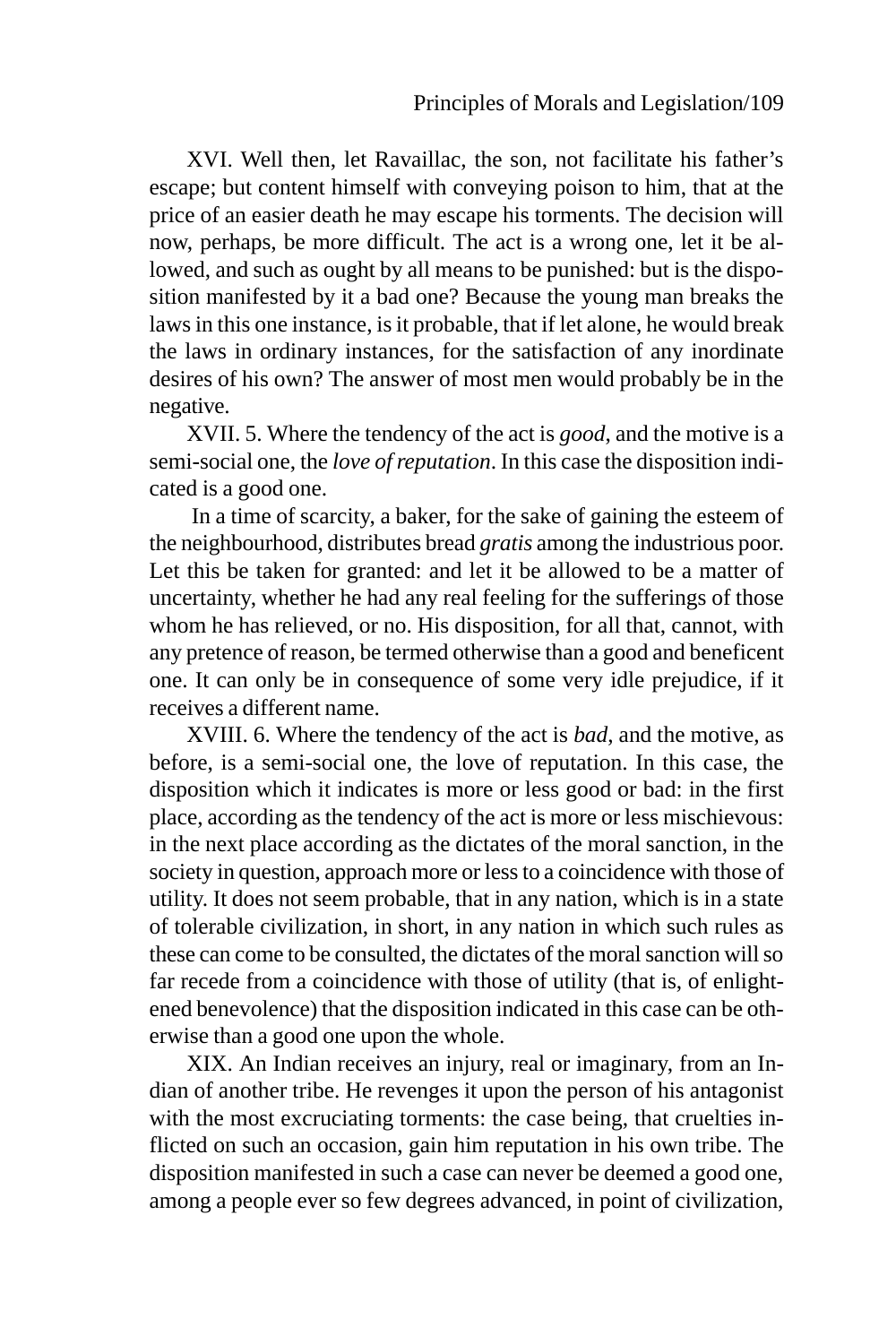### 110/Jeremy Bentham

above the Indians.

XX. A nobleman (to come back to Europe) contracts a debt with a poor tradesman. The same nobleman, presently afterwards, contracts a debt, to the same amount, to another nobleman, at play. He is unable to pay both: he pays the whole debt to the companion of his amusements, and no part of it to the tradesman. The disposition manifested in this case can scarcely be termed otherwise than a bad one. It is certainly, however, not so bad as if he had paid neither. The principle of love of reputation, or (as it is called in the case of this partial application of it) honour, is here opposed to the worthier principle of benevolence, and gets the better of it. But it gets the better also of the self-regarding principle of pecuniary interest. The disposition, therefore, which it indicates, although not so good a one as that in which the principle of benevolence predominates, is better than one in which the principle of self interest predominates. He would be the better for having more benevolence: but would he be the better for having no honour? This seems to admit of great dispute.

XXI. 7. Where the tendency of the act is *good*, and the motive is the semi-social one of *religion*. In this case, the disposition indicated by it (considered with respect to the influence of it on the man's conduct towards others) is manifestly a beneficent and meritorious one.

A baker distributes bread *gratis* among the industrious poor. It is not that he feels for their distresses: nor is it for the sake of gaining reputation among his neighbours. It is for the sake of gaining the favour of the Deity: to whom, he takes for granted, such conduct will be acceptable. The disposition manifested by such conduct is plainly what every man would call a good one.

XXII. 8. Where the tendency of the act is *bad*, and the motive is that of religion, as before. In this case the disposition is dubious. It is good or bad, and more or less good or bad, in the first place, as the tendency of the act is more or less mischievous; in the next place, according as the religious tenets of the person in question approach more or less to a coincidence with the dictates of utility.

XXIII. It should seem from history, that even in nations in a tolerable state of civilization in other respects, the dictates of religion have been found so far to recede from a coincidence with those of utility; in other words, from those of enlightened benevolence; that the disposition indicated in this case may even be a bad one upon the whole. This however is no objection to the inference which it affords of a good disposi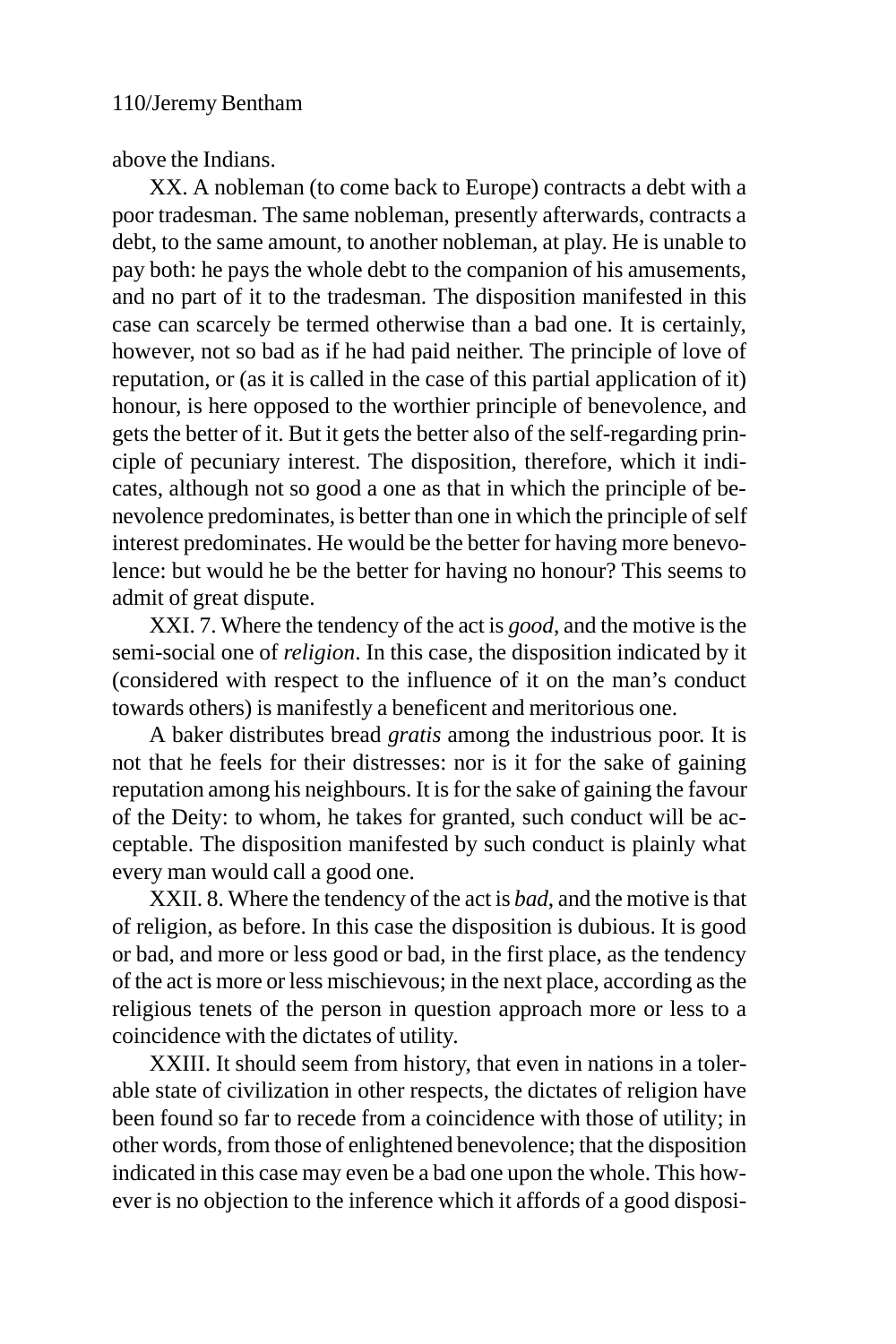tion in those countries (such as perhaps are most of the countries of Europe at present) in which its dictates respecting the conduct of a man towards other men approach very nearly to a coincidence with those of utility. The dictates of religion, in their application to the conduct of a man in what concerns himself alone, seem in most European nations to savour a good deal of the ascetic principle: but the obedience to such mistaken dictates indicates not any such disposition as is likely to break out into acts of pernicious tendency with respect to others. Instances in which the dictates of religion lead a man into acts which are pernicious in this latter view, seem at present to be but rare: unless it be acts of persecution, or impolitic measures on the part of government, where the law itself is either the principal actor or an accomplice in the mischief. Ravaillac, instigated by no other motive than this, gave his country one of the most fatal stabs that a country ever received from a single hand: but happily the Ravaillacs are but rare. They have been more frequent, however, in France than in any other country during the same period: and it is remarkable, that in every instance it is this motive that has produced them. When they do appear, however, nobody, I suppose, but such as themselves, will be for terming a disposition, such as they manifest, a good one. It seems hardly to be denied, but that they are just so much the worse for their notions of religion; and that had they been left to the sole guidance of benevolence, and the love of reputation, without any religion at all, it would have been but so much the better for mankind. One may say nearly the same thing, perhaps, of those persons who, without any particular obligation, have taken an active part in the execution of laws made for the punishment of those who have the misfortune to differ with the magistrate in matters of religion, much more of the legislator himself, who has put it in their power. If Louis XIV had had no religion, France would not have lost 800,000 of its most valuable subjects. The same thing may be said of the authors of the wars called holy ones; whether waged against persons called Infidels or persons branded with the still more odious name of Heretics. In Denmark, not a great many years ago, a sect is said to have arisen, who, by a strange perversion of reason, took it into their heads, that, by leading to repentance, murder, or any other horrid crime, might be made the road to heaven. It should all along, however, be observed, that instances of this latter kind were always rare: and that in almost all the countries of Europe, instances of the former kind, though once abundantly frequent, have for some time ceased. In certain countries, however, persecution at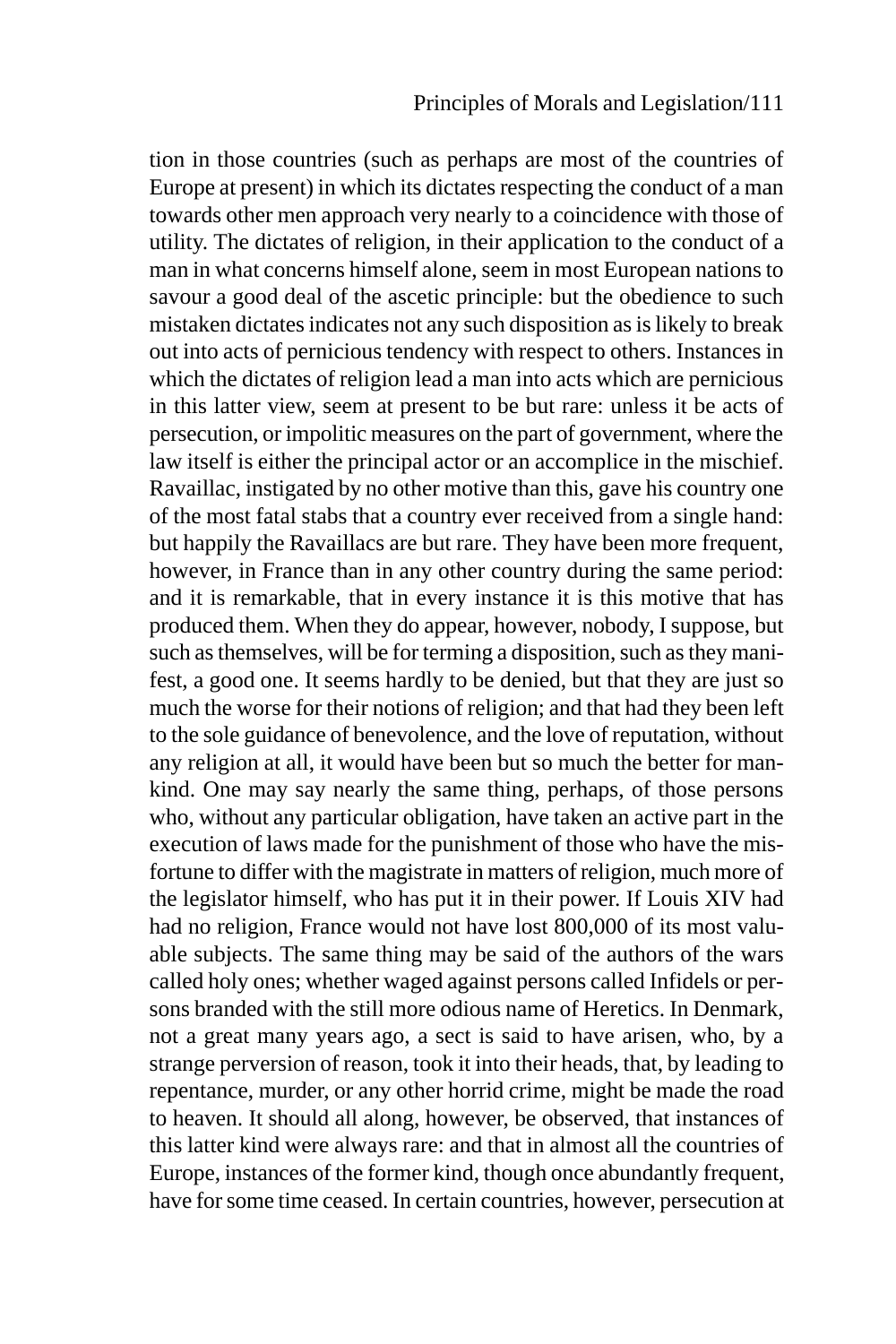### 112/Jeremy Bentham

home, or (what produces a degree of restraint, which is one part of the mischiefs of persecution) I mean the *disposition* to persecute, whensoever occasion happens, is not yet at an end: insomuch that if there is no *actual* persecution, it is only because there are no heretics; and if there are no heretics, it is only because there are no thinkers.9

XXIV. 9. Where the tendency of the act is *good*, and the motive (as before) is the dissocial one of ill-will. In this case the motive seems not to afford any indication on either side. It is no indication of a good disposition; but neither is it any indication of a bad one.

You have detected a baker in selling short weight: you prosecute him for the cheat. It is not for the sake of gain that you engaged in the prosecution; for there is nothing to be got by it: it is not from public spirit: it is not for the sake of reputation; for there is no reputation to be got by it: it is not in the view of pleasing the Deity: it is merely on account of a quarrel you have with the man you prosecute. From the transaction, as thus stated, there does not seem to be any thing to be said either in favour of your disposition or against it. The tendency of the act is good: but you would not have engaged in it, had it not been from a motive which there seems no particular reason to conclude will ever prompt you to engage in an act of the same kind again. Your motive is of that sort which may, with least impropriety, be termed a bad one: but the act is of that sort, which, were it engaged in ever so often, could never have any evil tendency; nor indeed any other tendency than a good one. By the supposition, the motive it happened to be dictated by was that of ill-will: but the act itself is of such a nature as to have wanted nothing but sufficient discernment on your part in order to have been dictated by the most enlarged benevolence. Now, from a man's having suffered himself to be induced to gratify his resentment by means of an act of which the tendency is good, it by no means follows that he would be ready on another occasion, through the influence of the same sort of motive, to engage in any act of which the tendency is a bad one. The motive that impelled you was a dissocial one: but what social motive could there have been to restrain you ? None, but what might have been outweighed by a more enlarged motive of the same kind. Now, because the dissocial motive prevailed when it stood alone, it by no means follows that it would prevail when it had a social one to combat it.

XXV. 10. Where the tendency of the act is *bad*, and the motive is the dissocial one of malevolence. In this case these disposition it indicates is of course a mischievous one.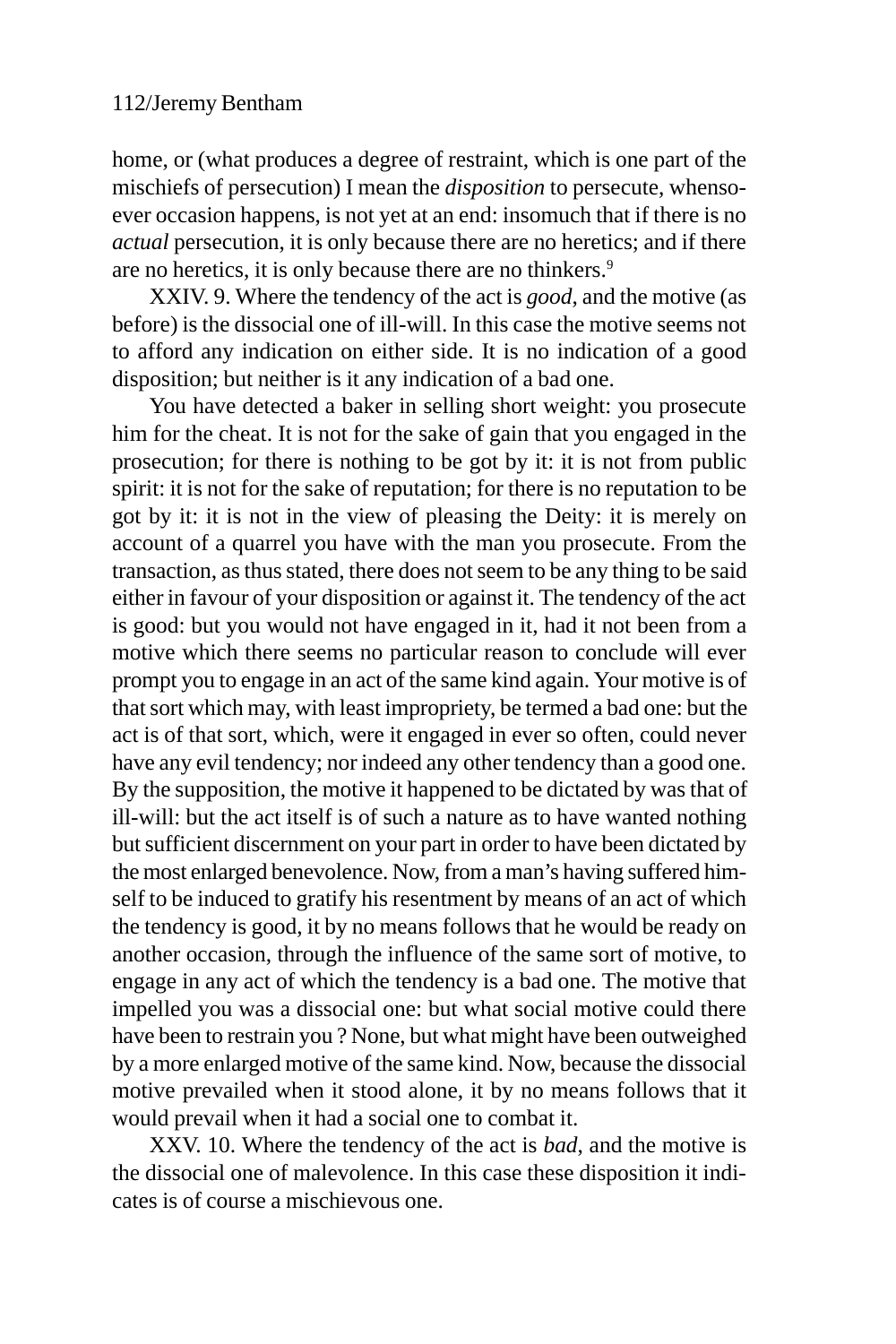The man who stole the bread from the baker, as before, did it with no other view than merely to impoverish and afflict him: accordingly, when he had got the bread, he did not eat, or sell it; but destroyed it. That the disposition, evidenced by such a transaction, is a bad one, is what every body must perceive immediately.

XXVI. Thus much with respect to the circumstances from which the mischievousness or meritoriousness of a man's disposition is to be inferred in the gross: we come now to the *measure* of that mischievousness or meritoriousness, as resulting from those circumstances. Now with meritorious acts and dispositions we have no direct concern in the present work. All that penal law is concerned to do, is to measure the depravity of the disposition where the act is mischievous. To this object, therefore, we shall here confine ourselves.

XXVII. It is evident, that the nature of a man's disposition must depend upon the nature of the motives he is apt to be influenced by: in other words, upon the degree of his sensibility to the force of such and such motives. For his disposition is, as it were, the sum of his intentions: the disposition he is of during a certain period, the sum or result of his intentions during that period, If, of the acts he has been intending to engage in during the supposed period, those which are apparently of a mischievous tendency, bear a large proportion to those which appear to him to be of the contrary tendency, his disposition will be of the mischievous cast: if but a small proportion, of the innocent or upright.

XXVIII. Now intentions, like every thing else, are produced by the things that are their causes: and the causes of intentions are motives. If, on any occasion, a man forms either a good or a bad intention, it must be by the influence of some motive.

XXIX. When the act, which a motive prompts a man to engage in, is of a mischievous nature, it may, for distinction's sake, be termed a *seducing* or corrupting motive: in which case also any motive which, in opposition to the former, acts in the character of a restraining motive, may be styled a *tutelary*, preservatory, or preserving motive.

XXX. Tutelary motives may again be distinguished into *standing* or constant, and *occasional*. By standing tutelary motives, I mean such as act with more or less force in all, or at least in most cases, tending to restrain a man from *any* mischievous acts he may be prompted to engage in; and that with a force which depends upon the general nature of the act, rather than upon any accidental circumstance with which any individual act of that sort may happen to be accompanied. By occa-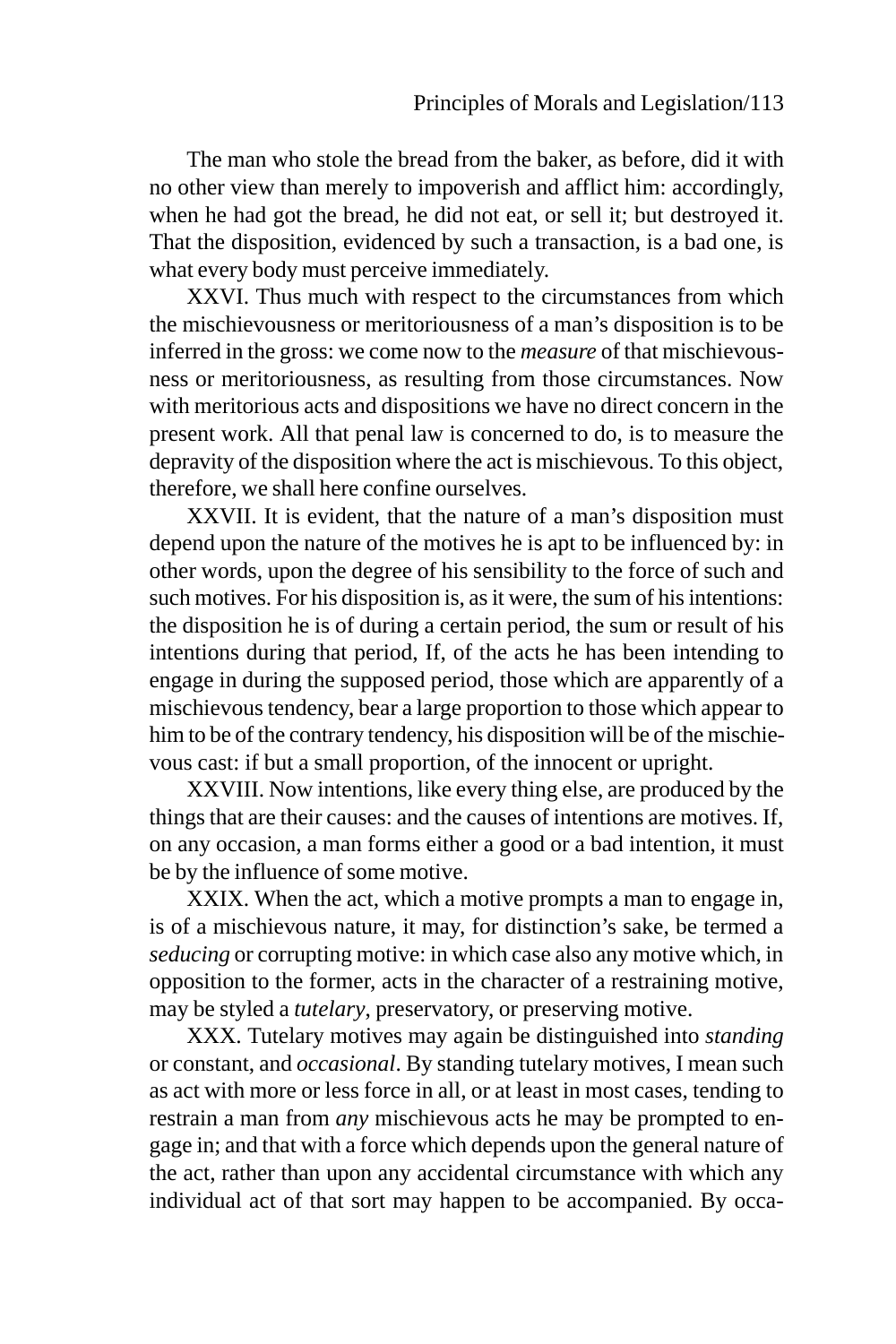sional tutelary motives, I mean such motives as may chance to act in this direction or not, according to the nature of the act, and of the particular occasion on which the engaging in it is brought into contemplation.

XXXI. Now it has been shown, that there is no sort of motive by which a man may not be prompted to engage in acts that are of a mischievous nature; that is, which may not come to act in the capacity of a seducing motive. It has been shown, on the other hand, that there are some motives which are remarkably less likely to operate in this way than others. It has also been shown, that the least likely of all is that of benevolence or good-will: the most common tendency of which, it has been shown, is to act in the character of a tutelary motive. It has also been shown, that even when by accident it acts in one way in the character of a seducing motive, still in another way it acts in the opposite character of a tutelary one. The motive of good-will, in as far as it respects the interests of one set of persons, may prompt a man to engage in acts which are productive of mischief to another and more extensive set: but this is only because his good-will is imperfect and confined: not taking into contemplation the interests of all the persons whose interests are at stake. The same motive, were the affection it issued from more enlarged, would operate effectually, in the character of a constraining motive, against that very act to which, by the supposition, it gives birth. This same sort of motive may therefore, without any real contradiction or deviation from truth, be ranked in the number of standing tutelary motives, notwithstanding the occasions in which it may act at the same time in the character of a seducing one.

XXXII. The same observation, nearly, may be applied to the semisocial motive of love of reputation. The force of this, like that of the former, is liable to be divided against itself. As in the case of good-will, the interests of some of the persons, who may be the objects of that sentiment, are liable to be at variance with those of others: so in the case of love of reputation, the sentiments of some of the persons, whose good opinion is desired, may be at variance with the sentiments of other persons of that number. Now in the case of an act, which is really of a mischievous nature, it can scarcely happen that there shall be no persons whatever who will look upon it with an eye of disapprobation. It can scarcely ever happen, therefore, that an act really mischievous shall not have some part at least, if not the whole, of the force of this motive to oppose it; nor, therefore, that this motive should not act with some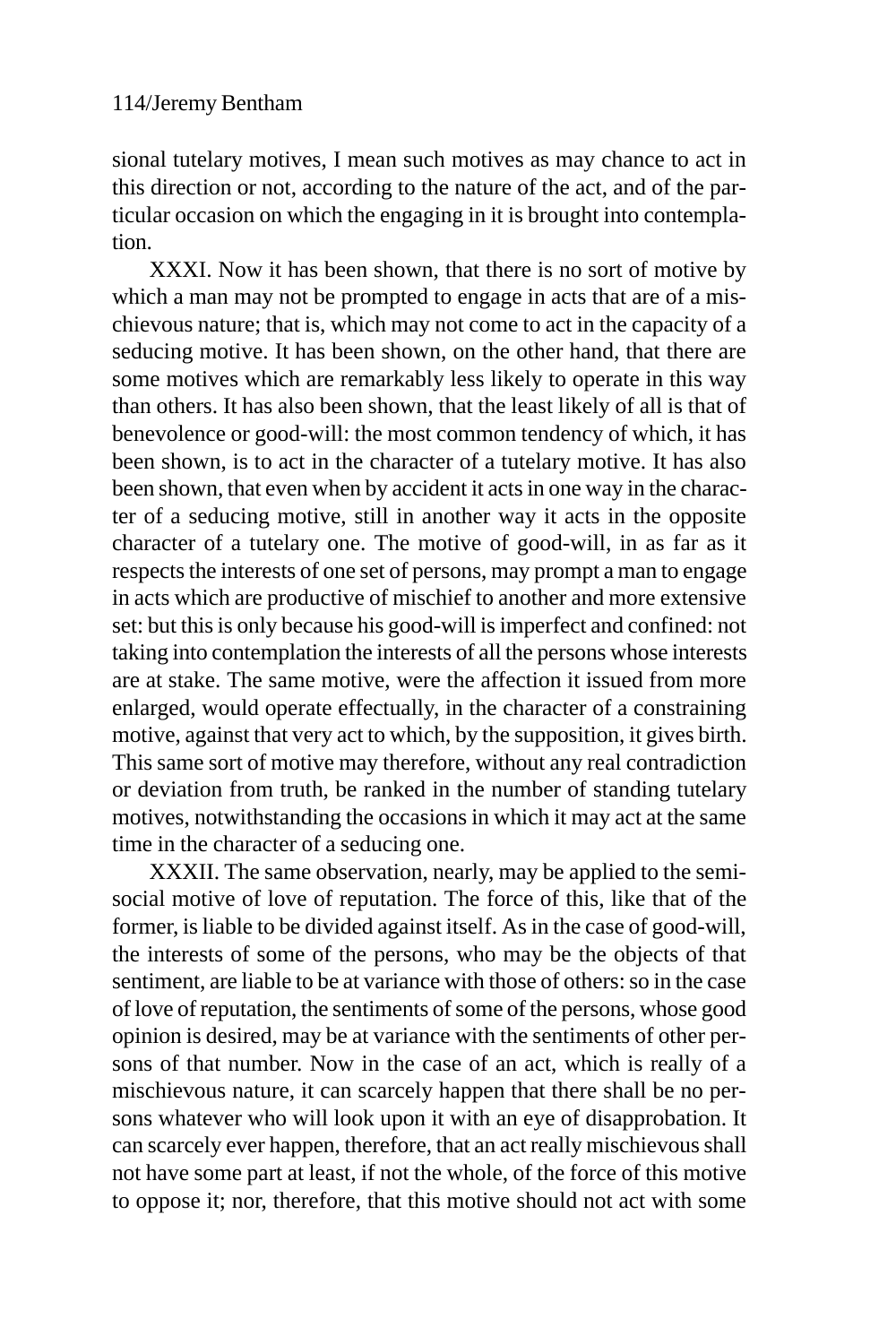degree of force in the character of a tutelary motive. This, therefore, may be set down as another article in the catalogue of standing tutelary motives.

XXXIII. The same observation may be applied to the desire of amity, though not in altogether equal measure. For, notwithstanding the mischievousness of an act, it may happen, without much difficulty, that all the persons for whose amity a man entertains any particular present desire which is accompanied with expectation, may concur in regarding it with an eye rather of approbation than the contrary. This is but too apt to be the case among such fraternities as those of thieves, smugglers, and many other denominations of offenders. This, however, is not constantly, nor indeed most commonly the case: insomuch, that the desire of amity may still be regarded, upon the whole, as a tutelary motive, were it only from the closeness of its connexion with the love of reputation. And it may be ranked among standing tutelary motives, since, where it does apply, the force with which it acts, depends not upon the occasional circumstances of the act which it opposes, but upon principles as general as those upon which depend the action of the other semi-social motives.

XXXIV. The motive of religion is not altogether in the same case with the three former. The force of it is not, like theirs, liable to be divided against itself. I mean in the civilized nations of modern times, among whom the notion of the unity of the Godhead is universal. In times of classical antiquity it was otherwise. If a man got Venus on his side, Pallas was on the other: if Æolus was for him, Neptune was against him. Æneas, with all his piety, had but a partial interest at the court of heaven. That matter stands upon a different footing now-a-days. In any given person, the force of religion, whatever it be, is now all of it on one side. It may balance, indeed, on which side it shall declare itself: and it may declare itself, as we have seen already in but too many instances, on the wrong as well as on the right. It has been, at least till lately, perhaps is still, accustomed so much to declare itself on the wrong side, and that in such material instances, that on that account it seemed not proper to place it, in point of social tendency, on a level altogether with the motive of benevolence. Where it does act, however, as it does in by far the greatest number of cases, in opposition to the ordinary seducing motives, it acts, like the motive of benevolence, in an uniform manner, not depending upon the particular circumstances that may attend the commission of the act; but tending to oppose it, merely on account of its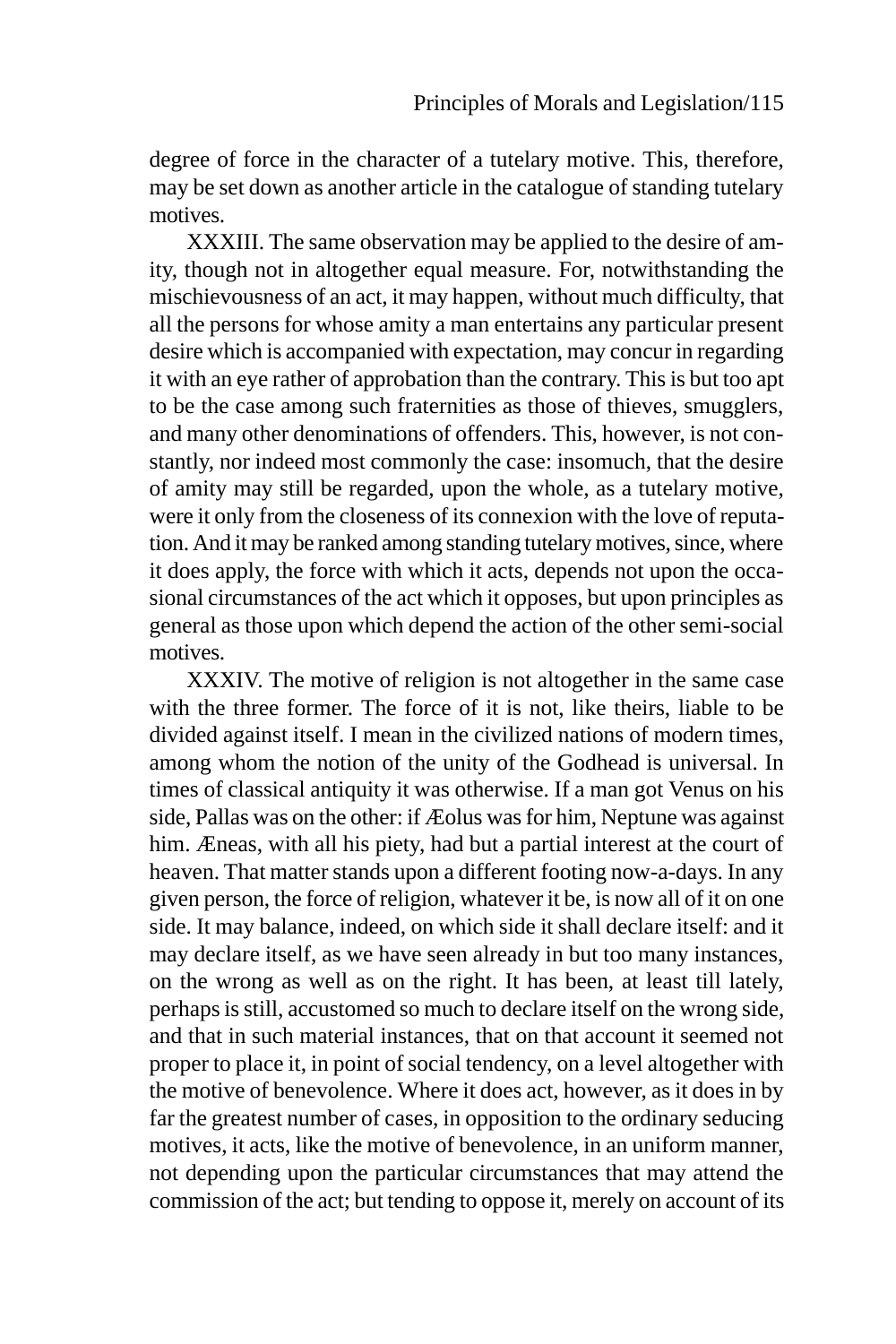mischievousness; and therefore, with equal force, in whatsoever circumstances it may be proposed to be committed. This, therefore, may also be added to the catalogue of standing tutelary motives.

XXXV. As to the motives which may operate occasionally (in the character of tutelary motives, these, it has been already intimated, are of various sorts, and various degrees of strength in various offenses: depending not only upon the nature of the offence, but upon the accidental circumstances in which the idea of engaging in it may come in contemplation. Nor is there any sort of motive which may not come to operate in this character; as may be easily conceived. A thief, for instance, may be prevented from engaging in a projected scheme of house-breaking, by sitting too long over his bottle (love of the pleasures of the palate), by a visit from his doxy, by the occasion he may have to go elsewhere, in order to receive his dividend of a former booty (pecuniary interest); and so on.

XXXVI. There are some motives, however, which seem more apt to act in this character than others; especially as things are now constituted, now that the law has every where opposed to the force of the principal seducing motives, artificial tutelary motives of its own creation. Of the motives here meant it will be necessary to take a general view. They seem to be reducible to two heads; viz., 1. The love of ease; a motive put into action by the prospect of the trouble of the attempt; that is, the trouble which it may be necessary to bestow, in overcoming the physical difficulties that may accompany it. 2. Self-preservation, as opposed to the dangers to which a man may be exposed in the prosecution of it.

XXXVII. These dangers may be either, 1. Of a purely physical nature: or, 2. Dangers resulting from moral agency; in other words, from the conduct of any such persons to whom the act, if known, may be expected to prove obnoxious. But moral agency supposes knowledge with respect to the circumstances that are to have the effect of external motives in giving birth to it. Now the obtaining such knowledge, with respect to the commission of any obnoxious act, on the part of any persons who may be disposed to make the agent suffer for it, is called *detection*; and the agent concerning whom such knowledge is obtained, is said to be detected. The dangers, therefore, which may threaten an offender from this quarter, depend, whatever they may be, on the event of his detection; and may, therefore, be all of them comprised under the article of the *danger of detection*.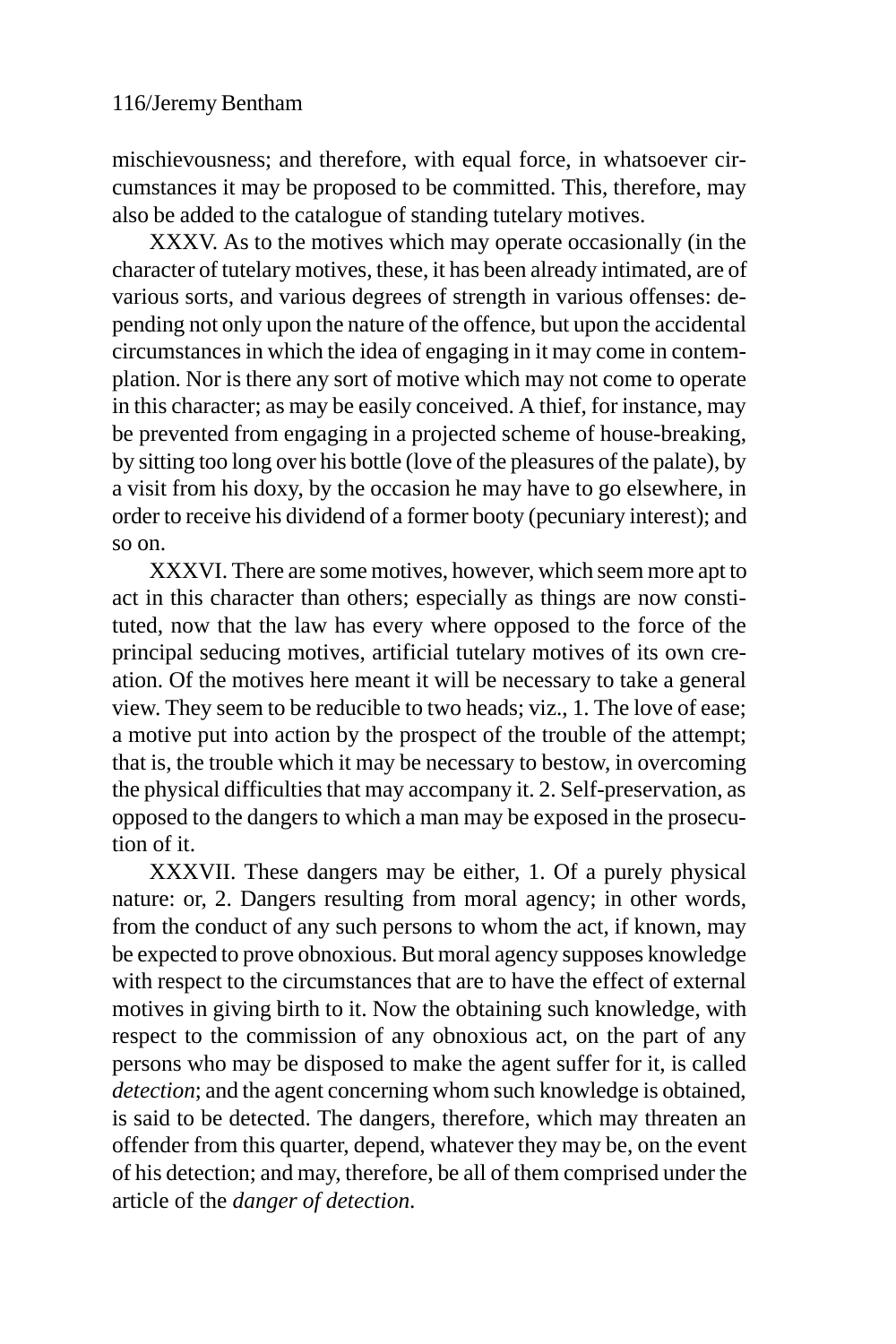XXXVIII. The danger depending upon detection may be divided again into two branches: 1. That which may result from any opposition that may be made to the enterprise by persons on the spot; that is, at the very time the enterprise is carrying on: 2. That which respects the legal punishment, or to other suffering, that may await at a distance upon the issue of the enterprise.

XXXIX. It may be worth calling to mind on this occasion, that among the tutelary motives, which have been styled constant ones, there are two of which the force depends (though not so entirely as the force of the occasional ones which have been or just mentioned, yet in a great measure) upon the circumstance of detection. These, it may be remembered, are, the love of reputation, and the desire of amity. In proportion, therefore, as the chance of being detected appears greater, these motives will apply with the greater force: with the less force, as it appears less. This is not the case with the two other standing tutelary motives, that of benevolence, and that of religion.

XL. We are now in a condition to determine, with some degree of precision, what is to be understood by the *strength of a temptation* , and what indication it may give of the degree of mischievousness in a man's disposition in the case of any offence. When a man is prompted to engage in any mischievous act, we will say, for shortness, in an offense, the strength of the temptation depends upon the ratio between the force of the seducing motives on the one hand, and such of the occasional tutelary ones, as the circumstances of the case call forth into action, on the other. The temptation, then, may be said to be strong, when the pleasure or advantage to be got from the crime is such as in the eyes of the offender must appear great in comparison of the trouble and danger that appear to him to accompany the enterprise: slight or weak, when that pleasure or advantage is such as must appear small in comparison of such trouble and such danger. It is plain the strength of the temptation depends not upon the force of the impelling (that is of the seducing) motives altogether: for let the opportunity be more favourable, that is, let the trouble, or any branch of the danger, be made less than before, it will be acknowledged, that the temptation is made so much the stronger: and on the other hand, let the opportunity become less favourable, or, in other words, let the trouble, or any branch of the danger, be made greater than before, the temptation will be so much the weaker.

Now, after taking account of such tutelary motives as have been styled occasional, the only tutelary motives that can remain are those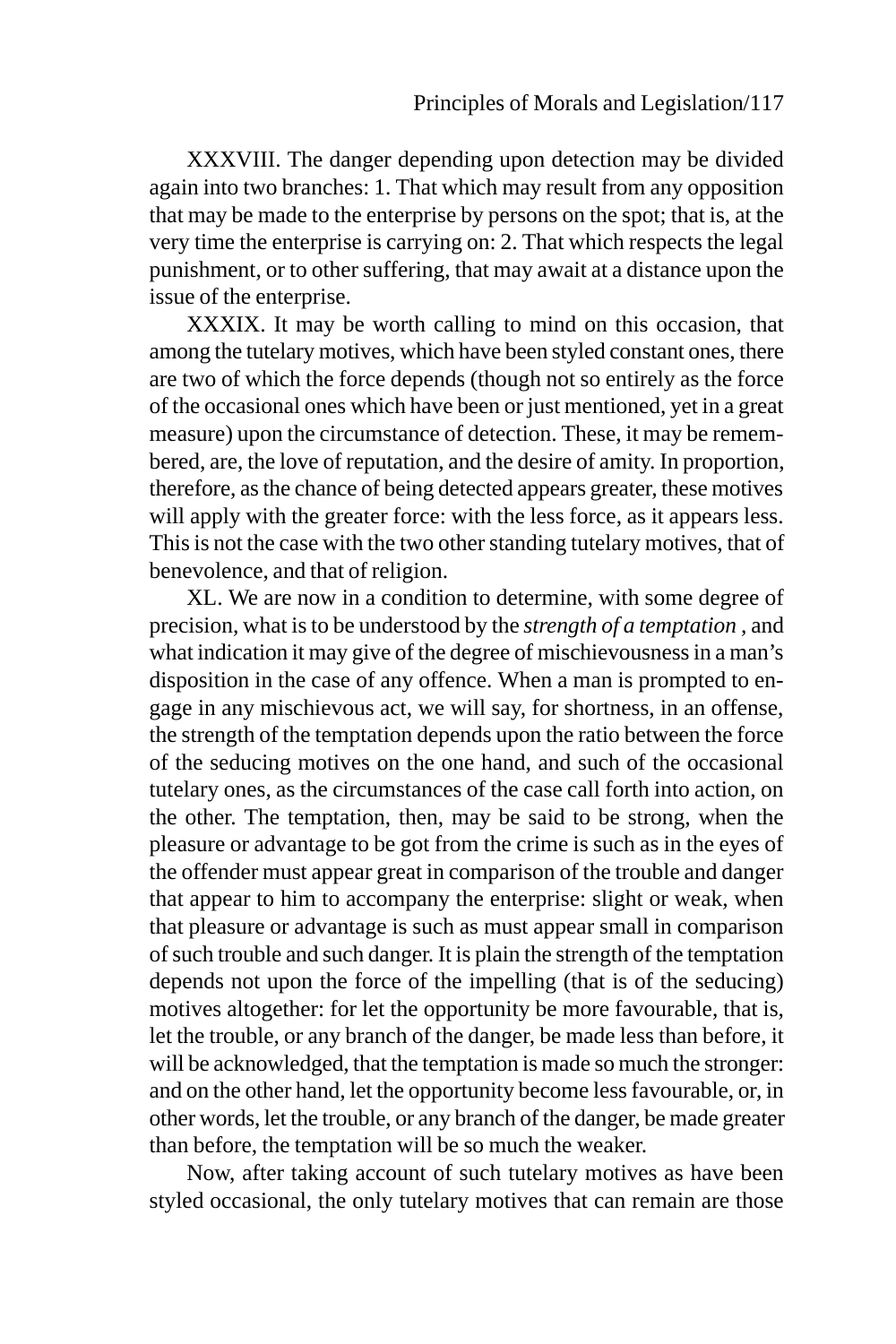which have been termed standing ones. But those which have been termed the standing tutelary motives, are the same that we have been styling social. It follows, therefore, that the strength of the temptation, in any case, after deducting the force of the social motives, is as the sum of the forces of the seducing, to the sum of the forces of the occasional tutelary motives.

XLI. It remains to be inquired, what indication concerning the mischievousness or depravity of a man's disposition is afforded by the strength of the temptation, in the case where any offense happens to have been committed. It appears, then, that the weaker the temptation is, by which a man has been overcome, the more depraved and mischievous it shows his disposition to have been. For the goodness of his disposition is measured by the degree of his sensibility to the action of the social motives: in other words, by the strength of the influence which those motives have over him: now, the less considerable the force is by which their influence on him has been overcome, the more convincing is the proof that has been given of the weakness of that influence.

Again, The degree of a man's sensibility to the force of the social motives being given, it is plain that the force with which those motives tend to restrain him from engaging in any mischievous enterprise, will be as the apparent mischievousness of such enterprise, that is, as the degree of mischief with which it appears to him likely to be attended. In other words, the less mischievous the offence appears to him to be, the less averse he will be, as far as he is guided by social considerations, to engage in it; the more mischievous, the more averse. If then the nature of the offense is such as must appear to him highly mischievous, and yet he engages in it notwithstanding, it shows, that the degree of his sensibility to the force of the social motives is but slight; and consequently that his disposition is proportionably depraved. Moreover, the less the strength of the temptation was; the more pernicious and depraved does it show his disposition to have been. For the less the strength of the temptation was, the less was the force which the influence of those motives had to overcome: the clearer therefore is the proof that has been given of the weakness of that influence.

XLII. From what has been said, it seems, that, for judging of the indication that is afforded concerning the depravity of a man's disposition by the strength of the temptation, compared with the mischievousness of the enterprise, the following rules may be laid down:

Rule 1. *The strength of the temptation being given, the mischie-*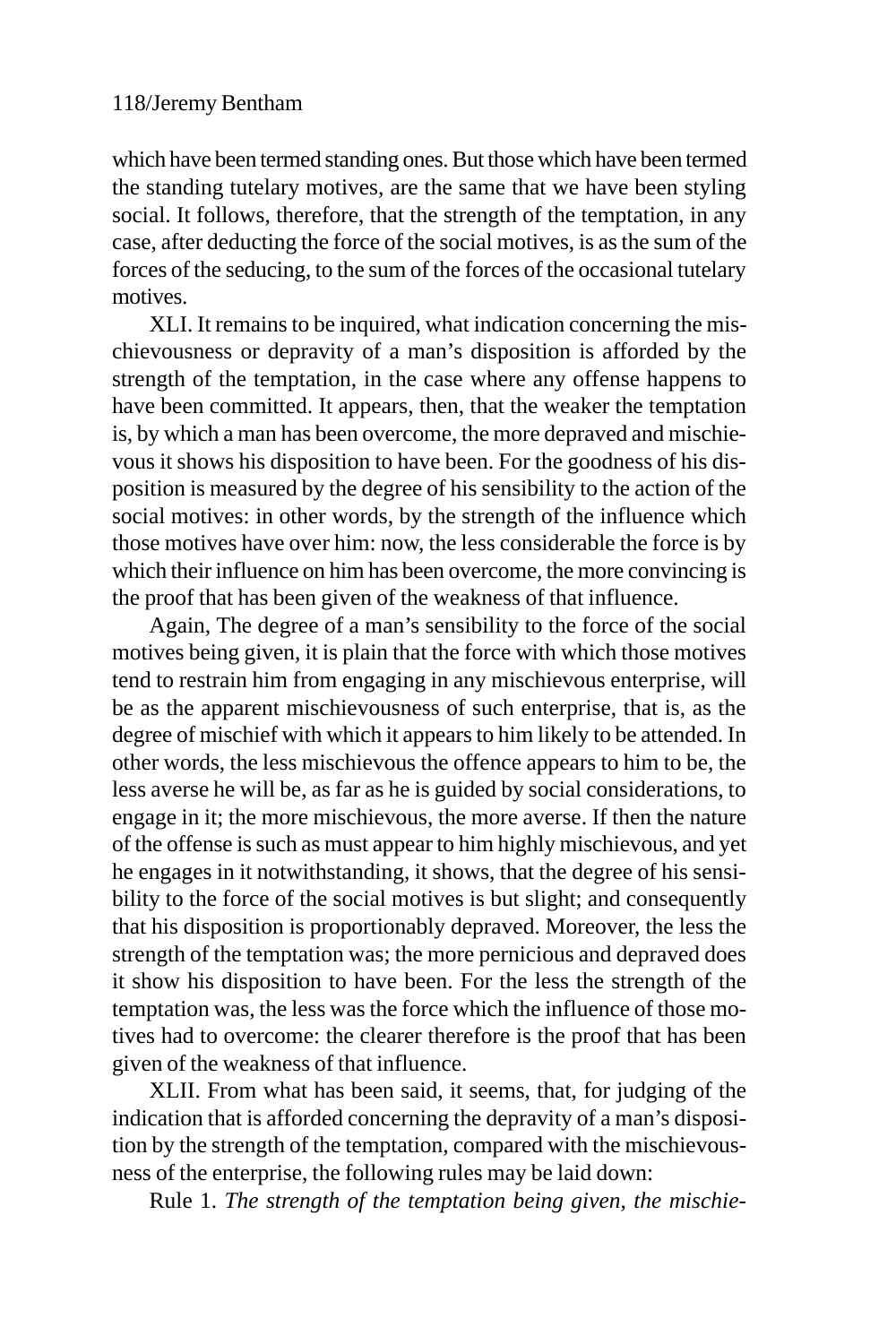*vousness of the disposition manifested by the enterprise, is as. the apparent mischievousness of the act.*

Thus, it would show a more depraved disposition, to murder a man for a reward of a guinea, or falsely to charge him with a robbery for the same reward, than to obtain the same sum from him by simple theft: the trouble he would have to take, and the risk he would have to run, being supposed to stand on the same footing in the one case as in the other.

Rule 2. *The apparent mischievousness of the act being given, a man's disposition is the more depraved, the slighter the temptation is by which he has been overcome*.

Thus, it shows a more depraved and dangerous disposition, if a man kill another out of mere sport, as the Emperor of Morocco, Muley Mahomet, is said to have done great numbers, than out of revenge, as Sylla and Marius did thousands, or in the view of self-preservation, as Augustus killed many, or even for lucre, as the same Emperor is said to have killed some. And the effects of such a depravity, on that part of the public which is apprised of it, run in the same proportion. From Augustus, some persons only had to fear, under some particular circumstances. From Muley Mahomet, every man had to fear at all times.

Rule 3. *The apparent mischievousness of the act being given, the evidence which it affords of the depravity of a man's disposition is the less conclusive, the stronger the temptation is by which he has been overcome*.

Thus, if a poor man, who is ready to die with hunger, steal a loaf of bread, it is a less explicit sign of depravity, than if a rich man were to commit a theft to the same amount. It will be observed, that in this rule all that is said is, that the evidence of depravity is in this case the less conclusive: it is not said that the depravity is positively the less. For in this case it is possible, for any thing that appears to the contrary, that the theft might have been committed, even had the temptation been not so strong. In this case, the alleviating circumstance is only a matter of presumption; in the former, the aggravating circumstance is a matter of certainty.

Rule 4. *Where the motive is of the dissocial kind, the apparent mischievousness of the act, and the strength of the temptation, being given, the depravity is as the degree of deliberation with which it is accompanied*.

For in every man, be his disposition ever so depraved, the social motives are those which, wherever the self-regarding ones stand neuter,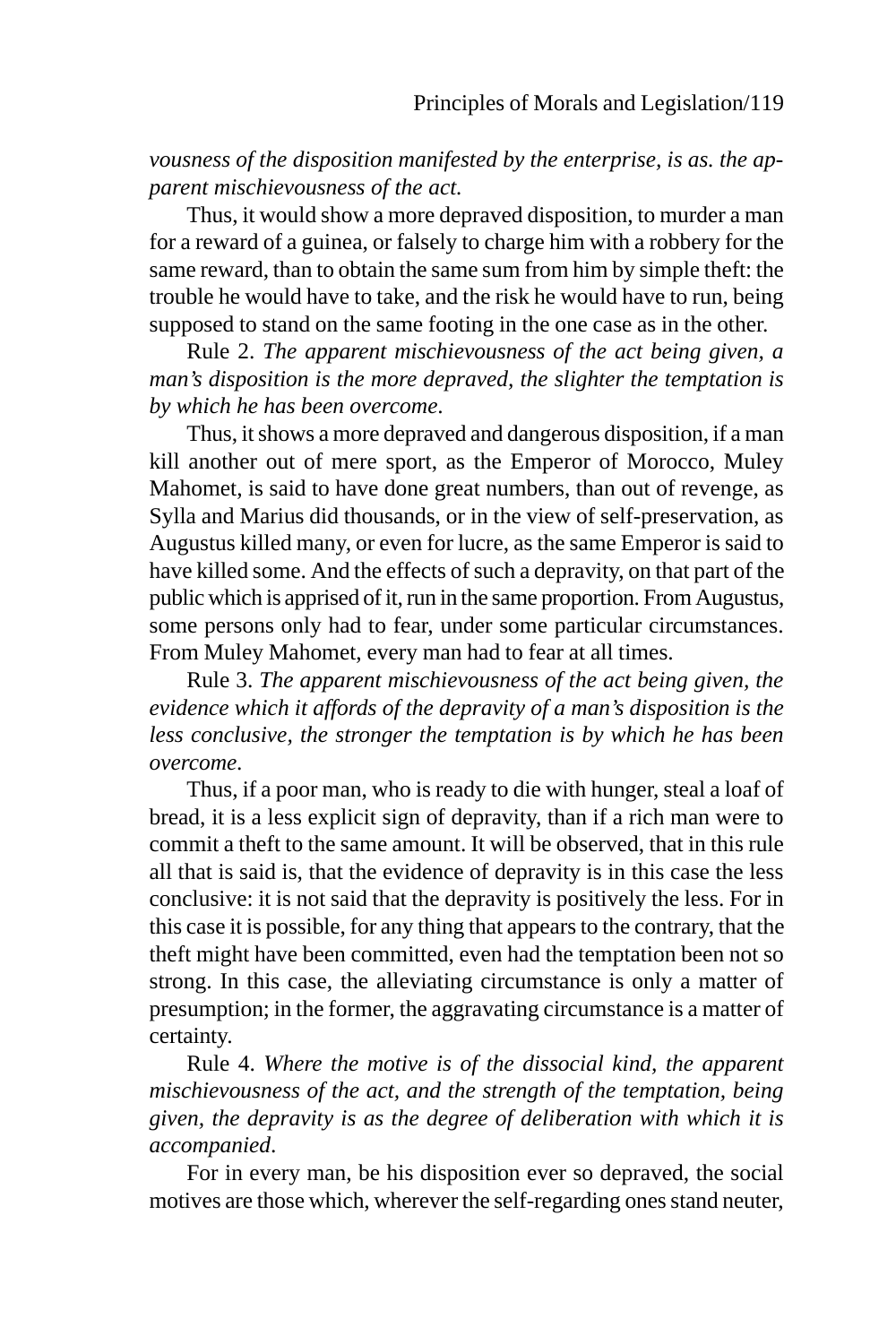### 120/Jeremy Bentham

regulate and determine the general tenor of his life. If the dissocial motives are put in action, it is only in particular circumstances, and on particular occasions; the gentle but constant force of the social motives being for a while subdued. The general and standing bias of every man's nature is, therefore, towards that side to which the force of the social motives would determine him to adhere. This being the case, the force of the social motives tends continually to put an end to that of the dissocial ones; as, in natural bodies, the force of friction tends to put an end to that which is generated by impulse. Time, then, which wears away the force of the dissocial motives, adds to that of the social. The longer, therefore, a man continues, on a given occasion, under the dominion of the dissocial motives, the more convincing is the proof that has been given of his insensibility to the force of the social ones.

Thus, it shows a worse disposition, where a man lays a deliberate plan for beating his antagonist, and beats him accordingly, than if he were to beat him upon the spot, in consequence of a sudden quarrel: and worse again, if, after having had him a long while together in his power, he beats him at intervals, and at his leisure.

XLIII. The depravity of disposition, indicated by an act, is a material consideration in several respects. Any mark of extraordinary depravity, by adding to the terror already inspired by the crime, and by holding up the offender as a person from whom there may be more mischief to be apprehended in future, adds in that way to the demand for punishment. By indicating a general want of sensibility on the part of the offender, it may add in another way also to the demand for punishment. The article of disposition is of the more importance, inasmuch as, in measuring out the quantum of punishment, the principle of sympathy and antipathy is apt to look at nothing else. A man who punishes because he hates, and only because he hates, such a man, when he does not find any thing odious in the disposition, is not for punishing at all; and when he does, he is not for carrying the punishment further than his hatred carries him. Hence the aversion we find so frequently expressed against the maxim, that the punishment must rise with the strength of the temptation; a maxim, the contrary of which, as we shall see, would be as cruel to offenders themselves, as it would be subversive of the purposes of punishment.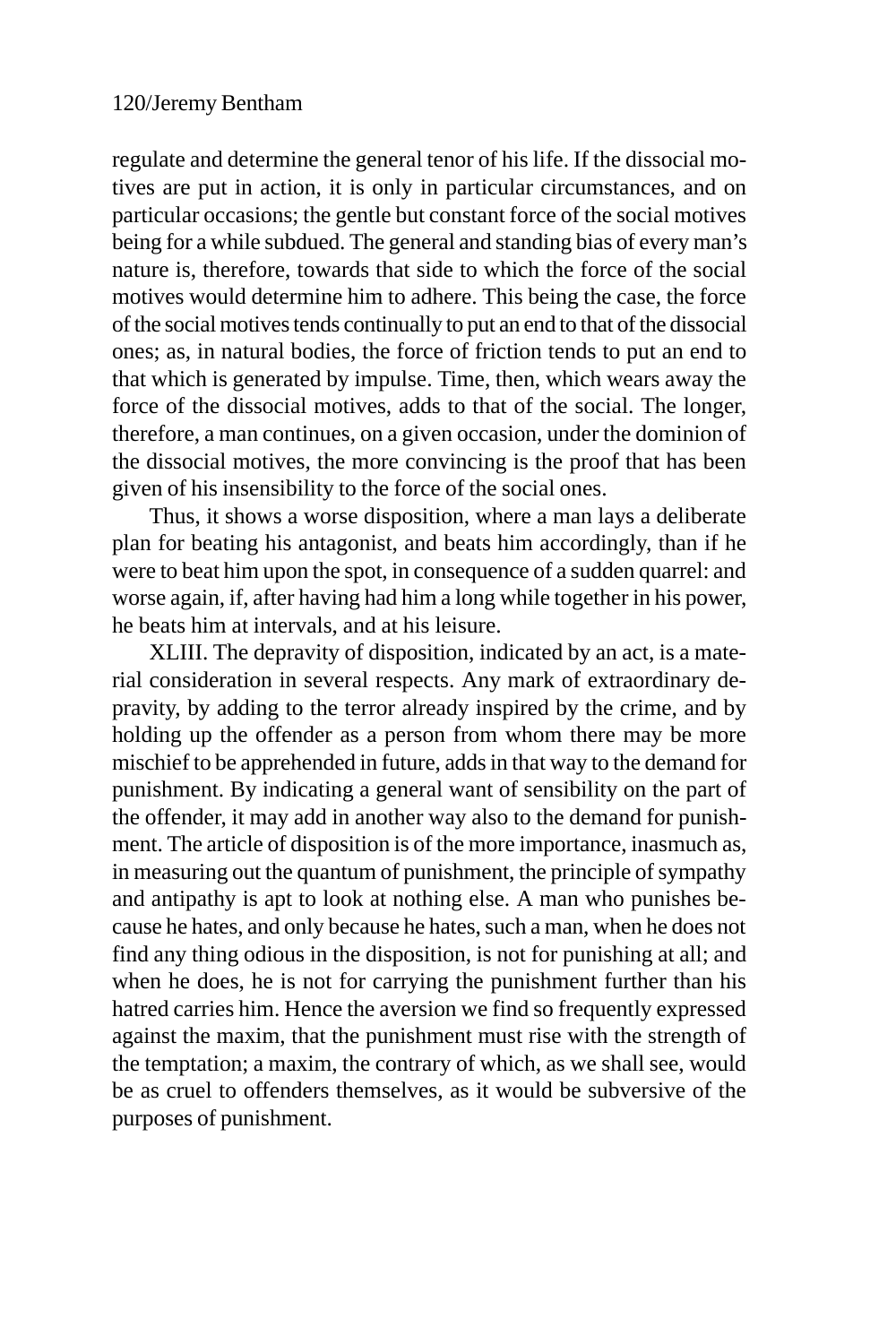# Chapter XII: Of the Consequences of a Mischievous Act

## §1. Shapes in which the mischief of an act may show itself

I. Hitherto we have been speaking of the various articles or objects on which the consequences or tendency of an act may depend: of the bare *act* itself: of the *circumstances* it may have been, or may have been supposed to be, accompanied with: of the *consciousness* a man may have had with respect to any such circumstances: of the *intentions* that may have preceded the act: of the *motives* that may have given birth to those intentions: and of the *disposition* that may have been indicated by the connexion between such intentions and such motives. We now come to speak of *consequences* or tendency: an article which forms the concluding link in all this chain of causes and effects, involving in it the materiality of the whole. Now, such part of this tendency as is of a mischievous nature, is all that we have any direct concern with; to that, therefore, we shall here confine ourselves.

II. The tendency of an act is mischievous when the consequences of it are mischievous; that is to say, either the certain consequences or the probable. The consequences, how many and whatsoever they may be, of an act, of which the tendency is mischievous, may, such of them as are mischievous, be conceived to constitute one aggregate body, which may be termed the mischief of the act.

III. This mischief may frequently be distinguished, as it were, into two shares or parcels: the one containing what may be called the primary mischief; the other, what may be called the secondary. That share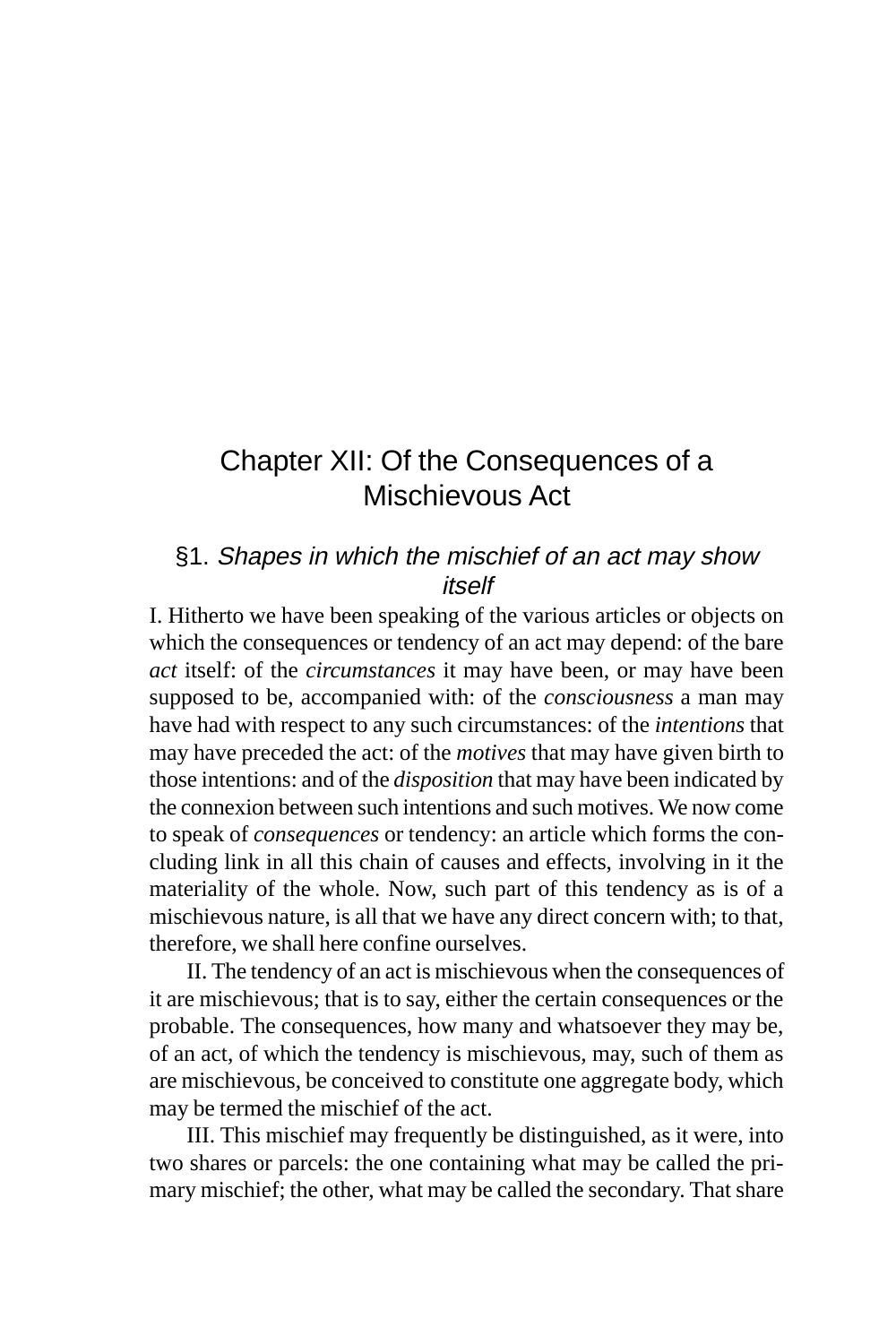may be termed the *primary*, which it sustained by an assignable individual, or a multitude of assignable individuals. That share may be termed the *secondary*, which, taking its origin from the former, extends itself either over the whole community, or over some other multitude of unassignable individuals.

IV. The primary mischief of an act may again be distinguished into two branches: 1. The *original*: and, 2. The *derivative*. By the original branch, I mean that which alights upon and is confined to any person who is a sufferer in the first instance, and on his own account: the person, for instance, who is beaten, robbed, or murdered. By the derivative branch, I mean any share of mischief which may befall any other assignable persons in consequence of his being a sufferer, and no otherwise. These persons must, of course, be persons who in some way or other are connected with him. Now the ways in which one person may be connected with another, have been already seen: they may be connected in the way of *interest* (meaning self-regarding interest) or merely in the way of *sympathy*. And again, persons connected with a given person, in the way of interest, may be connected with him either by affording *support* to him, or by deriving it from him.

V. The secondary mischief, again, may frequently be seen to consist of two other shares or parcels: the first consisting of *pain*; the other of *danger*. The pain which it produces is a pain of apprehension: a pain grounded on the apprehension of suffering such mischiefs or inconveniences, whatever they may be, as it is the nature of the primary mischief to produce. It may be styled, in one word, the *alarm*. The danger is the *chance*, whatever it may be, which the multitude it concerns may in consequence of the primary mischief stand exposed to, of suffering such mischiefs or inconveniences. For danger is nothing but the chance of pain, or, what comes to the same thing, of loss of pleasure.

VI. An example may serve to make this clear. A man attacks you on the road, and robs you. You suffer a pain on the occasion of losing so much money: you also suffered a pain at the thoughts of the personal illtreatment you apprehended he might give you, in case of your not happening to satisfy his demands. These together constitute the original branch of the primary mischief, resulting from the act of robbery. A creditor of yours, who expected you to pay him with part of that money, and a son of yours, who expected you to have given him another part, are in consequence disappointed. You are obliged to have recourse to the bounty of your father, to make good part of the deficiency. These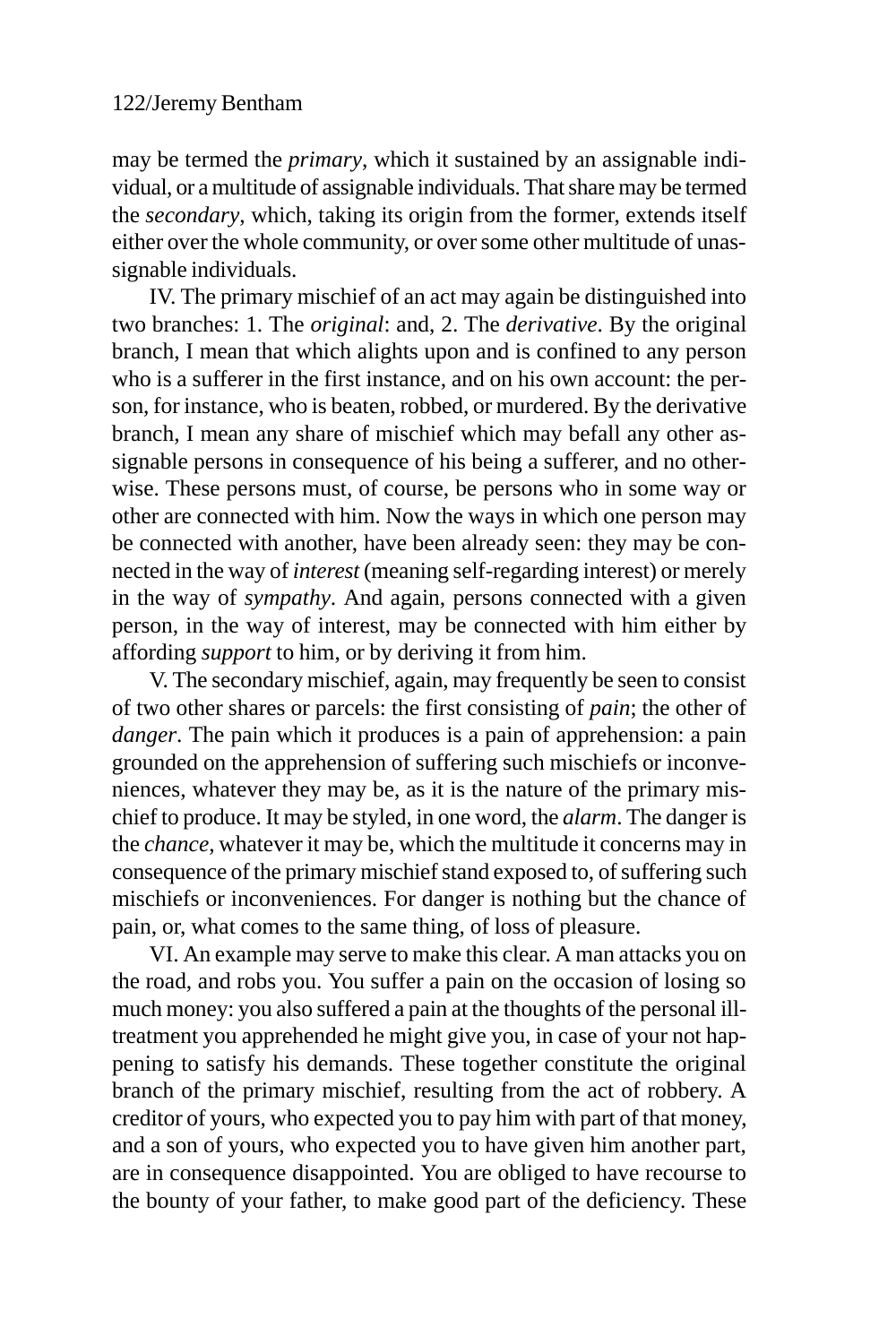mischiefs together make up the derivative branch. The report of this robbery circulates from hand to hand, and spreads itself in the neighbourhood. It finds its way into the newspapers, and is propagated over the whole country. Various people, on this occasion, call to mind the danger which they and their friends, as it appears from this example, stand exposed to in travelling; especially such as may have occasion to travel the same road. On this occasion they naturally feel a certain degree of pain: slighter or heavier, according to the degree of ill-treatment they may understand you to have received; the frequency of the occasion each person may have to travel in that same road, or its neighbourhood; the vicinity of each person to the spot; his personal courage; the quantity of money he may have occasion to carry about with him; and a variety of other circumstances. This constitutes the first part of the secondary mischief, resulting from the act of robbery; viz., the alarm. But people of one description or other, not only are disposed to conceive themselves to incur a chance of being robbed, in consequence of the robbery committed upon you, but (as will be shown presently) they do really incur such a chance. And it is this chance which constitutes the remaining part of the secondary mischief of the act of robbery; viz., the danger.

VII. Let us see what this chance amounts to; and whence it comes. How is it, for instance, that one robbery can contribute to produce another? In the first place, it is certain that: it cannot create any direct motive. A motive must be the prospect of some pleasure, or other advantage, to be enjoyed in future: but the robbery in question is past: nor would it furnish any such prospect were it to come: for it is not one robbery that will furnish pleasure to him who may be about to commit another robbery. The consideration that is to operate upon a man, as a motive or inducement to commit a robbery, must be the idea of the pleasure he expects to derive from the fruits of that very robbery: but this pleasure exists independently of any other robbery.

VIII. The means, then, by which one robbery tends, as it should seem, to produce another robbery, are two. 1. By suggesting to a person exposed to the temptation, the idea of committing such another robbery (accompanied, perhaps, with the belief of its facility). In this case the influence it exerts applies itself, in the first place, to the understanding. 2. By weakening the force of the tutelary motives which tend to restrain him from such an action, and thereby adding to the strength of the temptation. In this case the influence applies itself to the will. These forces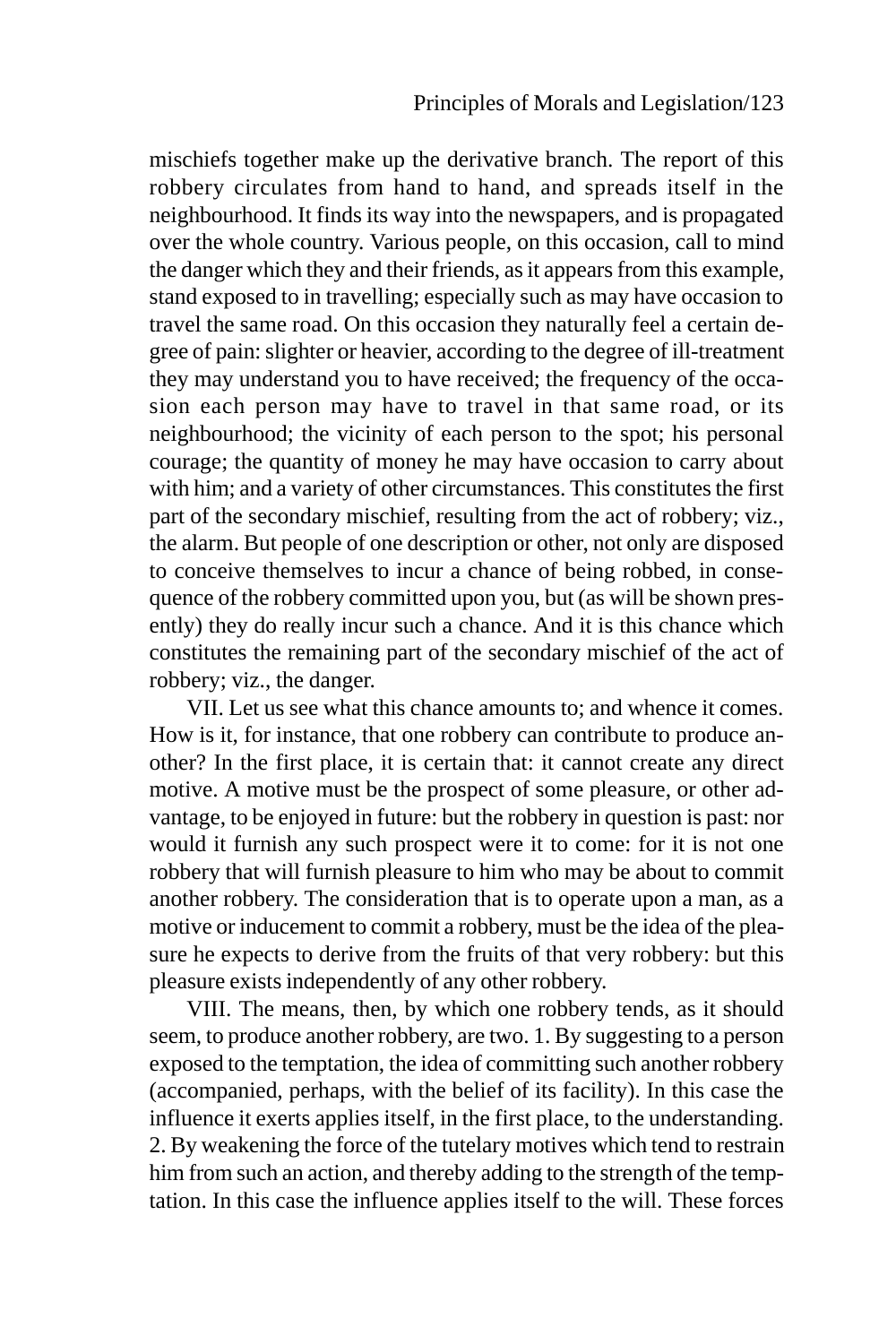are, 1. The motive of benevolence, which acts as a branch of the physical sanction 2. The motive of self-preservation, as against the punishment that may stand provided by the political sanction. 3. The fear of shame; a motive belonging to the moral sanction. 4. The fear of the divine displeasure; a motive belonging to the religious sanction. On the first and last of these forces it has, perhaps, no influence worth insisting on: but it has on the other two.

IX. The way in which a past robbery may weaken the force with which the *political* sanction tends to prevent a future robbery, may be thus conceived. The way in which this sanction tends to prevent a robbery, is by denouncing some particular kind of punishment against any who shall be guilty of it: the *real* value of which punishment will of course be diminished by the *real* uncertainty: as also, if there be any difference, the *apparent* value by the *apparent* uncertainty. Now this uncertainty is proportionably increased by every instance in which a man is known to commit the offense, without undergoing the punishment. This, of course, will be the case with every offense for a certain time; in short, until the punishment allotted to it takes place. If punishment takes place at last, this branch of the mischief of the offense is then at last, but not till then, put a stop to.

X. The way in which a past robbery may weaken the force with which the *moral* sanction tends to prevent a future robbery, may be thus conceived. The way in which the moral sanction tends to prevent a robbery, is by holding forth the indignation of mankind as ready to fall upon him who shall be guilty of it. Now this indignation will be the more formidable, according to the number of those who join in it: it will be the less so, the fewer they are who join in it. But there cannot be a stronger way of showing that a man does not join in whatever indignation may be entertained against a practice, than the engaging in it himself. It shows not only that he himself feels no indignation against it, but that it seems to him there is no sufficient reason for apprehending what indignation may be felt against it by others. Accordingly, where robberies are frequent, and unpunished, robberies are committed without shame. It was thus amongst the Grecians formerly. It is thus among the Arabs still.

XI. In whichever way then a past offense tends to pave the way for the commission of a future Hence, whether by suggesting the idea of committing it, or by adding to the strength of the temptation, in both cases it may be said to operate by the force or *influence of example*.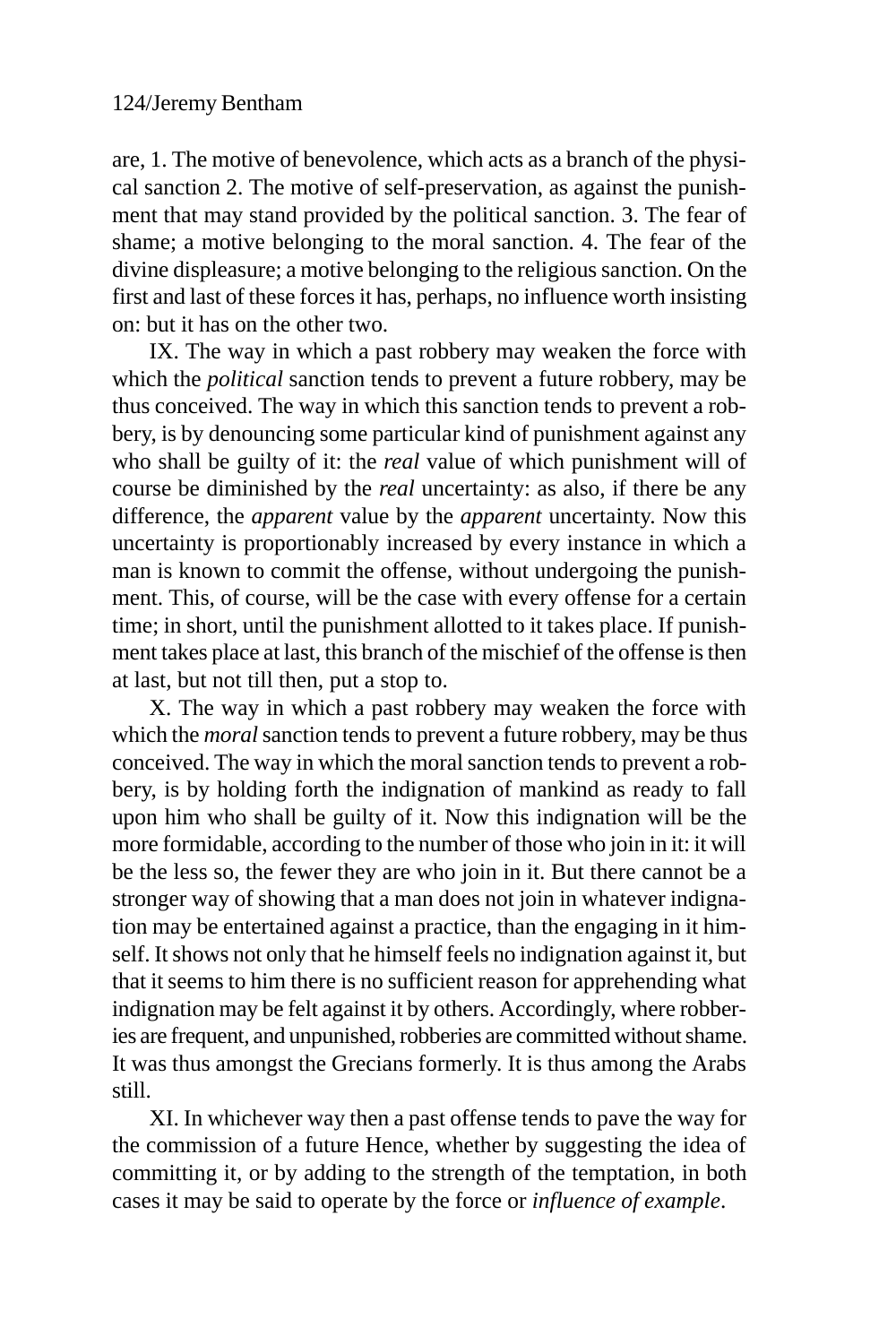XII. The two branches of the secondary mischief of an act, the alarm and the danger, must not be confounded: though intimately connected, they are perfectly distinct: either may subsist without the other. The neighbourhood may be alarmed with the report of a robbery, when, in fact, no robbery either has been committed or is in a way to be committed: a neighbourhood may be on the point of being disturbed by robberies, without knowing any thing of the matter. Accordingly, we shall soon perceive, that some acts produce alarm without danger: others, danger without alarm.

XIII. As well the danger as the alarm may again be divided, each of them, into two branches: the first, consisting of so much of the alarm or danger as may be apt to result from the future behaviour of the same agent: the second, consisting of so much as may be apt to result from the behaviour of other persons: such others, to wit, as may come to engage in acts of the same sort and tendency.

XIV. The distinction between the primary and the secondary consequences of an act must be carefully attended to. It is so just, that the latter may often be of a directly opposite nature to be the former. In some cases, where the primary consequences of the act are attended with a mischief, the secondary consequences be may be beneficial, and that to such a degree, as even greatly to outweigh the mischief of the primary. This is the case, for instance, with all acts of punishment, when properly applied. Of these, the primary mischief being never intended to fall but upon such persons as may happen to have committed some act which it is expedient to prevent, the secondary mischief, that is, the alarm and the danger, extends no farther than to such persons as are under temptation to commit it: in which case, in as far as it tends to restrain them from committing such acts, it is of a beneficial nature.

XV. Thus much with regard to acts that produce positive pain, and that immediately. This case, by reason of its simplicity, seemed the fittest to take the lead. But acts may produce mischief in various other ways; which, together with those already specified, may all be comprised by the following abridged analysis.

Mischief may admit of a division in any one of three points of view. 1. According to its own *nature*. 2. According to its *cause*. 3. According to the person, or other party, who is the *object* of it 1. With regard to its nature, it may be either *simple* or *complex* 2: when simple, it may either be *positive* or *negative*: positive, consisting of actual pain: negative, consisting of the loss of pleasure. Whether simple or complex, and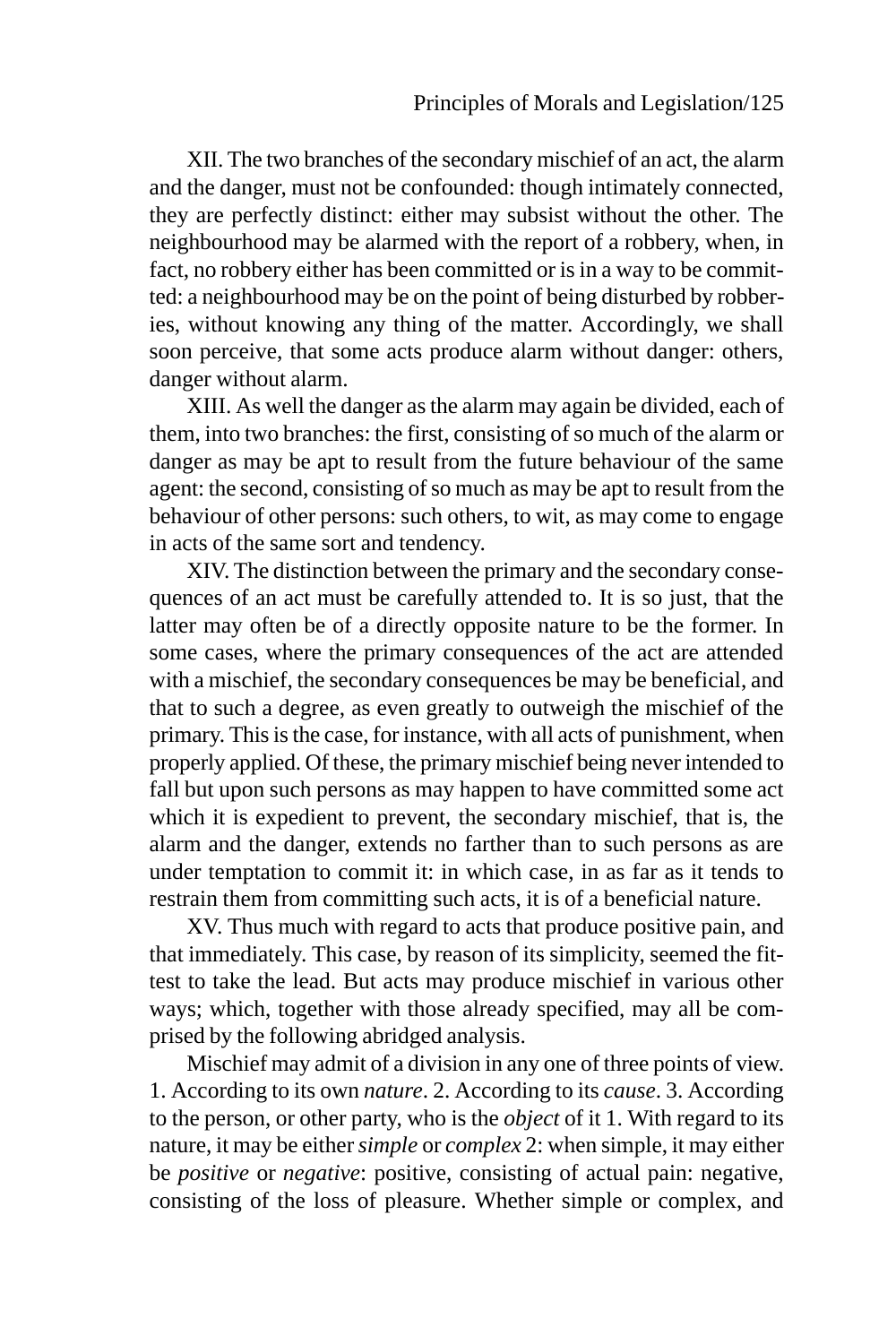### 126/Jeremy Bentham

whether positive or negative, it may be either *certain* or *contingent*. When it is negative, it consists of the loss of some benefit or advantage: this benefit may be material in both or either of two ways: 1. By affording actual pleasure: or, 2. By averting pain or *danger*, which is the chance of pain: that is, by affording *security*. In as far, then, as the benefit which a mischief tends to avert, is productive of security, the tendency of such mischief is to produce *insecurity*. 2. With regard to its *cause*, mischief may be produced either by one *single* action, or not without the *concurrence* of other actions: if not without the concurrence of other actions, these others may be the actions either of the *same person*, or of *other* persons: in either case, they may be either acts of the *same kind* as that in question, or of *other* kinds. 3. Lastly, with regard to the party who is the *object* of the mischief, or, in other words, who is in a way to be affected by it, such party maybe either an *assignable* individual, or assemblage of individuals, or else a multitude of *unassignable* individuals. When the object is an assignable individual, this individual may either be the person *himself* who is the author of the mischief, or some *other* person. When the individuals who are the objects of it, are an unassignable multitude, this multitude may be either the *whole* political community or state, or some *subordinate* division of it. Now when the object of the mischief is the author himself, it may be styled *self-regarding*: when any other party is the object, *extra-regarding*: when such other party is an individual, it may be styled *private*: when a subordinate branch of the community, *semi-public*: when the whole community, *public*. Here, for the present, we must stop. To pursue the subject through its inferior distinctions, will be the business of the chapter which exhibits the division of offenses.

The cases which have been already illustrated, are those in which the primary mischief is not necessarily otherwise than a simple one, and that positive: present, and therefore certain: producible by a single action, without any necessity of the concurrence of any other action, either on the part of the same agent, or of others; and having for its object an assignable individual, or, by accident an assemblage of assignable individuals: extra-regarding therefore, and private. This primary mischief is accompanied by a secondary: the first branch of which is sometimes contingent and sometimes certain, the other never otherwise than contingent: both extra-regarding and semi-public: in other respects, pretty much upon a par with the primary mischief: except that the first branch, viz., the alarm, though inferior in magnitude to the primary, is, in point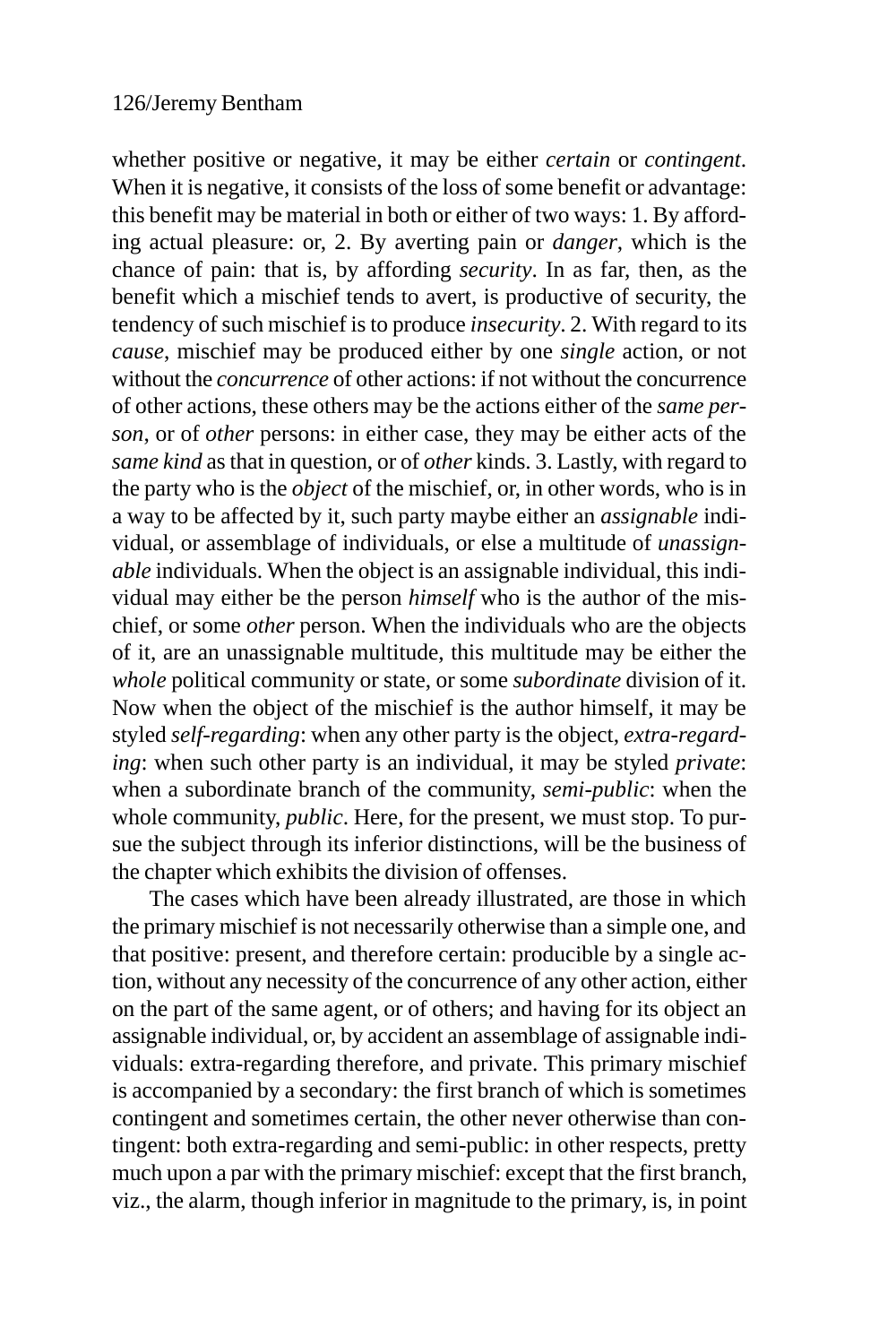of extent, and therefore, upon the whole, in point of magnitude, much superior.

XVI. Two instances more will be sufficient to illustrate the most material of the modifications above exhibited.

A man drinks a certain quantity of liquor, and intoxicates himself. The intoxication in this particular instance does him no sort of harm: or, what comes to the same thing, none that is perceptible. But it is probable, and indeed next to certain, that a given number of acts of the same kind would do him a very considerable degree of harm: more or less according to his constitution and other circumstances: for this is no more than what experience manifests every day. It is also certain, that one act of this sort, by one means or other, tends considerably to increase the disposition a man may be in to practise other acts of the same sort: for this also is verified by experience. This, therefore, is one instance where the mischief producible by the act is contingent in other words, in which the tendency of the act is no otherwise mischievous than in virtue of its producing a *chance* of mischief. This chance depends upon the concurrence of other acts of the same kind; and those such as must be practiced by the same person. The object of the mischief is that very person himself who is the author of it, and he only, unless by accident. The mischief is therefore private and self-regarding.

As to its secondary mischief, alarm, it produces none: it produces indeed a certain quantity of danger by the influence of example: but it is not often that this danger will amount to a quantity worth regarding.

XVII. Again. A man omits paying his share to a public tax. This we see is an act of the negative kind. Is this then to be placed upon the list of mischievous acts? Yes, certainly. Upon what grounds? Upon the following. To defend the community against its external as well as its internal adversaries are tasks, not to mention others of a less indispensable nature which cannot be fulfilled but at a considerable expense. But whence is the money for defraying this expense to come? It can be obtained in no other manner than by contributions to be collected from individuals; in a word, by taxes. The produce then of these taxes is to be looked upon as a kind of *benefit* which it is necessary the governing part of the community should receive for the use of the whole. This produce, before it can be applied to its destination, requires that there should be certain persons commissioned to receive and to apply it. Now if these persons, had they received it, would have applied it to its proper destination, it would have been a benefit: the not putting them in a way to receive it, is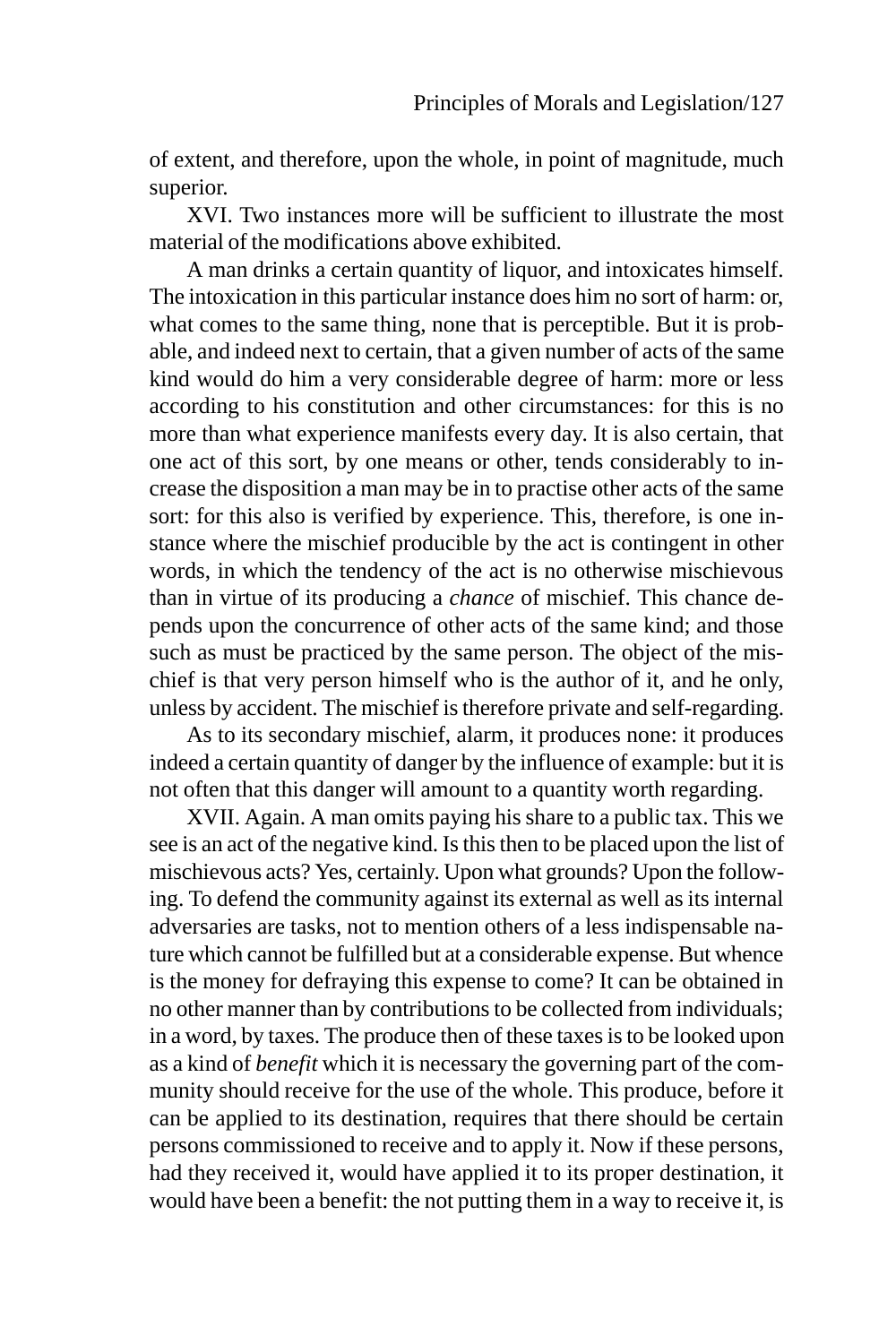### 128/Jeremy Bentham

then a mischief. But it is possible, that if received, it might not have been applied to its proper destination; or that the services, in consideration of which it was bestowed, might not have been performed. It is possible, that the under-officer, who collected the produce of the tax, might not have paid it over to his principal: it is possible that the principal might not have forwarded it on according to its farther destination; to the judge, for instance, who is to protect the community against its clandestine enemies from within, or the soldier, who is to protect it against its open enemies from without: it is possible that the judge, or the soldier, had they received it, would not however have been induced by it to fulfil their respective duties: it is possible, that the judge would not have sat for the punishment of criminals, and the decision of controversies: it is possible that the soldier would not have drawn his sword in the defense of the community. These, together with an infinity of other intermediate acts, which for the sake of brevity I pass over, form a connected chain of duties, the discharge of which is necessary to the preservation of the community. They must every one of them be discharged, ere the benefit to which they are contributory can be produced. If they are all discharged, in that case the benefit subsists, and any act, by tending to intercept that benefit, may produce a mischief. But if any of them are not, the benefit fails: it fails of itself: it would not have subsisted, although the act in question (the act of non-payment) had not been committed. The benefit is therefore contingent; and, accordingly, upon a certain supposition, the act which consists in the averting of it is not a mischievous one. But this supposition, in any tolerably-ordered government, will rarely indeed be verified. In the very worst ordered government that exists, the greatest part of the duties that are levied are paid over according to their destination: and, with regard to any particular sum, that is attempted to be levied upon any particular person upon any particular occasion, it is therefore manifest, that, unless it be certain that it will not be so disposed of, the act of withholding it is a mischievous one.

The act of payment, when referable to any particular sum, especially if it be a small one, might also have failed of proving beneficial on another ground: and, consequently, the act of nonpayment, of proving mischievous. It is possible that the same services, precisely, might have been rendered without the money as with it. If, then, speaking of any small limited sum, such as the greatest which any one person is called upon to pay at a time, a man were to say, that the non-payment of it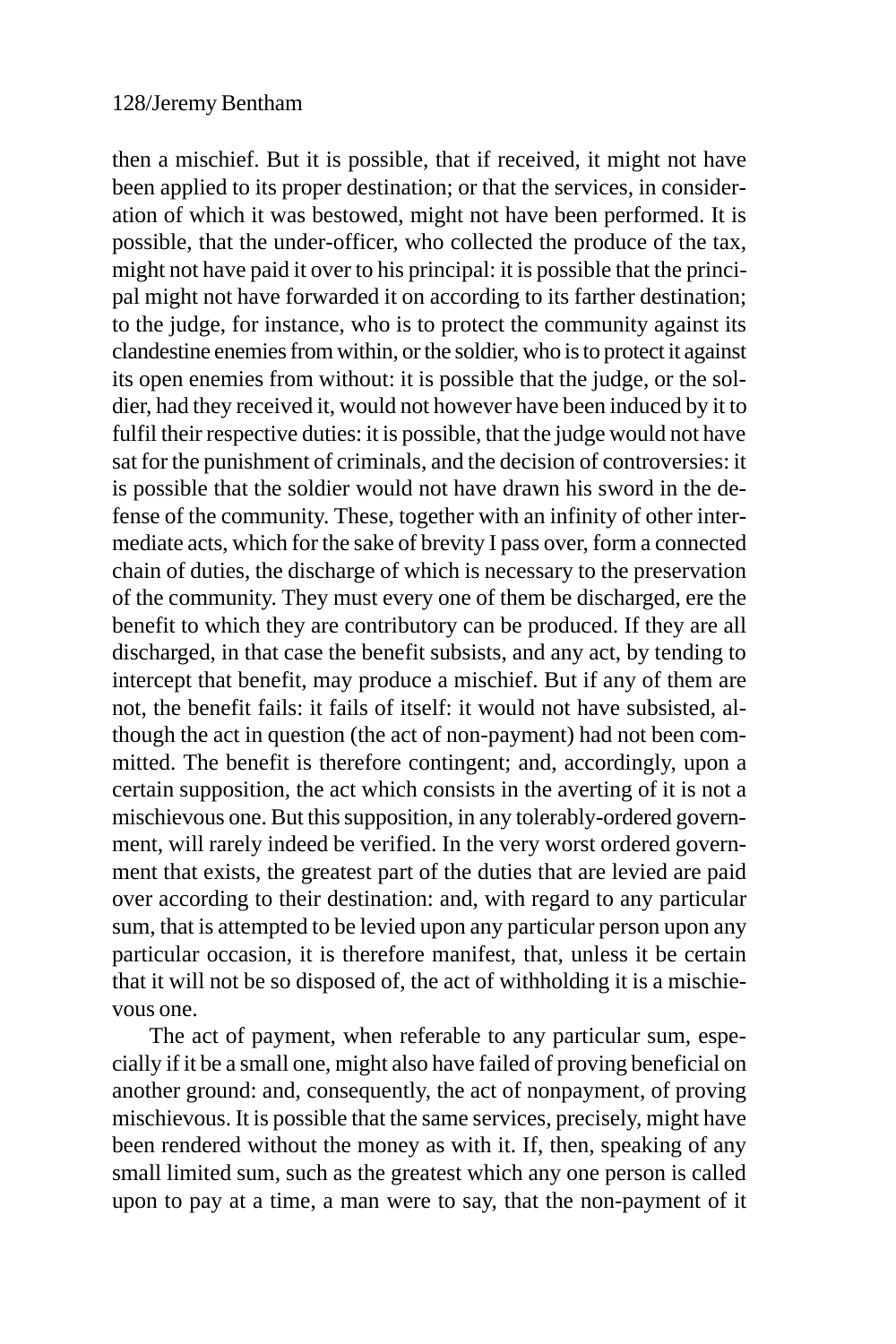would be attended with mischievous consequences; this would be far from certain: but what comes to the same thing as if it were, it is perfectly certain when applied to the whole. It is certain, that if all of a sudden the payment of all taxes was to cease, there would no longer be anything effectual done, either for the maintenance of justice, or for the defence of the community against its foreign adversaries: that therefore the weak would presently be oppressed and injured in all manner of ways, by the strong at home, and both together overwhelmed by oppressors abroad. Upon the whole, therefore, it is manifest, that in this case, though the mischief is remote and contingent, though in its first appearance it consists of nothing more than the interception of a *benefit*, and though the individuals, in whose favour that benefit would have been reduced into the explicit form of pleasure or security, are altogether unassignable, yet the mischievous tendency of the act is not on all these accounts the less indisputable. The mischief, in point of *intensity* and *duration*, is indeed unknown: it is *uncertain*: it is *remote*. But in point of *extent* it is immense; and in point of *fecundity*, pregnant to a degree that baffles calculation.

XVIII. It may now be time to observe, that it is only in the case where the mischief is extra-regarding, and has an assignable person or persons for its object, that so much of the secondary branch of it as consists in *alarm* can have place. When the individuals it affects are uncertain, and altogether out of sight, no alarm can be produced: as there is nobody whose sufferings you can see, there is nobody whose sufferings you can be alarmed at. No alarm, for instance, is produced by nonpayment to a tax. If at any distant and uncertain period of time such offence should chance to be productive of any kind of alarm, it would appear to proceed, as indeed immediately it would proceed, from a very different cause. It might be immediately referable, for example, to the act of a legislator, who should deem it necessary to lay on a new tax, in order to make up for the deficiency occasioned in the produce of the old one. Or it might be referable to the act of an enemy, who, under favour of a deficiency thus created in the fund allotted for defense, might invade the country, and exact from it much heavier contributions than those which had been thus withholden from the sovereign.

As to any alarm which such an offence might raise among the few who might chance to regard the matter with the eyes of statesmen, it is of too slight and uncertain a nature to be worth taking into the account.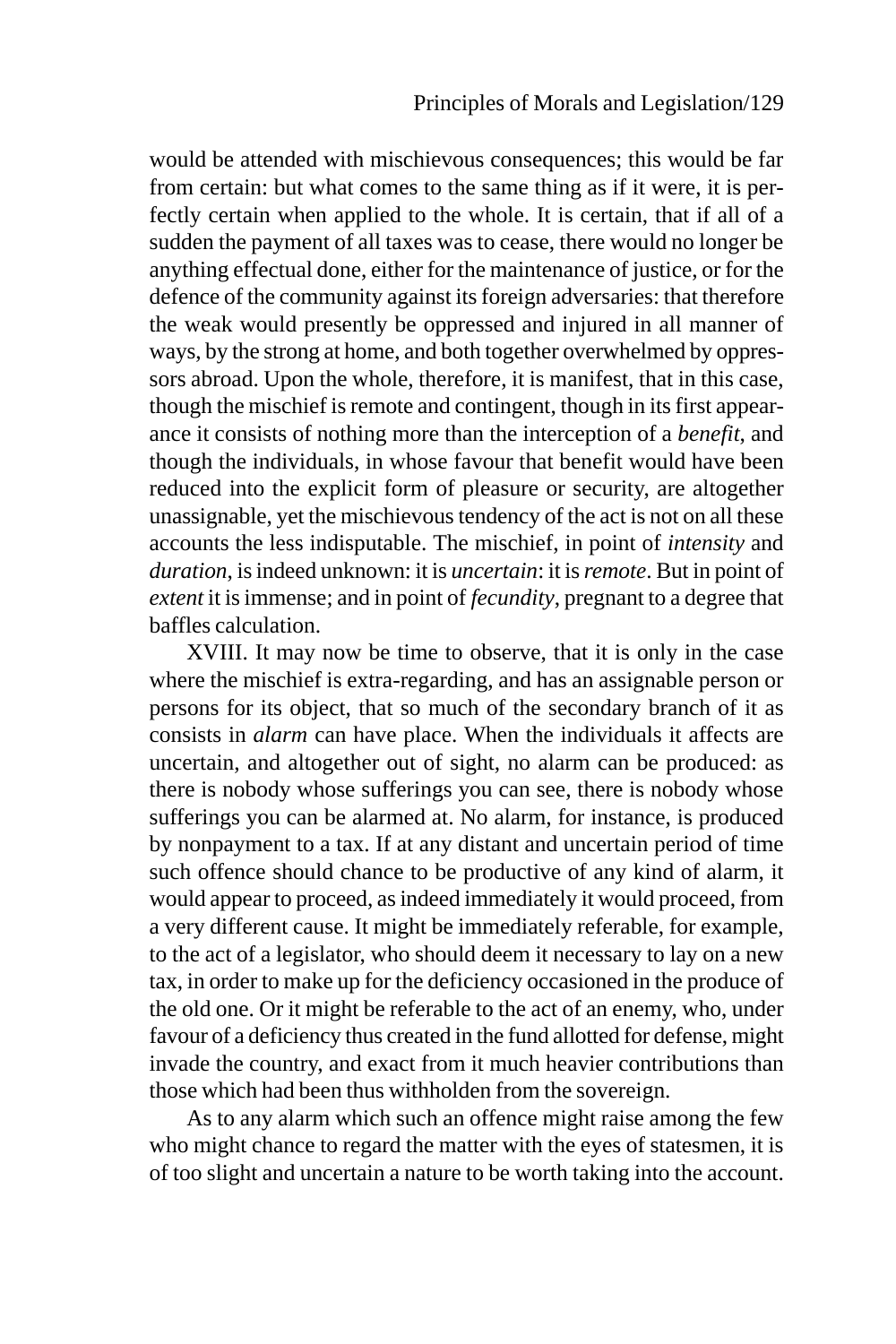## § 2. How intentionality, etc;. may influence the mischief of an act.

XIX. We have seen the nature of the secondary mischief, which is apt to be reflected, as it were, from the primary, in the cases where the individuals who are the objects of the mischief are assignable. It is now time to examine into the circumstances upon which the production of such secondary mischief depends. These circumstances are no others than the four articles which have formed the subjects of the four last preceding chapters: viz., 1. The intentionality, 2. The consciousness. 3. The motive. 4. The disposition. It is to be observed all along, that it is only the *danger* that is immediately governed by the *real* state of the mind in respect to those articles: it is by the *apparent* state of it that the *alarm* is governed. It is governed by the real only in as far as the apparent happens, as in most cases it may be expected to do, to quadrate with the real. The different influences of the articles of intentionality and consciousness may be represented in the several cases following.

XX. Case 1. Where the act is so completely unintentional, as to be altogether *involuntary*. In this case it is attended with no secondary mischief at all.

A bricklayer is at work upon a house: a passenger is walking in the street below. A fellow-workman comes and gives the bricklayer a violent push, in consequence of which he falls upon the passenger, and hurts him. It is plain there is nothing in this event that can give other people, who may happen to be in the street, the least reason to apprehend any thing in future on the part of the man who fell, whatever there may be with regard to the man who pushed him.

XXI. Case 2. Where the act, though not unintentional, is *unadvised*, insomuch that the mischievous part of the consequences is unintentional, but the unadvisedness is attended with *heedlessness*. In this case the act is attended with some small degree of secondary mischief, in proportion to the degree of heedlessness.

A groom being on horseback, and riding through a frequented street, turns a corner at a full pace, and rides over a passenger, who happens to be going by. It is plain, by this behaviour of the groom, some degree of alarm may be produced, less or greater, according to the degree of heedlessness betrayed by him: according to the quickness of his pace, the fullness of the street, and so forth. He has done mischief, it may be said, by his carelessness, already: who knows but that on other occasions the like cause may produce the like effect.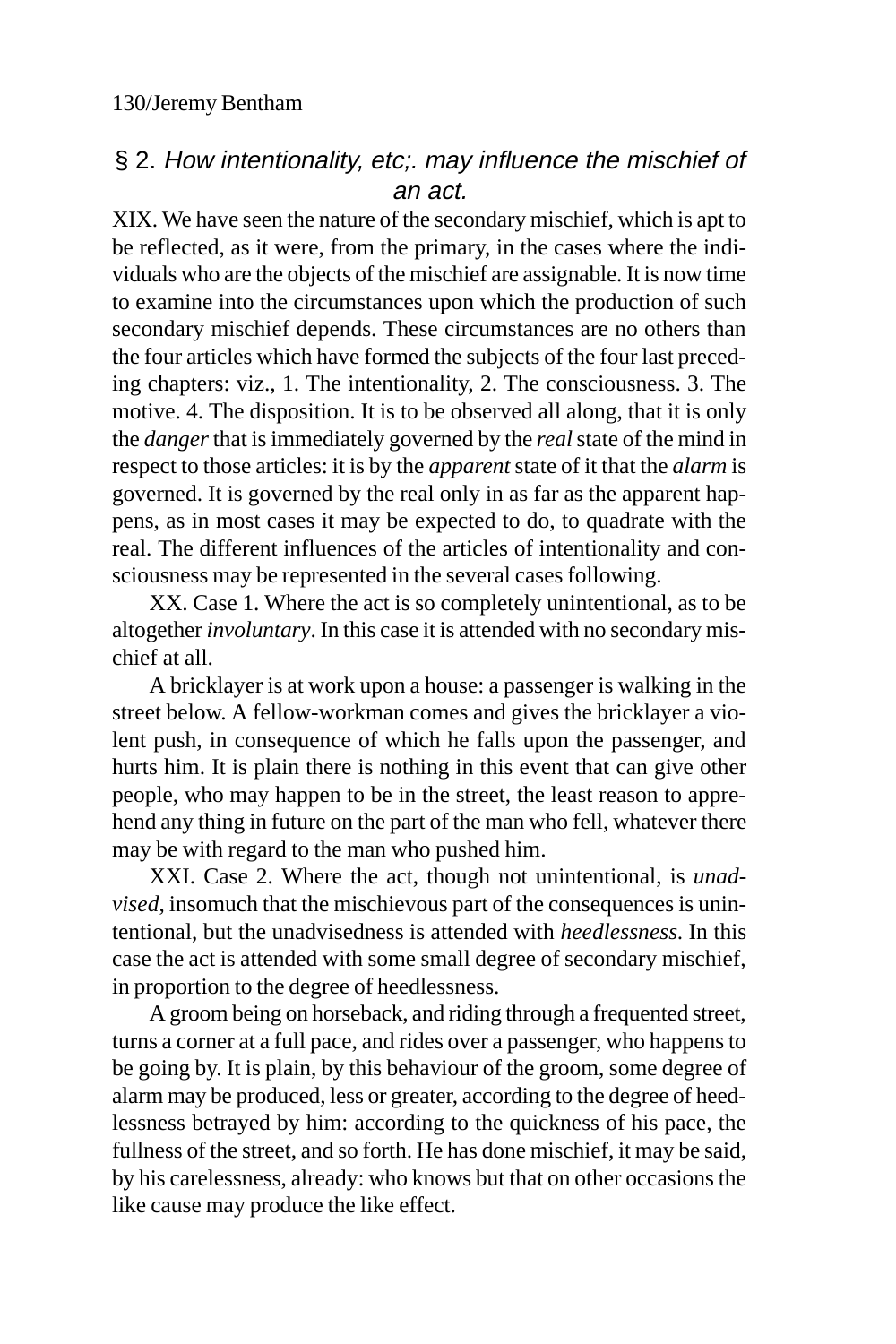XXII. Case 3. Where the act is *misadvised* with respect to a circumstance, which, had it existed, would *fully* have excluded or (what comes to the same thing) outweighed the primary mischief: and there is no rashness in the case. In this case the act attended with no secondary mischief at all.

It is needless to multiply examples any farther.

XXIII. Case 4. Where the act is misadvised with respect to a circumstance which would have excluded or counterbalanced the primary mischief in *part*, but not entirely: and still there is no rashness. In this case the set is attended with some degree of secondary mischief, in proportion to that part of the primary which remains unexcluded or uncounterbalanced.

XXIV. Case 5. Where the act is misadvised with respect to a circumstance, which, had it existed, would have excluded or counterbalanced the primary mischief entirely, or in part: and there is a degree of *rashness* in the supposal. In this case, the act is also attended with a farther degree of secondary mischief, in proportion to the degree of rashness.

XXV. Case 6. Where the consequences are *completely* intentional, and there is no mis-supposal in the case. In this case the secondary mischief is at the highest.

XXVI. Thus much with regard to intentionality and consciousness. We now come to consider in what manner the secondary mischief is affected by the nature of the *motive*.

Where an act is pernicious in its primary consequences, the secondary mischief is not obliterated by the *goodness* of the motive; though the motive be of the best kind. For, notwithstanding the goodness of the motive, an act of which the primary consequences are pernicious, is produced by it in the instance in question, by the supposition. It may, therefore, in other instances: although this is not so likely to happen from a good motive as from a bad one.

XXVII. An act, which, though pernicious in its primary consequences, is rendered in other respects beneficial upon the whole, by virtue of its secondary consequences, is not changed back again, and rendered pernicious upon the whole by the *badness* of the motive: although the motive be of the worst kind.

XXVIII. But when not only the primary consequences of an act are pernicious, but, in other respects, the secondary likewise, the secondary mischief may be *aggravated* by the nature of the motive: so much of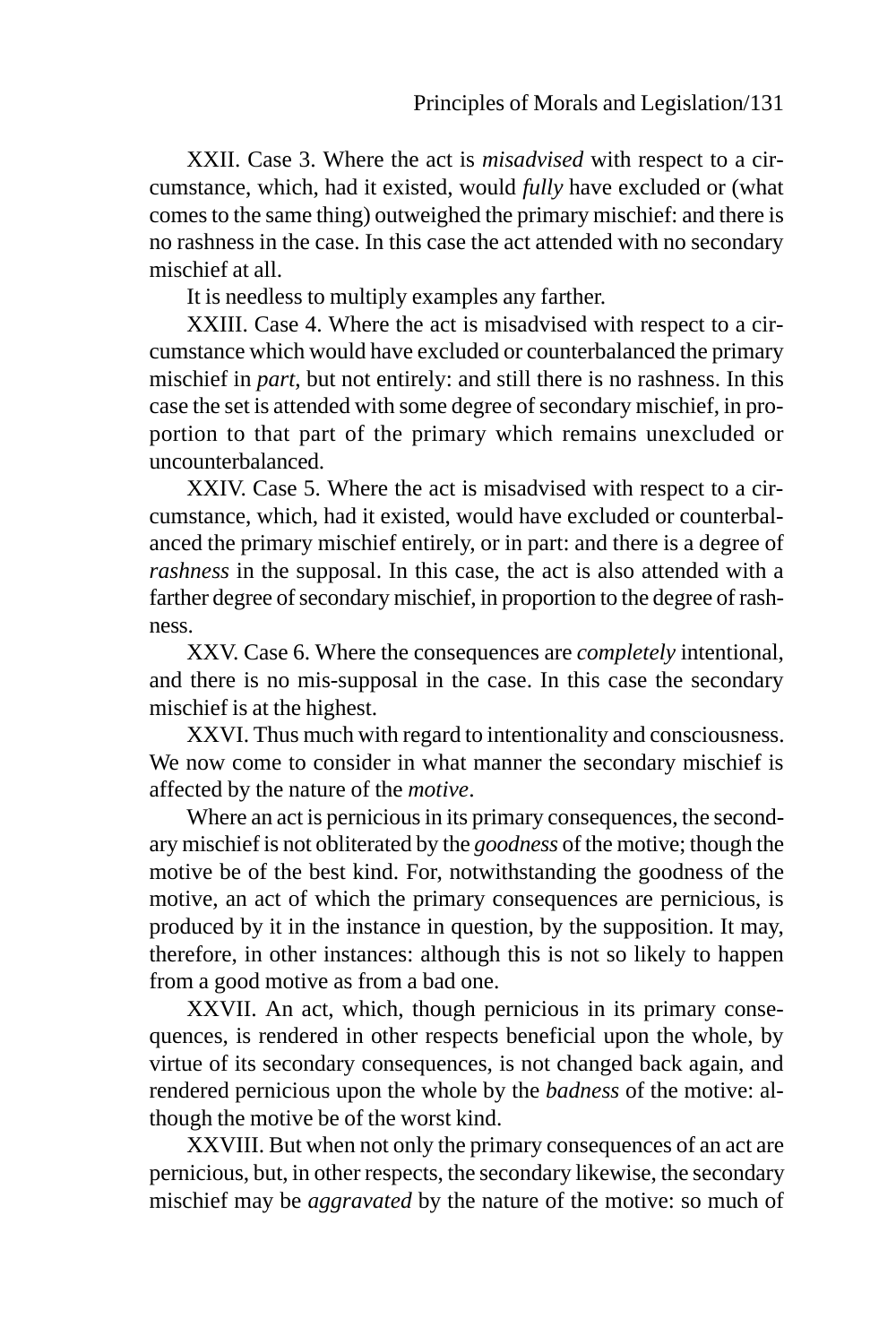that mischief, to wit, as respects the future behaviour of the same person.

XXIX. It is not from the worst kind of motive, however, that the secondary mischief of an act receives its greatest aggravation.

XXX. The aggravation which the secondary mischief of an act, in as far as it respects the future behaviour of the same person, receives from the nature of a motive in an individual case, is as the tendency of the motive to produce, on the part of the same person, acts of the like bad tendency with that of the act in question.

XXXI. The tendency of a motive to produce acts of the like kind, on the part of any given person, is as the *strength* and *constancy* of its influence on that person, as applied to the production of such effects.

XXXII. The tendency of a species of motive to give birth to acts of any kind, among persons in general, is as the *strength*, *constancy*, and *extensiveness* of its influence, as applied to the production of such effects.

XXXIII. Now the motives, whereof the influence is at once most powerful, most constant, and most extensive, are the motives of physical desire, the love of wealth, the love of ease, the love of life, and the fear of pain: all of them self-regarding motives. The motive of displeasure, whatever it may be in point of strength and extensiveness, is not near so constant in its influence (the case of mere antipathy excepted) as any of the other three. A pernicious act, therefore, when committed through vengeance. or otherwise through displeasure, is not near so mischievous as the same pernicious act, when committed by force of any one of those other motives.

XXXIV. As to the motive of religion, whatever it may sometimes prove to be in point of strength and constancy, it is not in point of extent so universal, especially in its application to acts of a mischievous nature, as any of the three preceding motives. It may, however, be as universal in a particular state, or in a particular district of a particular state. It is liable indeed to be very irregular in its operations. It is apt, however, to be frequently as powerful as the motive of vengeance, or indeed any other motive whatsoever. It will sometimes even be more powerful than any other motive. It is, at any rate, much more constant. A pernicious act, therefore, when committed through the motive of religion, is more mischievous than when committed through the motive of ill-will.

XXXV. Lastly, The secondary mischief, to wit, so much of it as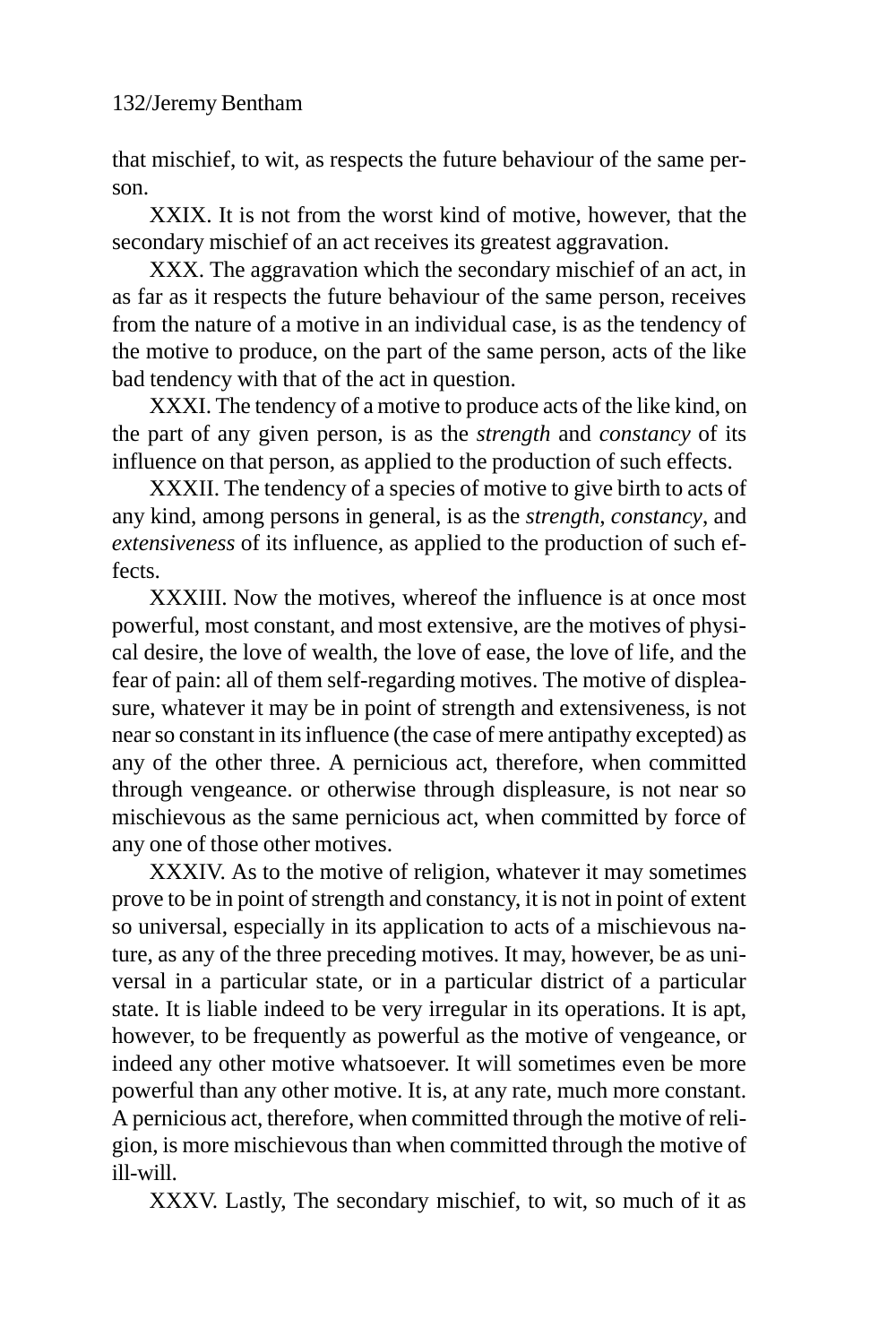hath respect to the future behaviour of the same person, is aggravated or lessened by the apparent depravity or beneficence of his disposition: and that in the proportion of such apparent depravity or beneficence.

XXXVI. The consequences we have hitherto been speaking of, are the *natural* consequences, of which the act, and the other articles we have been considering, are the causes: consequences that result from the behaviour of the individual, who is the offending agent, without the interference of political authority. We now come to speak of *punishment*: which, in the sense in which it is here considered, is an *artificial* consequence, annexed by political authority to an offensive act, in one instance, in the view of putting a stop to the production of events similar to the obnoxious part of its natural consequences, in other instances.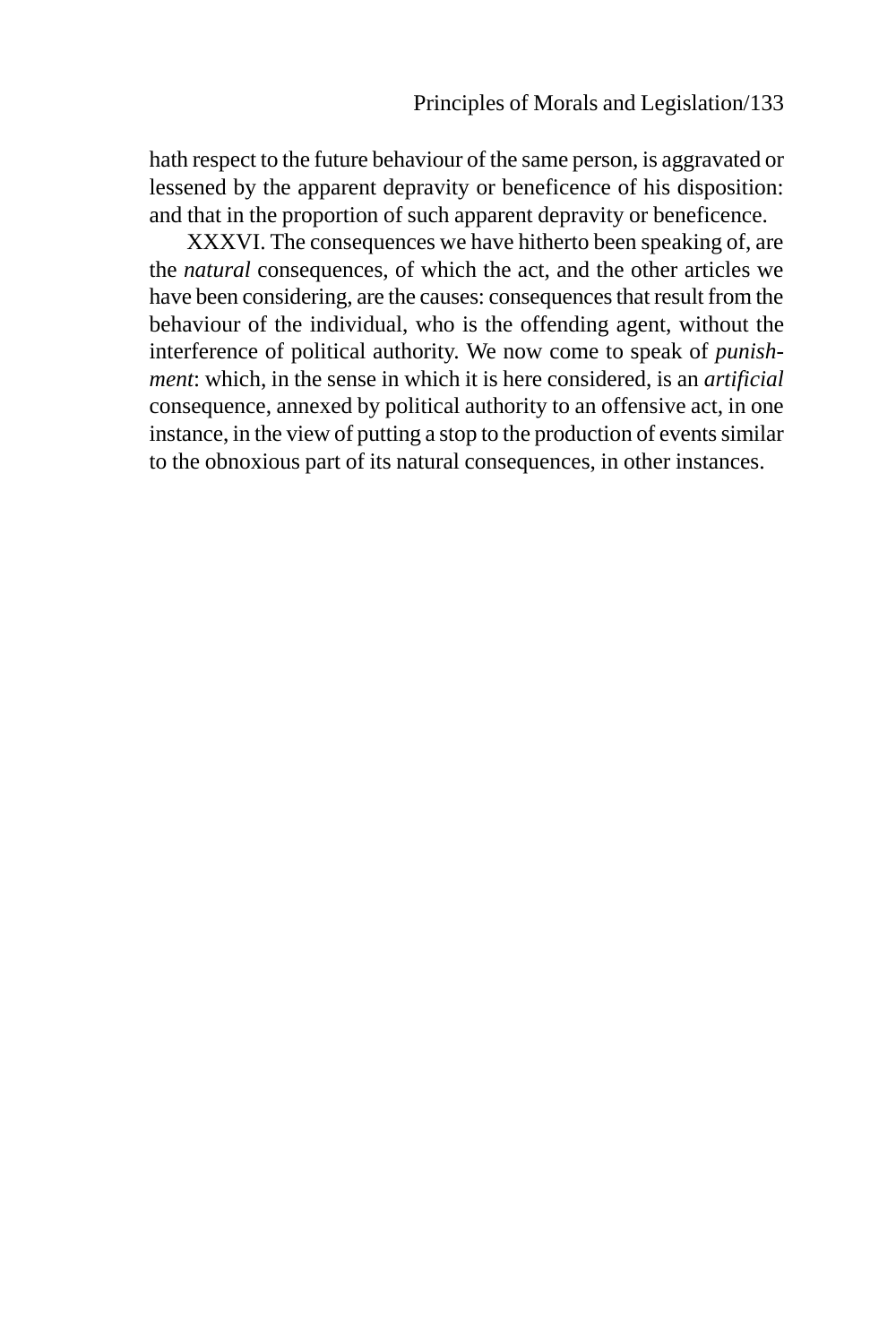## Chapter XIII: Cases Unmeet for Punishment

§ 1. General view of cases unmeet for punishment.

I. The general object which all laws have, or ought to have, in common, is to augment the total happiness of the community; and therefore, in the first place, to exclude, as far as may be, every thing that tends to subtract from that happiness: in other words, to exclude mischief.

II. But all punishment is mischief: all punishment in itself is evil. Upon the principle of utility, if it ought at all to be admitted, it ought only to be admitted in as far as it promises to exclude some greater evil.

III. It is plain, therefore, that in the following cases punishment ought not to be inflicted.

7.Where it is *groundless*: where there is no mischief for it to prevent; the act not being mischievous upon the whole.

8.Where it must be *inefficacious*: where it cannot act so as to prevent the mischief.

9.Where it is *unprofitable*, or too *expensive*: where the mischief it would produce would be greater than what it prevented.

10.Where it is *needless*: where the mischief may be prevented, or cease of itself, without it: that is, at a cheaper rate.

# § 2. Cases in which punishment is groundless.

### These are,

IV. 1. Where there has never been any mischief: where no mischief has been produced to any body by the act in question. Of this number are those in which the act was such as might, on a some occasions, be mischievous or disagreeable, but the person whose interest it concerns gave his *consent* to the performance of it. This consent, provided it be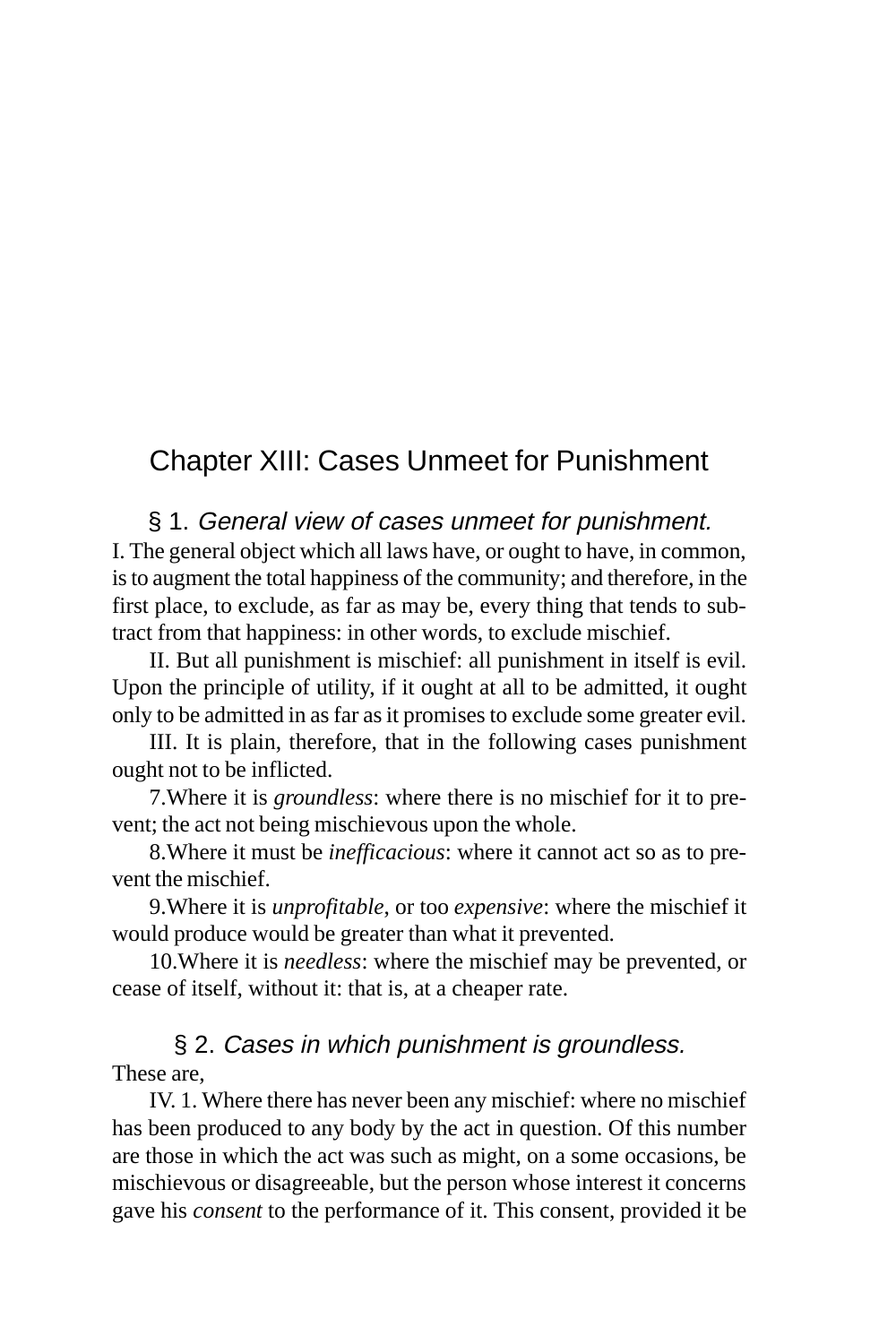free, and fairly obtained, is the best proof that can be produced, that, to the person who gives it, no mischief, at least no immediate mischief, upon the whole, is done. For no man can be so good a judge as the man himself, what it is gives him pleasure or displeasure.

V. 2. Where the mischief was *outweighed*: although a mischief was produced by that act, yet the same act was necessary to the production of a benefit which was of greater value than the mischief. This may be the case with any thing that is done in the way of precaution against instant calamity, as also with any thing that is done in the exercise of the several sorts of powers necessary to be established in every community, to wit, domestic, judicial, military, and supreme.

VI. 3. Where there is a certainty of an adequate compensation: and that in all cases where the offense can be committed. This supposes two things: 1. That the offence is such as admits of an adequate compensation: 2. That such a compensation is sure to be forthcoming. Of these suppositions, the latter will be found to be a merely ideal one: a supposition that cannot, in the universality here given to it, be verified by fact. It cannot, therefore, in practice, be numbered amongst the grounds of absolute impunity. It may, however, be admitted as a ground for an abatement of that punishment, which other considerations, standing by themselves, would seem to dictate.

## § 3. Cases in which punishment must be inefficacious These are,

VII. 1. Where the penal provision is *not established* until after the act is done. Such are the cases, 1. Of an *ex-post-facto* law; where the legislator himself appoints not a punishment till after the act is done. 2. Of a sentence beyond the law; where the judge, of his own authority, appoints a punishment which the legislator had not appointed.

VIII. 2. Where the penal provision, though established, is *not conveyed* to the notice of the person on whom it seems intended that it should operate. Such is the case where the law has omitted to employ any of the expedients which are necessary, to make sure that every person whatsoever, who is within the reach of the law, be apprised of all the cases whatsoever, in which (being in the station of life he is in) he can be subjected to the penalties of the law.

IX. 3. Where the penal provision, though it were conveyed to a man's notice, *could produce no effect* on him, with respect to the preventing him from engaging in any act of the *sort* in question. Such is the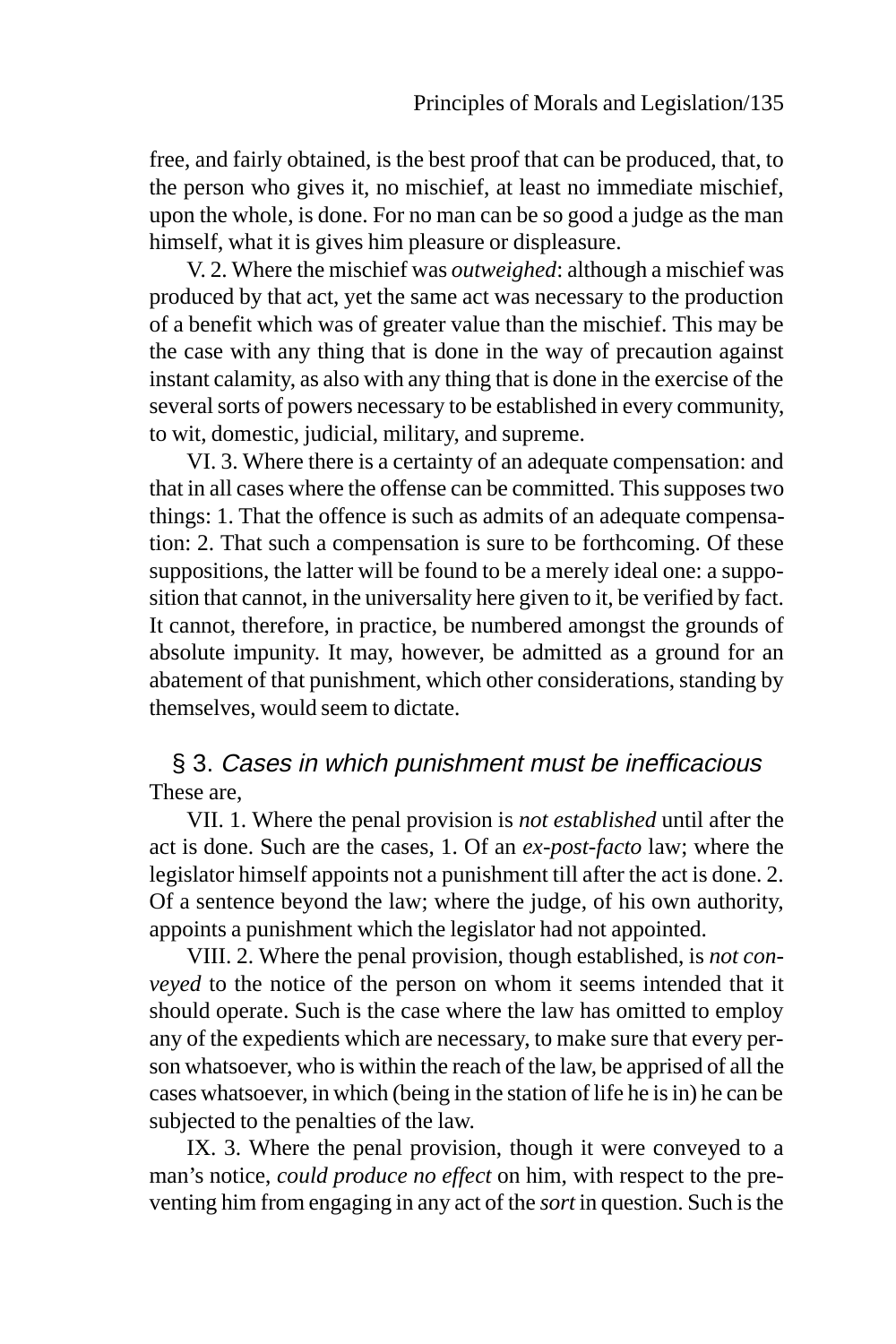### 136/Jeremy Bentham

case, 1. In extreme *infancy*; where a man has not yet attained that state or disposition of mind in which the prospect of evils so distant as those which are held forth by the law, has the effect of influencing his conduct. 2. In *insanity*; where the person, if he has attained to that disposition, has since been deprived of it through the influence of some permanent though unseen cause. 3. In *intoxication*; where he has been a deprived of it by the transient influence of a visible cause: such as the use of wine, or opium, or other drugs, that act in this manner on the nervous system: which condition is indeed neither more nor less than a temporary insanity produced by an assignable cause.

X. 4. Where the penal provision (although, being conveyed to the party's notice, it might very well prevent his engaging in acts of the sort in question, provided he knew that it related to those acts) could not have this effect, with regard to the *individual* act he is about to engage in: to wit, because he knows not that it is of the number of those to which the penal provision relates. This may happen, 1. In the case of *unintentionality*; where he intends not to engage, and thereby knows not that he is about to engage, in the *act* in which eventually he is about to engage. 2. In the case of *unconsciousness*; where, although he may know that he is about to engage in the *act* itself, yet, from not knowing all the material *circumstances* attending it, he knows not of the *tendency* it has to produce that mischief, in contemplation of which it has been made penal in most instances 3. In the case of *missupposal*; where, although he may know of the tendency the act has to produce that degree of mischief, he supposes it, though mistakenly, to be attended with some circumstance, or set of circumstances, which, if it had been attended with, it would either not have been productive of that mischief, or have been productive of such a greater degree of good, as has determined the legislator in such a case not to make it penal.

XI. 5. Where, though the penal clause might exercise a full and prevailing influence, were it to act alone, yet by the *predominant* influence of some opposite cause upon the will, it must necessarily be ineffectual; because the evil which he sets himself about to undergo, in the case of his not engaging in the act, is so great, that the evil denounced by the penal clause, in case of his engaging in it, cannot appear greater. This may happen, 1. In the case of *physical danger*; where the evil is such as appears likely to be brought about by the unassisted powers of *nature*. 2. In the case of a threatened mischief; where it is such as appears likely to be brought about through the intentional and conscious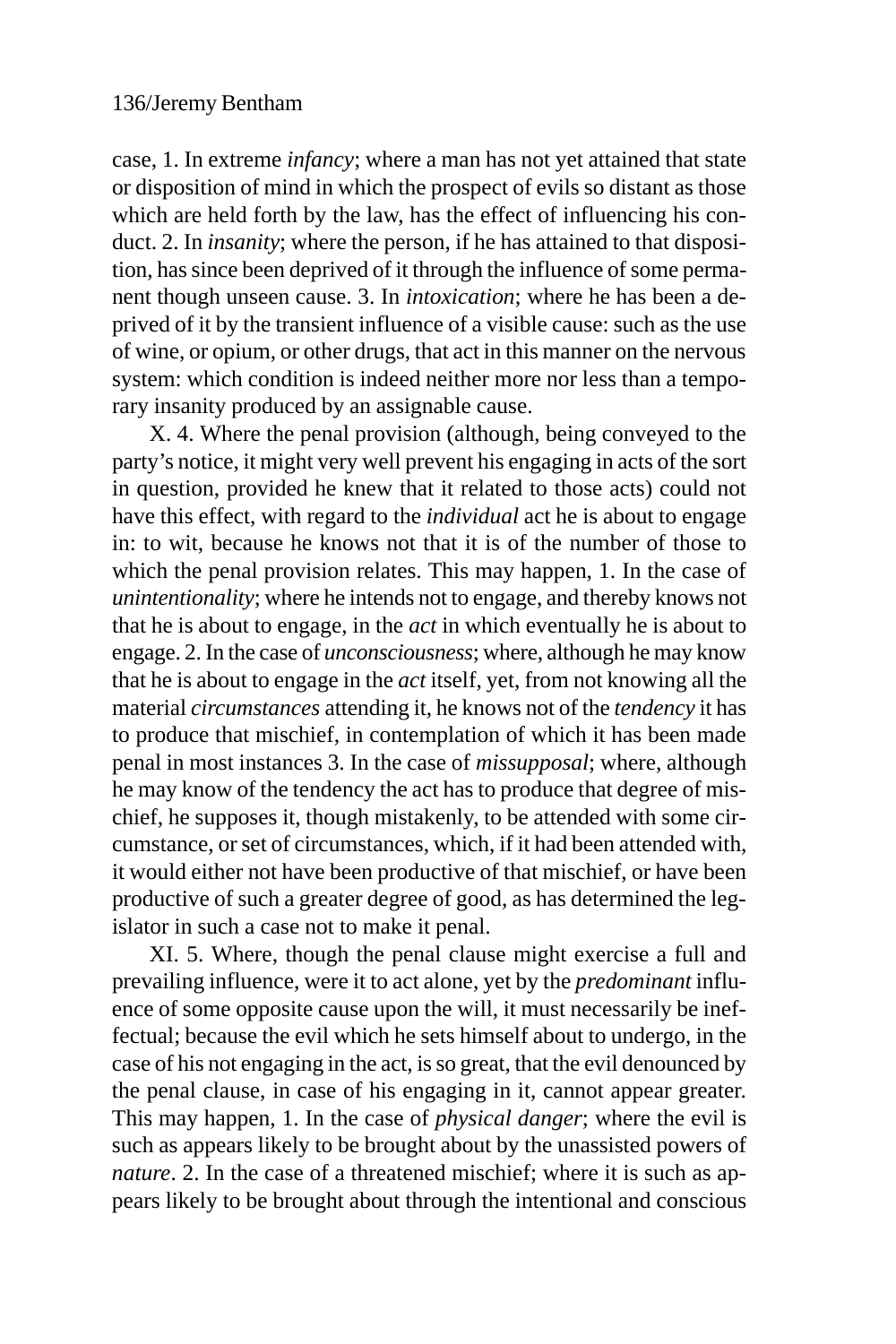agency of *man*.

XII. 6. Where (though the penal clause may exert a full and prevailing influence over the *will* of the party) yet his *physical faculties* (owing to the predominant influence of some physical cause) are not in a condition to follow the determination of the will: insomuch that the act is absolutely *involuntary*. Such is the case of physical *compulsion* or *restraint*, by whatever means brought about; where the man's hand, for instance, is pushed against some object which his will disposes him *not* to touch; or tied down from touching some object which his will disposes him to touch.

### § 4. Cases where punishment is unprofitable. These are,

XIII. 1. Where, on the one hand, the nature of the offense, on the other hand, that of the punishment, are, in the *ordinary state of things*, such, that when compared together, the evil of the latter will turn out to be greater than that of the former.

XIV. Now the evil of the punishment divides itself into four branches, by which so many different sets of persons are affected. 1. The evil of *coercion* or *restraint*: or the pain which it gives a man not to be able to do the act, whatever it be, which by the apprehension of the punishment he is deterred from doing. This is felt by those by whom the law is *observed*. 2. The evil of *apprehension*: or the pain which a man, who has exposed himself to punishment, feels at the thoughts of undergoing it. This is felt by those by whom the law has been *broken*, and who feel themselves in *danger* of its being executed upon them. 3. The evil of *sufferance*: or the pain which a man feels, in virtue of the punishment itself, from the time when he begins to undergo it. This is felt by those by whom the law is broken, and upon whom it comes actually to be executed. 4. The pain of sympathy, and the other *derivative* evils resulting to the persons who are in *connection* with the several classes of original sufferers just mentioned. Now of these four lots of evil, the first will be greater or less, according to the nature of the act from which the party is restrained: the second and third according to the nature of the punishment which stands annexed to that offence.

XV. On the other hand, as to the evil of the offense, this will also, of course, be greater or less, according to the nature of each offense. The proportion between the one evil and the other will therefore be different in the case of each particular offence. The cases, therefore, where pun-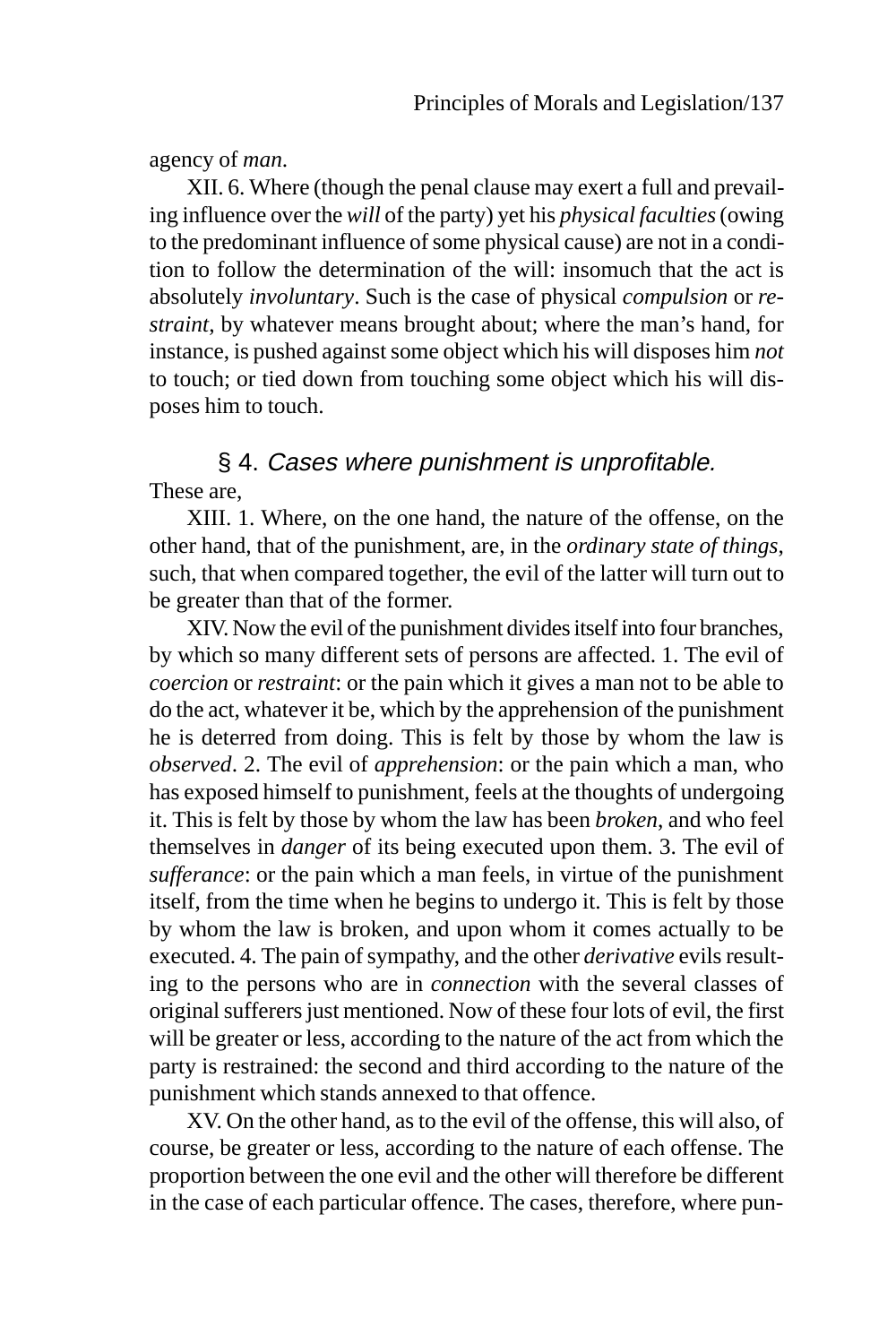ishment is unprofitable on this ground, can by no other means be discovered, than by an examination of each particular offense; which is what will be the business of the body of the work.

XVI. 2. Where, although in the *ordinary state* of things, the evil resulting from the punishment is not greater than the benefit which is likely to result from the force with which it operates, during the same space of time, towards the excluding the evil of the offenses, yet it may have been rendered so by the influence of some *occasional circumstances*. In the number of these circumstances may be, 1. The multitude of delinquents at a particular juncture; being such as would increase, beyond the ordinary measure, the *quantum* of the second and third lots, and thereby also of a part of the fourth lot, in the evil of the punishment. 2. The extraordinary value of the services of some one delinquent; in the case where the effect of the punishment would be to deprive the community of the benefit of those services. 3. The displeasure of the *people*; that is, of an indefinite number of the members of the *same* community, in cases where (owing to of the influence of some occasional incident) they happen to conceive, that the offense or the offender ought not to be punished at all, or at least ought not to be punished in the way in question. 4. The displeasure of *foreign powers*; that is, of the governing body, or a considerable number of the members of some *foreign* community or communities, with which the community in question is connected.

# § 5. Cases where punishment is needless.

These are,

XVII. 1. Where the purpose of putting an end to the practice may be attained as effectually at a cheaper rate: by instruction, is for instance, as well as by terror: by informing the understanding, as well as by exercising an immediate influence on the will. This seems to be the case with respect to all those offenses which consist in the disseminating pernicious principles in matters of *duty*; of whatever kind the duty be; whether political, or moral, or religious. And this, whether such principles be disseminated *under*, or even *without*; a sincere persuasion of their being beneficial. I say, even *without:* for though in such a case it is not instruction that can prevent the writer from endeavouring to inculcate his principles, yet it may the readers from adopting them: without which, his endeavouring to inculcate them will do no harm. In such a case, the sovereign will commonly have little need to take an active part: if it be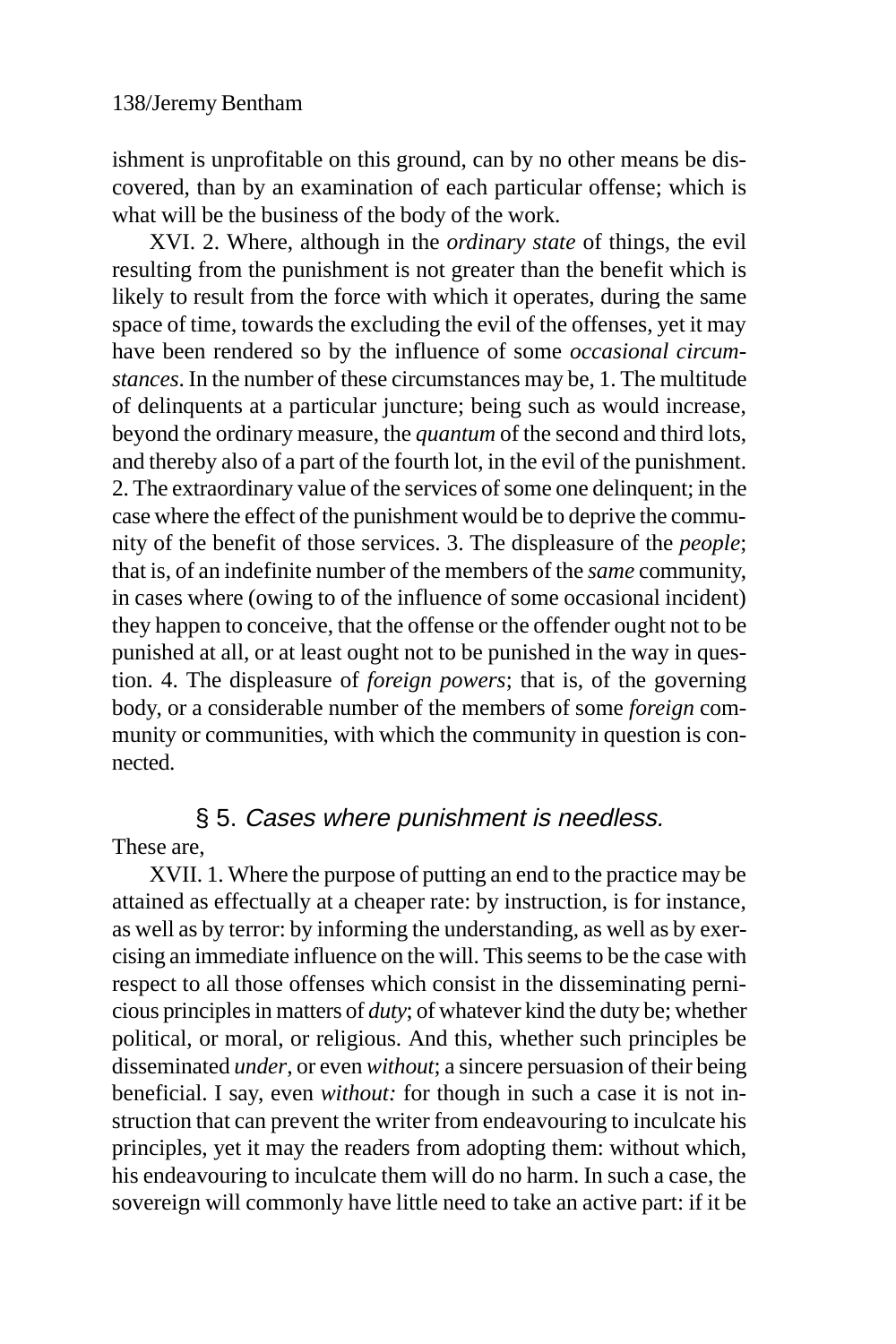the interest of *one* individual to inculcate principles that are pernicious, it will as surely be the interest of *other* individuals to expose them. But if the sovereign must needs take a part in the controversy, the pen is the proper weapon to combat error with, not the sword.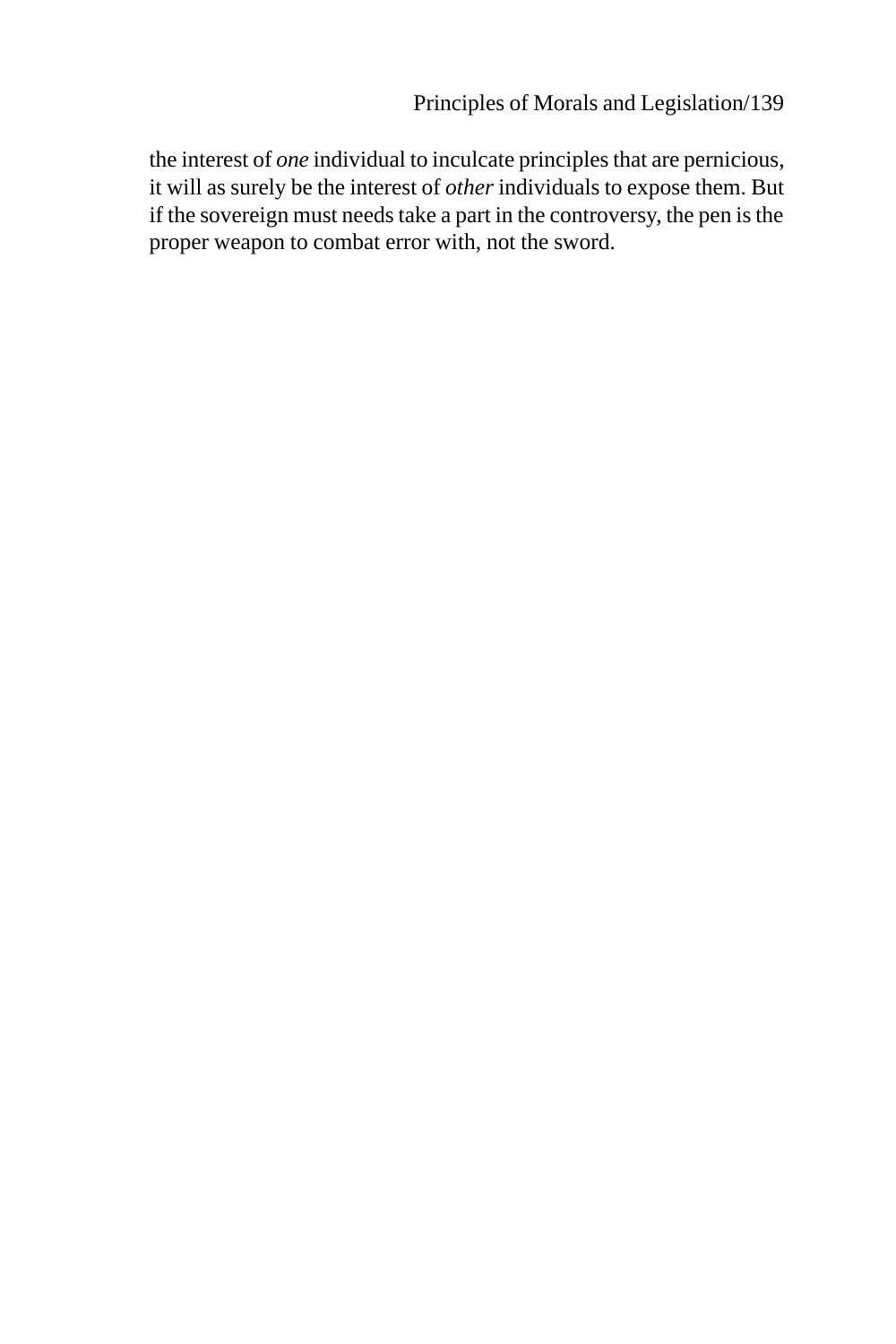# Chapter XIV: Of the Proportion between Punishments and Offences

I. We have seen that the general object of all laws is to prevent mischief; that is to say, when it is worth while; but that, where there are no other means of doing this than punishment, there are four cases in which it is *not* worth while.

II. When it is worth while, there are four subordinate designs or objects, which, in the course of his endeavours to compass, as far as may be, that one general object, a legislator, whose views are governed by the principle of utility, comes naturally to propose to himself.

III. 1. His first, most extensive, and most eligible object, is to prevent, in as far as it is possible, and worth while, all sorts of offenses whatsoever: in other words, so to manage, that no offense whatsoever may be committed.

IV. 2. But if a man must needs commit an offense of some kind or other, the next object is to induce him to commit an offense *less* mischievous, rather than one *more* mischievous: in other words, to choose always the *least* mischievous, of two offenses that will either of them suit his purpose.

V. 3. When a man has resolved upon a particular offense, the next object is to dispose him to do *no more* mischief than is *necessary* to his purpose: in other words, to do as little mischief as is consistent with the benefit he has in view.

VI. 4. The last object is, whatever the mischief be, which it is proposed to prevent, to prevent it at as *cheap* a rate as possible.

VII. Subservient to these four objects, or purposes, must be the rules or canons by which the proportion of punishments to offenses is to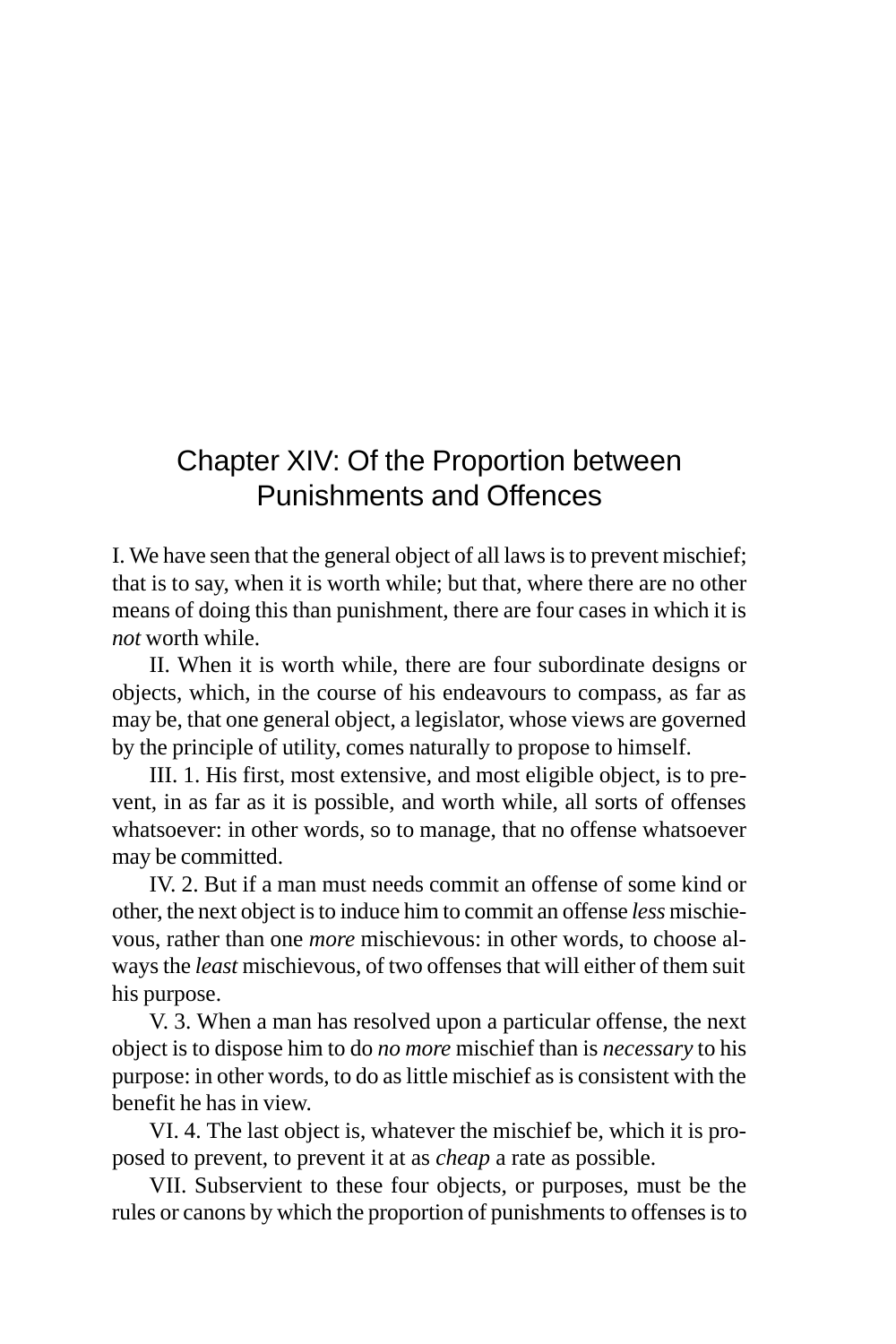be governed.

VIII. Rule 1. The first object, it has been seen, is to prevent, in as far as it is worth while, all sorts of offenses; therefore,

*The value of the punishment must not less in any case than what is sufficient to outweigh that of the profit of the offense*.

If it be, the offence (unless some other considerations, independent of the punishment should intervene and operate efficaciously in the character of tutelary motives) will be sure to be to committed notwithstanding: the whole lot of punishment will be thrown away: it will be altogether *inefficacious*.

IX. The above rule has been often objected to, on account of its seeming harshness: but this can only have happened for want of its being properly understood. The strength of the temptation, *cæteris paribas*, is as the profit of the offense: the quantum of the punishment must rise with the profit of the offense: *cæteris paribas*, it must therefore rise with the strength of the temptation. This there is no disputing. True it is, that the stronger the temptation, the less conclusive is the indication which the act of delinquency affords of the depravity of the offender's disposition. So far then as the absence of any aggravation, arising from extraordinary depravity of disposition, may operate, or at the utmost, so far as the presence of a ground of extenuation, resulting from the innocence or beneficence of the offender's disposition, can operate, the strength of the temptation may operate in abatement of the demand for punishment. But it can never operate so far as to indicate the propriety of making the punishment ineffectual, which it is sure to be when brought below the level of the apparent profit of the offense.

The partial benevolence which should prevail for the reduction of it below this level, would counteract as well those purposes which such a motive would actually have in view, as those more extensive purposes which benevolence ought to have in view: it would be cruelty not only to the public, but to the very persons in whose behalf it pleads: in its effects, I mean, however opposite in its intention. Cruelty to the public, that is cruelty to the innocent, by suffering them, for want of an adequate protection, to lie exposed to the mischief of the offense: cruelty even to the offender himself, by punishing him to no purpose, and without the chance of compassing that beneficial end, by which alone the introduction of the evil of punishment is to be justified.

X. Rule 2. But whether a given offence shall be prevented in a given degree by a given quantity of punishment, is never any thing better than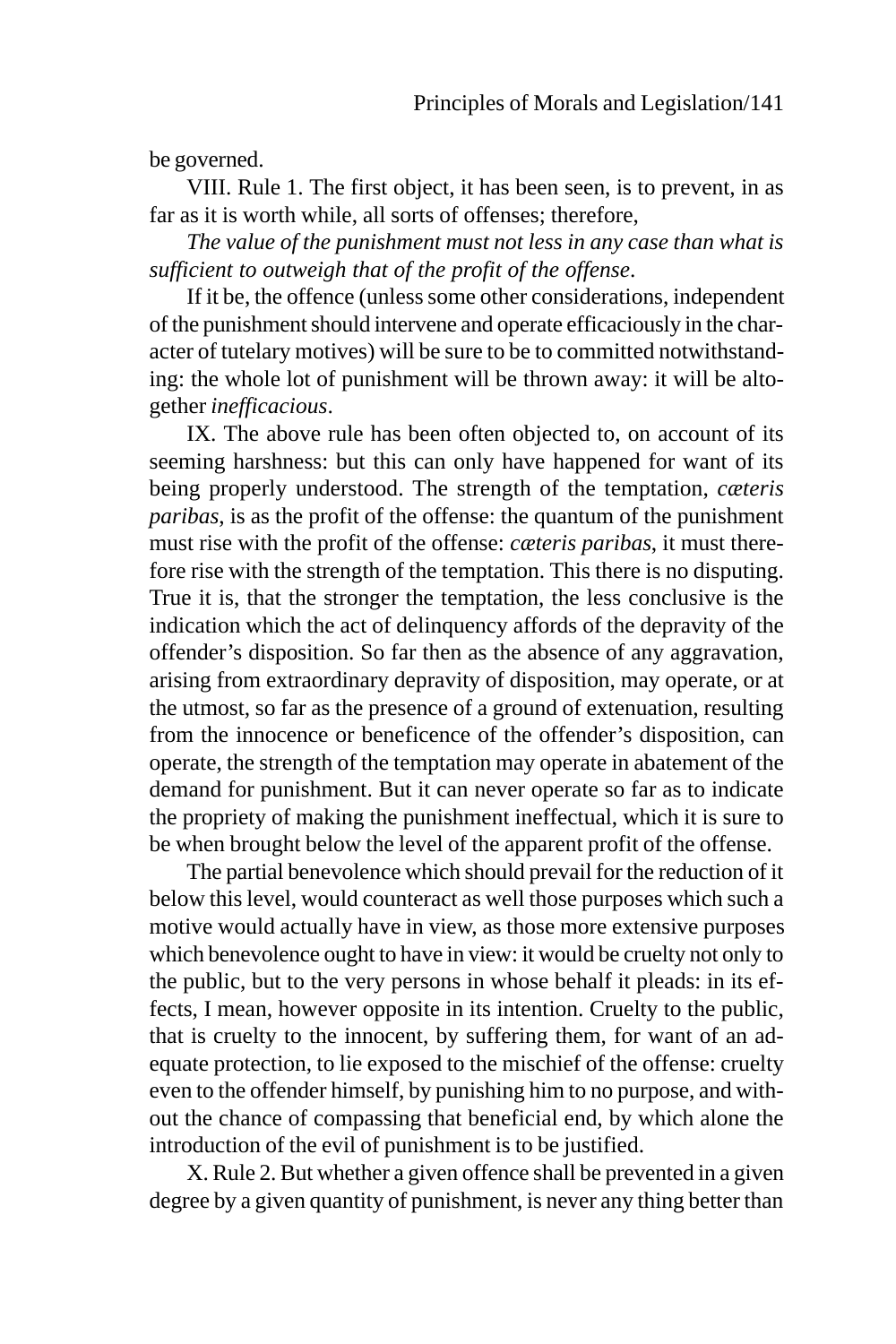### 142/Jeremy Bentham

a chance; for the purchasing of which, whatever punishment is employed, is so much expended into advance. However, for the sake of giving it the better chance of outweighing the profit of the offence,

*The greater the mischief of the offense, the greater is the expense which it may be worth while to be at, in the way of punishment*.

XI. Rule 3. The next object is, to induce a man to choose always the least mischievous of two offenses; therefore,

*Where two offences come in competition, the punishment for the greater offence must be sufficient to induce a man to prefer the less.*

XII. Rule 4. When a man has resolved upon a particular offense, the next object is, to induce him to do no more mischief than what is necessary for his purpose: therefore

*The punishment should be adjusted in such manner to each particular offence, that for every part of the mischief there may be a motive to restrain the offender frown giving birth to it.*

XIII. Rule 5. The last object is, whatever mischief is guarded against, to guard against it at as cheap a rate as possible: therefore

*The punishment ought in no case to be more than what is necessary to bring it into conformity with the rules here given.*

XIV. Rule 6. It is further to be observed, that owing to the different manners and degrees in which persons under different circumstances are affected by the same exciting cause, a punishment which is the same in name will not always either really produce, or even so much as appear to others to produce, in two different persons the same degree of pain: therefore

*That the quantity actually indicted on each individual offender nay correspond to the quantity intended for similar offenders in general, the several circumstances influencing sensibility ought always to be taken into account.*

XV. Of the above rules of proportion, the first four, we may perceive serve to mark out limits on the side of diminution; the limits *below* which a punishment ought not to be *diminished*: the fifth the limits on the side of increase; the limits *above* which it ought not to be *increased*. The five first are calculated to serve as guides to the legislator: the sixth is calculated in some measure, indeed, to the same purpose; but principally for guiding the judge in his endeavors to conform, on both sides, to the intentions of the legislator.

XVI. Let us look back a little. The first rule, in order to render it more conveniently applicable to practice, may need perhaps to be a little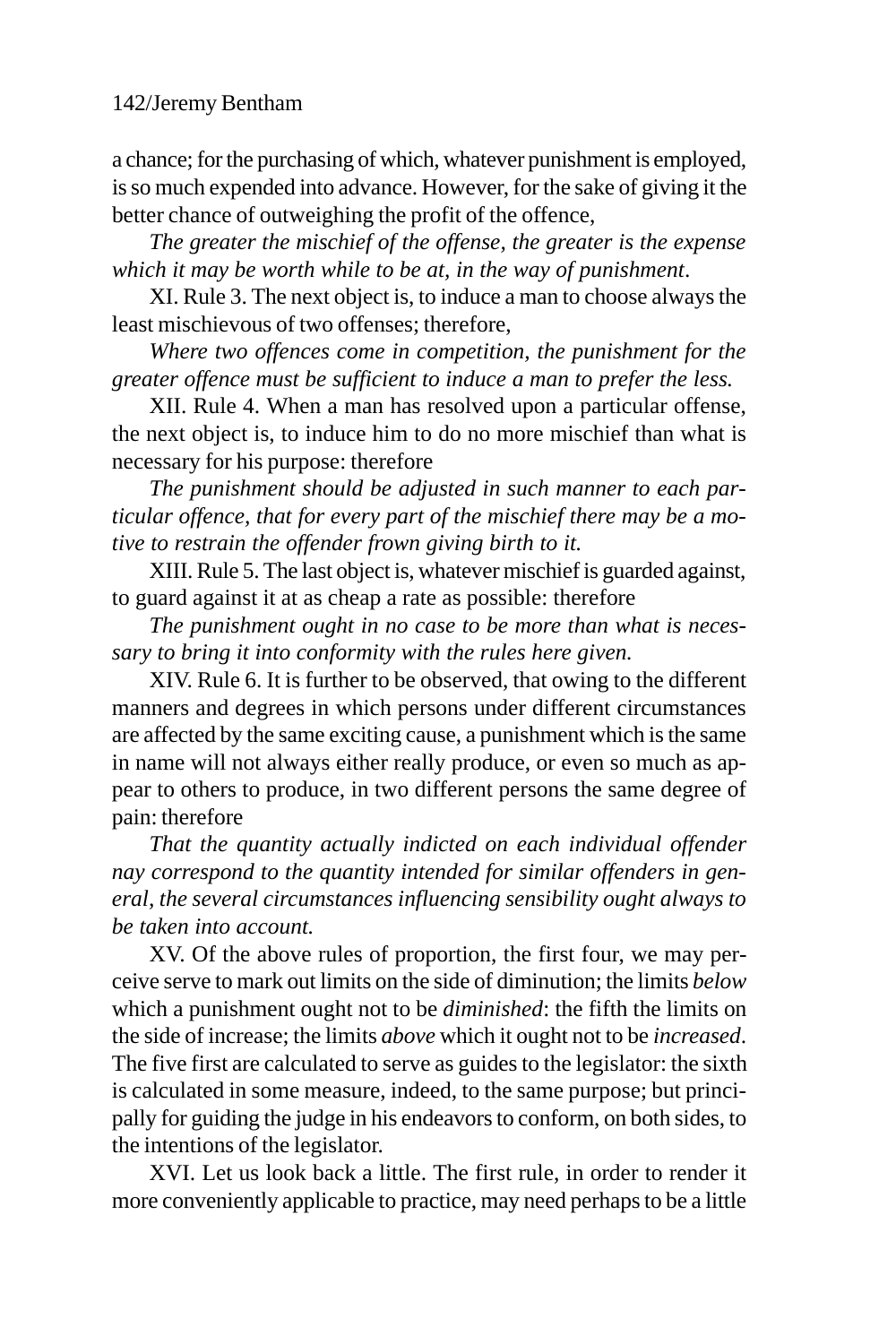more particularly unfolded. It is to be observed, then, that for the sake of accuracy, it was necessary, instead of the word *quantity* to make use of the less perspicuous term *value*. For the word *quantity* will not properly include and the circumstances either of certainty or proximity: circumstances which, in estimating the value of a lot of pain or pleasure, must always be taken into the account. Now, on the one hand, a lot of punishment is a lot of pain; on the other hand, the profit of an offense is a lot of pleasure, or what is equivalent to it. But the profit of the offense *is* commonly more *certain* than the punishment, or, what comes to the same thing, *appears* so at least to the offender. It is at any rate commonly more *immediate*. It follows, therefore, that, in order to maintain its superiority over the profit of the offense, the punishment must have its value made up in some other way, in proportion to that whereby it falls short in the two points of *certainty* and *proximity*. Now there is no other way in which it can receive any addition to its *value*, but by receiving an addition in point of *magnitude*. Wherever then the value of the punishment falls short, either in point of *certainty*, or of *proximity*, of that of the profit of the offence, it must receive a proportionable addition in point of *magnitude*.

XVII. Yet farther. To make sure of giving the value of the punishment the superiority over that of the offence, it may be of necessary, in some cases, to take into account the profit not only of the *individual* offence to which the punishment is to be annexed, but also of such *other* offences of the *same sort* as the offender is likely to have already committed without detection. This random mode of calculation, severe as it is, it will be impossible to avoid having recourse to, in certain cases: in such, to wit, in which the profit is pecuniary, the chance of detection very small, and the obnoxious act of such a nature as indicates a habit: for example, in the case of frauds against the coin. If it be *not* recurred to, the practice of committing the offence will be sure to be, upon the balance of the account, a gainful practice. That being the case, the legislator will be absolutely sure of *not* being able to suppress it, and the whole punishment that is bestowed upon it will be thrown away. In a word (to keep to the same expressions we set out with) that whole quantity of punishment will be *inefficacious* .

XVIII. Rule 7. These things being considered, the three following rules may be laid down by way of supplement and explanation to Rule 1.

*To enable the value of the punishment to outweigh that of the profit*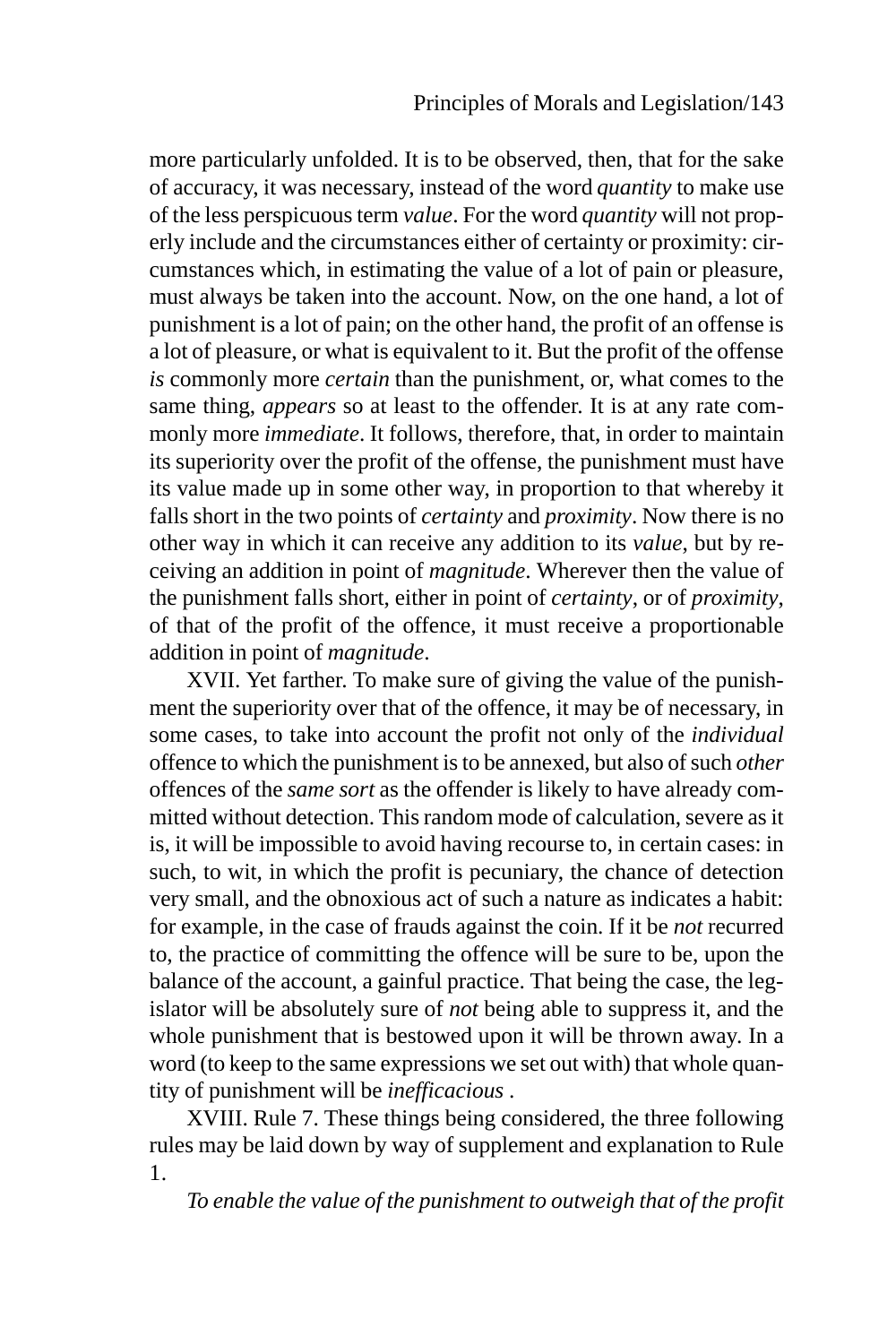*of the offense, it must be increased, in point of magnitude, in proportion as it falls short in point of certainty.*

XIX. Rule 8. *Punishment must be further increased in point of magnitude, in proportion as it falls short in point of proximity.*

XX. Rule 9. *Where the act is conclusively indicative of a habit, such an increase must be given to the punishment as may enable it to outweigh the profit not only of the individual offence, but of such other like offenses as are likely to have been committed with impunity by the same offender.*

XXI. There may be a few other circumstances or considerations which may influence, in some small degree, the demand for punishment: but as the propriety of these is either not so demonstrable, or not so constant, or the application of them not so determinate, as that of the foregoing, it may be doubted whether they be worth putting on a level with the others.

XXII. Rule 10. *When a punishment, which in point of quality is particularly well calculated to answer its intention cannot exist in less than a certain quantity, it may sometimes be of use, for the sake of employing it, to stretch a little beyond that quantity which, on other accounts, would be strictly necessary.*

XXIII. Rule 11. *In particular, this may sometimes be the case, where the punishment proposed is of such a nature as to be particularly well calculated to answer the purpose of a moral lesson.*

XXIV. Rule 12. The tendency of the above considerations is to dictate an augmentation in the punishment: the following rule operates in the way of diminution. There are certain cases (it has been seen) in which, by the influence of accidental circumstances, punishment may be rendered unprofitable in the whole: in the same cases it may chance to be rendered unprofitable as to a part only. Accordingly,

*In adjusting the quantum of punishment, the circumstances; by which all punishment may be rendered unprofitable, ought to be attended to.*

XXV. Rule 13. It is to be observed, that the more various and minute any set of provisions are, the greater the chance is that any given article in them will not be borne in mind: without which, no benefit can ensue from it. Distinctions, which are more complex than what the conceptions of those whose conduct it is designed to influence can take in, will even be worse than useless. The whole system will present a confused appearance: and thus the effect, not only of the proportions established by the articles in question, but of whatever is connected with them, will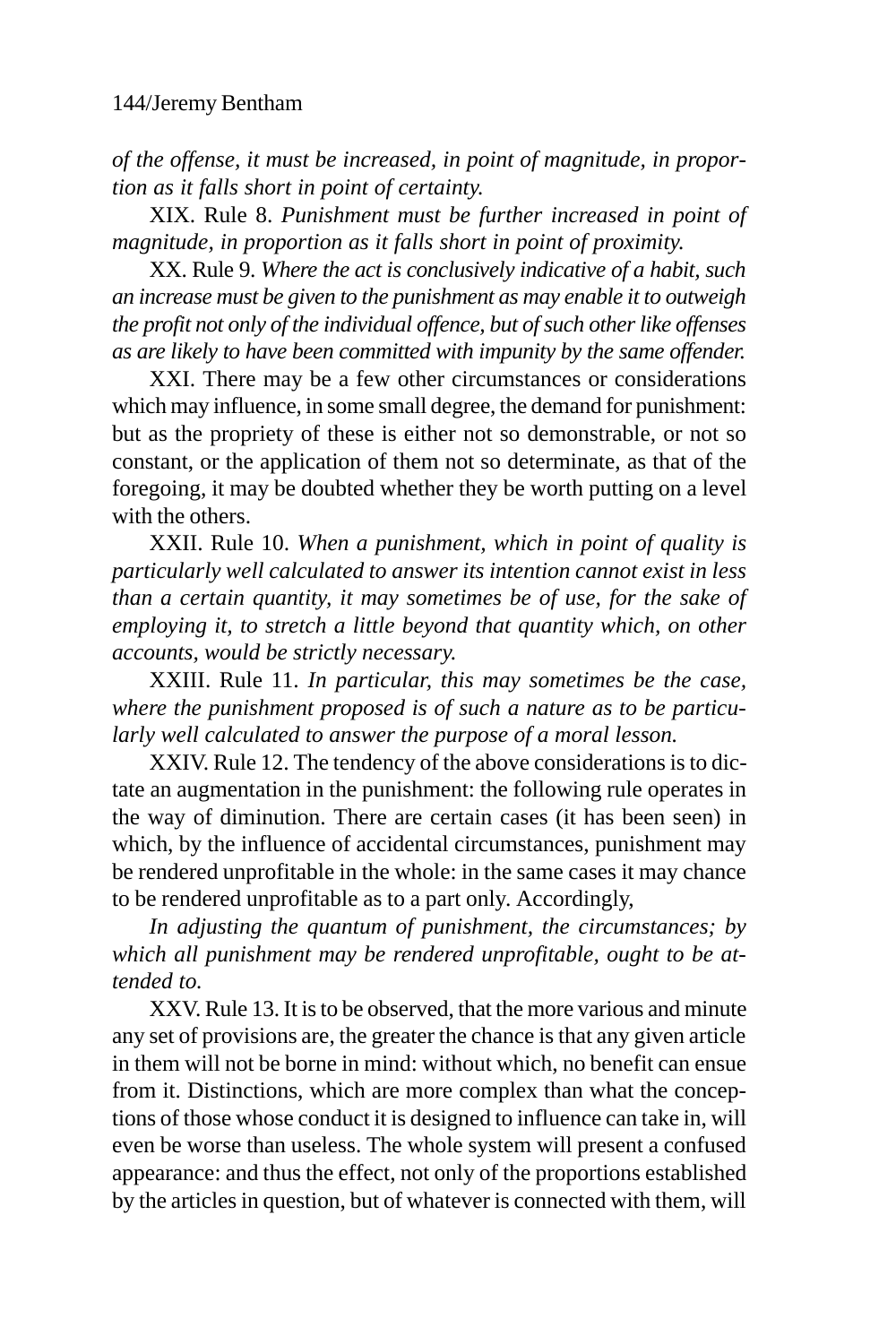be destroyed. To draw a precise line of direction in such case seems impossible. However, by way of memento, it may be of some use to subjoin the following rule.

*Among provisions designed to perfect the proportion between punishments and offences, if any occur, which, by their own particular good effects, would not make up for the harm they would do by adding to the intricacy of the Code, they should be omitted.*

XXVI. It may be remembered, that the political sanction, being that to which the sort of punishment belongs, which in this chapter is all along in view, is but one of four sanctions, which may all of them contribute their share towards producing the same effects. It maybe expected, therefore, that in adjusting the quantity of political punishment, allowance should be made for the assistance it may meet with from those other controlling powers. True it is, that from each of these several sources a very powerful assistance may sometimes be derived. But the case is, that (setting aside the moral sanction, in the case where the force of it is expressly adopted into and modified by the political) the force of those other powers is never determinate enough to be depended upon. It can never be reduced, like political punishment, into exact lots, nor meted out in number, quantity, and value. The legislator is therefore obliged to provide the full complement of punishment, as if he were sure of not receiving any assistance whatever from any of those quarters. If he does, so much the better: but lest he should not, it is necessary he should, at all events, make that provision which depends upon himself.

XXVII. It may be of use, in this place, to recapitulate the several circumstances, which, in establishing the proportion betwixt punishments and offenses, are to be attended to. These seem to be as follows:

I. *On the part of the offence*:

1. The profit of the offense;

2. The mischief of the offense;

3. The profit and mischief of other greater or lesser offences, of different sorts, which the offender may have to choose out of;

4. The profit and mischief of other offenses, of the same sort, which the same offender may probably have been guilty of already.

II. *On the part of the punishment:*

5. The magnitude of the punishment: composed of its intensity and duration;

6. The deficiency of the punishment in point of certainty;

7. The deficiency of the punishment in point of proximity;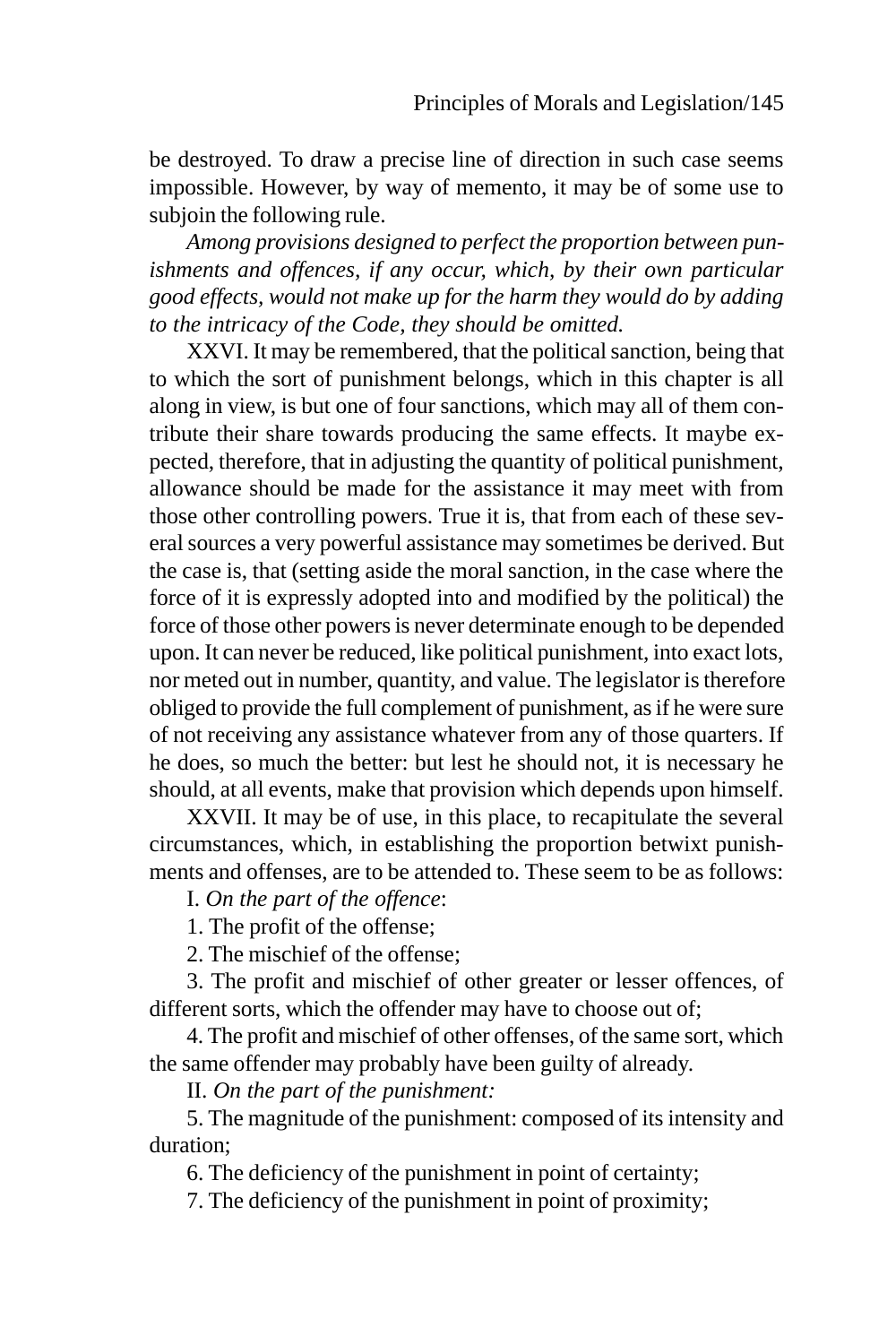8. The quality of the punishment;

9. The accidental advantage in point of quality of a punishment, not strictly needed in point of quantity;

10. The use of a punishment of a particular quality, in the character of a moral lesson.

III. *On the part of the offender:*

11. The responsibility of the class of persons in a way to offend;

12. The sensibility of each particular offender

13. The particular merits or useful qualities of any particular offender, in case of a punishment which might deprive the community of the benefit of them;

14. The multitude of offenders on any particular occasion.

IV. *On the part of the public*, at any particular conjuncture:

15. The inclinations of the people, for or against any quantity or mode of punishment;

16. The inclinations of foreign powers.

V. *On the part of the law:* that is, of the public for a continuance:

17. The necessity of making small sacrifices, in point of proportionality, for the sake of simplicity.

XXVIII. There are some, perhaps, who, at first sight, may look upon the nicety employed in the adjustment of such rules, as so much labour lost: for gross ignorance, they will say, never, troubles itself about laws, and passion does not calculate. But, the evil of ignorance admits of cure: and as to the proposition that passion does not calculate, this, like most of these very general and oracular propositions, is not true. When matters of such importance as pain and pleasure are at stake, and these in the highest degree (the only matters, in short, that can be of importance) who is there that does not calculate? Men calculate, some with less exactness, indeed, some with more: but all men calculate. I would not say, that even a madman does not calculate. Passion calculates, more or less, in every man: in different men, according to the warmth or coolness of their dispositions: according to the firmness or irritability of their minds: according to the nature of the motives by which they are acted upon. Happily, of all passions, that is the most given to calculation, from the excesses of which, by reason of its strength, constancy, and universality, society has most to apprehend: I mean that which corresponds to the motive of pecuniary interest: so that these niceties, if such they are to be called, have the best chance of being efficacious, where efficacy is of the most importance.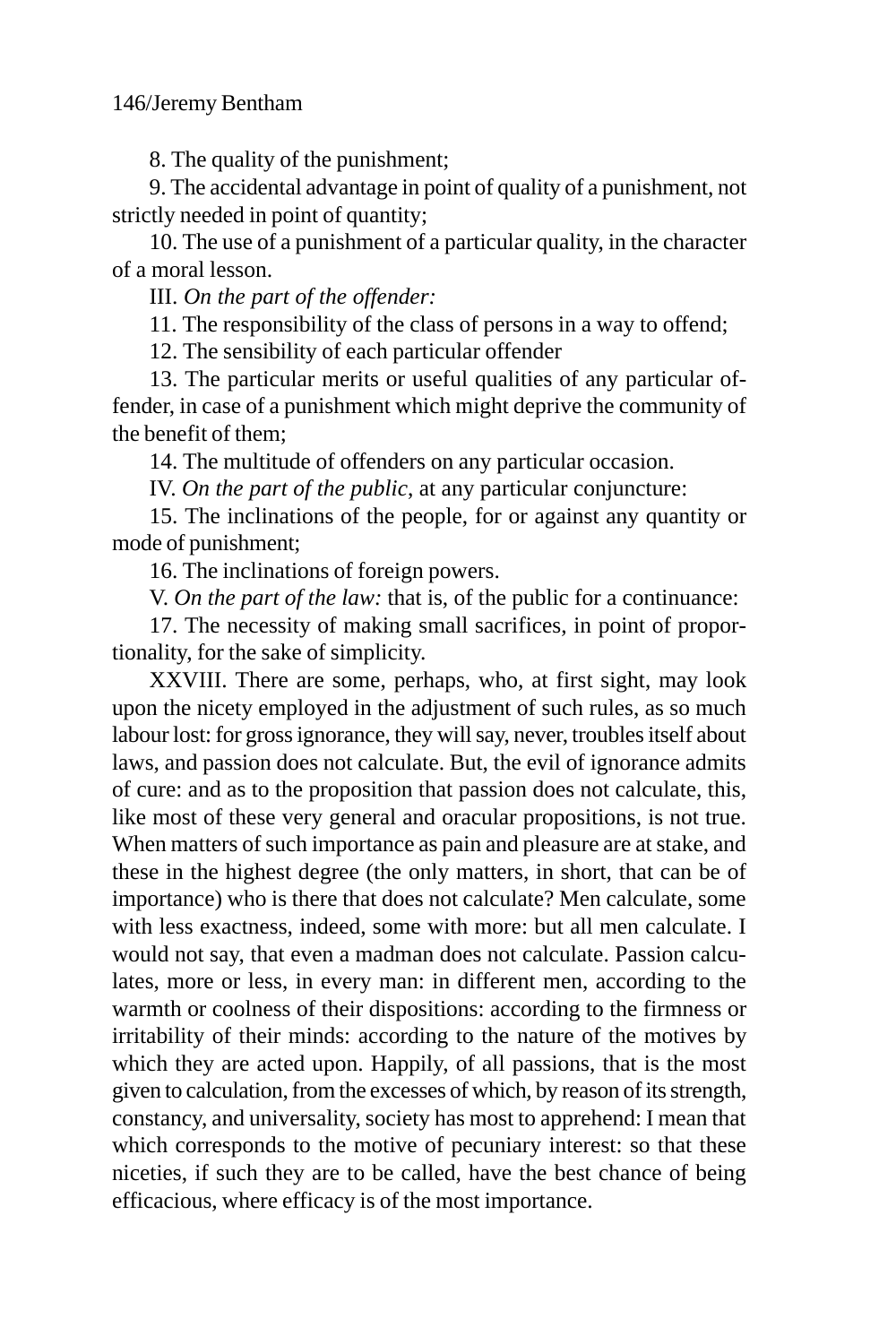# Chapter XV: Of the Properties to be Given to a Lot of Punishment

I. It has been shown what the rules are, which ought to be observed in adjusting the proportion between the punishments and the offense. The properties to be given to a lot of punishment, in every instance, will of course be such as it stands in need of, in order to be capable of being applied, in conformity to those rules: the quality will be regulated by the quantity.

II. The first of those rules, we may remember, was, that the quantity of punishment must not be less, in any case, than what is sufficient to outweigh the profit of the offence: since, as often as it is less, the whole lot (unless by accident the deficiency should be supplied from some of the other sanctions) is thrown away: it is *inefficacious*. The fifth was, that the punishment ought in no case to be more than what is required by the several other rules: since, if it be, all that is above that quantity is *needless*. The fourth was, that the punishment should be adjusted in such manner to each individual offence, that every part of the mischief of that offence may have a penalty (that is, a tutelary motive) to encounter it: otherwise, with respect to so much of the offense as has not a penalty to correspond to it, it is as if there were no punishment in the case. Now to none of those rules can a lot of punishment be conformable, unless, for every variation in point of quantity, in the mischief of the species of offense to which it is annexed, such lot of punishment admits of a correspondent variation. To prove this, let the profit of the offence admit of a multitude of degrees. Suppose it, then, at any one of these degrees: if the punishment be less than what is suitable to that degree, it will be *inefficacious*; it will be so much thrown away: if it be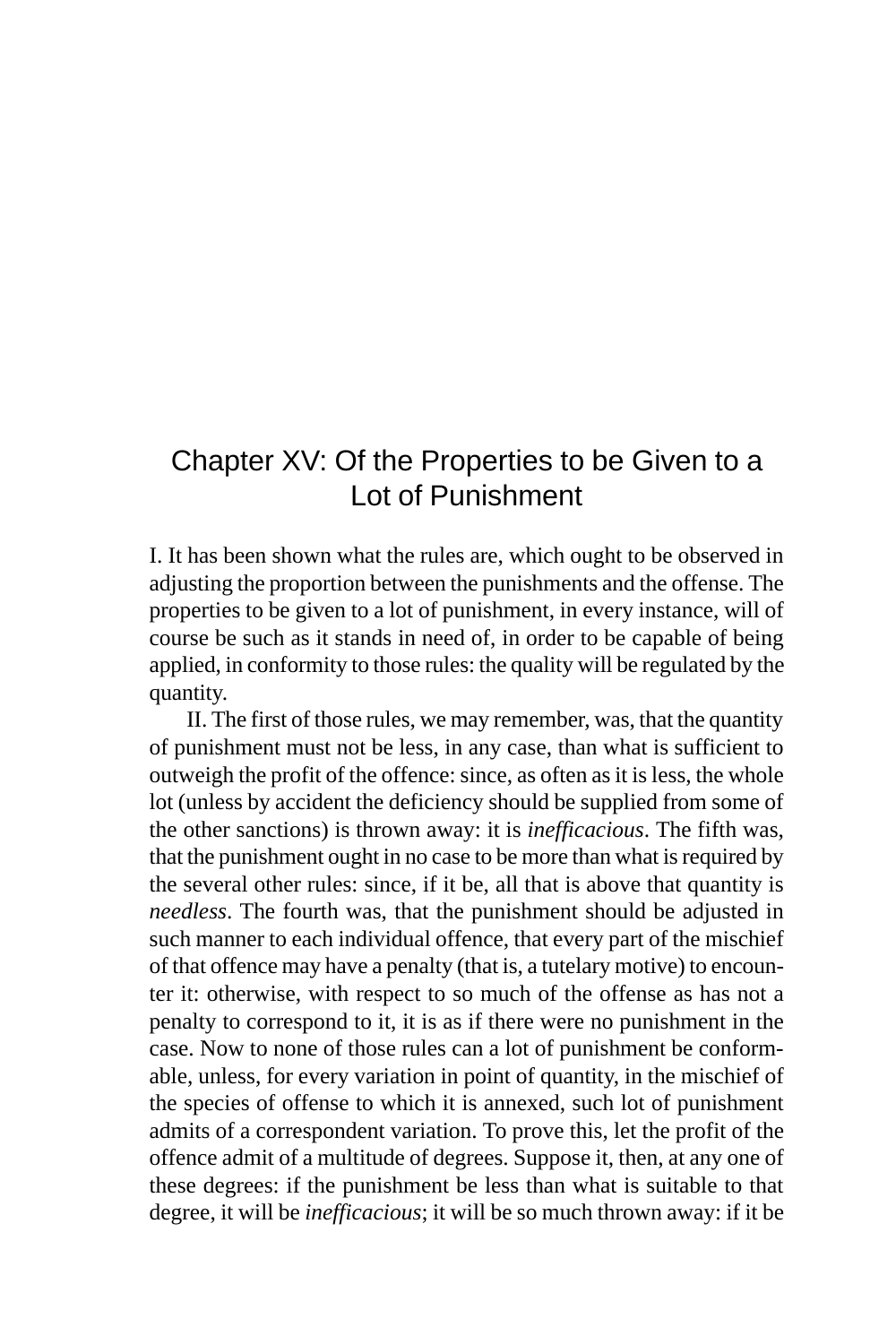more, as far as the difference extends, it will be *needless*; it will therefore be thrown away also in that case.

The first property, therefore, that ought to be given to a lot of punishment, is that of being variable in point of quantity, in conformity to every variation which can take place in either the profit or mischief of the offense. This property might, perhaps, be termed, in a single word, *variability*.

III. A second property, intimately connected with the former, may be styled *equability*. It will avail but little, that a mode of punishment (proper in all other respects) has been established by the legislator; and that capable of being screwed up or let down to any degree that can be required; if, after all, whatever degree of it be pitched upon, that same degree shall be liable, according to circumstances, to produce a very heavy degree of pain, or a very slight one, or even none at all. In this case, as in the former, if circumstances happen one way, there will be a great deal of pain produced which will be *needless*: if the other way, there will be no pain at all applied, or none that will be *efficacious*. A punishment, when liable to this irregularity, may be styled an unequable one: when free from it, an equable one. The quantity of pain produced by the punishment will, it is true, depend in a considerable degree upon circumstances distinct from the nature of the punishment itself: upon the condition which the offender is in, with respect to the circumstances by which a man's sensibility is liable to be influenced. But the influence of these very circumstances will in many cases be reciprocally influenced by the nature of the punishment: in other words, the pain which is produced by any mode of punishment, will be the joint effect of the punishment which is applied to him, and the circumstances in which he is exposed to it. Now there are some punishments, of which the effect may be liable to undergo a greater alteration by the influence of such foreign circumstances, than the effect of other punishments is liable to undergo. So far, then, as this is the case, equability or unequability may be regarded as properties belonging to the punishment itself.

IV. An example of a mode of punishment which is apt to be unequable, is that of *banishment*, when the *locus a quo* (or place the party is banished from) is some determinate place appointed by the law, which perhaps the offender cares not whether he ever see or no. This is also the case with *pecuniary*, or *quasi-pecuniary* punishment, when it respects some particular species of property, which the offender may have been possessed of, or not, as it may happen. All these punishments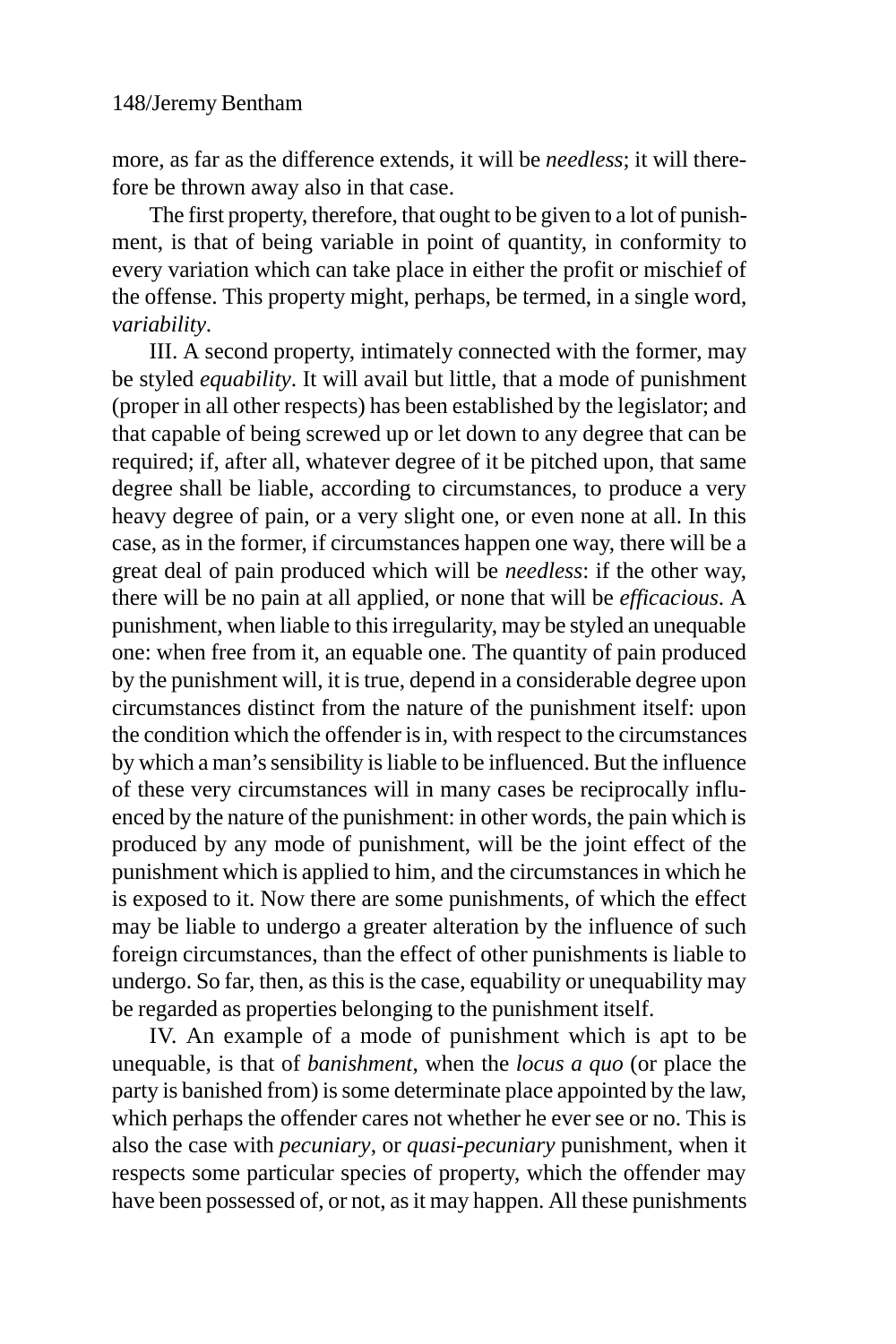may be split down into parcels, and measured out with the utmost nicety: being divisible by time, at least, if by nothing else. They are not, therefore, any of them defective in point of variability: and yet, in many cases, this defect in point of equability may make them as unfit for use as if they were.

V. The third rule of proportion was, that where two offenses come in competition, the punishment for the greater offenses must be sufficient to induce a man to prefer the less. Now, to be sufficient for this purpose, it must be evidently and uniformly greater: greater, not in the eyes of some men only, but of all men who are liable to be in a situation to take their choice between the two offenses; that is, in effect, of all mankind. In other words, the two punishments must be perfectly *commensurable*. Hence arises a third property, which may be termed *commensurability*: to wit, with reference to other punishments.

VI. But punishments of different kinds are in very few instances uniformly greater one than another; especially when the lowest degrees of that which is ordinarily the greater, are compared with the highest degrees of that which is ordinarily the less: in other words, punishments of different kinds are in few instances uniformly commensurable. The only certain and universal means of making two lots of punishment perfectly commensurable, is by making the lesser an ingredient in the composition of the greater. This may be done in either of two ways. 1. By adding to the lesser punishment another quantity of punishment of the same kind. 2. By adding to it another quantity of a different kind. The latter mode is not less certain than the former: for though one cannot always be absolutely sure, that to the same person a given punishment will appear greater than another given punishment; yet one may be always absolutely sure, that any given punishment, so as it does but come into contemplation, will appear greater than none at all.

VII. Again: Punishment cannot act any farther than in as far as the idea of it, and of its connection with the offense, is present in the mind. The idea of it, if not present, cannot act at all; and then the punishment itself must be *inefficacious*. Now, to be present, it must be remembered, and to be remembered it must have been learnt. But of all punishments that can be imagined, there are none of which the connection with the offense is either so easily learnt, or so efficaciously remembered, as those of which the idea is already in part associated with some part of the idea of the offense: which is the case when the one and the other have some circumstance that belongs to them in common. When this is the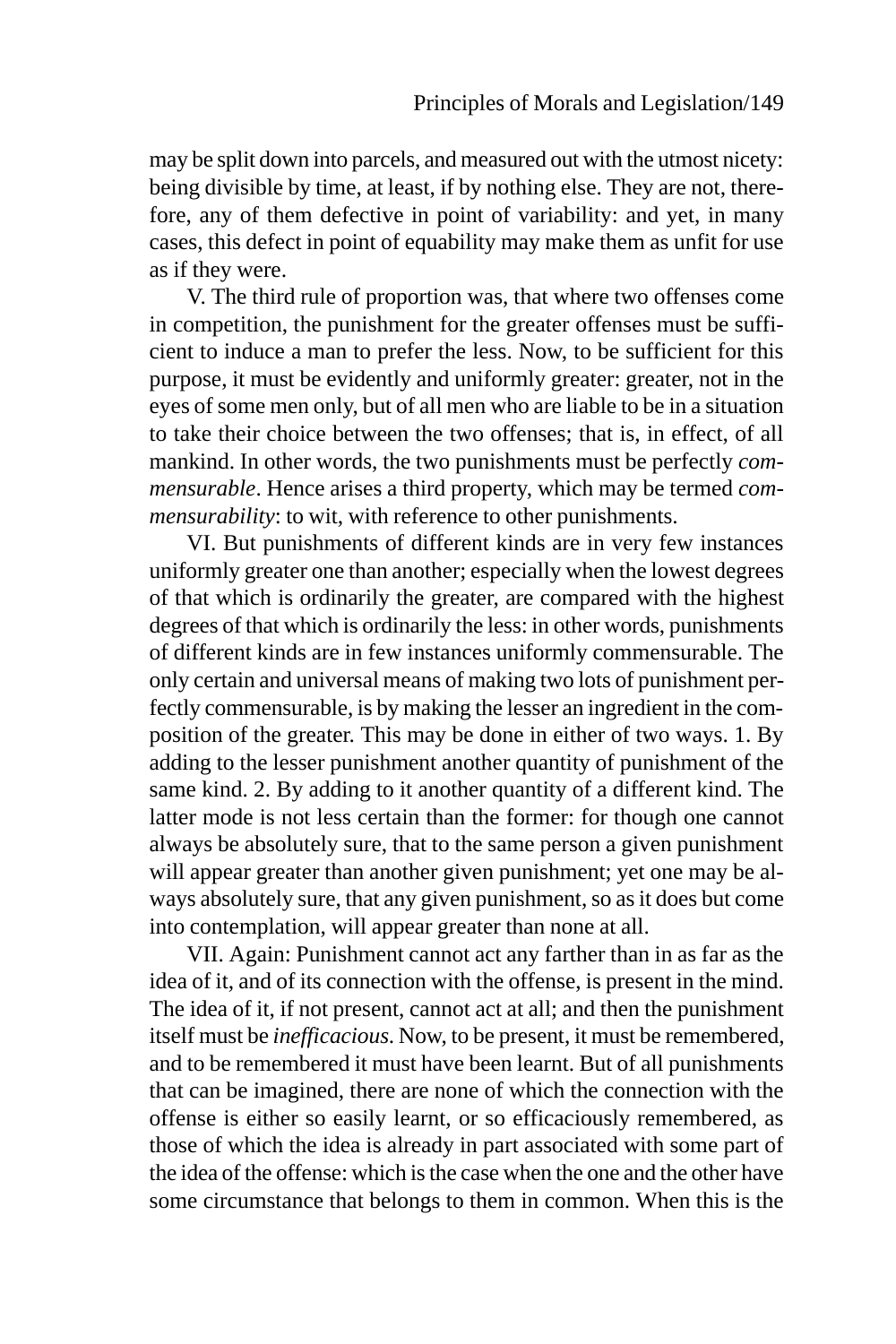case with a punishment and an offense, the punishment is said to bear an *analogy* to, or to be *characteristic* of, the offence. *Characteristicalness* is, therefore, a fourth property, which on this account ought to be given, whenever it can conveniently be given, to a lot of punishment.

VIII. It is obvious, that the effect of this contrivance will be the greater, as the analogy is the closer. The analogy will be the closer, the more *material* that circumstance is, which is in common. Now the most material circumstance that can belong to an offense and a punishment in common, is the hurt or damage which they produce. The closest analogy, therefore, that can subsist between an offense and the punishment annexed to it, is that which subsists between them when the hurt or damage they produce is of the same nature: in other words, that which is constituted by the circumstance of identity in point of damage. Accordingly, the mode of punishment, which of all others bears the closest analogy to the offense, is that which in the proper and exact sense of the word is termed *retaliation*. Retaliation, therefore, in the few cases in which it is practicable, and not too expensive, will have one great advantage over every other mode of punishment.

IX. Again: It is the idea only of the punishment (or, in other words, the *apparent* punishment) that really acts upon the mind; the punishment itself (the *real* punishment) acts not any farther than as giving rise to that idea. It is the apparent punishment, therefore, that does all the service, I mean in the way of example, which is the principal object. It is the real punishment that does all the mischief. Now the ordinary and obvious way of increasing the magnitude of the apparent punishment, is by increasing the magnitude of the real. The apparent magnitude, however, may to a certain degree be increased by other less expensive means: whenever, therefore, at the same time that these less expensive means would have answered that purpose, an additional real punishment is employed, this additional real punishment is *needless*. As to these less expensive means, they consist, 1. In the choice of a particular mode of punishment, a punishment of a particular quality, independent of the quantity. 2. In a particular set of *solemnities* distinct from the punishment itself, and accompanying the execution of it.

X. A mode of punishment, according as the appearance of it bears a greater proportion to the reality, may be said to be the more *exemplary*. Now as to what concerns the choice of the punishment itself, there is not any means by which a given quantity of punishment can be rendered more exemplary, than by choosing it of such a sort as shall bear an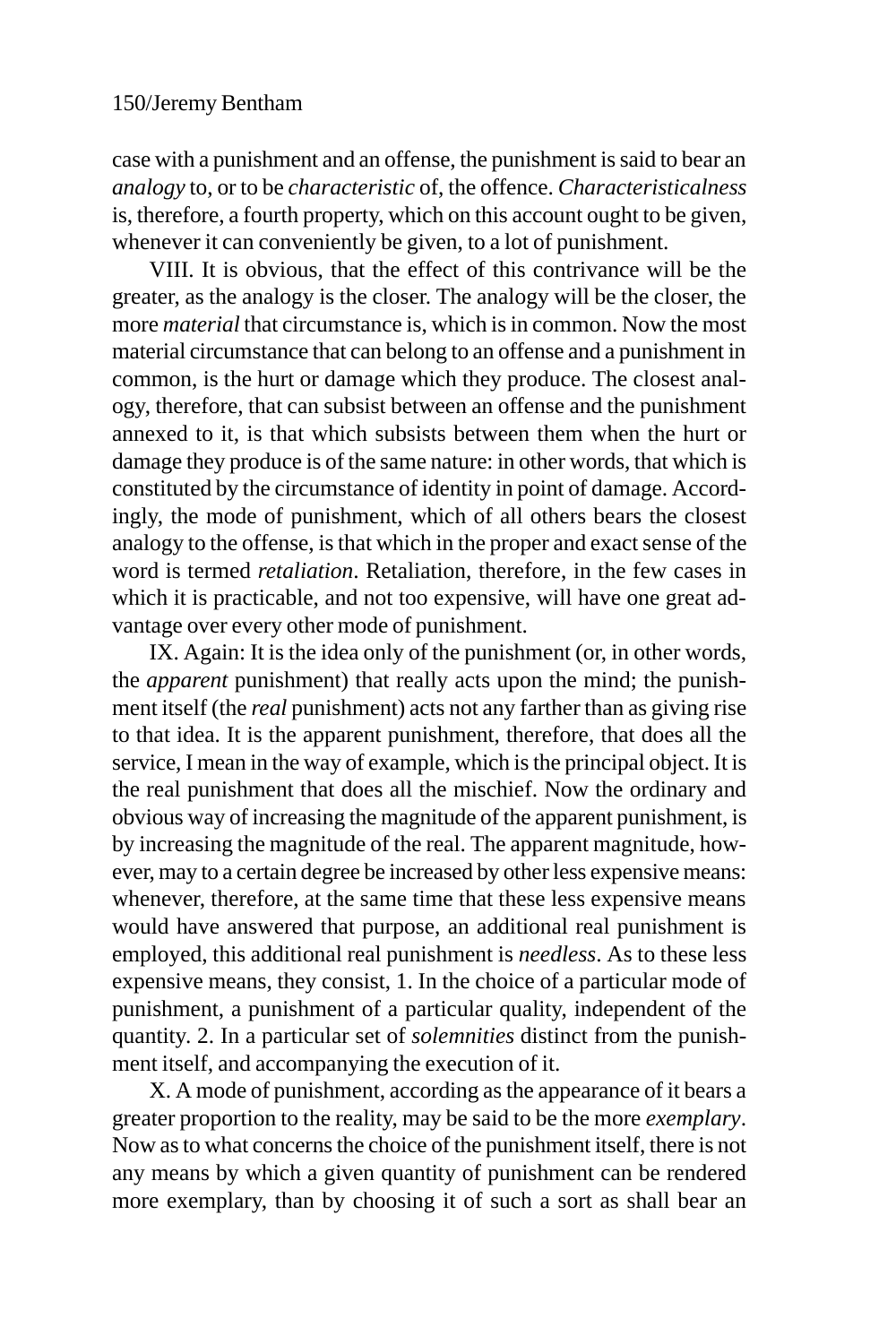*analogy* to the offense. Hence another reason for rendering the punishment analogous to, or in other words characteristic of, the offense.

XI. Punishment, it is still to be remembered, is in itself an expense: it is in itself an evil. Accordingly the fifth rule of proportion is, not to produce more of it than what is demanded by the other rules. But this is the case as often as any particle of pain is produced, which contributes nothing to the effect proposed. Now if any mode of punishment is more apt than another to produce any such superfluous and needless pain, it may be styled *unfrugal*; if less, it may be styled *frugal*. *Frugality*, therefore, is a sixth property to be wished for in a mode of punishment.

XII. The perfection of frugality, in a mode of punishment, is where not only no superfluous pain is produced on the part of the person punished, but even that same operation, by which he is subjected to pain, is made to answer the purpose of producing pleasure on the part of some other person. Understand a profit or stock of pleasure of the self-regarding kind: for a pleasure of the dissocial kind is produced almost of course, on the part of all persons in whose breasts the offence has excited the sentiment of ill-will. Now this is the case with pecuniary punishment, as also with such punishments of the *quasi-pecuniary* kind as consist in the subtraction of such a species of possession as is transferable from one party to another. The pleasure, indeed, produced by such an operation, is not in general equal to the pain: it may, however, be so in particular circumstances, as where he, from whom the thing is taken, is very rich, and he, to whom it is given, very poor: and, be it what it will, it is always so much more than can be produced by any other mode of punishment.

XIII. The properties of exemplarity and frugality seem to pursue the same immediate end, though by different courses. Both are occupied in diminishing the ratio of the real suffering to the apparent: but exemplarity tends to increase the apparent; frugality to reduce the real.

XIV. Thus much concerning the properties to be given to punishments in general, to whatsoever offenses they are to be applied. Those which follow are of less importance, either as referring only to certain offenses in particular, or depending upon the influence of transitory and local circumstances.

In the first place, the four distinct ends into which the main and general end of punishment is divisible, may give rise to so many distinct properties, according as any particular mode of punishment appear to be more particularly adapted to the compassing of one or of another of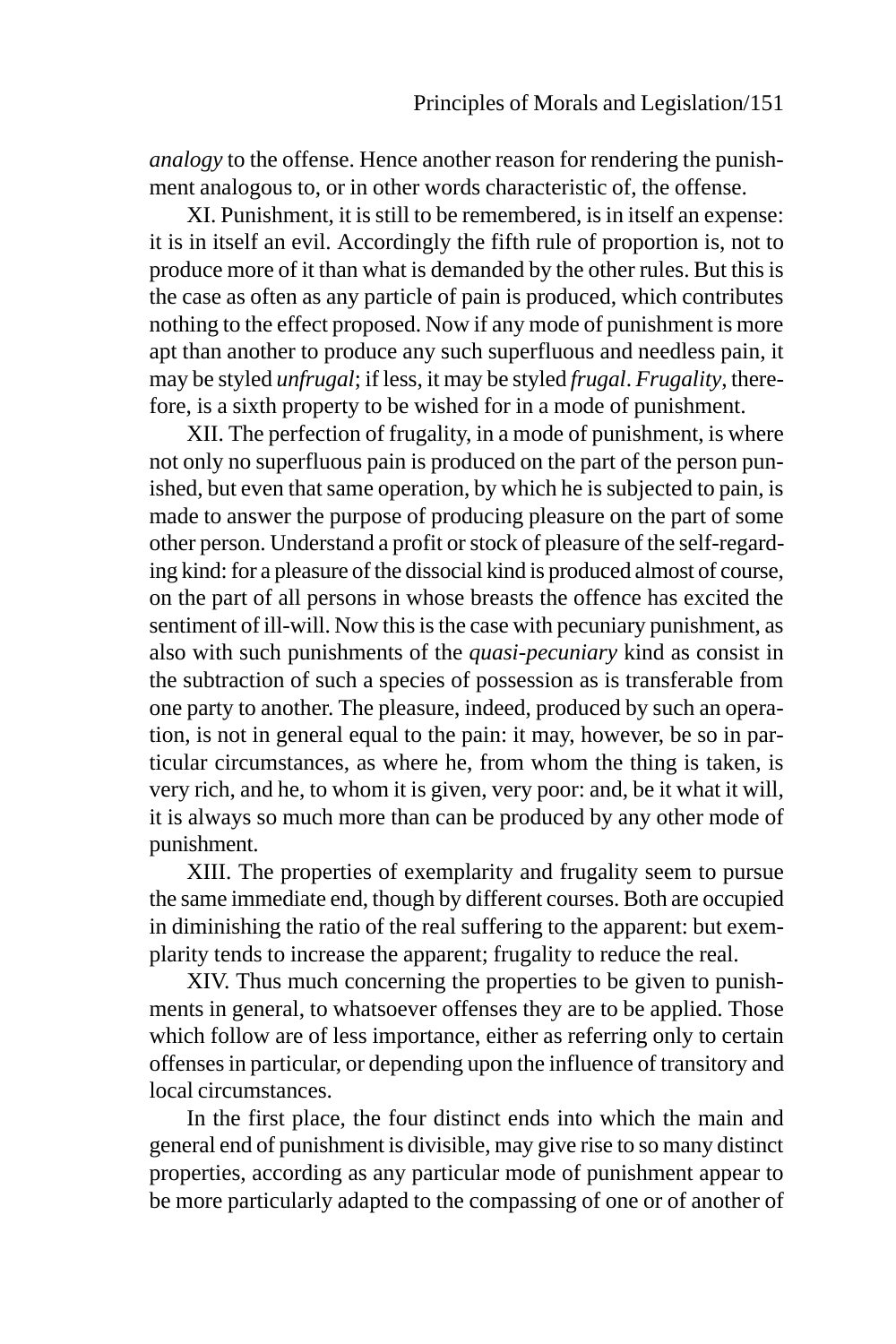those ends. To that of *example*, as being the principal one, a particular property has already been adapted. There remains the three inferior ones of *reformation*, *disablement*, and *compensation*.

XV. A seventh property, therefore, to be wished for in a mode of punishment, is that of *subserviency to reformation*, or *reforming tendency*. Now any punishment is subservient to reformation in proportion to its *quantity*: since the greater the punishment a man has experienced, the stronger is the tendency it has to create in him an aversion towards the offense which was the cause of it: and that with respect to all offenses alike. But there are certain punishments which, with regard to certain offenses, have a particular tendency to produce that effect by reason of their *quality*: and where this is the case, the punishments in question, as applied to the offenses in question, will *pro tanto* have the advantage over all others. This influence will depend upon the nature of the motive which is the cause of the offence: the punishment most subservient to reformation will be the sort of punishment that is best calculated to invalidate the force of that motive.

XVI. Thus, in offenses originating from the motive of ill-will, that punishment has the strongest reforming tendency, which is best calculated to weaken the force of the irascible affections. And more particularly, in that sort of offense which consists in an obstinate refusal, on the part of the offender, to do something which is lawfully required of him, and in which the obstinacy is in great measure kept up by his resentment against those who have an interest in forcing him to compliance, the most efficacious punishment seems to be that of confinement to spare diet.

XVII. Thus, also, in offenses which owe their birth to the joint influence of indolence and pecuniary interest, that punishment seems to possess the strongest reforming tendency, which is best calculated to weaken the force of the former of those dispositions. And more particularly, in the cases of theft, embezzlement, and every species of defraudment, the mode of punishment best adapted to this purpose seems, in most cases, to be that of penal labour.

XVIII. An eighth property to be given to a lot of punishment in certain cases, is that of *efficacy with respect to disablement*, or, as it might be styled more briefly, *disabling efficacy*. This is a property which may be given in perfection to a lot of punishment; and that with much greater certainty than the property of subserviency to reformation. The inconvenience is, that this property is apt, in general, to run counter to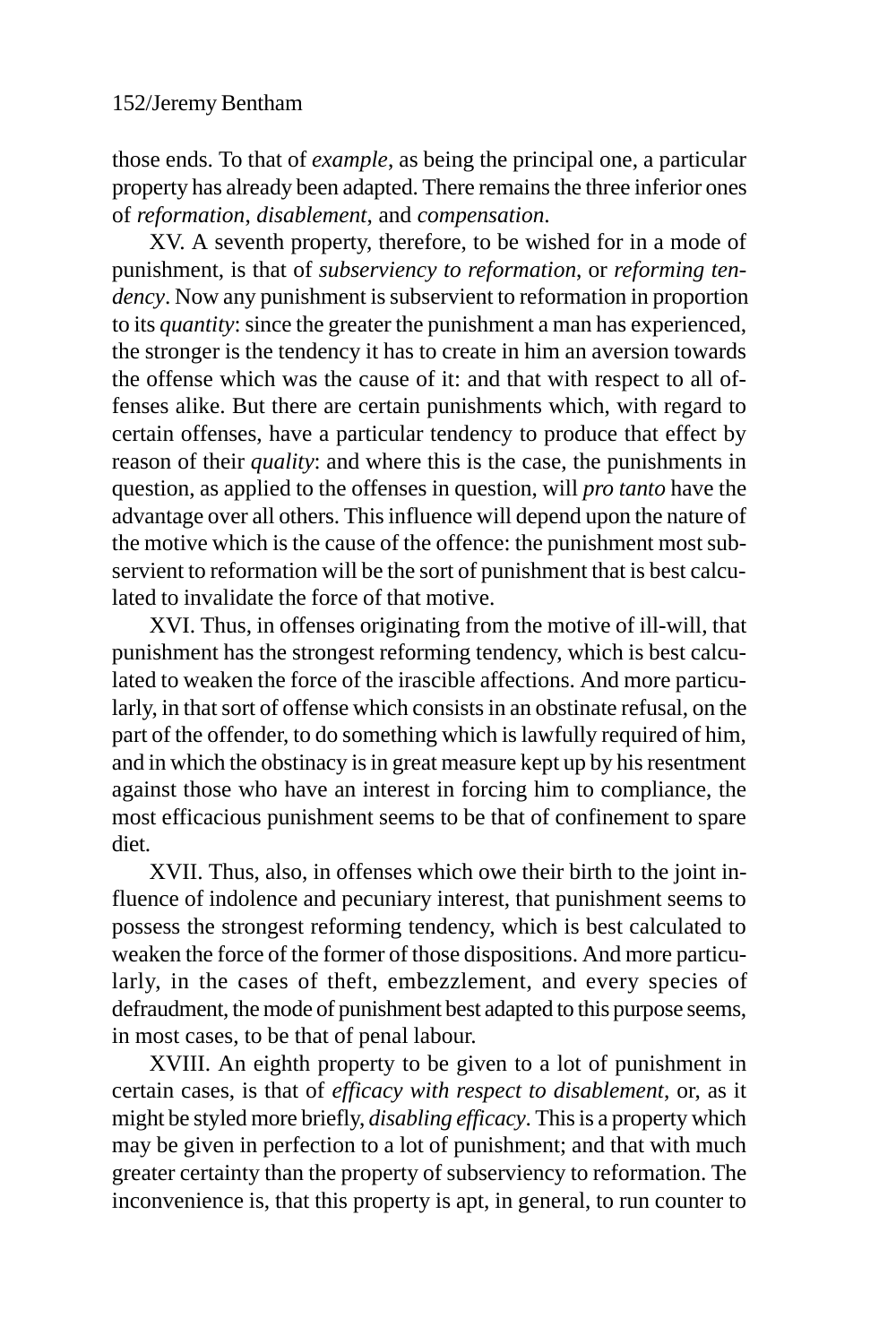that of frugality: there being, in most cases, no certain way of disabling a man from doing mischief, without, at the same time, disabling him, in a great measure, from doing good, either to himself or others. The mischief therefore of the offense must be so great as to demand a very considerable lot of punishment, for the purpose of example, before it can warrant the application of a punishment equal to that which is necessary for the purpose of disablement.

XIX. The punishment, of which the efficacy in this way is the greatest, is evidently that of death. In this case the efficacy of it is certain . This accordingly is the punishment peculiarly adapted to those cases in which the name of the offender, so long as he lives, may be sufficient to keep a whole nation in a flame. This will now and then be the case with competitors for the sovereignty, and leaders of the factions in civil wars: though, when applied to offenses of so questionable a nature, in which the question concerning criminality turns more upon success than any thing else; an infliction of this sort may seem more to savour of hostility than punishment. At the same time this punishment, it is evident, is in an eminent degree *unfrugal*; which forms one among the many objections there are against the use of it, in any but very extraordinary cases.

XX. In ordinary cases the purpose maybe sufficiently answered by one or other of the various kinds of confinement and banishment: of which, imprisonment is the most strict and efficacious. For when an offense is so circumstanced that it cannot be committed but in a certain place, as is the case, for the most part, with offenses against the person, all the law has to do, in order to disable the offender from committing it, is to prevent his being in that place. In any of the offenses which consist in the breach or the abuse of any kind of trust, the purpose may be compassed at a still cheaper rate, merely by forfeiture of the trust: and in general, in any of those offenses which can only be committed under favour of some relation in which the offender stands with reference to any person, or sets of persons, merely by forfeiture of that relation: that is, of the right of continuing to reap the advantages belonging to it. This is the case, for instance, with any of those offences which consist in an abuse of the privileges of marriage, or of the liberty of carrying on any lucrative or other occupation.

XXI. The ninth property is that of *subserviency to compensation*. This property of punishment, if it be *vindictive* compensation that is in view, will, with little variation, be in proportion to the quantity: if *lucrative*, it is the peculiar and characteristic property of pecuniary punish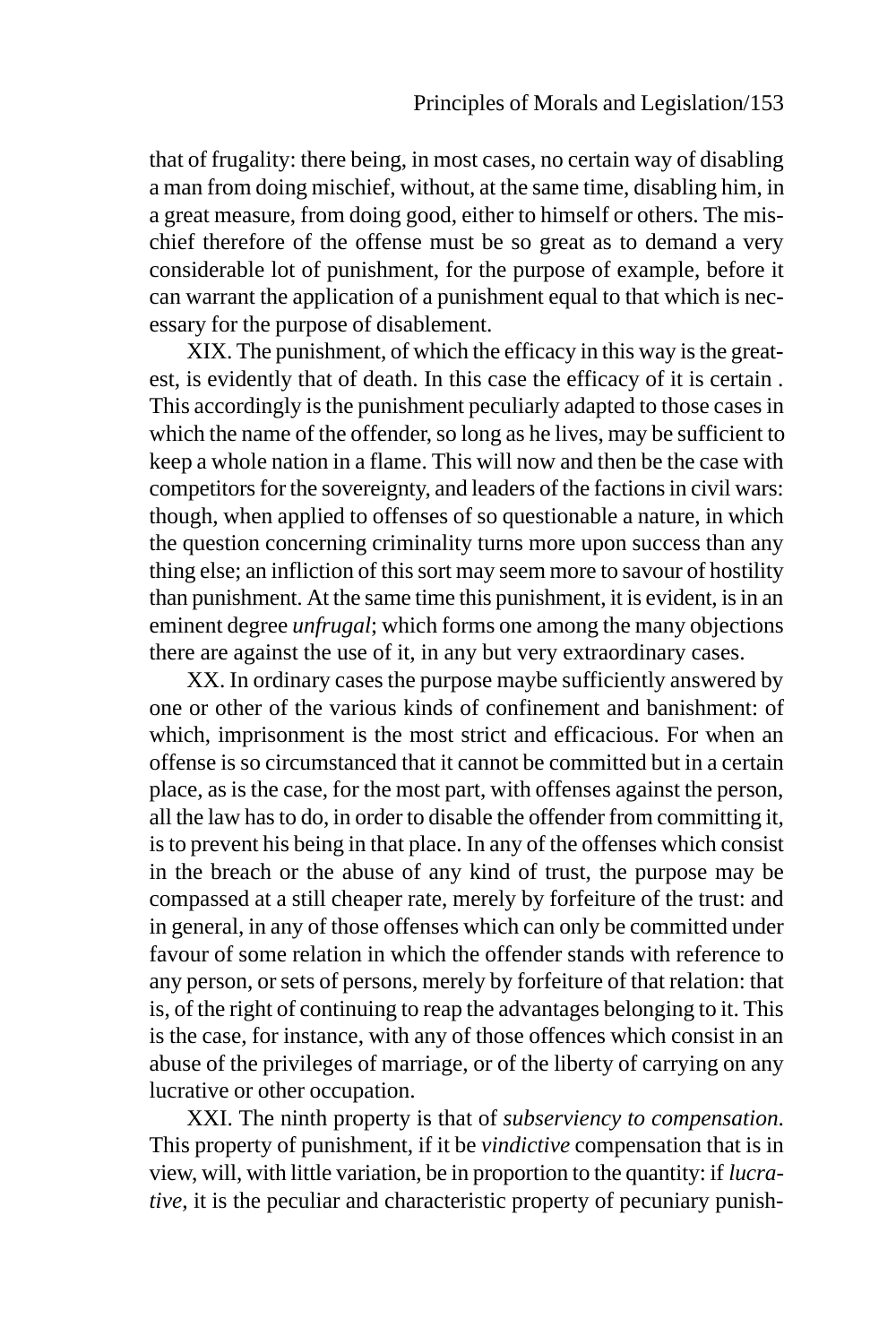ment.

XXII. In the rear of all these properties may be introduced that of *popularity*; a very fleeting and indeterminate kind of property, which may belong to a lot of punishment one moment, and be lost by it the next. By popularity is meant the property of being acceptable, or rather not unacceptable, to the bulk of the people, among whom it is proposed to be established. In strictness of speech, it should rather be called *absence of unpopularity*: for it cannot be expected,in regard to such a matter as punishment, that any species or lot of it should be positively acceptable and grateful to the people: it is sufficient, for the most part, if they have no decided aversion to the thoughts of it. Now the property of characteristicalness, above noticed, seems to go as far towards conciliating the approbation of the people to a mode of punishment, as any; insomuch that popularity may be regarded as a kind of secondary quality, depending upon that of characteristicalness. The use of inserting this property in the catalogue, is chiefly to make it serve by way of memento to the legislator not to introduce, without a cogent necessity, any mode or lot of punishment, towards which he happens to perceive any violent aversion entertained by the body of the people.

XXIII. The effects of unpopularity in a mode of punishment are analogous to those of unfrugality. The unnecessary pain which denominates a punishment unfrugal, is most apt to be that which is produced on the part of the offender. A portion of superfluous pain is in like manner produced when the punishment is unpopular: but in this case it is produced on the part of persons altogether innocent, the people at large. This is already one mischief; and another is, the weakness which it is apt to introduce into the law. When the people are satisfied with the law, they voluntarily lend their assistance in the execution: when they are dissatisfied, they will naturally withhold that assistance; it is well if they do not take a positive part in raising impediments. This contributes greatly to the uncertainty of the punishment; by which, in the first instance, the frequency of the offense receives an increase. In process of time that deficiency, as usual, is apt to draw on an increase in magnitude: an addition of a certain quantity which otherwise would be *needless*.

XXIV. This property, it is to be observed, necessarily supposes, on the part of the people, some prejudice or other, which it is the business of the legislator to endeavour to correct. For if the aversion to the punishment in question were grounded on, the principle of utility, the punishment would be such as, on other accounts, ought not to be employed: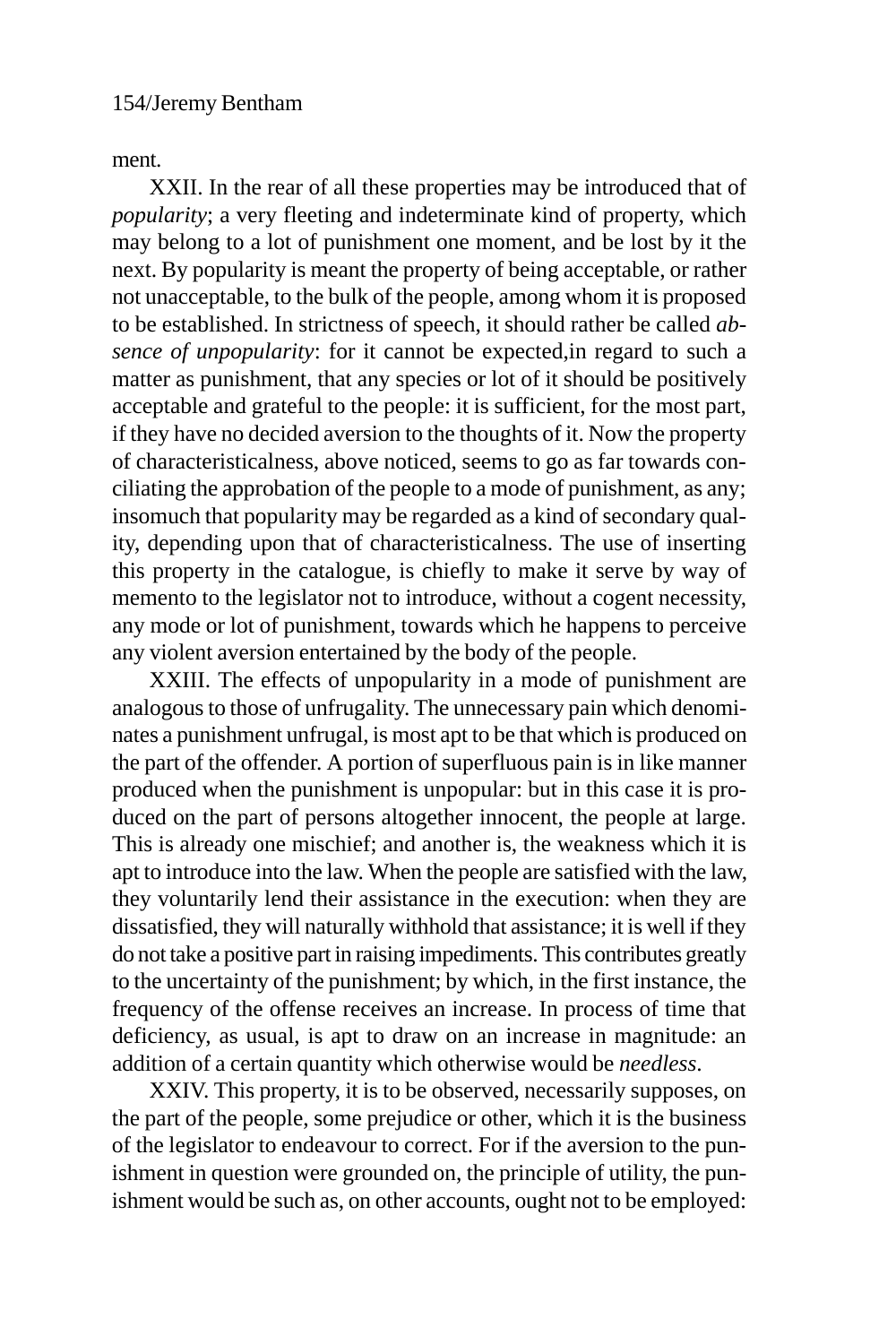in which case its popularity or unpopularity would never be worth drawing into question. It is properly therefore a property not so much of the punishment as of the people: a disposition to entertain an unreasonable dislike against an object which merits their approbation. It is the sign also of another property, to wit. indolence or weakness, on the part of the legislator: in suffering the people for the want of some instruction, which ought to be and might be given them, to quarrel with their own interest. Be this as it may, so long as any such dissatisfaction subsists, it behoves the legislator to have an eye to it, as much as if it were ever so well grounded. Every nation is liable to have its prejudices and its caprices which it is the business of the legislator to look out for, to study, and to cure.

XXV. The eleventh and last of all the properties that seem to be requisite in a lot of punishment, is that of *remissibility*. The general presumption is, that when punishment is applied, punishment is needful: that it ought to be applied, and therefore cannot want to be *remitted*. But in very particular, and those always very deplorable cases, it may by accident happen otherwise. It may happen that punishment shall have been inflicted, where, according to the intention of the law itself, it ought not to have been inflicted: that is, where the sufferer is innocent of the offense. At the time of the sentence passed he appeared guilty: but since then, accident has brought his innocence to light. This being the case, so much of the destined punishment as he has suffered already, there is no help for. The business is then to free him from as much as is yet to come. But is there any yet to come? There is very little chance of there being any, unless it be so much as consists of *chronical* punishment: such as imprisonment, banishment, penal labour, and the like. So much as consists of *acute* punishment, to wit where the penal process itself is over presently, however permanent the punishment may be in its effects, may be considered as irremissible. This is the case, for example, with whipping, branding, mutilation, and capital punishment. The most perfectly irremissible of any is capital punishment. For though other punishments cannot, when they are over, be remitted, they may be compensated for; and although the unfortunate victim cannot be put into the same condition, yet possibly means may be found of putting him into as good a condition, as he would have been in if he had never suffered. This may in general be done very effectually where the punishment has been no other than pecuniary.

There is another case in which the property of remissibility may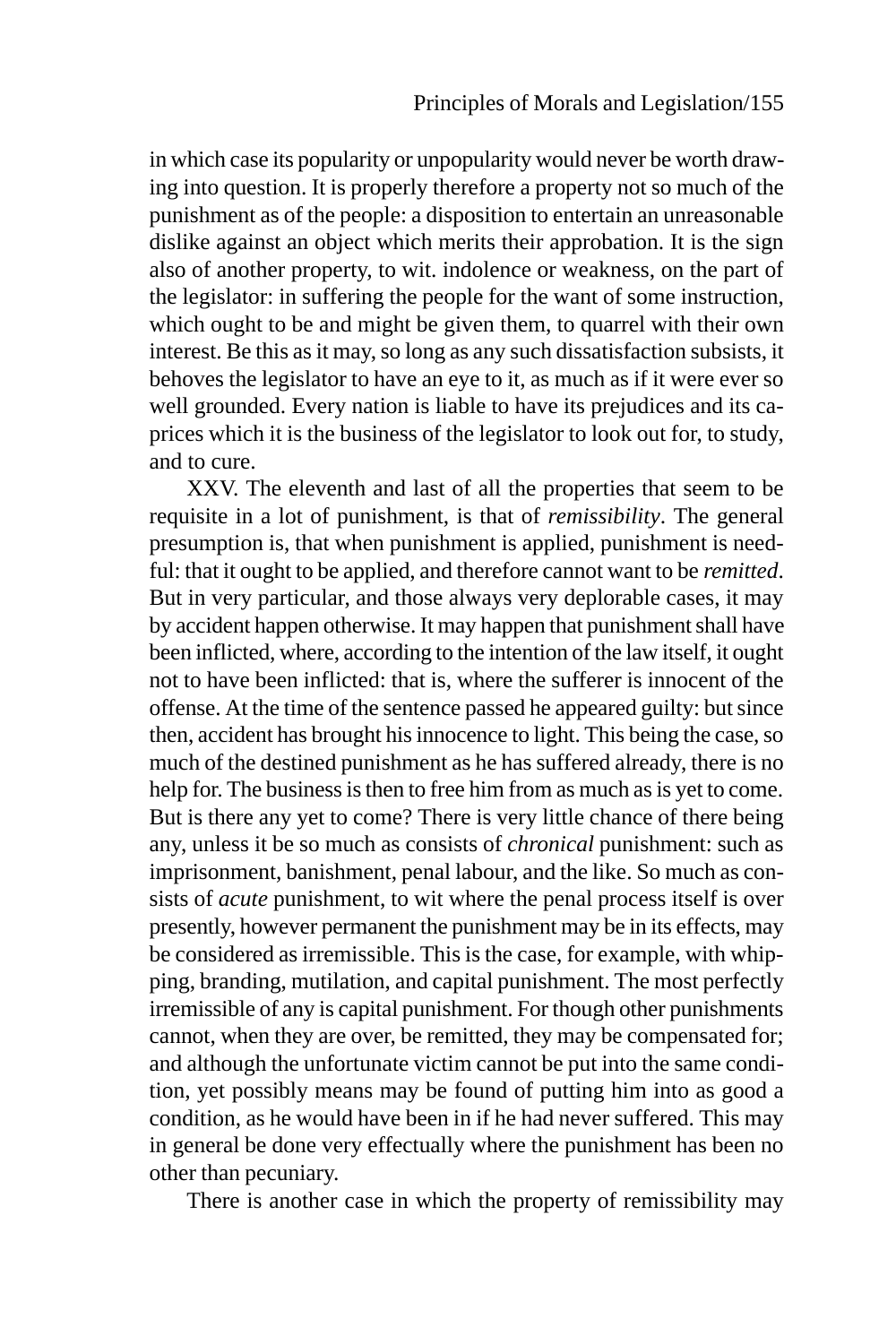appear to be of use: this is, where, although the offender has been justly punished, yet on account of some good behaviour of his, displayed at a time subsequent to that of the commencement of the punishment, it may seem expedient to remit a part of it. But this it can scarcely be, if the proportion of the punishment is, in other respects, what it ought to be. The purpose of example is the more important object, in comparison of that of reformation. It is not very likely, that less punishment should be required for the former purpose than for the latter. For it must be rather an extraordinary case, if a punishment, which is sufficient to deter a man who has only thought of it for a few moments, should not be sufficient to deter a man who has been feeling it all the time. Whatever, then, is required for the purpose of example, must abide at all events: it is not any reformation on the part of the offender, that can warrant the remitting of any part of it: if it could, a man would have nothing to do but to reform immediately, and so free himself from the greatest part of that punishment which was deemed necessary. In order, then, to warrant the remitting of any part of a punishment upon this ground, it must first be supposed that the punishment at first appointed was more than was necessary for the purpose of example, and consequently that a part of it was *needless* upon the whole. This, indeed, is apt enough to be the case, under the imperfect systems that are as yet on foot: and therefore, during the continuance of those systems,the property of remissibility may, on this second ground likewise, as well as on the former, be deemed a useful one. But this would not be the case in any new-constructed system, in which the rules of proportion above laid down should be observed. In such a system, therefore, the utility of this property would rest solely on the former ground.

XXVI. Upon taking a survey of the various possible modes of punishment, it will appear evidently, that there is not any one of them that possesses all the above properties in perfection. To do the best that can be done in the way of punishment, it will therefore be necessary, upon most occasions, to compound them, and make them into complex lots, each consisting of a number of different modes of punishment put together: the nature and proportions of the constituent parts of each lot being different, according to the nature of the offence which it is designed to combat.

XXVII. It may not be amiss to bring together, and exhibit in one view, the eleven properties above established. They are as follows:

Two of them are concerned in establishing a proper proportion be-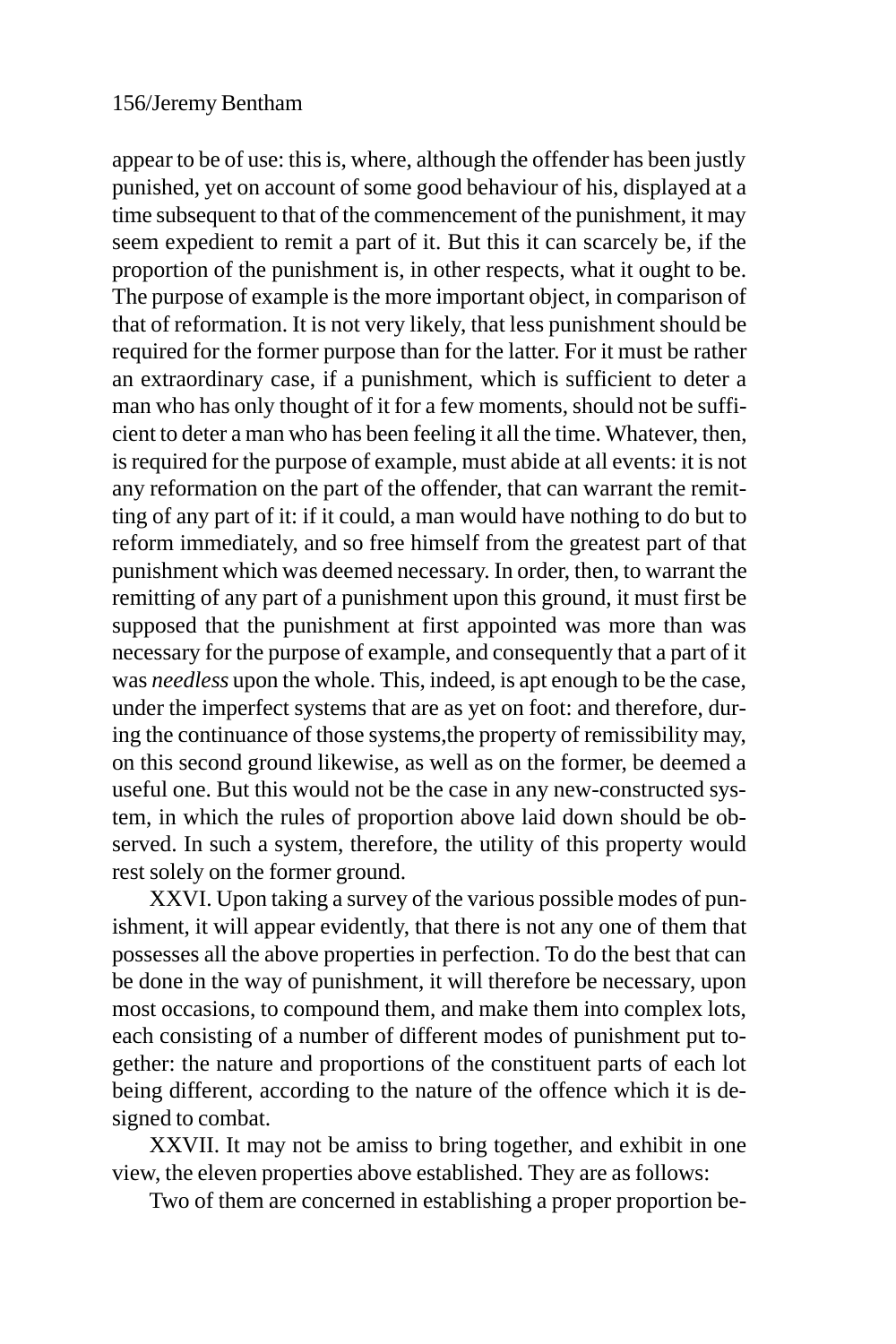tween a single offense and its punishment; viz.,

1. Variability.

2. Equability.

One, in establishing a proportion, between more offences than one, and more punishments than one; viz.,

3. Commensurability.

A fourth contributes to place the punishment in that situation in which alone it can be efficacious; and at the same time to be bestowing on it the two farther properties of exemplarity and popularity; viz.,

4. Characteristicalness.

Two others are concerned in excluding all useless punishment; the one indirectly, by heightening the efficacy of what is useful; the other in a direct way; viz.,

5. Exemplarity.

6. Frugality.

Three others contribute severally to the three inferior ends of punishment; viz.,

7. Subserviency to reformation.

8. Efficacy in disabling.

9. Subserviency to compensation.

Another property tends to exclude a collateral mischief, which a particular mode of punishment is liable accidentally to produce; viz.,

10. Popularity.

The remaining property tends to palliate a mischief, which all punishment, as such is liable accidentally to produce; viz.,

11. Remissibility.

The properties of commensurability, characteristicalness, exemplarity, subserviency to reformation, and efficacy in disabling, are more particularly calculated to augment the profit which is to be made by punishment: frugality, subserviency to compensation, popularity, and remissibility, to diminish the expense: variability and equability are alike subservient to both those purposes.

XXVIII. We now come to take a general survey of the system of offences: that is, of such acts to which, on account of the mischievous consequences they have a natural tendency to produce, and in the view of putting a stop to those consequences, it may be proper to annex a certain artificial consequence, consisting of punishment, to be inflicted on the authors of such acts according to the principles just established.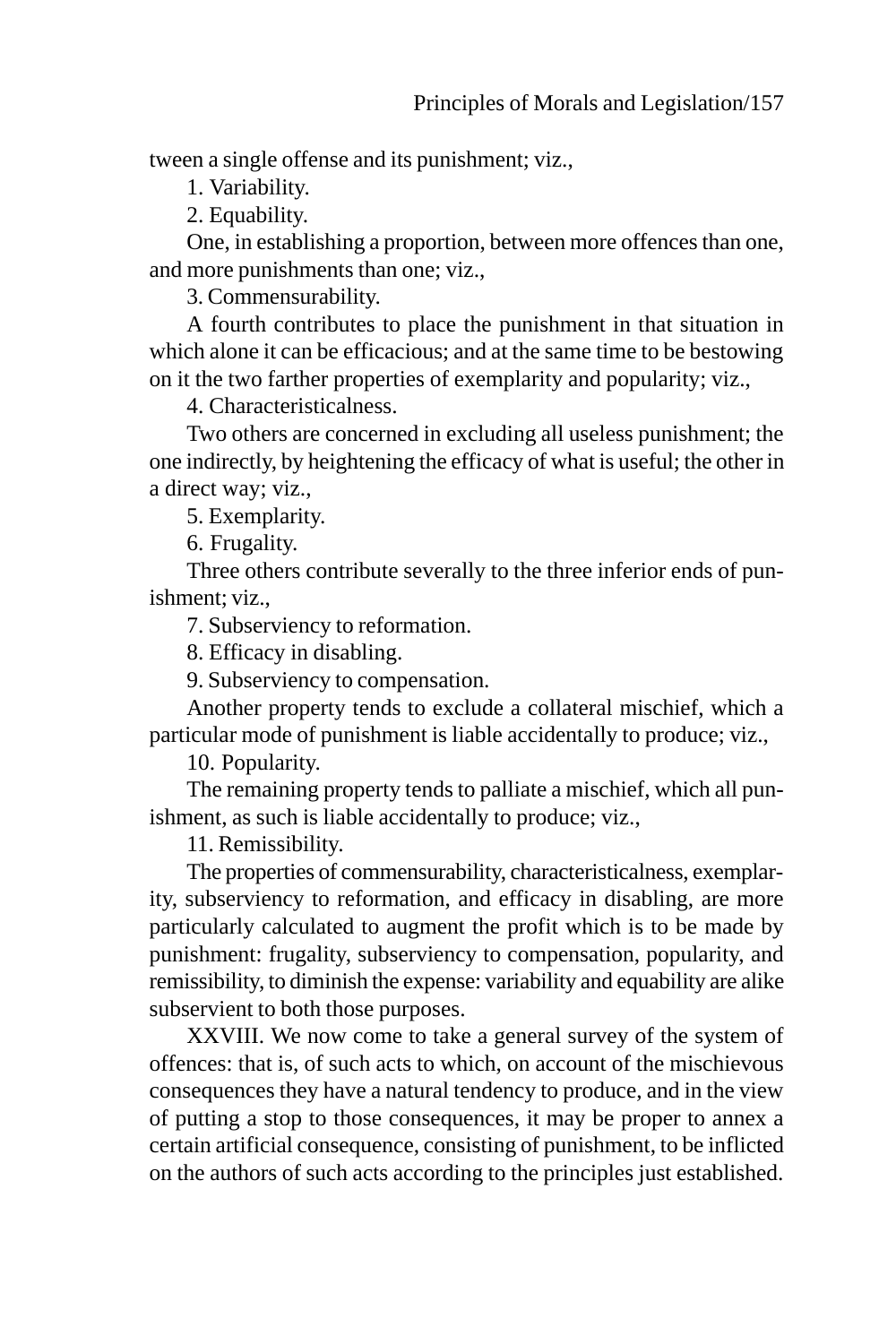# Chapter XVI: Division of Offenses

### §1. Classes of Offences

I. It is necessary, at the outset, to make a distinction between such acts as *are* or *may* be, and such as *ought* to be offences.

Any act may be an offence, which they whom the community of are in the habit of obeying shall be pleased to make one: that to is, any act which they shall be pleased to prohibit or to punish. But, upon the principle of utility, such acts alone *ought* to be made offences, as the good of the community requires should be made so.

II. The good of the community cannot require, that any act should be made an offence, which is not liable. in some way or other, to be detrimetal to the community. For in the case of such an act, all punishment is *groundless*.

III. But if the whole assemblage of any number of individuals be considered as constituting an imaginary compound *body*, a community or political state; any act that is detrimental to any one or more of those *members* is, as to so much of its effects, detrimental to the *state*.

IV. An act cannot be detrimental to a *state*, but by being detrimental to some one or more of the *individuals* that compose it. But these individuals may either be *assignable* or *unassignable*.

V. When there is any assignable individual to whom an offence is detrimental, that person may either be a person *other* than the offender, or the offender *himself*.

VI. Offences that are detrimental, in the first instance, to assignable persons other than the offender, may be termed by one common name, *offences against individuals*. And of these may be composed the 1st class of offences. To contrast them with offences of the 2nd and 4th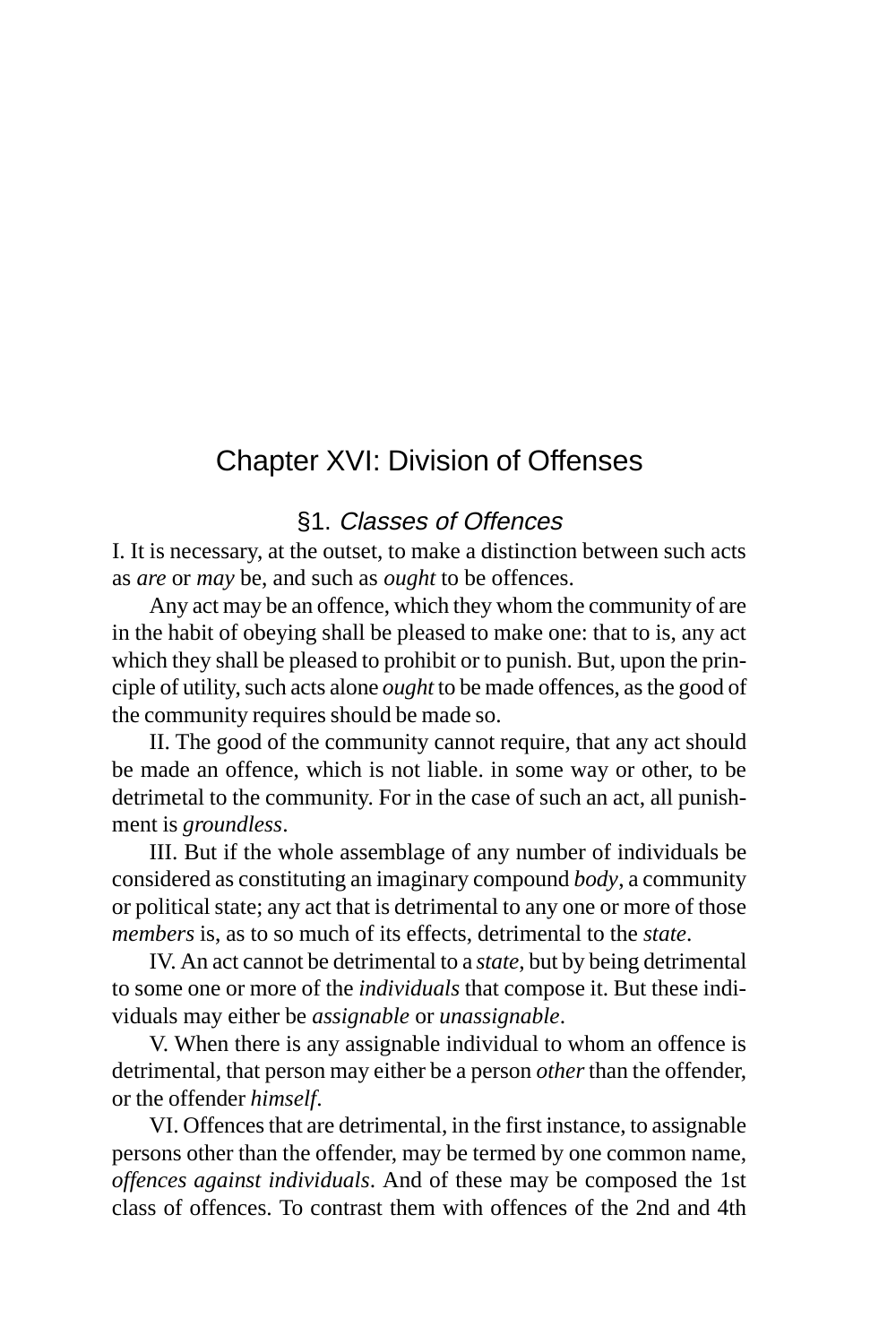classes, it may also sometimes be convenient to style them *private* offences. To contrast them at the same time with offences of the 3rd class, they may be styled *private extra-regarding* offences.

VII. When it appears, in general, that there are persons to whom the act in question may be detrimental, but such persons cannot be individually assigned, the circle within which it appears that they may be found, is either of less extent than that which comprises the whole community, or not. If of less, the persons comprised within this lesser circle may be considered for this purpose as composing a body of themselves; comprised within, but distinguishable from, the greater body of the whole community. The circumstance that constitutes the union between the members of this lesser body, may be either their residence within a particular place, or, in short, any other less explicit principle of union, which may serve to distinguish them from the remaining members of the community. In the first case, the act may be styled an *offence against a neighbourhood*: in the second, an offence against a particular *class* of persons in the community. Offenses, then, against a class or neighbourhood, may, together, constitute the 2nd class of offences. To contrast them with private offences on the one hand, and public on the other, they may also be styled *semi-public* offences.

VIII. Offences, which in the first instance are detrimental to the offender himself, and to no one else, unless it be by their being detrimental to himself, may serve to compose a third class. To contrast them the better with offences of the first, second, and fourth classes, all which are of a *transitive* nature, they might be styled *intransitive* offences; but still better, *self-regarding*.

IX. The fourth class may be composed of such acts as ought to be made offences, on account of the distant mischief which they threaten to bring upon an unassignable indefinite multitude of the whole number of individuals, of which the community is composed: although no particular individual should appear more likely to be a sufferer by them than another. These may be called *public* offences, or offences against the *state*.

X. A fifth class, or appendix, may be composed of such acts as, according to the circumstances in which they are committed, or and more particularly according to the purposes to which they are applied, may be detrimental in any one of the ways in which the act of one man can be detrimental to another. These may to be termed *multiform*, or *heterogeneous* offences. Offences that are in this case may be reduced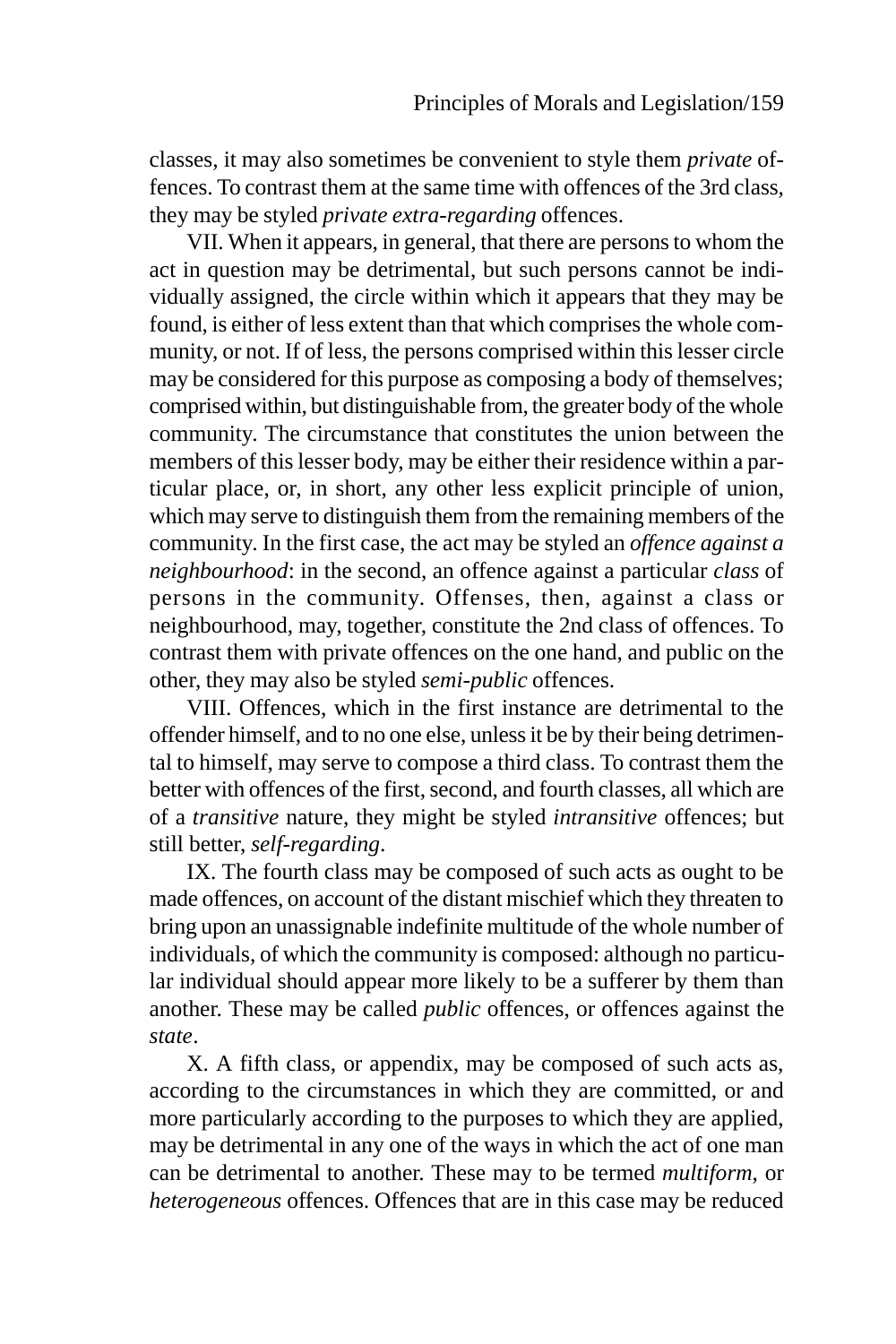to two great heads: 1. Offences by *falsehood*: and 2. Offenses against *trust*.

## §2. Divisions and sub-divisions

XI. Let us see by what method these classes may be farther subdivided. First, then, with regard to offences against individuals.

In the present period of existence, a man's being and wellbeing, his happiness and his security; in a word, his pleasures and his immunity from pains, are all dependent, more or less, in the first place, upon his *own person*; in the next place, upon the *exterior objects* that surround him. These objects are either *things*, or other *persons*. Under one or other of these classes must evidently be comprised every sort of exterior object, by means of which his interest can be affected. If then, by means of any offence, a man should on any occasion become a sufferer, it must be in one or other of two ways: 1. *absolutely*, to wit, immediately in his own person; in which case the offence may be said to be an offence against his person: or, 2. *relatively*, by reason of some *material* relation which the before mentioned exterior objects may happen to bear, in the way of *causality* to his happiness. Now in as far as a man is in a way to derive either happiness or security from any object which belongs to the class of *things*, such thing is said to be his *property*, or at least he is said to have a *property* or an *interest* therein: an offence, therefore, which tends to lessen the facility he might otherwise have of deriving happiness or security from an object which belongs to the class of things may be styled an offence against his property. With regard to persons, in as far as, from objects of this class, a man is in a way to derive happiness or security, it is in virtue of their *services*: in virtue of some services, which, by one sort of inducement or another, they may be disposed to render him. Now, then, take any man, by way of example, and the disposition, whatever it may be, which he may be in to render you service, either has no other connection to give birth or support to it, than the general one which binds him to the whole species, or it has some other connection more particular. In the latter case, such a connection may be spoken of as constituting, in your favour, a kind of fictitious or incorporeal object of property, which is styled your *condition*. An offence, therefore, the tendency of which is to lessen the facility you might otherwise have of deriving happiness from the services of a person thus specially connected with you, may be styled an offence against your condition in life, or simply against your condition. Conditions in life must evidently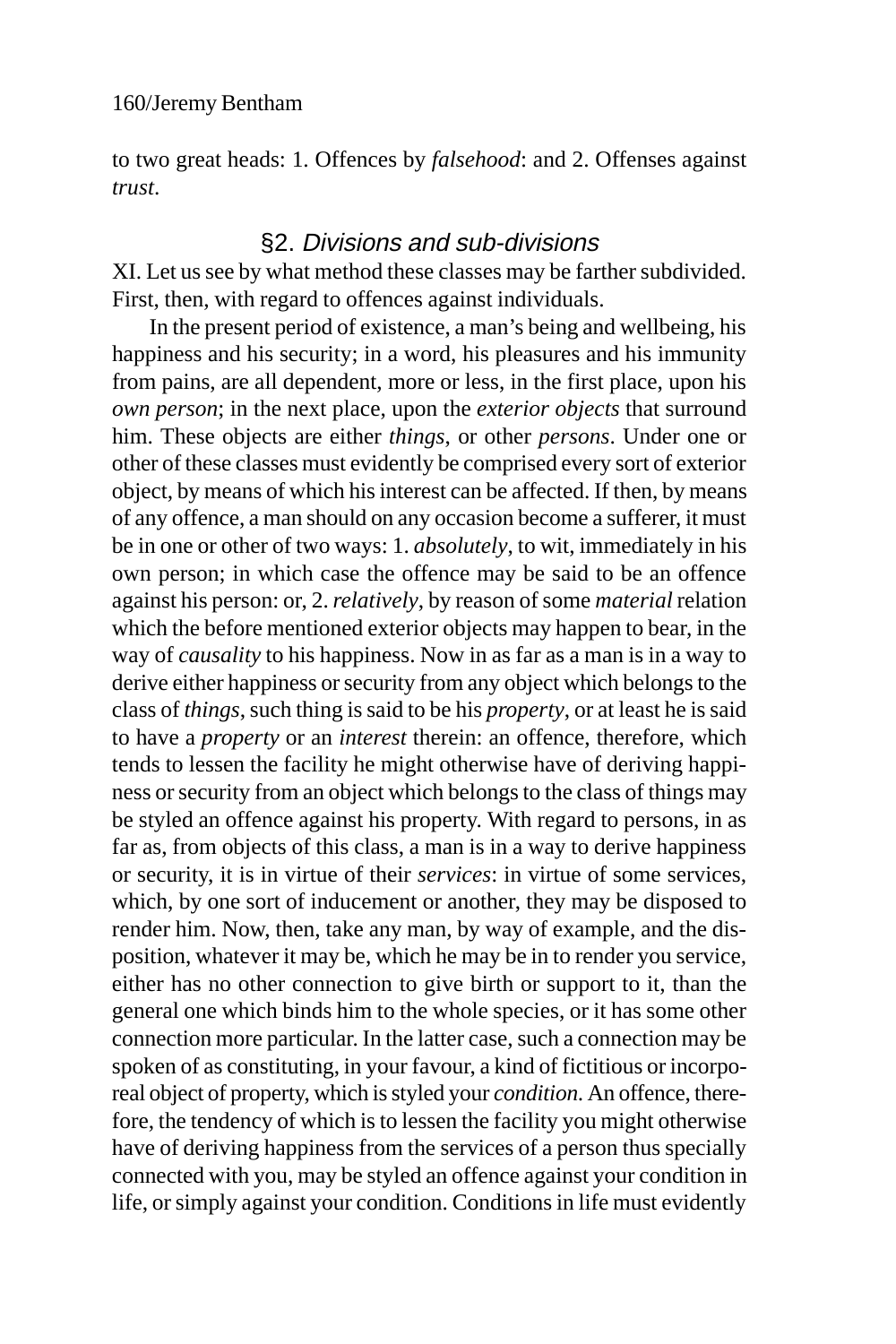be as various as the relations by which they are constituted. This will be seen more particularly farther on. In the mean time those of husband, wife, parent, child, master, servant, citizen of such or such a city, natural-born subject of such or such a country, may answer the purpose of examples.

 Where there is no such particular connection, or (what comes to the same thing) where the disposition, whatever it may be, which a man is in to render you service, is not considered as depending upon such connection, but simply upon the good-will he bears to you; in such case, in order to express what chance you have of deriving a benefit from his services, a kind of fictitious object of property is spoken of, as being constituted in your favour, and is called your *reputation*. An offence, therefore, the tendency of which is to lessen the facility you might otherwise have had of deriving happiness or security from the services of persons at large, whether connected with you or not by any special tie, may be styled an offence against your *reputation*. It appears, therefore, that if by any offence an individual becomes a sufferer, it must be in one or other of the four points above mentioned; viz., his person, his property, his condition in life, or his reputation. These sources of distinction, then, may serve to form so many subordinate divisions. If any offences should be found to affect a person in more than one of these points at the same time, such offences may respectively be put under so many separate divisions; and such compound divisions may be subjoined to the preceding simple ones The several divisions (simple and compound together) which are hereinafter established, stand as follows: 1. Offenses against person. 2. Offenses against reputation. 3. Offenses against property. 4. Offenses against condition. 5. Offenses against person and property together. 6. Offenses against person and reputation together.

XII. Next with regard to semi-public offences. Pain, considered with reference to the time of the act from which it is liable to issue, must, it is evident, be either present, past, or future. In as far as it is either present or past, it cannot be the result of any act which comes under the description of a semi-public offence: for if it be present or past, the individuals who experience, or who have experienced, it are *assignable*. There remains that sort of mischief, which, if it ever come to exist at all, is as yet but future: mischief, thus circumstanced, takes the name of *danger*. Now, then, when by means of the act of any person a whole neighbourhood, or other class of persons, are exposed to danger, this danger must either be *intentional* on his part, or *unintentional*. If unintentional, such danger,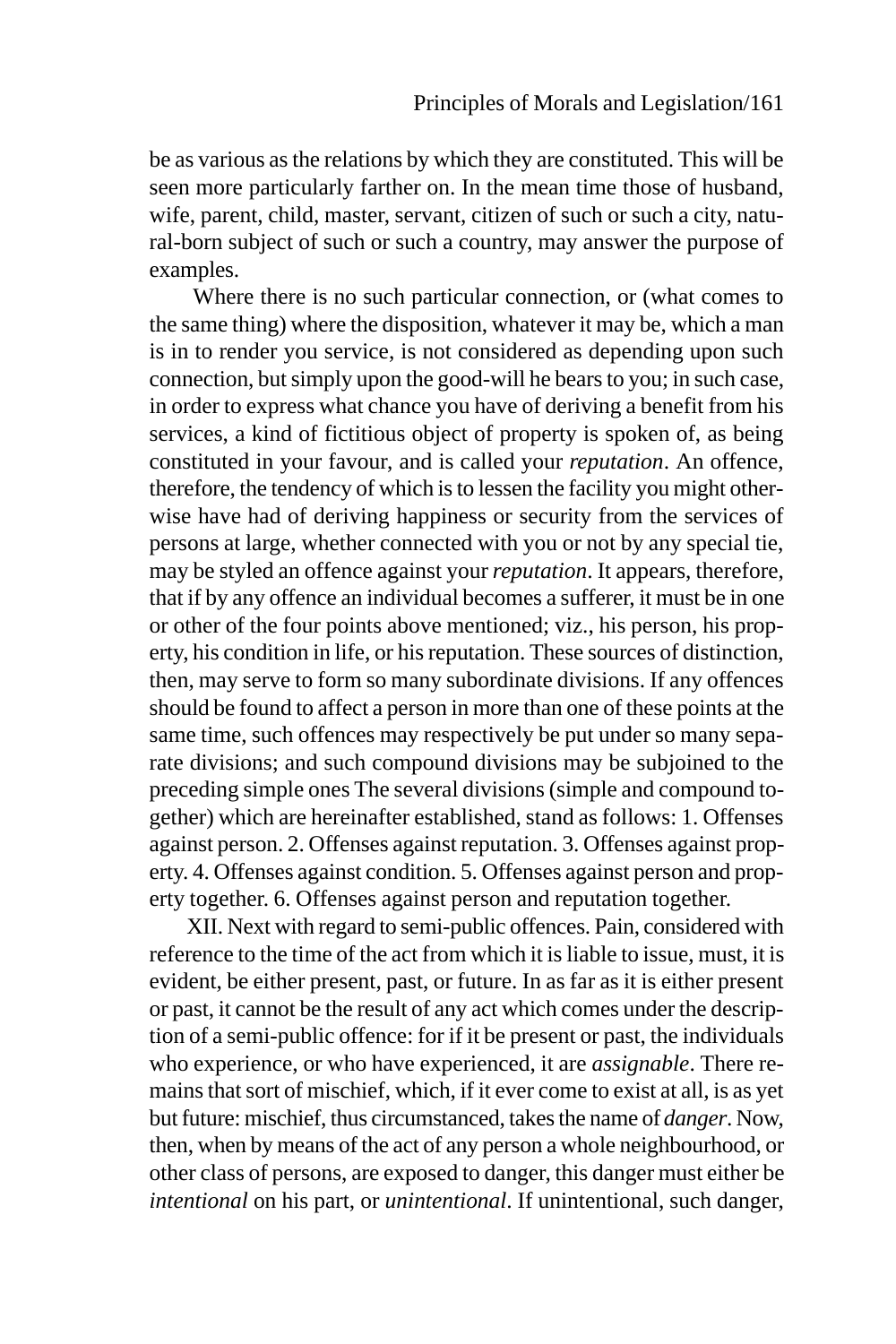when it is converted into actual mischief, takes the name of a *calamity*: offences, productive of such danger, may be styled *semi-public offences operating through calamity*; or, more briefly, *offences through calamity*. If the danger be intentional, insomuch that it might be produced, and might convert itself into actual mischief, without the concurrence of any calamity, it may be said to originate in *mere delinquency*: offences, then, which, without the concurrence of any calamity, tend to produce such danger as disturbs the security of a local, or other subordinate class of persons, may be styled *semi-public offences operating merely by delinquency*, or more briefly, *offences of mere delinquency*.

XIII. With regard to any farther sub-divisions, offences through calamity will depend upon the nature of the several calamities to which man, and the several things that are of use to him, stand exposed. These will be considered in another place.

XIV. Semi-public offences of mere delinquency will follow the method of division applied to offences against individuals. It will easily be conceived, that whatever pain or inconvenience any given individual may be made to suffer, to the danger of that pain or inconvenience may any number of individuals, assignable or not assignable, be exposed. Now there are four points or articles, as we have seen, in respect to which an individual may be made to suffer pain or inconvenience. If then, with respect to any one of them, the connection of causes and effects is such, that to the danger of suffering in that article a number of persons, who individually are not assignable, may, by the delinquency of one person, be exposed, such article will form a ground of distinction on which a particular sub-division of semi-public offences may be established: if, with respect to any such article, no such effect can take place, that ground of distinction will lie for the present unoccupied: ready, however, upon any change of circumstances, or in the manner of viewing the subject, to receive a correspondent subdivision of offences, if ever it should seem necessary that any such offences should be created.

XV. We come next to self-regarding offences; or, more properly, to acts productive in the first instance of no other than a self-regarding mischief: acts which, if in any instance it be thought fit to constitute them offences, will come under the denomination of offences against one's self. This class will not for the present give us much trouble. For it is evident, that in whatever points a man is vulnerable by the hand of another, in the same points may he be conceived to be vulnerable by his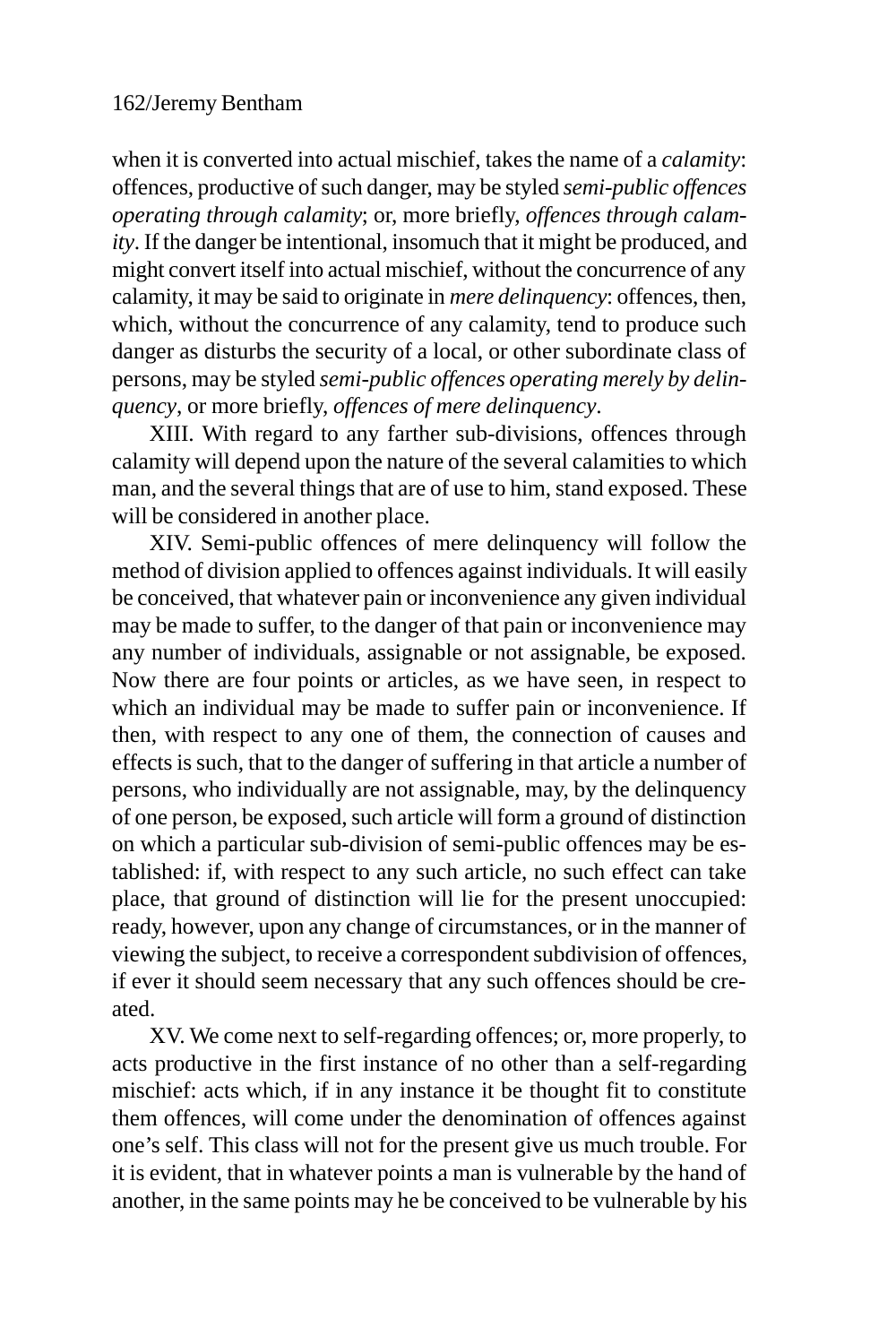own. Whatever divisions therefore will serve for the first class, the same will serve for this. As to the questions, What acts are productive of a mischief of this stamp? and, among such as *are*, which it may, and which it may not, be *worth while* to treat upon the footing of offences? these are points, the latter of which at least is too unsettled, and too open to controversy, to be laid down with that degree of confidence which is implied in the exhibition of properties which are made use of as the groundwork of an arrangement. Properties for this purpose ought to be such as show themselves at first glance, and appear to belong to the subject beyond dispute.

XVI. Public offences may be distributed under eleven divisions. 1. Offences against *external* security. 2. Offences against *justice*. 3. Offences against the *preventive* branch of the police. 4. Offences against the public *force*. 5. Offences against the *positive* increase of the national *felicity*. 6. Offences against the public *wealth*. 7. Offences against *population*. 8. Offences against the *national wealth*. 9. Offences against the *sovereignty*. 10. Offences against *religion*. 11. Offences against the national *interest* in general. The way in which these several sorts of offences connect with one another, and with the interest of the public, that is, of an unassignable multitude of the individuals of which that body is composed, may be thus conceived.

XVII. Mischief by which the interest of the public as above defined may be affected, must, if produced at all, be produced either by means of an influence exerted on the operations of government, or by other means, without the exertion of such influence. To begin with the latter case: mischief, be it what it will, and let it happen to whom it will, must be produced either by the unassisted powers of the agent in question, or by the instrumentality of some other agents. In the latter case, these agents will be either persons or things. Persons again must be either not members of the community in question, or members. Mischief produced by the instrumentality of persons, may accordingly be produced by the instrumentality either of *external* or of *internal* adversaries. Now when it is produced by the agent's own unassisted powers, or by the instrumentality of internal adversaries, or only by the instrumentality of things, it is seldom that it can show itself in any other shape (setting aside any influence it may exert on the operations of government) than either that of an offence against assignable individuals, or that of an offence against a local or other subordinate class of persons. If there should be a way in which mischief can be produced, by any of these means, to individuals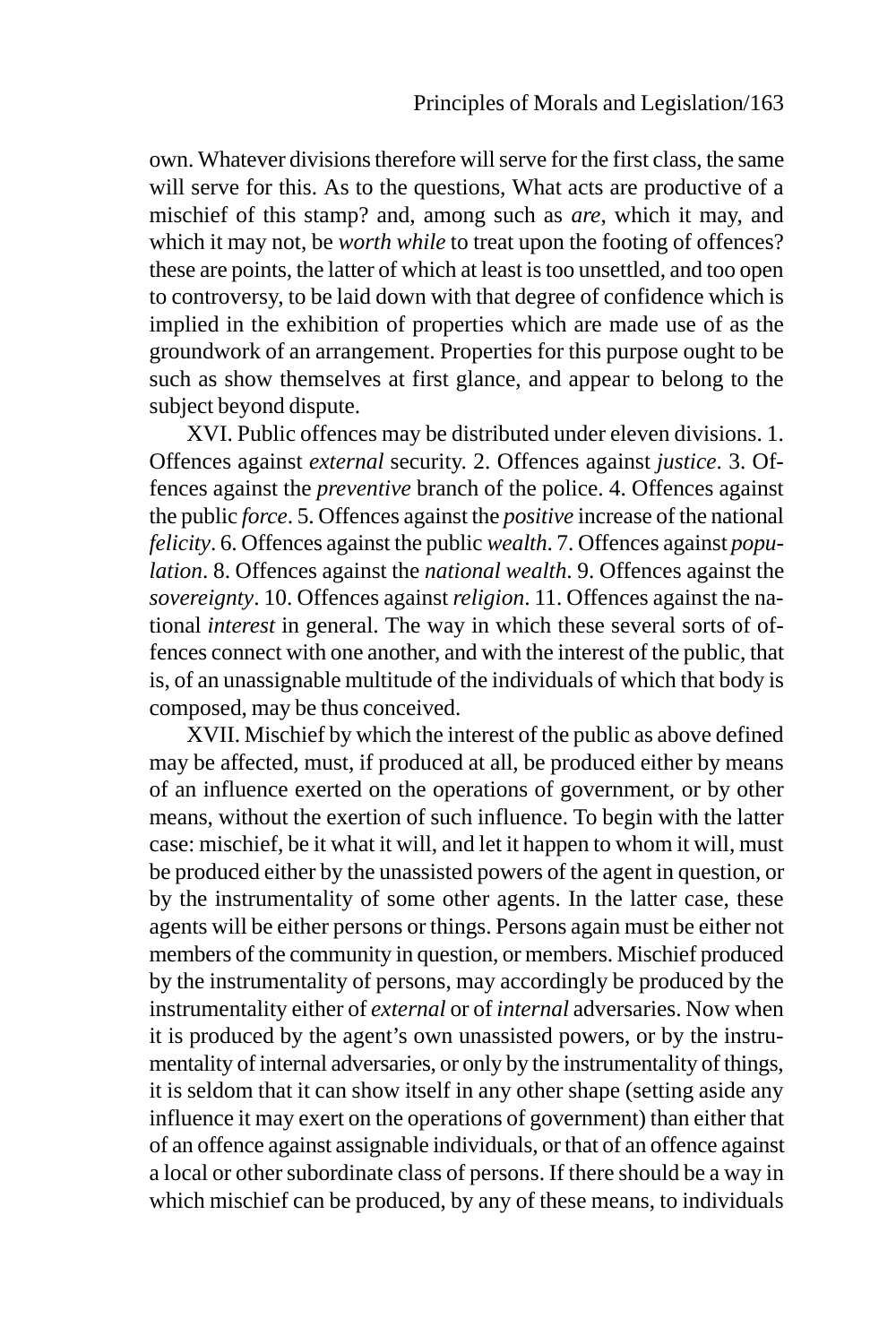altogether unassignable, it will scarcely be found conspicuous or important enough to occupy a title by itself: it may accordingly be referred to the miscellaneous head of *offences against the national interest in general*. The only mischief, of any considerable account, which can be made to impend indiscriminately over the whole number of members in the community, is that complex kind of mischief which results from a state of war, and is produced by the instrumentality of external adversaries; by their being provoked, for instance, or invited, or encouraged to invasion. In this way may a man very well bring down a mischief, and that a very heavy one, upon the whole community in general, and that without taking a part in any of the injuries which came in consequence to be offered to particular individuals.

Next with regard to the mischief which an offence may bring upon the public by its influence on the operations of the government. This it may occasion either, 1. In a more immediate way, by its influence on those *operations* themselves: 2. In a more remote way, by its influence on the *instruments* by or by the help of which those operations should be performed: or 3. In a more remote way still, by its influence on the *sources* from whence such instruments are to be derived. First then, as to the operations of government, the tendency of these, in as far as it is conformable to what on the principle of utility it ought to be, is in every case either to avert mischief from the community, or to make an addition to the sum of positive good. Now mischief, we have seen, must come either from external adversaries, from internal adversaries, or from calamities. With regard to mischief from external adversaries, there requires no further division. As to mischief from internal adversaries, the expedients employed for averting it may be distinguished into such as may be applied *before* the discovery of any mischievous design in particular, and such as cannot be employed but in consequence of the discovery of some such design: the former of these are commonly referred to a branch which may be styled the *preventive* branch of the *police*: the latter to that of justice. Secondly, As to the *instruments* which government, whether in the averting of evil or in the producing of positive good, can have to work with, these must be either *persons* or *things*. Those which are destined to the particular function of guarding against mischief from adversaries in general, but more particularly from external adversaries, may be distinguished from the rest under the collective appellation of the *public military force*, and, for conciseness' sake, the *military force*. The rest may be characterized by the collective appella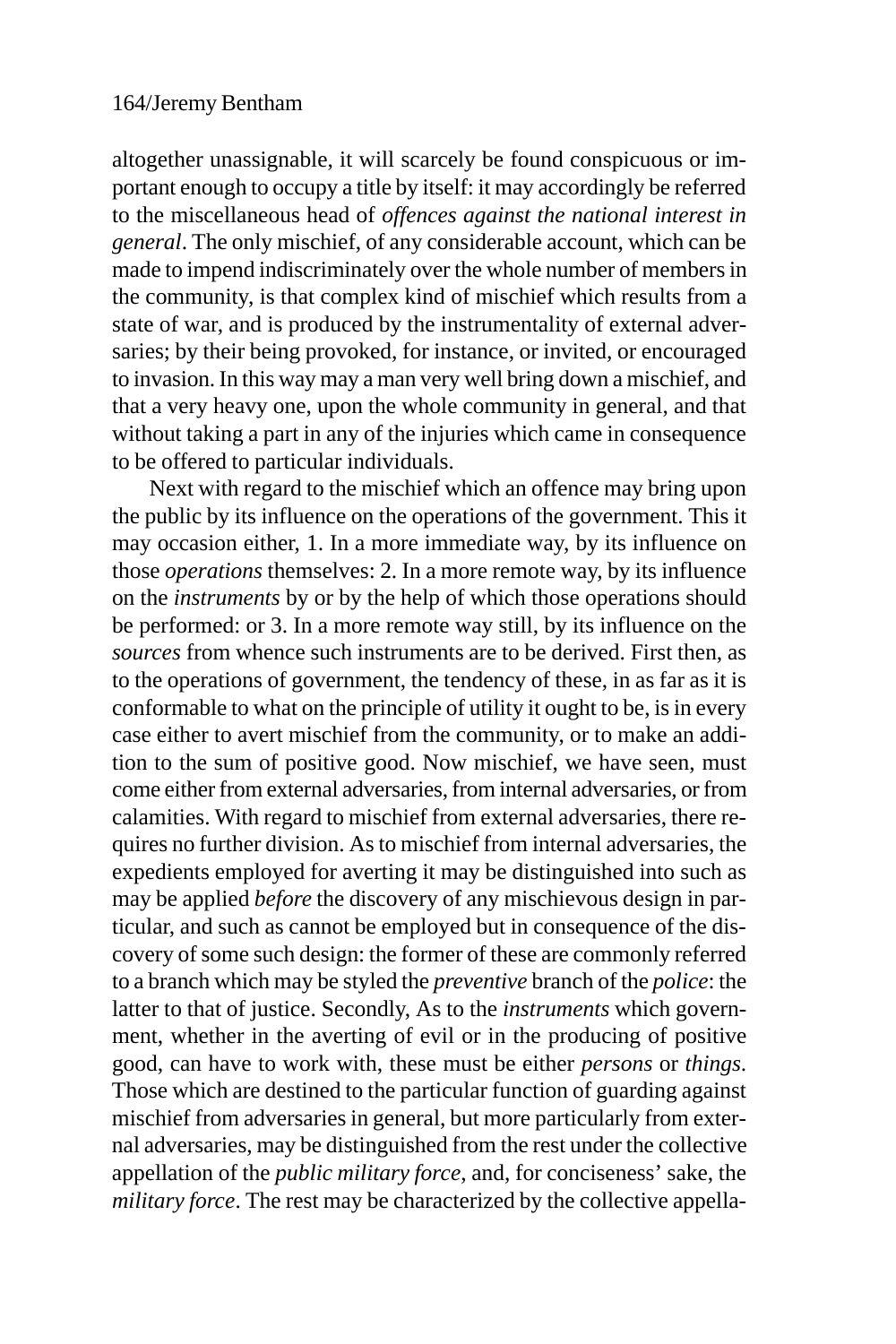tion of the *public wealth*. Thirdly, with regard to the sources or funds from whence these instruments, howsoever applied, must be derived, such of them as come under the denomination of *persons* must be taken out of the whole number of persons that are in the community, that is, out of the total *population* of the state: so that the greater the population, the greater may *cæteris paribus* be this branch of the public wealth; and the less, the less. In like manner, such as come under the denomination of *things* may be, and most of them commonly are, taken out of the sum total of those things which are the separate properties of the several members of the community: the sum of which properties may be termed *the the national wealth* so that the greater the national wealth, the greater *cæteris paribus* may be this remaining branch of the public wealth; and the less, the less. It is here to be observed, that if the influence exerted on any occasion by any individual over the operations of the government be pernicious, it must be in one or other of two ways: 1. By causing, or tending to cause, operations *not* to be performed which *ought* to be performed; in other words, by *impeding* the operations of government. Or, 2. By causing operations to *be* performed which ought *not* to be performed; in other words, by *misdirecting* them. Lastly, to the total assemblage of the persons by whom the several political operations above mentioned come to be performed, we set out with applying the collective appellation of the *government*. Among these persons there *commonly* is some one person, or body of persons whose office it is to assign and distribute to the rest their several departments, to determine the conduct to be pursued by each in the performance of the particular set of operations that belongs to him, and even upon occasion to exercise his function in his stead. Where there is any such person, or body of persons, *he* or *it* may, according as the turn of the phrase requires, be termed *the sovereign*, or the *sovereignty*. Now it is evident, that to impede or misdirect the operations of the sovereign, as here described, may be to impede or misdirect the operations of the several departments of government as described above.

From this analysis, by which the connection between the several above-mentioned heads of offences is exhibited, we may now collect a definition for each article. By *offences against external security*, we may understand such offences whereof the tendency is to bring upon the public a mischief resulting from the hostilities of foreign adversaries. By *offences against justice*, such offences whereof the tendency is to impede or misdirect the operations of that power which is employed in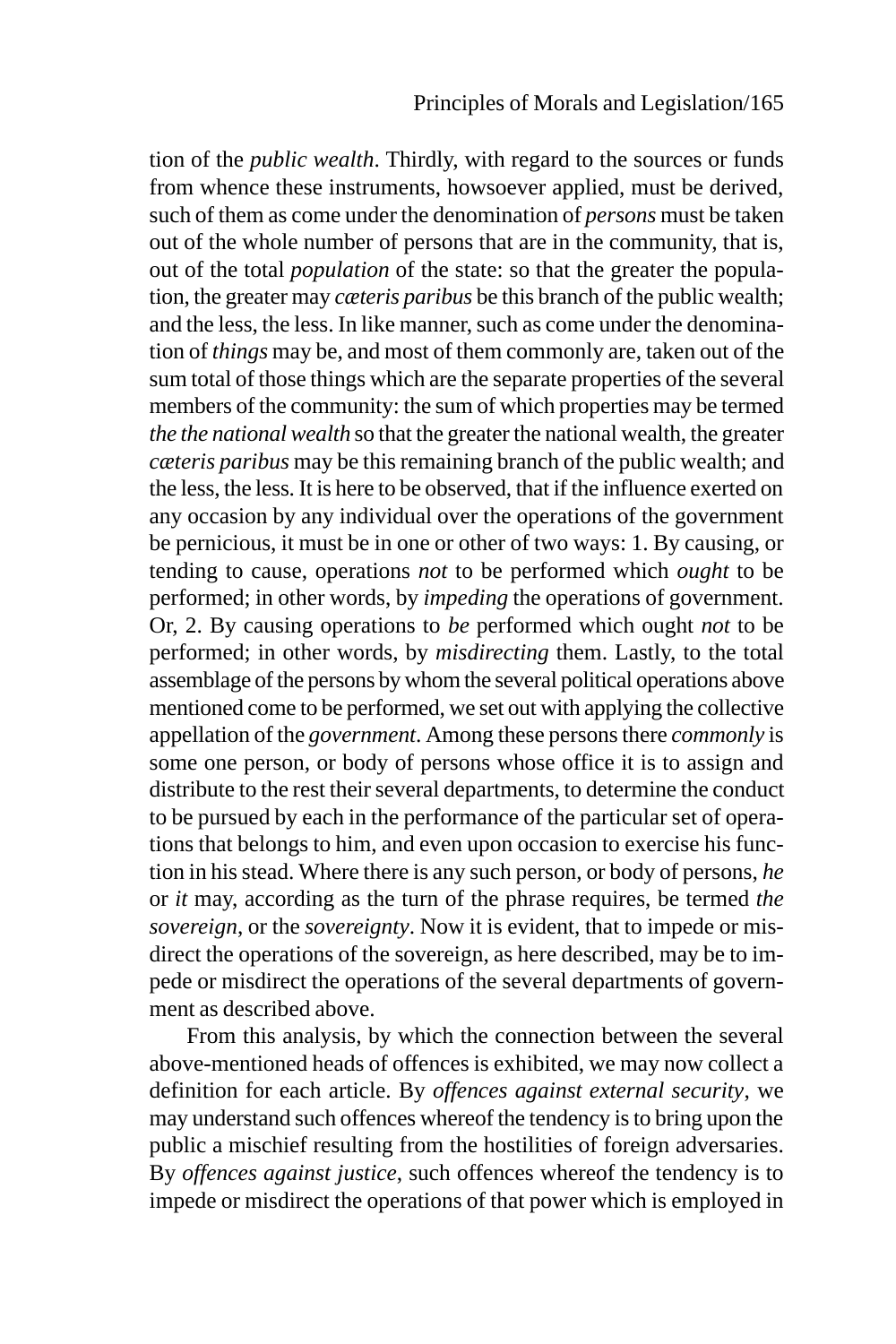the business of guarding the public against the mischiefs resulting from the delinquency of internal adversaries, as far as it is to be done by expedients, which do not come to be applied in any case till *after* the discovery of some particular design of the sort of those which they are calculated to prevent. By *offences against the preventive branch of the police*, such offences whereof the tendency is to impede or misdirect the operations of that power which is employed in guarding against mischiefs resulting from the delinquency of internal adversaries, by expedients that come to be applied *beforehand*; or of that which is employed in guarding against the mischiefs that might be occasioned by physical calamities. By *offences against the public force*, such offences whereof the tendency is to impede or misdirect the operations of that power which. destined to guard the public from the mischiefs which may result from the hostility of foreign adversaries, and, in case of necessity, in the capacity of ministers of justice, from mischiefs of the number of those which result from the delinquency of internal adversaries.

By *offences against the increase of the national felicity*, such offences whereof the tendency is to impede or misapply the operations of those powers that are employed in the conducting of various establishments, which are calculated to make, in so many different ways, a positive addition to the stock of public happiness. By *offences against the public wealth*, such offences whereof the tendency is to diminish the amount or misdirect the application of the money, and other articles of wealth, which the government reserves as a fund, out of which the stock of instruments employed in the service above mentioned may be kept up. By *offences against population*, such offences whereof the tendency is to diminish the numbers or impair the political value of the sum total of the members of the community. By *offences against the national wealth*, such offences whereof the tendency is to diminish the quantity, or impair the value, of the things which compose the separate properties or estates of the several members of the community.

XVIII. In this deduction, it may be asked, what place is left for religion. This we shall see presently. For combating the various kinds of offences above enumerated, that is, for combating all the offences (those not excepted which we are now about considering) which it is in man's nature to commit, the state has two great engines, *punishment* and *reward*: punishment, to be applied to all, and upon all ordinary occasions: reward, to be applied to a few, for particular purposes, and upon extraordinary occasions. But whether or no a man has done the act which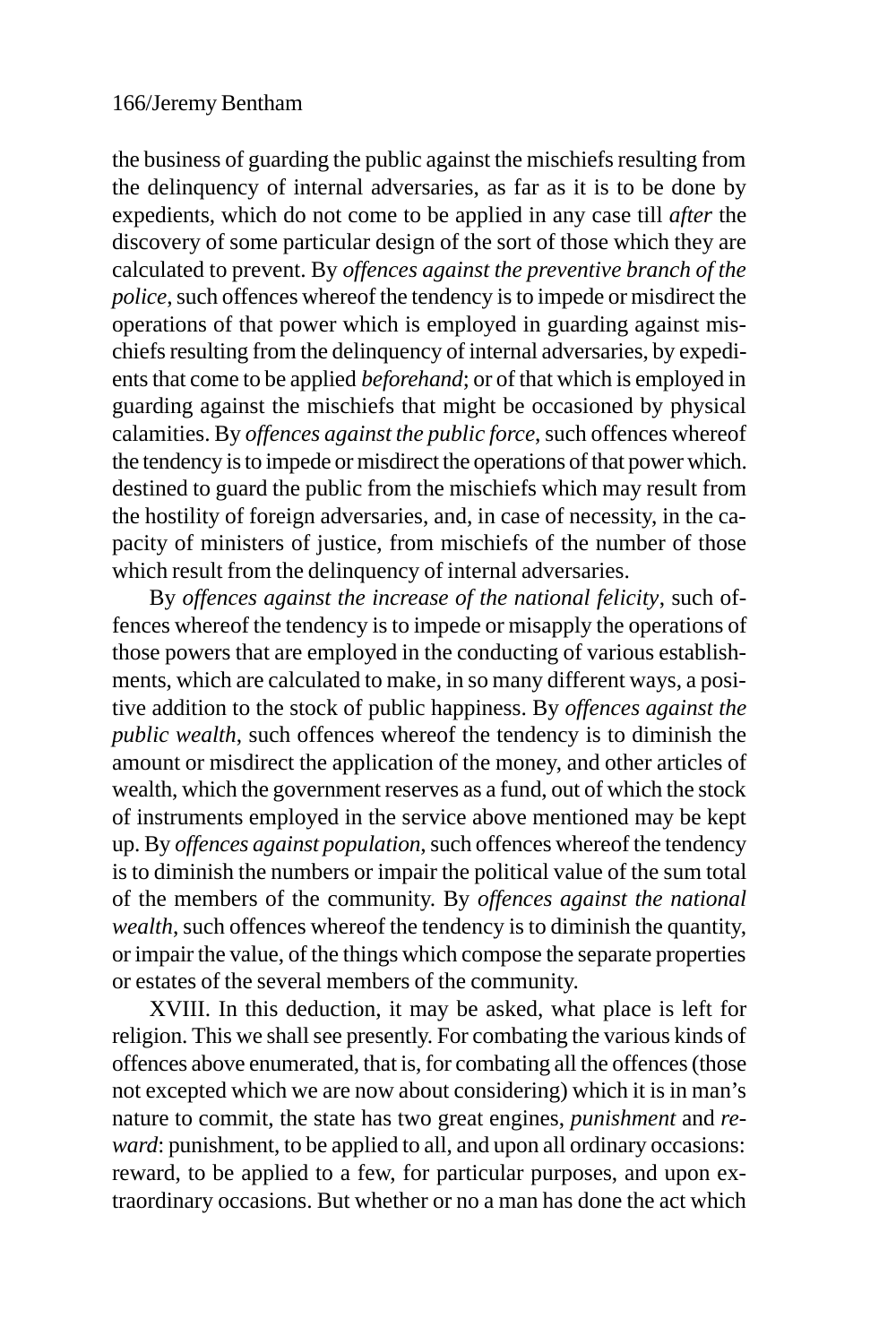renders him an object meet for punishment or reward, the eyes of those, whosoever they be, to whom the management of these engines is entrusted cannot always see, nor, where it is punishment that is to be administered, can their hands be always sure to reach him. To supply these deficiencies in point of power, it is thought necessary, or at least *useful* (without which the *truth* of the doctrine would be nothing to the purpose), to inculcate into the minds of the people the belief of the existence of a power applicable to the same purposes, and not liable to the same deficiencies: the power of a supreme invisible being, to whom a disposition of contributing to the same ends to which the several institutions already mentioned are calculated to contribute, must for this purpose be ascribed. It is of course expected that this power will, at one time or other, be employed in the promoting of those ends: and to keep up and strengthen this expectation among men, is spoken of as being the employment of a kind of allegorical personage, feigned, as before, for convenience of discourse, and styled *religion*. To diminish, then, or misapply the influence of religion, is *pro tanto* to diminish or misapply what power the state has of combating with effect any of the before enumerated kinds of offences; that is, all kinds of offences whatsoever. Acts that appear to have this tendency may be styled *offences against religion*. Of these then may be composed the tenth division of the class of offences against the state,

XIX. If there be any acts which appear liable to affect the state in any one or more of the above ways, by operating in prejudice of the external security of the state, or of its internal security; of the public force; of the increase of the national felicity; of the public wealth; of the rational population; of the national wealth; of the sovereignty; or of religion; at the same time that it is not clear in which of all these ways they will affect it most, nor but that, according to contingencies, they may affect it in one of these ways only or in another; such acts may be collected together under a miscellaneous division by themselves, and styled *offences against the national interest in general*. Of these then may be composed the eleventh and last division of the class of offences against the state.

XX. We come now to class the fifth: consisting of *multiform* offences. These, as has been already intimated, are either. offences by *falsehood*, or offences concerning *trust*. Under the head of offences by falsehood, may be comprehended, 1. Simple falsehoods. 2. Forgery. 3. Personation. 4. Perjury. Let us observe in what particulars these four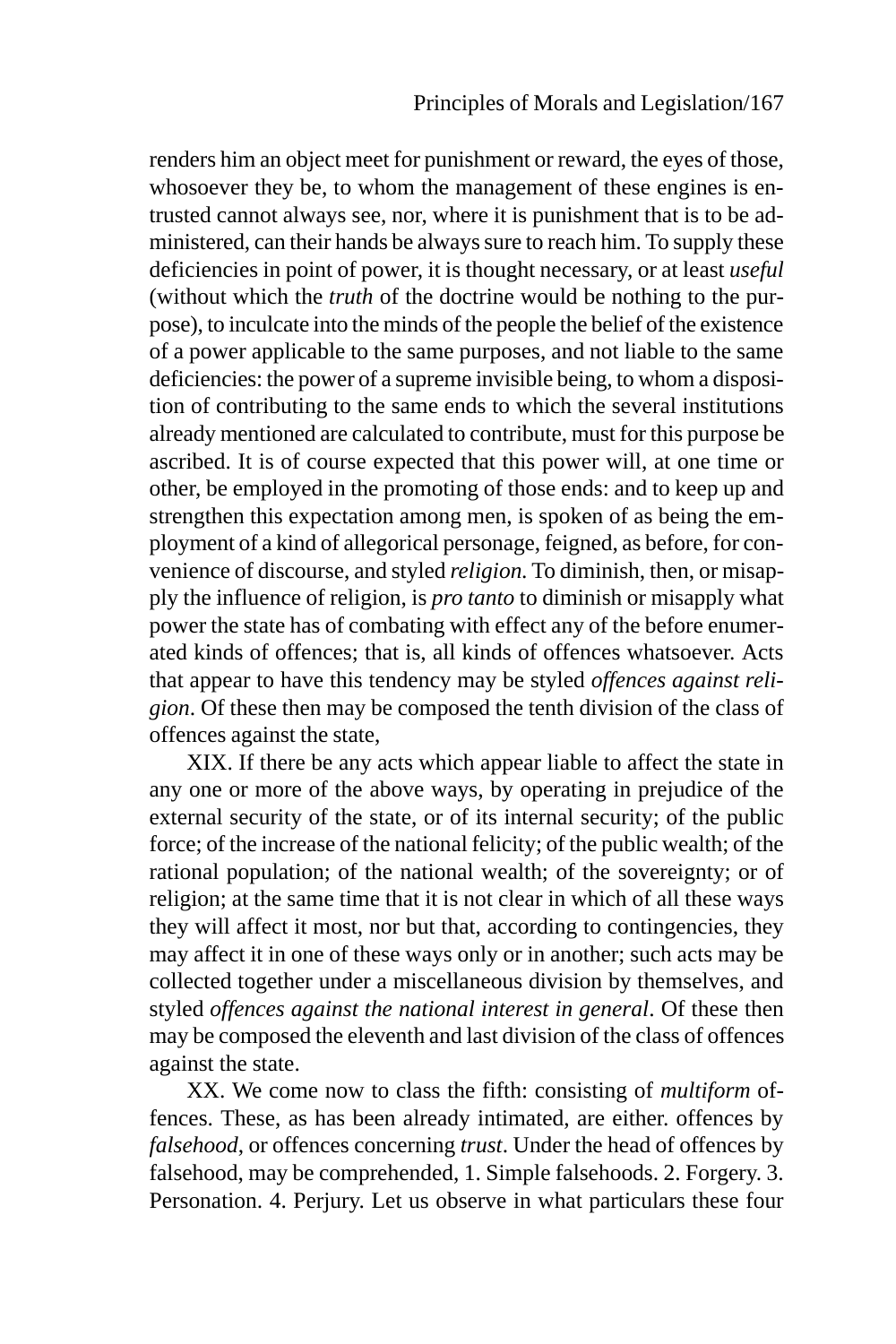kinds of falsehood agree, and in what they differ.

XXI. Offences by falsehood, however diversified in other particulars, have this in common, that they consist in some abuse of the faculty of discourse, or rather, as we shall see hereafter, of the faculty of influencing the sentiment of belief in other men, whether by discourse or otherwise. The use of discourse is to influence belief, and that in such manner as to give other men to understand that things are as they are really. Falsehoods, of whatever kind they be, agree in this: that they give men to understand that things are otherwise than as in reality they are.

XXII. Personation, forgery, and perjury, are each of them distinguished from other modes of uttering falsehood by certain special circumstances. When a falsehood is not accompanied by any of those circumstances, it maybe styled simple falsehood. These circumstances are, 1. The *form* in which the falsehood is uttered. 2. The circumstance of its relating or not to the identity of the *person* of him who utters it. 3. The solemnity of the *occasion* on which it is uttered. The particular application of these distinctive characters may more commodiously be reserved for another place.

XXIII. We come now to the sub-divisions of offences by falsehood. These will bring us back into the regular track of analysis, pursued, without deviation, through the four preceding classes.

By whatever means a mischief is brought about, whether falsehood be or be not of the number, the individuals liable to be affected by it must either be assignable or unassignable. If assignable, there are but four material articles in respect to which they can be affected: to wit, their persons, their properties, their reputations, and their conditions in life. The case is the same, if, though unassignable, they are comprisable in any class subordinate to that which is composed of the whole number of members of the state. If the falsehood tend to the detriment of the whole state, it can only be by operating in one or other of the characters, which every act that is an offence against the state must assume; viz., that of an offence against external Security, against justice, against the preventive branch of the police, against the public force, against the increase of the national felicity, against the public wealth, against the national population, against the national wealth, against the sovereignty of the state, or against its religion.

XXIV. It is the common property, then, of the offences that belong to this division, to run over the same ground that is occupied by those of the preceding classes. But some of them, as we shall see, are apt, on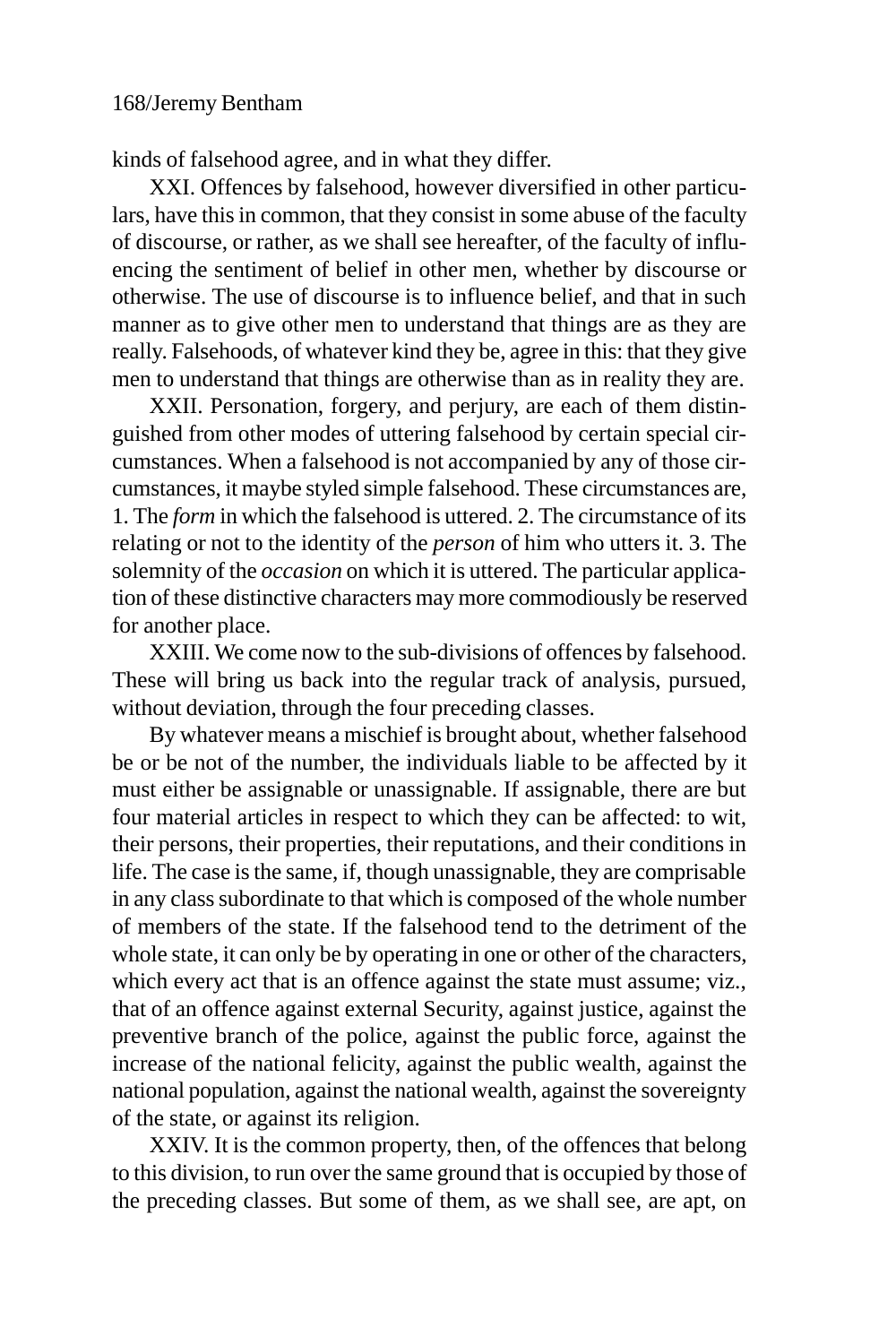various occasions, to drop or change the names which bring them under this division: this is chiefly the ease with regard to simple falsehoods. Others retain their names unchanged; and even thereby supersede the names which would otherwise belong to the offences which they denominate: this is chiefly the case with regard to personation, forgery, and perjury. When this circumstance then, the circumstance of falsehood, intervenes, in some cases the name which takes the lead is that which indicates the offence by its effect; in other cases, it is that which indicates the expedient or instrument as it were by the help of which the offence is committed. Falsehood, take it by itself, consider it as not being accompanied by any other material circumstances, nor therefore productive of any material effects, can never, upon the principle of utility, constitute any offence at all. Combined with other circumstances, there is scarce any sort of pernicious effect which it may not be instrumental in producing. It is therefore rather in compliance with the laws of language, than in consideration of the nature of the things themselves, that falsehoods are made separate mention of under the name and in the character of distinct offences. All this would appear plain enough, if it were now a time for entering into particulars: but that is what cannot be done, consistently with any principle of order or convenience, until the inferior divisions of those other classes shall have been previously exhibited.

XXV. We come now to offences against trust. A trust is, where there is any particular act which one party, in the exercise of some *power*, or some *right*, which is conferred on him, is bound to perform for the benefit of another. Or, more fully, thus: A party is said to be invested with a trust, when, being invested with a *power*, or with a *right*, there is a certain behaviour which, in the exercise of that power, or of that right, he is bound to maintain for the benefit of some other party. In such case, the party first mentioned is styled a trustee: for the other party, no name has ever yet been found: for want of a name, there seems to be no other resource than to give a new and more extensive sense to the word *beneficiary*, or to say at length *the party to be benefited*.

The trustee is also said to have a trust *conferred* or *imposed* upon him, to be *invested* with a trust, to have had a trust given him to execute, to perform, to discharge, or to fulfil. The party to be benefited, is said to have a trust established or created in his favour: and so on through a variety of other phrases.

XXVI. Now it may occur, that a *trust* is oftentimes spoken of as a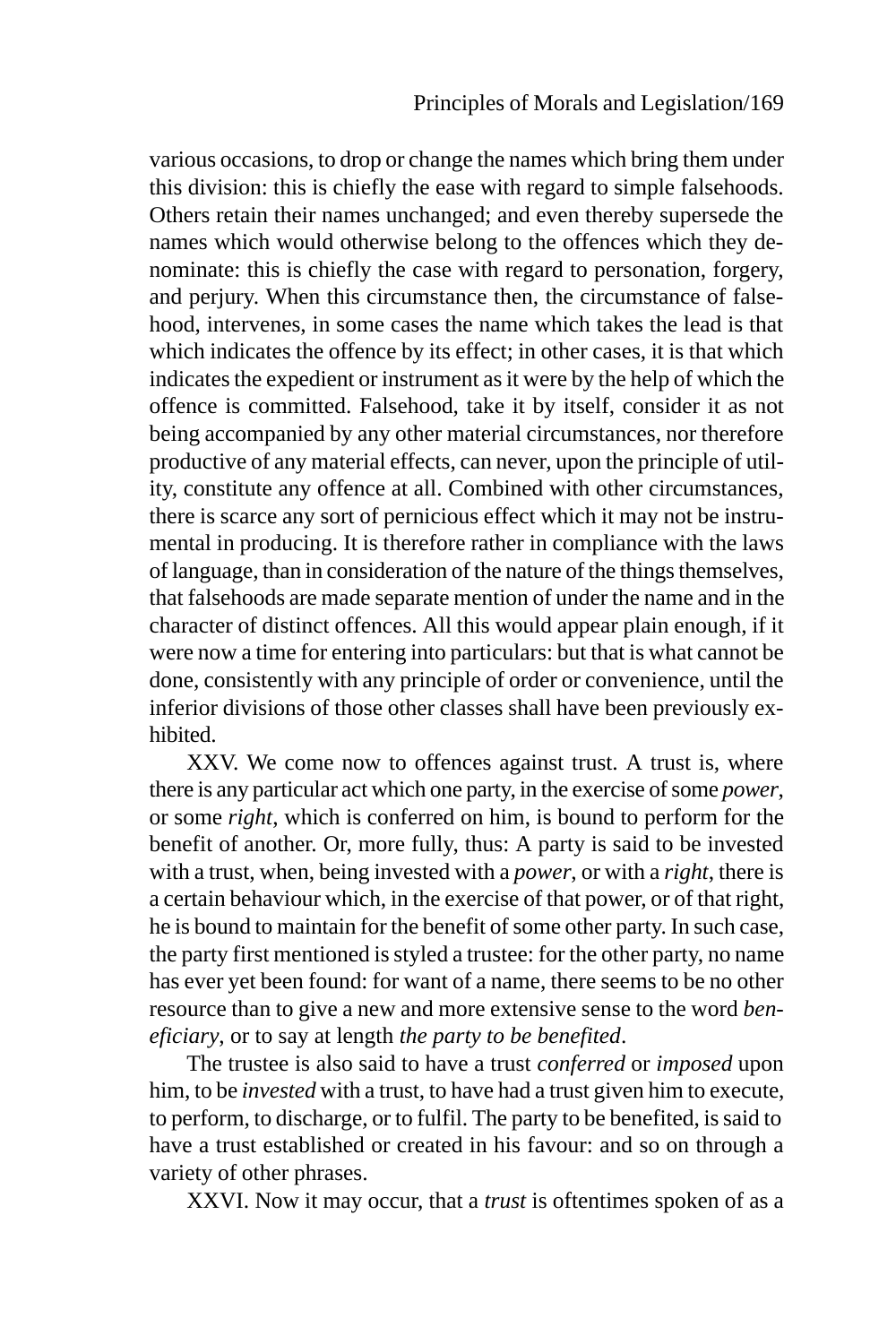species of *condition*: that a trust is also spoken of as a species of *property*: and that a condition itself is also spoken of same light. It may be thought, therefore, that in the first class, the division of offences against condition should have been included under that of the offences against property: and that at any rate, so much of the fifth class now before us as contains offences against trust, should have been included under one or other of those two divisions of the first class. But upon examination it will appear, that no one of these divisions could with convenience, nor even perhaps with propriety, have been included under either of the other two. It will appear at the same time, that there is an intimate connection subsisting amongst them all: insomuch that of the lists of the offences to which they are respectively exposed, any one may serve in great measure as a model for any other. There are certain offences to which all trusts as such are exposed: to all these offences every sort of condition will be found exposed: at the same time that particular species of the offences against trust will, upon their application to particular conditions, receive different particular denominations. It will appear also, that of the two groups of offences into which the list of those against trust will be found naturally to divide itself, there is one, and but one, to which property, taken in its proper and more confined sense, stands exposed: and that these, in their application to the subject of property, will be found susceptible of distinct modifications, to which the usage of language, and the occasion there is for distinguishing them in point of treatment, make it necessary to find names.

XXVI. In the first place, as there are, or at least may be (as we shall see) conditions which are not trusts, so there are trusts of which the idea would not be readily and naturally understood to be included under the word *condition*: add to which, that of those conditions which do include a trust, the greater number include other ingredients along with it: so that the idea of a condition, if on the one hand it stretches beyond the idea of a trust, does on the other hand fall short of it. Of the several sorts of trusts, by far the most important are those in which it is the public that stands in the relation of *beneficiary*. Now these trusts, it should seem, would hardly present themselves at first view upon the mention of the word *condition*. At any rate, what is more material, the most important of the offences against these kinds of trust would not seem to be included under the denomination of offences against condition. The offences which by this latter appellation would be brought to view, would be such only as seemed to affect the interests of an individual: of him,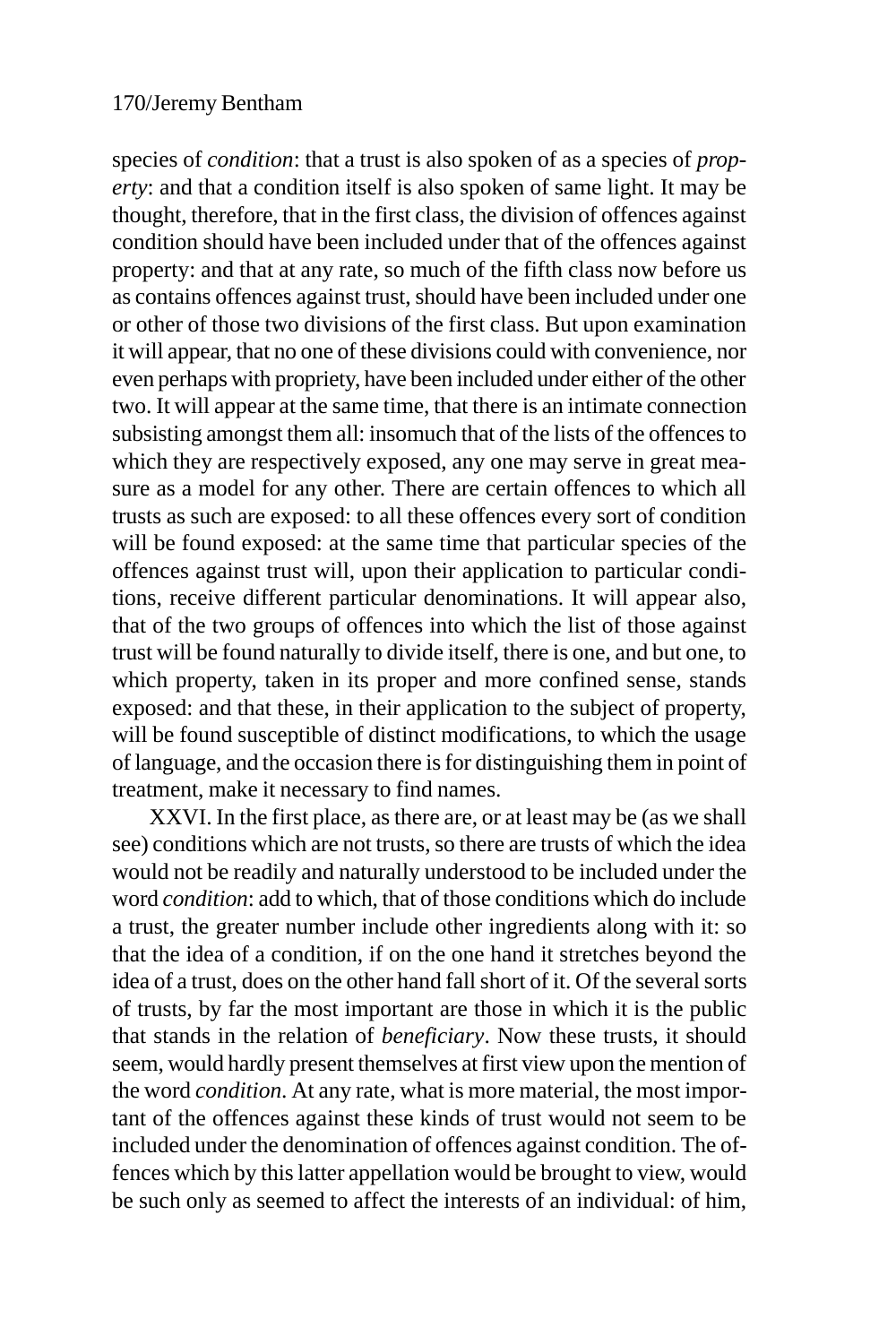for example, who is considered as being invested with that condition. But in offences against public trust, it is the influence they have on the interests of the public that constitutes by much the most material part of their pernicious tendency: the influence they have on the interests of any individual, the only part of their influence which would be readily brought to view by the appellation of offences against condition, is comparatively as nothing. The word trust directs the attention at once to the interests of that party for whom the person in question is trustee: which party, upon the addition of the epithet public, is immediately understood to be the body composed of the whole assemblage, or an indefinite portion of the whole assemblage of the members of the state. The idea presented by the words *public trust* is clear and unambiguous: it is but an obscure and ambiguous garb that that idea could be expressed in by the words *public condition*. It appears, therefore, that the principal part of the offences, included under the denomination of offences against trust, could not, commodiously at least have been included under the head of offences against condition.

XXVI. It is evident enough, that for the same reasons neither could they have been included under the head of offences against property. It would have appeared preposterous, and would have argued a total inattention to the leading principle of the whole work, the principle of utility, to have taken the most mischievous and alarming part of the offences to which the public stands exposed, and forced them into the list of offences against the property of an individual: of that individual, to wit, who in that case would be considered as having in him the property of that public trust, which by the offences in question is affected.

Nor would it have been less improper to have included conditions, all of them, under the head of property: and thereby the whole catalogue of offences against condition, under the catalogue of offences against property. True it is, that there are offences against condition, which perhaps with equal propriety, and without any change in their nature, might be considered in the light of offences against property: so extensive and so vague are the ideas that are wont to be annexed to both these objects. But there are other offences which though with unquestionable propriety they might be referred to the head of offences against condition, could not, without the utmost violence done to language, be forced under the appellation of offences against property. Property, considered with respect to the proprietor, implies invariably a benefit, and nothing else: whatever obligations or burthens may, by accident, stand annexed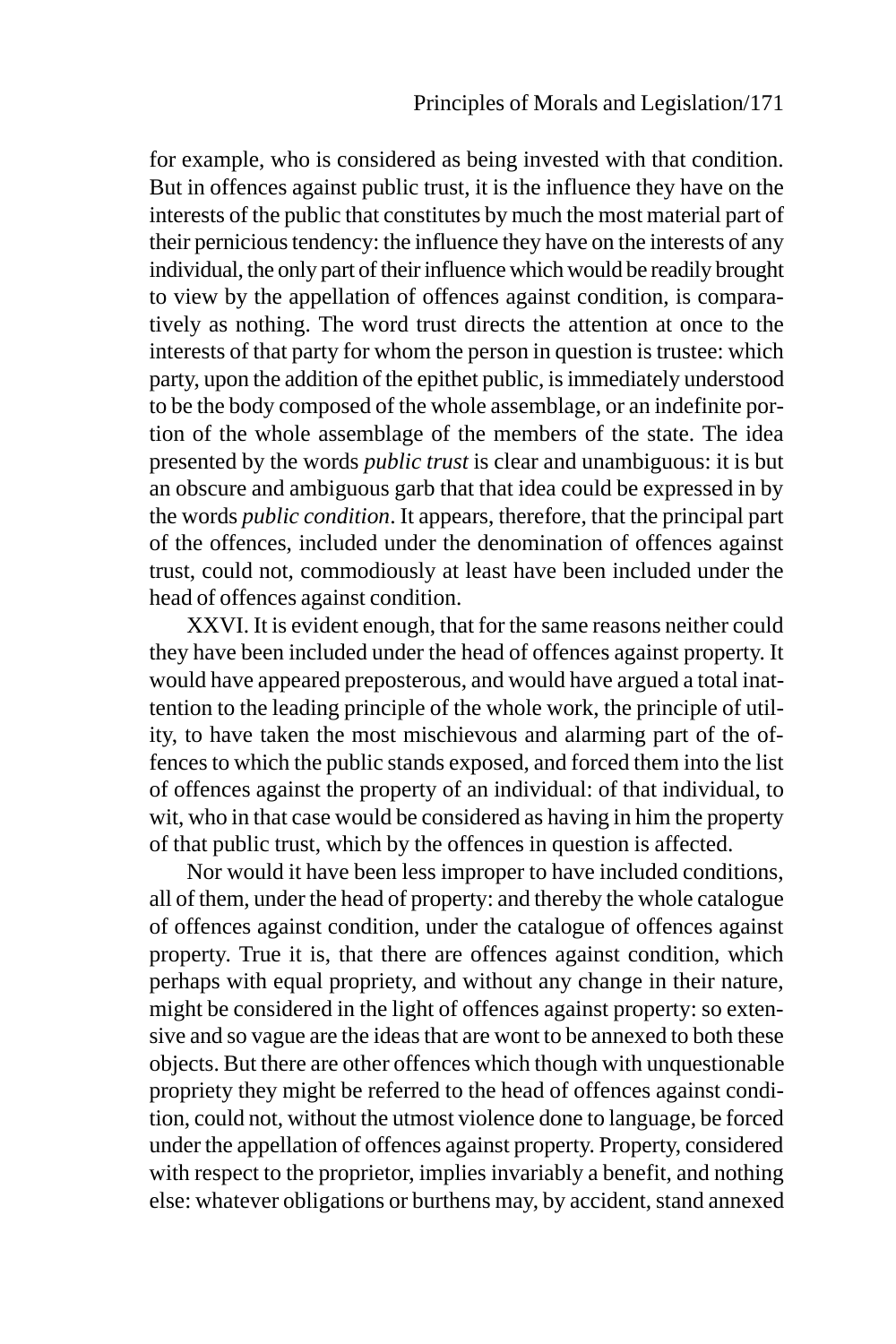to it, yet in itself it can never be otherwise than beneficial. On the part of the proprietor, it is created not by any commands that are laid on him, but by his being left free to do with such or such an article as he likes. The obligations it is created by, are in every instance laid upon other people. On the other hand, as to conditions, there are several which are of a mixed nature, importing as well a burthen to him who stands invested with them as a benefit: which indeed is the case with those conditions which we hear most of under that name, and which make the greatest figure.

There are even conditions which import nothing but burthen, without any spark of benefit. Accordingly, when between two parties there is such a relation, that one of them stands in the place of an object of property with respect to the other; the word *property* is applied only on one side; but the word *condition* is applied alike to both: it is but one of them that is said on that account to be possessed of property; but both of them are alike spoken of as being possessed of or being invested with a condition: it is the master alone that is considered as possessing a property, of which the servant, in virtue of the services he is bound to render, is the object: but the servant, not less than the master, is spoken of as possessing or being invested with a condition.

 The case is, that if a man's condition is ever spoken of as constituting an article of his *property*, it is in the same loose and indefinite sense of the word in which almost every other offence that could be imagined might be reckoned into the list of offences against property. If the language indeed were in every instance, in which it made use of the phrase, *object of property*, perspicuous enough to point out under that appellation the material and really existent body, the *person* or the *thing* in which those acts terminate, by the performance of which the property is said to be *enjoyed*; if, in short, in the import given to the phrase *object of property*, it made no other use of it than the putting it to signify what is now called a corporeal *object*, this difficulty and this confusion would not have occurred. But the import of the phrase *object of property*, and in consequence the import of the word *property*, has been made to take a much wider range. In almost every case in which the law does any thing for a man's benefit or advantage, men are apt to speak of it, on some occasion or other, as conferring on him a sort of property. At the same time, for one reason or other, it has in several cases been not practicable, or not agreeable, to bring to view, under the appellation of *the object of his property*, the thing in which the acts, by the perfor-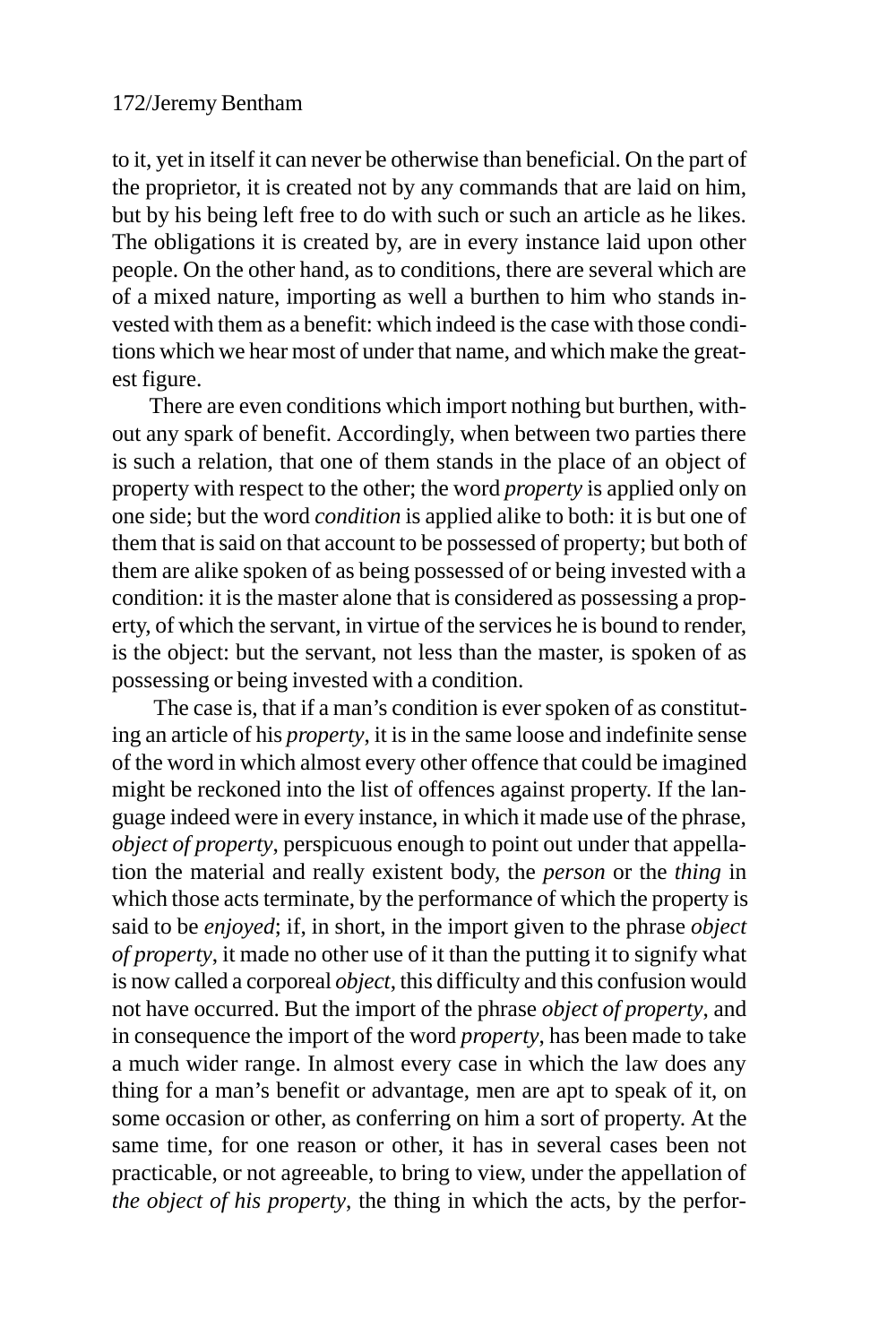mance of which the property is said to be enjoyed, have their termination, or the person in whom they have their commencement. Yet something which could be spoken of under that appellation was absolutely requisite. The expedient then has been to create, as it were, on every occasion, an ideal being, and to assign to a man this ideal being for the object of his property: and these are the sort of objects to which men of science, in taking a view of the operations of the law in this behalf, came, in process of time, to give the name of *incorporeal*. Now of these incorporeal objects of property the variety is prodigious. Fictitious entities of this kind have been fabricated almost out of every thing: not *conditions* only (that of a trustee included), but even *reputation* have been of the number. Even *liberty* has been considered in this same point of view: and though on so many occasions it is contrasted with *property*, yet on other occasions, being reckoned into the catalogue of possessions, it seems to have been considered as a branch of property. Some of these applications of the words *property*, *object of property* (the last, for instance), are looked upon, indeed, as more figurative, and less proper than the rest: but since the truth is, that where the immediate object is incorporeal, they are all of them improper, it is scarce practicable any where to draw the line.

Notwithstanding all this latitude, yet, among the relations in virtue of which you are said to be possessed of a condition, there is one at least which can scarcely, by the most forced construction, be said to render any other man, or any other thing, the object of your property. This is the right of persevering in a certain course of action; for instance, in the exercising of a certain trade. Now to confer on you this right, in a certain degree at least, the law has nothing more to do than barely to abstain from forbidding you to exercise it. Were it to go farther, and, for the sake of enabling you to exercise your trade to the greater advantage, prohibit others from exercising the like, then, indeed, persons might be found, who in a certain sense, and by a construction rather forced than otherwise, might be spoken of as being the objects of your property: viz., by being made to render you that sort of negative service which consists in the forbearing to do those acts which would lessen the profits of your trade. But the ordinary right of exercising any such trade or profession, as is not the object of a monopoly, imports no such thing; and yet, by possessing this right, a man is said to possess a condition: and by forfeiting it, to forfeit his condition.

After all, it will be seen, that there must be cases in which, accord-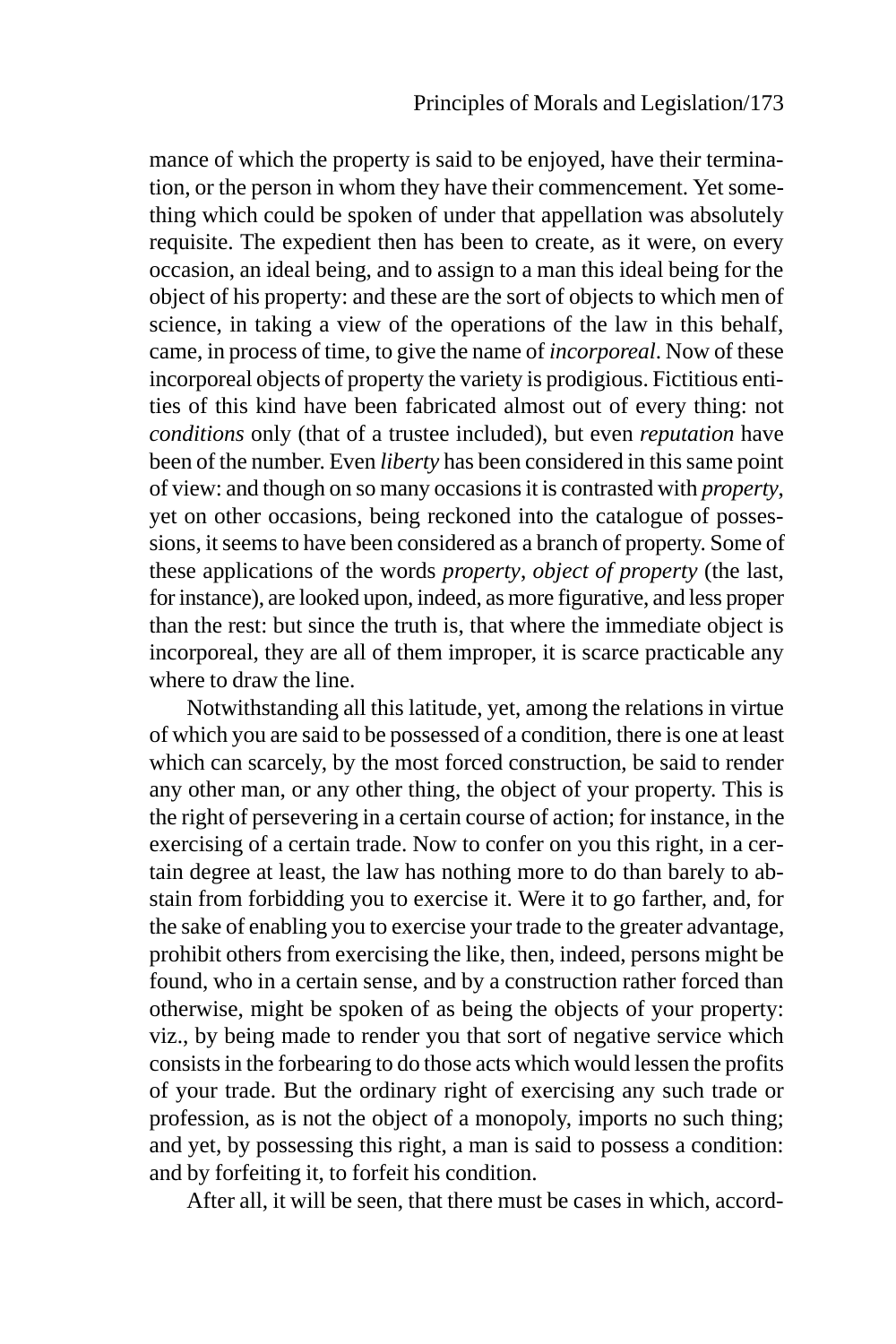ing to the usage of language, the same offence may, with more or less appearance of propriety, be referred to the head of offences against condition, or that of offences against property, indifferently. In such cases the following rule may serve for drawing the line. Wherever, in virtue of your possessing a property, or being the object of a property possessed by another you are characterised, according to the usage of language, by a particular name, such as master, servant, husband, wife, steward, agent, attorney, or the like, there the word *condition* may be employed in exclusion of the word *property*: and an offence in which, in virtue of your bearing such relation, you are concerned, either in the capacity of an offender, or in that of a party injured, may be referred to the head of offences against condition, and not to that of offences against property. To give an example: Being bound, in the capacity of land steward to a certain person, to oversee the repairing of a certain bridge, you forbear to do so: in this case, as the services you are bound to render are of the number of those which give occasion to the party, from whom they are due, to be spoken of under a certain generical name, viz., that of land steward, the offence of withholding them may be referred to the class of offences against condition. But suppose that, without being engaged in that general and miscellaneous course of service, which with reference to a particular person would denominate you his land steward, you were bound, whether by usage or by contract, to render him that single sort of service which consists in the providing, by yourself or by others, for the repairing of that bridge: in this case, as there is not any such current denomination to which, in virtue of your being bound to render this service, you stand aggregated (for that of architect, mason, or the like, is not here in question), the offence you commit by withholding such service cannot with propriety be referred to the class of offences against condition: it can only therefore be referred to the class of offences against property.

By way of further distinction, it may be remarked, that where a man, in virtue of his being bound to render, or of others being bound to render him, certain services, is spoken of as possessing a condition, the assemblage of services is generally so considerable, in point of duration, as to constitute a course of considerable length, so as on a variety of occasions to come to be varied and repeated: and in most cases, when the condition is not of a domestic nature, sometimes for the benefit of one person, sometimes for that of another. Services which come to be rendered to a particular person on a particular occasion, especially if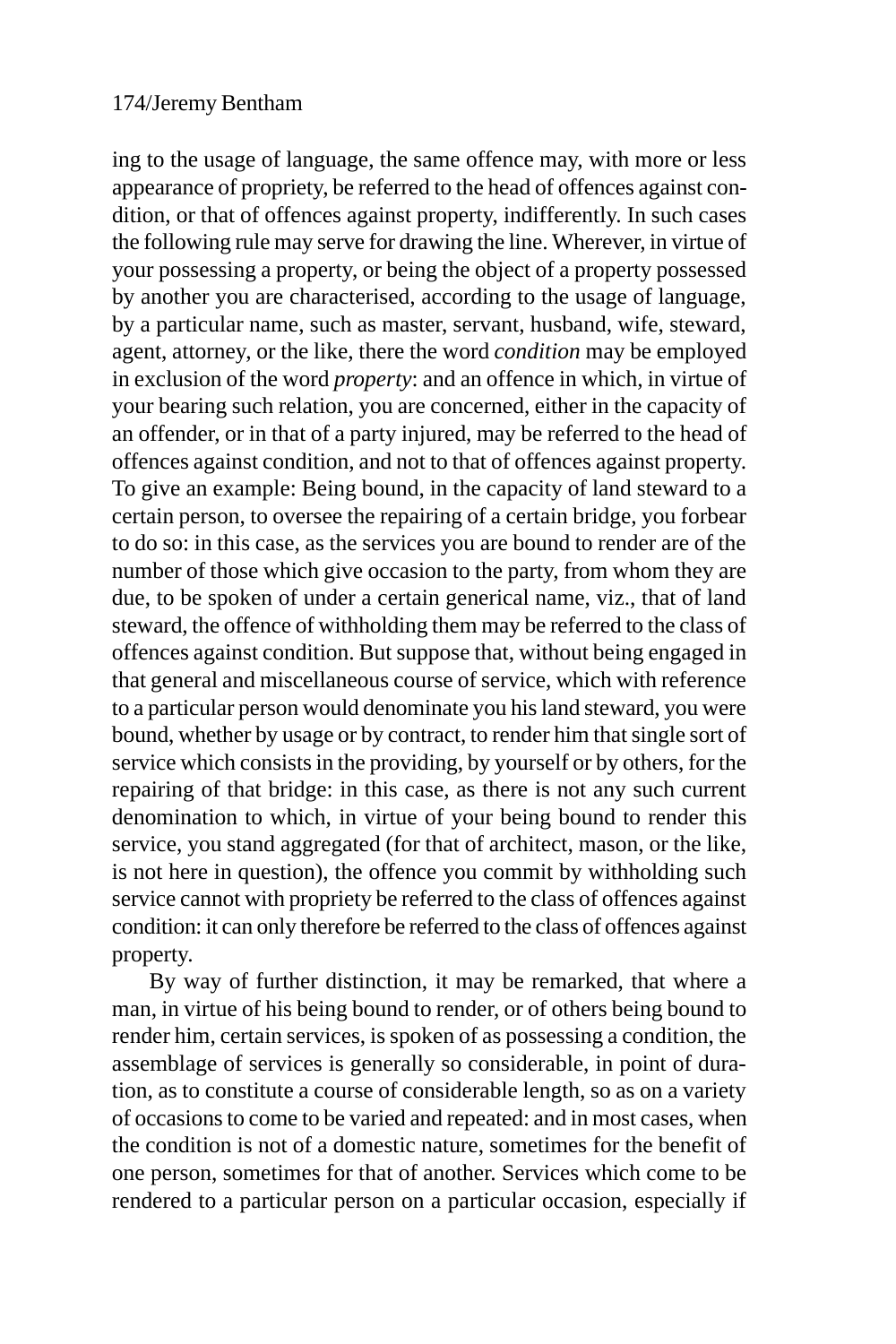they be of short duration, have seldom the effect of occasioning either party to be spoken of as being invested with a condition. The particular occasional services which one man may come, by contract or otherwise, to be bound to render to another, are innumerably various: but the number of conditions which have names may be counted, and are, comparatively, but few.

XXVI. If after all, notwithstanding the rule here given for separating conditions from articles of property, any object should present itself which should appear to be referable, with equal propriety, to either head, the inconvenience would not be material; since in such cases, as will be seen a little farther on, whichever appellation were adopted, the list of the offences, to which the object stands exposed, would be substantially the same.

These difficulties being cleared up, we now proceed to exhibit an analytical view of the several possible offences against trust.

XXVII. Offences against trust may be distinguished, in the first place, into such as concern the existence of the trust in the hands of such or such a person, and such as concern the exercise of the functions that belong to it. First then, with regard to such as relate to its existence. An offence of this description, like one of any other description, if an offence it ought to be, must to some person or other import a prejudice. This prejudice maybe distinguished into two branches: 1. That which may fall on such persons as are or should be invested with the trust: 2. That which may fall on the persons for whose sake it is or should be instituted, or on other persons at large. To begin with the former of these branches. Let any trust be conceived. The consequences which it is in the nature of it to be productive of to the possessor, must, in as far as they are *material*, be either of an advantageous or of a disadvantageous nature: in as far as they are advantageous, the trust may be considered as a *benefit* or privilege: in as far as they are disadvantageous, it may be considered as a *burthen*. To consider it then upon the footing of a benefit. The trust either is of the number of those which ought by law to subsist; that is, which the legislator meant should be established; or is not. If it is, the possession which at any time you may be deprived of, with respect to it, must at that time be either present or to come: if to come (in which case it maybe regarded either as certain or as contingent), the investitive event, or event from whence your possession of it should have taken its commencement, was either an event in the production of which the will of the offender should have been instrumental, or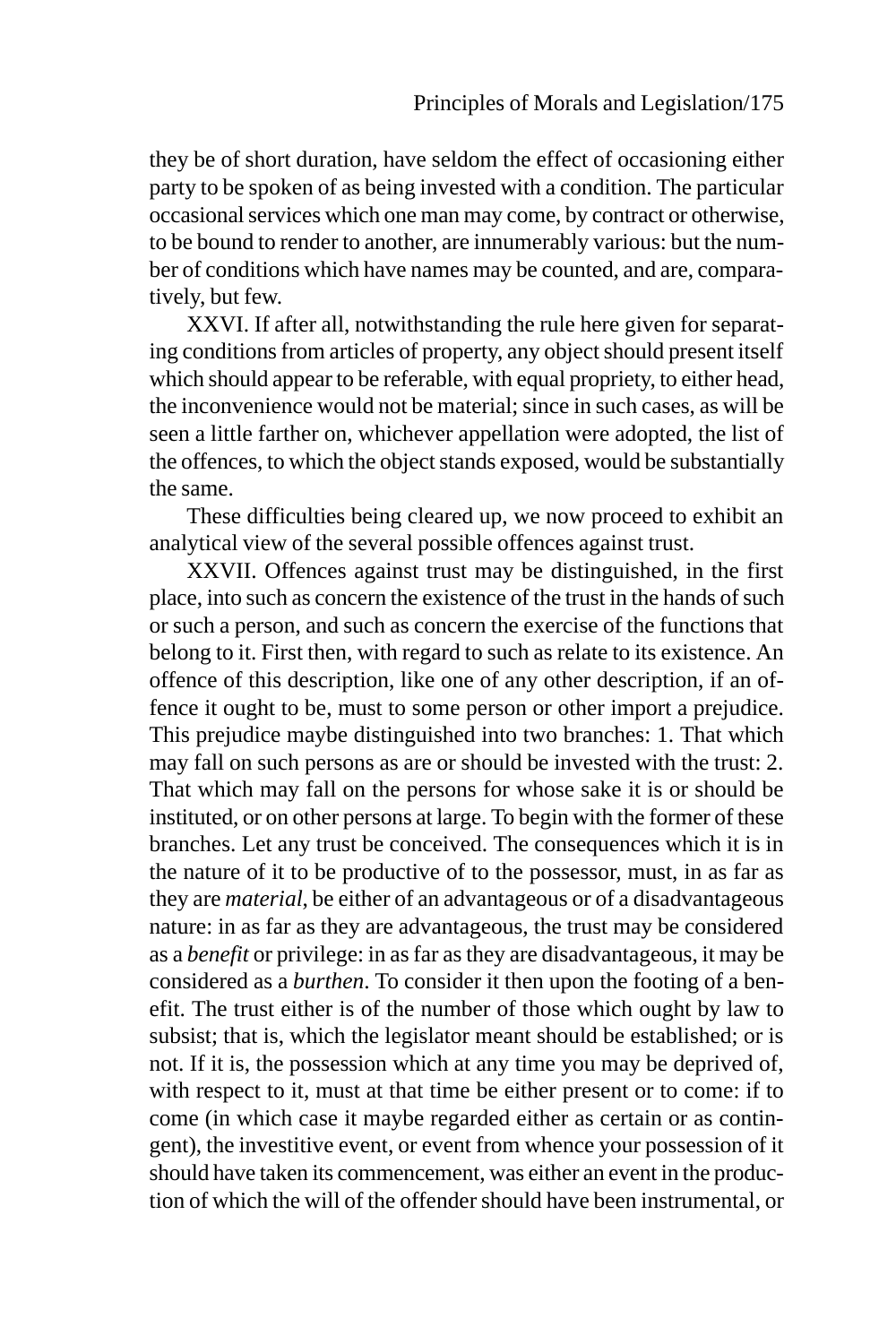any other event at large: in the former case, the offence may be termed *wrongful non-investment of trust*: in the latter case, *wrongful interception of trust*. If at the time of the offence whereby you are deprived of it, you were already in possession of it, the offence may be styled *wrongful divestment of trust*. Tn any of these cases, the effect of the offence is either to put somebody else into the trust, or not: if not, it is wrongful divestment, wrongful interception, or wrongful divestment, and nothing more: if it be, the person put in possession is either the wrong-doer himself, in which case it may be styled *usurpation of trust*; or some other person, in which case it may be styled *wrongful investment*, or attribution, *of trust*. If the trust in question is *not* of the number of those which ought to subsist, it depends upon the manner in which one man deprives another of it, whether such deprivation shall or shall not be an offence, and, accordingly, whether non-investment, interception, or divestment, shall or shall not be wrongful. But the putting any body into it must at any rate be an offence: and this offence may be either usurpation or wrongful investment, as before.

In the next place, to consider it upon the footing of a burthen. In this point of view, if no other interest than that of the persons liable to be invested with it were considered, it is what ought not, upon the principle of utility, to subsist: if it ought, it can only be for the sake of the persons in whose favour it is established. If then it ought not on any account to subsist, neither non-investment, interception, nor divestment, can be wrongful with relation to the persons first mentioned, whatever they may be on any other account, in respect of the manner in which they happen to be performed: for usurpation, though not likely to be committed, there is the same room as before: so likewise is there for wrongful investment; which, in as far as the trust is considered as a burthen, may be styled wrongful imposition of trust. If the trust, being still of the burthensome kind, is of the number of those which *ought* to subsist, any offence that can be committed, with relation to the existence of it, must consist either in causing a person to *be* in possession of it, who ought *not* to be, or in causing a person *not* to be in possession of it who *ought* to be: in the former case, it must be either usurpation or wrongful divestment, as before: in the latter case, the person who is caused to be not in possession, is either the wrong-doer himself, or some other: if the wrong-doer himself, either at the time of the offence he was in possession of it, or he was not: if he was, it may be termed *wrongful abdication of trust*; if not, *wrongful detrectation* or *non-assumption*: if the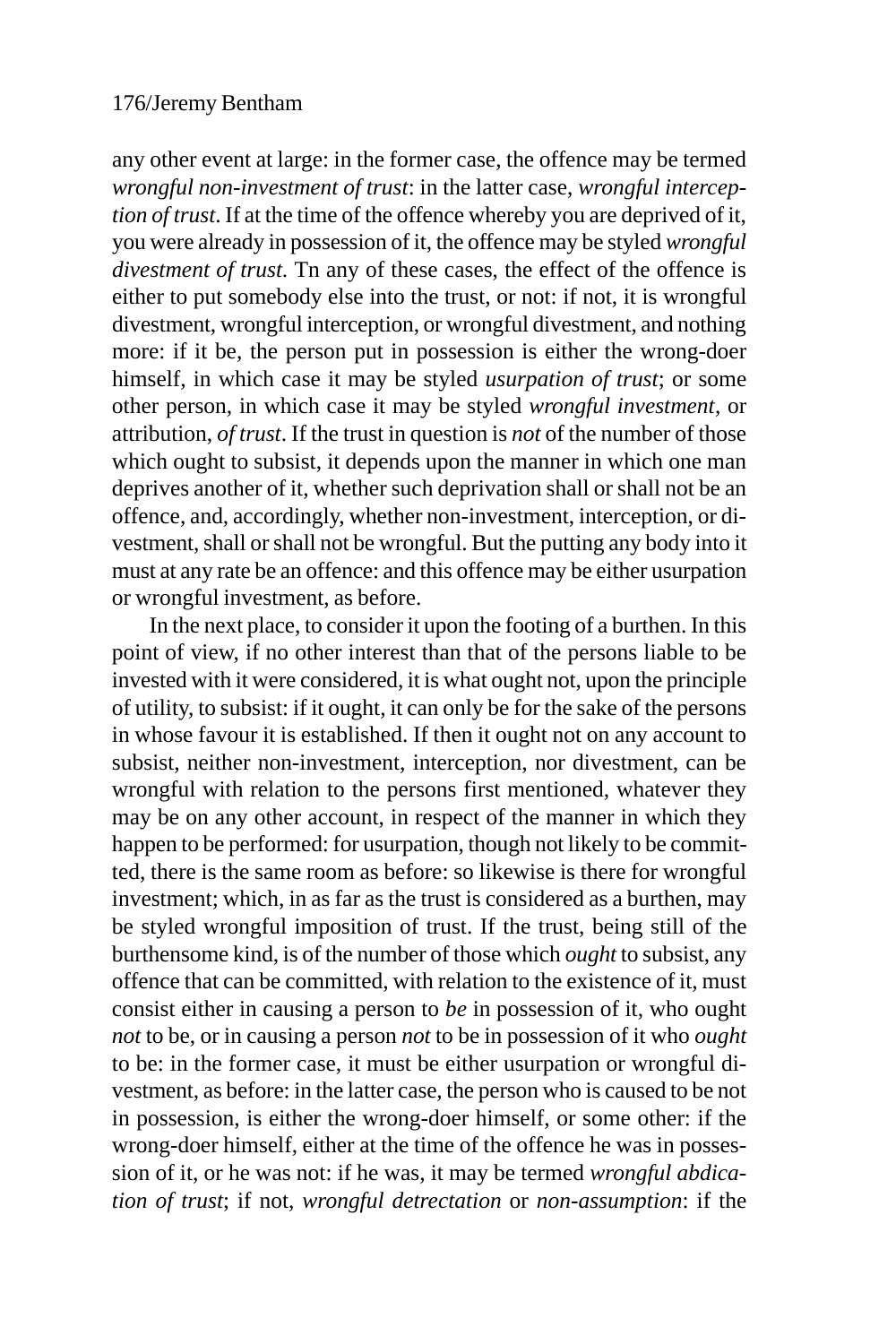person, whom the offence causes not to be in the trust, is any other person, the offence must be either wrongful divestment, wrongful noninvestment, or wrongful interception, as before: in any of which cases to consider the trust in the light of a burthen, it might also be styled *wrongful exemption from trust*.

Lastly, with regard to the prejudice which the persons for whose benefit the trust is instituted, or any other persons whose interests may come to be affected by its existing or not existing in such or such hands, are liable to sustain. Upon examination it will appear, that by every sort of offence whereby the persons who are or should be in possession of it are liable, in that respect, to sustain a prejudice, the persons now in question are also liable to sustain a prejudice. The prejudice, in this case, is evidently of a very different nature from what it was of in the other: but the same general names will be applicable in this case as in that. If the beneficiaries, or persons whose interests are at stake upon the exercise of the trust, or any of them, are liable to sustain a prejudice, resulting from the quality of the person by whom it may be filled, such prejudice must result from the one or the other of two causes: 1. From a person's having the possession of it who ought not to have it: or 2. From a person's not having it who ought: whether it be a benefit or burthen to the possessor, is a circumstance that to this purpose makes no difference. In the first of these cases the offences from which the prejudice takes its rise are those of usurpation of trust, wrongful attribution of trust, and wrongful imposition of trust: in the latter, wrongful non-investment of trust, wrongful interception of trust, wrongful divestment of trust, wrongful abdication of trust, and wrongful detrectation of trust.

So much for the offences which concern the existence or possession of a trust: those which concern the exercise of the functions that belong to it may be thus conceived. You are in possession of a trust: the time then for your acting in it must, on any given occasion, (neglecting, for simplicity's sake, the then present instant) be either past or yet to come. If past, your conduct on that occasion must have been either conformable to the purposes for which the trust was instituted, or unconformable: if conformable, there has been no mischief in the case: if unconformable, the fault has been either in yourself alone, or in some other person, or in both: in as far as it has lain in yourself, it has consisted either in your *not* doing something which you ought to do, in which case it may be styled *negative breach of trust*; or in your *doing* something which you ought *not* to do: if in the doing something which you ought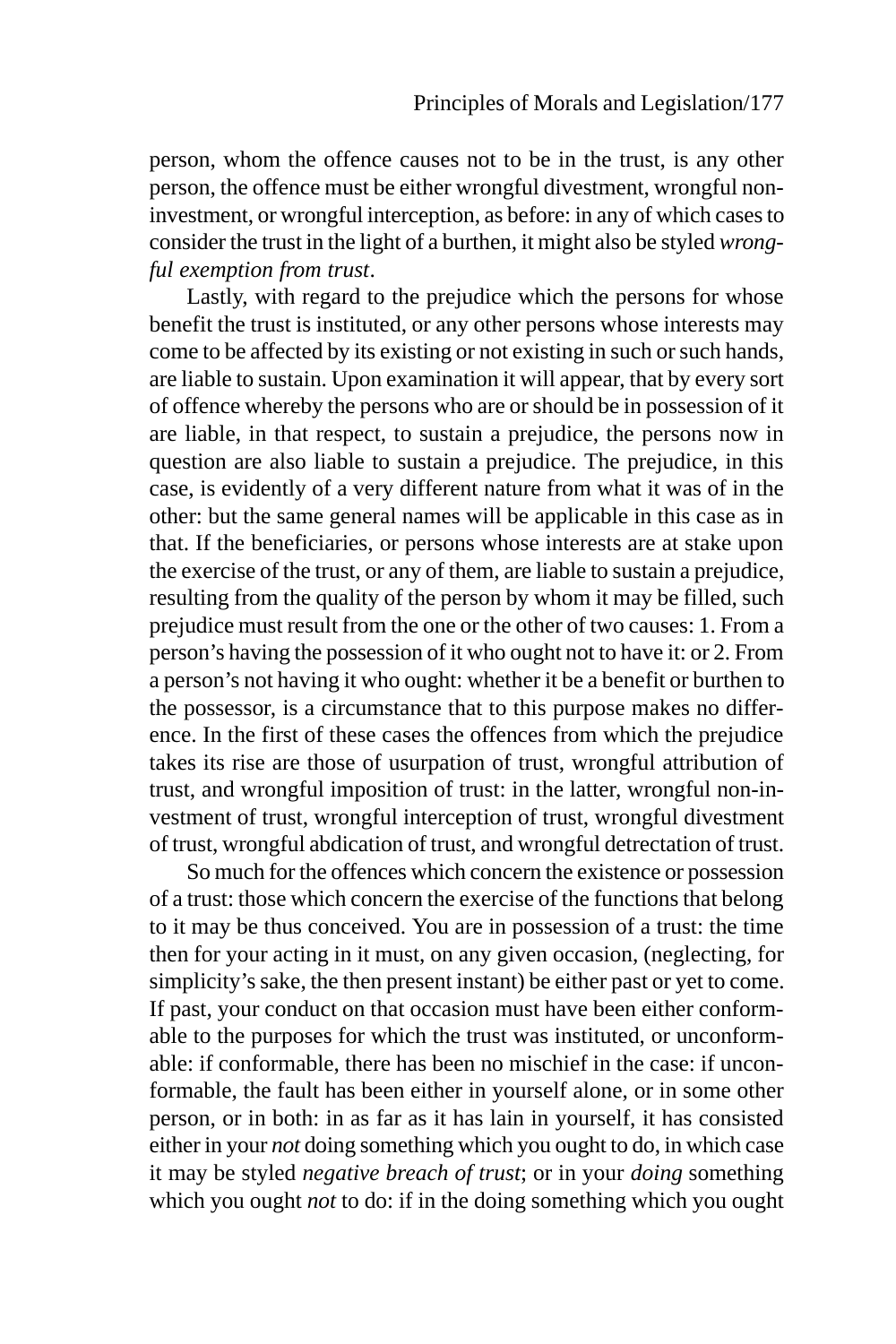not to do, the party to whom the prejudice has accrued is either the same for whose benefit the trust was instituted, or some other party at large: in the former of these cases, the offence may be styled *positive breach of trust*; in the other, *abuse of trust*. In as far as the fault lies in another person, the offence on his part may be styled *disturbance of trust*. Supposing the time for your acting in the trust to be yet to come, the effect of any act which tends to render your conduct unconformable to the purposes of the trust, may be either to render it actually and eventually unconformable, or to produce a chance of its being so. In the former of these cases, it can do no otherwise than take one or other of the shapes that have just been mentioned. In the latter case, the blame must lie either in yourself alone, or in some other person, or in both together, as before. If in another person, the acts whereby he may tend to render your conduct unconformable, must be exercised either on yourself, or on other objects at large. If exercised on yourself, the infiuence they possess must either be such as operates immediately on your body, or such as operates immediately on your mind. In the latter case, again, the tendency of them must be to deprive you either of the knowledge, or of the power, or of the inclination, which would be necessary to your maintaining such a conduct as shall be conformable to the purposes in question. If they be such, of which the tendency is to deprive you of the inclination in question, it must be by applying to your will the force of some *seducing* motive. Lastly, This motive must be either of the *coercive*, or of the *alluring* kind; in other words, it must present itself either in the shape of a mischief or of an advantage. Now in none of all the cases that have been mentioned, except the last, does the offence receive any new denomination; according to the event it is either a disturbance of trust, or an abortive attempt to be guilty of that offence. In this last it is termed *bribery*; and it is that particular species of it which may be termed *active* bribery, or *bribe-giving*. In this case, to consider the matter on your part, either you accept of the bribe, or you do not: if not, and you do not afterwards commit, or go about to commit, either a breach or an abuse of trust, there is no offence, on your part, in the case: if you do accept it, whether you eventually do or do not commit the breach or the abuse which it is the bribe-giver's intention you should commit, you at any rate commit an offence which is also termed bribery: and which, for distinction sake, may be termed *passive* bribery, or *bribe-taking*. As to any farther distinctions, they will depend upon the nature of the particular sort of trust in question, and therefore belong not to the present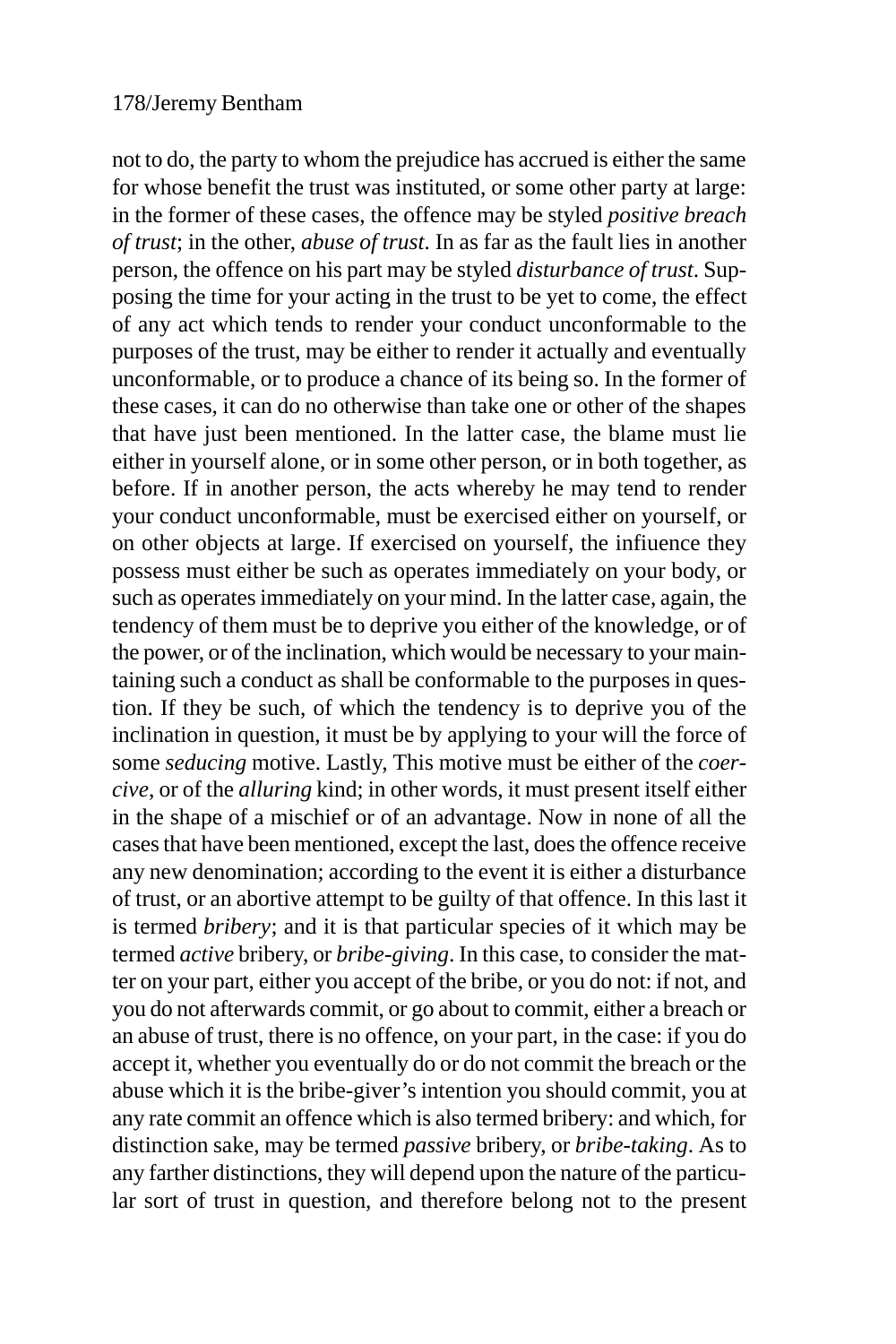place. And thus we have thirteen sub-divisions of offences against trust: viz., 1. Wrongful non-investment of trust. 2. Wrongful interception of trust. 3. Wrongful divestment of trust. 4. Usurpation of trust. 5. Wrongful investment or attribution of trust. 6. Wrongful abdication of trust. 7. Wrongful detrectation of trust. 8. Wrongful imposition of trust. 9. Negative breach of trust. 10. Positive breach of trust. 11. Abuse of trust. 12. Disturbance of trust. 13. Bribery.

XXVIII. From what has been said, it appears that there cannot be any other offences, on the part of a trustee, by which a *beneficiary* can receive on any particular occasion any assignable specific prejudice. One sort of acts, however, there are by which a trustee may be put in some *danger* of receiving a prejudice, although neither the nature of the prejudice, nor the occasion on which he is in danger of receiving it, should be assignable. These can be no other than such acts, whatever they may be, as dispose the trustee to be acted upon by a given bribe with greater effect than any with which he could otherwise be acted upon: or in other words, which place him in such circumstances as have a tendency to increase the quantum of his sensibility to the action of any motive of the sort in question. Of these acts, there seem to be no others, that will admit of a description applicable to all places and times alike, than acts of *prodigality* on the part of the trustee. But in acts of this nature the prejudice to the *beneficiary* is contingent only and unliquidated; while the prejudice to the trustee himself is certain and liquidated. If therefore on any occasion it should be found advisable to treat it on the footing of an offence, it will find its place more naturally in the class of self-regarding ones.

XXIX. As to the subdivisions of offences against trust, these are perfectly analogous to those of offences by falsehood. The trust may be private, semi-public, or public: it may concern property, person, reputation, or condition; or any two or more of those articles at a time: as will be more particularly cxplained in another place. Here too the offence, in running over the ground occupied by the three prior classes, will in some instances change its name, while in others it will not.

XXX. Lastly, if it be asked, What sort of relation there subsists between falsehoods on one hand, and offences concerning trust on the other hand; the answer is, they are altogether disparate. Falsehood is a circumstance that may enter into the composition of any sort of offence, those concerning trust, as well as any other: in some as an accidental, in others as an essential instrument. Breach or abuse of trust are circum-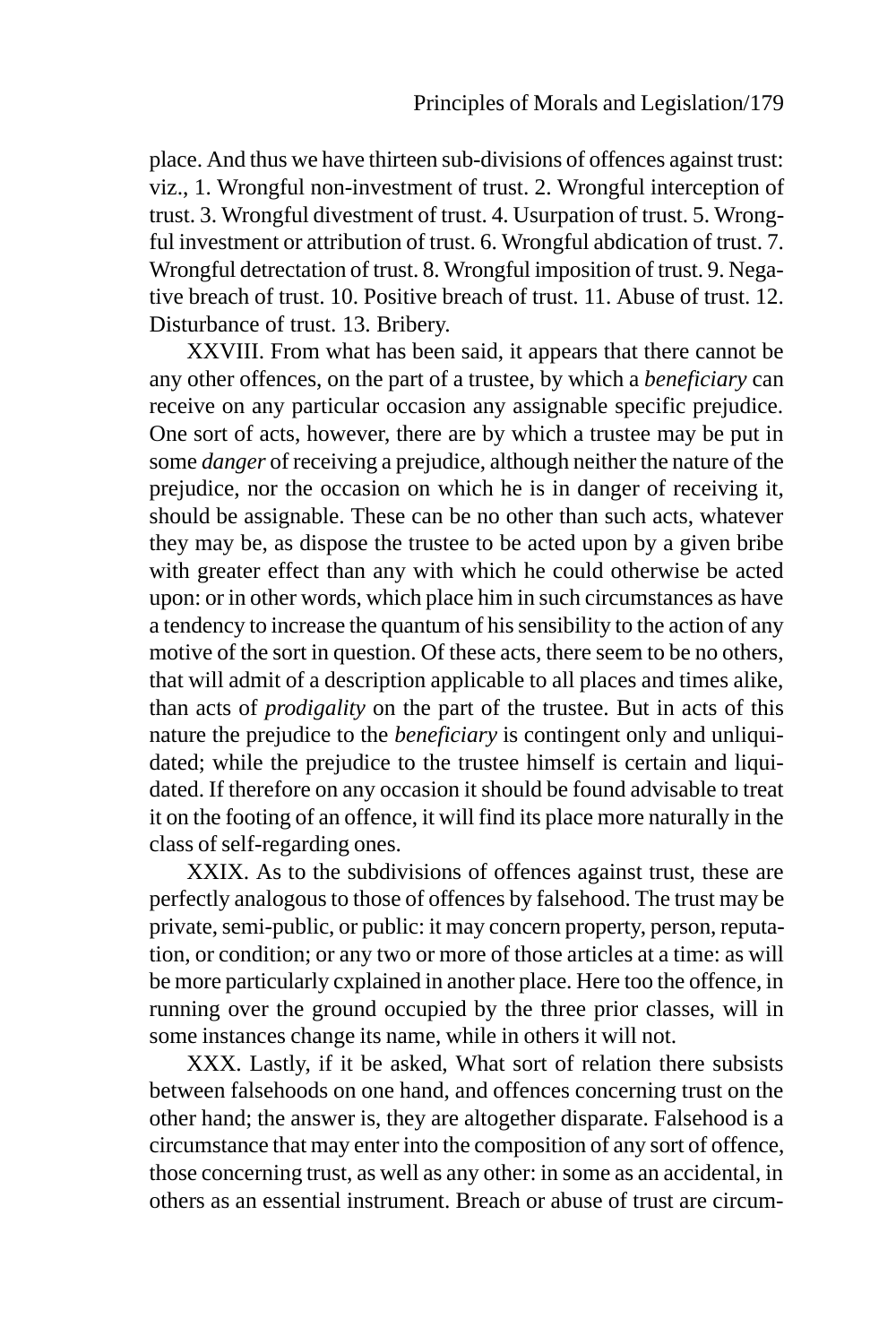stances which, in the character of accidental concomitants, may enter into the composition of any other offences (those against falsehood included) besides those to which they respectively give name.

## §3. Genera of Class I

XXXI. Returning now to class the first, let us pursue the distribution a step farther, and branch out the several divisions of that class, as above exhibited, into their respective *genera*, that is, into such minuter divisions as are capable of being characterised by denominations of which a great part are already current among the people. In this place the analysis must stop. To apply it in the same regular form to any of the other classes seems scarcely practicable: to semi-public, as also to public offences, on account of the interference of local circumstances: to selfregarding ones, on account of the necessity it would create of deciding prematurely upon points which may appear liable to controversy: to offences by falsehood, and offences against trust, on account of the dependence there is between this class and the three former. What remains to be done in this way, with reference to these four classes, will require discussion, and will therefore be introduced with more propriety in the body of the work, than in a preliminary part, of which the business is only to draw outlines.

XXXII. An act, by which the happiness of an individual is disturbed, is either *simple* in its effects or *complex*. It may be styled simple in its effects, when it affects him in one only of the articles or points in which his interest, as we have seen, is liable to be affected: complex, when it affects him in several of those points at once. Such as are simple in their effects must of course be first considered.

XXXIII. In a simple way, that is in one way at a time, a man's happiness is liable to be disturbed either 1. By actions referring to his own person itself; or 2. By actions referring to such external objects on which his happiness is more or less dependent. As to his own person, it is composed of two different parts, or reputed parts, his body and his mind. Acts which exert a pernicious influence on his person, whether it be on the corporeal or on the mental part of it, will operate thereon either immediately, and without affecting his will, or mediately, through the intervention of that faculty: viz., by means of the influence which they cause his will to exercise over his body. If with the intervention of his will, it must be by *mental coercion*: that is, by causing him to *will* to maintain, and thence actually to maintain, a certain conduct which it is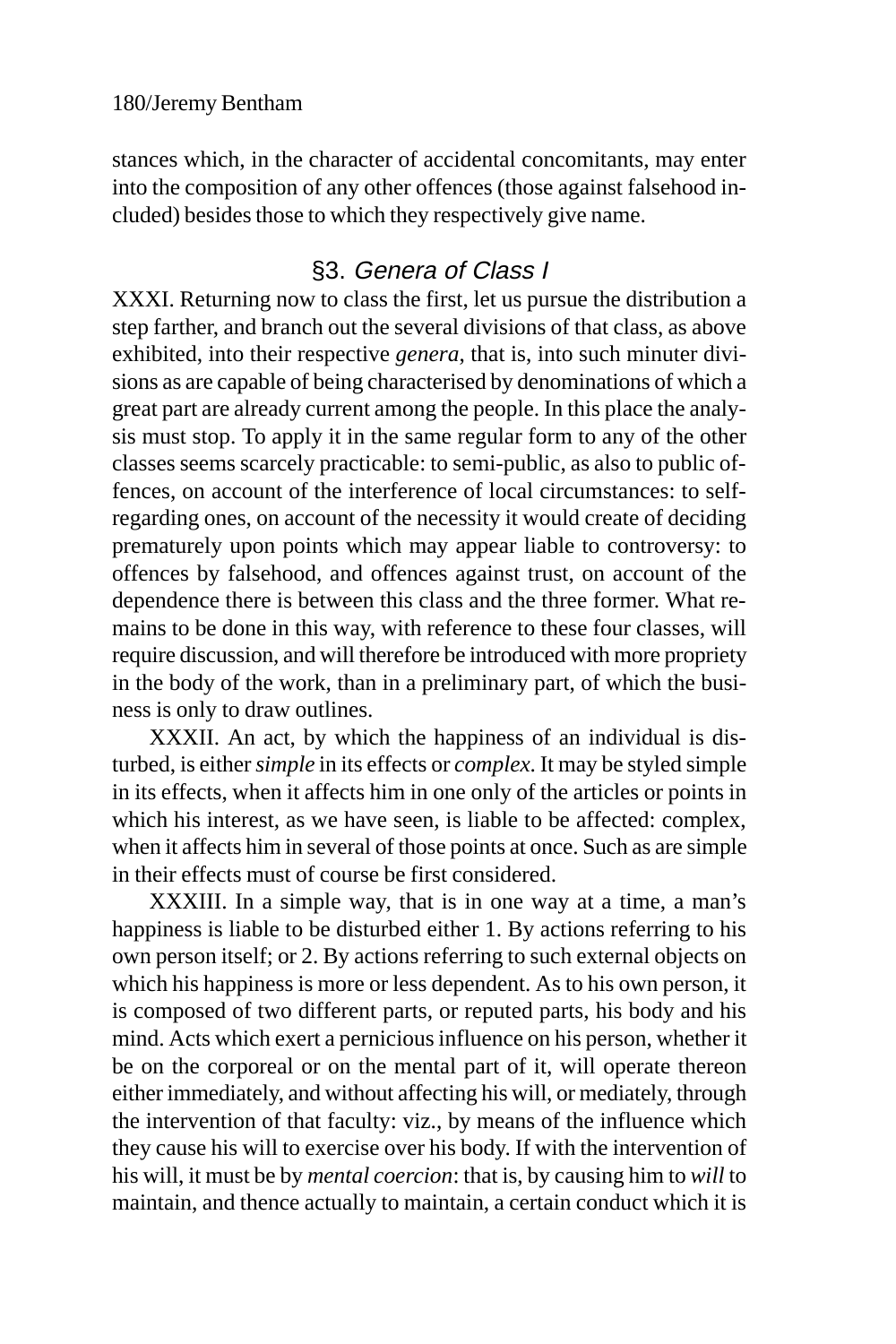disagreeable, or in any other way pernicious, to him to maintain. This conduct may either be positive or negative: when positive, the coercion is styled *compulsion* or *con*straint: when negative, *re*straint. Now the way in which the coercion is disagreeable to him, may be by producing either pain of body, or only pain of mind. If pain of body is produced by it, the offence will come as well under this as under other denominations, which we shall come to presently. Moreover, the conduct which a man, by means of the coercion, is forced to maintain, will be determined either specifically and originally, by the determination of the particular acts themselves which he is forced to perform or to abstain from, or generally and incidentally, by means of his being forced to be or not to be in such or such a place. But if he is prevented from being in one place, he is confined thereby to another. For the whole surface of the earth, like the surface of any greater or lesser body, may be conceived to be divided into two, as well as into any other number of parts or spots. If the spot then, which he is confined to, be smaller than the spot which he is excluded from, his condition may be called *confinement*: if larger, *banishment*. Whether an act, the effect of which is to exert a pernicious influence on the person of him who suffers by it operates with or without the intervention of an act of his will, the mischief it produces will either be *mortal* or *not mortal*. If not mortal, it will either be *reparable*, that is temporary, or *irreparable*, that is perpetual. If reparable, the mischievous act may be termed a *simple corporal injury*; if irreparable, an *irreparable corporal injury*. Lastly, a pain that a man experiences in his mind will either be a pain of actual *sufferance*, or a pain of *apprehension*. If a pain of apprehension, either the offender himself is represented as intending to bear a part in the production of it, or he is not. In the former case the offence may be styled *menacement*: in the latter case, as also where the pain is a pain of actual sufferance, a *simple mental injury*. And thus we have nine genera or kinds of personal injuries; which, when ranged in the order most commodious for examination, will stand as follows; viz., 1. Simple corporal injuries. 2. Irreparable corporal injuries. 3. Simple injurious restrainment. 4. Simple injurious compulsion. 5. Wrongful confinement. 6. Wrongful banishment. 7. Wrongful homicide. 8. Wrongful menacement. 9. Simple mental injuries.

XXXIV. We come now to offences against reputation merely. These require but few distinctions. In point of reputation there is but one way of suffering, which is by losing a portion of the good-will of others.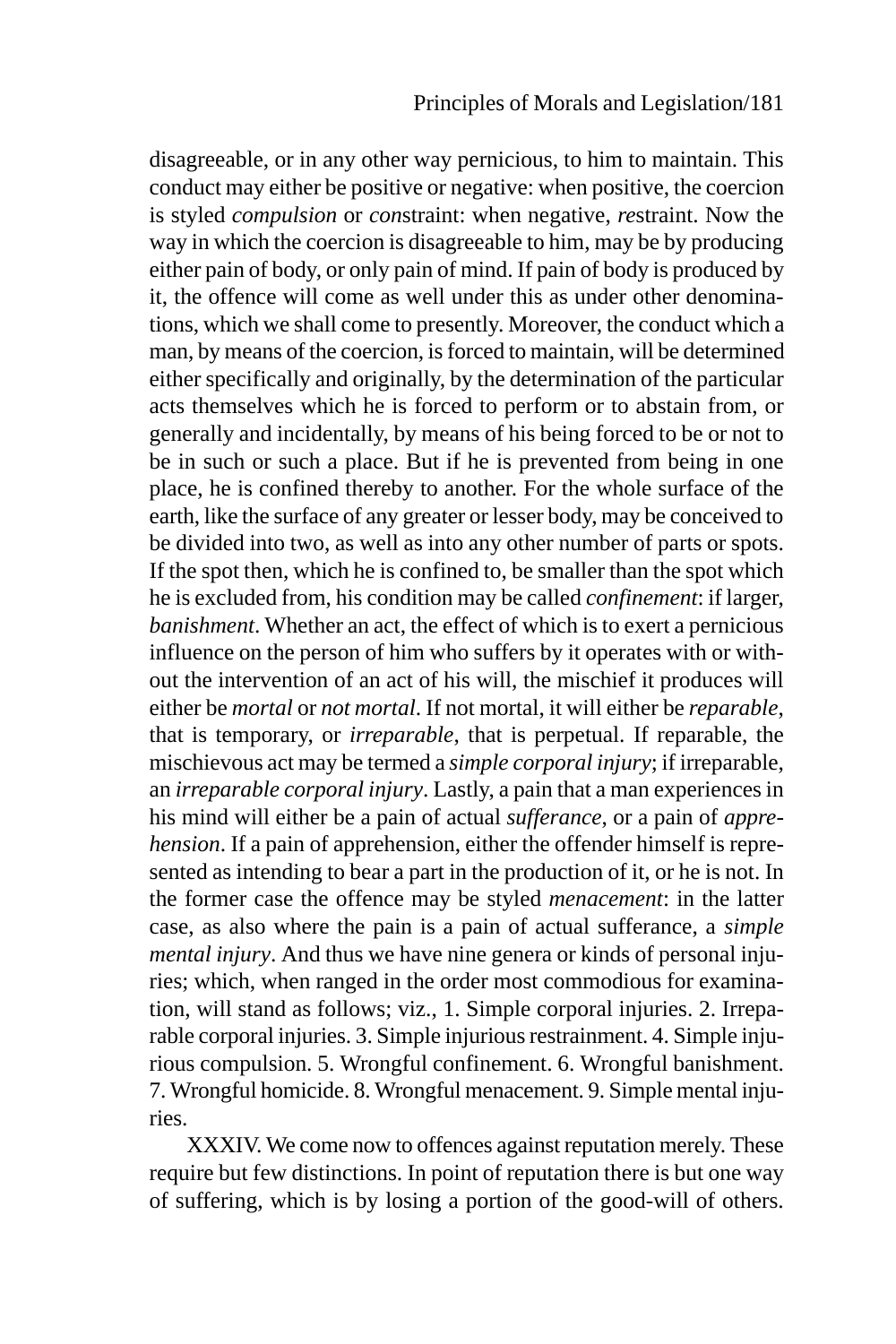Now, in respect of the good-will which others bear you, you may be a loser in either of two ways: 1. By the manner in which you are thought to behave *yourself*; and 2. By the manner in which *others* behave, or are thought to behave, towards you. To cause people to think that you yourself have so behaved, as to have been guilty of any of those acts which cause a man to possess less than he did before of the good-will of the community, is what may be styled *defamation*. But such is the constitution of human nature, and such the force of prejudice, that a man merely by manifesting his own want of good-will towards you, though ever so unjust in itself, and ever so unlawfully expressed, may in a manner force others to withdraw from you a part of theirs. When he does this by words, or by such actions as have no other effect than in as far as they stand in the place of words, the offence may be styled *vilification*. When it is done by such actions as, besides their having this effect, are injuries to the person, the offence may be styled a *personal insult*: if it has got the length of reaching the body, a *corporal insult*: if it stopped short before it reached that length, it may be styled *insulting menacement*. And thus we have two *genera* or kinds of offences against reputation merely; to wit, 1. Defamation: and, 2. Vilification, or Revilement. As to corporal insults, and insulting menacement, they belong to the compound title of offences against person and reputation both together.

XXXV. If the property of one man suffers by the delinguency of another, such property either was in trust with the offender, or it was not: if it was in trust, the offence is a breach of trust, and of whatever nature it may be in other respects, may be styled *dissipation in breach of trust*, or *dissipation of property in trust*. This is a particular case: the opposite one is the more common: in such case the several ways in which property may, by possibility, become the object of an offence, may be thus conceived. Offences against property, of whatever kind it be, may be distinguished, as hath been already intimated, into such as concern the legal possession of it, or right to it, and such as concern only the enjoyment of it, or, what is the same thing, the exercise of that right. Under the former of these heads come, as hath been already intimated, the several offences of *wrongful non-investment*, *wrongful interception*, *wrongful divestment*, *usurpation*, and *wrongful attribution*. When in the commission of any of these offences a falsehood has served as an instrument, and that, as it is commonly called, a *wilful*, or as it might more properly be termed, an *advised* one, the epithet *fraudulent* may be prefixed to the name of the offence, or substituted in the room of the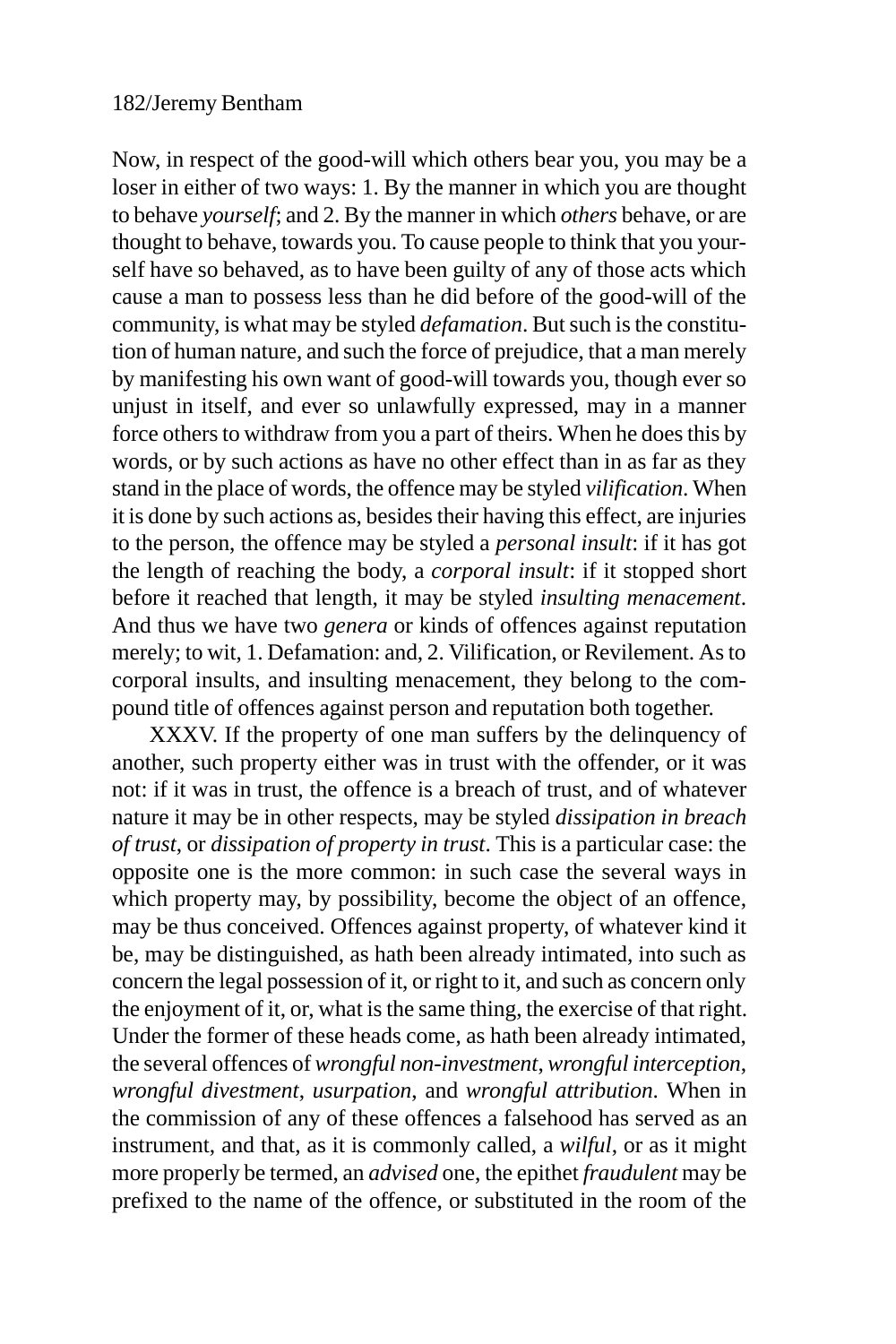word *wrongful*. The circumstance of fraudulency then may serve to characterise a particular species, comprisable under each of those generic heads: in like manner the circumstance of *force*, of which more a little farther on, may serve to characterize another. With respect to wrongful interception in particular, the *investitive event* by which the title to the thing in question should have accrued to you, and for want of which such title is, through the delinquency of the offender, as it were, *intercepted*, is either an act of his own, expressing it as his will, that you should be considered by the law as the person who is legally in possession of it, or it is any other event at large: in the former case, if the thing, of which you should have been put into possession, is a sum of money to a certain amount, the offence is that which has received the name of *insolvency*; which branch of delinquency, in consideration of the importance and extent of it, may be treated on the footing of a distinct genus of itself.

Next, with regard to such of the offences against property as concern only the enjoyment of the object in question. This object must be either a service, or set of services, which should have been rendered by some *person*, or else an article belonging to the class of *things*. In the former ease, the offence may be styled *wrongful withholding of services*. In the latter case it may admit of farther modifications, which may be thus conceived: When any object which you have had the physical occupation or enjoyment of, ceases, in any degree, in consequence of the act of another man, and without any change made in so much of that power as depends upon the intrinsic physical condition of your person, to be subject to that power; this cessation is either owing to change in the intrinsic condition of the thing itself, or in its exterior situation with respect to you, that is, to its being situated out of your reach. In the former case, the nature of the change is either such as to put it out of your power to make any use of it at all, in which case the thing is said to be *destroyed*, and the offence whereby it is so treated may be termed *wrongful destruction*: or such only as to render the uses it is capable of being put to of less value than before, in which case it is said to be *damaged*, or to have sustained damage, and the offence may be termed *wrongful endamagement*. Moreover, in as far as the value which a thing is of to you is considered as being liable to be in some degree impaired, by any act on the part of any other person exercised upon that thing, although on a given occasion no perceptible damage should ensue, the exercise of any such act is commonly treated on the footing of an of-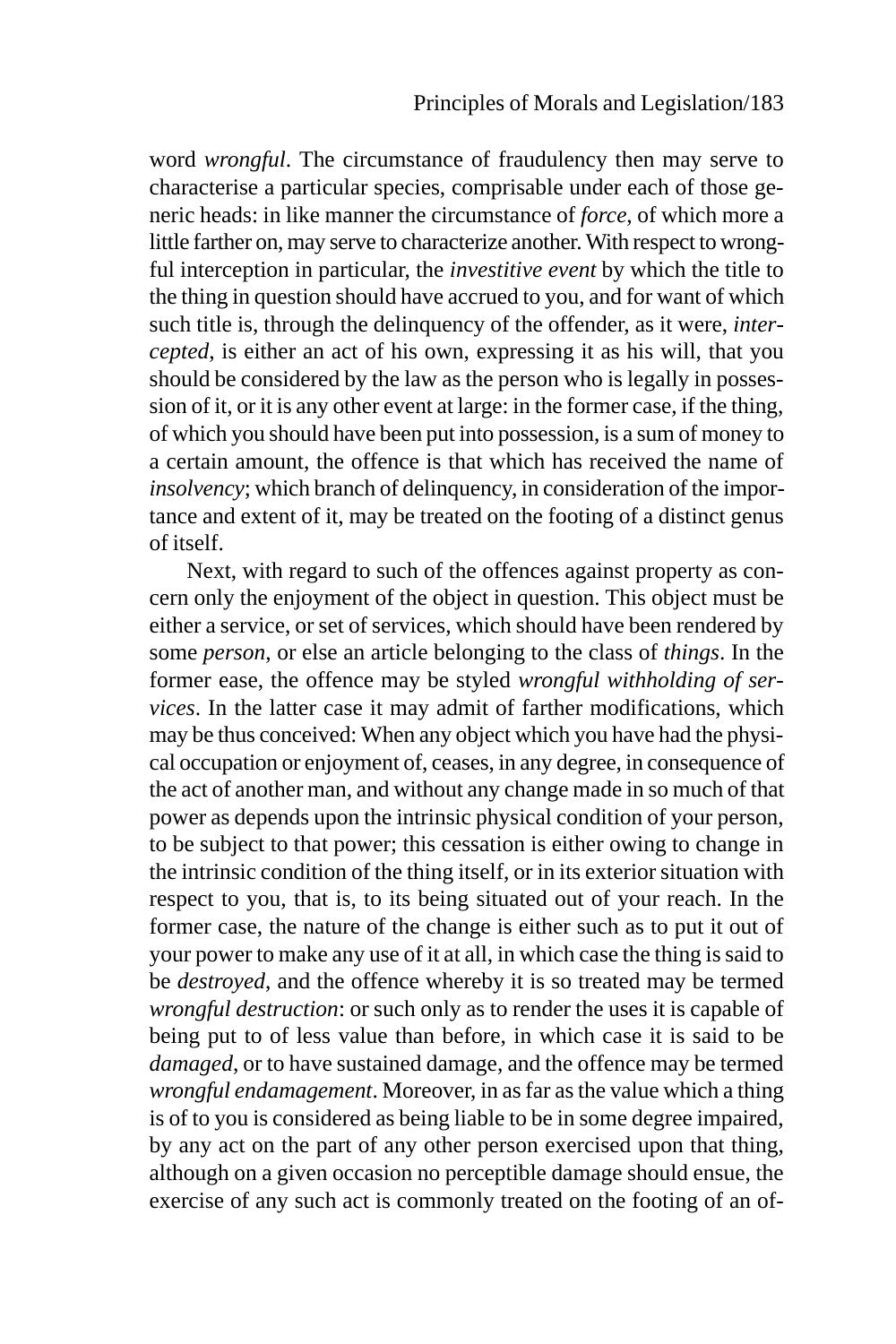fence, which may be termed *wrongful using* or *occupation*.

 If the cause of the thing's failing in its capacity of being of use to you, lies in the exterior situation of it with relation to you, the offence may be styled *wrongful detainment*. Wrongful detainment, or detention, during any given period of time, may either be accompanied with the intention of detaining the thing for ever (that is for an indefinite time), or not: if it be, and if it be accompanied at the same time with the intention of not being amenable to law for what is done, it seems to answer to the idea commonly annexed to the word *embezzlement*, an offence which is commonly accompanied with breach of trust. In the case of wrongful occupation, the physical faculty of occupying may have been obtained with or without the assistance or consent of the proprietor, or other person appearing to have a right to afford such assistance or consent. If without such assistance or consent, and the occupation be accompanied with the intention of detaining the thing for ever, together with the intention of not being amenable to law for what is done, the offence seems to answer to the idea commonly annexed to the word *theft* or *stealing*. If in the same circumstances a force is put upon the body of any person who uses, or appears to be disposed to use, any endeavours to prevent the act, this seems to be one of the cases in which the offence is generally understood to come under the name of *robbery*.

If the physical faculty in question was obtained with the assistance or consent of a proprietor or other person above spoken of, and still the occupation of the thing is an offence, it may have been either because the assistance or consent was not fairly or because it was not freely obtained. If not *fairly* obtained, it was obtained by falsehood, which, if *advised*, is in such a case termed *fraud*: and the offence, if accompanied with the intention of not being amenable to law, may be termed *fraudulent obtainment* or *defraudment*. If not *freely* obtained, it was obtained by *force*: to wit, either by a force put upon the body, which has been already mentioned, or by a force put upon the mind. If by a force put upon the mind, or in other words, by the application of coercive motives, it must be by producing the apprehension of some evil: which evil, if the act is an offence, must be some evil to which on the occasion in question the one person has no right to expose the other. This is one case in which, if the offence be accompanied with the intention of detaining the thing for ever, whether it be or be not accompanied with the intention of not being amenable to law, it seems to agree with the idea of what is commonly meant by *extortion*. Now the part a man takes in exposing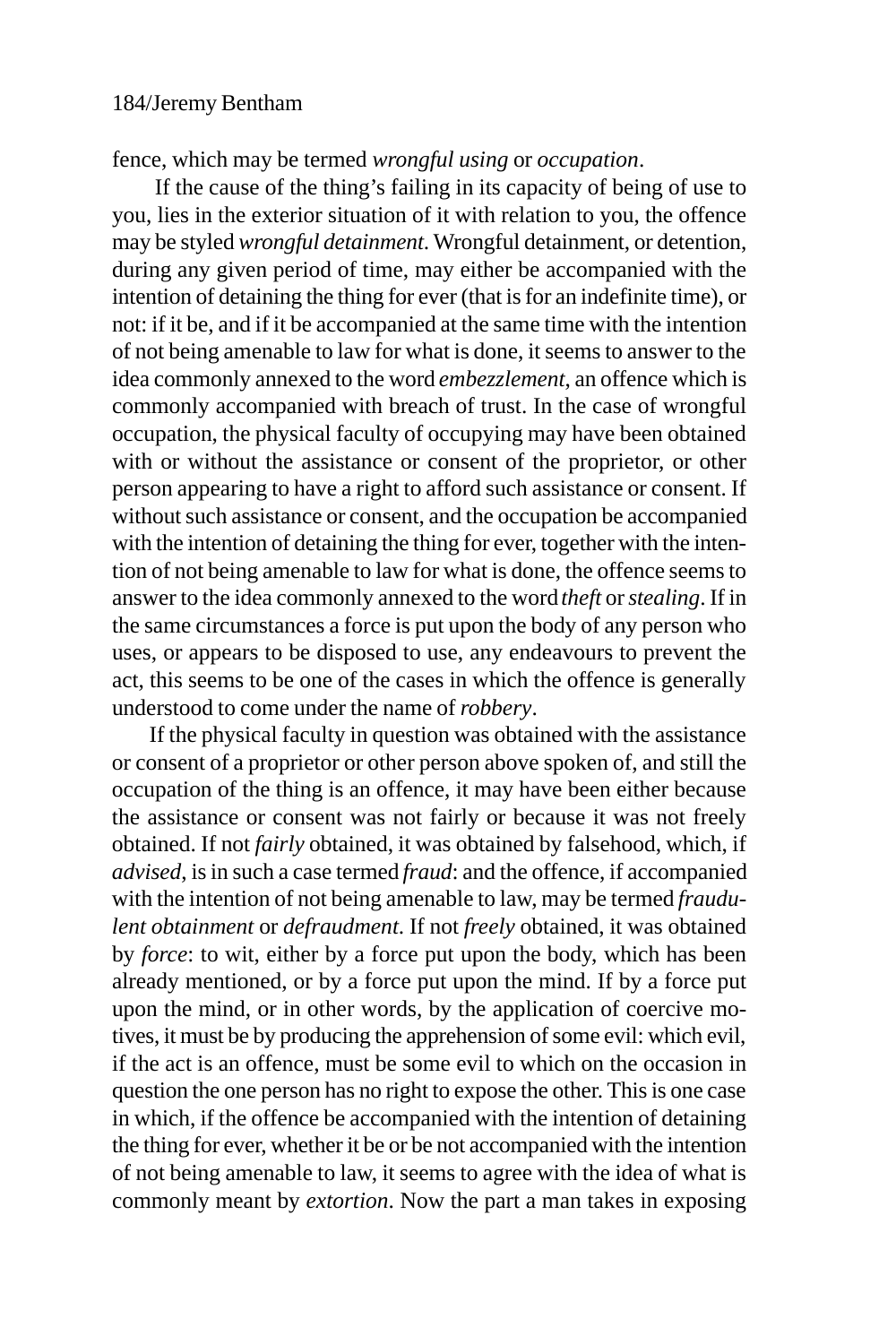another to the evil in question, must be either a positive or a negative part. In the former case, again, the evil must either be present or distant. In the case then where the assistance or consent is obtained by a force put upon the body, or where, if by a force put upon the mind, the part taken in the exposing a man to the apprehension of the evil is positive, the evil present, and the object of it his person, and if at any rate the extortion, thus applied, be accompanied with the intention of not being amenable to law, it seems to agree with the remaining case of what goes under the name of *robbery*.

As to dissipation in breach of trust, this, when productive of a pecuniary profit to the trustee, seems to be one species of what is commonly meant by *peculation*. Another, and the only remaining one, seems to consist in acts of occupation exercised by the trustee upon the things which are the objects of the fiduciary property, for his own benefit, and to the damage of the beneficiary. As to robbery, this offence, by the manner in which the assistance or consent is obtained, becomes an offence against property and person at the same time. Dissipation in breach of trust, and peculation, may perhaps be more commodiously treated of under the head of offences against trust. After these exceptions, we have thirteen genera or principal kinds of offences against property, which, when ranged in the order most commodious for examination, may stand as follows, viz., I. Wrongful non-investment of property. 2. Wrongful interception of property. 3. Wrongful divestment of property. 4. Usurpation of property. 5. Wrongful investment of property. 6. Wrongful withholding of services. 7. Wrongful destruction or endamagement. 8. Wrongful occupation. 9. Wrongful detainment. 10. Embezzlement. 11. Theft. 12. Defraudment. 13. Extortion.

We proceed now to consider offences which are complex in their effects. Regularly, indeed, we should come to offences against condition; but it will be more convenient to speak first of offences by which a man's interest is affected in two of the preceding points at once.

XXXVI. First, then, with regard to offences which affects person and reputation together. When any man, by a mode of treatment which affects the person, injures the reputation of another, his end and purpose must have been either his own immediate pleasure, or that sort of reflected pleasure, which in certain circumstances may be reaped from the suffering of another. Now the only immediate pleasure worth regarding, which any one can reap from the person of another, and which at the same time is capable of affecting the reputation of the latter, is the plea-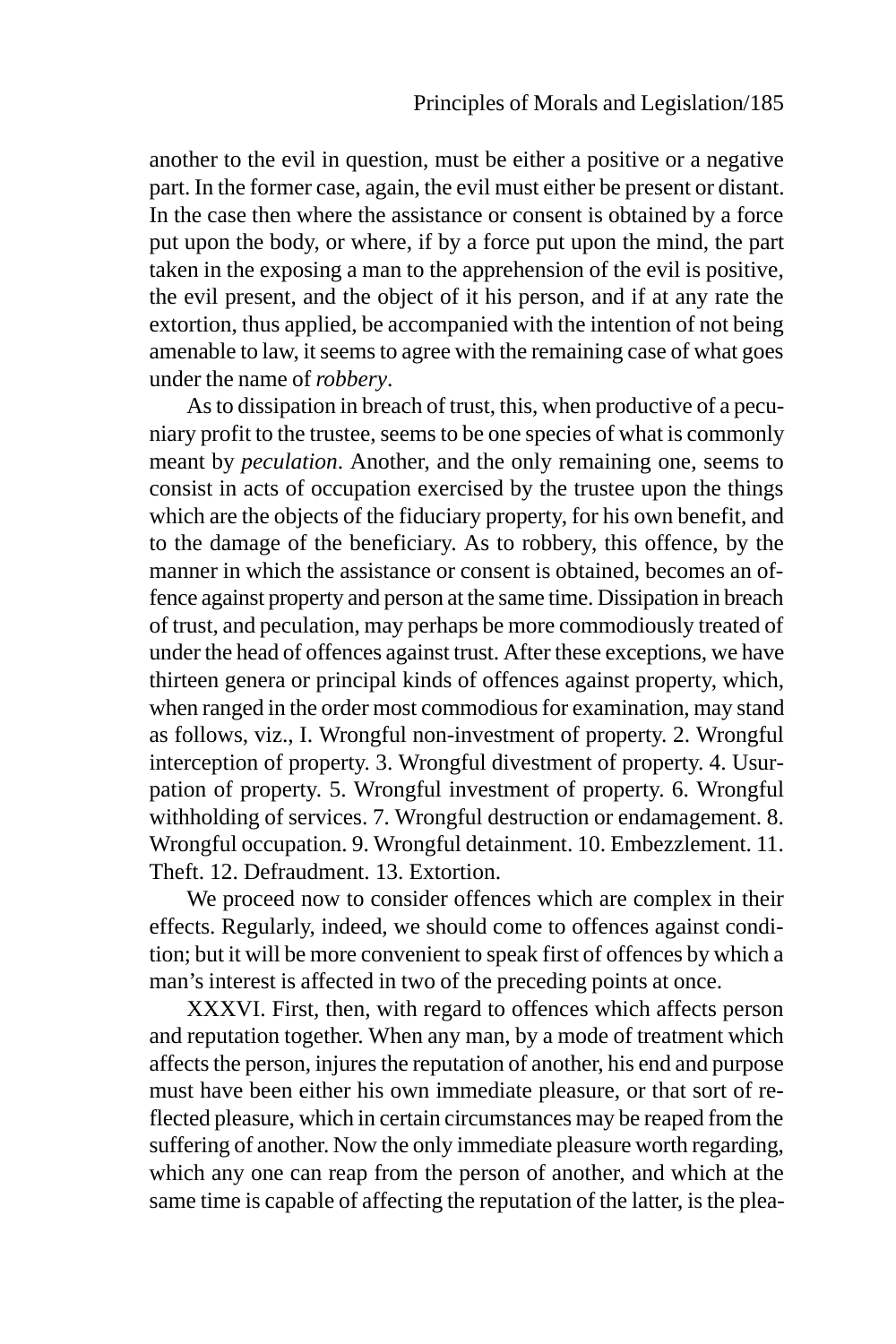sure of the sexual appetites. This pleasure, then, if reaped at all, must have been reaped either against the consent of the party, or with consent. If with consent, the consent must have been obtained either freely and fairly both, or freely but not fairly, or else not even freely; in which case the fairness is out of the question. If the consent be altogether wanting, the offence is called *rape*: if not fairly obtained, *seduction* simply: if not freely, it may be called *forcible seduction*. In any case, either the offence has gone the length of consummation, or has stopped short of that period; if it has gone that length, it takes one or other of the names just mentioned: if not, it may be included alike in all cases under the denomination of a *simple lascivious injury*. Lastly, to take the case where a man injuring you in your reputation, by proceedings that regard your person, does it for the sake of that sort of pleasure which will sometimes result from the contemplation of another's pain. Under these circumstances either the offence has actually gone the length of a corporal injury, or it has rested in menacement: in the first case it may be styled a *corporal insult*; in the other, it may come under the name of *insulting menacement*. And thus we have six genera, or kind of offences, against person and reputation together; which, when ranged in the order most commodious for consideration, will stand thus: 1. Corporal insults. 2. Insulting menacement. 3. Seduction. 4. Rape. 5. Forcible seduction. 6. Simple lascivious injuries.

XXXVII. Secondly, with respect to those which affect person and property together. That a force put upon the person of a man may be among the means by which the title to property may be unlawfully taken away or acquired, has been already stated. A force of this sort then is a circumstance which may accompany the offences of wrongful interception, wrongful divestment, usurpation, and wrongful investment. But in these cases the intervention of this circumstance does not happen to have given any new denomination to the offence. In all or any of these cases, however, by prefixing the epithet *forcible*, we may have so many names of offences, which may either be considered as constituting so many species of the genera belonging to the division of offences against property, or as so many genera belonging to the division now before us. Among the offences that concern the enjoyment of the thing, the case is the same with wrongful destruction and wrongful endamagement; as also with wrongful occupation and wrongful detainment. As to the offence of wrongful occupation, it is only in the case where the thing occupied belongs to the class of immovables, that, when accompanied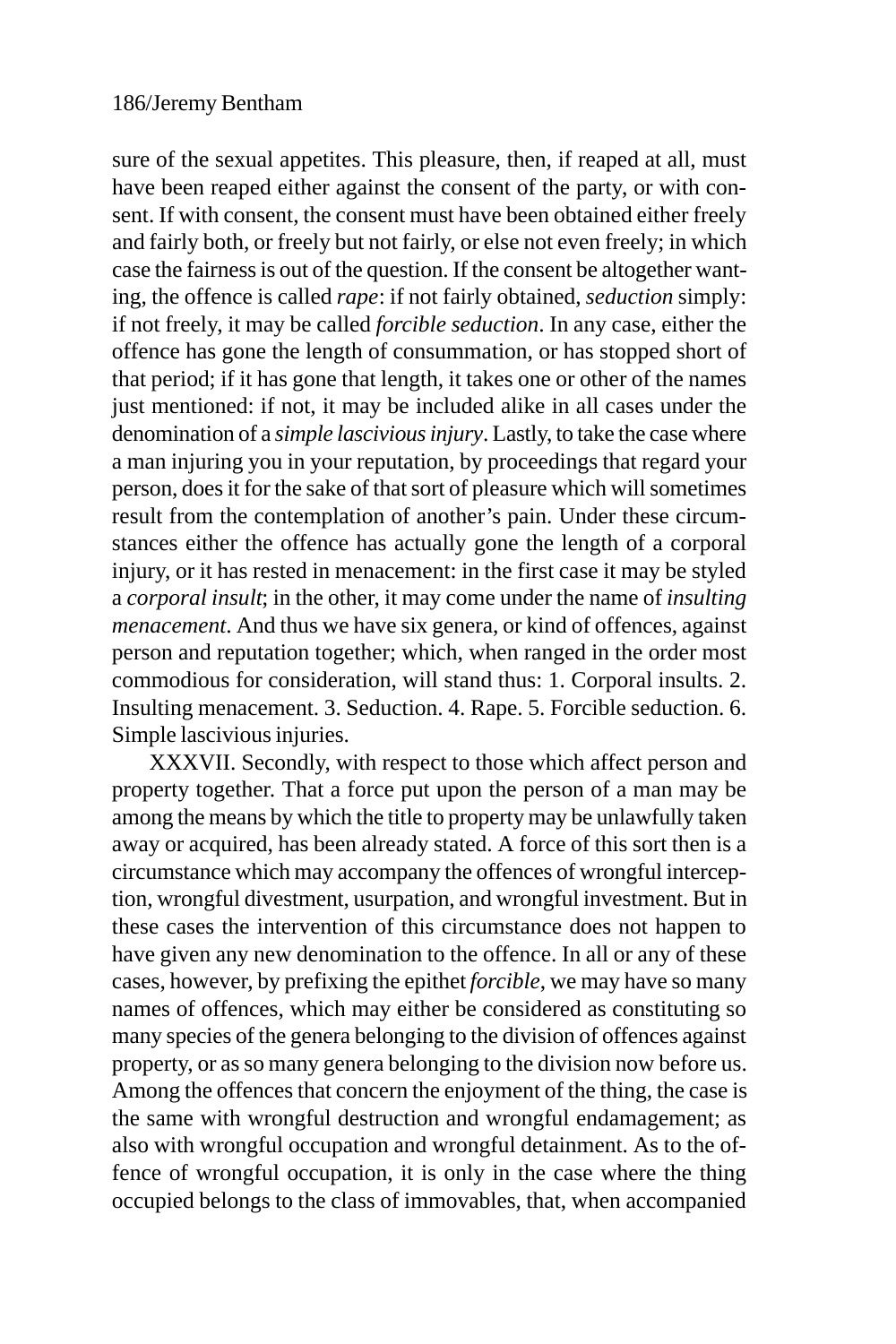by the kind of force in question, has obtained a particular name which is in common use: in this case it is called *forcible entry*: forcible detainment, as applied also to immovables, but only to immovables, has obtained, among lawyers at least, the name of *forcible detainer*. And thus we may distinguish ten genera, or kinds of offences, against person and property together, which, omitting for conciseness' sake the epithet *wrongful*, will stand thus: 1. Forcible interception of property. 2. Forcible divestment of property. 3. Forcible usurpation. 4. Forcible investment. 5. Forcible destruction or endamagement. 6. Forcible occupation of movables. 7. Forcible entry. 8. Forcible detainment of movables. 9. Forcible detainment of immovables. 10. Robbery.

XXXVIII. We come now to offences against *condition*. A man's condition or station in life is constituted by the legal relation he bears to the persons who are about him; that is, as we have already had occasion to show, by *duties*, which, by being imposed on one side, give birth to *rights* or *powers* on the other. These relations, it is evident, may be almost infinitely diversified. Some means, however, may be found of circumscribing the field within which the varieties of them are displayed. In the first place, they must either be such as are capable of displaying themselves within the circle of a private family, or such as require a larger space. The conditions constituted by the former sort of relations may be styled *domestic*: those constituted by the latter, *civil*.

XXXIX. As to domestic conditions, the legal relations by which they are constituted may be distinguished into 1. Such as are superadded to relations purely natural: and 2. Such as, without any such natural basis, subsist purely by institution. By relations purely natural, I mean those which may be said to subsist between certain persons in virtue of the concern which they themselves, or certain other persons, have had in the process which is necessary to the continuance of the species. These relations may be distinguished, in the first place, into contiguous and uncontiguous. The uncontiguous subsist through the intervention of such as are contiguous. The contiguous may be distinguished, in the first place, into *connubial*, and *post-connubial*. Those which may be termed connubial are two: 1. That which the male bears towards the female: 2. That which the female bears to the male. The post-connubial are either *productive* or *derivative*. The productive is that which the male and female above-mentioned bear each of them towards the children who are the immediate fruit of their union; this is termed the relation of *parentality*. Now as the parents must be, so the children may be, of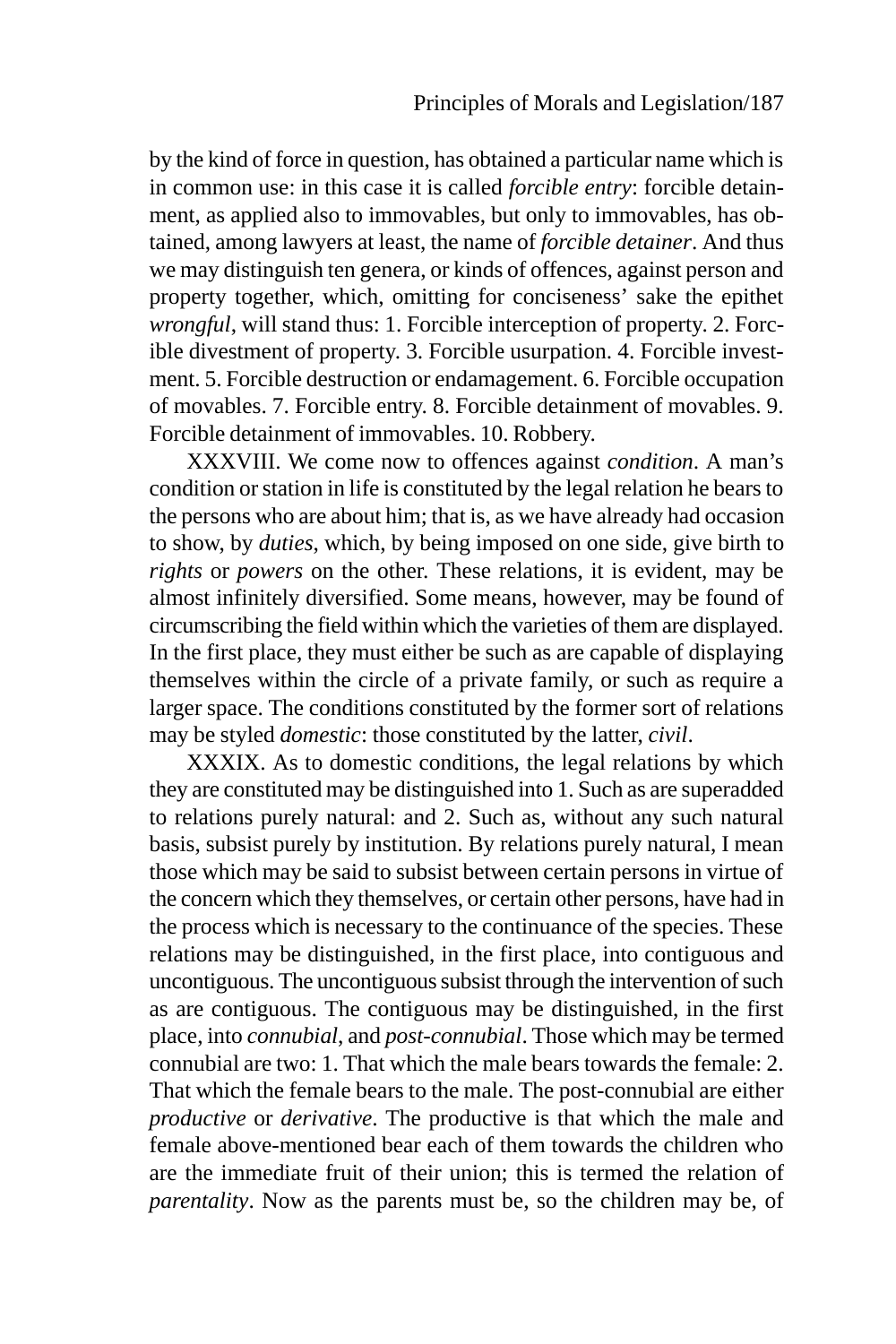different sexes. Accordingly the relation of parentality may be distinguished into four species: 1. That which a father bears to his son: this is termed *paternity*. 2. That which a father bears to his daughter: this also is termed paternity. 3. That which a mother bears to her son: this is called *maternity*. 4. That which a mother bears to her daughter: this also is termed maternity. Uncontiguous natural relations may be distinguished into *immediate* and *remote*. Such as are immediate, are what one person bears to another in consequence of their bearing each of them one simple relation to some third person. Thus the paternal grandfather is related to the paternal grandson by means of the two different kinds, which together they bear to the father: the brother on the father's side, to the brother, by means of the two relations of the same kind, which together they bear to the father. In the same manner we might proceed to find places in the system for the infinitely diversified relations which result from the combinations that may be formed by mixing together the several sorts of relationships by *ascent*, relationships by *descent*, *collateral* relationships, and relationships by *affinity*: which latter, when the union between the two parties through whom the affinity takes place is sanctioned by matrimonial solemnities, are termed relationships by *marriage*. But this, as it would be a most intricate and tedious task, so happily is it, for the present purpose, an unnecessary one. The only natural relations to which it will be necessary to pay any particular attention, are those which, when sanctioned by law, give birth to the conditions of husband and wife, the two relations comprised under the head of parentality, and the corresponding relations comprised under the head of filiality or filiation.

What then are the relations of a legal kind which can be superinduced upon the above-mentioned natural relations? They must be such as it is the nature of law to give birth to and establish. But the relations which subsist purely by institution exhaust, as we shall see, the whole stock of relationships which it is in the nature of the law to give birth to and establish. The relations then which can be superinduced upon those which are purely natural, cannot be in themselves any other than what are of the number of those which subsist purely by institution: so that all the difference there can be between a legal relation of the one sort, and a legal relation of the other sort, is, that in the former case the circumstance which gave birth to the natural relation serves as a mark to indicate where the legal relation is to fix: in the latter case, the place where the legal relation is to attach is determined not by that circumstance but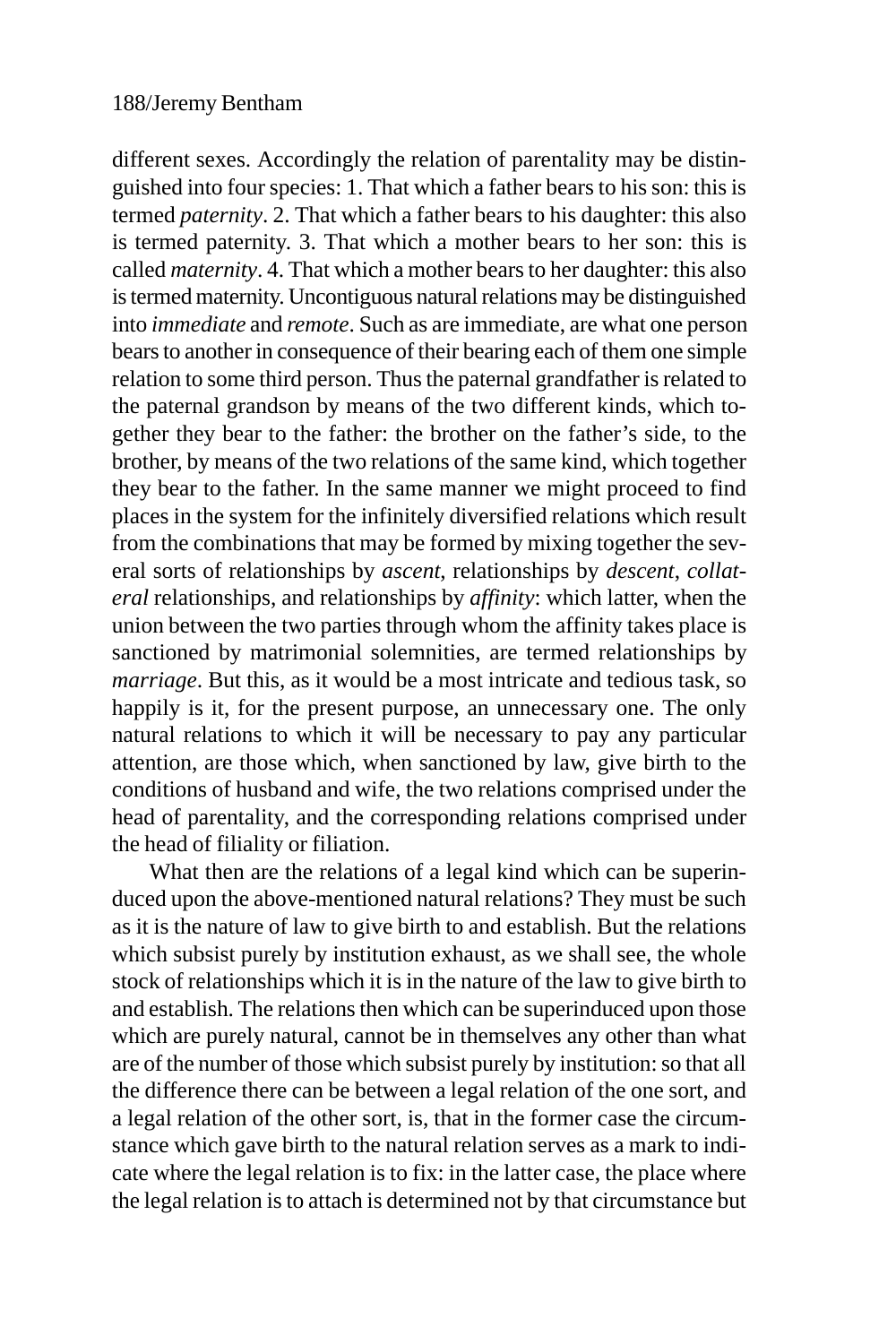by some other. From these considerations it will appear manifestly enough, that for treating of the several sorts of conditions, as well natural as purely conventional, in the most commodious order, it will be necessary to give the precedence to the latter. Proceeding throughout upon the same principle, we shall all along give the priority, not to those which are first by nature, but to those which are most simple in point of description. There is no other way of avoiding perpetual anticipations and repetitions.

XL. We come now to consider the domestic or family relations, which are purely of legal institution. It is to these in effect, that both kinds of domestic conditions, considered as the work of law, are indebted for their origin. When the law, no matter for what purpose, takes upon itself to operate, in a matter in which it has not operated before, it can only be by imposing *obligation*. Now when a legal obligation is imposed on any man, there are but two ways in which it can in the first instance be enforced. The one is by giving the power of enforcing it to the party in whose favour it is imposed: the other is by reserving that power to certain third persons, who, in virtue of their possessing it, are styled ministers of justice. In the first case, the party favoured is said to possess not only a *right* as against the party obliged, but also a *power* over him: in the second case, a *right* only, uncorroborated by power. In the first case, the party favoured may be styled a *superior*, and as they are both members of the same family, a *domestic superior*, with reference to the party obliged: who, in the same case, may be styled a *domestic inferior*, with reference to the party favoured. Now in point of possibility. it is evident, that domestic conditions, or a kind of fictitious possession analogous to domestic conditions, might have been looked upon as constituted, as well by rights alone, without powers on either side, as by powers. But in point of utility it does not seem expedient: and in point of fact, probably owing to the invariable perception which men must have had of the inexpediency, no such conditions seem ever to have been constituted by such feeble bands. Of the legal relationships then, which are capable of being made to subsist within the circle of a family, there remain those only in which the obligation is enforced by power. Now then, wherever any such power is conferred, the end or purpose for which it was conferred (unless the legislator can be supposed to act without a motive) must have been the producing of a benefit to somebody: in other words, it must have been conferred for the *sake* of somebody. The person then, for whose sake it is conferred, must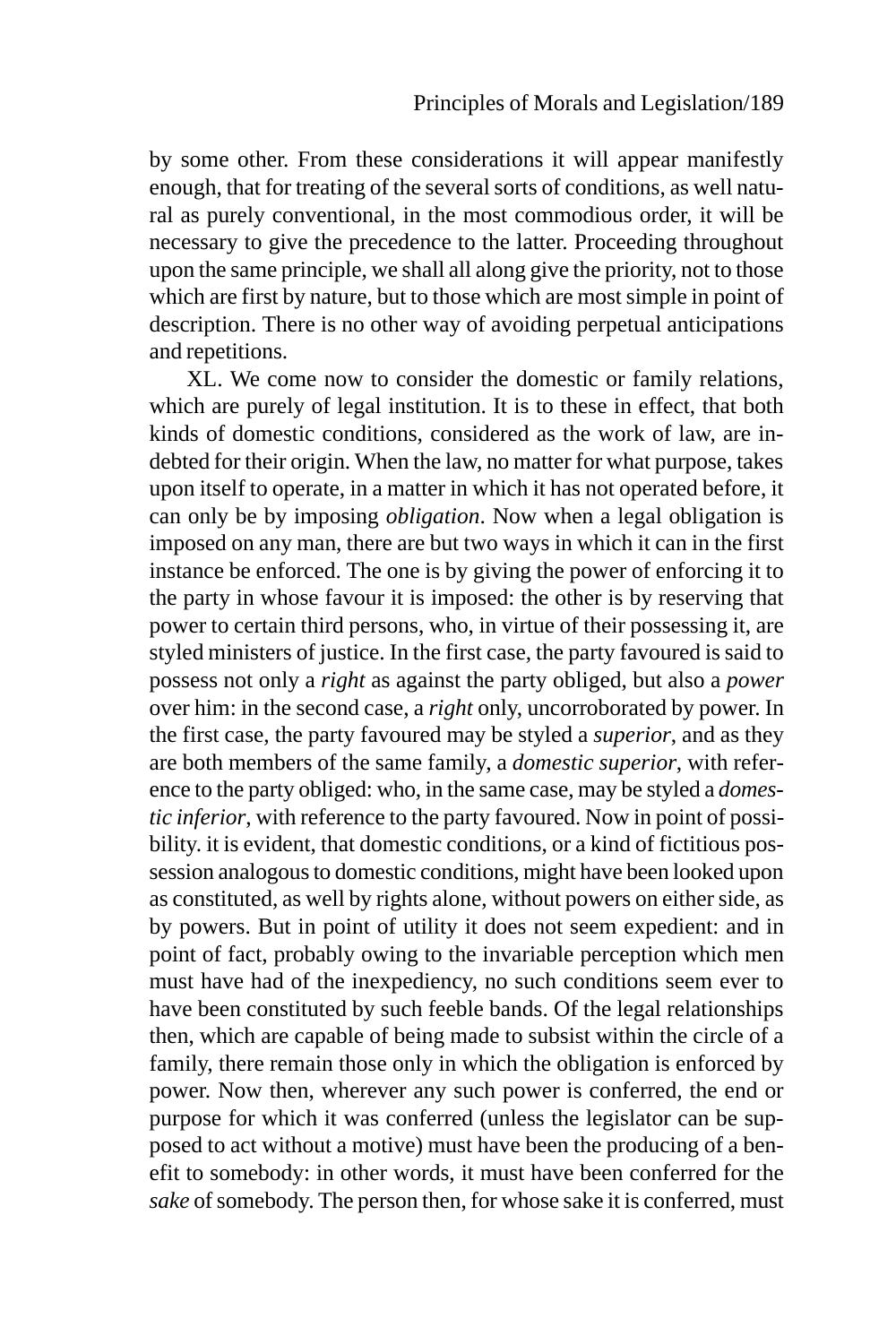either be one of the two parties just mentioned, or a third party: if one of these two, it must be either the superior or the inferior. If the superior, such superior is commonly called a *master*; and the inferior is termed his *servant*: and the power may be termed a *beneficial* one. If it be for the sake of the inferior that the power is established, the superior is termed a *guardian*; and the inferior his *ward*: and the power, being thereby coupled with a trust, may be termed a *fiduciary* one. If for the sake of a third party, the superior may be termed a *superintendent*; and the inferior his *subordinate*. This third party will either be an assignable individual or set of individuals, or a set of unassignable individuals. In this latter case the trust is either a public or a semi-public one: and the condition which it constitutes is not of the domestic, but of the civil kind. In the former case, this third party or *principal*, as he may be termed, either has a beneficial power over the superintendent, or he has not: if he has, the superintendent is his servant, and consequently so also is the subordinate: if not, the superintendent is the master of the subordinate; and all the advantage which the principal has over his superintendent, it that of possessing a set of rights, uncorroborated by power; and therefore, as we have seen, not fit to constitute a condition of the domestic kind. But be the condition what it may which is constituted by these rights, of what nature can the obligations be, to which the superintendent is capable of being subjected by means of them? They are neither more nor less than those which a man is capable of being subjected to by powers. It follows, therefore, that the functions of a principal and his superintendent coincide with those of a master and his servant; and consequently that the offences relative to the two former conditions will coincide with the offences relative to the two latter.

XLI. Offences to which the condition of a master, like any other kind of condition, is exposed, may, as hath been already intimated be distinguished into such as concern the existence a of the condition itself, and such as concern the performance of the functions of it, while subsisting. First then, with regard to such as affect its existence. It is obvious enough that the services of one man may be a benefit to another: the condition of a master may therefore be a beneficial one. It stands exposed, therefore, to the offences of *wrongful non-investment*, *wrongful interception*, *usurpation*, *wrongful investment*, and *wrongful divestment*. But how should it stand exposed to the offences of *wrongful abdication*, *wrongful detrectation*, and *wrongful imposition*? Certainly it cannot of itself; for services, when a man has the power of exacting them or not,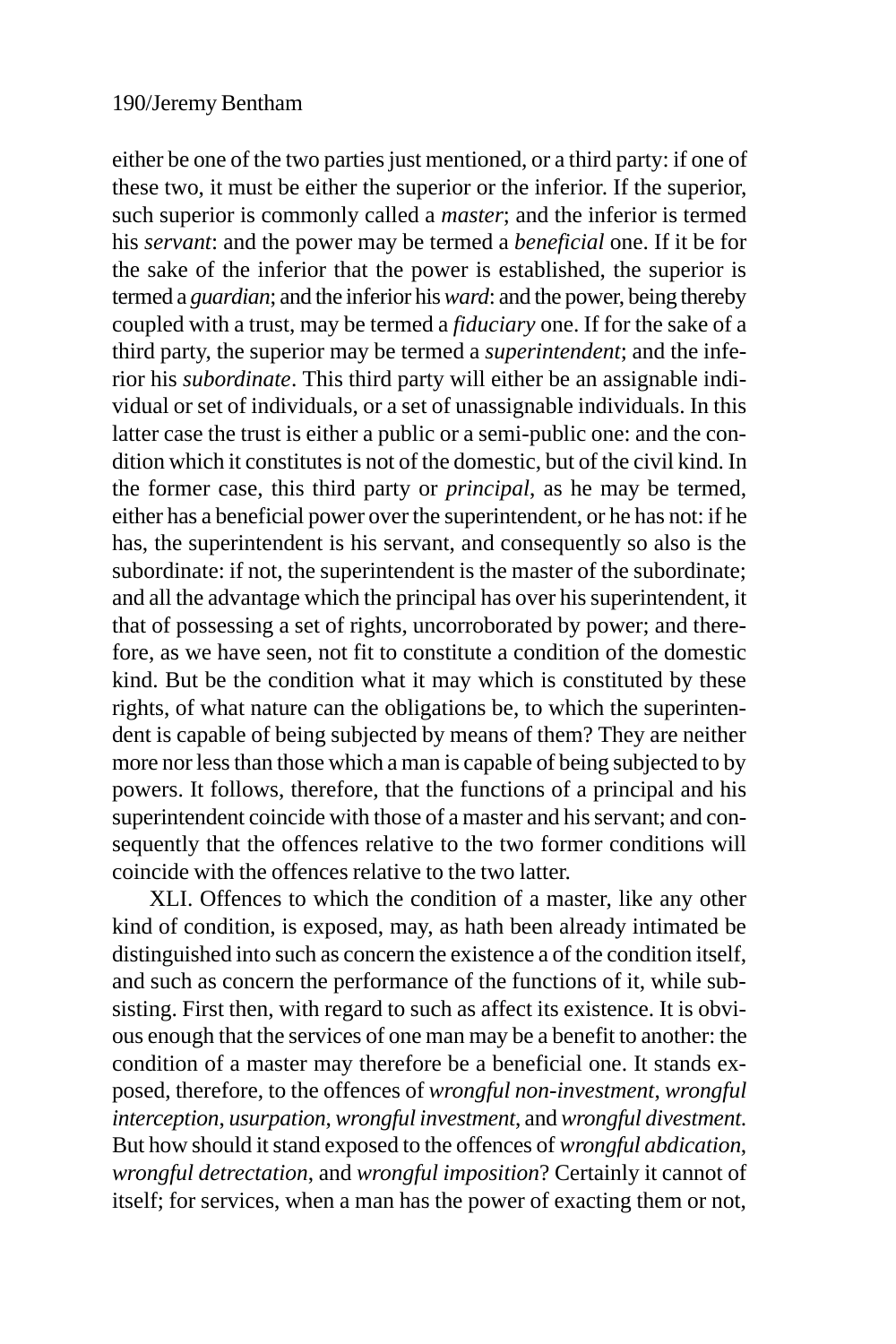as he thinks fit, can never be a burthen. But if to the powers, by which the condition of a master is constituted, the law thinks fit to annex any obligation on the part of the master; for instance, that of affording maintenance, or giving wages, to the servant, or paying money to anybody else; it is evident that in virtue of such obligation the condition *may* become a burthen. In this case, however, the condition possessed by the master will not properly speaking, be the pure and simple condition of a master: it will be a kind of complex object, resolvable into the beneficial condition of a master, and the burthensome obligation which is annexed to it. Still however, if the nature of the obligation lies within a narrow compass, and does not, in the manner of that which constitutes a trust, interfere with the exercise of those powers by which the condition of the superior is constituted, the latter, notwithstanding this foreign mixture, will still retain the name of mastership. In this case therefore, but not otherwise, the condition of a master may stand exposed to the offences of *wrongful abdication*, *wrongful detrectation*, and *wrongful imposition*. Next as to the behaviour of persons with reference to this condition, while considered as subsisting. In virtue of its being a benefit, it is exposed to *disturbance*. This disturbance will either be the offence of a stranger, or the offence of the servant himself. Where it is the offence of a stranger, and is committed by taking the person of the servant, in circumstances in which the taking of an object belonging to the class of things would be an act of theft, or (what is scarcely worth distinguishing from theft) an act of embezzlement: it may be termed *servant-stealing*. Where it is the offence of the servant himself, it is styled *breach of duty*. Now the most flagrant species of breach of duty, and that which includes indeed every other, is that which consists in the servant's withdrawing himself from the place in which the duty should be performed. This species of breach of duty is termed *elopement*. Again, in virtue of the power belonging to this condition, it is liable, on the part of the master to *abuse*. But this power is not coupled with a trust. The condition of a master is therefore not exposed to any offence which is analogous to breach of trust. Lastly, on account of its being exposed to abuse, it may be conceived to stand, in point of possibility, exposed to *bribery*. But considering how few, and how insignificant, the persons are who are liable to be subject to the power here in question, this is an offence which, on account of the want of temptation, there will seldom be any example of in practice. We may therefore reckon thirteen sorts of offences to which the condition of a master is exposed; viz., 1. Wrongful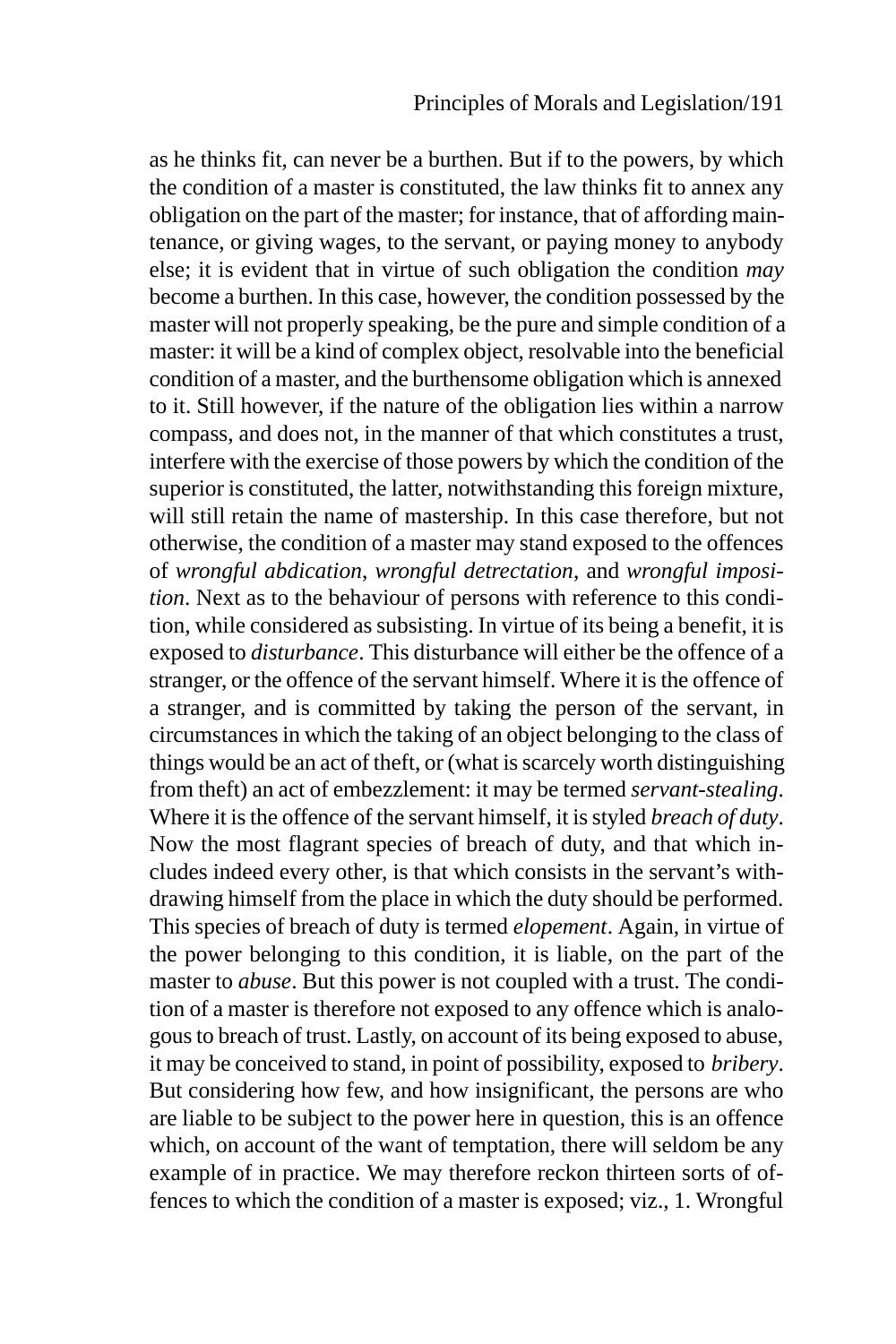non-investment of mastership. 2. Wrongful interception of mastership. 3. Wrongful divestment of mastership. 4. Usurpation of mastership. 5. Wrongful investment of mastership. 6. Wrongful abdication of mastership. 7. Wrongful detrectation of mastership. 8. Wrongful imposition of mastership. 9. Abuse of mastership. 10. Disturbance of mastership. 11. Breach of duty in servants. 12. Elopement of servants. 13. Servantstealing.

XLII. As to the *power* by which the condition of a master is constituted, this may be either *limited* or *unlimited*. When it is altogether unlimited, the condition of the servant is styled *pure slavery*. But as the rules of language are as far as can be conceived from being steady on this head, the term slavery is commonly made use of wherever the limitations prescribed to the power of the master are looked upon as inconsiderable. Whenever any such limitation is prescribed, a kind of fictitious entity is thereby created, and, in quality of an incorporeal object of possession, is bestowed upon the servant: this object is of the class of those which are called *rights*: and in the present case is termed, in a more particular manner, a *liberty*; and sometimes a *privilege*, an *immunity*, or an *exemption*. Now those limitations on the one hand, and these liberties on the other, may, it is evident, be as various as the acts (positive or negative) which the master may or may not have the power of obliging the servant to submit to or to perform. Correspondent then to the infinitude of these liberties, is the infinitude of the modifications which the condition of mastership (or, as it is more common to say in such a case, that of servitude) admits of. These modifications, it is evident, may, in different countries, be infinitely diversified. Indifferent countries, therefore, the offences characterised by the above names will, if specifically considered, admit of very different descriptions. If there be a spot upon the earth so wretched as to exhibit the spectacle of pure and absolutely unlimited slavery, on that spot there will be no such thing as any abuse of mastership; which means neither more nor less than that no abuse of mastership will there be treated on the footing of an offence. As to the question, Whether any, and what, modes of servitude ought to be established or kept on foot? this is a question, the solution of which belongs to the civil branch of the art of legislation.

XLIII. Next, with regard to the offences that may concern the condition of a servant. It might seem at first sight, that a condition of this kind could not have a spark of benefit belonging to it: that it could not be attended with any other consequences than such as rendered it a mere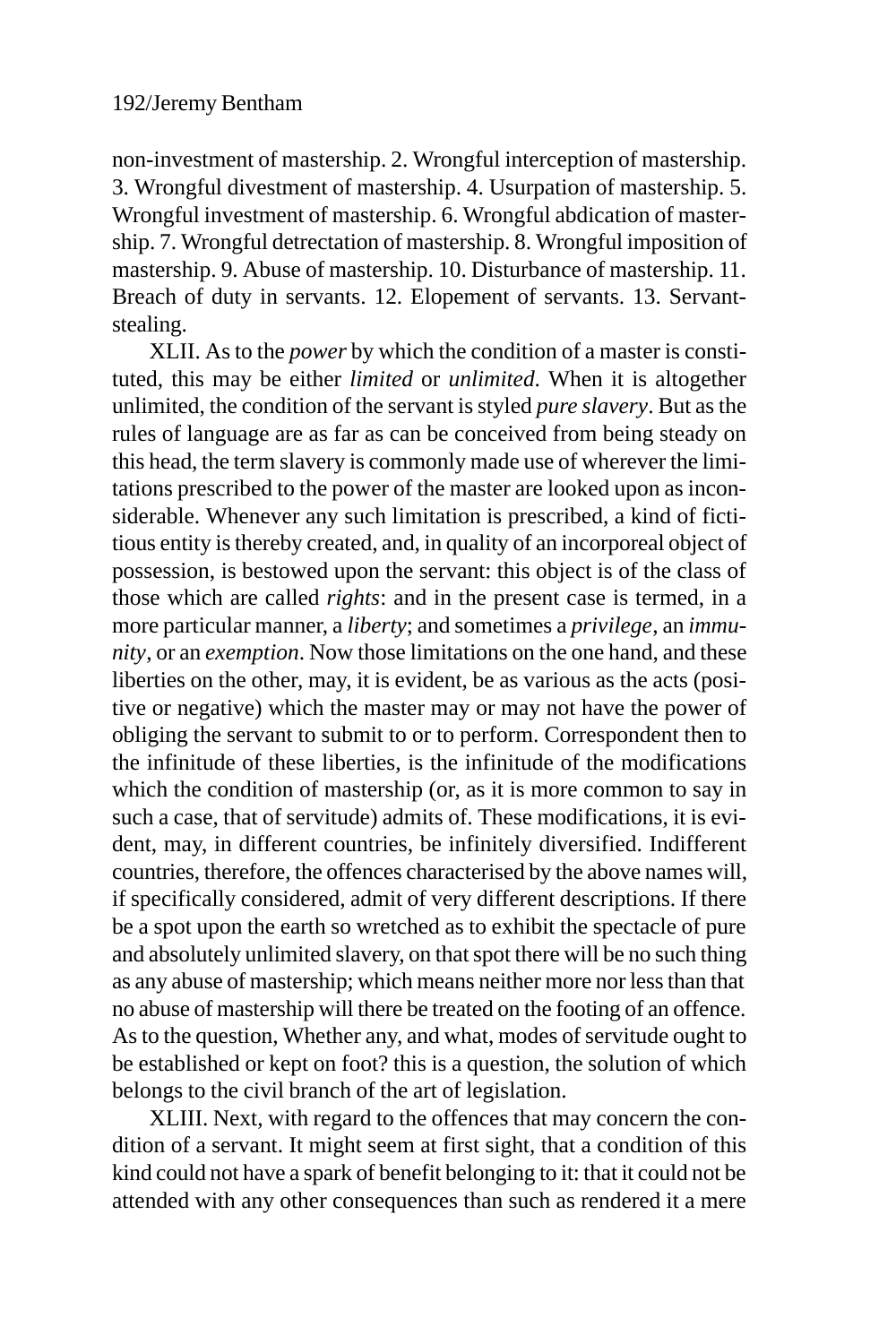burthen. But a burthen itself may be a benefit, in comparison of a greater burthen. Conceive a man's situation then to be such, that he must, at any rate, be in a state of pure slavery. Still may it be material to him, and highly material, who the person is whom he has for his master. A state of slavery then, under one master, may be a beneficial state to him, in comparison with a state of slavery under another master. The condition of a servant then is exposed to the several offences to which a condition, in virtue of its being a beneficial one, is exposed. More than this, where the power of the master is limited, and the limitations annexed to it, and thence the liberties of the servant, are considerable, the servitude may even be positively eligible. For amongst those limitations may be such as are sufficient to enable the servant to possess property of his own: being capable then of possessing property of his own, he may be capable of receiving it from his master: in short, he may receive wages, or other emoluments, from his master; and the benefit resulting from these wages may be so considerable as to outweigh the burthen of the servitude, and, by that means, render that condition more beneficial upon the whole, and more eligible, than that of one who is not in any respect under the control of any such person as a master. Accordingly, by these means the condition of the servant may be so eligible, that his entrance into it, and his continuance in it, may have been altogether the result of his own choice. That the nature of the two conditions may be the more clearly understood, it may be of use to show the sort of correspondency there is between the offences which affect the existence of the one, and those which affect the existence of the other. That this correspondency cannot but be very intimate is obvious at first sight. It is not, however, that a given offence in the former catalogue coincides with an offence of the same name in the latter catalogue: usurpation of servantship with usurpation of mastership, for example. But the case is, that an offence of one denomination in the one catalogue coincides with an offence of a different denomination in the other catalogue. Nor is the coincidence constant and certain: but liable to contingencies, as we shall see. First, then, wrongful non-investment of the condition of a servant, if it be the offence of one who should have been the master, coincides with wrongful detrectation of mastership: if it be the offence of a third person, it involves in it non-investment of mastership, which, provided the mastership be in the eyes of him who should have been master a beneficial thing, but not otherwise, is wrongful. 2. Wrongful interception of the condition of a servant, if it be the offence of him who should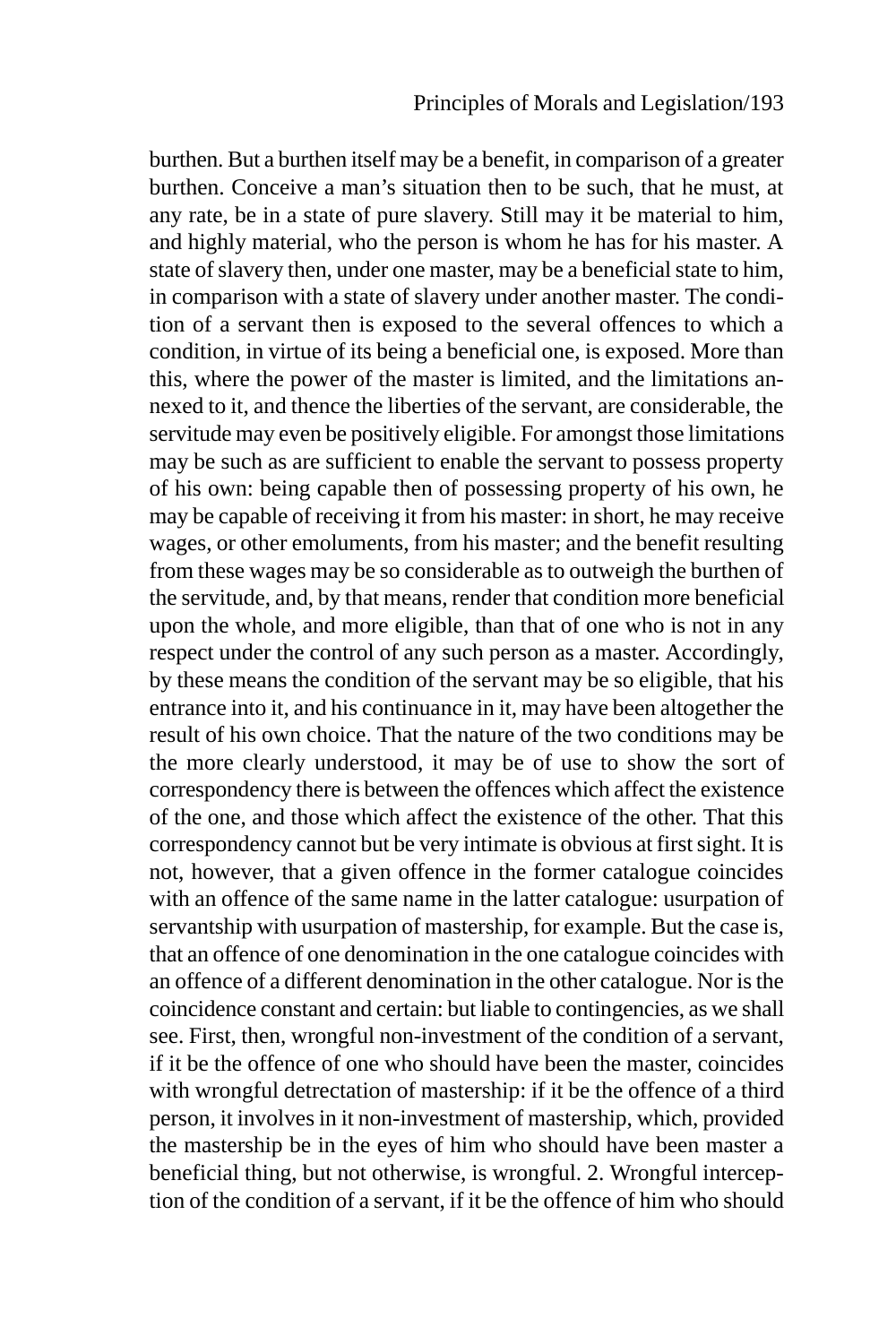have been master, coincides with wrongful detrectation of mastership: if it be the offence of a third person, and the mastership be a beneficial thing, it involves in it wrongful interception of mastership. 3. Wrongful divestment of servantship, if it be the offence of the master, but not otherwise, coincides with wrongful abdication of mastership: if it be the offence of a stranger, it involves in it divestment of mastership, which, in as far as the mastership is a beneficial thing, is wrongful. 4. Usurpation of servantship coincides necessarily with wrongful imposition of mastership: it will be apt to involve in it wrongful divestment of mastership: but this only in the case where the usurper, previously to the usurpation, was in a state of servitude under some other master. 5. Wrongful investment of servantship (the servantship being considered as a beneficial thing) coincides with imposition of mastership; which, if in the eyes of the pretended master the mastership should chance to be a burthen, will be wrongful. 6. Wrongful abdication of servantship coincides with wrongful divestment of mastership. 7. Wrongful detrectation of servantship, with wrongful non-investment of mastership. 8. Wrongful imposition of servantship, if it be the offence of the pretended master, coincides with usurpation of mastership: if it be the offence of a stranger, it involves in it imposition of mastership, which, if in the eyes of the pretended master the mastership should be a burthen, will be wrongful. As to abuse of mastership, disturbance of mastership, breach of duty in servants, elopement of servants, and servant-stealing, these are offences which, without any change of denomination, bear equal relation to both conditions. And thus we may reckon thirteen sorts of offences to which the condition of a servant stands exposed: viz., 1. Wrongful non-investment of servantship. 2. Wrongful interception of servantship. 3. Wrongful divestment of servantship. 4. Usurpation of servantship. 5. Wrongful investment of servantship. 6. Wrongful abdication of servantship. 7. Wrongful detrectation of servantship. 8. Wrongful imposition of servantship. 9. Abuse of mastership. 10. Disturbance of mastership. 11. Breach of duty in servants. 12. Elopement of servants. 13. Servantstealing.

XLIV. We now come to the offences to which the condition of of a guardian is exposed. A guardian is one who is invested with power over another, living within the compass of the same family, and called a ward; the power being to be exercised for the benefit of the ward. Now then, what are the cases in which it can be for the benefit of one man, that another, living within the compass of the same family, should exercise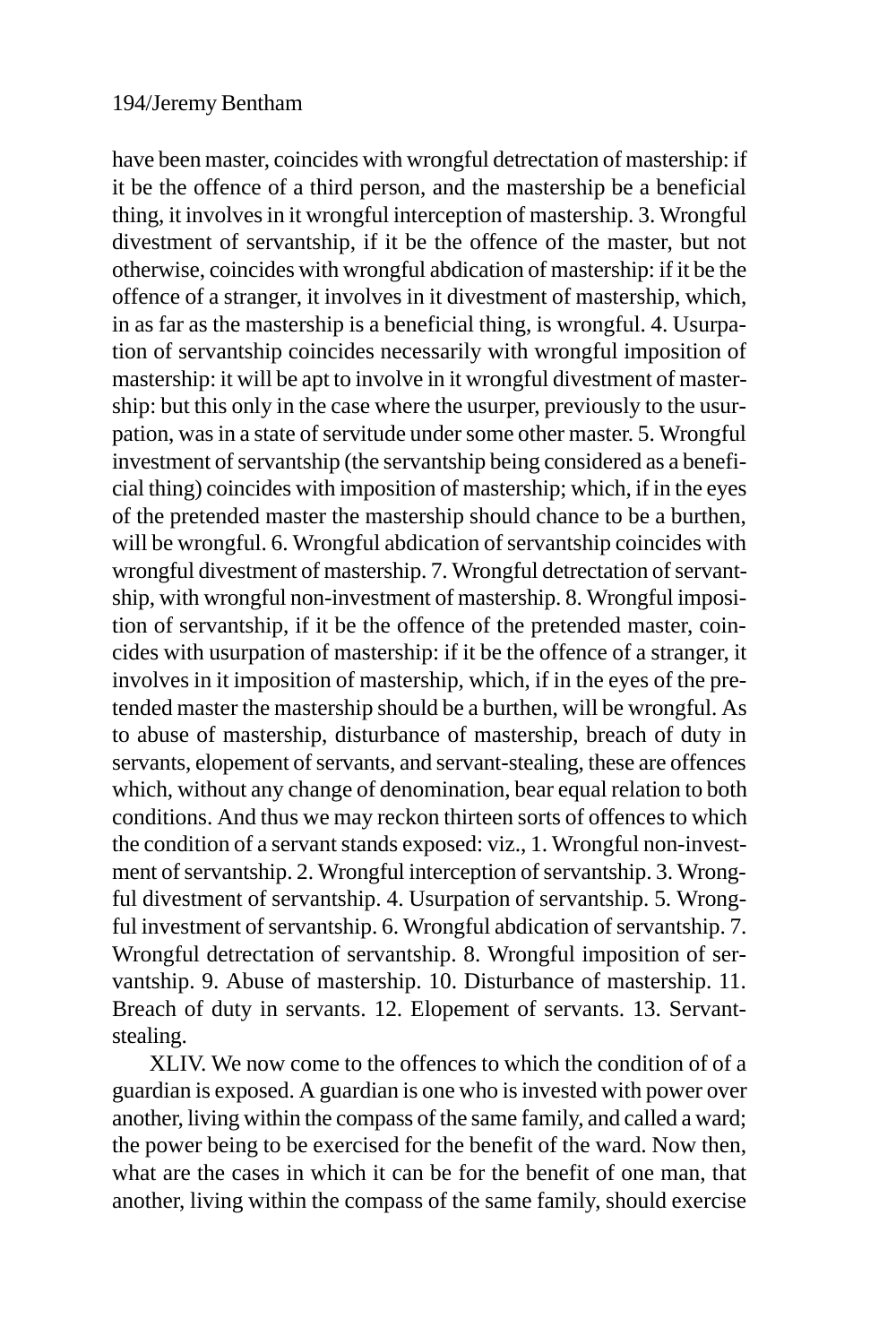power over him? Consider either of the parties by himself, and suppose him, in point of understanding, to be on a level with the other, it seems evident enough that no such cases can ever exist. To the production of happiness on the part of any given person (in like manner as to the production of any other effect which is the result of human agency) three things it is necessary should concur: knowledge, inclination, and physical power. Now as there is no man who is so sure of being *inclined*, on all occasions, to promote your happiness as you yourself are, so neither is there any man who upon the whole can have had so good opportunities as you must have had of *knowing* what is most conducive to that purpose. For who should know so well as you do what it is that gives you pain or pleasure? Moreover, as to power, it is manifest that no superiority in this respect, on the part of a stranger, could, for a constancy, make up for so great a deficiency as he must lie under in respect of two such material points as knowledge and inclination. If then there be a case where it can be for the advantage of one man to be under the power of another, it must be on account of some palpable and very considerable deficiency, on the part of the former, in point of intellects, or (which is the same thing in other words) in point of knowledge or understanding. Now there are two cases in which such palpable deficiency is known to take place. These are, 1. Where a man's intellect is not yet arrived at that state in which it is capable of directing his own inclination in the pursuit of happiness: this is the case of *infancy*. 2. Where by some particular known or unknown circumstance his intellect has either never arrived at that state, or having arrived at it has fallen from it: which is the case of *insanity*.

By what means then is it to be ascertained whether a man's intellect is in that state or no? For exhibiting the quantity of sensible heat in a human body we have a very tolerable sort of instrument, the thermometer; but for exhibiting the quantity of intelligence, we have no such instrument. It is evident, therefore, that the line which separates the quantity of intelligence which is sufficient for the purposes of self-government from that which is not sufficient, must be, in a great measure, arbitrary. Where the insufficiency is the result of want of age, the sufficient quantity of intelligence, be it what it may, does not accrue to all at the same period of their lives. It becomes therefore necessary for legislators to cut the gordian knot, and fix upon a particular period, at which and not before, truly or not, every person whatever shall be deemed, as far as depends upon age, to be in possession of this sufficient quantity.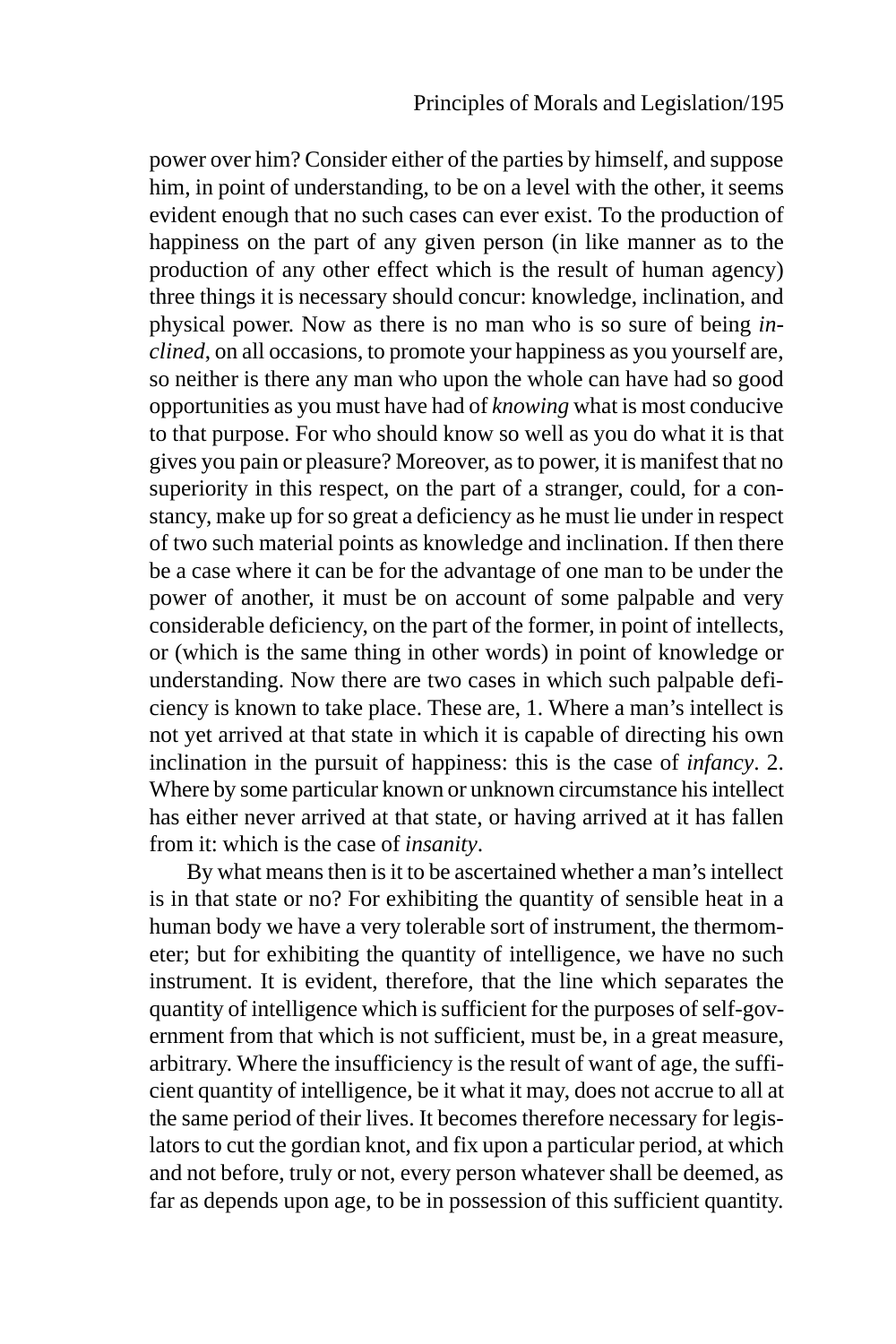In this case then a line is drawn which may be the same for every man, and in the description of which, such as it is, whatever persons are concerned may be certain of agreeing: the circumstance of time affording a mark by which the line in question may be traced with the utmost degree of nicety. On the other hand, where the insufficiency is the result of insanity, there is not even this resource: so that here the legislator has no other expedient than to appoint some particular person or persons to give a particular determination of the question, in every instance in which it occurs, according to his or their particular and arbitrary discretion. Arbitrary enough it must be at any rate, since the only way in which it can be exercised is by considering whether the share of intelligence possessed by the individual in question does or does not come up to the loose and indeterminate idea which persons so appointed may chance to entertain with respect to the quantity which is deemed sufficient.

XLV. The line then being drawn, or supposed to be so, it is expedient to a man who cannot, with safety to himself, be left in his own power, that he should be placed in the power of another. How long then should he remain so? Just so long as his inability is supposed to continue: that is, in the case of infancy, till he arrives at that period at which the law deems him to be of full age: in the case of insanity, till he be of sound mind and understanding. Now it is evident, that this period, in the case of infancy, may not arrive for a considerable time: and in the case of insanity, perhaps never. The duration of the power belonging to this trust must therefore, in the one case, be very considerable; in the other case, indefinite.

XLVI. The next point to consider, is what *may* be the extent of it? for as to what *ought* to be, that is a matter to be settled, not in a general analytical sketch, but in a particular and circumstantial dissertation. By possibility, then, this power may possess any extent that can be imagined: it may extend to any acts which, physically speaking, it may be in the power of the ward to perform himself, or be the object of if exercised by the guardian. Conceive the power, for a moment, to stand upon this footing: the condition of the ward stands now exactly upon a footing with pure slavery. Add the obligation by which the power is turned into a trust: the limits of the power are now very considerably narrowed. What then is the purport of this obligation? Of what nature is the course of conduct it prescribes? It is such a course of conduct as shall be best calculated for procuring to the ward the greatest quantity of happiness which his faculties, and the circumstances he is in, will admit of: saving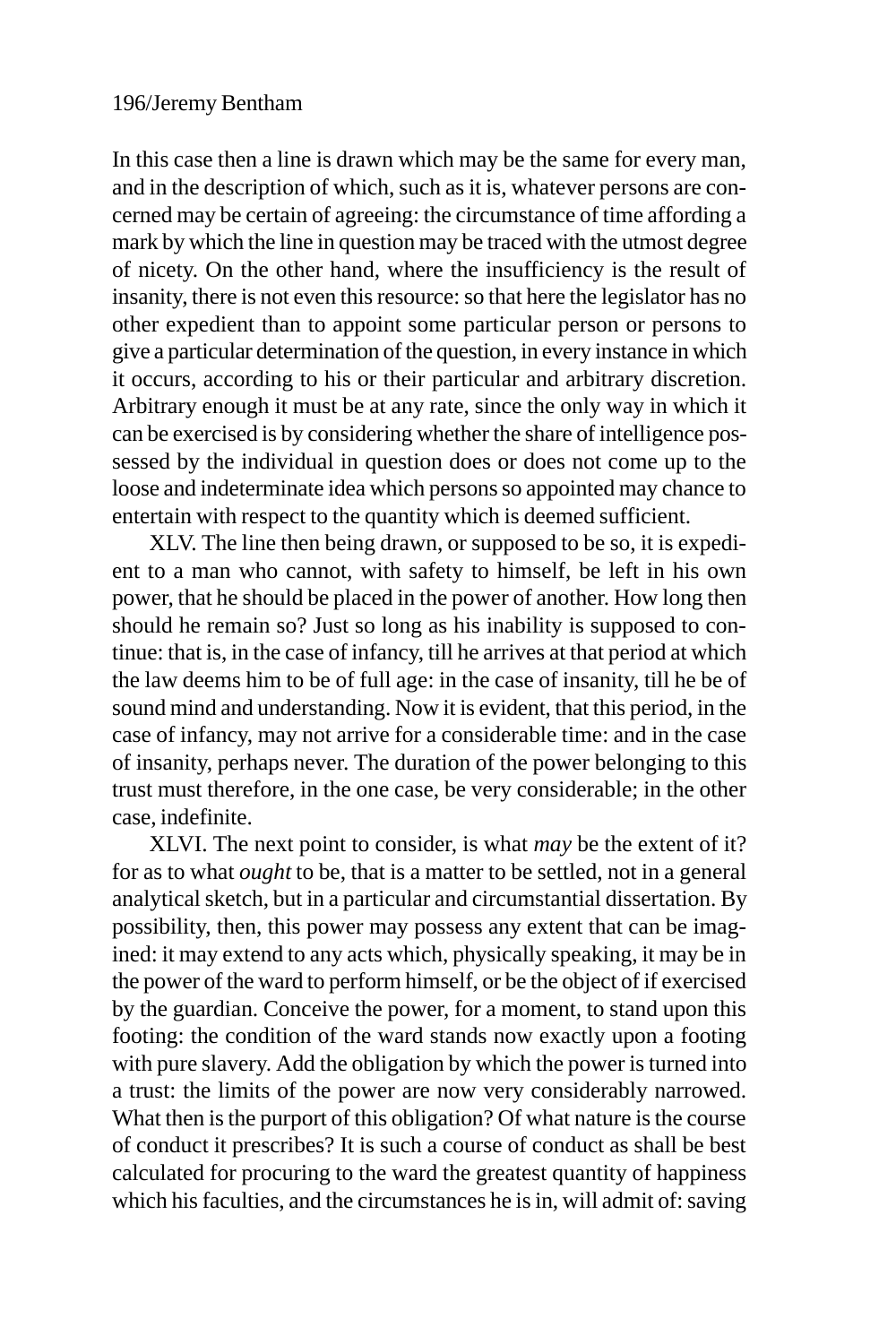always, in the first place, the regard which the guardian is permitted to show to his own happiness; and, in the second place, that which he is obliged, as well as permitted, to show to that of other men. This is, in fact, no other than that course of conduct which the ward, did he but know how, ought, in point of *prudence*, to maintain of himself: so that the business of the former is to govern the latter precisely in the manner in which this latter ought to govern himself. Now to instruct each individual in what manner to govern his own conduct in the details of life, is the particular business of private ethics: to instruct individuals in what manner to govern the conduct of those whose happiness, during nonage, is committed to their charge, is the business of the art of private education. The details, therefore, of the rules to be given for that purpose, any more than the acts which are capable of being committed in violation of those rules, belong not to the art of legislation: since, as will be seen more particularly hereafter, such details could not, with any chance of advantage, be provided for by the legislator. Some general outlines might indeed be drawn by his authority: and, in point of fact, some are in every civilized state. But such regulations, it is evident, must be liable to great variation: in the first place, according to the infinite diversity of civil conditions which a man may stand invested with in any given state: in the next place, according to the diversity of local circumstances that may influence the nature of the conditions which may chance to be established in different states. On this account, the offences which would be constituted by such regulations could not be comprised under any concise and settled denominations, capable of a permanent and extensive application. No place, therefore, can be allotted to them here.

XLVII. By what has been said, we are the better prepared for taking an account of the offences to which the condition in question stands exposed. Guardianship being a private trust, is of course exposed to those offences, and no others, by which a private trust is liable to be affected. Some of them, however, on account of the special quality of the trust, will admit of some further particularity of description. In the first place, breach of this species of trust may be termed *mismanagement* of guardianship: in the second place, of whatever nature the duties are which are capable of being annexed to this condition, it must often happen, that in order to fulfil them, it is necessary the guardian should be at a certain particular place. Mismanagement of guardianship, when it consists in the not being, on the occasion in question, at the place in question, may be termed *desertion* of guardianship. Thirdly, It is mani-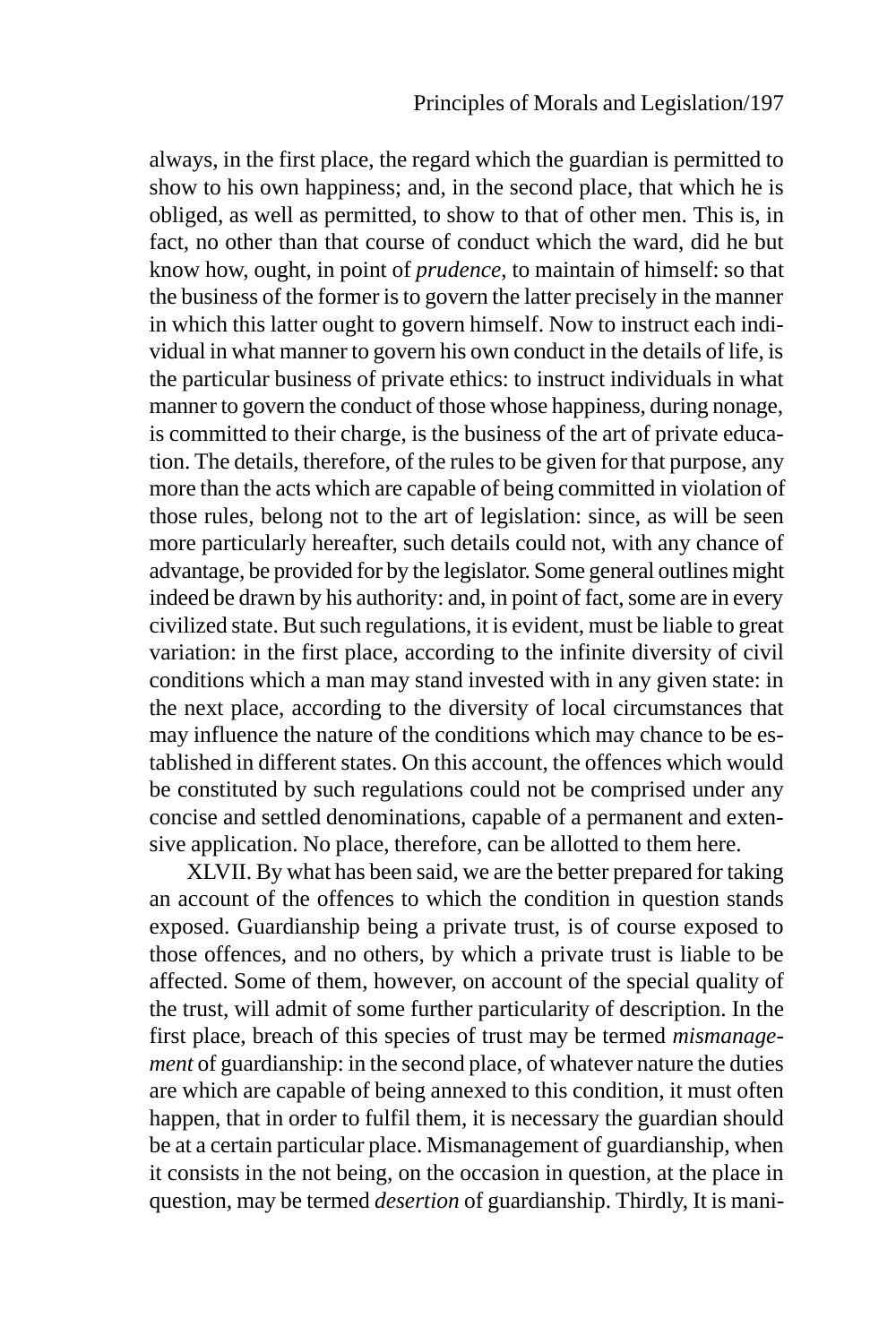fest enough, that the object which the guardian ought to propose to himself, in the exercise of the powers to which those duties are annexed, is to procure for the ward the greatest quantity of happiness which can be procured for him, consistently with the regard which is due to the other interests that have been mentioned: for this is the object which the ward would have proposed to himself, and might and ought to have been allowed to propose to himself, had he been capable of governing his own conduct. Now, in order to procure this happiness, it is necessary that he should possess a certain power over the objects on the use of which such happiness depends. These objects are either the person of the ward himself, or other objects that are extraneous to him. These other objects are either things or persons. As to *things*, then, objects of this class, insofar as a man's happiness depends upon the use of them, are styled his *property*. The case is the same with the services of any *persons* over whom he may happen to possess a beneficial power, or to whose services he may happen to possess a beneficial right. Now when property of any kind, which is in trust, suffers by the delinquency of him with whom it is in trust, such offence, of whatever nature it is in other respects, may be styled *dissipation* in breach of trust: and if it be attended with a profit to the trustee, it may be styled *peculation*. Fourthly, For one person to exercise a power of any kind over another, it is necessary that the latter should either perform certain acts, upon being commanded so to do by the former, or at least should suffer certain acts to be exercised upon himself. In this respect a ward must stand upon the footing of a servant: and the condition of a ward must, in this respect, stand exposed to the same offences to which that of a servant stands exposed: that is, on the part of a stranger, to *disturbance*, which, in particular circumstances, will amount to *theft*: on the part of the ward, to *breach of duty*: which, in particular circumstances, maybe effected by *elopement*. Fifthly, There does not seem to be any offence concerning guardianship that corresponds to *abuse of trust*: I mean in the sense to which the last-mentioned denomination has been here confined. The reason is, that guardianship, being a trust of a private nature, does not, as such, confer upon the trustee any power, either over the persons or over the property of any party, other than the *beneficiary* himself. If by accident it confers on the trustee a power over any persons whose services constitute a part of the property of the beneficiary, the trustee becomes thereby, in certain respects, the master of such servants. Sixthly, Bribery also is a sort of offence to which, in this case, there is not com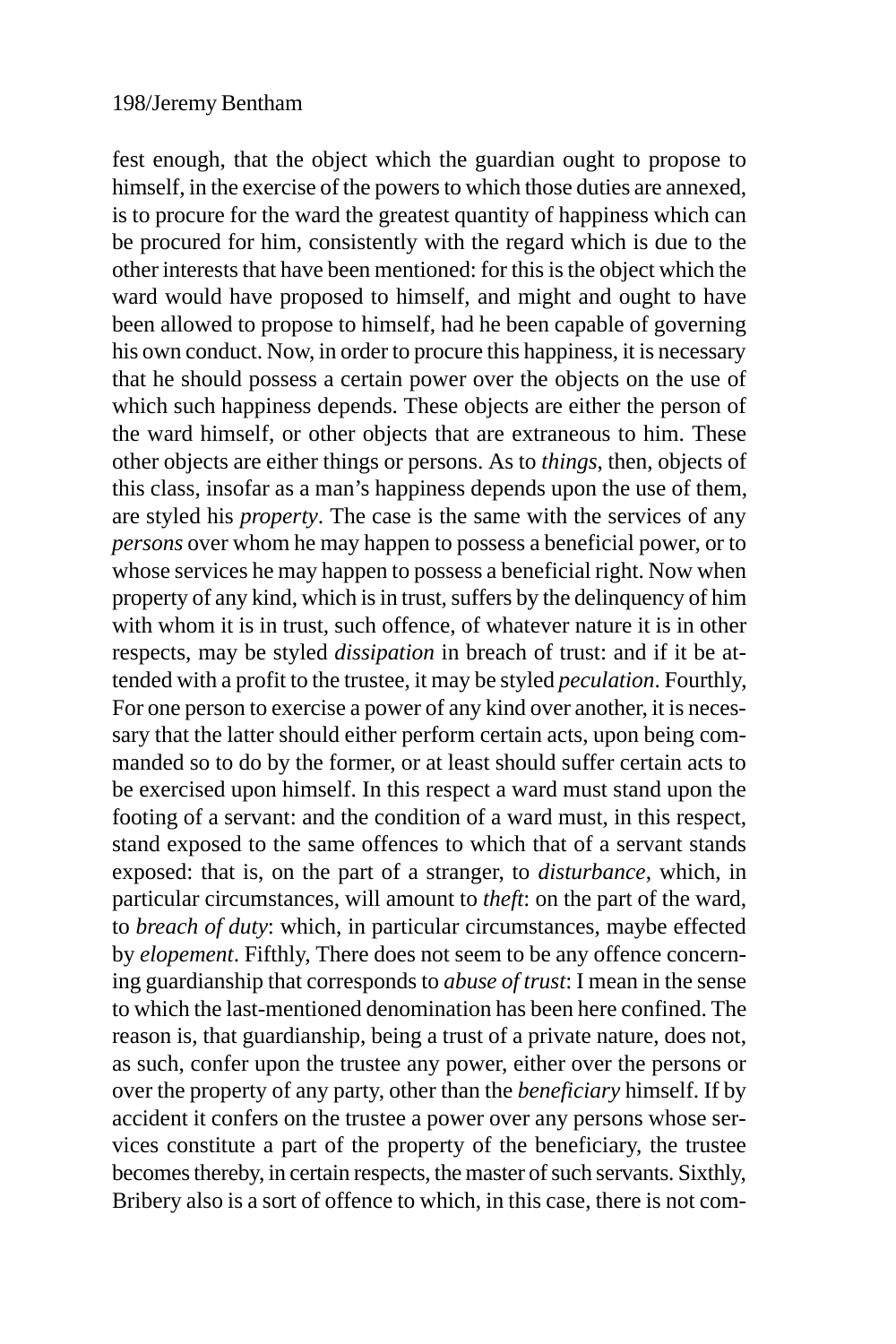monly much temptation. It is an offence, however, which by possibility is capable of taking this direction: and must therefore be aggregated to the number of the offences to which the condition of a guardian stands exposed. And thus we have in all seventeen of these offences: viz., 1. Wrongful non-investment of guardianship. 2. Wrongful interception of guardianship. 3. Wrongful divestment of guardianship. 4 Usurpation of guardianship. 5. Wrongful investment of guardianship. 6. Wrongful abdication of guardianship. 7. Detrectation of guardianship. 8. Wrongful imposition of guardianship. 9. Mismanagement of guardianship. 10. Desertion of guardianship. 11. Dissipation in prejudice of wardship. 12. Peculation in prejudice of wardship. 13. Disturbance of guardianship. 14. Breach of duty to guardians. 15. Elopement from guardians. 16. Ward-stealing. 17. Bribery in prejudice of wardship.

XLVIII. Next, with regard to offences to which the condition of wardship is exposed. Those which first affect the existence of the condition itself are as follows: 1. Wrongful non-investment of the condition of a ward. This, if it be the offence of one who should have been guardian, coincides with wrongful detrectation of guardianship: if it be the offence of a third person, it involves in it non-investment of guardianship, which, provided the guardianship is, in the eyes of him who should have been guardian, a desirable thing, is wrongful. 2. Wrongful interception of wardship. This, if it be the offence of him who should have been guardian, coincides with wrongful detrectation of guardianship: if it be the offence of a third person, it involves in it interception of guardianship, which, provided the guardianship is, in the eyes of him who should have been guardian, a desirable thing, is wrongful. 3. Wrongful divestment of wardship. This, if it be the offence of the guardian, but not otherwise, coincides with wrongful abdication of guardianship: if it be the offence of a third person, it involves in it divestment of guardianship, which, if the guardianship is, in the eyes of the guardian, a desirable thing, is wrongful. 4. Usurpation of the condition of a ward: an offence not very likely to be committed. This coincides at any rate with wrongful imposition of guardianship; and if the usurper were already under the guardianship of another guardian, it will involve in it wrongful divestment of such guardianship. 5. Wrongful investment of wardship (the wardship being considered as a beneficial thing): this coincides with imposition of guardianship, which, if in the eyes of the pretended guardian the guardianship should be a burthen, will be wrongful. 6. Wrongful abdication of wardship. This coincides with wrongful di-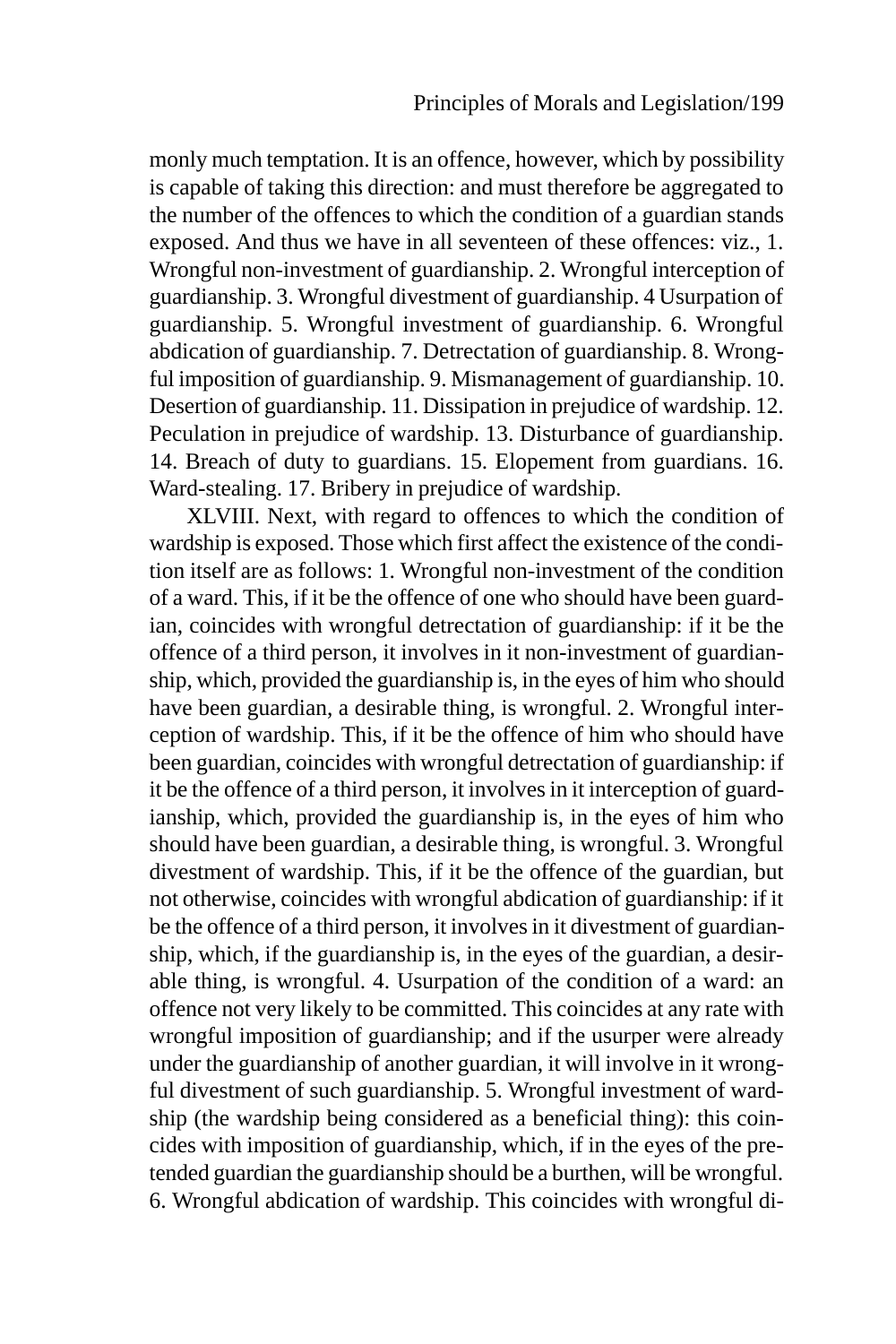vestment of guardianship. 7. Wrongful detrectation of wardship. This coincides with wrongful interception of guardianship. 8. Wrongful imposition of wardship, This, if the offender be the pretended guardian, coincides with usurpation of guardianship: if a stranger, it involves in it wrongful imposition of guardianship. As to such of the offences relative to this condition, as concern the consequences of it while subsisting, they are of such a nature that, without any change of denomination, they belong equally to the condition of a guardian and that of a ward. We may therefore reckon seventeen sorts of offences relative to the condition of a ward: 1. Wrongful non-investment of wardship. 2. Wrongful interception of wardship. 3. Wrongful divestment of wardship. 4. Usurpation of wardship. 5. Wrongful investment of wardship. 6. Wrongful abdication of wardship. 7. Wrongful detrectation of wardship. 8. Wrongful imposition of wardship. 9. Mismanagement of guardianship. 10. Desertion of guardianship. 11. Dissipation in prejudice of wardship. 12. Peculation in prejudice of wardship. 13. Disturbance of guardianship. 14. Breach of duty to guardians. 15. Elopement from guardians. 16. Ward-stealing. 17. Bribery in prejudice of wardship.

XLIX. We come now to the offences to which the condition or of a parent stands exposed: and first, with regard to those by which the very existence of the condition is affected. On this occasion, in order to see the more clearly into the subject, it will be necessary to distinguish between the natural relationship, and the legal relationship which is superinduced as it were upon the natural one. The natural one being constituted by a particular event, which, either on account of its being already past, or on some other account, is equally out of the power of the law neither is, nor can be made, the subject of an offence. *Is* a man your father? It is not any offence of mine that can make you not his son. Is he *not* your father? It is not any offence of mine that can render him so. But although he does in fact bear that relation to you, I, by an offence of mine, may perhaps so manage matters, that he shall not be *thought* to bear it: which, with respect to any legal advantages which either he or you could derive from such relationship, will be the same thing as if he did not. In the capacity of a witness, I may cause the judges to believe that he is not your father, and to decree accordingly: or, in the capacity of a judge, I may myself decree him not to be your father. Leaving then the purely natural relationship as an object equally out of the reach of justice and injustice, the legal condition, it is evident, will stand exposed to the same offences, neither more nor less, as every other condition,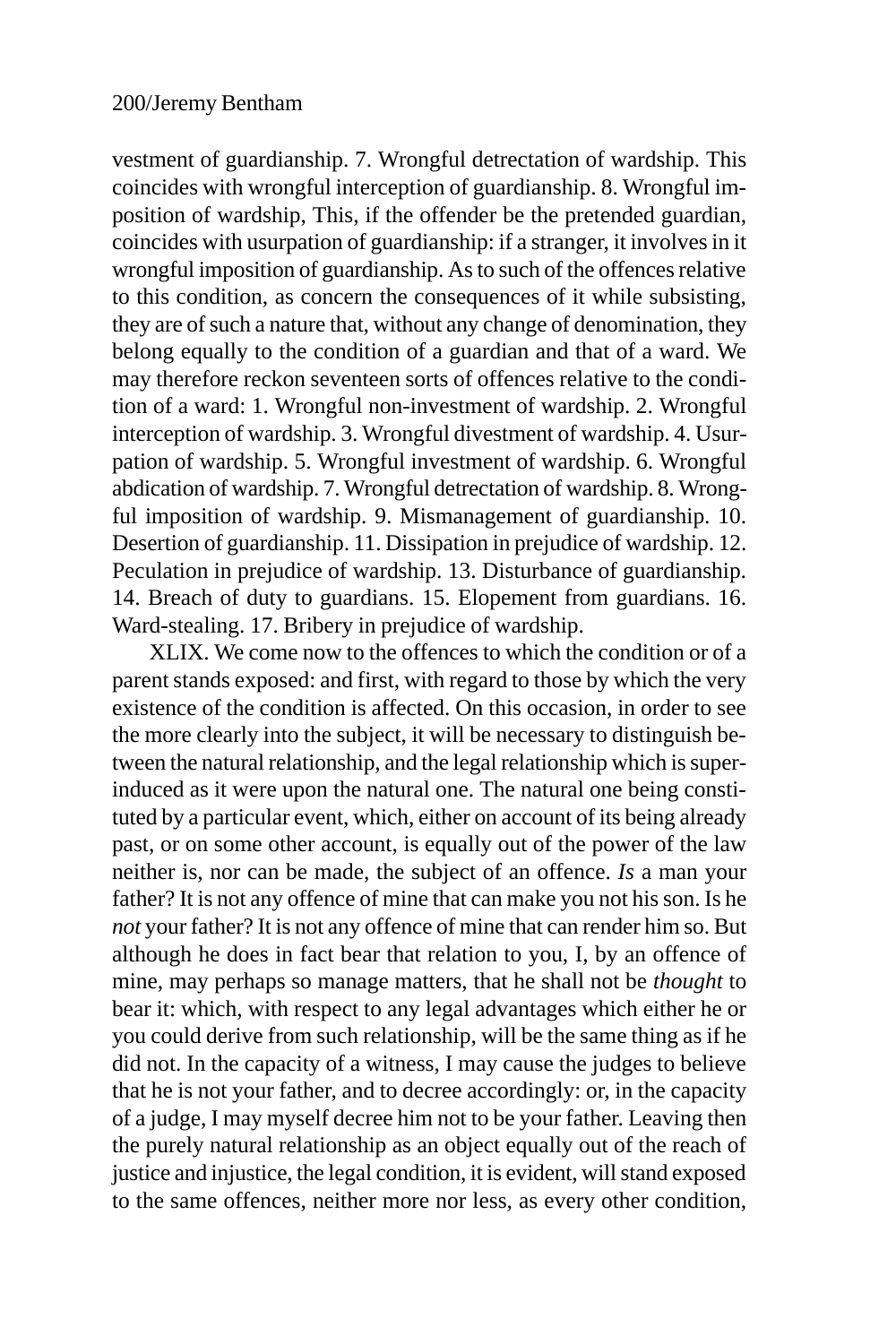that is capable of being either beneficial or burthensome, stands exposed to. Next, with regard to the exercise of the functions belonging to this condition, considered as still subsisting. In parentality there must be two persons concerned, the father and the mother. The condition of a parent includes, therefore, two conditions; that of a father, and that of a mother, with respect to such or such a child. Now it is evident, that between these two parties, whatever beneficiary powers, and other rights, as also whatever obligations, are annexed to the condition of a parent, may be shared in any proportions that can be imagined. But if in these several objects of legal creation, each of these two parties have severally a share, and if the interests of all these parties are in any degree provided for, it is evident that each of the parents will stand, with relation to the child, in two several capacities: that of a master, and that of a guardian. The condition of a parent then, in as far as it is the work of law, may be considered as a complex condition, compounded of that of a guardian, and that of a master. To the parent then, in quality of guardian, results a set of duties, involving, as necessary to the discharge of them, certain powers: to the child, in the character of a ward, a set of rights corresponding to the parent's duties, and a set of duties corresponding to his powers. To the parent again, in quality of master, a set of beneficiary powers, without any other necessary limitation (so long as they last) than what is annexed to them by the duties incumbent on him in quality of a guardian: to the child, in the character of a servant, a set of duties corresponding to the parent's beneficiary powers, and without any other necessary limitation (so long as they last) than what is annexed to them by the rights which belong to the child in his capacity of ward. The condition of a parent will therefore be exposed to all the offences to which either that of a guardian or that of a master are exposed: and, as each of the parents will partake, more or less, of both those characters, the offences to which the two conditions are exposed may be nominally, as they will be substantially, the same. Taking them then all together, the offences to which the condition of a parent is exposed will stand as follows: 1. Wrongful non-investment of parentality. 2. Wrongful interception of parentality. 3. Wrongful divestment of parentality. 4. Usurpation of parentality. 5. Wrongful investment of parentality. 6. Wrongful abdication of parentality. 7. Wrongful detrectation of parentality. 8. Wrongful imposition of parentality. 9. Mismanagement of parental guardianship. 10. Desertion of parental guardianship. 11. Dissipation in prejudice of filial wardship. 12. Pecu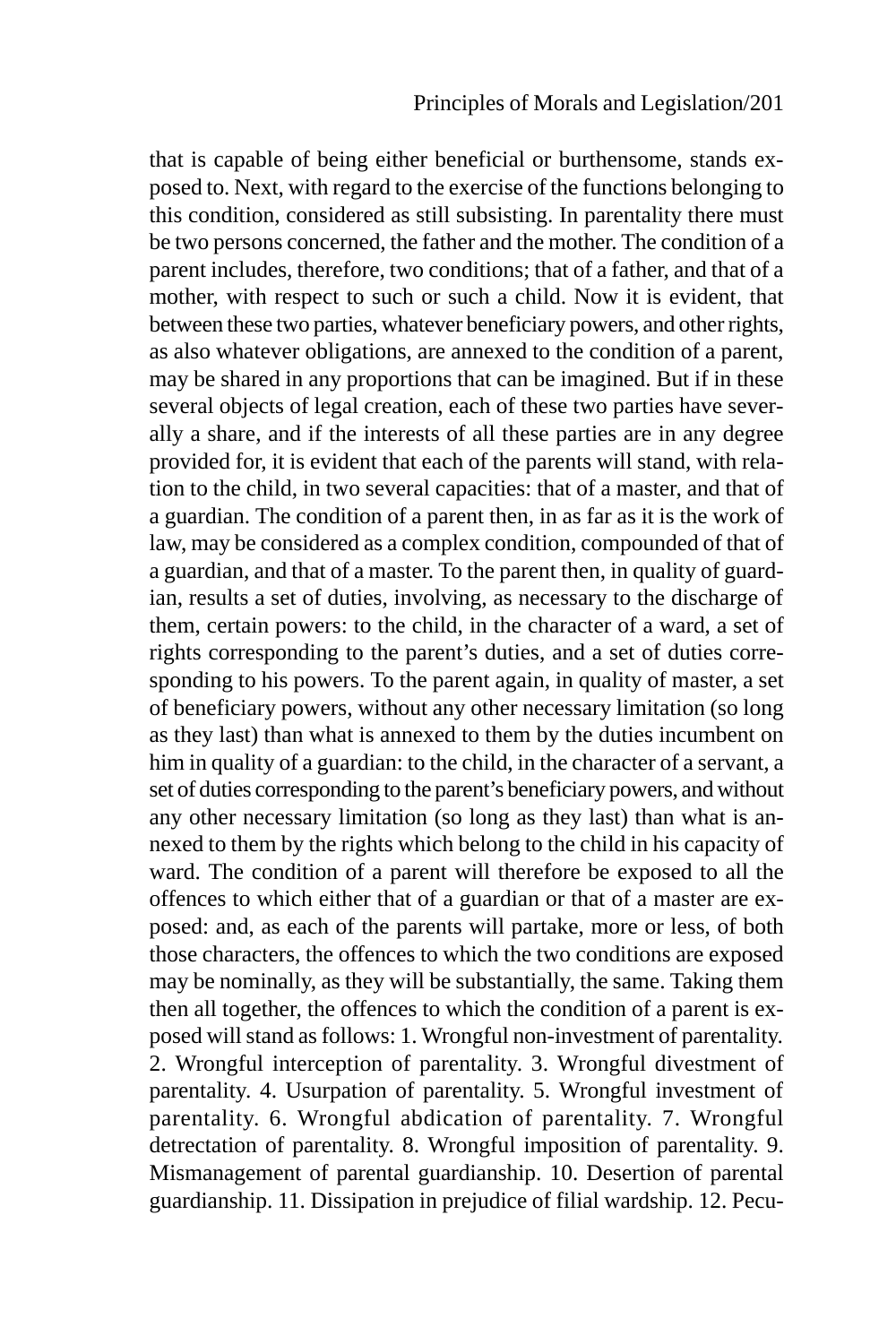lation in prejudice of filial wardship. 13. Abuse of parental powers. 14. Disturbance of parental guardianship. 15. Breach of duty to parents. 16. Elopement from parents. 17. Child-stealing. 18. Bribery in prejudice of filial wardship.

L. Next with regard to the offences to which the *filial* condition, the condition of a son or daughter, stands exposed. The principles to be pursued in the investigation of offences of this description have already been sufficiently developed. It will be sufficient, therefore, to enumerate them without further discussion. The only peculiarities by which offences relative to the condition in question stand distinguished from the offences relative to all the preceding conditions, depend upon this one circumstance; viz., that it is certain every one must have had a father and a mother: at the same time that it is not certain that every one must have had a master, a servant, a guardian, or a ward. It will be observed all along, that where a person, from whom, if alive, the benefit would be taken, or on whom the burthen would be imposed, be dead, so much of the mischief is extinct along with the object of the offence. There still, however, remains so much of the mischief as depends upon the advantage or disadvantage which might accrue to persons related, or supposed to be related, in the several remoter degrees, to him in question. The catalogue then of these offences stands as follows: 1. Wrongful non-investment of filiation. This, if it be the offence of him or her who should have been recognized as the parent, coincides with wrongful detrectation of parentality: if it be the offence of a third person, it involves in it non-investment of parentality, which, provided the parentality is, in the eyes of him or her who should have been recognised as the parent, a desirable thing, is wrongful. 2. Wrongful interception of filiation. This, if it be the offence of him or her who should have been recognised as the parent, coincides with wrongful detrectation of parentality: if it be the offence of a third person, it involves in it interception of parentality, which, provided the parentality is, in the eyes of him or her who should have been recognized as parent, a desirable thing, is wrongful. 3. Wrongful divestment of filiation. This, if it be the offence of him or her who should be recognized as parent, coincides with wrongful abdication of parentality: if it be the offence of a third person, it involves in it divestment of parentality; to wit, of paternity, or of maternity, or of both; which, if the parentality is, in the eyes of him or her who should be recognized as parent, a desirable thing, are respectively wrongful. 4. Usurpation of filiation. This coincides with wrong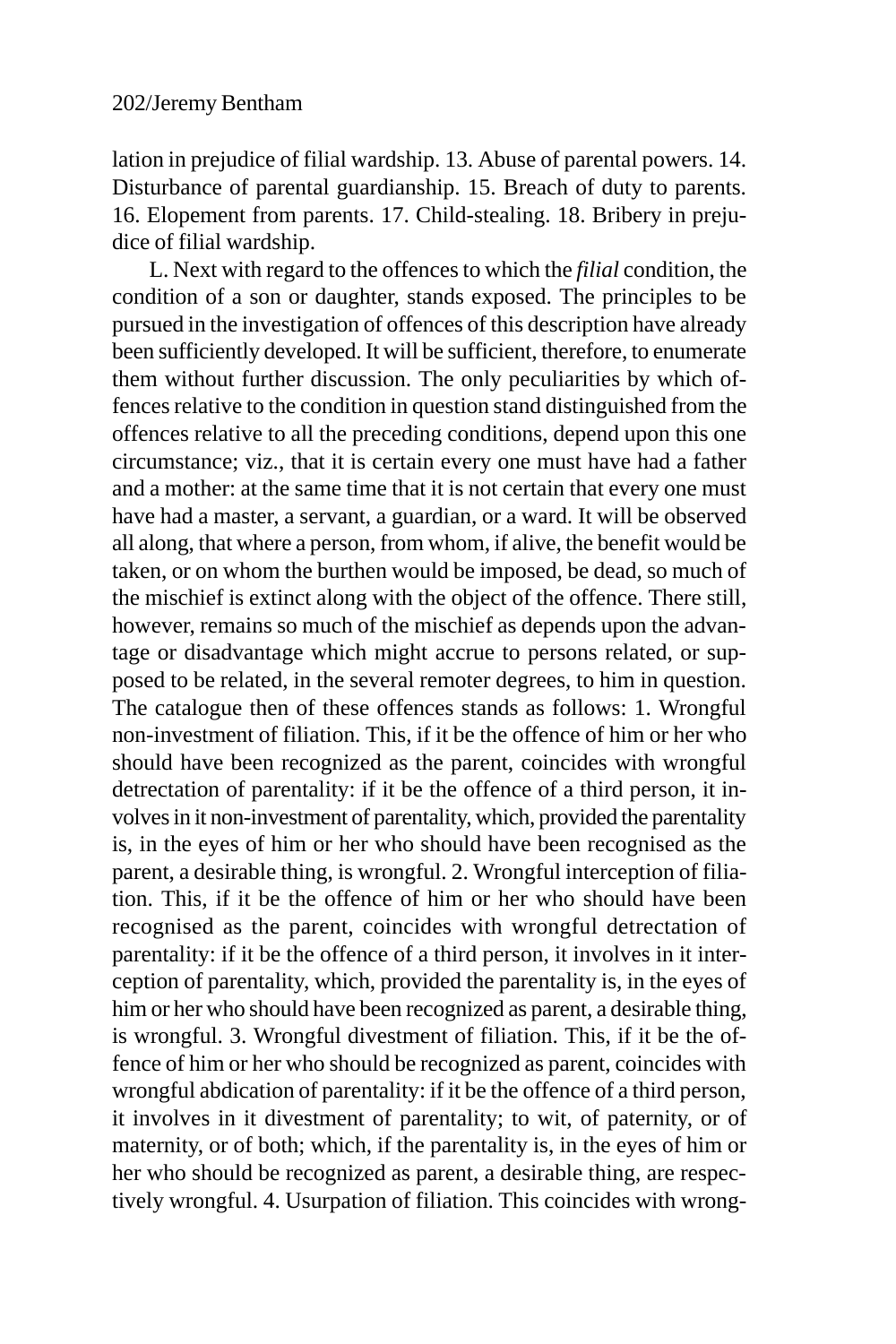ful imposition of parentality; to wit, either of paternity, or of maternity, or of both: and necessarily involves in it divestment of parentality, which, if the parentality thus divested were, in the eyes of him or her who are thus divested of it, a desirable thing, is wrongful. 5. Wrongful investment of filiation: (the filiation being considered as a beneficial thing.) This coincides with imposition of parentality, which, if in the eyes of the pretended father or mother the parentality should be an undesirable thing, will be wrongful. 6. Wrongful abdication of filiation. This necessarily coincides with wrongful divestment of parentality; it also is apt to involve in it wrongful imposition of parentality; though not necessarily either to the advantage or to the prejudice of any certain person. For if a man, supposed at first to be your son, appears afterwards not to be yours, it is certain indeed that he is the son of some other man, but it may not appear who that other man is. 7. Wrongful detrectation of filiation. This coincides with wrongful noninvestment or wrongful interception of parentality. 8. Wrongful imposition of filiation. This, if it be the offence of the pretended parent, coincides necessarily with usurpation of parentality: if it be the offence of a third person, it necessarily involves imposition of parentality; as also divestment of parentality: either or both of which, according to the circumstance above mentioned, may or may not be wrongful. 9. Mismanagement of parental guardianship. 10. Desertion of parental guardianship. 11. Dissipation in prejudice of filial wardship. 12. Peculation in prejudice of filial wardship. 13. Abuse of parental power. 14. Disturbance of parental guardianship. 15. Breach of duty to parents. 16. Elopement from parents. 17. Childstealing. 18. Bribery in prejudice of parental guardianship.

LI. We shall now be able to apply ourselves with some advantage to the examination of the several offences to which the marital condition, or condition of a husband, stands exposed. A husband is a man, between whom and a certain woman, who in this case is called his wife, there subsists a legal obligation for the purpose of their living together, and in particular for the purpose of a sexual intercourse to be carried on between them This obligation will naturally be considered in four points of view: 1. In respect of its commencement. 2. In respect of the placing of it. 3. In respect of the nature of it. 4. In respect of its duration. First then, it is evident, that in point of possibility, one method of commencement is as conceivable as another: the time of its commencement might have been marked by one sort of event (by one sort of *signal*, as it may here be called) as well as by another. But in practice the signal has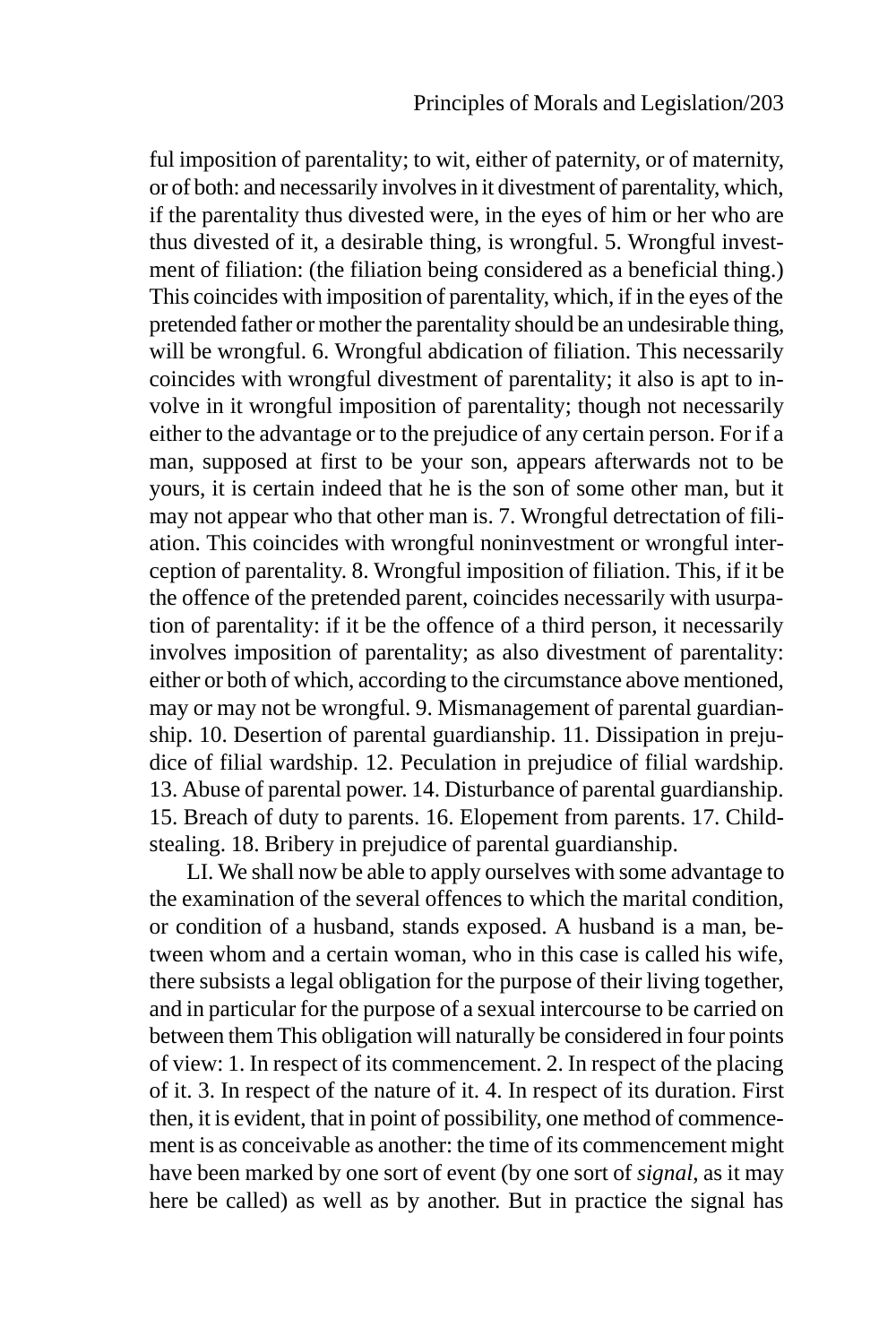usually been, as in point of utility it ought constantly to be, a contract entered into by the parties: that is, a set of signs, pitched upon by the law, as expressive of their *mutual consent*, to take upon them this condition. Secondly, and thirdly, with regard to the placing of the obligations which are the result of the contract, it is evident that they must rest either solely on one side, or mutually on both. On the first supposition, the condition is not to be distinguished from pure slavery. In this case, either the wife must be the slave of the husband, or the husband of the wife. The first of these suppositions has perhaps never been exemplified; the opposing influence of physical causes being too universal to have ever been surmounted: the latter seems to have been exemplified but too often; perhaps among the first Romans; at any rate, in many barbarous nations. Thirdly, with regard to the nature of the obligations. If they are not suffered to rest all on one side, certain rights are thereby given to the other. There must, therefore, be rights on both sides. Now, where there are mutual rights possessed by two persons, as against each other, either there are powers annexed to those rights, or not. But the persons in question are, by the supposition, to live together: in which case we have shown, that it is not only expedient, but in a manner necessary, that on one side there should be powers. Now it is only on one side that powers can be: for suppose them on both sides, and they destroy one another. The question is then, In which of the parties these powers shall be lodged? we have shown, that on the principle of utility they ought to be lodged in the husband. The powers then which subsist being lodged in the husband, the next question is, Shall the interest of one party only, or of both, be consulted in the exercise of them? it is evident, that on the principle of utility the interests of both ought alike to be consulted: since in two persons taken together, more happiness is producible than in one. This being the case, it is manifest, that the legal relation which the husband will bear to the wife will be a complex one: compounded of that of master and that of guardian.

LII. The offences then to which the condition of a husband of will be exposed, will be the sum of those to which the two conditions of master and guardian are exposed. Thus far the condition of a husband, with respect to the general outlines of it, stands upon the same footing as that of a parent. But there are certain reciprocal services, which being the main subject of the matrimonial contract, constitute the essence of the two matrimonial relations, and which neither a master nor guardian, as such, nor a parent, at any rate, have usually been permitted to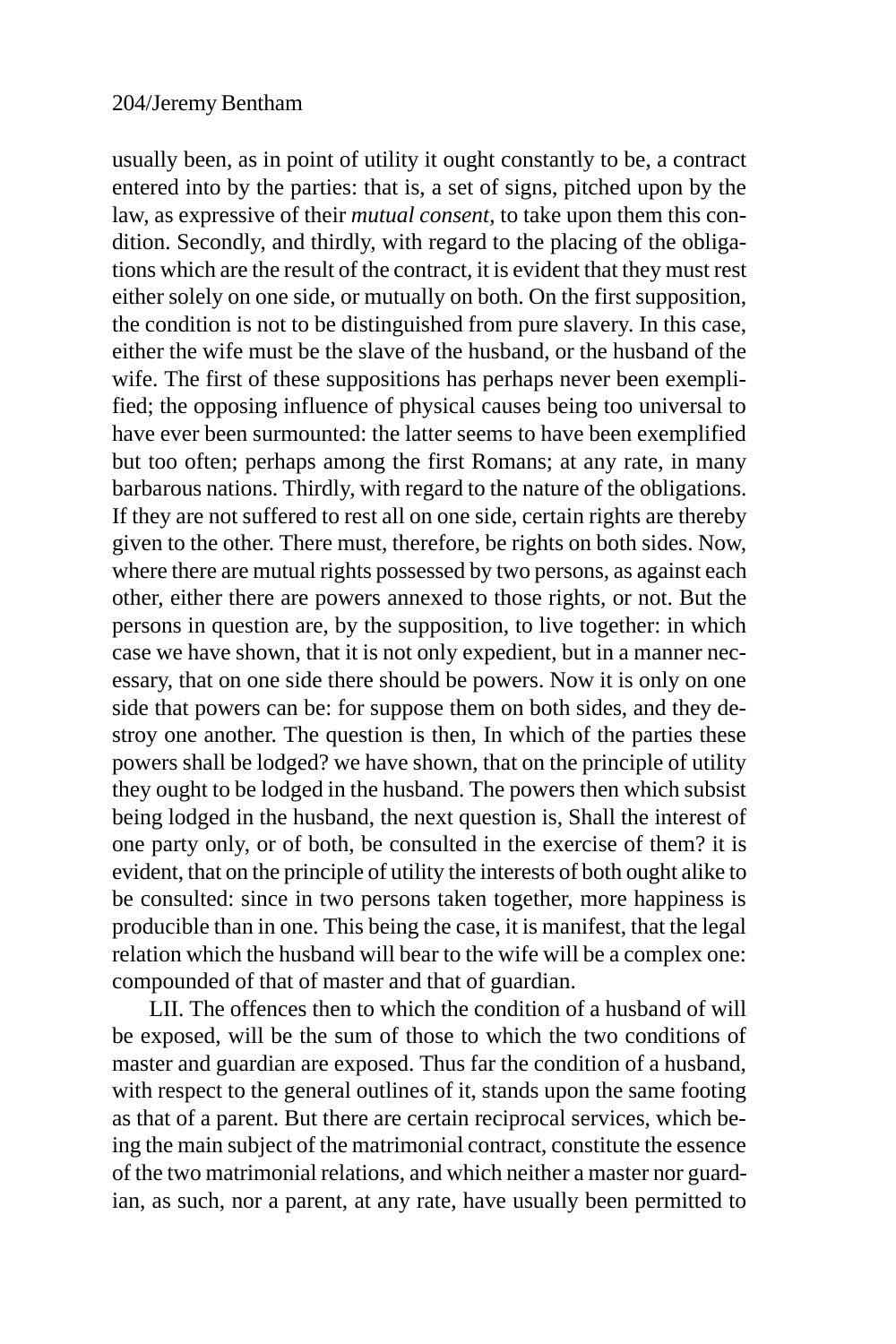receive. These must of course have been distinguished from the indiscriminate train of services at large which the husband in his character of master is empowered to exact, and of those which in his character of guardian he is bound to render. Being thus distinguished, the offences relative to the two conditions have, in many instances, in as far as they have reference to these peculiar services, acquired particular denominations. In the first place, with regard to the contract, from the celebration of which the legal condition dates its existence. It is obvious that in point of possibility, this contract might, on the part of either sex, subsist with respect to several persons of the other sex at the same time: the husband might have any number of wives: the wife might have any number of husbands: the husband might enter into the contract with a number of wives at the same time: or, if with only one at a time, he might reserve to himself a right of engaging in a similar contract with any number, or with only such or such a number of other women afterwards, during the continuance of each former contract. This latter accordingly is the footing upon which, as is well known, marriage is and has been established in many extensive countries: particularly in all those which profess the Mahometan religion. In point of possibility, it is evident that the like liberty might be reserved on the part of the wife: though in point of practice no examples of such an arrangement seem ever to have occurred. Which of all these arrangements is in point of utility the most expedient, is a question which would require too much discussion to answer in the course of an analytical process like the present, and which belongs indeed to the civil branch of legislation, rather than to the penal. In Christian countries, the solemnization of any such contract is made to exclude the solemnization of any subsequent one during the continuance of a former: and the solemnization of any such subsequent contract is accordingly treated as an offence, under the name of *Polygamy*. Polygamy then is at any rate, on the part of the man, a particular modification of that offence which may be styled usurpation of the condition of a husband. As to its other effects, they will be different, according as it was the man only, or the woman only, or both, that were in a state of matrimony at the time of the commission of the offence. If the man only, then his offence involves in it *pro tanto* that of wrongful divestment of the condition of a wife, in prejudice of his prior wife. If the woman only, then it involves in it *pro tanto* that of wrongful divestment of the condition of a husband, in prejudice of her prior husband. If both were already married, it of course involves both the wrongful di-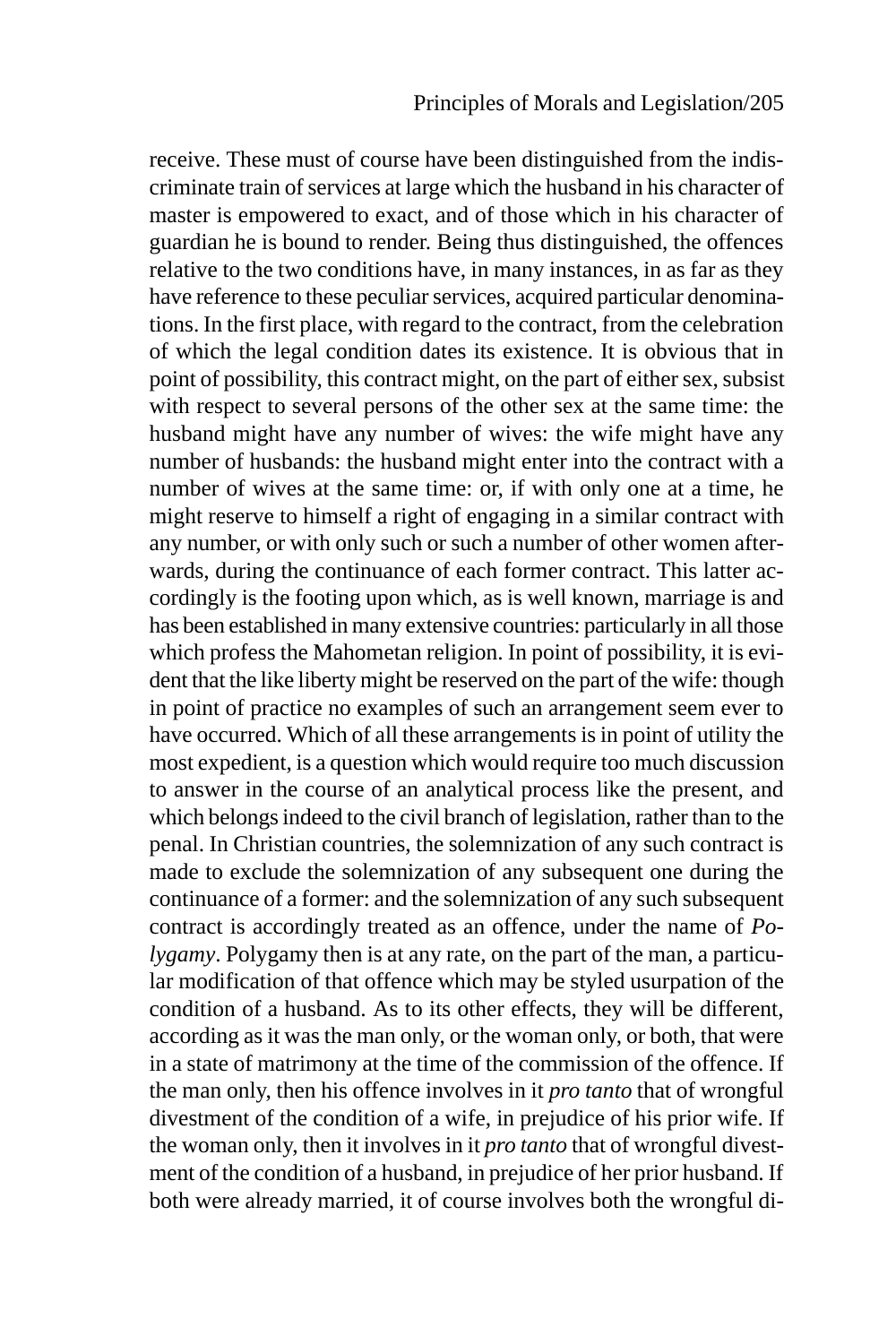vestments which have just been mentioned. And on the other hand also, the converse of all this may be observed with regard to polygamy on the part of the woman. Secondly, As the engaging not to enter into any subsequent engagement of the like kind during the continuance of the first, is one of the conditions on which the law lends its sanction to the first; so another is, the inserting as one of the articles of this engagement an undertaking not to render to, or accept from, any other person the services which form the characteristic object of it: the rendering or acceptance of any such services is accordingly treated as an offence, under the name of *adultery*: under which name is also comprised the offence of the stranger, who, in the commission of the above offence, is the necessary accomplice. Thirdly, Disturbing either of the parties to this engagement, in the possession of these characteristic services, may, in like manner, be distinguished from the offence of disturbing them in the enjoyment of the miscellaneous advantages derivable from the same condition; and on whichever side the blame rests, whether that of the party, or that of a third person, may be termed *wrongful withholding of connubial services*. And thus we have one-and-twenty sorts of offences to which, as the law stands at present in Christian countries, the condition of a husband stands exposed: viz., 1. Wrongful non-investment of the condition of a husband. 2. Wrongful interception of the condition of a husband. 3. Wrongful divestment of the condition of a husband. 4. Usurpation of the condition of a husband. 5. Polygamy. 6. Wrongful investment of the condition of a husband. 7. Wrongful abdication of the condition of a husband. 8. Wrongful detrectation of the condition of a husband. 9. Wrongful imposition of the condition of a husband. 10. Mismanagement of marital guardianship. 11. Desertion of marital guardianship. 12. Dissipation in prejudice of matrimonial wardship. 13. Peculation in prejudice of matrimonial wardship. 14. Abuse of marital power. 15. Disturbance of marital guardianship. 16. Wrongful withholding of connubial services. 17. Adultery. 18. Breach of duty to husbands. 19. Elopement from husbands. 20. Wife-stealing. 21. Bribery in prejudice of marital guardianship.

LIII. Next with regard to the offences to which the condition of a wife stands exposed. From the patterns that have been exhibited already, the coincidences and associations that take place between the offences that concern the existence of this condition and those which concern the existence of the condition of a husband, may easily enough be apprehended without farther repetitions. The catalogue of those now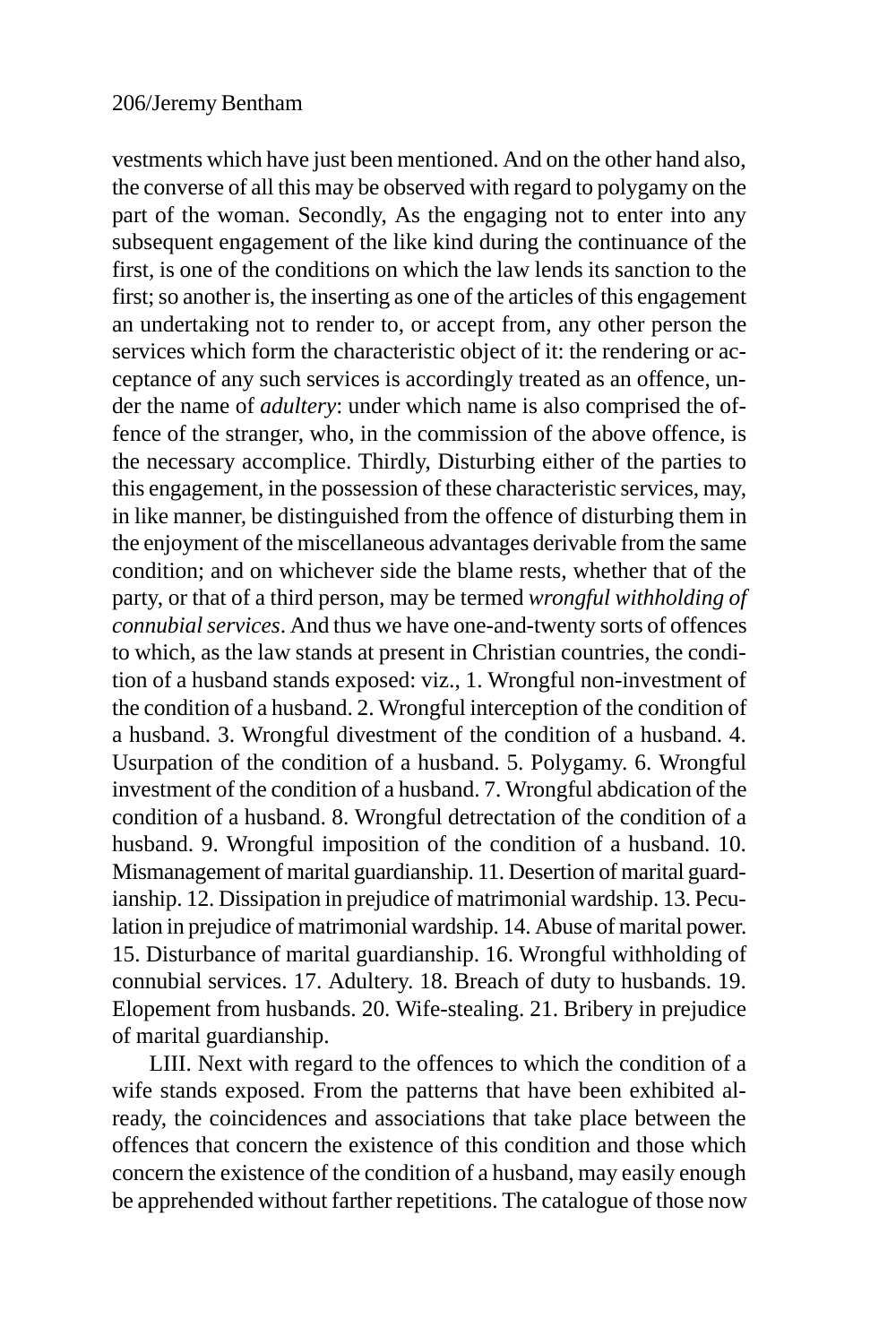under consideration will be precisely the same in every article as the catalogue last exhibited.

LIV. Thus much for the several sorts of offences relative to the several sorts of domestic conditions: those which are constituted by such natural relations as are contiguous being included. There remain those which are uncontiguous: of which, after so much as has been said of the others, it will naturally be expected that some notice should be taken. These, however, do not afford any of that matter which is necessary to constitute a condition. In point of fact, no power seems ever to be annexed to any of them. A grandfather, perhaps, may be called by the law to take upon him the guardianship of his orphan grandson: but then the power he has belongs to him not as grandfather, but as guardian. In point of possibility, indeed, power might be annexed to these relations, just as it might to any other. But still no new sort of domestic condition would result from it: since it has been shown that there can be no others, that, being constituted by power, shall be distinct from those which have been already mentioned. Such as they are, however, they have this in common with the before-mentioned relations, that they are capable of importing either benefit or burthen: they therefore stand exposed to the several offences whereby those or any other relations are liable to be affected in point of existence. It might be expected, therefore, that in virtue of these offences, they should be added to the list of the relations which are liable to be objects of delinquency. But the fact is, that they already stand included in it: and although not expressly named, yet as effectually as if they were. On the one hand, it is only by affecting such or such a contiguous relation that any offence affecting uncontiguous relations can take place. On the other hand, neither can any offence affecting the existence of the contiguous relations be committed, without affecting the existence of an indefinite multitude of such as are uncontiguous. A false witness comes, and causes it to be believed that you are the son of a woman, who, in truth, is not your mother. What follows? An endless tribe of other false persuasions—that you are the grandson of the father and of the mother of this supposed mother: that you are the son of some husband of hers, or, at least, of some man with whom she has cohabited: the grandson of his father and his mother; and so on: the brother of their other children, if they have any: the brotherin-law of the husbands and wives of those children, if married: the uncle of the children of those children: and so on.—On the other hand, that you are not the son of your real mother, nor of your real father: that you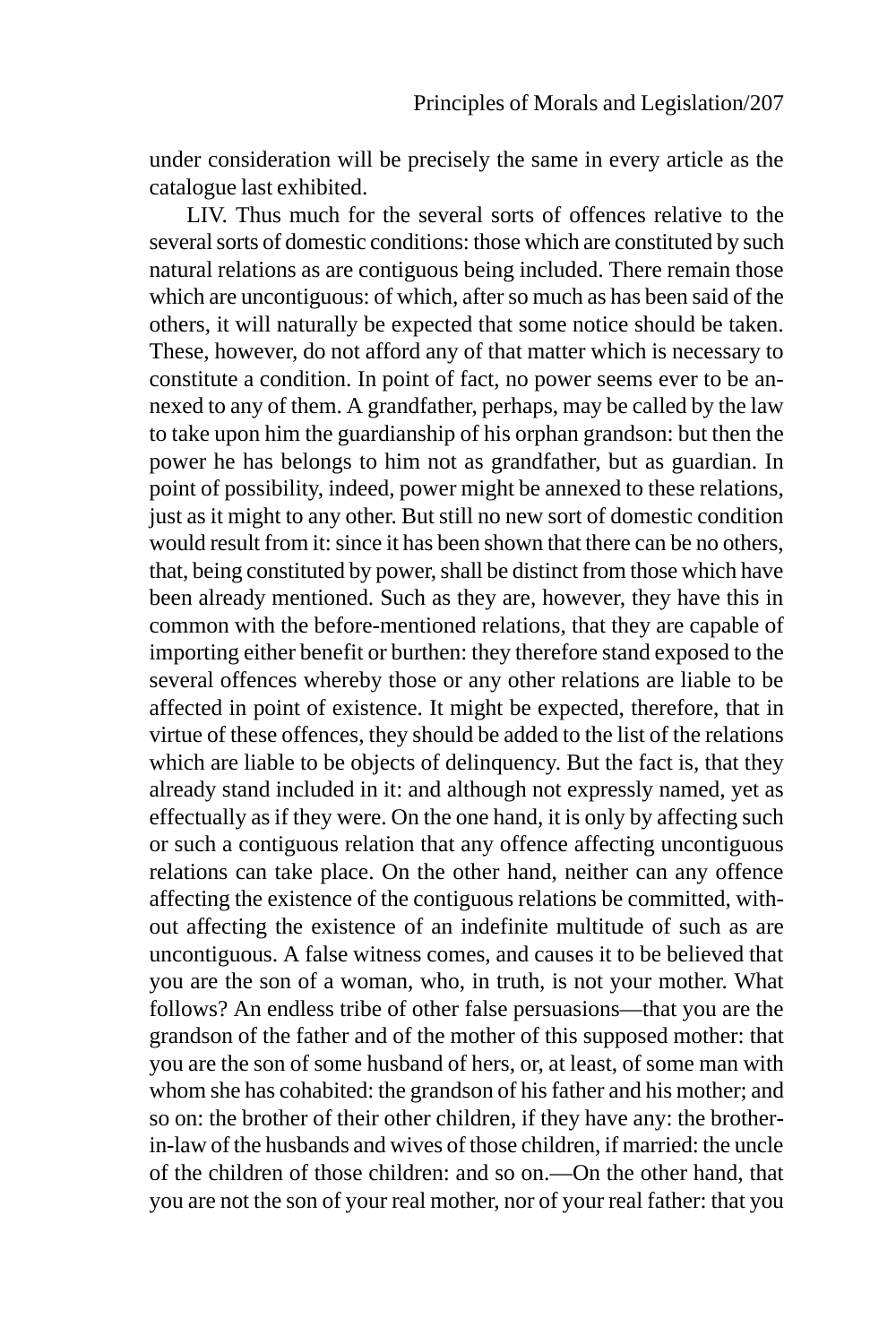are not the grandson of either of your real grandfathers or grandmothers; and so on without end: all which persuasions result from, and are included in, the one original false persuasion of your being the son of this your pretended mother.

It should seem, therefore, at first sight, that none of the offences against these uncontiguous relations could ever come expressly into question: for by the same rule that one ought, so it might seem ought a thousand others: the offences against the uncontiguous being merged as it were in those which affect the contiguous relations. So far, however, is this from being the case, that in speaking of an offence of this stamp, it is not uncommon to hear a great deal said of this or that uncontiguous relationship which it affects, at the same time that no notice at all shall be taken of any of those which are contiguous. How happens this? Because, to the uncontiguous relation are annexed perhaps certain remarkable advantages or disadvantages, while to all the intermediate relations none shall be annexed which are in comparison worth noticing. Suppose Antony or Lepidus to have contested the relationship of Octavius (afterwards Augustus) to Caius Julius Cæsar. How could it have been done? It could only have been by contesting, either Octavius's being the son of Atia, or Atia's being the daughter of Julia, or Julia's being the daughter of Lucius Julius Cæsar, or Lucius Julius Cæsar's being the father of Caius. But to have been the son of Atia, or the grandson of Julia, or the great grandson of Lucius Julius Cæsar, was, in comparison, of small importance. Those intervening relationships were, comparatively speaking, of no other use to him than in virtue of their being so many necessary links in the genealogical chain which connected him with the sovereign of the empire.

As to the advantages and disadvantages which may happen to be annexed to any of those uncontiguous relationships, we have seen already that no powers over the correlative person, nor any corresponding obligations, are of the number. Of what nature then can they be? They are, in truth, no other than what are the result either of local and accidental institutions, or of some spontaneous bias that has been taken by the moral sanction. It would, therefore, be to little purpose to attempt tracing them out *a priori* by any exhaustive process: all that can be done is, to pick up and lay together some of the principal articles in each catalogue by way of specimen. The advantages which a given relationship is apt to impart, seem to be referable chiefly to the following heads: 1. Chance of succession to the property, or a part of the property, of the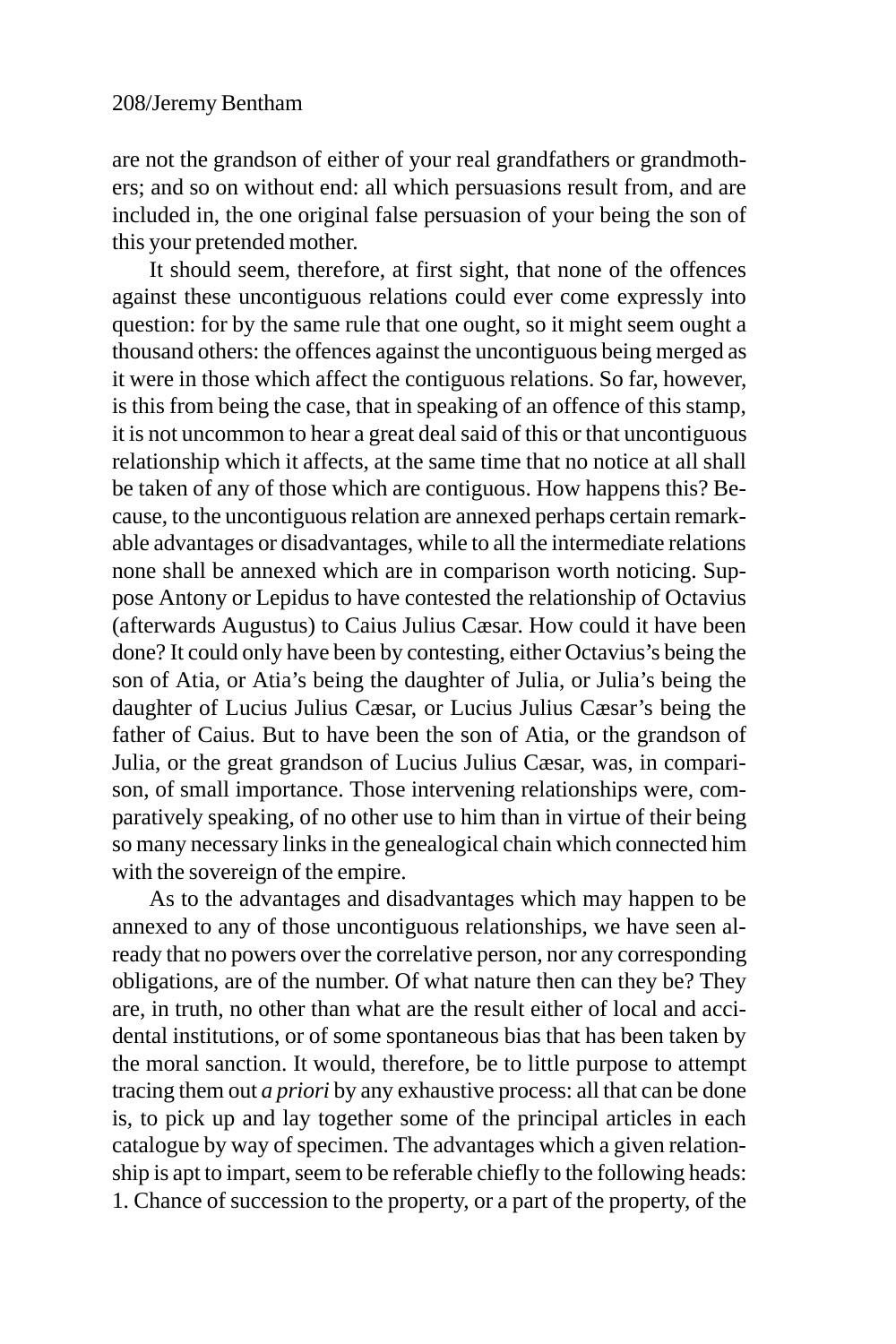correlative person. 2. Chance of pecuniary support, to be yielded by the correlative person, either by appointment of law, or by spontaneous donation. 3. Accession of legal rank; including any legal privileges which may happen to be annexed to it: such as capacity of holding such and such beneficial offices; exemption from such and such burthensome obligations; for instance, paying taxes, serving burthensome offices, &c;. &c;. 4. Accession of rank by courtesy; including the sort of reputation which is customarily and spontaneously annexed to distinguished birth and family alliance: whereon may depend the chance of advancement in the way of marriage, or in a thousand other ways less obvious. The disadvantages which a given relation is liable to impart, seem to be referable chiefly to the following heads: 1. Chance of being obliged, either by law, or by force of the moral sanction, to yield pecuniary support to the correlative party. 2. Loss of legal rank: including the legal disabilities, as well as the burthensome obligations, which the law is apt to annex, sometimes with injustice enough, to the lower stations. 3. Loss of rank by courtesy: including the loss of the advantages annexed by custom to such rank. 4. Incapacity of contracting matrimony with the correlative person, where the supposed consanguinity or affinity lies within the prohibited degrees.

LV. We come now to civil conditions: these, it may well be imagined, may be infinitely various: as various as the acts which a man may be either commanded or allowed, whether for his own benefit, or that of others, to abstain from or to perform. As many different denominations as there are of persons distinguished with a view to such commands and allowances (those denominations only excepted which relate to the conditions above spoken of under the name of domestic ones) so many civil conditions one might enumerate. Means however, more or less explicit, may be found out of circumscribing their infinitude.

What the materials are, if so they may be called, of which conditions, or any other kind of legal possession, can be made up, we have already seen: beneficial powers, fiduciary powers, beneficial rights, fiduciary rights, relative duties, absolute duties. But as many conditions as import a power or right of the fiduciary kind, as possessed by the person whose condition is in question, belong to the head of trusts. The catalogue of the offences to which these conditions are exposed, coincides therefore exactly with the catalogue of offences against trust: under which head they have been considered in a general point of view under the head of offences against trust: and such of them as are of a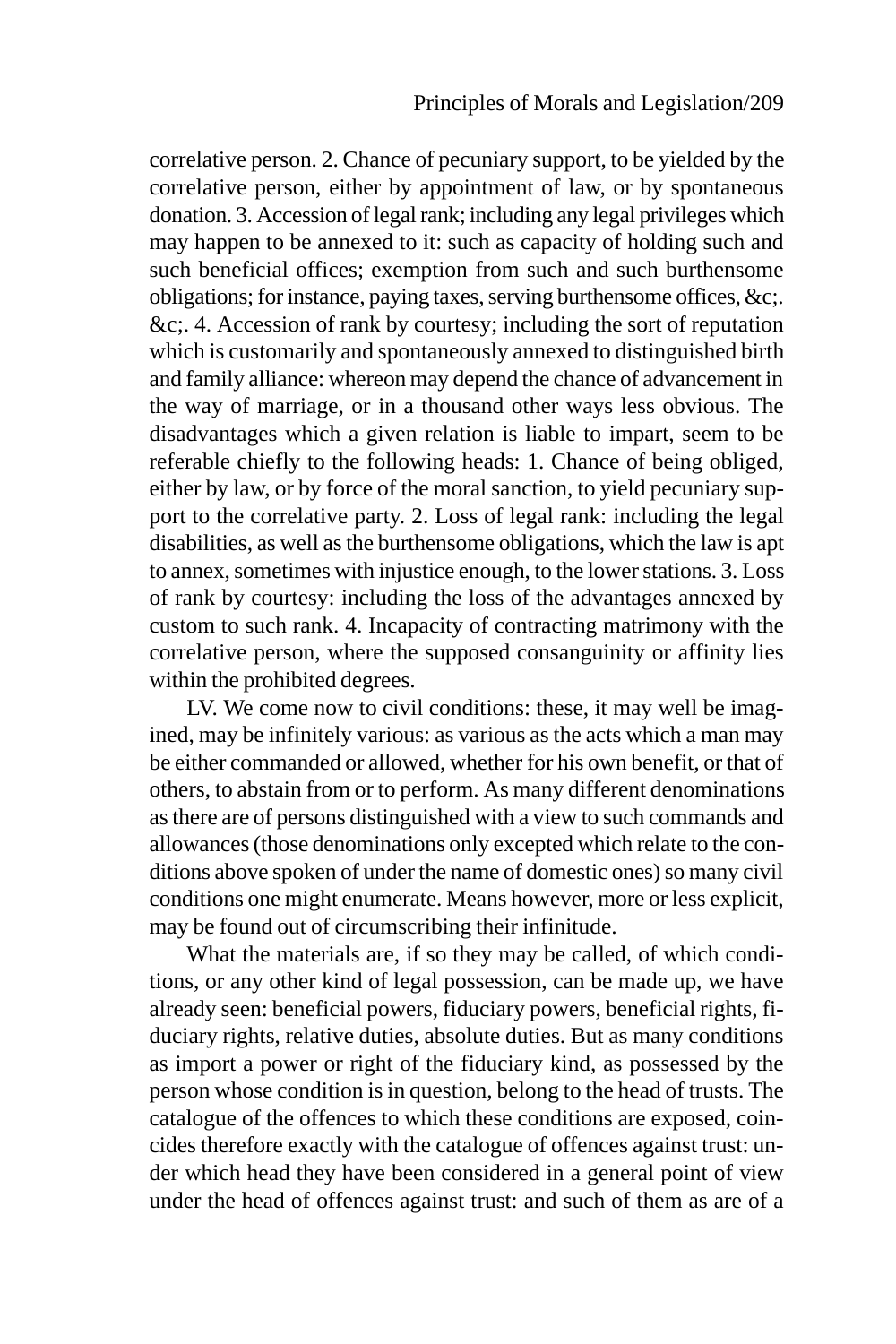domestic nature, in a more particular manner in the character of offences against the several domestic conditions. Conditions constituted by such duties of the relative kind, as have for their counterparts trusts constituted by fiduciary powers, as well as rights on the side of the correlative party, and those of a private nature, have also been already discussed under the appellation of domestic conditions. The same observation maybe applied to the conditions constituted by such powers of the beneficial kind over persons as are of a private nature: as also to the subordinate correlative conditions constituted by the duties corresponding to those rights and powers. As to absolute duties, there is no instance of a condition thus created, of which the institution is upon the principle of utility to be justified; unless the several religious conditions of the monastic kind should be allowed of as examples. There remain, as the only materials out of which the conditions which yet remain to be considered can be composed, conditions constituted by beneficial powers over things; conditions constituted by beneficial rights to things (that is, rights to powers over things) or by rights to those rights, and so on; conditions constituted by rights to services; and conditions constituted by the duties corresponding to those respective rights. Out of these are to be taken those of which the materials are the ingredients of the several modifications of property, the several conditions of proprietorship. These are the conditions, if such for a moment they may be styled, which having but here and there any specific names, are not commonly considered on the footing of conditions: so that the acts which, if such conditions were recognised might be considered as offences against those conditions, are not wont to be considered in any other light than that of offences against property.

Now the case is, as hath been already intimated, that of these civil conditions, those which are wont to be considered under that name, are not distinguished by any uniform and explicit line from those of which the materials are wont to be carried to the head of property: a set of rights shall, in one instance, be considered as constituting an article of property rather than a condition: while, in another instance, a set of rights of the same stamp is considered as constituting rather a condition than an article of property. This will probably be found to be the case in all languages: and toe usage is different again in one language from what it is in another. From these causes it seems to be impracticable to subject the class of civil conditions to any exhaustive method: so that for making a complete collection of them there seems to be no other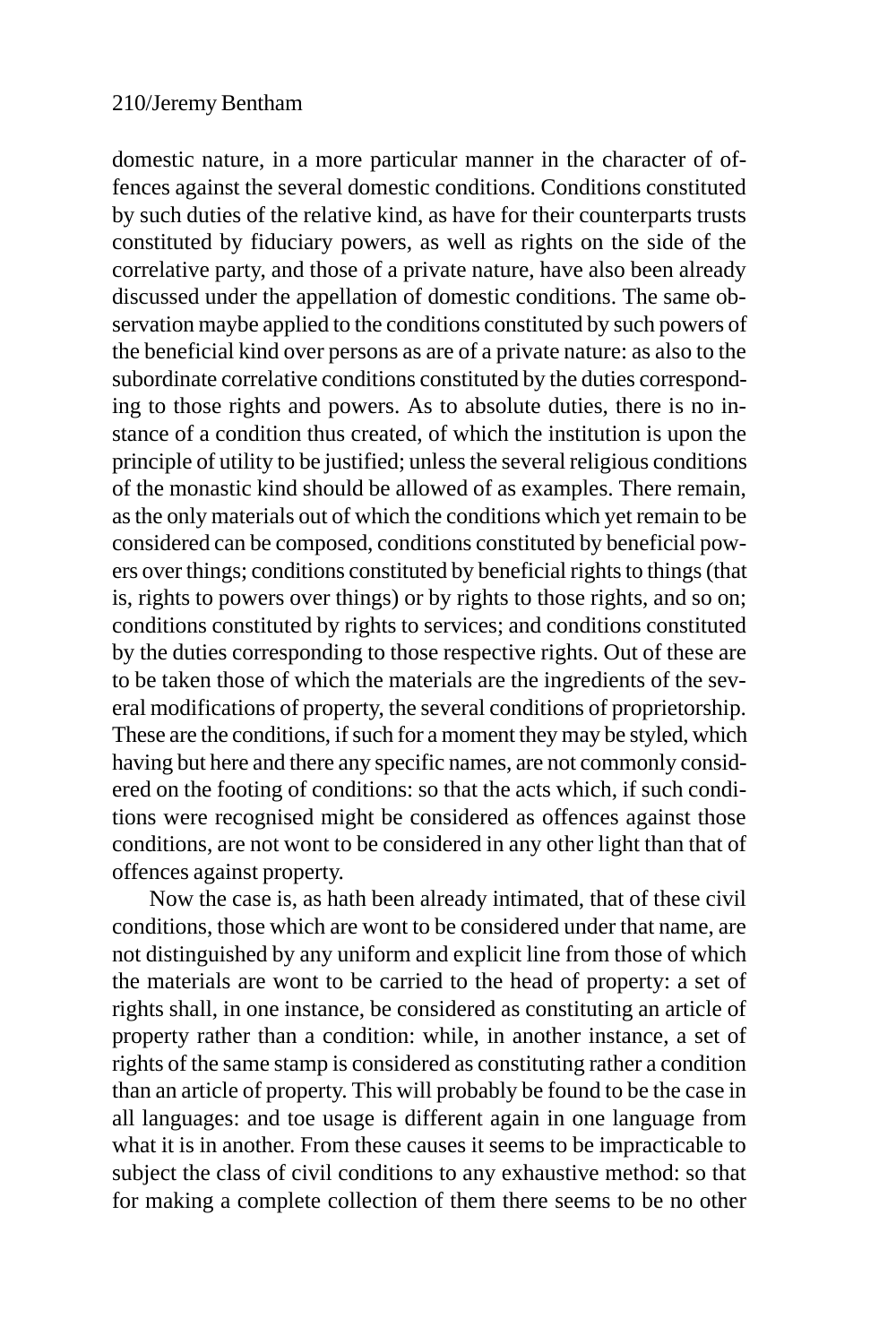expedient than that of searching the language through for them, and taking them as they come. To exemplify this observation, it may be of use to lay open the structure as it were of two or three of the principal sorts or classes of conditions, comparing them with two or three articles of property which appear to be nearly of the same complexion: by this means the nature and generation, if one may so call it, of both these classes of ideal objects may be the more clearly understood.

The several sorts of civil conditions that are not fiduciary may all, or at least the greater part of them, be comprehended under the head of *rank*, or that of *profession*; the latter word being taken in its most extensive sense, so as to include not only what are called the liberal professions, but those also which are exercised by the several sorts of traders, artists, manufacturers, and other persons of whatsoever station, who are in the way of making a profit by their labour. Among ranks then, as well as professions, let us, for the sake of perspicuity, take for examples such articles as stand the clearest from any mixture of either fiduciary or beneficial power. The rank of knighthood is constituted, how? by prohibiting all other persons from performing certain acts, the performance of which is the symbol of the order, at the same time that the knight in question, and his companions, are permitted: for instance, to wear a ribbon of a certain colour in a certain manner: to call himself by a certain title: to use an armorial seal with a certain mark on it. By laying all persons but the knight under this prohibition, the law subjects them to a set of duties: and since from the discharge of these duties a benefit results to the person in whose favour they are created, to wit, the benefit of enjoying such a share of extraordinary reputation and respect as men are wont to yield to a person thus distinguished, to discharge them is to render him a service: and the duty being a duty of the negative class, a duty consisting in the performance of certain acts of the negative kind, the service is what may be called *a service of forbearance*. It appears then, that to generate this condition there must be two sorts of services: that which is the immediate cause of it, a service of the negative kind, to be rendered by the community at large: that which is the cause again of this service, a service of the positive kind, to be rendered by the law.

The condition of a professional man stands upon a narrower footing. To constitute this condition there needs nothing more than a permission given him on the part of the legislator to perform those acts, in the performance of which consists the exercise of his profession: to give or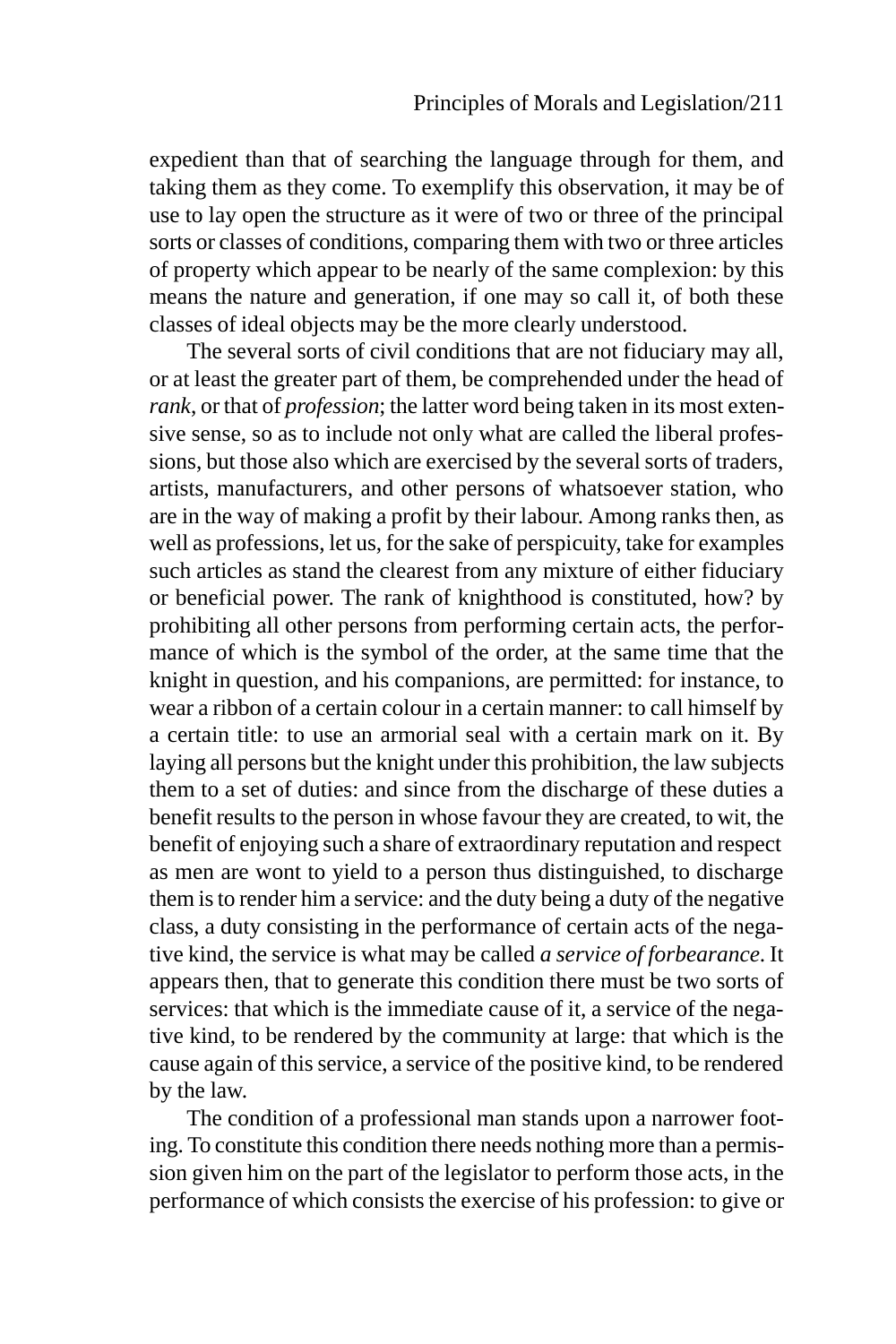sell his advice or assistance in matters of law or physic: to give or sell his services as employed in the executing or overseeing of a manufacture or piece of work of such or such a kind: to sell a commodity of such or such a sort. Here then we see there is but one sort of service requisite; a service which may be merely of the negative kind, to be rendered by the law: the service of permitting him to exercise his profession: a service which, if there has been no prohibition laid on before, is rendered by simply forbearing to prohibit him.

Now the ideal objects, which in the cases above specified are said to be conferred upon a man by the services that are respectively in question, are in both cases not articles of property but conditions. By such a behaviour on the part of the law, as shall be the reverse of that whereby they were respectively produced, a man may be made to forfeit them: and what he is then said to forfeit is in neither case his property; but in one case, his rank or dignity: in the other case, his trade or his profession: and in both cases, his condition.

 Other cases there are again in which the law, by a process of the same sort with that by which it constituted the former of the two abovementioned conditions, confers on him an ideal object, which the laws of language have placed under the head of property. The law permits a man to sell books: that is, all sorts of books in general. Thus far all that it has done is to invest him with a condition: and this condition he would equally possess, although everybody else in the world were to sell books likewise. Let the law now take an active part in his favour, and prohibit all other persons from selling books of a certain description, he remaining at liberty to sell them as before. It therefore confers on him a sort of exclusive privilege or monopoly, which is called a *copy-right*. But by investing him with this right, it is not said to invest him with any new sort of condition: what it invests him with is spoken of as an article of property; to wit, of that sort of property which is termed incorporeal: and so on in the case of an engraving, a mechanical engine, a medicine; or, in short, of a saleable article of any other sort. Yet when it gave him an exclusive right of wearing a particular sort of ribbon, the object which it was then considered as conferring on him was not an article of property but a condition.

By forbearing to subject you to certain disadvantages, to which it subjects an alien, the law confers on you the condition of a natural-born subject: by subjecting him to them, it imposes on him the condition of an alien: by conferring on you certain privileges or rights, which it denies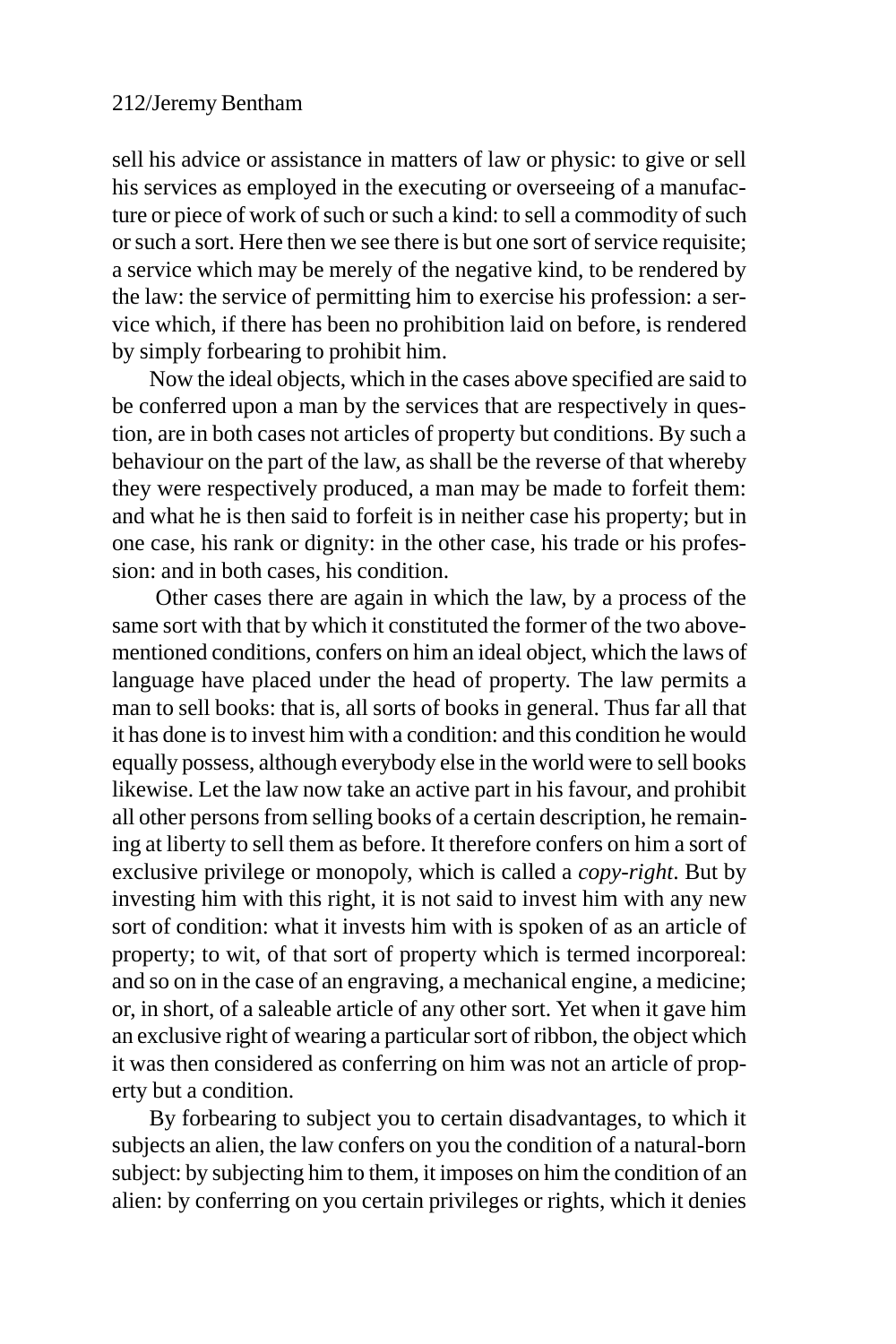to a *roturier*, the law confers on you the condition of a *gentilhomme*; by forbearing to confer on him those privileges, it imposes on him the condition of a *roturier*. The rights, out of which the two advantageous conditions here exemplified are both of them as it were composed, have for their counterpart a sort of services of forbearance, rendered, as we have seen, not by private individuals, but by the law itself. As to the duties which it creates in rendering you these services, they are to be considered as duties imposed by the legislator on the ministers of justice.

It may be observed, with regard to the greater part of the conditions here comprised under the general appellation of *civil*, that the relations corresponding to those by which they are respectively constituted, are not provided with appellatives. The relation which has a name, is that which is borne by the party favoured to the party bound: that which is borne by the party bound to the party favoured has not any. This is a circumstance that may help to distinguish them from those conditions which we have termed domestic. In the domestic conditions, if on the one side the party *to* whom the power is given is called a master; on the other side, the party *over* whom that power is given, the party who is the object of that power, is termed a servant. In the civil conditions this is not the case. On the one side, a man, in virtue of certain services of forbearance, which the rest of the community are bound to render him, is denominated a knight of such or such an order: but on the other side, these services do not bestow any particular denomination on the persons from whom such services are due. Another man, in virtue of the legislator's rendering that sort of negative service which consists in the not prohibiting him from exercising a trade, invests him at his option with the condition of a trader: it accordingly denominates him a farmer, a baker, a weaver, and so on: but the ministers of the law do not, in virtue of their rendering the man this sort of negative service, acquire for themselves any particular name. Suppose even that the trade you have the right of exercising happens to be the object of a monopoly, and that the legislator, besides rendering you himself those services which you derive from the permission he bestows on you, obliges other persons to render you those farther services which you receive from their forbearing to follow the same trade; yet neither do they, in virtue of their being thus bound, acquire any particular name.

After what has been said of the nature of the several sorts of civil conditions that have names, the offences to which they are exposed may, without much difficulty, be imagined. Taken by itself, every condition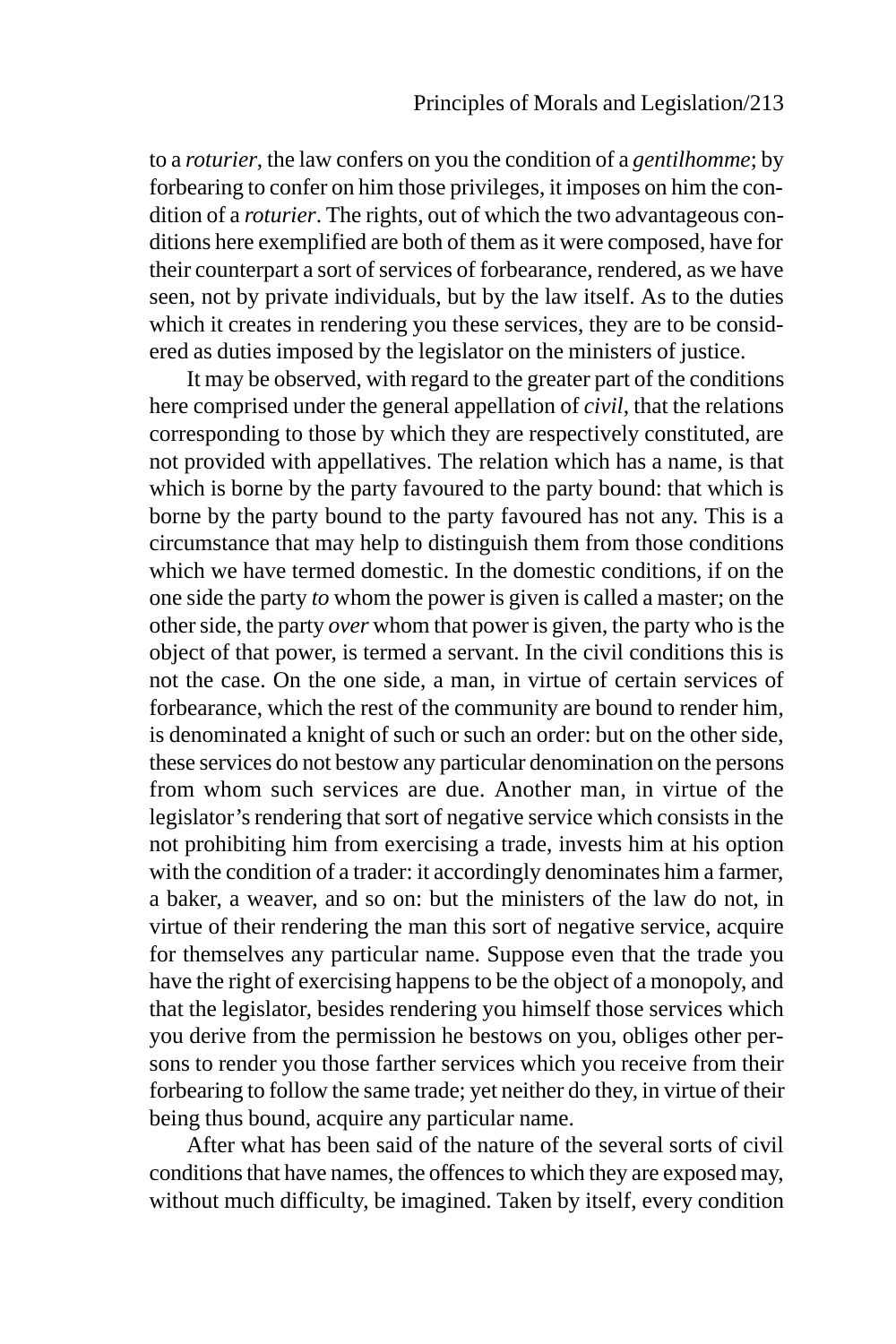which is thus constituted by a permission granted to the possessor, is of course of a beneficial nature: it is, therefore, exposed to all those offences to which the possession of a benefit is exposed. But either on account of a man's being obliged to persevere when once engaged in it, or on account of such other obligations as may stand annexed to the possession of it, or on account of the comparative degree of disrepute which may stand annexed to it by the moral sanction, it may by accident be a burthen: it is on this account liable to stand exposed to the offences to which, as hath been seen, every thing that partakes of the nature of a burthen stands exposed. As to any offences which may concern the exercise of the functions belonging to it, if it happens to have any duties annexed to it, such as those, for instance, which are constituted by regulations touching the exercise of a trade, it will stand exposed to so many breaches of duty; and lastly, whatsoever are the functions belonging to it, it will stand exposed at any rate to *disturbance*.

In the forming however of the catalogue of these offences, exactness is of the less consequence, inasmuch as an act, if it should happen not to be comprised in this catalogue, and yet is in any respect of a pernicious nature, will be sure to be found in some other division of the system of offences: if a baker sells bad bread for the price of good, it is a kind of fraud upon the buyer; and perhaps an injury of the simple corporal kind done to the health of an individual, or a neighbourhood: if a clothier sells bad cloth for good at home, it is a fraud; if to foreigners abroad, it may, over and above the fraud put upon the foreign purchaser, have pernicious effects perhaps in the prosperity of the trade at home, and become thereby an offence against the national wealth. So again with regard to *disturbance*: if a man be disturbed in the exercise of his trade, the offence will probably be a wrongful *interception of the profit* he might be presumed to have been in a way to make by it: and were it even to appear in any case that a man exercised a trade, or what is less unlikely, a liberal profession, without having profit in his view, the offence will still be reducible to the head of *simple injurious restrainment*, or *simple injurious compulsion*.

# § 4. Advantages of the present method

LVI. A few words, for the purpose of giving a general view of the method of division here pursued, and of the advantages which it possesses, may have their use. The whole system of offences, we may observe, is branched out into five classes. In the three first, the subordinate divisions are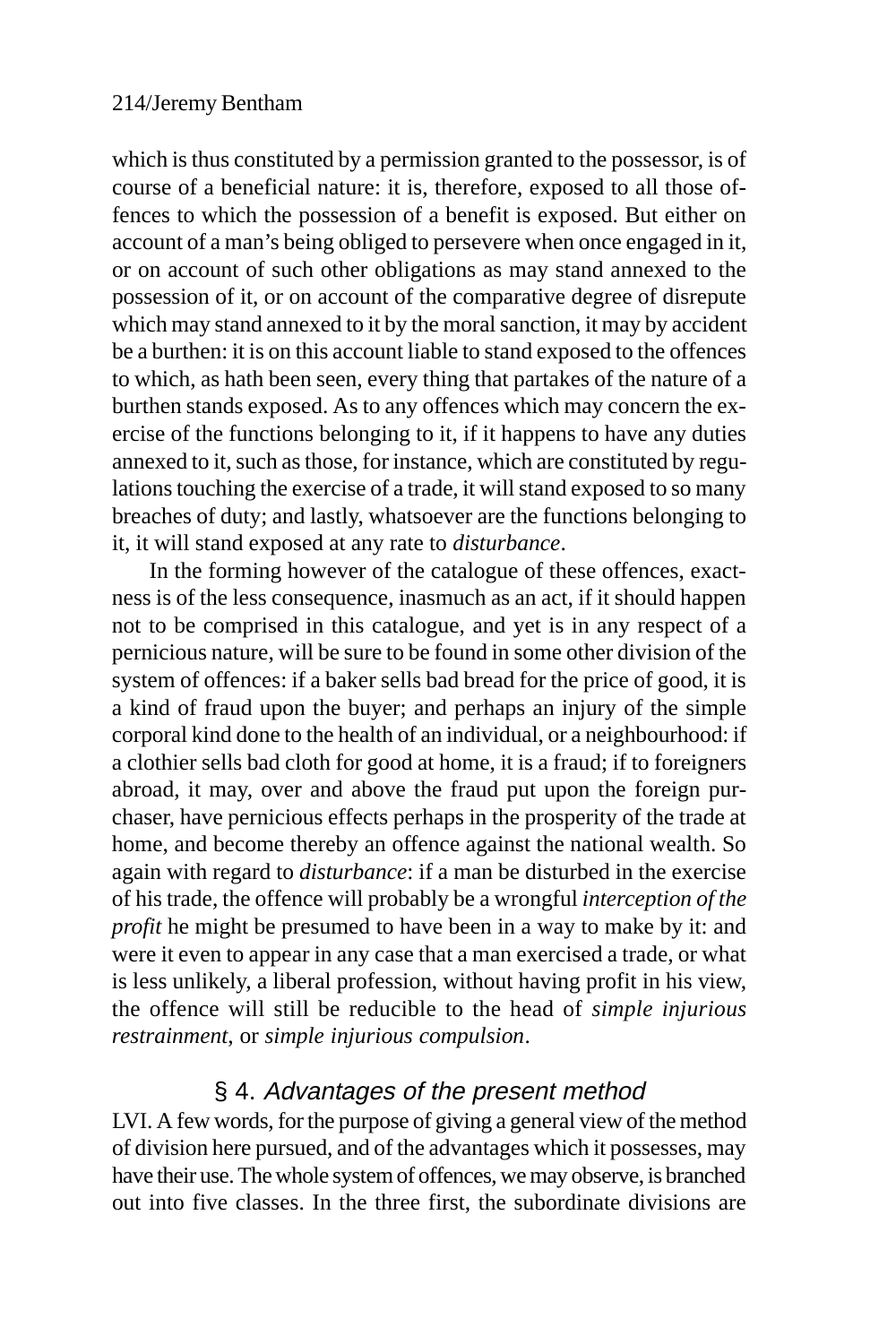taken from the same source; viz., from the consideration of the different points, in respect whereof the interest of an individual is exposed to suffer. By this uniformity, a considerable degree of light seems to be thrown upon the whole system; particularly upon the offences that come under the third class: objects which have never hitherto been brought into any sort of order. With regard to the fourth class, in settling the precedence between its several subordinate divisions,it seemed most natural and satisfactory to place those first, the connection whereof with the welfare of individuals seemed most obvious and immediate. The mischievous effects of those offences, which tend in an immediate way to deprive individuals of the protection provided for them against the attacks of one another, and of those which tend to bring down upon them the attacks of foreign assailants, seem alike obvious and palpable. The mischievous quality of such as tend to weaken the force that is provided to combat those attacks, but particularly the latter, though evident enough, is one link farther off in the chain of causes and effects. The ill effects of such offences as are of disservice only by diminishing the particular fund from whence that force is to be extracted, such effects, I say, though indisputable, are still more distant and out of sight. The same thing may be observed with regard to such as are mischievous only by affecting the universal fund. Offences against the sovereignty in general would not be mischievous, if offences of the several descriptions preceding were not mischievous. Nor in a temporal view are offences against religion mischievous, except in as far as, by removing, or weakening, or misapplying one of the three great incentives to virtue, and checks to vice, they tend to open the door to the several mischiefs, which it is the nature of all those other offences to produce. As to the fifth class, this, as hath already been observed, exhibits, at first view, an irregularity, which however seems to be unavoidable. But this irregularity is presently corrected, when the analysis returns back, as it does after a step or two, into the path from which the tyranny of language had forced it a while to deviate.

It was necessary that it should have two purposes in view: the one, to exhibit, upon a scale more or less minute, a systematical enumeration of the several possible modifications of delinquency, denominated or undenominated; the other, to find places in the list for such names of offences as were in current use: for the first purpose, nature was to set the law; for the other, custom. Had the nature of the things themselves been the only guide, every such difference in the manner of perpetration,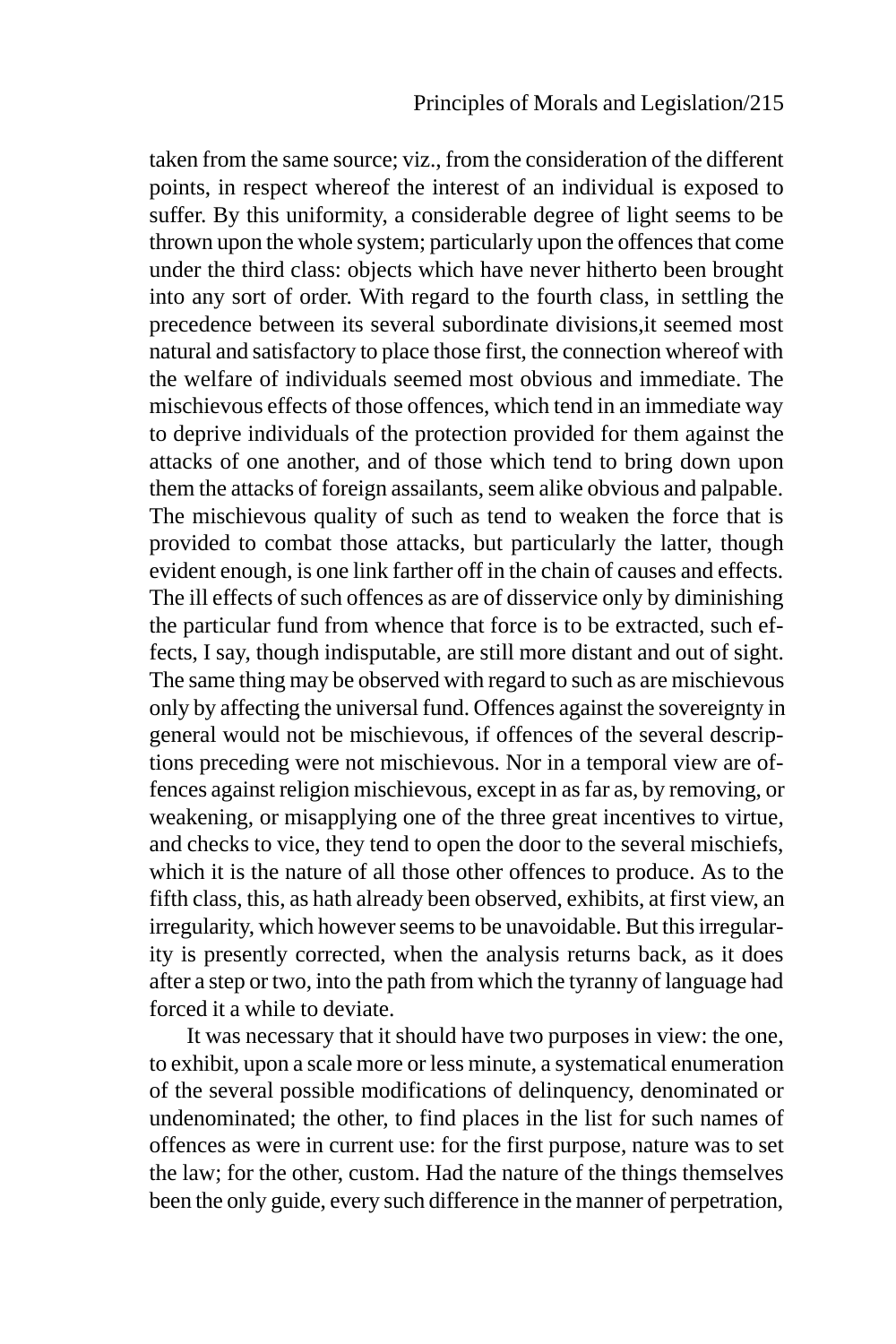and such only, should have served as a ground for a different denomination, as was attended with a difference inpoint of effect. This however of itself would never have been sufficient; for as on one hand the new language, which it would have been necessary to invent, would have been uncouth, and in a manner unintelligible: so on the other hand the names, which were before in current use, and which, in spite of all systems, good or bad, must have remained in current use, would have continued unexplained. To have adhered exclusively to the current language, would have been as bad on the other side; for in that case the catalogue of offences, when compared to that of the mischiefs that are capable of being produced, would have been altogether broken and uncomplete.

To reconcile these two objects, in as far as they seemed to be reconcilable, the following course has therefore been pursued. The logical whole, constituted by the sum total of possible offences, has been bisected in as many different directions as were necessary, and the process in each direction carried down to that stage at which the particular ideas thus divided found names in current use in readiness to receive them. At that period I have stopped; leaving any minuter distinctions to be enumerated in the body of the work, as so many species of the genus characterised by such or such a name. If in the course of any such process I came to a mode of conduct which, though it required to be taken notice of, and perhaps had actually been taken notice of, under all laws, in the character of an offence, had hitherto been expressed under different laws, by different circumlocutions, without ever having received any name capable of occupying the place of a substantive in a sentence, I have frequently ventured so far as to fabricate a new name for it, such an one as the idiom of the language, and the acquaintance I happened to have with it, would admit of. These names consisting in most instances, and that unavoidably, of two or three words brought together, in a language too which admits not, like the German and the Greek, of their being melted into one, can never be upon a par, in point of commodiousness, with those univocal appellatives which make part of the established stock.

In the choice of names in current use, care has been taken to avoid all such as have been grounded on local distinctions, ill founded perhaps in the nation in which they received their birth, and at any rate not applicable to the circumstances of other countries.

 The analysis, as far as it goes, is as applicable to the legal concerns of one country as of another: and where, if it had descended into further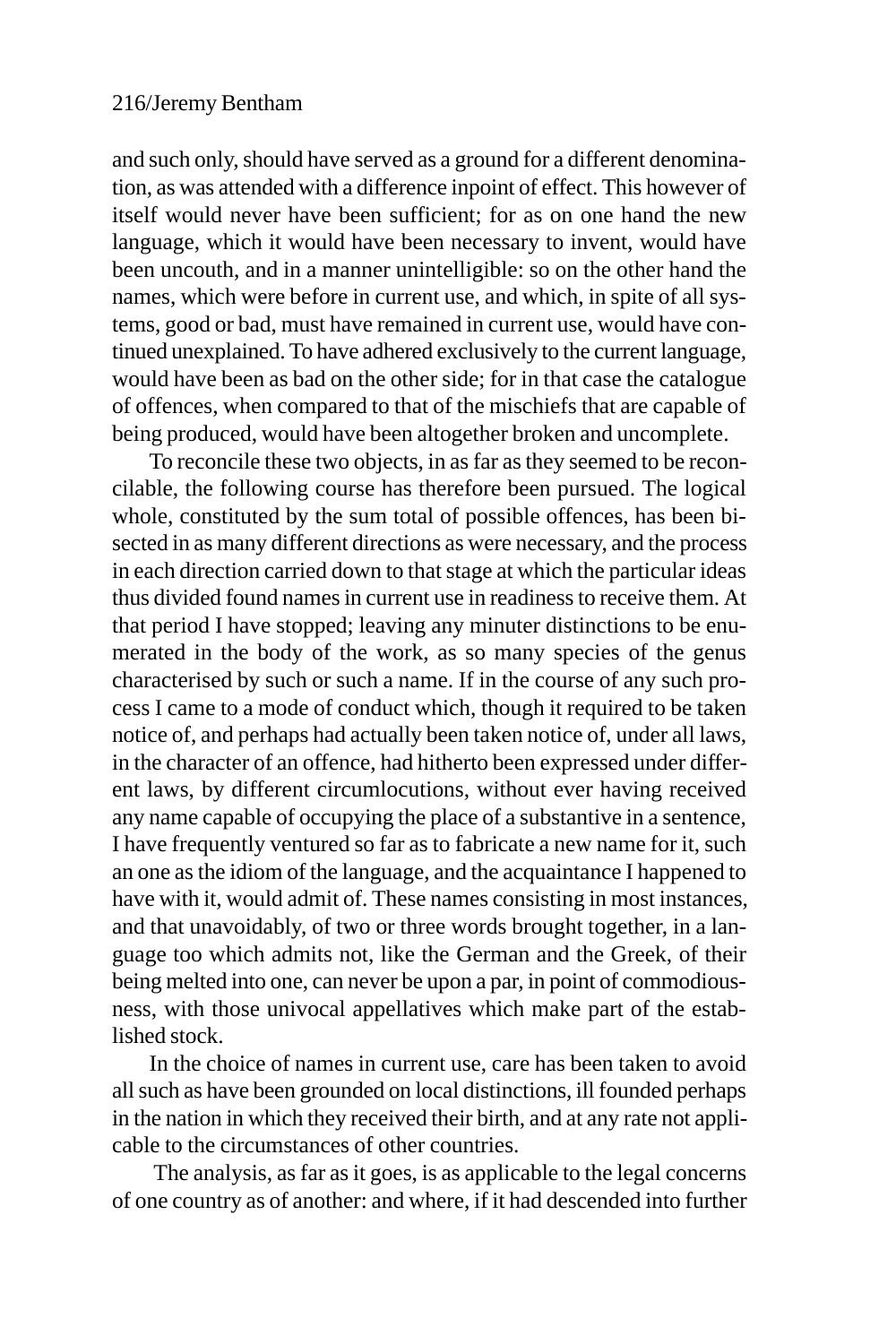details, it would have ceased to be so, there I have taken care always to stop: and thence it is that it has come to be so much more particular in the class of offences against individuals, than in any of the other classes. One use then of this arrangement, if it should be found to have been properly conducted, will be its serving to point out in what it is that the legal interests of all countries agree, and in what it is that they are liable to differ: how far a rule that is proper for one, will serve, and how far it will not serve, for another. That the legal interests of different ages and countries have nothing in common, and that they have every thing, are suppositions equally distant from the truth.

LVII. A natural method, such as it hath been here attempted to exhibit, seems to possess four capital advantages; not to mention others of inferior note. In the first place, it affords such assistance to the apprehension and to the memory, as those faculties would in vain look for in any technical arrangement. That arrangement of the objects of any science may, it should seem, be termed a *natural* one, which takes such properties to characterise them by, as men in general are, by the common constitution of man's nature, independently of any accidental impressions they may have received from the influence of any local or other particular causes, accustomed to attend to: such, in a word, as *naturally*, that is readily and at first sight, engage, and firmly fix, the attention of any one to whom they have once been pointed out. Now by what other means should an object engage or fix a man's attention, unless by interesting him? and what circumstance belonging to any action can be more interesting, or rather what other circumstance belonging to it can be at all interesting to him, than that of the influence it promises to have on his own happiness, and the happiness of those who are about him? By what other mark then should he more easily find the place which any offence occupies in the system, or by what other clue should he more readily recall it?

LVIII. In the next place, it not only gives at first glance a general intimation of the nature of each division of offences, in as far as that nature is determined by some one characteristic property, but it gives room for a number of general propositions to be formed concerning the particular offences that come under that division, in such manner as to exhibit a variety of other properties that may belong to them in common. It gives room therefore, for the framing of a number of propositions concerning them, which, though very general, because predicated of a great number of articles, shall be as generally true.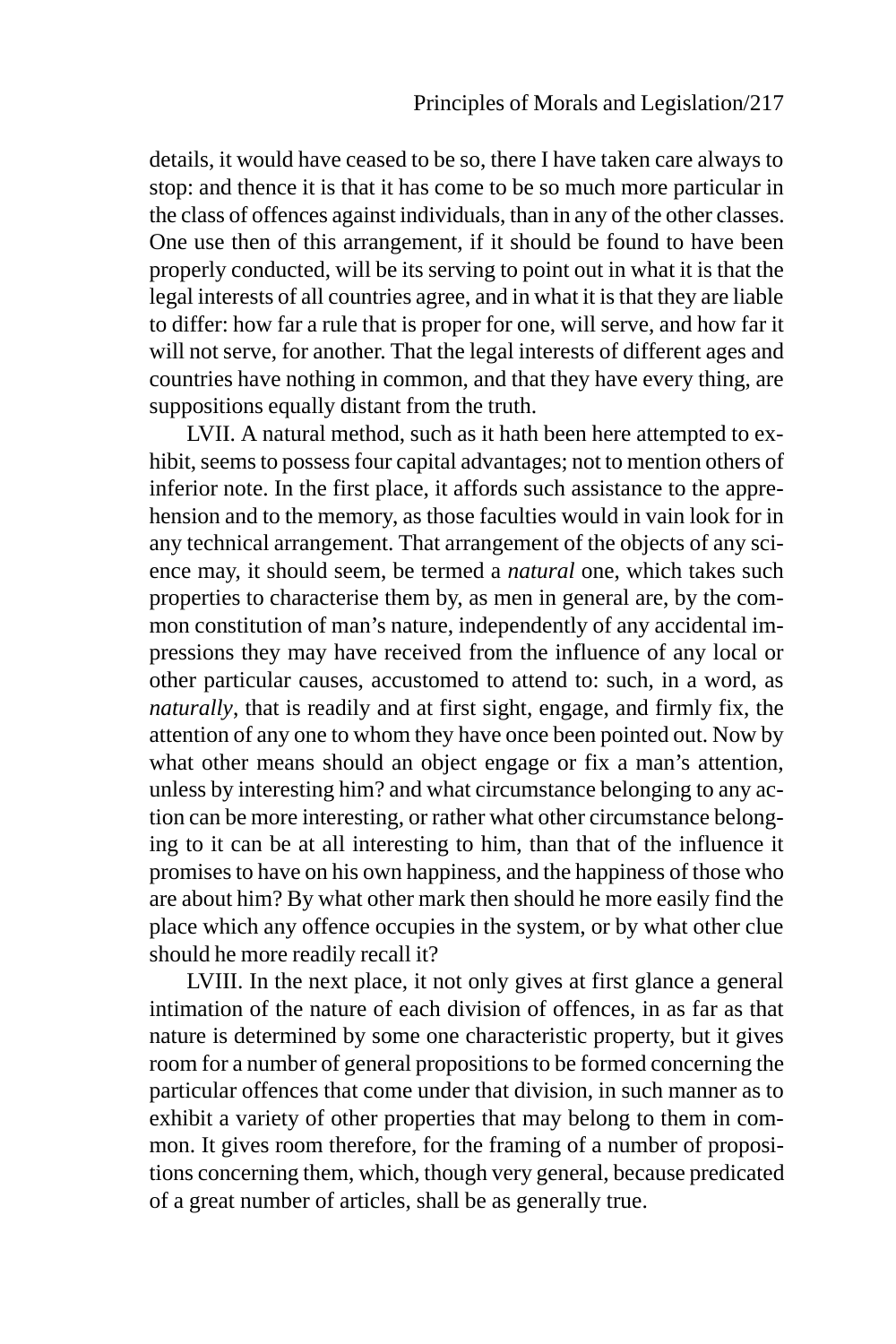LIX. In the third place, it is so contrived, that the very place which any offence is made to occupy, suggests the reason of its being put there. It serves to indicate not only that such and such acts are made offences, but *why* they *ought* to be. By this means, while it addresses itself to the understanding, it recommends itself in some measure to the affections. By the intimation it gives of the nature and tendency of each obnoxious act, it accounts for, and in some measure vindicates, the treatment which it may be thought proper to bestow upon that act in the way of punishment. To the subject then it is a kind of perpetual apology: showing the necessity of every defalcation, which, for the security and prosperity of each individual, it is requisite to make from the liberty of every other. To the legislator it is a kind of perpetual lesson: serving at once as a corrective to his prejudices, and as a check upon his passions. Is there a mischief which has escaped him? in a natural arrangement, if at the same time an exhaustive one, he cannot fail to find it. Is he tempted ever to force innocence within the pale of guilt? the difficulty of finding a place for it advertises him of his error. Such are the uses of a map of universal delinquency, laid down upon the principle of utility: such the advantages, which the legislator as well as the subject may derive from it. Abide by it, and every thing that is arbitrary in legislation vanishes. An evil-intentioned or prejudiced legislator durst not look it in the face. He would proscribe it, and with reason: it would be a satire on his laws.

LX. In the fourth place, a natural arrangement, governed as it is by a principle which is recognised by all men, will serve alike for the jurisprudence of all nations. In a system of proposed law, framed in pursuance of such a method, the language will serve as a glossary by which all systems of positive law might be explained, while the matter serves as a standard by which they might be tried. Thus illustrated, the practice of every nation might be a lesson to every other: and mankind might carry on a mutual interchange of experiences and improvements as easily in this as in every other walk of science. If any one of these objects should in any degree be attained, the labour of this analysis, severe as it has been, will not have been thrown away.

### § 5. Characters of the five classes

LXI. It has been mentioned as an advantage possessed by this method, and not possessed by any other, that the objects comprised under it are cast into groups, to which a variety of propositions may be applied in common. A collection of these propositions, as applied to the several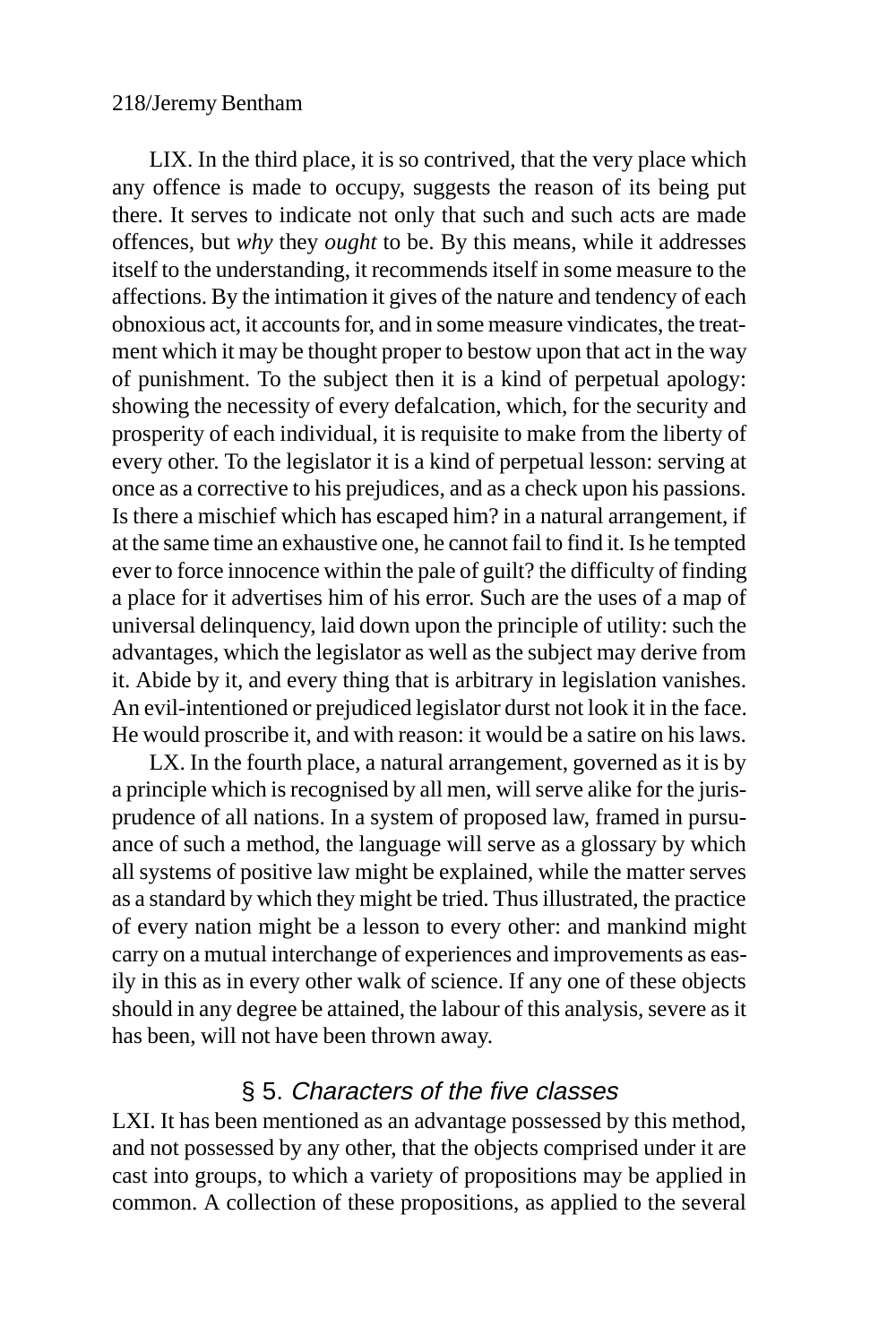classes, may be considered as exhibiting the distinctive characters of each class. So many of these propositions as can be applied to the offences belonging to any given class, so many properties are they found to have in common: so many of these common properties as may respectively be attributed to them, so many properties may be set down to serve as *characters* of the class. A collection of these characters it may here be proper to exhibit. The more of them we can bring together, the more clearly and fully will the nature of the several classes, and of the offences they are composed of, be understood.

LXII. Characters of Class 1; composed of PRIVATE offences, or offences against assignable *individuals*.

1.When arrived at their last stage (the stage of *consumation*) they produce, all of them, a primary mischief as well as a secondary.

2.The individuals whom they affect in the first instance (that is, by their primary mischief) are constantly *assignable*. This extends to all; to *attempts* and *preparations*, as well as to such as have arrived at the stage of consummation.

3.Consequently they admit of *compensation*: in which they differ from the offences of all the other classes, as such.

4.They admit also of *retaliation*; in which also they differ from the offences of all the other classes.

5.There is always some person who has a natural and peculiar interest to prosecute them. In this they differ from self-regarding offences: also from semi-public and public ones; except in as far as the two latter may chance to involve a private mischief.

6.The mischief they produce is obvious: more so than that of semipublic offences: and still more so than that of self-regarding ones, or even public.

7.They are every where, and must ever be, obnoxious to the censure of the world: more so than semi-public offences as such; and still more so than public ones.

8.They are more *constantly* obnoxious to the censure of the world than self-regarding offences: and would be so universally, were it not for the influence of the two false principles; the principle of asceticism, and the principle of antipathy.

9.They are less apt than semi-public and public offences to require different descriptions in different states and countries: in which respect they are much upon a par with self-regarding ones.

10.By certain circumstances of aggravation, they are liable to be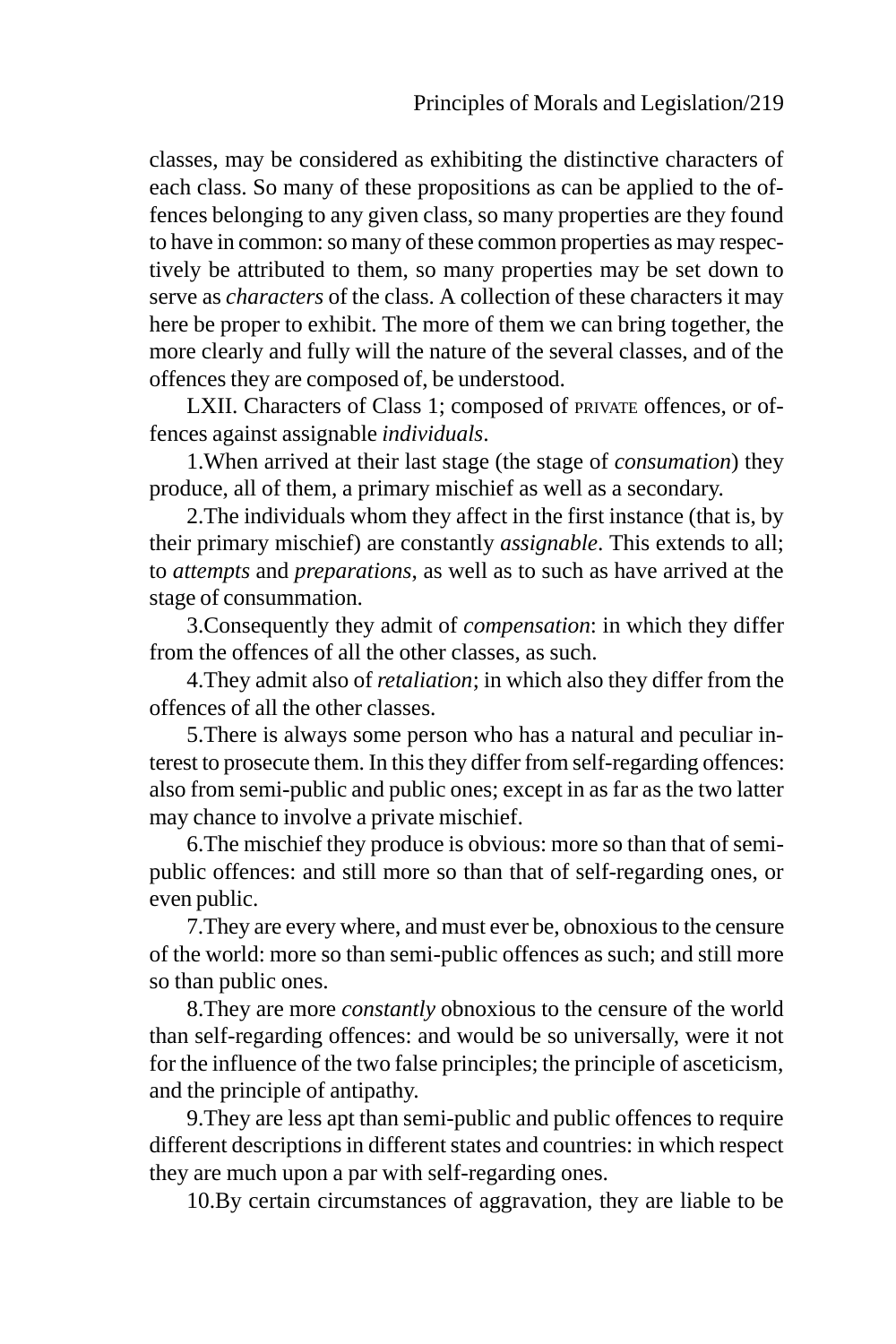transformed into semi-public offences; and by certain others, into public.

11.There can be no ground for punishing them, until they can be proved to have occasioned, or to be about to occasion some particular mischief to some particular individual. In this they differ from semipublic offences, and from public.

12.In slight cases, *compensation* given to the individual affected by them may be a sufficient ground for remitting punishment: for if the primary mischief has not been sudicient to produce any alarm, the whole of the mischief may be cured by compensation. In this also they differ from semi-public offences, and from public ones.

LXIII. Characters of Class 2; composed of SEMI-PUBLIC offences, or offences affecting a whole subordinate *class* of persons.

1. As such, they produce no primary mischief. The mischief they produce consists of one or other or both branches of the secondary mischief produced by offences against individuals, without the primary.

2. In as far as they are to be considered as belonging to this class, the persons whom they affect in the first instance are not individually assignable.

3. They are apt, however, to involve or terminate in some primary mischief of the first order; which when they do, they advance into the first class, and become private offences.

4. They admit not, as such, of compensation.

5. Nor of retaliation

6. As such, there is never any one particular individual whose exclusive interest it is to prosecute them: a circle of persons may, however, always be marked out, within which may be found some who have a greater interest to prosecute than any who are out of that circle have.

7. The mischief they produce is in general pretty obvious: not so much so indeed as that of private offences, but more so upon the whole than that of self-regarding and public ones.

8. They are rather less obnoxious to the censure of the world than private offences; but they are more so than public ones: they would also be more so than self-regarding ones, were it not for the influence of the two false principles, the principle of sympathy and antipathy, and that of asceticism.

9. They are more apt than private and self-regarding offences to require different descriptions in different countries: but less so than public ones.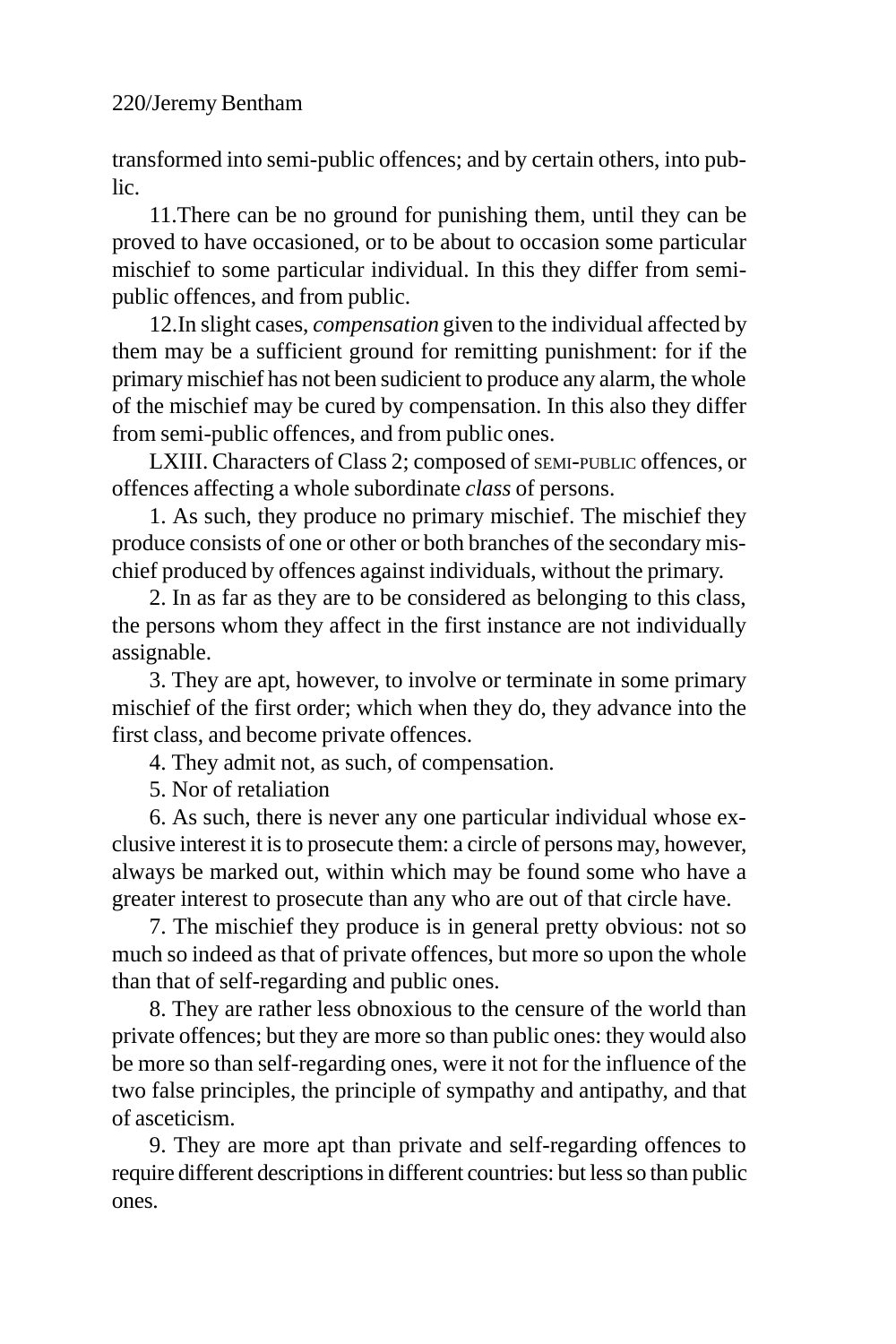10. There may be ground for punishing them before they have been proved to have occasioned, or to be about to occasion, mischief to any particular individual; which is not the case with private offences.

11. In no cases can satisfaction given to any particular individual affected by them be a sufficient ground for remitting punishment: for by such satisfaction it is but a part of the mischief of them that is cured. In this they differ from private offences; but agree with public.

LXIV. Characters of Class 3; consisting of SELF REGARDING offences: offences against *one's self*.

1. In individual instances it will often be questionable, whether they are productive of any primary mischief at all: secondary, they produce none.

2. They affect not any other individuals, assignable or not assignable, except in as far as they affect the offender himself; unless by possibility in particular cases; and in a very slight and distant manner the whole state.

3. They admit not, therefore, of *compensation*,

4. Nor of *retaliation*.

5. No person has naturally any peculiar interest to prosecute them: except in as far as in virtue of some *connection* he may have with the offender, either in point of *sympathy* or of *interest*, a mischief of the *derivative* kind may happen to devolve upon him.

6. The mischief they produce is apt to be unobvious and in general more questionable than that of any of the other classes.

7. They are however apt, many of them, to be more obnoxious to the censure of the world than public offences; owing to the influence of the two false principles; the principle of asceticism, and the principle of antipathy. Some of them more even than semi-public, or even than private offence.

8. They are less apt than offences of any other class to require different descriptions in different states and countries,

9. Among the inducements to punish them, antipathy against the offender is apt to have a greater share than sympathy for the public.

10. The best plea for punishing them is founded on a faint probability there may be of their being productive of a mischief, which, if real, will place them in the class of public ones: chiefly in those divisions of it which are composed of offences against population, and offences against the national wealth.

LXV. Characters of Class 4; consisting of PUBLIC offences, or of-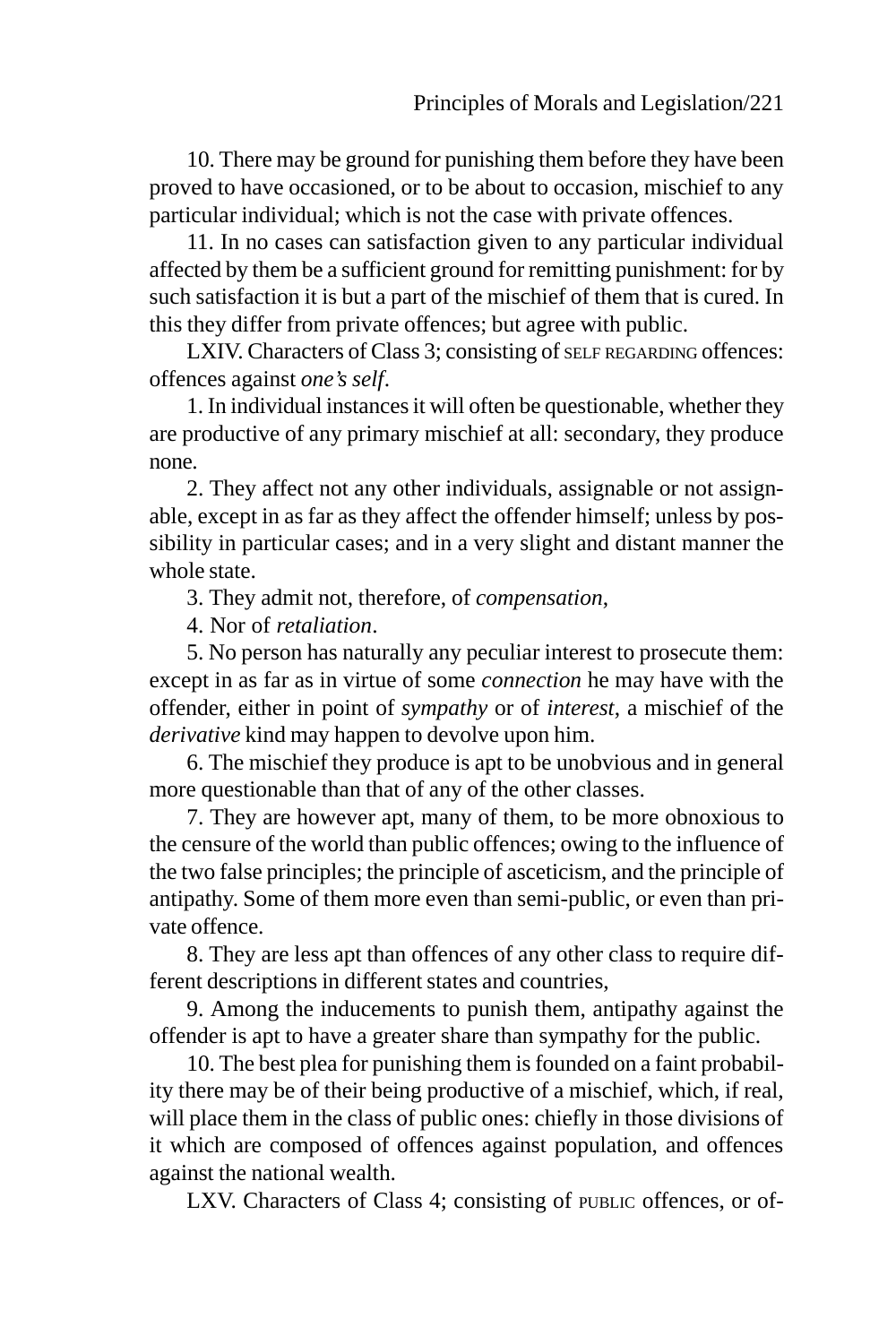fences against the *state* in general.

1. As such, they produce not any primary mischief; and the secondary mischief they produce, which consists frequently of danger without alarm, though great in *value*, is in *specie* very indeterminate.

2. The individuals whom they affect, in the first instance, are constantly unassignable; except in as far as by accident they happen to involve or terminate in such or such offences against individuals.

3. Consequently they admit not of compensation.

4. Nor of retaliation.

5. Nor is there any person who has naturally any particular interest to prosecute them; except in as far as they appear to affect the power, or in any other manner the private interest, of some person in authority.

6. The mischief they produce, as such, is comparatively unobvious; much more so than that of private offences, and more so likewise, than that of semi-public ones.

7. They are, as such, much less obnoxious to the censure of the world, than private offences; less even than semi-public, or even than self-regarding offences; unless in particular cases, through sympathy to certain persons in authority, whose private interests they may appear to affect.

8. They are more apt than any of the other classes to admit of different descriptions, in different states and countries.

9. They are constituted, in many cases, by some circumstances of aggravation superadded to a private offence: and therefore, in these cases, involve the mischief and exhibit the other characters belonging to both classes. They are however, even in such cases, properly enough ranked in the 4th class, inasmuch as the mischief they produce in virtue of the properties which aggregate them to that class, eclipses and swallows up that which they produce in virtue of those properties which aggregate them to the 1st.

10. There may be sufficient ground for punishing them, without their being proved to have occasioned, or to be about to occasion, any particular mischief to any particular individual. In this they differ from private offences, but agree with semi-public ones. Here, as in semipublic offences, the *extent* of the mischief makes up for the *uncertainty* of it.

11. In no case can satisfaction, given to any particular individual affected by them, be a sufficient ground for remitting punishment. In this they differ from private offences; but agree with semi-public.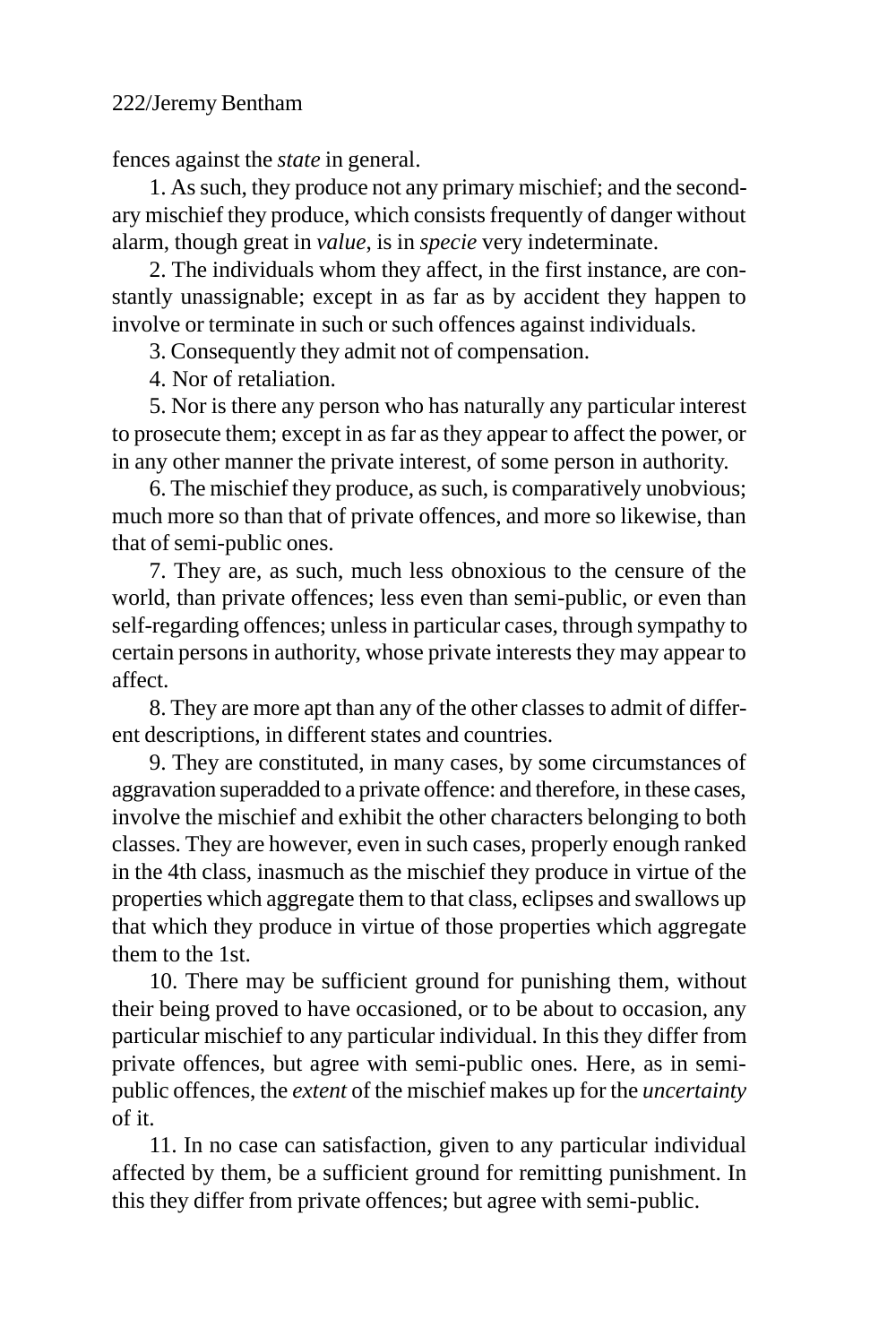LXVI. Characters of Class 5, or appendix: composed of MULTIFORM or ANOMALOUS offences; and containing offences by FALSEHOOD, and offences concerning TRUST.

1.Taken collectively, in the parcels marked out by their popular appellations, they are incapable of being aggregated to any systematical method of distribution, grounded upon the mischief of the offence.

2.They may, however, be thrown into sub-divisions, which may be aggregated to such a method of distribution.

3.These sub-divisions will naturally and readily rank under the divisions of the several preceding classes of this system.

4.Each of the two great divisions of this class spreads itself in that manner over all the preceding classes.

5.In some acts of this class, the distinguishing circumstance which constitutes the essential character of the offence, will in some instances enter necessarily, in the character of a criminative circumstance, into the constitution of the offence; insomuch that, without the intervention of this circumstance, no offence at all, of that denomination, can be committed. In other instances, the offence may subsist without it; and where it interferes, it comes in as an accidental independent circumstance, capable of constituting a ground of aggravation.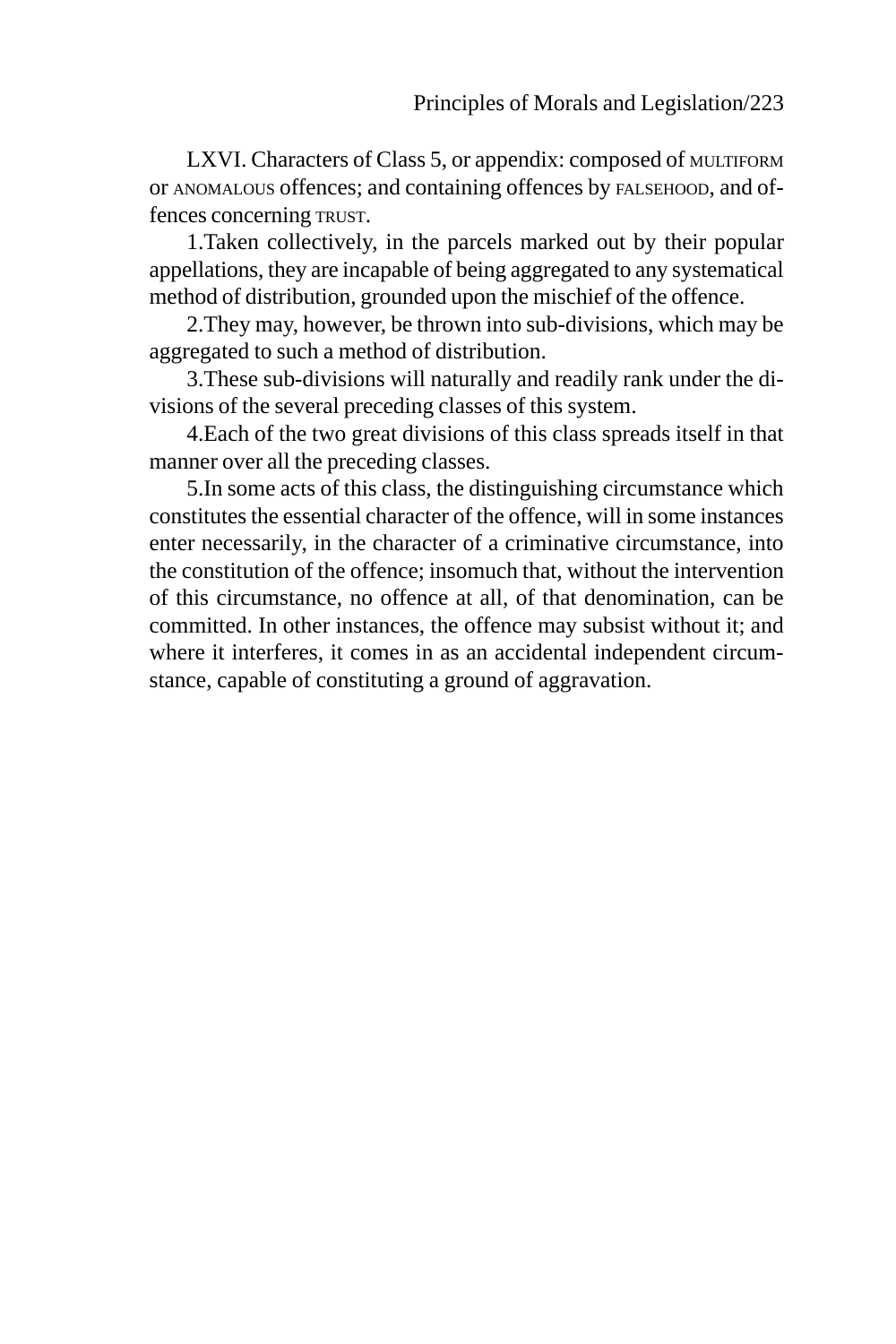# Chapter XVII: Of the Limits of the Penal Branch of **Jurisprudence**

# §1. Limits between Private Ethics and the Art of legislation

I. So much for the division of offenses in general. Now an offense is an act prohibited, or (what comes to the same thing) an act of which the contrary is commanded, by the law: and what is it that the law can be employed in doing, besides prohibiting and commanding? It should seem then, according to this view of the matter, that were we to have settled what may be proper to be done with relation to offences, we should thereby have settled every thing that may be proper to be done in the way of law. Yet that branch which concerns the method of dealing with offences, and which is termed sometimes the *criminal*, sometimes the *penal*, branch, is universally understood to be but one out of two branches which compose the whole subject of the art of legislation; that which is termed the *civil* being the other. Between these two branches then, it is evident enough, there cannot but be a very intimate connection; so intimate is it indeed, that the limits between them are by no means easy to mark out. The case is the same in some degree between the whole business of legislation (civil and penal branches taken together) and that of private ethics. Of these several limits however it will be in a manner necessary to exhibit some idea: lest, on the one hand, we should seem to leave any part of the subject that *does* belong to as untouched, or, on the other hand, to deviate on any side into a track which does not belong to us.

In the course of this enquiry, that part of it I mean which concerns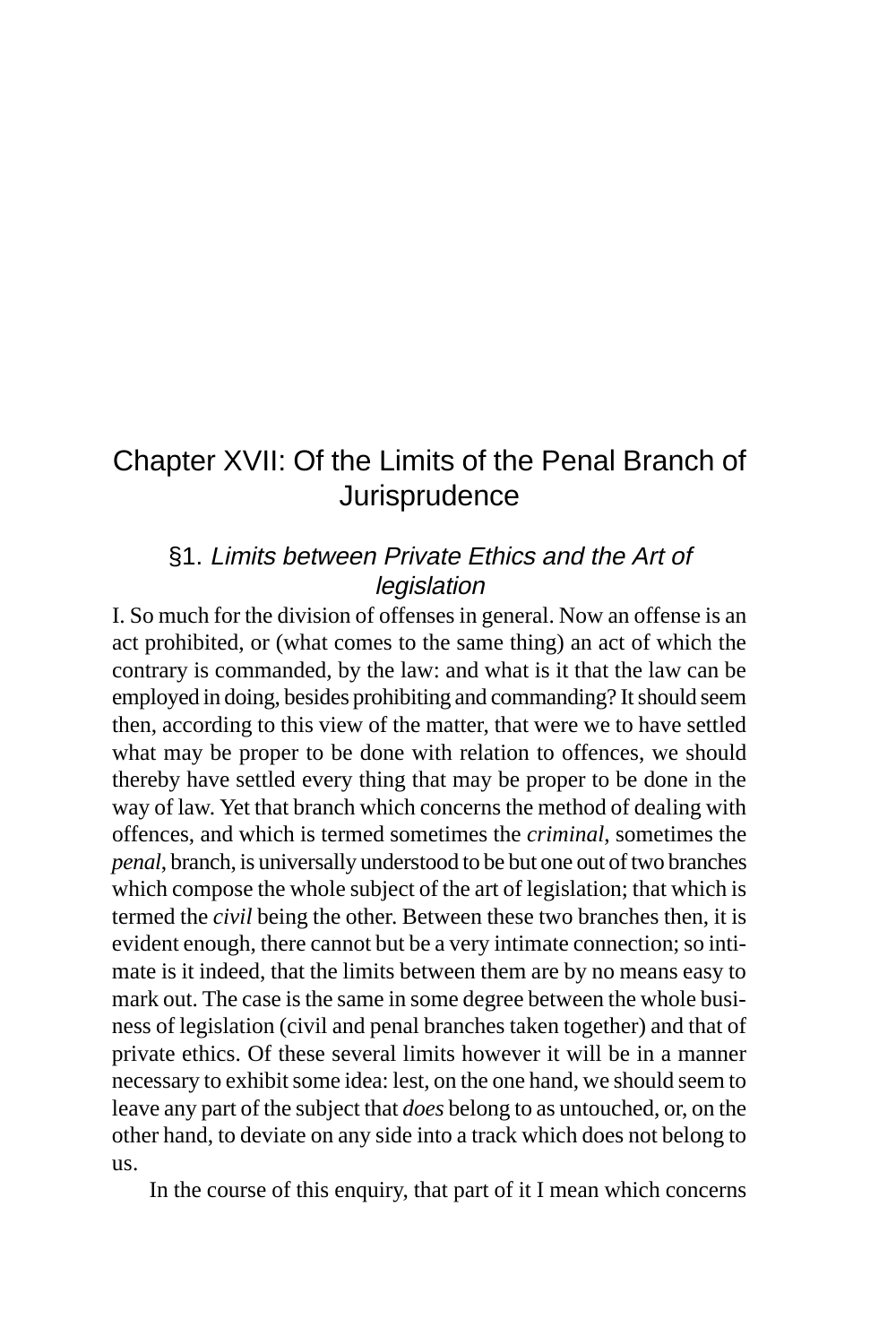the limits between the civil and the penal branch of law, it will be necessary to settle a number of points, of which the connection with the main question might not at first sight be suspected. To ascertain what sort of a thing *a* law is; what the *parts* are that are to be found in it; what it must contain in order to be *complete*; what the connection is between that part of a body of laws which belongs to the subject of *procedure* and the rest of the law at large:—all these, it will be seen, are so many problems, which must be solved before any satisfactory answer can be given to the main question above mentioned.

Nor is this their only use: for it is evident enough, that the notion of a complete law must first be fixed, before the legislator can in any case know what it is he has to do, or when his work is done.

II. Ethics at large may be defined, the art of directing men's actions to the production of the greatest possible quantity of happiness, on the part of those whose interest is in view.

III. What then are the actions which it can be in a man's power to direct? They must be either his own actions, or those of other agents. Ethics, in as far as it is the art of directing a man's own actions, may be styled the *art of self-government*, or *private ethics*.

IV. What other agents then are there, which, at the same time that they are under the influence of man's direction, are susceptible of happiness. They are of two sorts: 1. Other human beings who are styled persons. 2. Other animals, which, on account of their interests having been neglected by the insensibility of the ancient jurists, stand degraded into the class of *things*. As to other human beings, the art of directing their actions to the above end is what we mean, or at least the only thing which, upon the principle of utility, we *ought* to mean, by the art of government: which, in as far as the measures it displays itself in are of a permanent nature, is generally distinguished by the name of *legislation*: as it is by that of *administration*, when they are of a temporary nature, determined by the occurrences of the day.

V. Now human creatures, considered with respect to the maturity of their faculties, are either in an *adult*, or in a *non-adult* state. The art of government, in as far as it concerns the direction of the actions of persons in a non-adult state, may be termed the art of *education*. In as far as this business is entrusted with those who, in virtue of some private relationship, are in the main the best disposed to take upon them, and the best able to discharge, this office, it may be termed the art of *private education*: in as far as it is exercised by those whose province it is to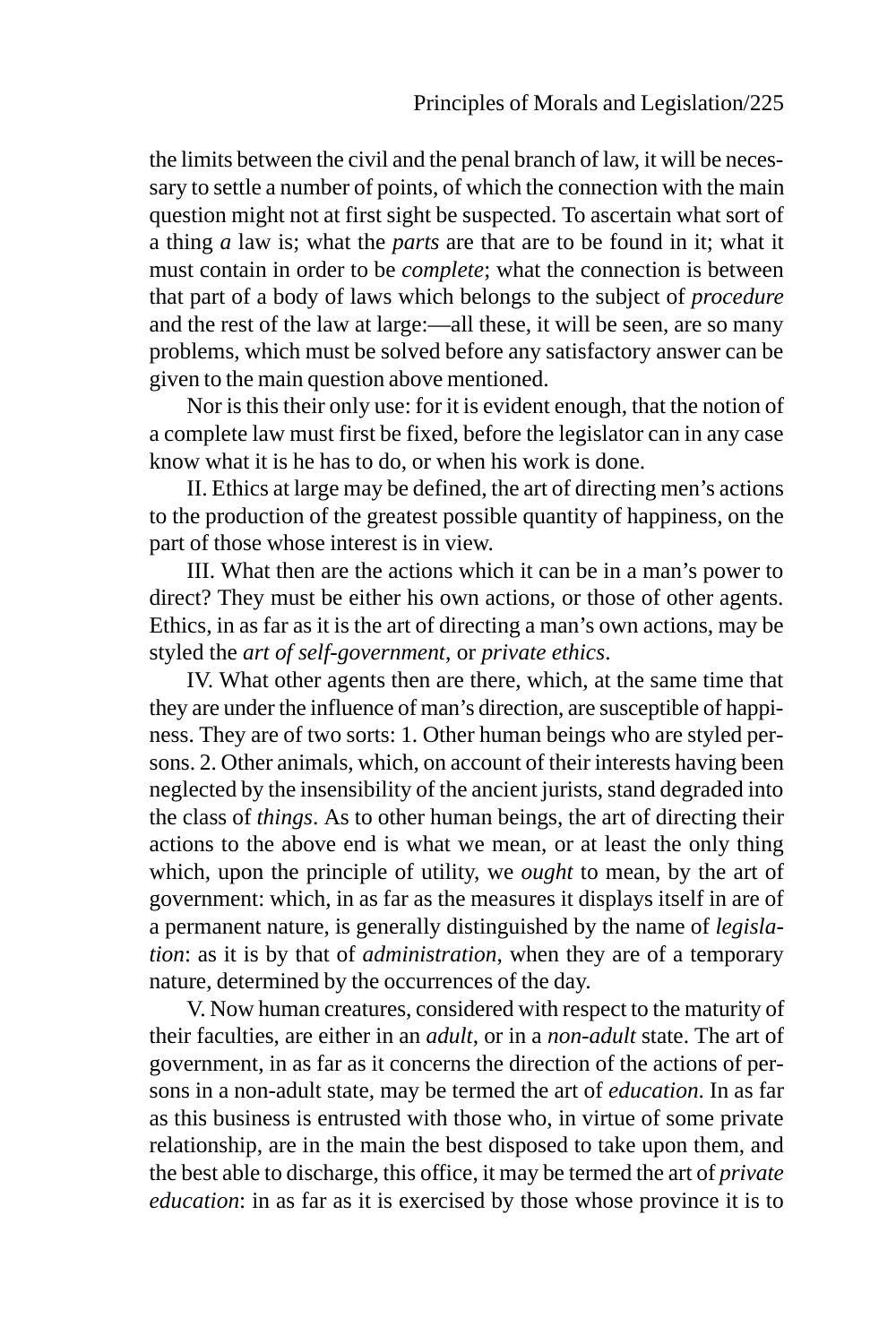superintend the conduct of the whole community, it may be termed the art of *public education*.

VI. As to ethics in general, a man's happiness will depend, in the first place, upon such parts of his behaviour as none but himself are interested in; in the next place, upon such parts of it as may affect the happiness of those about him. In as far as his happiness depends upon the first-mentioned part of his behaviour, it is said to depend upon his *duty to himself*. Ethics then, in as far as it is the art of directing a man's actions in this respect, may be termed the art of discharging one's duty to one's self: and the quality which a man manifests by the discharge of this branch of duty (if duty it is to be called) is that of *prudence*. In as far as his happiness, and that of any other person or persons whose interests are considered, depends upon such parts of his behaviour as may affect the interests of those about him, it may be said to depend upon his *duty to others*; or, to use a phrase now somewhat antiquated, his *duty to his neighbour*. Ethics then, in as far as it is the art of directing a man's actions in this respect, may be termed the art of discharging one's duty to one's neighbour. Now the happiness of one's neighbour may be consulted in two ways: 1. In a negative way, by forbearing to diminish it. 2. In a positive way, by studying to increase it. A man's duty to his neighbour is accordingly partly negative and partly positive: to discharge the negative branch of it, is *probity*: to discharge the positive branch, *beneficence*.

VII. It may here be asked, How it is that upon the principle of private ethics, legislation and religion out of the question, a man's happiness depends upon such parts of his conduct as affect, immediately at least, the happiness of no one but himself: this is as much as to ask, What motives (independent of such as legislation and religion may chance to furnish) can one man have to consult the happiness of another by what motives, or, which comes to the same thing, by what obligations, can he be bound to obey the dictates of *probity* and *beneficence*. In answer to this, it cannot but be admitted, that the only interests which a man at all times and upon all occasions is sure to find *adequate* motives for consulting, are his own. Notwithstanding this, there are no occasions in which a man has not some motives for consulting the happiness of other men. In the first place, he has, on all occasions, the purely social motive of sympathy or benevolence: in the next place, he has, on most occasions, the semi-social motives of love of amity and love of reputation. The motive of sympathy will act upon him with more or less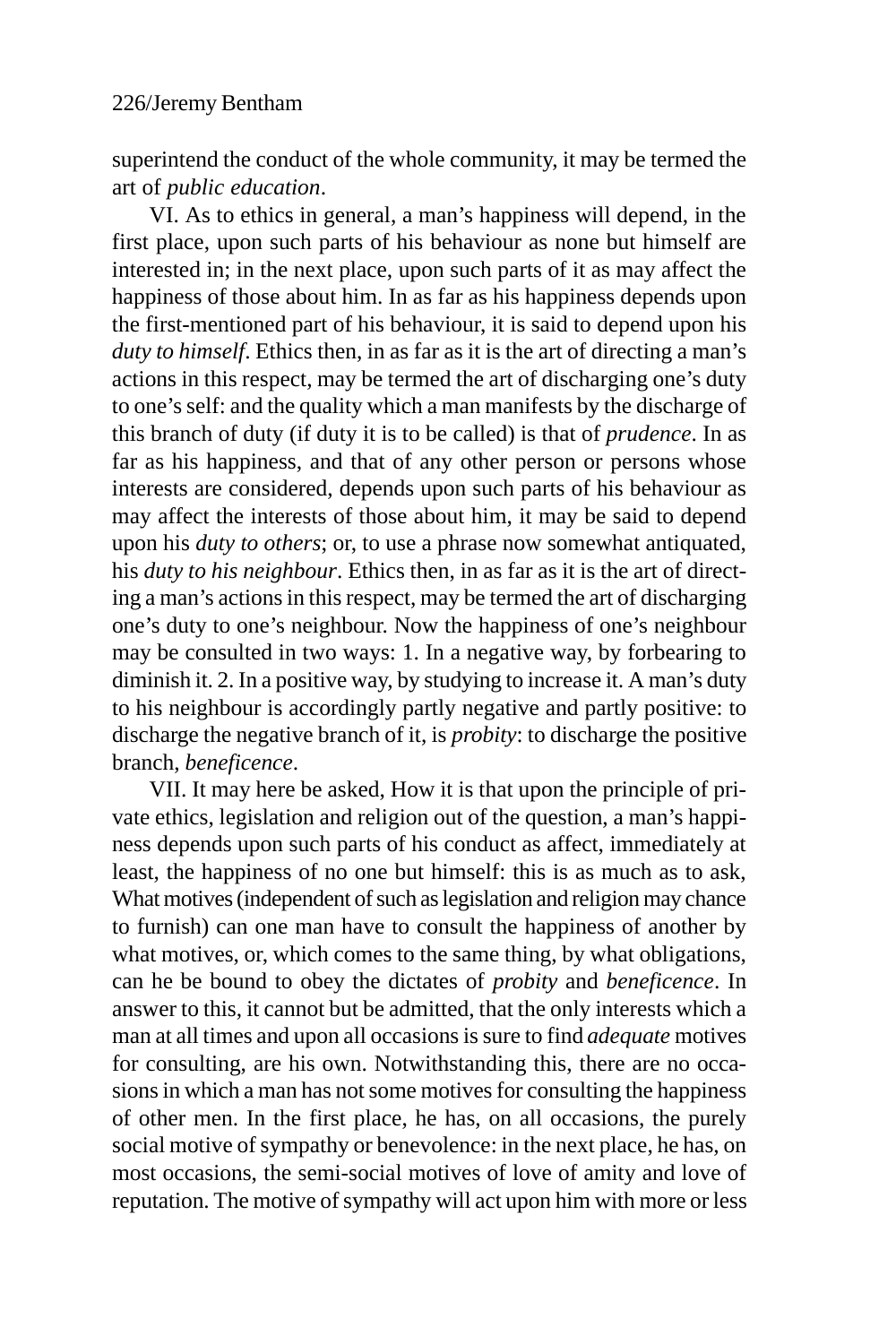effect, according to the *bias* of his sensibility: the two other motives, according to a variety of circumstances, principally according to the strength of his intellectual powers, the firmness and steadiness of his mind, the quantum of his moral sensibility, and the characters of the people he has to deal with.

VIII. Now private ethics has happiness for its end: and legislation can have no other. Private ethics concerns every member, that is, the happiness and the actions of every member, of any community that can be proposed; and legislation can concern no more. Thus far, then, private ethics and the art of legislation go hand in hand. The end they have, or ought to have, in view, is of the same nature. The persons whose happiness they ought to have in view, as also the persons whose conduct they ought to be occupied in directing, are precisely the same. The very acts they ought to be conversant about, are even in a great, measure the same. Where then lies the difference? In that the acts which they ought to be conversant about, though in a *great measure*, are not *perfectly and throughout* the same. There is no case in which a private man ought not to direct his own conduct to the production of his own happiness, and of that of his fellow-creatures: but there are cases in which the legislator ought not (in a direct way at least, and by means of punishment applied immediately to particular *individual* acts) to attempt to direct the conduct of the several other members of the community. Every act which promises to be beneficial upon the whole to the community (himself included) each individual ought to perform of himself: but it is not every such act that the legislator ought to compel him to perform. Every act which promises to be pernicious upon the whole to the community (himself included) each individual ought to abstain from of him: but it is not every such act that the legislator ought to compel him to abstain from.

IX. Where then is the line to be drawn?—We shall not have far to seek for it. The business is to give an idea of the cases in which ethics ought, and in which legislation ought not (in a direct manner at least) to interfere. If legislation interferes in a direct manner, it must be by punishment. Now the cases in which punishment, meaning the punishment of the political sanction, ought not to be inflicted, have been already stated. 2. If then there be any of these cases in which, although legislation ought not, private ethics does or ought to interfere, these cases will serve to point out the limits between the two arts or branches of science. These cases. it may be remembered, are of four sorts: 1. Where punishment would be groundless. 2. Where it would be inefficacious. 3. Where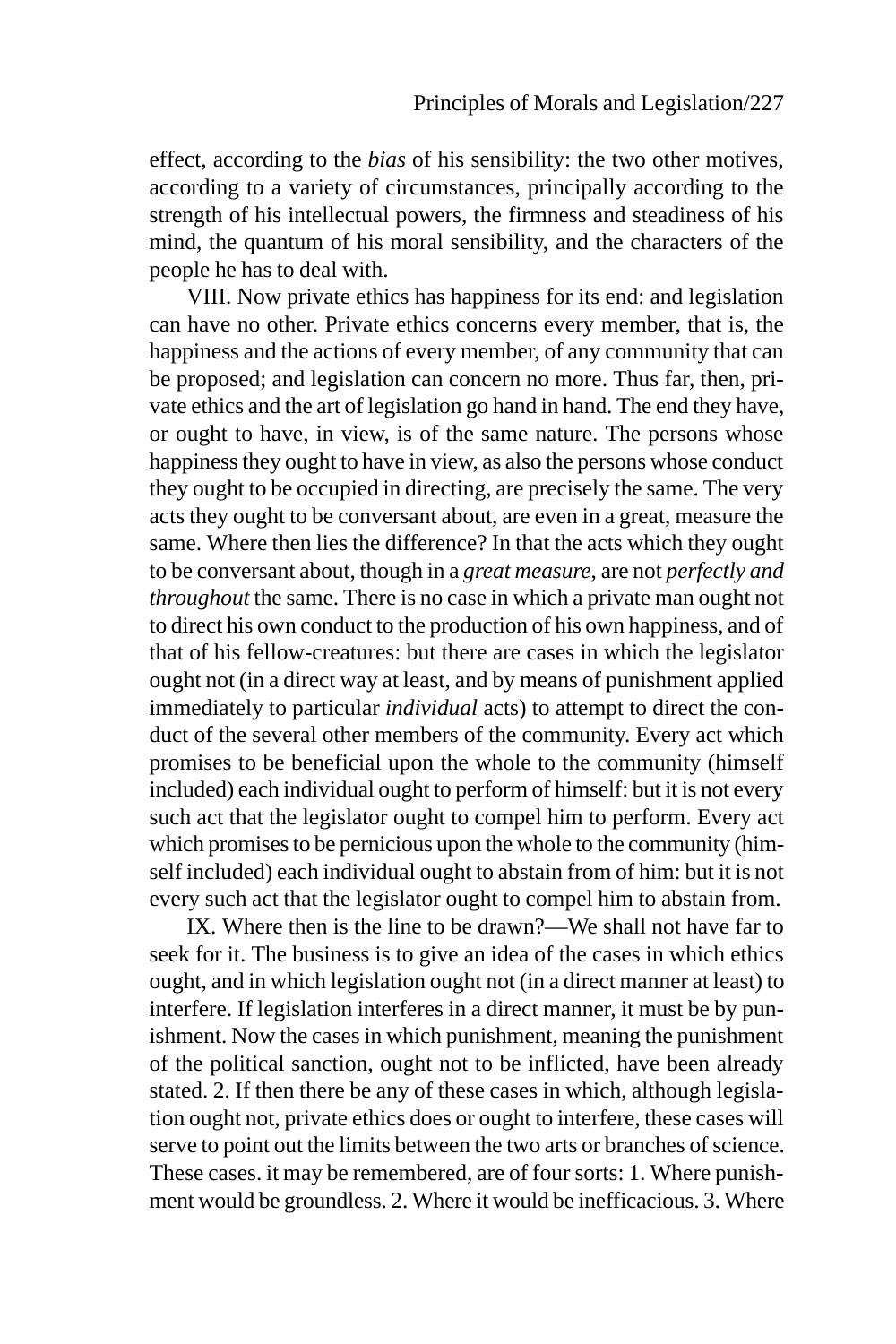it would be unprofitable. 4. Where it would be needless. Let us look over all these cases, and see whether in any of them there is room for the interference of private ethics, at the same time that there is none for the direct interference of legislation.

X. 1. First then, as to the cases where punishment would be *groundless*. In these cases it is evident, that the restrictive interference of ethics would be groundless too. It is because, upon the whole, there is no evil in the act, that legislation ought not to endeavour to prevent it. No more, for the same reason, ought private ethics.

XI. 2. As to the cases in which punishment would be *inefficacious*. These, we may observe, may be divided into two sets or classes. The first do not depend at all upon the natured of the act: they turn only upon a defect in the timing of the punishment. The punishment in question is no more than what, for any thing that appears, ought to have been applied to the act in question. It ought, however, to have been applied at a different time; viz., not till after it had been properly denounced. These are the cases of an *ex-post-facto* law; of a judicial sentence beyond the law; and of a law not sufficiently promulgated. The acts here in question then might, for anything that appears, come properly under the department even of coercive legislation: of course do they under that of private ethics. As to the other set of cases, in which punishment would be inefficacious; neither do these depend upon the nature of the act, that is, of the *sort* of act: they turn only upon some extraneous *circumstances*, with which an act of *any* sort may chance to be accompanied. These, however, are of such a nature as not only to exclude the application of legal punishment, but in general to leave little room for the influence of private ethics. These are the cases where the will could not be deterred from any act, even by the extraordinary force of artificial punishment: as in the cases of extreme infancy, insanity, and perfect intoxication: of course, therefore, it could not by such slender and precarious force as could be applied by private ethics. The case is in this respect the same, under the circumstances of unintentionality with respect to the event of the action, unconsciousness with regard to the circumstances, and missupposal with regard to the existence of circumstances which have not existed; as also where the force, even of extraordinary punishment, is rendered inoperative by the superior force of a physical danger or threatened mischief. It is evident, that in these cases, if the thunders of the law prove impotent, the whispers of simple morality can have but little influence.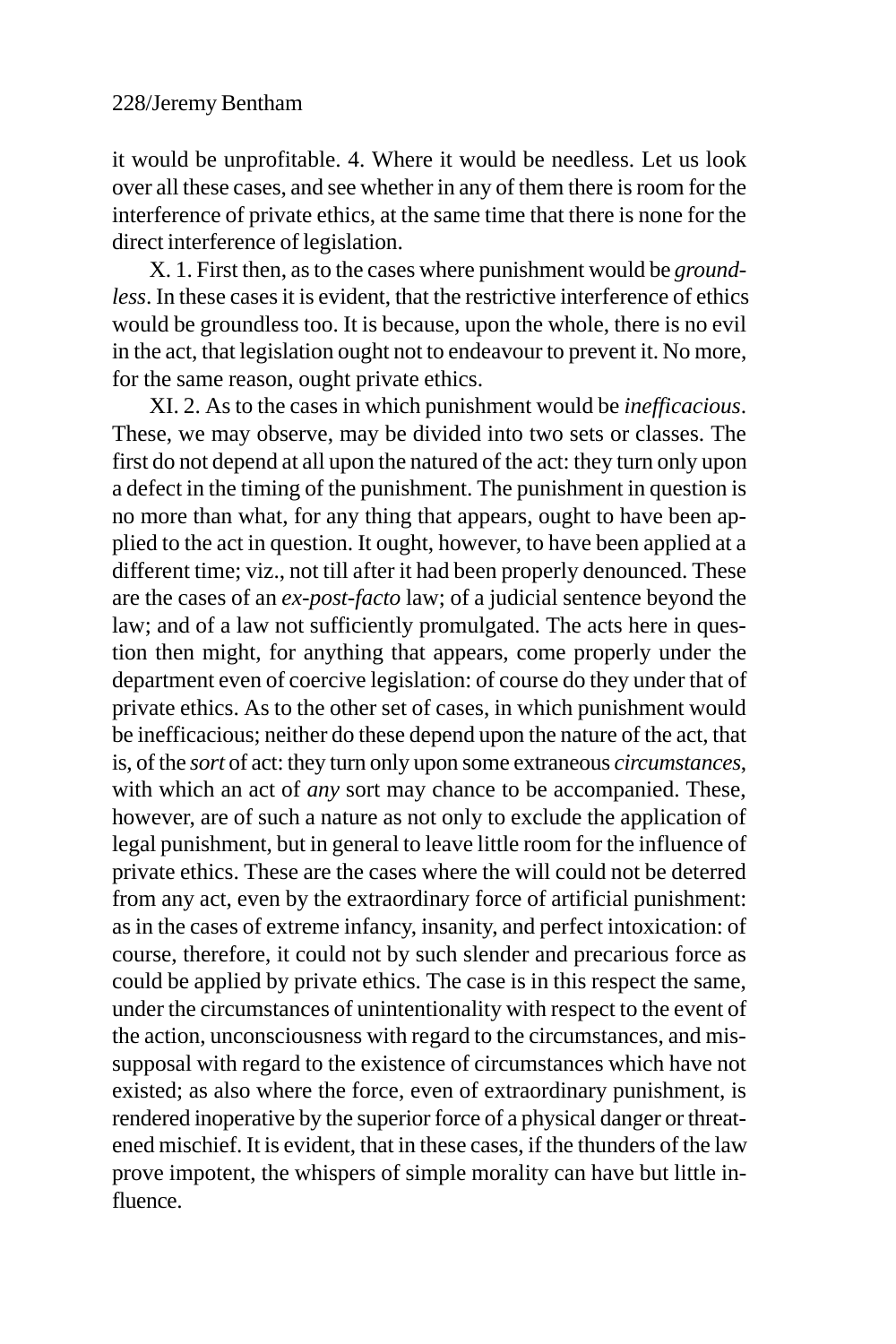XII. 3. As to the cases where punishment would be *unprofitable*. These are the cases which constitute the great field for the exclusive interference of private ethics. When a punishment is unprofitable, or in other words too expensive, it is because the evil of the punishment exceeds that of the offence. Now the evil of the punishment, we may remember, is distinguishable into four branches: 1. The evil of coercion, including constraint or restraint, according as the act commanded is of the positive kind or the negative. 2. The evil of apprehension. 3. The evil of sufferance. 4. The derivative evils resulting to persons in *connection* with those by whom the three above-mentioned original evils are sustained. Now with respect to those original evils, the persons who lie exposed to them may be two very different sets of persons. In the first place, persons who may have actually committed, or been prompted to commit, the acts really meant to be prohibited. In the next place, persons who may have performed, or been prompted to perform, such other acts as they fear may be in danger of being involved in the punishment designed only for the former. But of these two sets of acts, it is the former only that are pernicious: it is, therefore, the former only that it can be the business of private ethics to endeavour to prevent. The latter being by the supposition not mischievous, to prevent them is what it can no more be the business of ethics to endeavour at, than of legislation. It remains to show how it may happen, that there should be acts really pernicious, which, although they may very properly come under the censure of private ethics, may yet be no fit objects for the legislator to control.

XIII. Punishment then, as applied to delinquency, may be unprofitable in both or either of two ways: 1. By the expense it would amount to, even supposing the application of it to be confined altogether to delinquency: 2. By the danger there may be of its involving the innocent in the fate designed only for the guilty. First then, with regard to the cases in which the expense of the punishment, as applied to the guilty, would outweigh the profit to be made by it. These cases, it is evident, depend upon a certain proportion between the evil of the punishment and the evil of the offence. Now were the offence of such a nature, that a punishment which, in point of *magnitude*, should but just exceed the profit of it, would be sufficient to prevent it, it might be rather difficult perhaps to find an instance in which such punishment would clearly appear to be unprofitable. But the fact is, there are many cases in which a punishment, in order to have any chance of being efficacious, must, in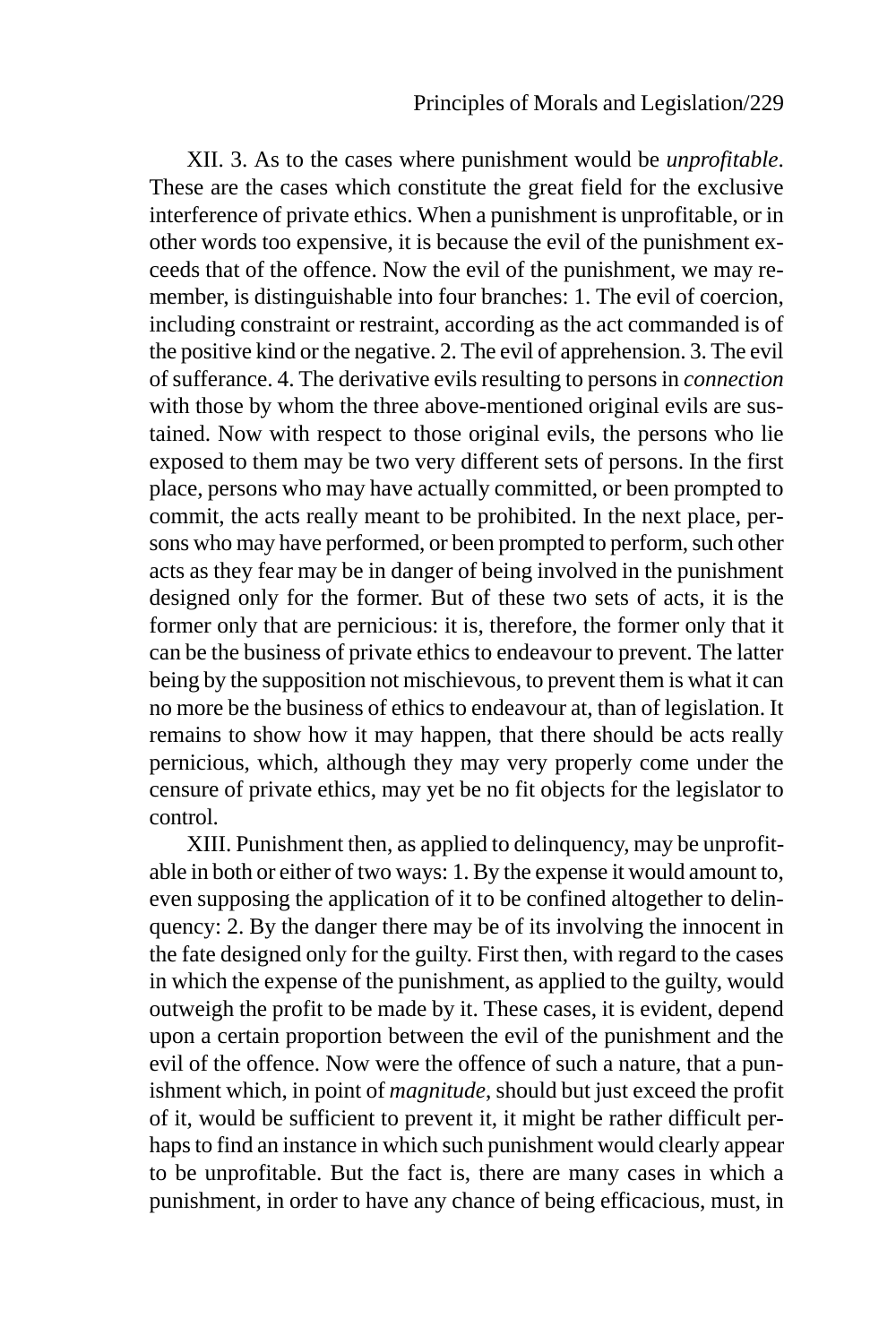point of magnitude, be raised a great deal above that level. Thus it is, wherever the danger of detection is, or, what comes to the same thing, is likely to appear to be, so small, as to make the punishment appear in a high degree uncertain. In this case it is necessary, as has been shown, if punishment be at all applied, to raise it in point of magnitude as much as it falls short in point of certainty. It is evident, however, that all this can be but guess-work: and that the effect of such a proportion will be rendered precarious, by a variety of circumstances: by the want of sufficient promulgation on the part of the laws: by the particular circumstances of the temptation: and by the circumstances influencing the sensibility of the several individuals who are exposed to it. Let the *seducing* motives be strong, the offence then will at any rate be frequently committed. Now and then indeed, owing to a coincidence of circumstances more or less extraordinary, it will be detected, and by that means punished. But for the purpose of example, which is the principal one, an act of punishment, considered in itself, is of no use: what use it can be of, depends altogether upon the expectation it raises of similar punishment, in future cases of similar delinquency. But this future punishment, it is evident, must always depend upon detection. If then the want of detection is such as must in general (especially to eyes fascinated by the force of the seducing motives) appear too improbable to be reckoned upon, the punishment, though it should be inflicted, may come to be of no use. Here then will be two opposite evils running on at the same time, yet neither of them reducing the quantum of the other: the evil of the disease and the evil of the painful and inefficacious remedy. It seems to be partly owing to some such considerations, that fornication, for example, or the illicit commerce between the sexes, has commonly either gone altogether unpunished, or been punished in a degree inferior to that in which, on other accounts, legislators might have been disposed to punish it.

XIV. Secondly, with regard to the cases in which political punishment, as applied to delinquency, may be unprofitable, in virtue of the danger there may be of its involving the innocent in the fate designed only for the guilty. Whence should this danger then arise? From the difficulty there may be of fixing the idea of the guilty action: that is. of subjecting it to such a definition as shall be clear and precise enough to guard effectively against misapplication. This difficulty may arise from either of two sources: the one permanent, to wit, the nature of the *actions* themselves: the other occasional, I mean the qualities of the *men* who may have to deal with those actions in the way of government. In as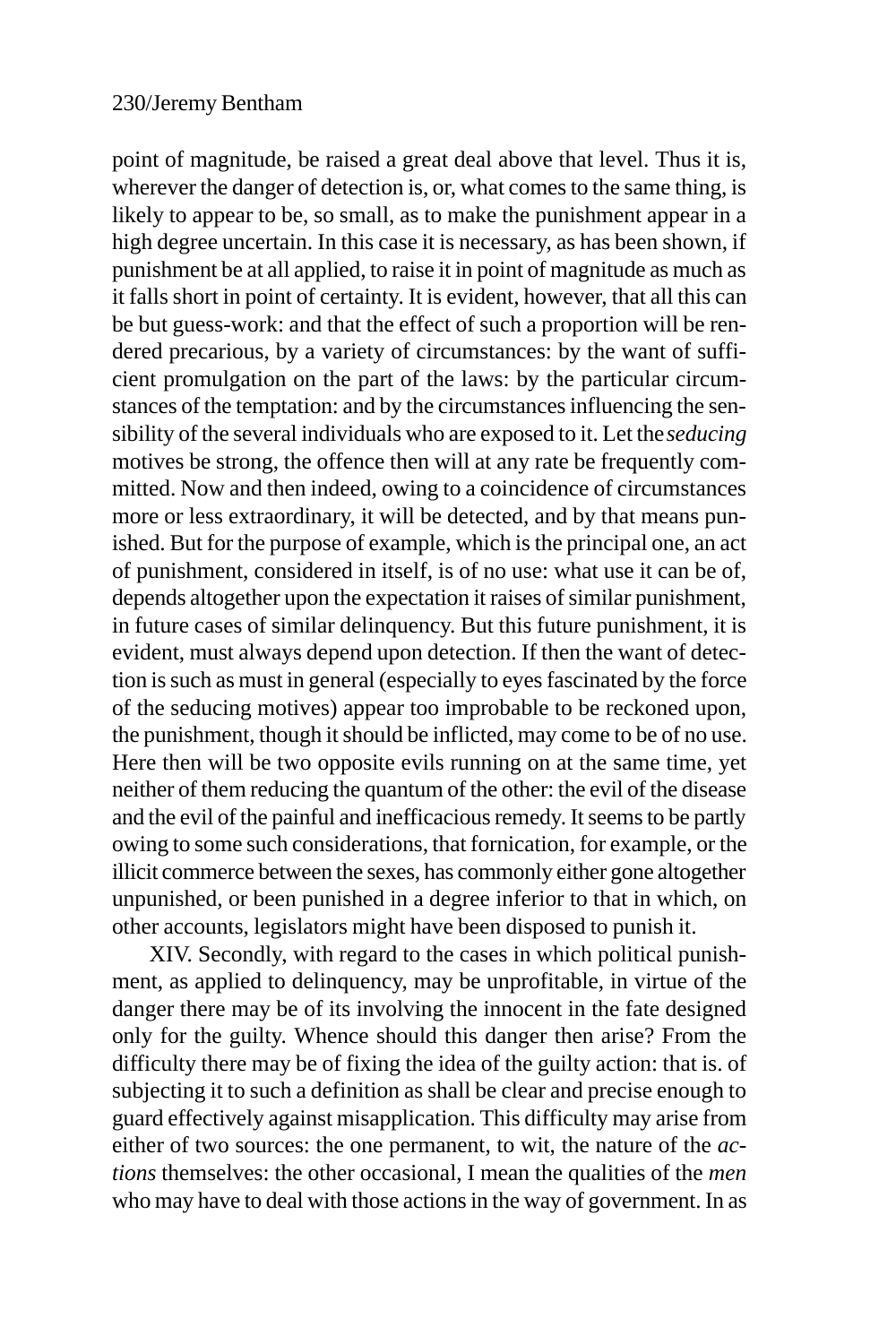far as it arises from the latter of these sources, it may depend partly upon the use which the *legislator* may be *able* to make of language; partly upon the use which, according to the apprehension of the legislators the *judge* may be *disposed* to make of it. As far as legislation is concerned, it will depend upon the degree of perfecting to which the arts of language may have been carried, in the first place, in the nation in general; in the next place. by the legislator in particular. It is to a sense of this difficulty, as it should seem, that we may attribute the caution with which most legislators have abstained from subjecting to censure, on the part of the law, such actions as come under the notion of rudeness, for example, or treachery, or ingratitude. The attempt to bring acts of so vague and questionable a nature under the control of law, will argue either a very immature age, in which the difficulties which give birth to that danger are not descried; or a very enlightened age, in which they are overcome.

XV. For the sake of obtaining the clearer idea of the limits between the art of legislation and private ethics, it may now be time to call to mind the distinctions above established with regard to ethics in general. The degree in which private ethics stands in need of the assistance of legislation is different in the three branches of duty above distinguished. Of the rules of moral duty, those which seem to stand least in need of the assistance of legislation are the rules of *prudence*. It can only be through some defect on the part of the understanding, if a man be ever deficient in point of duty to himself. If he does wrong, there is nothing else that it can be owing to but either some *inadvertence* or some *mis-supposal* with regard to the circumstances on which his happiness depends. It is a standing topic of complaint, that a man knows too little of himself. Be it so: but is it so certain that the legislator must know more? It is plain, that of individuals the legislator can know nothing: concerning those points of conduct which depend upon the particular circumstances of each individual, it is plain, therefore, that he can determine nothing to advantage. It is only with respect to those broad lines of conduct in which all persons, or very large and permanent descriptions of persons, may be in a way to engage, that he can have any pretense for interfering; and even here the propriety of his interference will, in most instances, lie very open to dispute. At any rate, he must never expect to produce a perfect compliance by the mere force of the sanction of which he is himself the author. All he can hope to do, is to increase the efficacy of private ethics, by giving strength and direction to the influence of the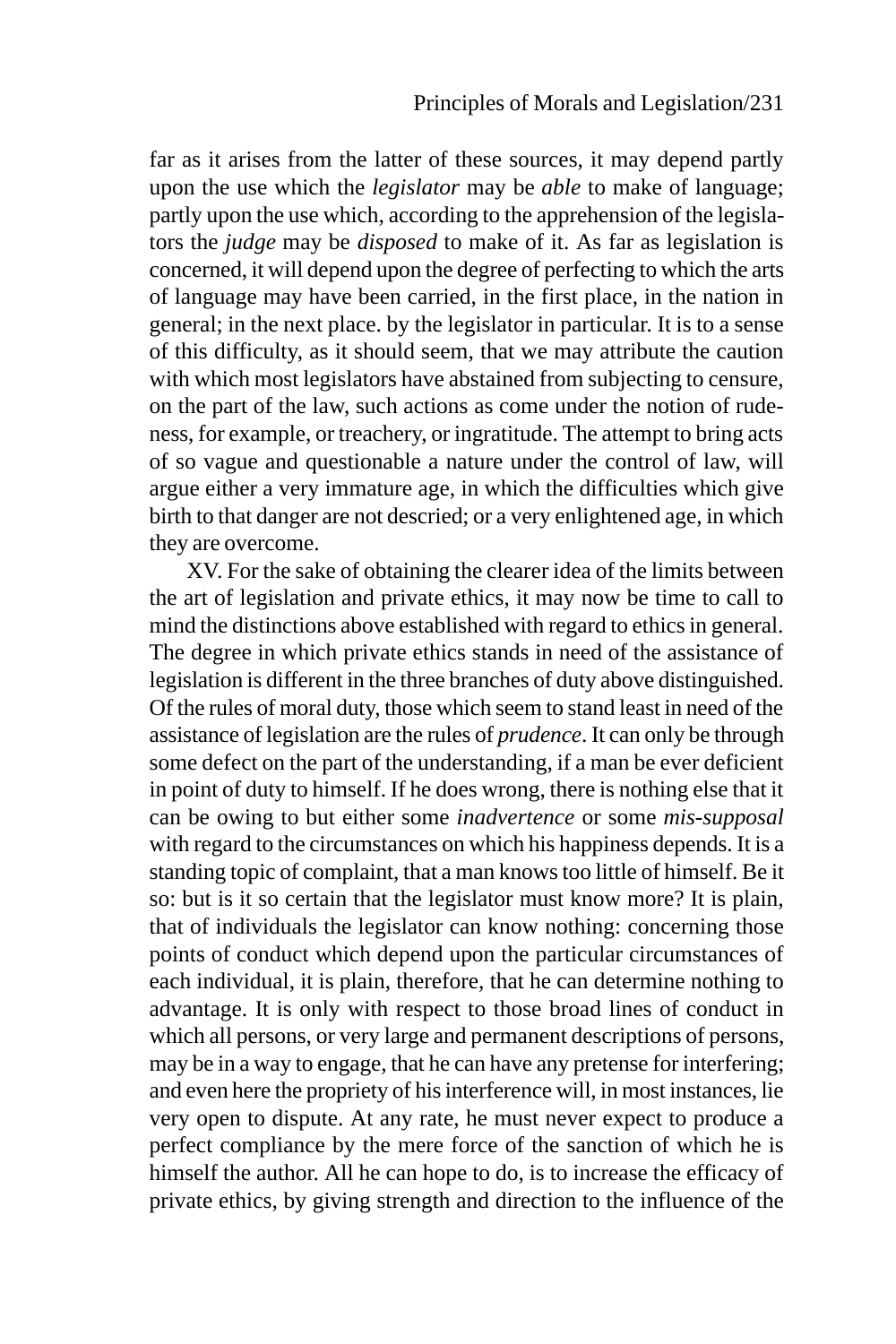moral sanction. With what chance of success, for example, would a legislator go about to extirpate drunkenness and fornication by dint of legal punishment? Not all the tortures which ingenuity could invent would compass it: and, before he had made any progress worth regarding, such a mass of evil would be produced by the punishment, as would exceed, a thousand-fold, the utmost possible mischief of the offence.. The great difficulty would be in the procuring evidence; an object which could not be attempted, with any probability of success, without spreading dismay through every family, tearing the bonds of sympathy asunder, and rooting out the influence of all the social motives. All that he can do then, against offences of this nature, with any prospect of advantage, in the way of direct legislation, is to subject them, in cases of notoriety, to a slight censure, so as thereby to cover them with a slight shade of artificial disrepute.

XVI. It may be observed, that with regard to this branch of duty, legislators have, in general, been disposed to carry their interference full as far as is expedient. The great difficulty here is, to persuade them to confine themselves within bounds. A thousand little passions and prejudices have led them to narrow the liberty of the subject in this line, in cases in which the punishment is either attended with no profit at all, or with none that will make up for the expense.

XVII. The mischief of this sort of interference is more particularly conspicuous in the article of religion. The reasoning, in this case, is of the following stamp. There are certain errors, in matters of belief, to which all mankind are prone: and for these errors in judgment, it is the determination of a Being of infinite benevolence, to punish them with an infinity of torments. But from these errors the legislator himself is necessarily free: for the men, who happen to be at hand for him to consult with, being men perfectly enlightened, unfettered, and unbiased, have such advantages over all the rest of the world, that when they sit down to enquire out the truth relative to points so plain and so familiar as those in question, they cannot fail to find it. This being the case, when the sovereign sees his people ready to plunge headlong into an abyss of fire, shall he not stretch out a hand to save them? Such, for example, seems to have been the train of reasoning, and such the motives, which led Lewis the XIVth into those coercive measures which he took for the conversion of heretics and the confirmation of true believers. The groundwork, pure sympathy and loving-kindness: the superstructure, all the miseries which the most determined malevolence could have devised.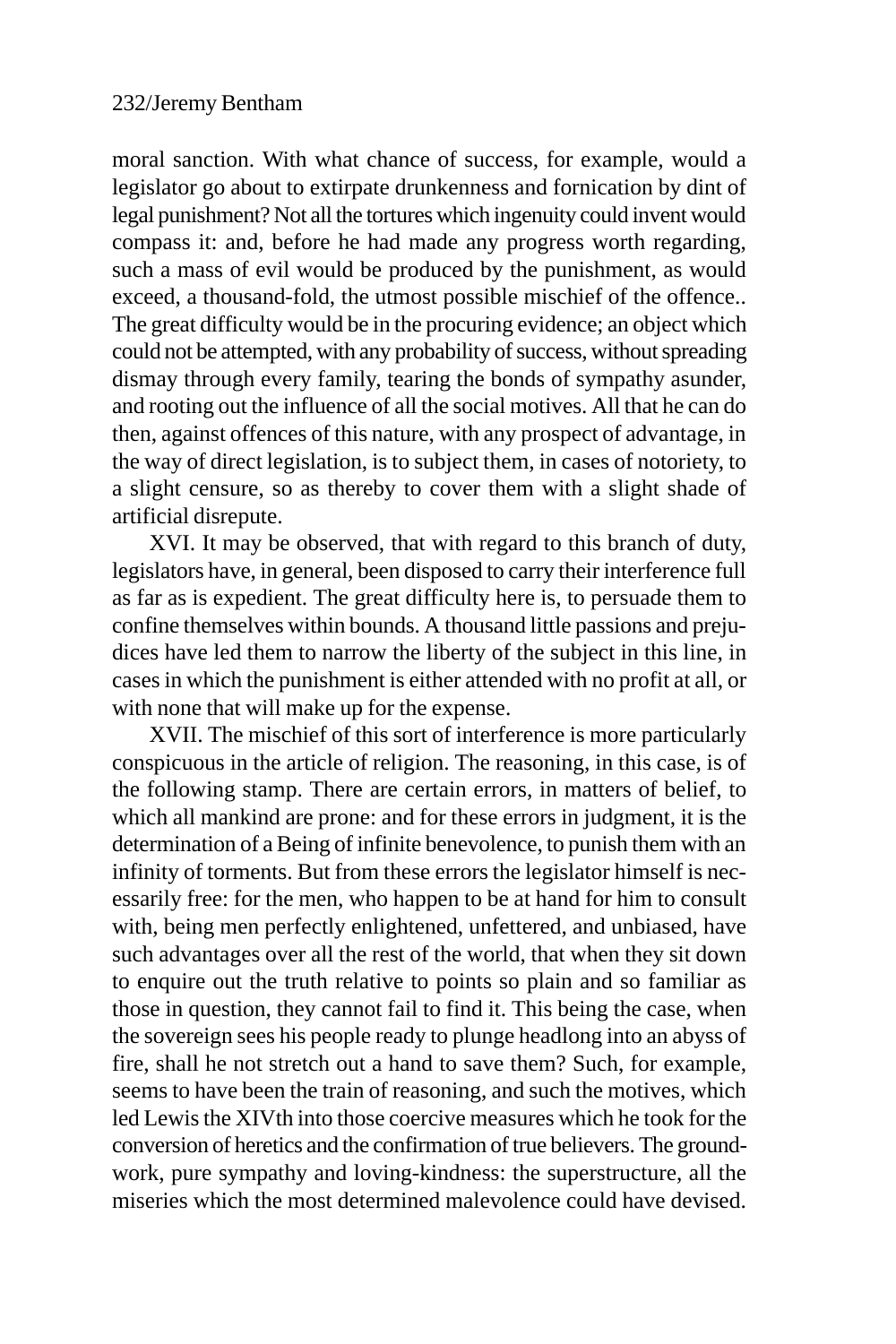But of this more fully in another place.

XVIII. The rules of *probity* are those, which in point of expediency stand most in need of assistance on the part of the legislator, and in which, in point of fact, his interference has been most extensive. There are few cases in which it *would* be expedient to punish a man for hurting *himself*: but there are few cases, if any, in which it would not be expedient to punish a man for injuring his neighbour. With regard to that branch of probity which is opposed to offences against property, private ethics depends in a manner for its very existence upon legislation. Legislation must first determine what things are to be regarded as each man's property, before the general rules of ethics, on this head, can have any particular application. The case is the same with regard to offences against the state. Without legislation there would be no such thing as a *state*: no particular persons invested with powers to be exercised for the benefit of the rest. It is plain, therefore, that in this branch the interference of the legislator cannot any where be dispensed with. We must first know what are the dictates of legislation, before we can know what are the dictates of private ethics.

XIX. As to the rules of beneficence, these, as far as concerns matters of detail, must necessarily be abandoned in great measure to the jurisdiction of private ethics. In many cases the beneficial quality of the act depends essentially upon the disposition of the agent; that is, upon the motive by which he appears to have been prompted to perform it: upon their belonging to the head of sympathy, love of amity, or love of reputation; and not to any head of self-regarding motives. brought into play by the force of political constraint: in a word, upon their being such as denominate his conduct *free* and *voluntary*, according to one of the many senses given to those ambiguous expressions. The limits of the law on this head seem, however, to be capable of being extended a good deal farther than they seem ever to have been extended hitherto. In particular, in cases where the person is in danger, why should it not be made the duty of every man to save another from mischief, when it can be done without prejudicing himself, as well as to abstain from bringing it on him? This accordingly is the idea pursued in the body of the work.

XX. To conclude this section, let us recapitulate and bring to a point the difference between private ethics. considered as an art or science, on the one hand, and that branch of jurisprudence which contains the art or science of legislation, on the other. Private ethics teaches how each man may dispose himself to pursue the course most conducive to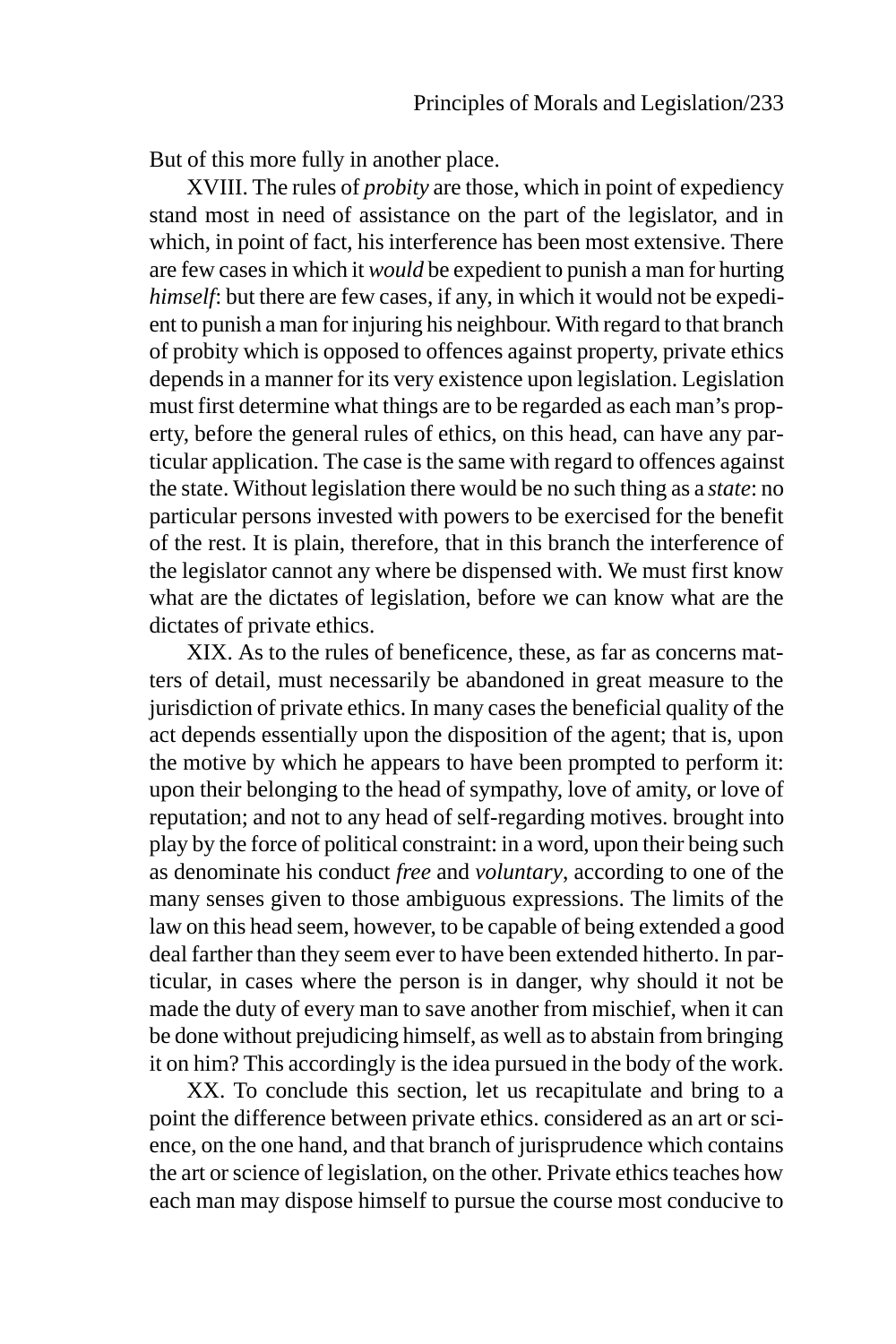his own happiness, by means of such motives as offer of themselves: the art of legislation (which may be considered as one branch of the science of jurisprudence) teaches how a multitude of men, composing a community, may be disposed to pursue that course which upon the whole is the most conducive to the happiness of the whole community, by means of motives to be applied by the legislator.

We come now to exhibit the limits between penal and civil jurisprudence. For this purpose it may be of use to give a distinct though summary view of the principal branches into which jurisprudence, considered in its utmost extent, is wont to be divided.

# § 2. Jurisprudence, its branches

XXI. Jurisprudence is a fictitious entity: nor can any meaning be found for the word, but by placing it in company with some word that shall be significative of a real entity. To know what is meant by jurisprudence, we must know, for example, what is meant by a book of jurisprudence. A book of jurisprudence can have but one or the other of two objects: 1. To ascertain what the *law* is: 2. to ascertain what it ought to be. In the former case it may be styled a book of *expository* jurisprudence; in the latter, a book of *censorial* jurisprudence: or, in other words, a book on the *art of legislation*.

XXII. A book of expository jurisprudence, is either *authoritative* or *unauthoritative*. It is styled authoritative, when it is composed by him who, by representing the state of the law to be so and so, causeth it so to be; that is, of the legislator himself: unauthoritative, when it is the work of any other person at large.

XXIII. Now *law*, or *the law*, taken indefinitely, is an abstract and collective term; which, when it means any thing, can mean neither more nor less than the sum total of a number of individual laws taken together. It follows, that of whatever other modifications the subject of a book of jurisprudence is susceptible, they must all of them be taken from some circumstance or other of which such individual laws, or the assemblages into which they may be sorted, are susceptible. The circumstances that have given rise to the principal branches of jurisprudence we are wont to hear of, seem to be as follows: 1. The *extent* of the laws in question in point of dominion. 2. The *political quality* of the persons whose conduct they undertake to regulate. 3. The *time* of their being in force. 4. The manner in which they are *expressed*. 5. The concern which they have with the article of *punishment*.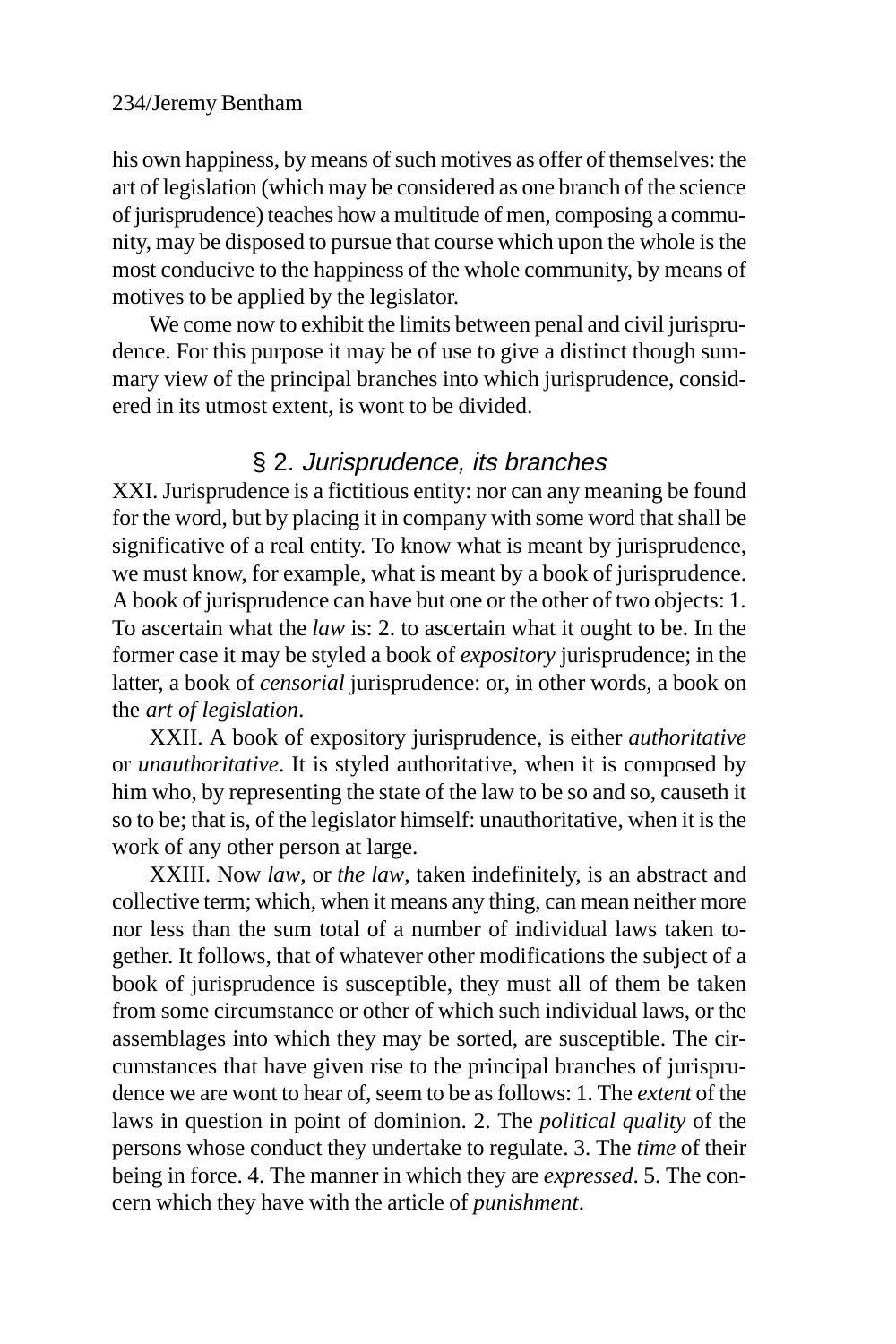XXIV. In the first place, in point of extent, what is delivered concerning the laws in question, may have reference either to the laws of such or such a nation or nations in particular, or to the laws of all nations whatsoever: in the first case, the book may be said to relate to *local*, in the other, to *universal jurisprudence*.

Now of the infinite variety of nations there are upon the earth, there are no two which agree exactly in their laws: certainly not in the whole: perhaps not even in any single article: and let them agree today, they would disagree to-morrow. This is evident enough with regard to the *substance* of the laws: and it would be still more extraordinary if they agreed in point of *form*; that is, if they were conceived in precisely the same strings of words. What is more, as the languages of nations are commonly different, as well as their laws, it is seldom that, strictly speaking, they have so much as a single *word* in common. However, among the words that are appropriated to the subject of law, there are some that in all languages are pretty exactly correspondent to one another: which comes to the same thing nearly as if they were the same. Of this stamp, for example, are those which correspond to the words *power*, *right*, *obligation*, *liberty*, and many others.

It follows, that if there are any books which can, properly speaking, be styled books of universal jurisprudence, they must be looked for within very narrow limits. Among such as are expository, there can be none that are authoritative: nor even, as far as the *substance* of the laws is concerned, any that are unauthoritative. To be susceptible of an universal application, all that a book of the expository kind can have to treat of, is the import of words: to be, strictly speaking, universal, it must confine itself to terminology. Accordingly the definitions which there has been occasion here and there to intersperse in the course of the present work, and particularly the definition hereafter given of the word *law*, may be considered as matter belonging to the head of universal jurisprudence. Thus far in strictness of speech: though in point of usage, where a man, in laying down what he apprehends to be the law, extends his views to a few of the nations with which his own is most connected, it is common enough to consider what he writes as relating to universal jurisprudence.

It is in the censorial line that there is the greatest room for disquisitions that apply to the circumstances of all nations alike: and in this line what regards the substance of the laws in question is as susceptible of an universal application, as what regards the words. That the laws of all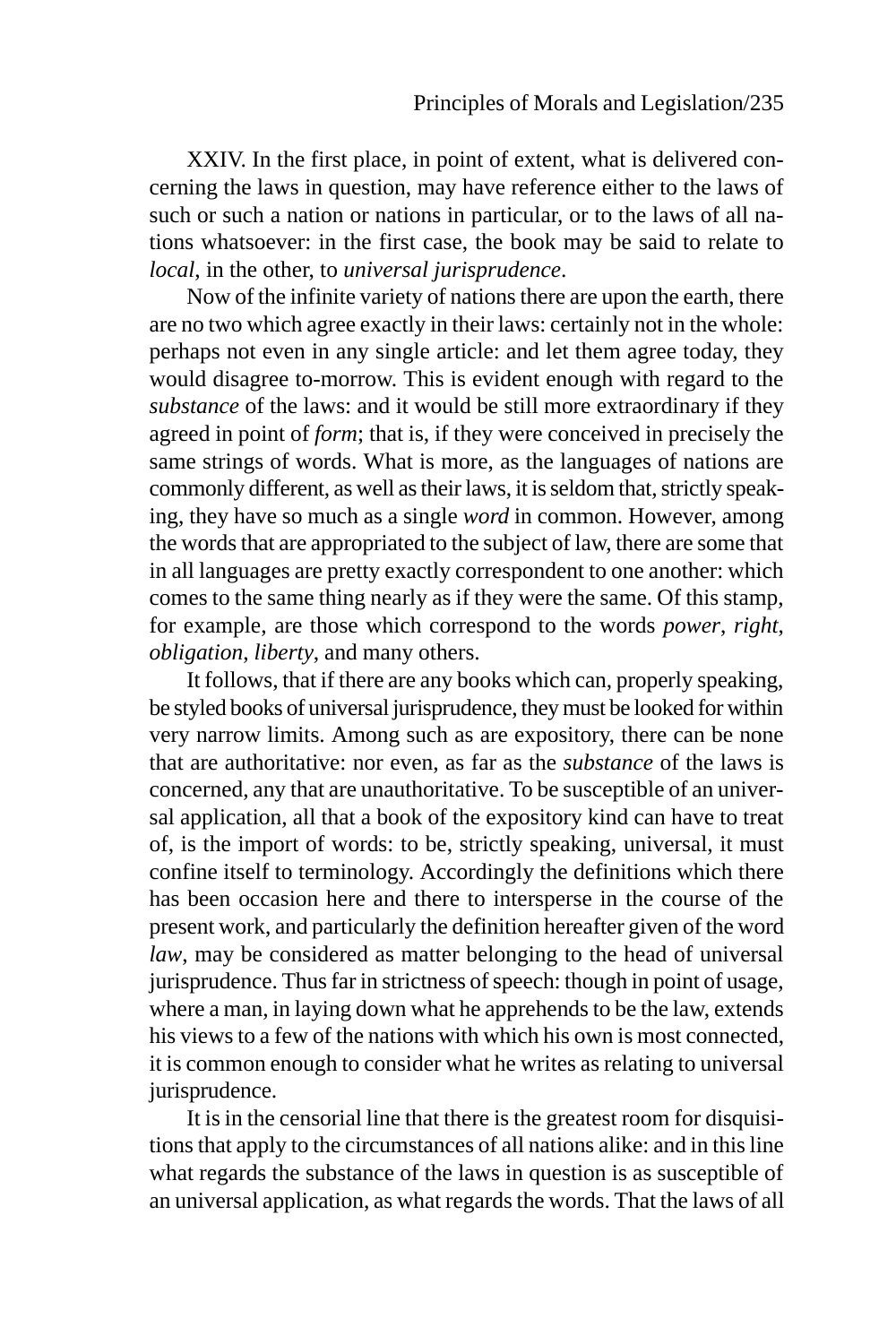nations, or even of any two nations, should coincide in all points, would be as ineligible as it is impossible: some leading points, however, there seem to be, in respect of which the laws of all civilized nations might, without inconvenience, be the same. To mark out some of these points will, as far as it goes, be the business of the body of this work.

XXV. In the second place, with regard to the *political quality* of the persons whose conduct is the object of the law. These may, on any given occasion, be considered either as members of the same state, or as members of different states: in the first ease, the law may be referred to the head of *internal*, in the second case, to that of *international* jurisprudence.

Now as to any transactions which may take place between individuals who are subjects of different states, these are regulated by the internal laws, and decided upon by the internal tribunals, of the one or the other of those states: the case is the same where the sovereign of the one has any immediate transactions with a private member of the other: the sovereign reducing himself, *pro re natâ*, to the condition of a private person, as often as he submits his cause to either tribunal; whether by claiming a benefit, or defending himself against a burthen. There remain then the mutual transactions between sovereigns, as such, for the subject of that branch of jurisprudence which may be properly and exclusively termed *international*.

With what degree of propriety rules for the conduct of persons of this description can come under the appellation of *laws*, is a question that must rest till the nature of the thing called *a law* shall have been more particularly unfolded.

It is evident enough, that international jurisprudence may, as well as internal, be censorial as well as expository, unauthoritative as well as authoritative.

XXVI. Internal jurisprudence, again, may either concern all the members of a state indiscriminately, or such of them only as are connected in the way of residence, or otherwise, with a particular district. Jurisprudence is accordingly sometimes distinguished into *national* and *provincial*. But as the epithet *provincial* is hardly applicable to districts so small as many of those which have laws of their own are wont to be, such as towns, parishes, and manors; the term *local* (where universal jurisprudence is plainly out of the question) or the term *particular*, though this latter is not very characteristic, might either of them be more commodious.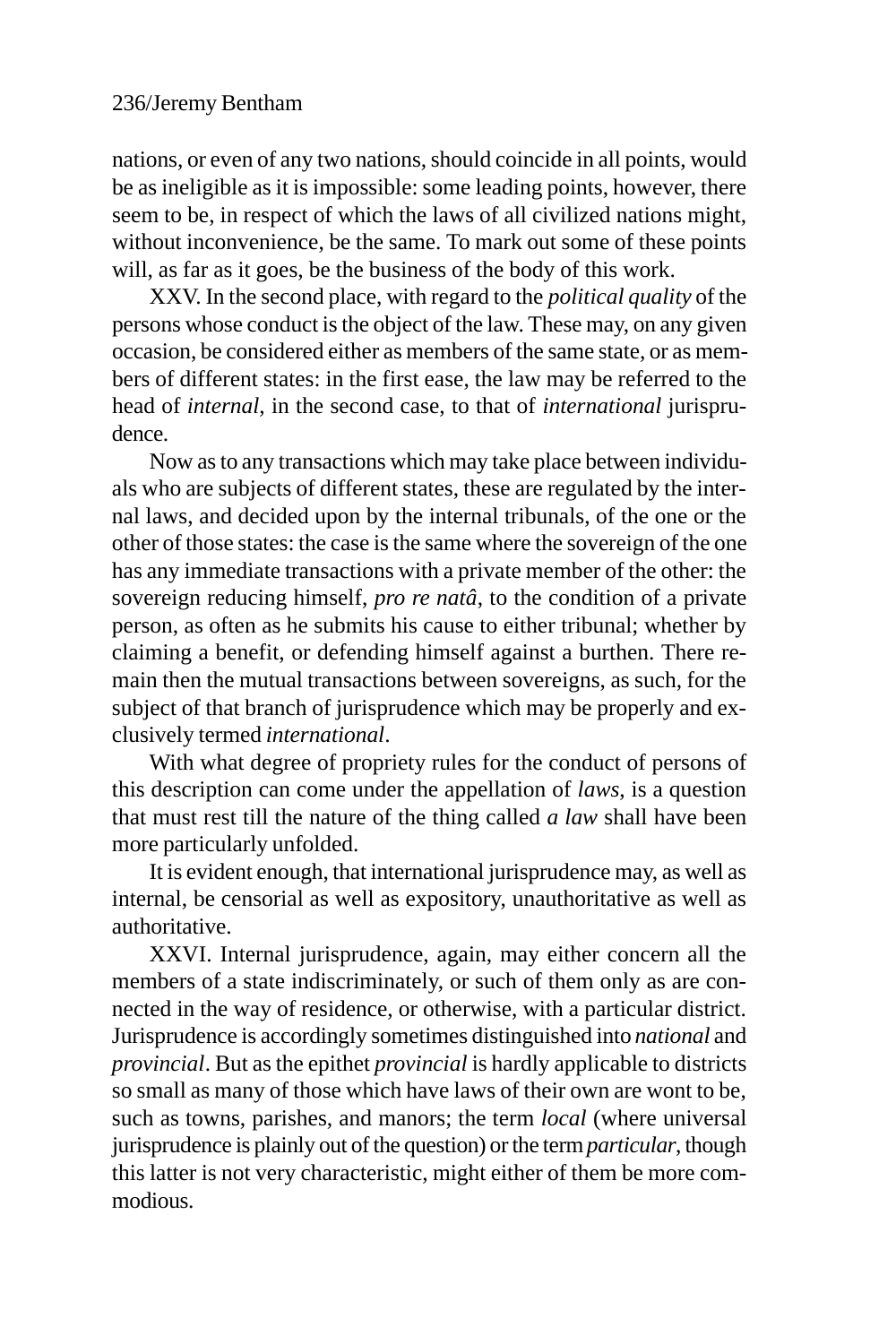XXVII. Thirdly, with respect to *time*. In a work of the expository kind, the laws that are in question may either be such as are still in force at the time when the book is writing, or such as have ceased to be in force. In the latter case the subject of it might be termed *ancient*; in the former, *present* or *living* jurisprudence: that is, if the substantive *jurisprudence*, and no other, must at any rate be employed, and that with an epithet in both cases. But the truth is, that a book of the former kind is rather a book of history than a book of jurisprudence; and, if the word *jurisprudence* be expressive of the subject, it is only with some such words as *history* or *antiquities* prefixed. And as the laws which are any where in question are supposed, if nothing appears to the contrary, to be those which are in force, no such epithet as that of *present* or *living* commonly appears.

Where a book is so circumstanced, that the laws which form the subject of it, though in force at the time of its being written, are in force no longer, that book is neither a book of living jurisprudence, nor a book on the history of jurisprudence: it is no longer the former, and it never was the latter. It is evident that, owing to the changes which from time to time must take place, in a greater or less degree, in every body of laws, every book of jurisprudence, which is of an expository nature, must in the course of a few years, come to partake more or less of this condition.

The most common and most useful object of a history of jurisprudence, is to exhibit the circumstances that have attended the establishment of laws actually in force. But the exposition of the dead laws which have been superseded, is inseparably interwoven with that of the living ones which have superseded them. The great use of both these branches of *science*, is to furnish examples for the *art* of legislation.

XXVIII. Fourthly, in point of *expression*, the laws in question may subsist either in the form of *statute* or in that of *customary* law.

As to the difference between these two branches (which respects only the article of form or expression) it cannot properly be made appear till some progress has been made in the definition of a law.

XXIX. Lastly, The most intricate distinction of all, and that which comes most frequently on the carpet, is that which is made between the *civil* branch of jurisprudence and the *penal*, which latter is wont, in certain circumstances, to receive the name of *criminal*.

What is a penal code of laws? What a civil code? Of what nature are their contents? Is it that there are two sorts of laws, the one penal the other civil, so that the laws in a penal code are all penal laws, while the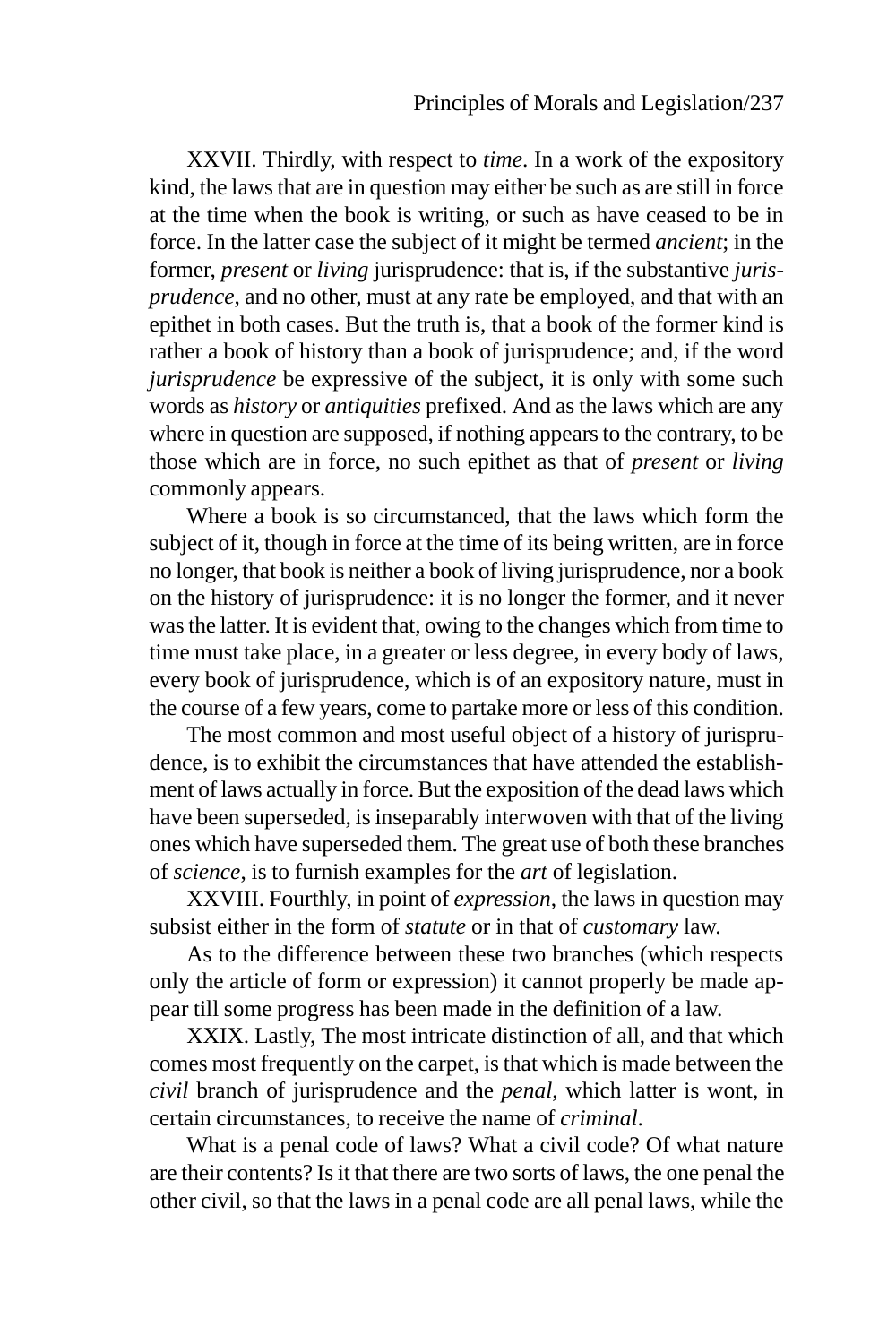laws in a civil code are all civil laws? Or is it, that in every law there is some matter which is of a penal nature, and which therefore belongs to the penal code; and at the same time other matter which is of a civil nature, and which therefore belongs to the civil code? Or is it, that some laws belong to one code or the other exclusively, while others are divided between the two? To answer these questions in any manner that shall be tolerably satisfactory, it will be necessary to ascertain what *a law* is; meaning one entire but single law: and what are the parts into which a law, as such, is capable of being distinguished: or, in other words, to ascertain what the properties are that are to be found in every object which can with propriety receive the appellation of a law. This then will be the business of the third and fourth sections: what concerns the import of the word *criminal*, as applied to law, will be discussed separately in the fifth.<sup>10</sup>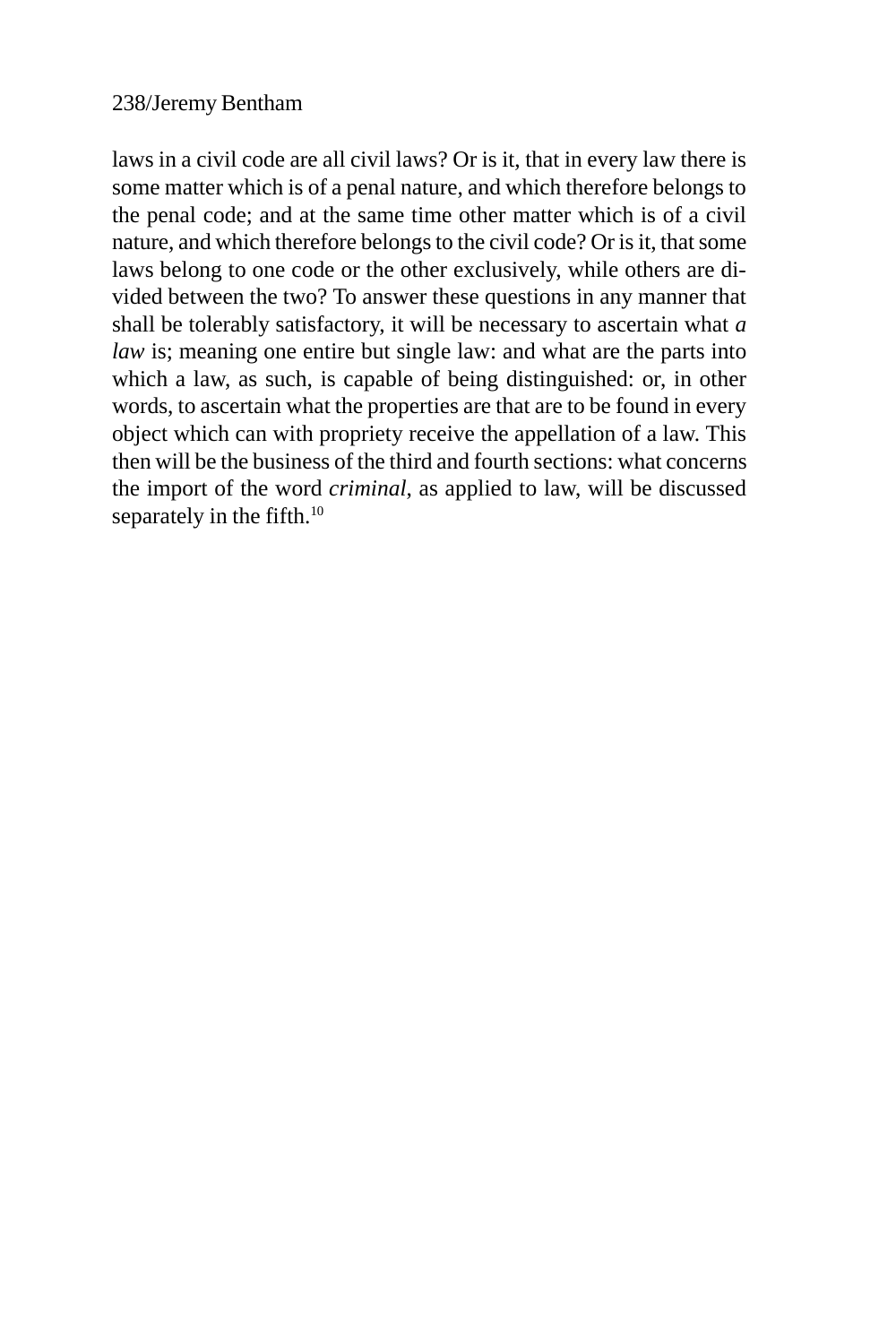# **Notes**

1. For example.—It is worse to lose time than simply not to gain.—A loss falls the lighter by being divided.—The suffering, of a person hurt in gratification of enmity, is greater than the gratification produced by the same course.—These, and a few others which he will have occasion to exhibit at the head of another publication, having the same claim to the appellation of axioms, as those given by mathematicians under that name; since, referring to universal experience as their immediate basis, they are incapable of demonstration, and require only to be developed and illustrated, in order to be recognised as incontestable.

2. *A Fragment on Government*, etc., reprinted 1822.

3. Such as obligation, right, power, possession, title, exemption, immunity, franchise, privilege, nullity, validity, and the like.

4. See ch. xvi. [Division], par. 42, 44.

5. Hume's *History*.

6. Hume's *History*.

7. For the reason, see chap. xi. [Dispositions], par. xvii. note.

8. See ch. iv. and ch. vi. par. xxi.

9. See B. I. tit. [Offences against Religion]

10. Here ends the original work, in the state into which it was brought in 5 November, 1780. What follows is now added in January, 1789.

The third, fourth, and fifth sections intended, as expressed in the text, to have been added to this chapter, will not here, nor now be given; because to give them in a manner tolerably complete and satisfactory, might require a considerable volume. This volume will form a work of itself, closing the series of works mentioned in the preface.

What follows here may serve to give a slight intimation of the na-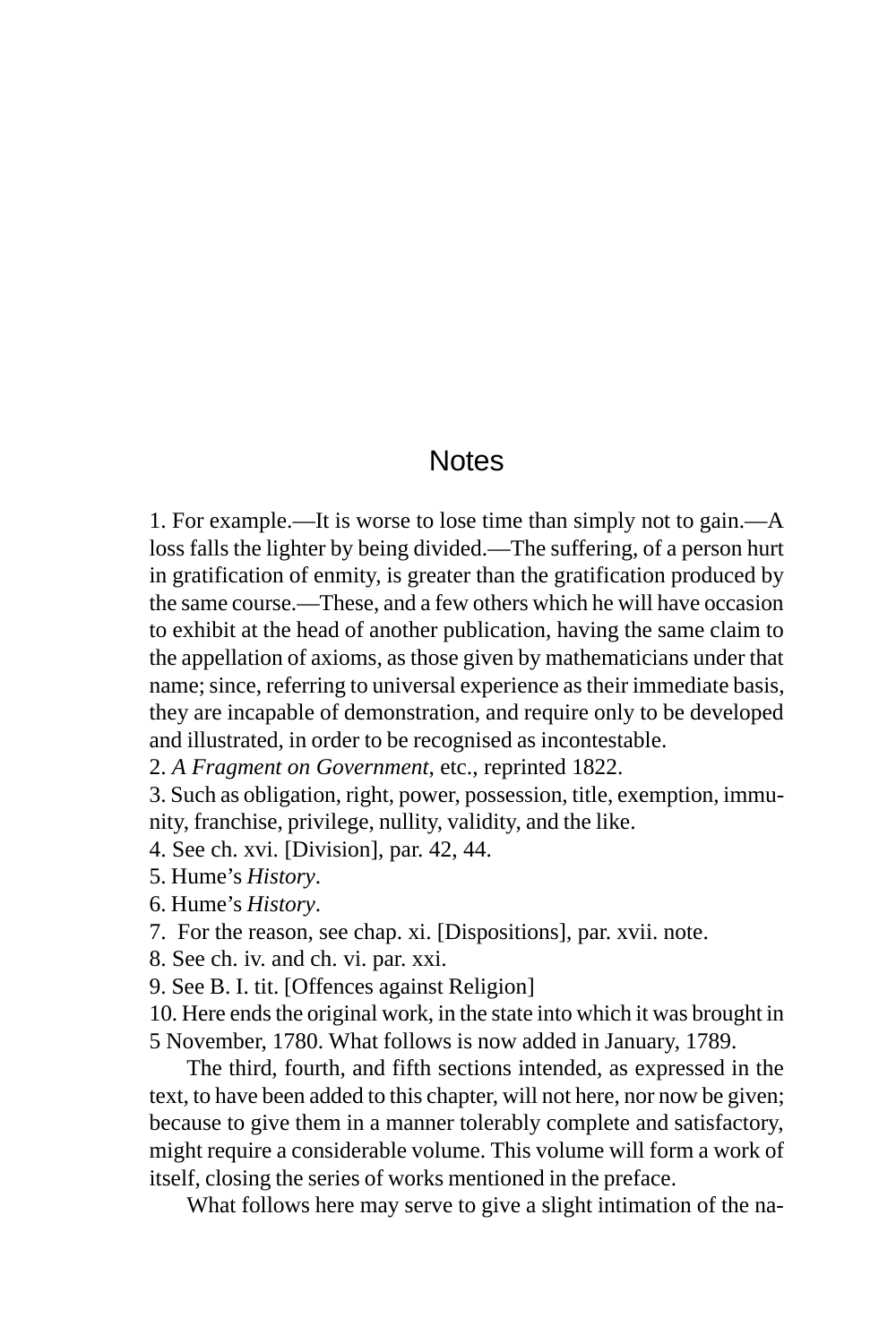ture of the task, which such a work will have to achieve: it will at the same time furnish, not any thing like a satisfactory answer to the questions mentioned in the text, but a slight and general indication of the course to be taken for giving them such an answer.

II. What is a law? What the parts of a law? The subject of these questions it is to be observed, is the *logical*, the *ideal*, the *intellectual* whole not the *physical* one: the *law*, and not the *statute*. An enquiry, directed to the latter sort of object, could neither admit of difficulty nor afford instruction. In this sense whatever is given for law by the person or persons recognized as possessing the power of making laws, is *law*. The *Metamorphoses* of Ovid, if thus given, would be law. So much as was embraced by one and the same act of authentication, so much as received the touch of the sceptre at one stroke, is *one* law: a whole law, and nothing more. A statute of George II made to substitute an *or* instead of an *and* in a former statute is a complete law; a statute containing an entire body of laws, perfect in all its parts, would not be more so. By the word *law* then, as often as it occurs in the succeeding pages is meant that ideal object, of which the part, the whole, or the multiple, or an assemblage of parts, wholes, and multiples mixed together, is exhibited by a statute; not the statute which exhibits them.

III. Every law, when complete, is either of a *coercive* or an *uncoercive* nature.

A coercive law is a *command*.

An uncoercive, or rather a *dis*coercive, law is the *revocation*, in whole or in part, of a coercive law.

IV. What has been termed a *declaratory* law, sofar as it stands distinguished from either a coercive or a discoercive law, is not properly speaking a law. It is not the expression of an act of the will exercised at the time: it is a mere notification of the existence of a law, either of the coercive or the discoercive kind, as already subsisting: of the existence of some document expressive of some act of the will, exercised, not at the time, but at some former period. If it does any thing more than give information of this fact, viz., of the prior existence of a law of either the coercive or the discoercive kind, it ceases *pro tanto* to be what is meant by a declaratory law, and assuming either the coercive or the discoercive quality.

V. Every coercive law creates an *offence*, that is, converts an act of some sort, or other into an offence. It is only by so doing that it can *impose obligation*, that it can *produce coercion*.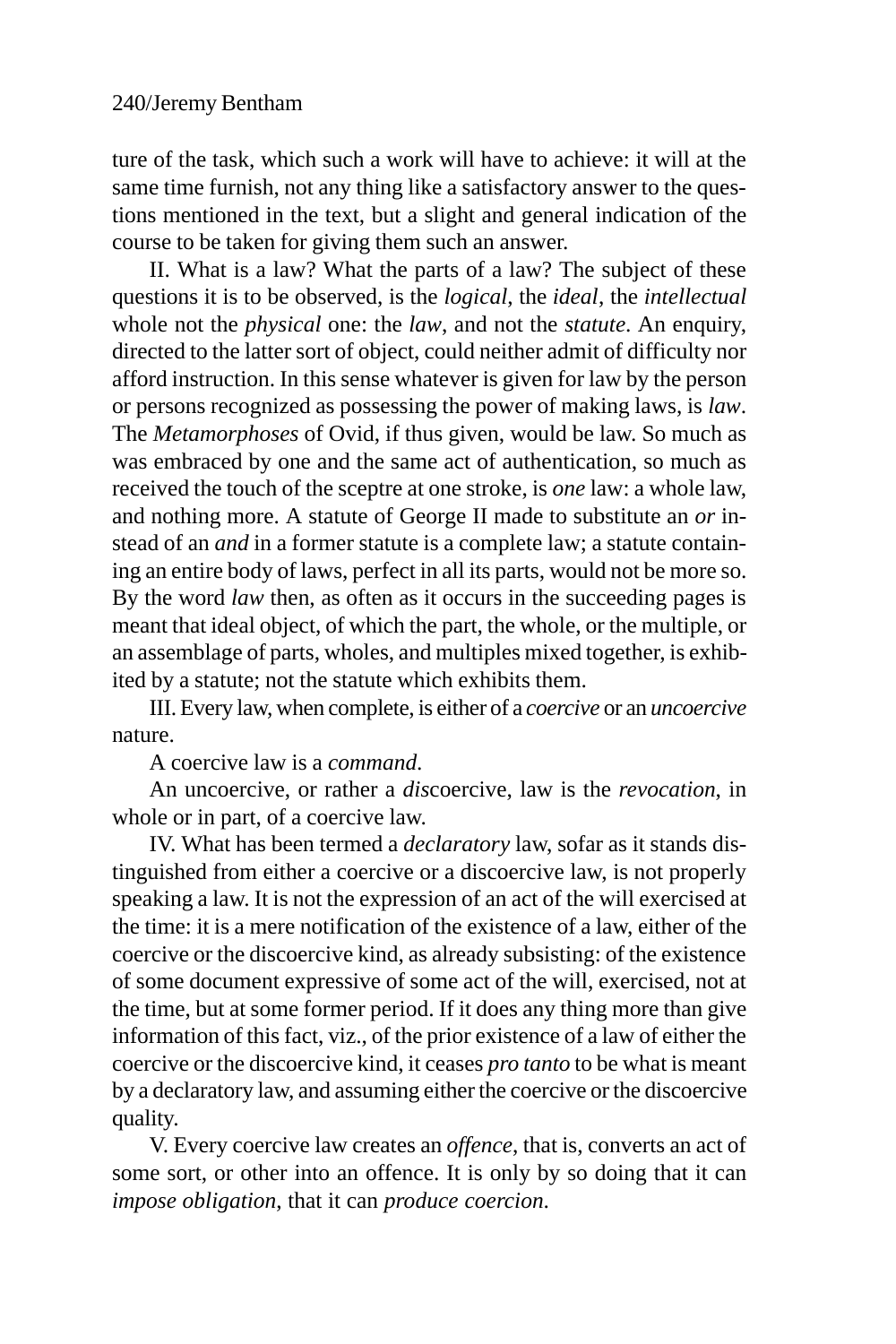VI. A law confining itself to the creation of an offence, and a law comanding a punishment to be administered in case of the commission of such an offence, are two distinct laws, not parts (as they seem to have been generally accounted hitherto) of one and the same law. The acts they command are altogether different; the persons they are addressed to are altogether different. Instance, *Let no man steal*; and, *Let the judge cause whoever is convicted of stealing to be hanged*.

They might be styled, the former, a *simply imperative* law; the other a *punitory*: but the punitory, if it commands the punishment to be inflicted, and does not merely permit it, is as truly *imperative* as the other: only it is punitory besides, which the other is not.

VII. A law of the discoercive kind, considered in itself, can have no punitory law belonging to it: to receive the assistance and support of a punitory in law, it must flrst receive that of a simply imperative or coercive law, and it is to this latter that the punitory law will attach itself, and not to the discoercive one. Example, discoercive law. *The sheriff has power to hang all such as the judge, proceeding in due course of law, shall order him to hang*. Example of a coercive law, made in support of the above discoereive one. *Let no man hinder the sheriff from hanging such as the judge, proceeding in due course of law, shall order him to hang*. Example of a punitory law, made in support of the above coercive one. *Let the judge cause to be imprisoned whosoever attempts to hinder the sheriff from hanging one, whom the judge, proceeding in due course of law, has ordered him to hang*.

VIII. But though a simply imperative law, and the punitory law attached to it, are so far distinct laws, that the former contains nothing of the latter, and the latter, in its direct tenor, contains nothing of the former; yet by *implication*, and that a necessary one, the punitory does involve and include the import of the simply imperative law to which it is appended. To say to the judge *Cause to be hanged whoever in due form of law is convicted of stealing*, is, though not a direct, yet as intelligible a way of intimating to men in general that they must not steal, as to say to them directly, *Do not steal*: and one sees, how much more likely to be efficacious.

IX. It should seem then, that, wherever a simply imperative law is to have a punitory one appended to it, the former might be spared altogether: in, which case, saving the exeeption (whieh naturally should seem not likely to be a frequent one) of a law capable of answering its purpose without such an appendage, there should be no occasion in the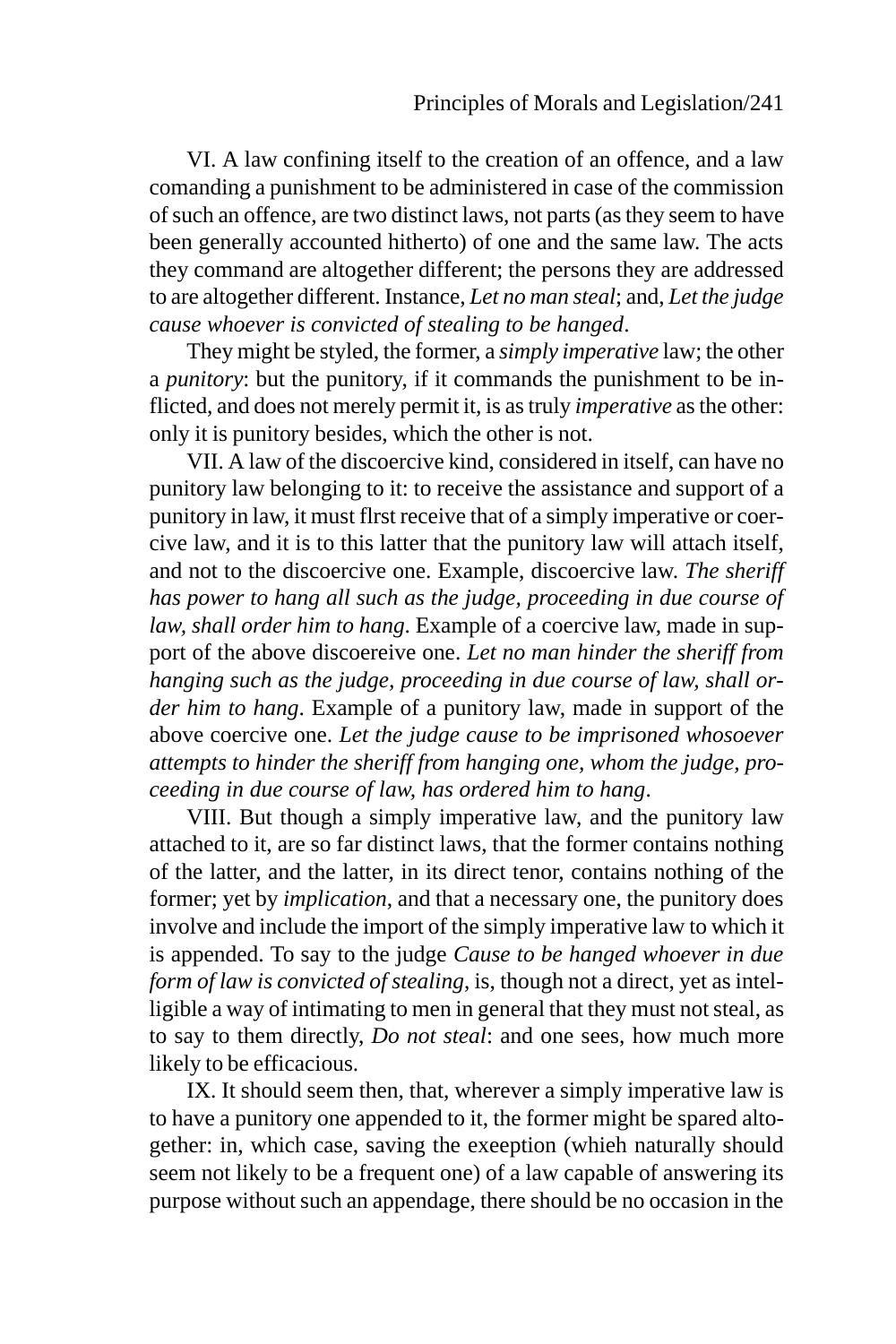whole body of the law for any other than punitory, or in other words than penal, laws. And this, perhaps, would be the case, were it not for the necessity of a large quantity of matter of the *expository* kind, of which we come now to speak.

X. It will happen in the instance of many, probably of most, possibly of all commands endued with the force of a public law, that, in the expression, given to such a command it shall be necessary to have recourse to terms too complex in their signification to exhibit the requisite ideas, without the assistance of a greater or less quantity of matter of an expository nature. Such terms, like the symbols used in algebraical notation, are rather substitutes and indexes to the terms capable of themselves of exhibiting the ideas in question, than the real and immediate representatives of those ideas.

Take for instance the law, *Thou shalt not steal*. Such a command, were it to rest there, could never sufficiently answer the purpose of a law. A word of so vague and unexplicit a meaning cannot otherwise perform this office, than by giving a general intimation of a variety of propositions, each requiring, to convey it to the apprehension, a more particular and ample assemblage of terms. Stealing, for example (according to a definition not accurate enough for use, but sufficiently so for the present purpose), is *the taking of a thing which is another's, by one who has no* TITLE *so to do*, and *is conscious of his having none*. Even after this exposition, supposing it a correct one, can the law be regarded as completely expressed? Certainly not. For what is meant by *a man's having a* TITLE *to take a thing*? To be complete, the law must have exhibited, amongst a multitude of other things, two catalogues: the one of events to which it has given the quality of *conferring title* in such a case; the other of the events to which it has given the quality of *taking it away*. What follows? That for a man to have *stolen*, for a man to *have had no title to what he took*, either no one of the articles contained in the first of those lists must have happened in his favour, or if there has, some one of the number of those contained in the second must have happened to his prejudice.

XI. Such then is the nature of a general law, that while the imperative part of it, the *punctum saliens* as it may be termed, of this artificial body, shall not not take up above two or three words, its expository appendage, without which that imperative part could not rightly perform its office, may occupy a considerable volume.

But this may equally be the case with a private order given in a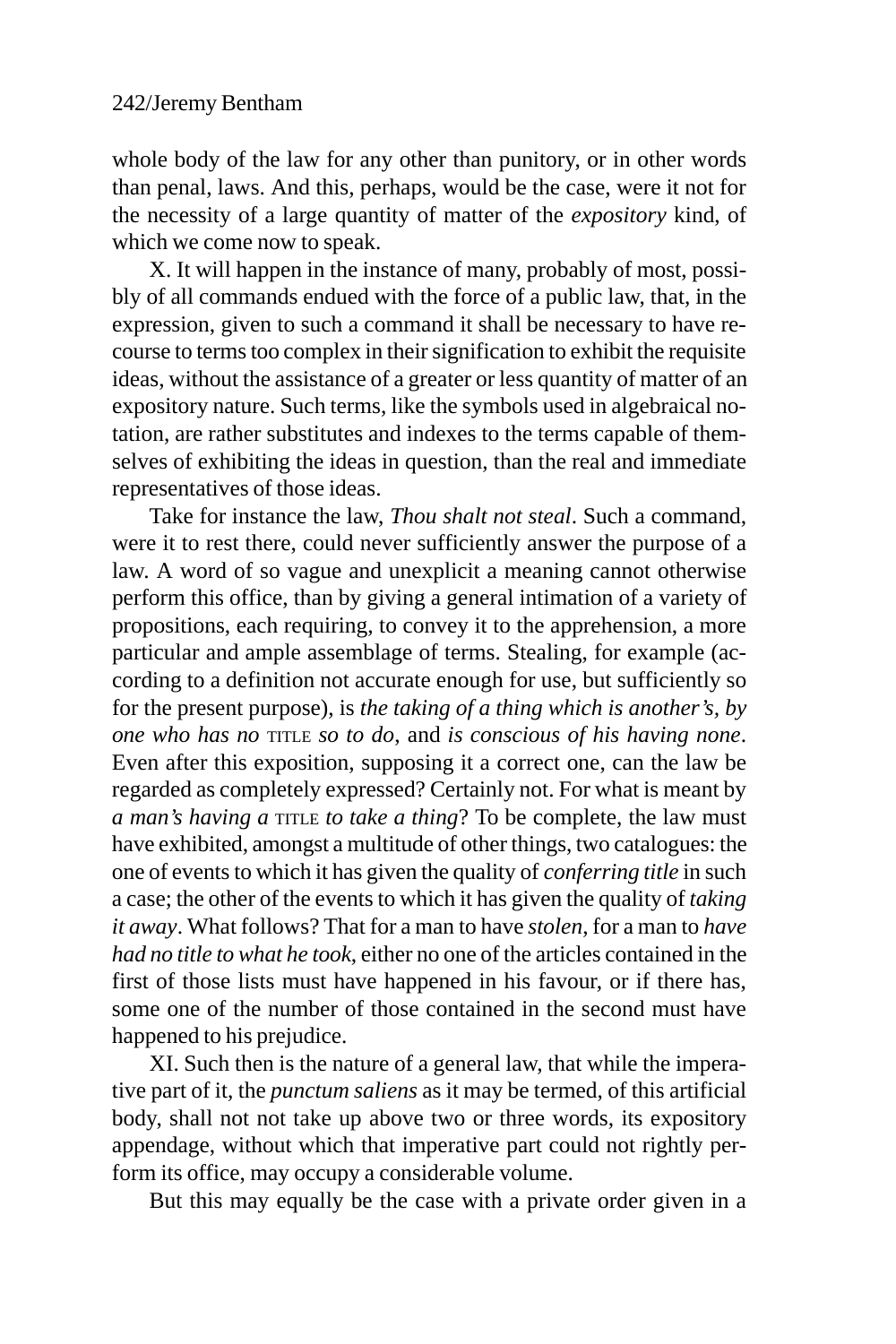family. Take for instance one from a bookseller to his foreman. *Remove, from this shop to my new one, my whole stock, according to this printed catalogue*.—*Remove, from this shop to my new one, my whole stock*, is the imperative matter of this order; the catalogue referred to contains the expository appendage.

XII. The same mass of expository matter may serve in common for, may appertain in common to, many commands, many masses of imperative matter. Thus, amongst other things, the catalogue of *collative* and *ablative* events, with respect to *titles* above spoken of (see No. X of this note), will belong in common to all or most of the laws constitutive of the various offences against property. Thus, in mathematical diagrams, one and the same base shall serve for a whole cluster of triangles.

XIII. Such expository matter, being of a complexion so different from the imperative it would be no wonder if the connection of the former with the latter should escape the observation: which. indeed, is perhaps pretty generally the case. And so long as any mass of legislative matter presents itself, whichis not itself imperative or the contrary, or of which the connection with matter of one of those two descriptions is not apprehended, so long and so far the truth of the proposition, *That every law is a command or its opposite*, may remain unsuspected, or appear questionable; so long also may the incompleteness of the greater part of those masses of legislative matter, which wear the complexion of complete laws upon the face of them, also the method to be taken for rendering them really complete, remain undiscovered.

XIV. A circumstance, that will naturally contribute to increase the difficulty of the discovery, is the great variety of ways in which the imperation of a law maybe conveyed—the great variety of forms which the imperative part of a law may indiscriminately assume: some more directly, some less directly expressive of the imperative quality. *Thou shalt not steal*. *Let so man steal*. *Whoso stealeth shall be punished so and so*. *If any man steal, he shall be punished so and so*. *Stealing is where a man does so and so*; *the punishment for stealing is so and so*. *To judges* so and so named, and so and so constituted, *belong the cognizance of such and such offences*; viz., *stealing*—and so on. These are but part of a multitude of forms of words, in any of which the command by which stealing is prohibited mighteq ually be couched: and it is manifest to what a degree, in some of them, the imperative quality is clouded and concealed from ordinary apprehension.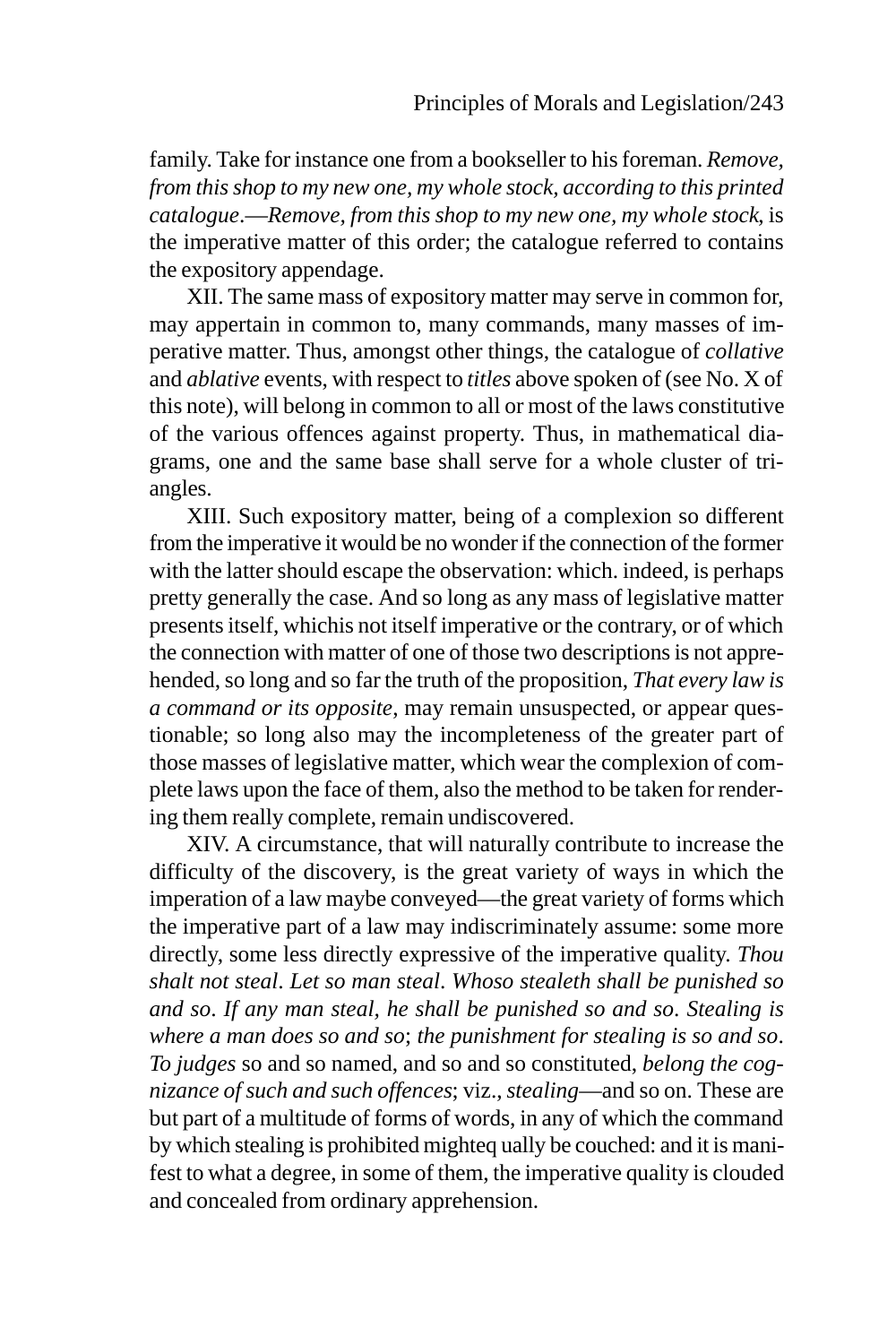XV. After this explanation, a general proposition or two, that may be laid down, may help to afford some little insight into the structure and contents of a complete body of laws.—So many different sorts of offences created, so many different laws of the *coercive* kind: so many *exceptions* taken out of the descriptions of those offences, so many laws of the *discoercive* kind.

To class *offences*, as hath been attempted to be done in the preceding chapter, is therefore to class laws: to exhibit a complete eatalogue of all the offences created by law, including the whole mass of expository matter necessary for fixing and exhibiting the import of the terms contained in the several laws, by which those offences are respectively created, would be to exhibit a complete collection of the laws in force: in a word a complete body of law; a *pannomion*, if so it might be termed.

XVI. From the obscurity in which the limits of a *law*, and the distinction betwixt a law of the civil or simply imperative kind and a punitory law, of are naturally involved, results the obscurity of the limits betwixt a civil and a penal *code*, betwixt a civil branch of the law and the penal.

The question, *What parts of the total mass of legislative matter belong to the civil branch, and what to the penal?* supposes that divers political states, or at least that some one such state, are to be found, having as well a civil code as a penal code, each of them complete in its kind, and marked out by certain limits. But no one such state has ever yet existed.

To put a question to which a true answer can be given, we must substitute to the foregoing question some such a one as that which follows:

Suppose two masses of legislative matter to be drawn up at this time of day, the one under the name of a civil code, the other of a penal code, each meant to be complete in its kind—in what general way, is it natural to suppose, that the different sorts of matter, as above distinguished, would be distributed between them?

To this question the following answer seems likely to come as near as any other to the truth.

The *civil* code would not consist of a collection of civil laws, each complete in itself, as well as clear of all penal ones:

Neither would the *penal* code (since we have seen that it *could* not) consist of a collection of punitive laws, each not only complete in itself, but clear of all civil ones. But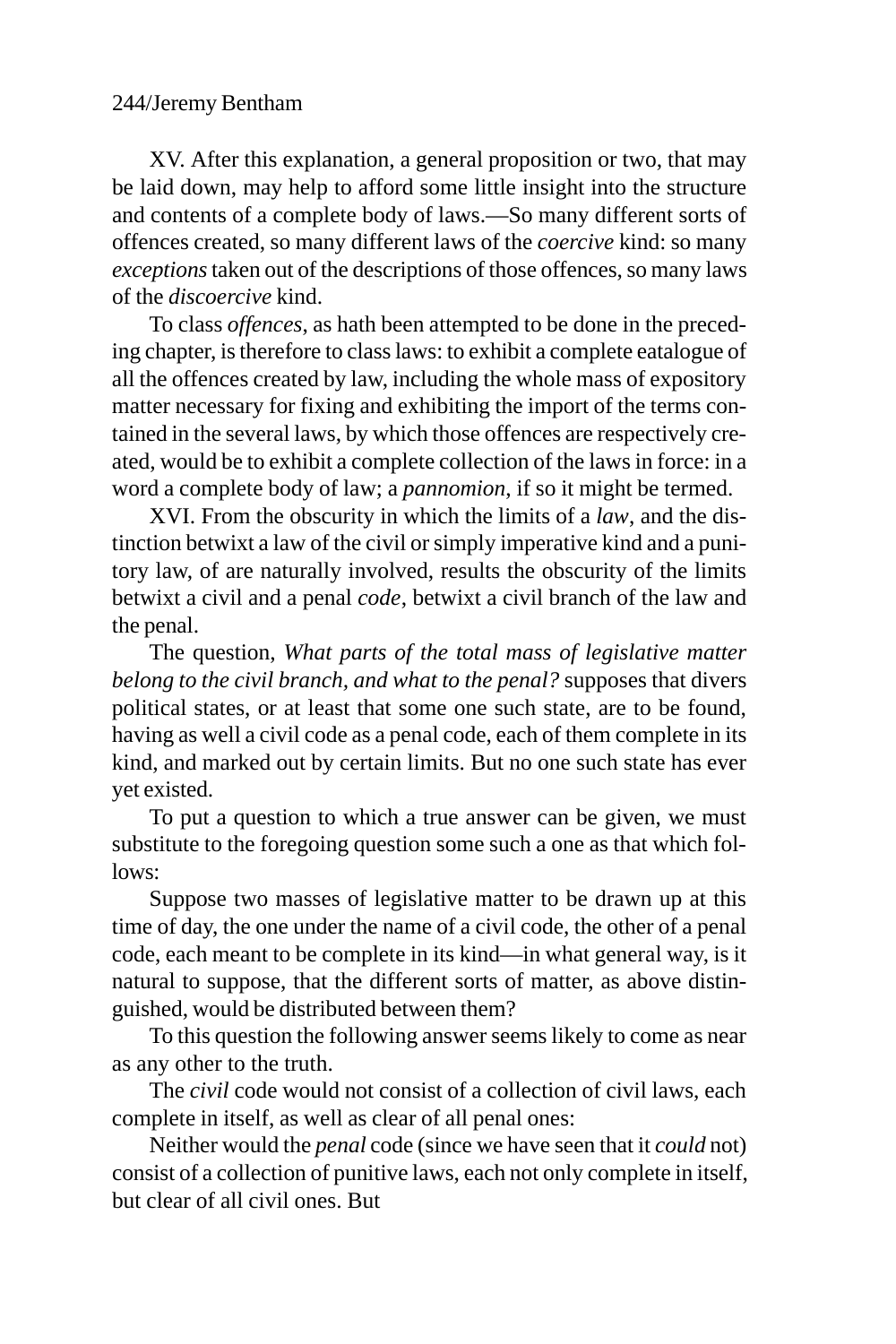XVII. The civil code would consist chiefly of mere masses of expository matter. The imperative matter, to which those masses of expository matter respectively appertained, would be found—not in that same code—not in the eivil code—nor in a pure state, free from all admixture of punitory laws; but in the penal code—in a state of combination—involved, in manner as above explained, in so many correspondent punitory laws.

XVIII. The penal code then would consist principally of punitive laws, involving the imperative matter of the whole number of civil laws: along with which would probably also be found various masses of expository matter, appertaining not to the civil, but to the punitory laws. The body of penal law enacted by the Empress-Queen Maria Theresa, agrees pretty well with this account.

XIX. The mass of legislative matter published in French as well as German ander the auspices of Frederic II. of Prussia, by the name of Code Frederic, but never established with force of law, appears, for example, to be almost wholly composed of masses of expository matter, the relation of which to any imperative matter appears to have been but very imperfectly apprehended.

XX. In that enormous mass of confusion and inconsistency, the ancient Roman, or, as it is termed'by way of eminence, the civil law, the imperative matter, and even all traces of the imperative character, seem at last to have been smothered in the expository. *Esto* had been the language of primaeval simplicity: *esto* had been the language of the twelve tables. By the time of Justinian (so thick was the darkness raised by clouds of commentators) the penal law had been crammed into an odd corner of the civil—the whole catalogue of offences, and even of crimes, lay buried under a heap of *obligations*—*will* was hid in *opinion*—and the original *esto* had transformed itself into *videtur*, in the mouths even of the most despotic sovereigns.

XXI. Among the barbarous nations that grew up out of the ruins of the Roman Empire, Law, emerging from under the mountain of expository rubbish, reassumed for a while the language of command: and then she had simplicity at least, if nothing else, to recommend her.

XXII. Besides the civil and the penal, every complete body of law must contain a third branch, the *constitutional*.

The constitutional branch is chiefly employed in conferring, on particular classes of persons, *powers*, to be exercised for the good of the whole society, or of considerable parts of it, and prescribing *duties* to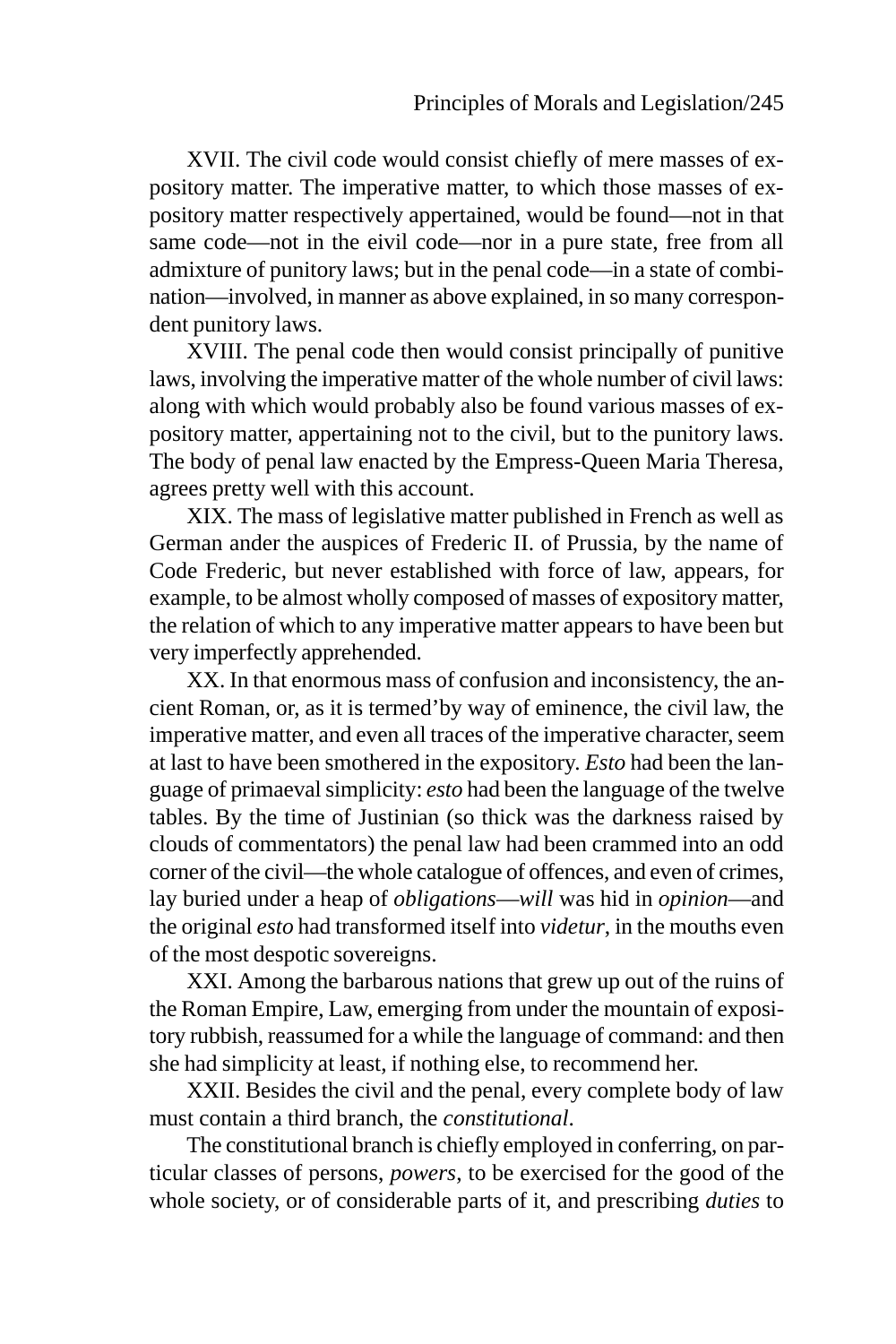the persons invested with those powers.

The powers are principally constituted, in the first instance, by discoercive or permissive laws operating as exceptions to certain laws of the coercive or imperative kind. Instance: *A tax-gatherer, as such, may, on such and such an occasion, take such and such things, without any other* TITLE.

The duties are created by imperative laws, addressed to the persons on whom the powers are conferred. Instance: *On such and such an occasion, such and such a tax-gatherer shall take such and such things. Such and such a judge shall, in such and such a case, cause persons so and so offending to be hanged*.

The parts which perform the function of indicating who the individuals are, who, in every case, shall be considered as belonging to those classes, have neither a permissive complexion, nor an imperative.

They are so many masses of expository matter, appertaining in common to all laws, into the texture of which, the names of those classes of persons have occasion to be inserted. Instance; imperative matter:—*Let the judge cause whoever, in due course of law, is convicted of stealing, to be hanged*. Nature of the expository matter:—Who is the person meant by the word *judge*? He who has been *invested* with that office in such a manner: and in respect of whom no *event* has happened, of the number of those, to which the effect is given, of reducing him to the condition of one *divested* of that office.

XXIII. Thus it is, that one and the same law, one and the same command, will have its matter divided, not only between two great codes, or main branches of the whole body of the laws, the civil and the penal; but amongst three such branches, the civil, the penal and the constitutional.

XXIV. In countries, where a great part of the law exists in no other shape, than that of which in England is called *common* law but might be more expressively termed *judiciary*, there must be a great multitude of laws, the import of which cannot be sufficiently made out for practice, without referring to this common law, for more or less of the expository matter belonging to them. Thus in England the exposition of the word *title*, that basis of the of whole fabric of the laws of property, is nowhere else to be found. And, as uncertainty is of the very essence of every particle of law so denominated (for the instant it is clothed in a certain authoritative form of words it changes its nature, and passes over to the other denomination) hence it is that a great part of the laws in being in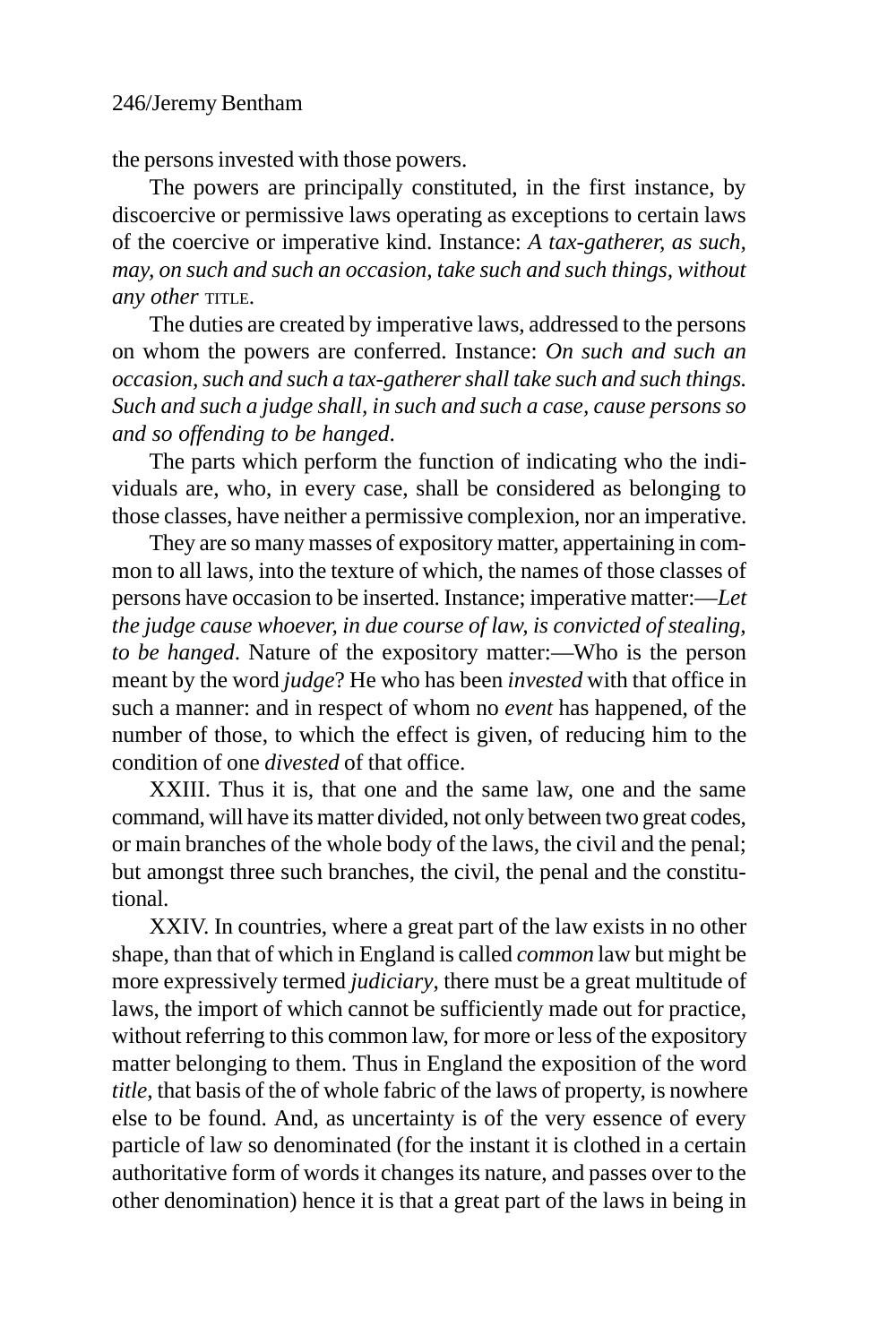such countries remain uncertain and incomplete. What are those countries? To this hour, every one on the surface of the globe.

XXV. Had the science of architecture no fixed nomenclature belonging to it—were there no settled names for distinguishing the different sorts of buildings nor the different parts of the same building from each other—what would it be? It would be what the science of legislation, considered with respect to its *form*, remains at present.

Were there no architects who could distinguish a dwelling-house from a barn, or a side-wall from a ceiling, what would architects be? They would be what all legislators are at present.

XXVI. From this very slight and imperfect sketch, may be collected not an answer to the questions in the text but an intimation, and that but an imperfect one, of the course to be taken for giving such an answer; and, at any rate, some idea of the difficulty, as well as of the necessity, of the, task.

If it were thought necessary to recur to experience for proofs of this difficulty, and this necessity, they need not be long wanting.

Take, for instance, so many well-meant endeavours on thc part of popular bodies, and so many well-meant recommendations in ingenious books, to restrain supreme representative assemblies from making laws in such and such cases, or to such and such an effect. Such laws, to answer the intended purpose, require a perfect mastery in the science of law considered in respect of its form—in the sort of anatomy spoken of in the preface to this work: but a perfect, or even a moderate insight into that science, would prevent their being couched in those loose and inadequate terms, in which they may be observed so frequently to be conceived; as a perfect acquaintance with the dictates of utility on that head would, in many, if not in most, of those instances, discounsel the attempt. Keep to the letter, and in attempting to prevent the making of bad laws, you will find them prohibiting the making of the most necessary laws, perhaps even of all laws: quit the letter, and they express no more than if each man were to say, *Your laws shall become ipso facto void, as often as they contain any thing which is not to my mind*.

Of such unhappy attempts, examples may be met with in the legislation of many nations: but in none more frequently than in that newlycreated nation, one of the most enlightened, if not the most enlightened, at this day on the globe.

XXVII. Take for instance the *Declaration of Rights*, enacted by the State of North Carolina, in convention, in or about the month of Sep-